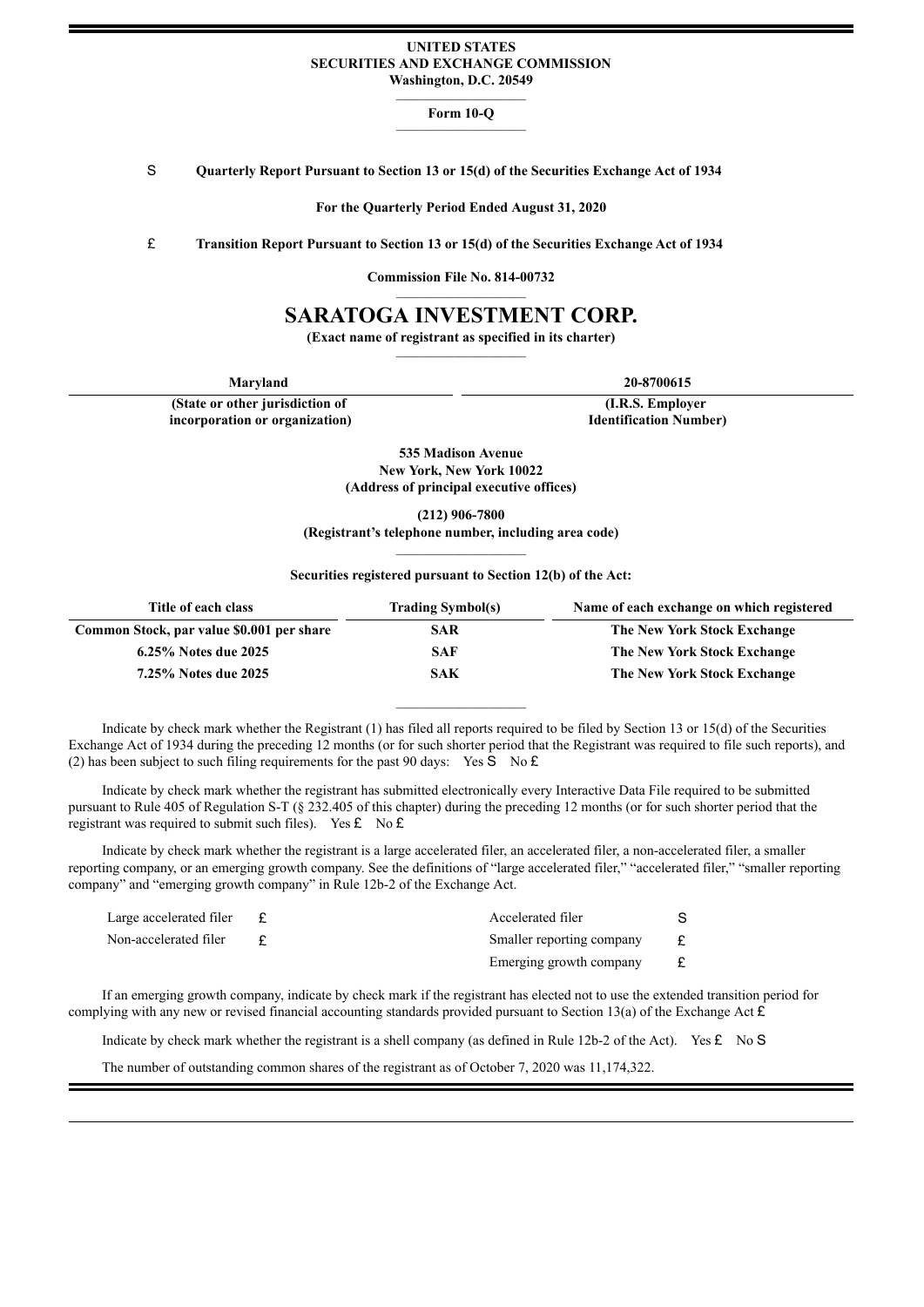## **TABLE OF CONTENTS**

|                   |                                                                                                                                                | Page           |
|-------------------|------------------------------------------------------------------------------------------------------------------------------------------------|----------------|
| PART I.           | <b>FINANCIAL INFORMATION</b>                                                                                                                   | 1              |
| Item 1.           | <b>Consolidated Financial Statements</b>                                                                                                       |                |
|                   | Consolidated Statements of Assets and Liabilities as of August 31, 2020 (unaudited) and February 29, 2020                                      | 1              |
|                   | Consolidated Statements of Operations for the three and six months ended August 31, 2020 (unaudited) and<br>August 31, 2019 (unaudited)        | $\overline{c}$ |
|                   | Consolidated Statements of Changes in Net Assets for three and six months ended August 31, 2020 (unaudited)<br>and August 31, 2019 (unaudited) | 3              |
|                   | Consolidated Statements of Cash Flows for the three and six months ended August 31, 2020 (unaudited) and<br>August 31, 2019 (unaudited)        | 4              |
|                   | Consolidated Schedules of Investments as of August 31, 2020 (unaudited) and February 29, 2020                                                  | 5              |
|                   | Notes to Consolidated Financial Statements as of August 31, 2020 (unaudited)                                                                   | 20             |
| Item 2.           | Management's Discussion and Analysis of Financial Condition and Results of Operations                                                          | 84             |
| Item 3.           | Quantitative and Qualitative Disclosures About Market Risk                                                                                     | 119            |
| Item 4.           | <b>Controls and Procedures</b>                                                                                                                 | 120            |
| PART II.          | <b>OTHER INFORMATION</b>                                                                                                                       | 121            |
| Item 1.           | <b>Legal Proceedings</b>                                                                                                                       | 121            |
| Item 1A.          | <b>Risk Factors</b>                                                                                                                            | 121            |
| Item 2.           | Unregistered Sales of Equity Securities and Use of Proceeds                                                                                    | 122            |
| Item 3.           | <b>Defaults Upon Senior Securities</b>                                                                                                         | 122            |
| Item 4.           | <b>Mine Safety Disclosures</b>                                                                                                                 | 122            |
| Item 5.           | <b>Other Information</b>                                                                                                                       | 122            |
| Item 6.           | <b>Exhibits</b>                                                                                                                                | 123            |
| <b>Signatures</b> |                                                                                                                                                | 126            |

i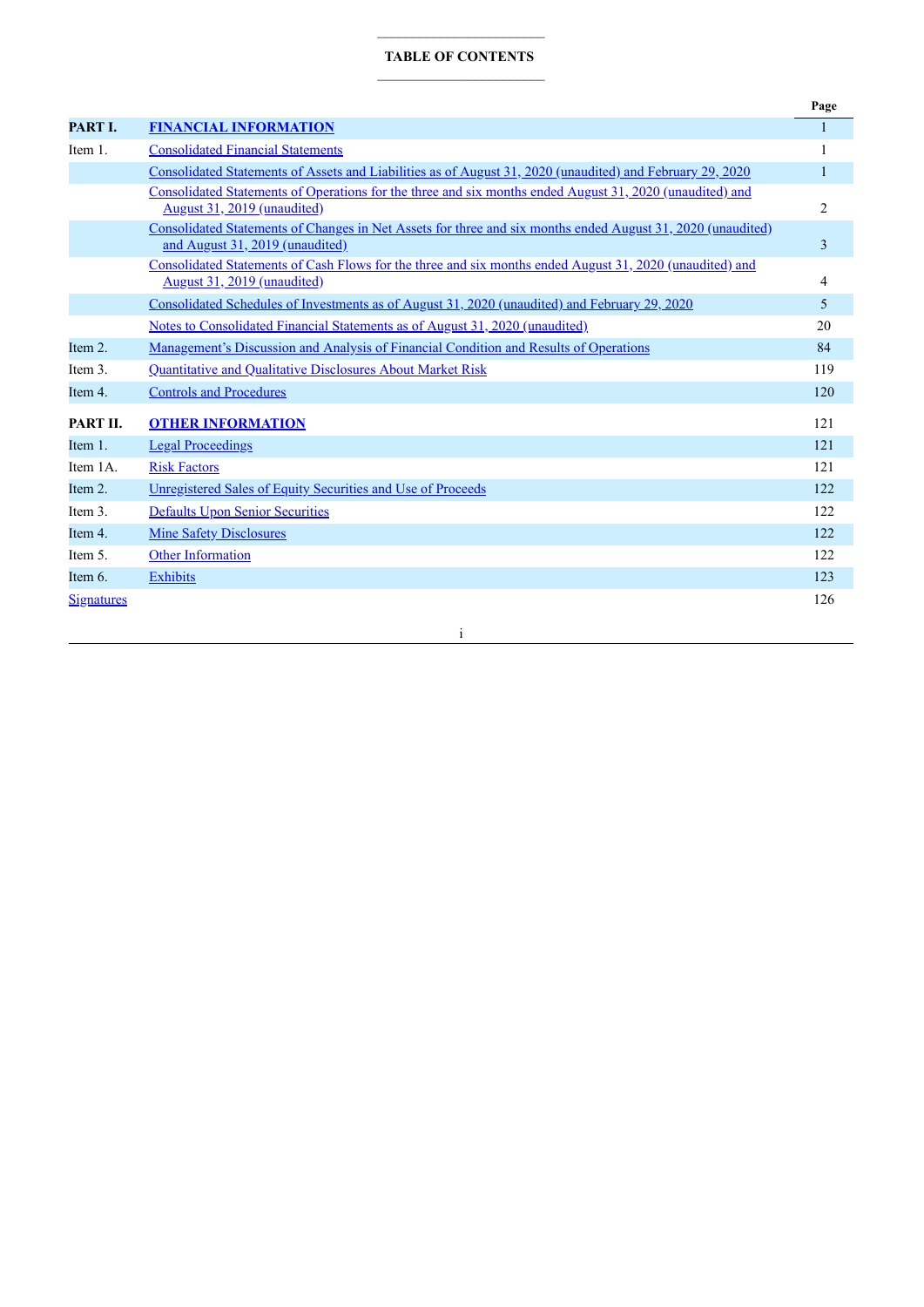# **PART I. FINANCIAL INFORMATION**

# **Saratoga Investment Corp.**

# **Consolidated Statements of Assets and Liabilities**

<span id="page-2-2"></span><span id="page-2-1"></span><span id="page-2-0"></span>

|                                                                                                                                                        |                           | August 31,<br>2020 |              | February 29,<br>2020 |
|--------------------------------------------------------------------------------------------------------------------------------------------------------|---------------------------|--------------------|--------------|----------------------|
|                                                                                                                                                        |                           | (unaudited)        |              |                      |
| <b>ASSETS</b>                                                                                                                                          |                           |                    |              |                      |
| Investments at fair value                                                                                                                              |                           |                    |              |                      |
| Non-control/Non-affiliate investments (amortized cost of \$452,233,107 and \$418,006,725,<br>respectively)                                             | $\mathbb{S}$              | 440,847,945        | \$           | 420, 442, 928        |
| Affiliate investments (amortized cost of \$26,051,719 and \$23,998,917, respectively)                                                                  |                           | 18,731,636         |              | 18,485,854           |
| Control investments (amortized cost of \$45,869,421 and \$44,293,619, respectively)                                                                    |                           | 48,537,411         |              | 46,703,192           |
| Total investments at fair value (amortized cost of \$524,154,247 and \$486,299,261, respectively)                                                      |                           | 508,116,992        |              | 485,631,974          |
| Cash and cash equivalents                                                                                                                              |                           | 39,052,320         |              | 24,598,905           |
| Cash and cash equivalents, reserve accounts                                                                                                            |                           | 26,342,863         |              | 14,851,447           |
| Interest receivable (net of reserve of \$1,729,764 and \$1,238,049, respectively)                                                                      |                           | 4,396,518          |              | 4,810,456            |
| Management fee receivable                                                                                                                              |                           | 284,122            |              | 272,207              |
| Other assets                                                                                                                                           |                           | 619,543            |              | 701,007              |
| Total assets                                                                                                                                           | \$                        | 578,812,358        | \$           | 530,865,996          |
|                                                                                                                                                        |                           |                    |              |                      |
| <b>LIABILITIES</b>                                                                                                                                     |                           |                    |              |                      |
| Revolving credit facility                                                                                                                              | $\boldsymbol{\mathsf{S}}$ |                    | $\mathbb{S}$ |                      |
| Deferred debt financing costs, revolving credit facility                                                                                               |                           | (466,094)          |              | (512, 628)           |
| SBA debentures payable                                                                                                                                 |                           | 170,000,000        |              | 150,000,000          |
| Deferred debt financing costs, SBA debentures payable                                                                                                  |                           | (2,729,422)        |              | (2,561,495)          |
| 6.25% Notes Payable 2025                                                                                                                               |                           | 60,000,000         |              | 60,000,000           |
| Deferred debt financing costs, 6.25% notes payable 2025                                                                                                |                           | (1,859,372)        |              | (2,046,735)          |
| 7.25% Notes Payable 2025                                                                                                                               |                           | 43,125,000         |              |                      |
| Deferred debt financing costs, 7.25% notes payable 2025                                                                                                |                           | (1, 561, 533)      |              |                      |
| 7.75% Notes Payable 2025                                                                                                                               |                           | 5,000,000          |              |                      |
| Deferred debt financing costs, 7.75% notes payable 2025                                                                                                |                           | (266, 420)         |              |                      |
| Base management and incentive fees payable                                                                                                             |                           | 3,738,729          |              | 15,800,097           |
| Deferred tax liability                                                                                                                                 |                           | 1,194,700          |              | 1,347,363            |
| Accounts payable and accrued expenses                                                                                                                  |                           | 1,816,618          |              | 1,713,157            |
| Interest and debt fees payable                                                                                                                         |                           | 2,287,313          |              | 2,234,042            |
| Directors fees payable                                                                                                                                 |                           | 59,500             |              | 61,500               |
| Due to manager                                                                                                                                         |                           | 295,981            |              | 543,842              |
| Total liabilities                                                                                                                                      |                           | 280,635,000        |              | 226,579,143          |
|                                                                                                                                                        |                           |                    |              |                      |
| Commitments and contingencies (See Note 8)                                                                                                             |                           |                    |              |                      |
| <b>NET ASSETS</b>                                                                                                                                      |                           |                    |              |                      |
| Common stock, par value \$0.001, 100,000,000 common shares authorized, 11,174,322 and<br>11,217,545 common shares issued and outstanding, respectively |                           | 11,174             |              | 11,218               |
| Capital in excess of par value                                                                                                                         |                           | 288,699,868        |              | 289,476,991          |
| Total distributable earnings                                                                                                                           |                           | 9,466,316          |              | 14,798,644           |
| Total net assets                                                                                                                                       |                           | 298,177,358        |              | 304,286,853          |
| Total liabilities and net assets                                                                                                                       | \$                        | 578,812,358        | \$           | 530,865,996          |
| NET ASSET VALUE PER SHARE                                                                                                                              | \$                        | 26.68              | \$           | 27.13                |

See accompanying notes to consolidated financial statements.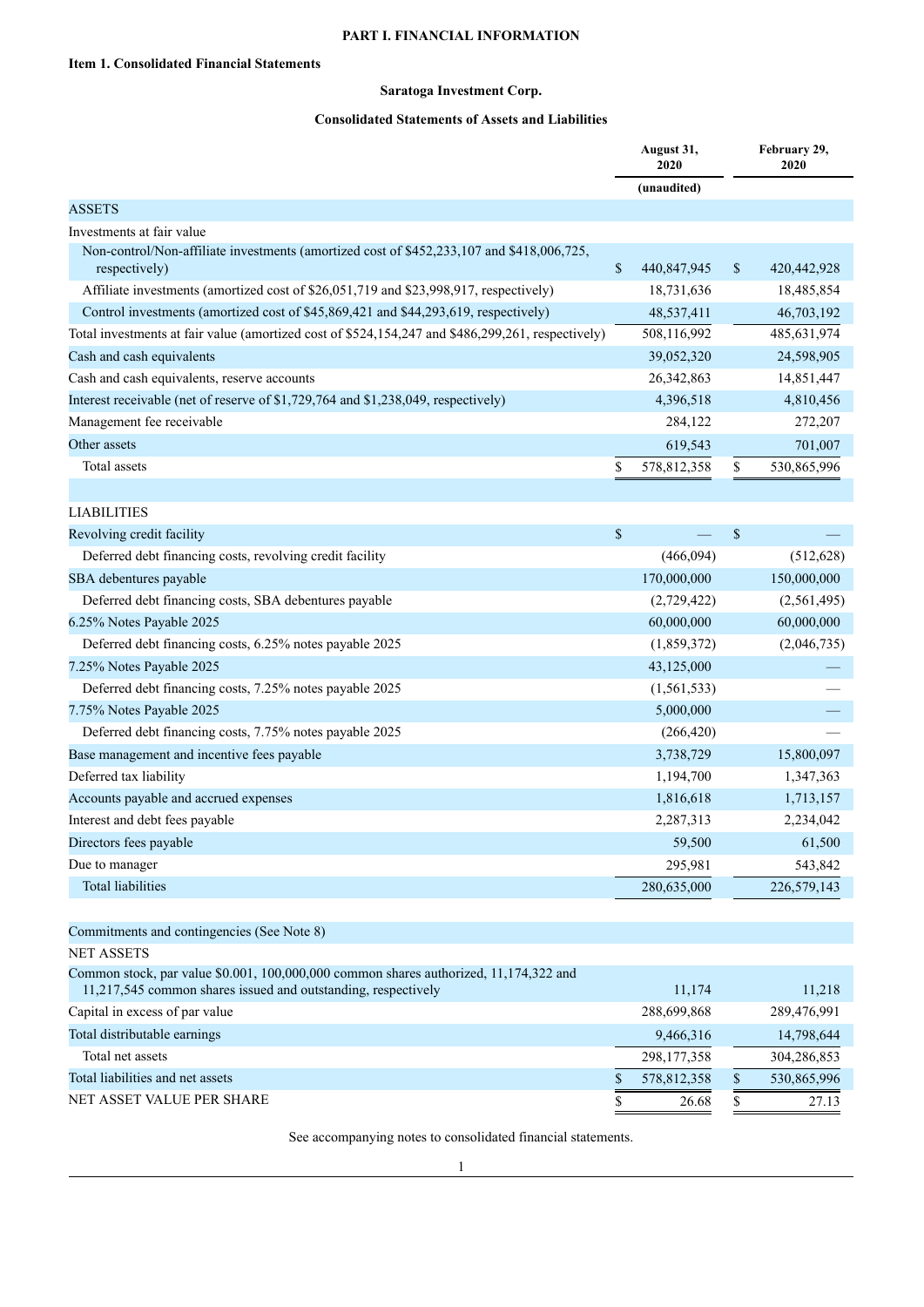## **Consolidated Statements of Operations (unaudited)**

<span id="page-3-0"></span>

|                                                                                                        | For the three months ended |                                                                       |                    |      | For the six months ended |      |                    |
|--------------------------------------------------------------------------------------------------------|----------------------------|-----------------------------------------------------------------------|--------------------|------|--------------------------|------|--------------------|
|                                                                                                        | August 31,<br>2020         |                                                                       | August 31,<br>2019 |      | August 31,<br>2020       |      | August 31,<br>2019 |
| <b>INVESTMENT INCOME</b>                                                                               |                            |                                                                       |                    |      |                          |      |                    |
| Interest from investments                                                                              |                            |                                                                       |                    |      |                          |      |                    |
| Interest income:                                                                                       |                            |                                                                       |                    |      |                          |      |                    |
| Non-control/Non-affiliate investments                                                                  | \$<br>10,207,720           | \$                                                                    | 8,585,609          | S    | 20,163,282               | \$   | 17,113,349         |
| Affiliate investments                                                                                  | 388,052                    |                                                                       | 267,533            |      | 786,422                  |      | 516,858            |
| Control investments                                                                                    | 1,249,972                  |                                                                       | 1,678,326          |      | 2,383,556                |      | 3,326,472          |
| Payment-in-kind interest income:                                                                       |                            |                                                                       |                    |      |                          |      |                    |
| Non-control/Non-affiliate investments                                                                  | 328,938                    |                                                                       | 179,847            |      | 910,884                  |      | 331,744            |
| Affiliate investments                                                                                  | 48,018                     |                                                                       | 41,265             |      | 94,241                   |      | 81,415             |
| Control investments                                                                                    | 37,771                     |                                                                       | 989,367            |      | 72,553                   |      | 1,975,236          |
| Total interest from investments                                                                        | 12,260,471                 |                                                                       | 11,741,947         |      | 24,410,938               |      | 23,345,074         |
| Interest from cash and cash equivalents                                                                | 1,610                      |                                                                       | 145,793            |      | 13,406                   |      | 197,152            |
| Management fee income                                                                                  | 625,436                    |                                                                       | 629,745            |      | 1,260,008                |      | 1,259,261          |
| Structuring and advisory fee income*                                                                   | 940,000                    |                                                                       | 1,047,350          |      | 1,253,306                |      | 1,363,725          |
| Other income*                                                                                          | 28,060                     |                                                                       | 323,378            |      | 215,060                  |      | 474,185            |
| Total investment income                                                                                | 13,855,577                 |                                                                       | 13,888,213         |      | 27,152,718               |      | 26,639,397         |
| <b>OPERATING EXPENSES</b>                                                                              |                            |                                                                       |                    |      |                          |      |                    |
| Interest and debt financing expenses                                                                   | 3,328,447                  |                                                                       | 3,866,722          |      | 5,892,323                |      | 7,731,298          |
| Base management fees                                                                                   | 2,209,052                  |                                                                       | 1,997,240          |      | 4,369,580                |      | 3,809,409          |
| Incentive management fees expense (benefit)                                                            | 1,529,677                  |                                                                       | 2,085,486          |      | (328, 633)               |      | 4,198,655          |
| Professional fees                                                                                      | 367,553                    |                                                                       | 384,874            |      | 754,441                  |      | 780,000            |
| Administrator expenses                                                                                 | 602,083                    |                                                                       | 518,750            |      | 1,158,333                |      | 1,018,750          |
| Insurance                                                                                              | 67,727                     |                                                                       | 64,619             |      | 135,453                  |      | 129,238            |
| Directors fees and expenses                                                                            | 75,000                     |                                                                       | 97,500             |      | 135,000                  |      | 157,500            |
| General & administrative                                                                               | 333,824                    |                                                                       | 382,873            |      | 684,638                  |      | 641,474            |
| Income tax expense (benefit)                                                                           | 7,501                      |                                                                       | (465, 925)         |      | (1, 444)                 |      | (463,789)          |
| Total operating expenses                                                                               | 8,520,864                  |                                                                       | 8,932,139          |      | 12,799,691               |      | 18,002,535         |
| NET INVESTMENT INCOME                                                                                  | 5,334,713                  |                                                                       | 4,956,074          |      | 14,353,027               |      | 8,636,862          |
| REALIZED AND UNREALIZED GAIN (LOSS) ON<br><b>INVESTMENTS</b>                                           |                            |                                                                       |                    |      |                          |      |                    |
| Net realized gain (loss) from investments:                                                             |                            |                                                                       |                    |      |                          |      |                    |
| Non-control/Non-affiliate investments                                                                  | 11,929                     |                                                                       | 1,870,089          |      | 20,409                   |      | 1,870,089          |
| Net realized gain (loss) from investments                                                              | 11,929                     |                                                                       | 1,870,089          |      | 20,409                   |      | 1,870,089          |
| Net change in unrealized appreciation (depreciation) on investments:                                   |                            |                                                                       |                    |      |                          |      |                    |
| Non-control/Non-affiliate investments                                                                  | 10,601,529                 |                                                                       | 365,541            |      | (13, 821, 365)           |      | 2,758,732          |
| Affiliate investments                                                                                  | 637,232                    |                                                                       | 731,304            |      | (1,807,020)              |      | 901,248            |
| Control investments                                                                                    | 5,341,640                  |                                                                       | 361,027            |      | 258,417                  |      | 1,787,022          |
| Net change in unrealized appreciation (depreciation) on investments                                    | 16,580,401                 |                                                                       | 1,457,872          |      | (15,369,968)             |      | 5,447,002          |
| Net change in provision for deferred taxes on unrealized (appreciation)<br>depreciation on investments | (116, 521)                 |                                                                       | (704, 263)         |      | 151,219                  |      | (725, 193)         |
| Net realized and unrealized gain (loss) on investments                                                 | 16,475,809                 |                                                                       | 2,623,698          |      | (15, 198, 340)           |      | 6,591,898          |
| NET INCREASE (DECREASE) IN NET ASSETS RESULTING<br><b>FROM OPERATIONS</b>                              | \$<br>21,810,522           | \$                                                                    | 7,579,772          | \$   | (845,313)                | \$   | 15,228,760         |
| WEIGHTED AVERAGE - BASIC AND DILUTED EARNINGS<br>(LOSS) PER COMMON SHARE                               | \$<br>1.95                 | $\mathbb{S}% _{t}\left( t\right) \equiv\mathbb{S}_{t}\left( t\right)$ | 0.91               | $\$$ | (0.08)                   | $\$$ | 1.89               |
| WEIGHTED AVERAGE COMMON SHARES OUTSTANDING -<br><b>BASIC AND DILUTED</b>                               | 11,207,142                 |                                                                       | 8,333,570          |      | 11,212,315               |      | 8,041,365          |

\* Certain prior period amounts have been reclassified to conform to current period presentation.

See accompanying notes to consolidated financial statements.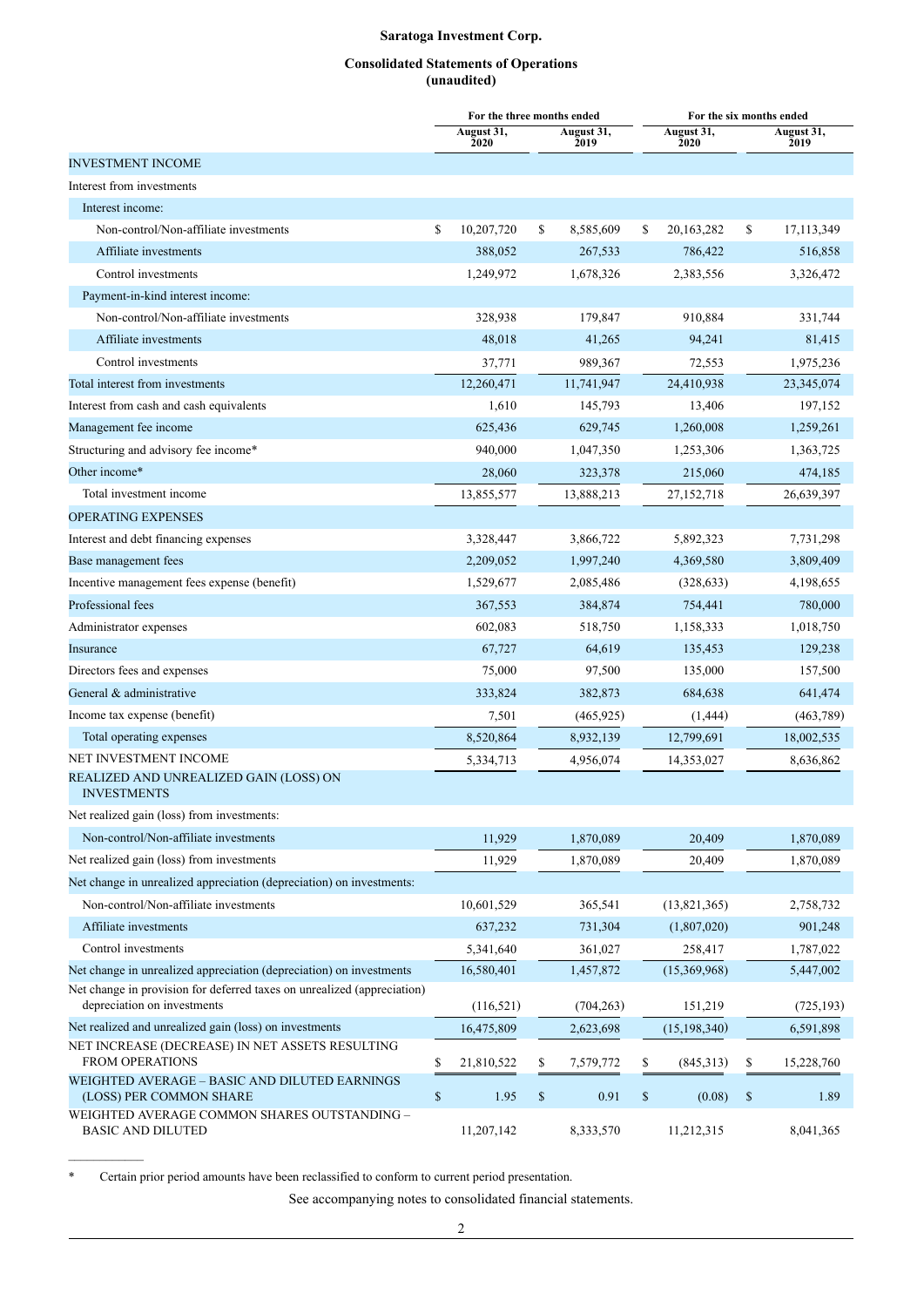## **Consolidated Statements of Changes in Net Assets (unaudited)**

<span id="page-4-0"></span>

|                                                                                                        | For the six months ended |                    |
|--------------------------------------------------------------------------------------------------------|--------------------------|--------------------|
|                                                                                                        | August 31,<br>2020       | August 31,<br>2019 |
| INCREASE (DECREASE) FROM OPERATIONS:                                                                   |                          |                    |
| Net investment income                                                                                  | \$<br>14,353,027         | \$<br>8,636,862    |
| Net realized gain from investments                                                                     | 20,409                   | 1,870,089          |
| Net change in unrealized appreciation (depreciation) on investments                                    | (15,369,968)             | 5,447,002          |
| Net change in provision for deferred taxes on unrealized (appreciation) depreciation on<br>investments | 151,219                  | (725, 193)         |
| Net increase (decrease) in net assets resulting from operations                                        | (845,313)                | 15,228,760         |
|                                                                                                        |                          |                    |
| DECREASE FROM SHAREHOLDER DISTRIBUTIONS:                                                               |                          |                    |
| Total distributions to shareholders                                                                    | (4,487,015)              | (8,512,358)        |
| Net decrease in net assets from shareholder distributions                                              | (4,487,015)              | (8,512,358)        |
|                                                                                                        |                          |                    |
| <b>CAPITAL SHARE TRANSACTIONS:</b>                                                                     |                          |                    |
| Proceeds from issuance of common stock                                                                 |                          | 35,875,017         |
| Stock dividend distribution                                                                            | 774,990                  | 1,381,918          |
| Repurchases of common stock                                                                            | (1,550,417)              |                    |
| Repurchase fees                                                                                        | (1,740)                  |                    |
| Offering costs                                                                                         |                          | (511, 957)         |
| Net increase in net assets from capital share transactions                                             | (777, 167)               | 36,744,978         |
| Total increase (decrease) in net assets                                                                | (6,109,495)              | 43,461,380         |
| Net assets at beginning of period                                                                      | 304,286,853              | 180,875,187        |
| Net assets at end of period                                                                            | \$<br>298,177,358        | \$<br>224,336,567  |
|                                                                                                        |                          |                    |

See accompanying notes to consolidated financial statements.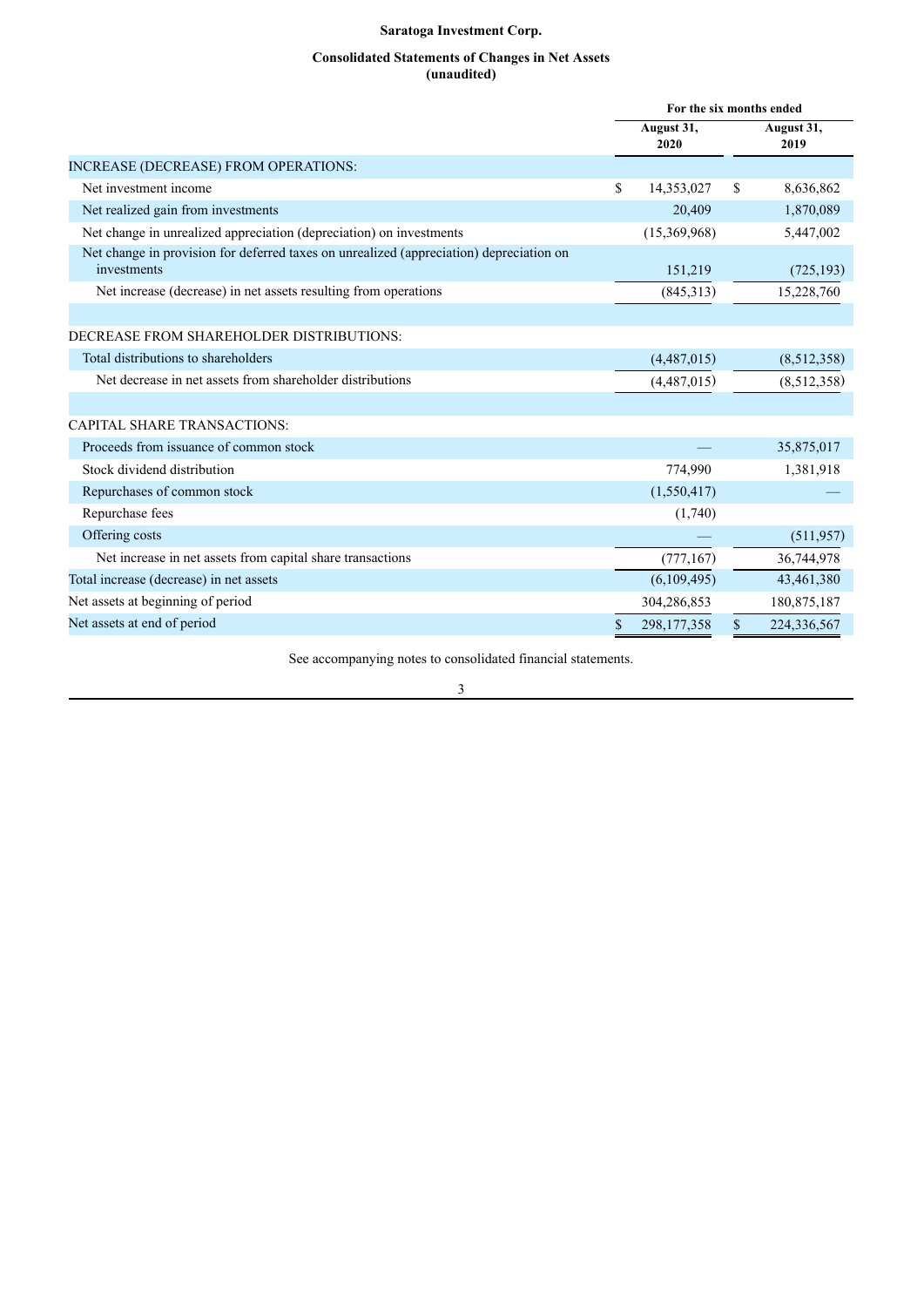## **Consolidated Statements of Cash Flows (unaudited)**

<span id="page-5-0"></span>

|                                                                                                                 |                    |    | For the six months ended |
|-----------------------------------------------------------------------------------------------------------------|--------------------|----|--------------------------|
|                                                                                                                 | August 31,<br>2020 |    | August 31,<br>2019       |
| <b>Operating activities</b>                                                                                     |                    |    |                          |
| NET INCREASE (DECREASE) IN NET ASSETS RESULTING FROM OPERATIONS                                                 | \$<br>(845,313)    | -S | 15,228,760               |
| ADJUSTMENTS TO RECONCILE NET INCREASE (DECREASE) IN NET ASSETS RESULTING                                        |                    |    |                          |
| FROM OPERATIONS TO NET CASH PROVIDED BY (USED IN) OPERATING ACTIVITIES:                                         |                    |    |                          |
| Payment-in-kind and other adjustments to cost                                                                   | 846,330            |    | (3,077,640)              |
| Net accretion of discount on investments                                                                        | (605, 955)         |    | (480, 989)               |
| Amortization of deferred debt financing costs                                                                   | 622,164            |    | 681,292                  |
| Income tax expense (benefit)                                                                                    | (1, 444)           |    |                          |
| Net realized (gain) loss from investments                                                                       | (20, 409)          |    | (1,870,089)              |
| Net change in unrealized (appreciation) depreciation on investments                                             | 15,369,968         |    | (5,447,002)              |
| Net change in provision for deferred taxes on unrealized appreciation (depreciation) on investments             | (151,219)          |    | 725,193                  |
| Proceeds from sales and repayments of investments                                                               | 32,632,779         |    | 45,921,615               |
| Purchases of investments                                                                                        | (70, 707, 731)     |    | (119,906,398)            |
| (Increase) decrease in operating assets:                                                                        |                    |    |                          |
| Interest receivable                                                                                             | 413,938            |    | (1,150,165)              |
| Due from affiliate                                                                                              |                    |    | 1,673,747                |
| Management and incentive fee receivable                                                                         | (11, 915)          |    | 262,134                  |
| Other assets                                                                                                    | 61,775             |    | (82,701)                 |
| Deferred tax asset                                                                                              |                    |    | (463,789)                |
| Increase (decrease) in operating liabilities:                                                                   |                    |    |                          |
| Base management and incentive fees payable                                                                      | (12,061,368)       |    | 1,948,683                |
| Accounts payable and accrued expenses                                                                           | 103,461            |    | (111, 576)               |
| Interest and debt fees payable                                                                                  | 53,271             |    | (24, 161)                |
| Directors fees payable                                                                                          | (2,000)            |    | 13,000                   |
| Due to manager                                                                                                  | (247, 861)         |    | (16, 389)                |
| NET CASH PROVIDED BY (USED IN) OPERATING ACTIVITIES                                                             | (34, 551, 529)     |    | (66, 176, 475)           |
| <b>Financing activities</b>                                                                                     |                    |    |                          |
| Borrowings on debt                                                                                              | 20,000,000         |    | 4,200,000                |
| Paydowns on debt                                                                                                |                    |    | (4,200,000)              |
| Issuance of notes                                                                                               | 48,125,000         |    |                          |
| Payments of deferred debt financing costs                                                                       | (2,364,458)        |    | (45, 132)                |
| Proceeds from issuance of common stock                                                                          |                    |    | 35,875,017               |
| Payments of cash dividends                                                                                      | (3,712,025)        |    | (7, 130, 440)            |
| Repurchases of common stock                                                                                     | (1,550,417)        |    |                          |
| Repurchases fees                                                                                                | (1,740)            |    |                          |
| Payments of offering costs                                                                                      |                    |    | (498, 939)               |
| NET CASH PROVIDED BY (USED IN) FINANCING ACTIVITIES                                                             | 60,496,360         |    | 28,200,506               |
| NET INCREASE (DECREASE) IN CASH AND CASH EQUIVALENTS AND CASH AND CASH EQUIVALENTS,<br><b>RESERVE ACCOUNTS</b>  | 25,944,831         |    | (37,975,969)             |
| CASH AND CASH EQUIVALENTS AND CASH AND CASH EQUIVALENTS, RESERVE ACCOUNTS,                                      |                    |    |                          |
| <b>BEGINNING OF PERIOD</b><br>CASH AND CASH EQUIVALENTS AND CASH AND CASH EQUIVALENTS, RESERVE ACCOUNTS, END OF | 39,450,352         |    | 62,094,394               |
| PERIOD                                                                                                          | \$<br>65, 395, 183 | \$ | 24,118,425               |
| <b>Supplemental information:</b>                                                                                |                    |    |                          |
| Interest paid during the period                                                                                 | \$<br>5,216,888    | \$ | 7,074,168                |
| Cash paid for taxes                                                                                             | 13,830             |    | 16,022                   |
| Supplemental non-cash information:                                                                              |                    |    |                          |
| Payment-in-kind interest income                                                                                 | (846,330)          |    | 3,077,640                |
| Net accretion of discount on investments                                                                        | 605,955            |    | 480,989                  |
| Amortization of deferred debt financing costs                                                                   | 622,164            |    | 681,292                  |
| Stock dividend distribution                                                                                     | 774,990            |    | 1,381,918                |

See accompanying notes to consolidated financial statements.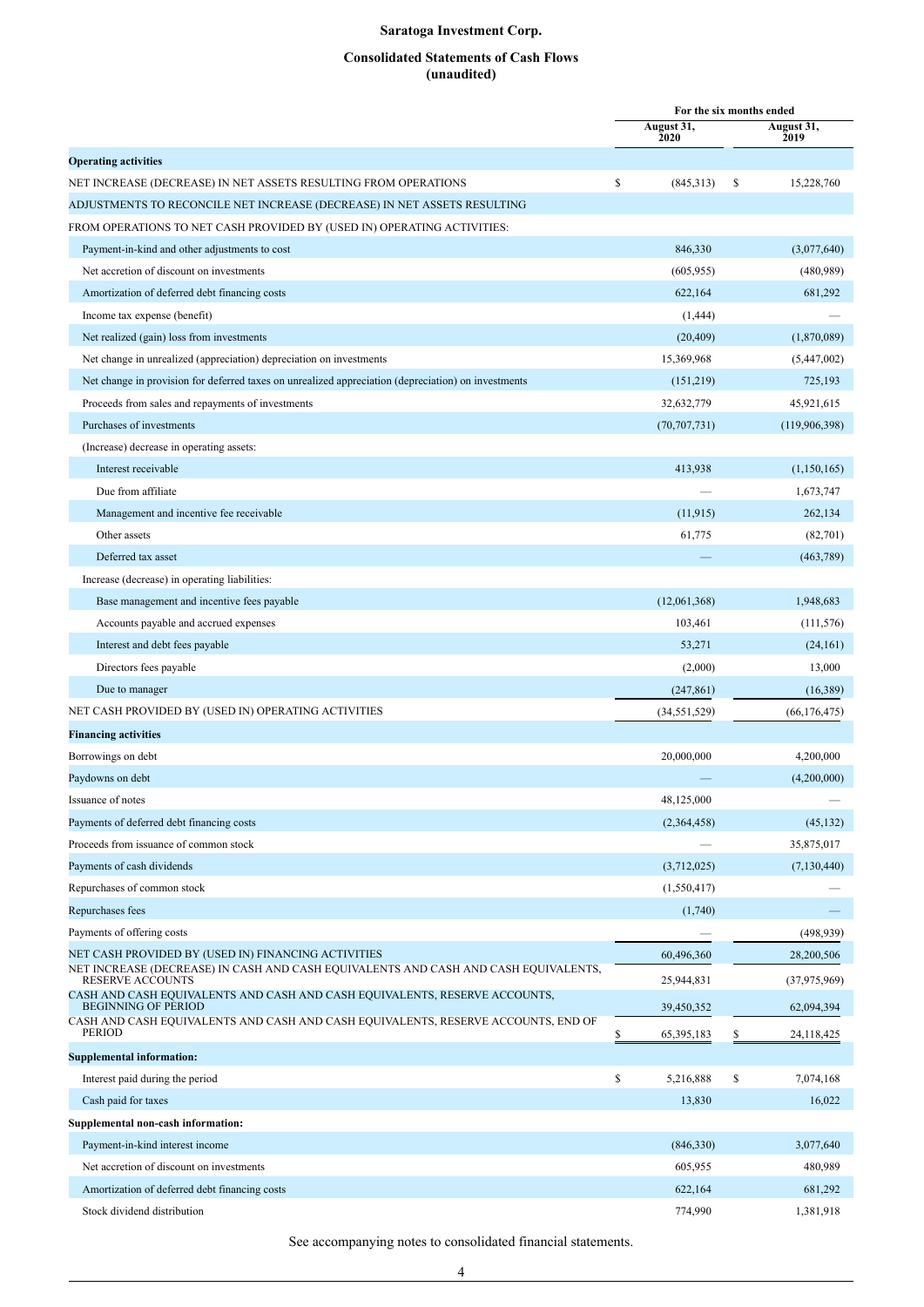## **Consolidated Schedule of Investments August 31, 2020 (unaudited)**

<span id="page-6-0"></span>

| Company                                                            | Industry                               | <b>Investment Interest</b><br><b>Rate/Maturity</b>                           | Original<br>Acquisition<br>Date | Principal/<br>Number of<br><b>Shares</b> | Cost         | Fair Value <sup>(c)</sup> | $%$ of<br><b>Net</b><br><b>Assets</b> |
|--------------------------------------------------------------------|----------------------------------------|------------------------------------------------------------------------------|---------------------------------|------------------------------------------|--------------|---------------------------|---------------------------------------|
| Non-control/Non-affiliate<br>investments $-147.8\%$ <sup>(b)</sup> |                                        |                                                                              |                                 |                                          |              |                           |                                       |
| CoConstruct, LLC                                                   | Construction<br>Management<br>Services | First Lien Term Loan (3M)<br>USD LIBOR $+7.50\%$ ),<br>10.00% Cash, 7/5/2024 | 7/5/2019                        | \$<br>4,200,000 \$                       | 4,164,825 \$ | 4,146,240                 | 1.4%                                  |
| CoConstruct, LLC                                                   | Construction<br>Management<br>Services | Delayed Draw Term Loan<br>(3M USD LIBOR+7.50%),<br>10.00% Cash, 7/5/2024     | 7/5/2019                        | \$<br>3,500,000                          | 3,470,000    | 3,455,200                 | $1.2\%$                               |
|                                                                    |                                        | <b>Total Construction</b><br><b>Management Services</b>                      |                                 |                                          | 7,634,825    | 7,601,440                 | 2.6%                                  |
| Targus Holdings, Inc. <sup>(d),(h)</sup>                           | Consumer<br>Products                   | Common Stock                                                                 | 12/31/2009                      | 210,456                                  | 1,589,630    | 417,596                   | $0.1\%$                               |
|                                                                    |                                        | <b>Total Consumer Products</b>                                               |                                 |                                          | 1,589,630    | 417,596                   | $0.1\%$                               |
| My Alarm Center, LLC <sup>(k)</sup>                                | Consumer<br>Services                   | Preferred Equity Class A<br><b>Units 8.00% PIK</b>                           | 7/14/2017                       | 2,227                                    | 2,357,879    |                           | $0.0\%$                               |
| My Alarm Center, $LLC^{(h)}$                                       | Consumer<br>Services                   | Preferred Equity Class B<br>Units                                            | 7/14/2017                       | 1,797                                    | 1,796,880    |                           | $0.0\%$                               |
| My Alarm Center, LLC <sup>(h)</sup>                                | Consumer<br>Services                   | Preferred Equity Class Z<br>Units                                            | 9/12/2018                       | 676                                      | 712,343      | 1,526,993                 | 0.5%                                  |
| My Alarm Center, LLC <sup>(h)</sup>                                | Consumer<br>Services                   | Common Stock                                                                 | 7/14/2017                       | 96,224                                   |              |                           | $0.0\%$                               |
|                                                                    |                                        | <b>Total Consumer Services</b>                                               |                                 |                                          | 4,867,102    | 1,526,993                 | 0.5%                                  |
| Passageways, Inc.                                                  | Corporate<br>Governance                | First Lien Term Loan (3M<br>USD LIBOR $+7.00\%$ ),<br>8.75% Cash, 7/5/2023   | 7/5/2018                        | \$<br>5,000,000                          | 4,965,370    | 4,927,500                 | 1.7%                                  |
| Passageways, Inc. <sup>(j)</sup>                                   | Corporate<br>Governance                | Delayed Draw Term Loan<br>(3M USD LIBOR+7.00%),<br>8.75% Cash, 7/5/2023      | 1/3/2020                        | \$<br>2,000,000                          | 1,992,171    | 1,927,500                 | 0.5%                                  |
| Passageways, Inc. <sup>(h)</sup>                                   | Corporate<br>Governance                | Series A Preferred Stock                                                     | 7/5/2018                        | 2,027,205                                | 1,000,000    | 2,165,329                 | 0.7%                                  |
|                                                                    |                                        | <b>Total Corporate Governance</b>                                            |                                 |                                          | 7,957,541    | 9,020,329                 | 2.9%                                  |
| C2 Educational Systems <sup>(d)</sup>                              | Education<br>Services                  | First Lien Term Loan (3M<br>USD LIBOR $+7.00\%$ ).<br>8.50% Cash, 5/31/2021  | 5/31/2017                       | \$<br>16,000,000                         | 15,988,956   | 13,030,400                | 4.4%                                  |
| Texas Teachers of Tomorrow,<br>$LLC^{(h),(i)}$                     | Education<br>Services                  | Common Stock                                                                 | 12/2/2015                       | 750,000                                  | 750,000      | 721,272                   | 0.2%                                  |
| Texas Teachers of Tomorrow,<br>LLC <sup>(d)</sup>                  | Education<br>Services                  | First Lien Term Loan (3M<br>USD LIBOR+7.25%),<br>9.75% Cash, 6/28/2024       | 6/28/2019                       | \$18,798,424                             | 18,643,928   | 18,037,773                | $6.0\%$                               |
|                                                                    |                                        | <b>Total Education Services</b>                                              |                                 |                                          | 35,382,884   | 31,789,445                | $10.6\%$                              |
| Destiny Solutions Inc. <sup>(d)</sup>                              | Education<br>Software                  | First Lien Term Loan (3M<br>USD LIBOR+7.50%),<br>9.50% Cash, 10/24/2024      | 5/16/2018                       | \$<br>38,000,000                         | 37,707,843   | 36,856,200                | 12.4%                                 |
| Destiny Solutions Inc. <sup>(h),(i)</sup>                          | Education<br>Software                  | <b>Limited Partner Interests</b>                                             | 5/16/2018                       | 2,342                                    | 2,468,464    | 2,952,770                 | 1.0%                                  |

See accompanying notes to consolidated financial statements.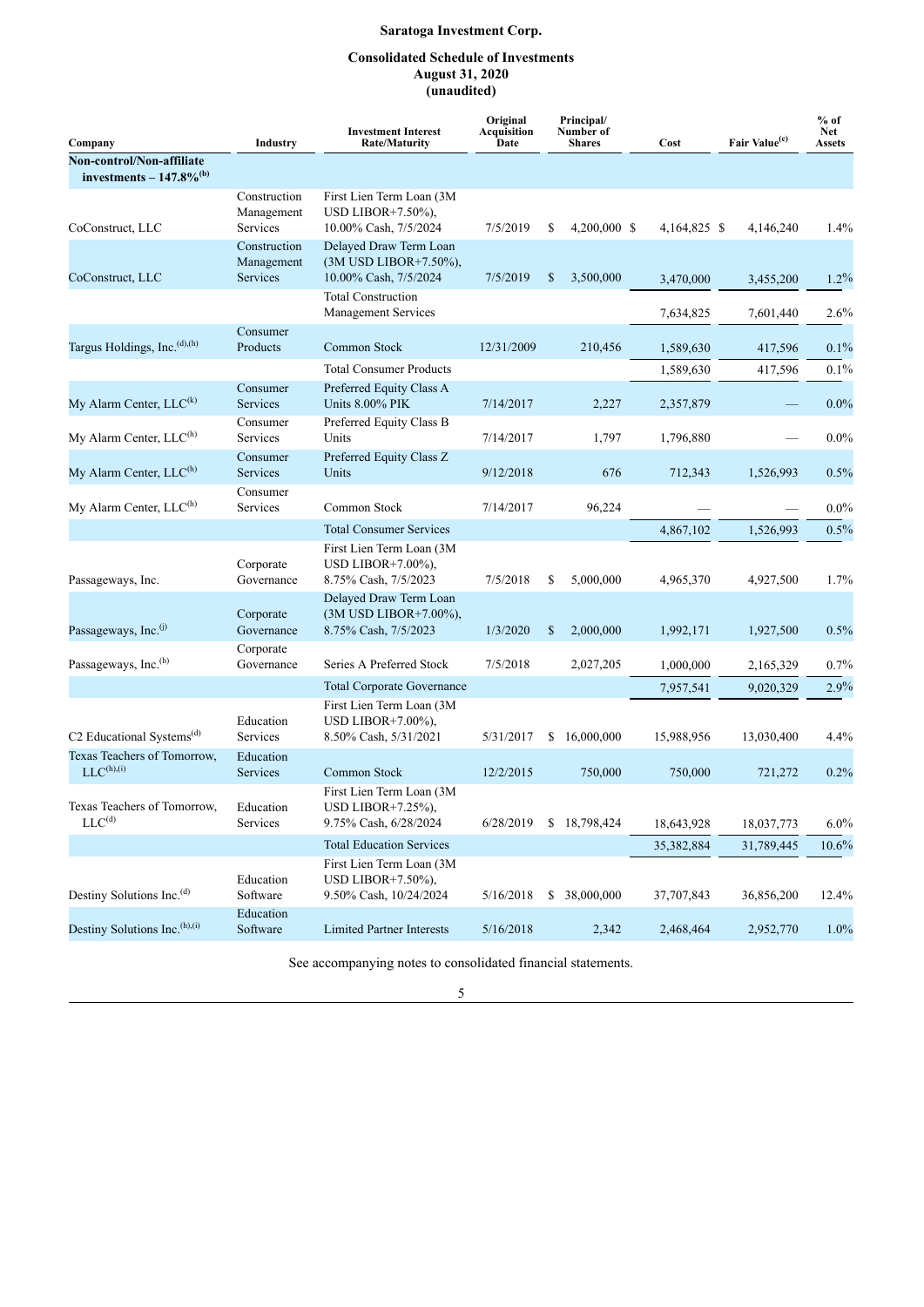## **Consolidated Schedule of Investments — (continued) August 31, 2020 (unaudited)**

| Company                                                                     | <b>Industry</b>                         | <b>Investment Interest</b><br><b>Rate/Maturity</b>                           | Original<br>Acquisition<br>Date | Principal/<br>Number of<br><b>Shares</b> | Cost       | Fair Value <sup>(c)</sup> | $%$ of<br><b>Net</b><br><b>Assets</b> |
|-----------------------------------------------------------------------------|-----------------------------------------|------------------------------------------------------------------------------|---------------------------------|------------------------------------------|------------|---------------------------|---------------------------------------|
| Non-control/Non-affiliate<br>investments – $147.8\%^{(b)}$ –<br>(continued) |                                         |                                                                              |                                 |                                          |            |                           |                                       |
| <b>Identity Automation</b><br>Systems <sup>(d)</sup>                        | Education<br>Software                   | First Lien Term Loan (3M<br>USD LIBOR $+9.24\%$ ),<br>10.99% Cash, 5/8/2024  | 8/25/2014                       | $$17,335,000$ \$                         |            | 17,311,905 \$ 16,905,093  | 5.7%                                  |
| <b>Identity Automation</b><br>Systems <sup>(h)</sup>                        | Education<br>Software                   | Common Stock Class A-2<br>Units                                              | 8/25/2014                       | 232,616                                  | 232,616    | 697,848                   | 0.2%                                  |
| <b>Identity Automation</b><br>Systems <sup>(h)</sup>                        | Education<br>Software                   | Common Stock Class A-1<br>Units                                              | 3/6/2020                        | 43,715                                   | 171,571    | 178,387                   | 0.1%                                  |
| EMS LINQ, Inc.                                                              | Education<br>Software                   | First Lien Term Loan (1M<br>USD LIBOR $+8.50\%$ ),<br>9.75% Cash, 8/9/2024   | 8/9/2019                        | \$14,850,000                             | 14,738,355 | 14,551,515                | 4.9%                                  |
| GoReact                                                                     | Education<br>Software                   | First Lien Term Loan (3M)<br>USD LIBOR $+7.50\%$ ),<br>9.50% Cash, 1/17/2025 | 1/17/2020                       | S<br>5,000,000                           | 4,936,199  | 4,922,500                 | 1.7%                                  |
| $GoReach$ <sub>(j)</sub>                                                    | Education<br>Software                   | Delayed Draw Term Loan<br>(3M USD LIBOR+7.50%),<br>9.50% Cash, 1/17/2025     | 1/17/2020                       | $\mathbb{S}$                             |            | (31,000)                  | $0.0\%$                               |
| Kev Software Inc. <sup>(a)</sup>                                            | Education<br>Software                   | First Lien Term Loan (1M)<br>USD LIBOR $+8.63\%$ ).<br>9.63% Cash, 9/13/2023 | 9/13/2018                       | \$<br>21,124,419                         | 20,999,214 | 20,397,739                | $6.8\%$                               |
|                                                                             |                                         | <b>Total Education Software</b>                                              |                                 |                                          | 98,566,167 | 97,431,052                | 32.8%                                 |
| Davisware, LLC                                                              | <b>Field Service</b><br>Management      | First Lien Term Loan (3M<br>USD LIBOR $+7.00\%$ ),<br>9.00% Cash, 7/31/2024  | 9/6/2019                        | \$<br>3,000,000                          | 2,974,552  | 2,923,200                 | $1.0\%$                               |
| Davisware, LLC <sup>(J)</sup>                                               | <b>Field Service</b><br>Management      | Delayed Draw Term Loan<br>(3M USD LIBOR+7.00%),<br>9.00% Cash, 7/31/2024     | 9/6/2019                        | $\mathbf S$<br>977,790                   | 969,055    | 926,590                   | 0.3%                                  |
| Service Fusion                                                              | <b>Field Service</b><br>Management      | First Lien Term Loan (3M<br>USD LIBOR $+9.50\%$ ),<br>10.50% Cash, 8/4/2025  | 8/4/2020                        | \$<br>3,000,000                          | 2,970,022  | 2,970,000                 | $1.0\%$                               |
| <b>Service Fusion</b>                                                       | <b>Field Service</b><br>Management      | Delayed Draw Term Loan<br>(3M USD LIBOR+9.50%),<br>10.50% Cash, 8/4/2025     | 8/4/2020                        | $\mathbb{S}$                             |            | (20,000)                  | $0.0\%$                               |
|                                                                             |                                         | <b>Total Field Service</b><br>Management                                     |                                 |                                          | 6,913,629  | 6,799,790                 | 2.3%                                  |
| GDS Software Holdings.<br>$LLC^{(h)}$                                       | Financial<br>Services                   | Common Stock Class A<br>Units                                                | 8/23/2018                       | 250,000                                  | 250,000    | 423,771                   | $0.1\%$                               |
|                                                                             |                                         | <b>Total Financial Services</b>                                              |                                 |                                          | 250,000    | 423,771                   | $0.1\%$                               |
| Ohio Medical, LLC <sup>(h)</sup>                                            | Healthcare<br>Products<br>Manufacturing | Common Stock                                                                 | 1/15/2016                       | 5,000                                    | 500,000    | 771,701                   | 0.3%                                  |
|                                                                             | Healthcare<br>Products                  | Senior Subordinated Note                                                     |                                 |                                          |            |                           |                                       |
| Ohio Medical, LLC                                                           | Manufacturing                           | 12.00% Cash, 6/30/2022                                                       | 1/15/2016                       | 7,300,000                                | 7,283,038  | 7,300,000                 | 2.4%                                  |
|                                                                             |                                         | <b>Total Healthcare Products</b><br>Manufacturing                            |                                 |                                          | 7,783,038  | 8,071,701                 | 2.7%                                  |

See accompanying notes to consolidated financial statements.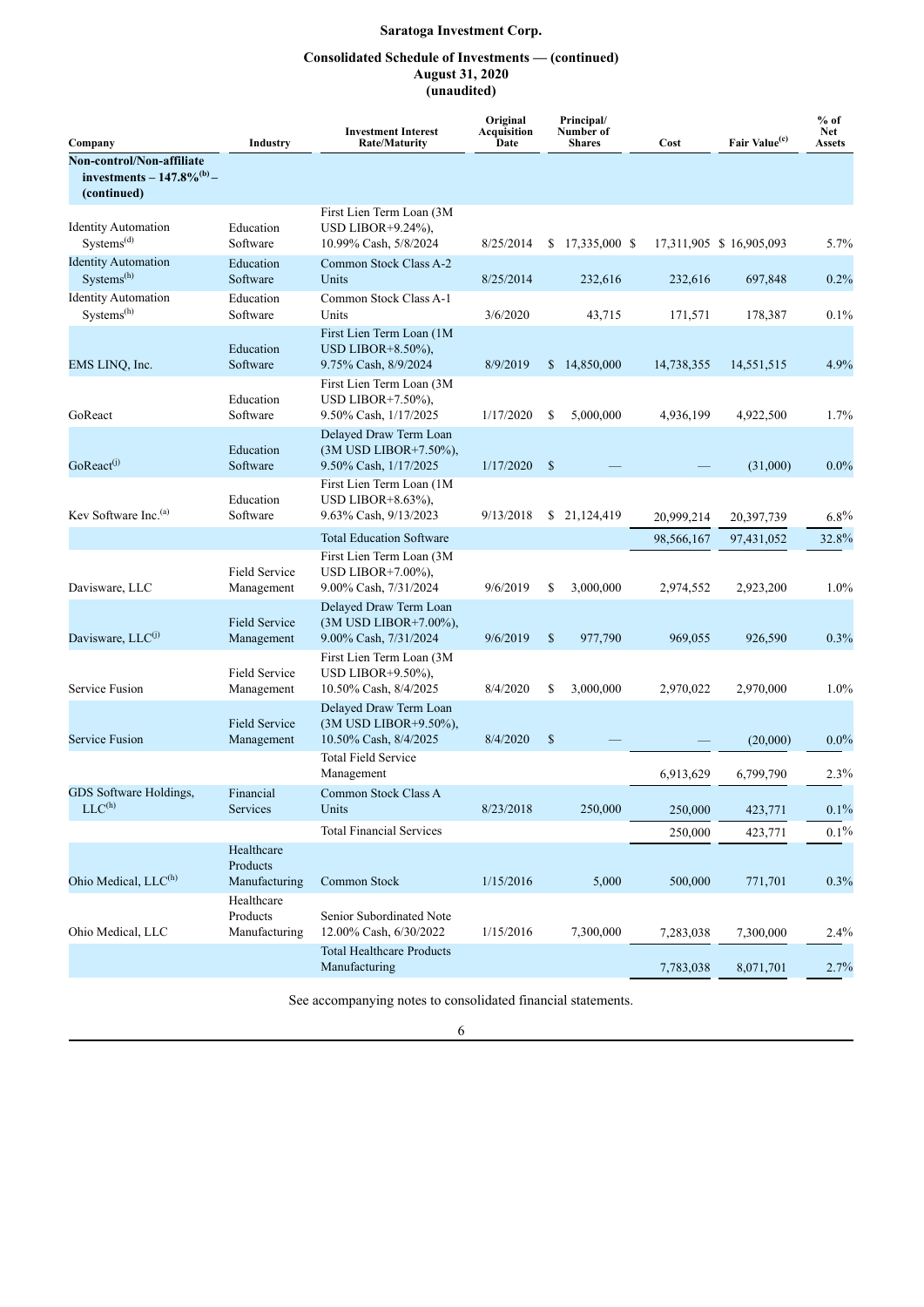## **Consolidated Schedule of Investments — (continued) August 31, 2020 (unaudited)**

| Company                                                                     | Industry               | <b>Investment Interest</b><br><b>Rate/Maturity</b>                                         | Original<br><b>Acquisition</b><br>Date | Principal/<br>Number of<br><b>Shares</b> | Cost         | Fair Value <sup>(c)</sup> | $%$ of<br><b>Net</b><br><b>Assets</b> |
|-----------------------------------------------------------------------------|------------------------|--------------------------------------------------------------------------------------------|----------------------------------------|------------------------------------------|--------------|---------------------------|---------------------------------------|
| Non-control/Non-affiliate<br>investments – $147.8\%^{(b)}$ –<br>(continued) |                        |                                                                                            |                                        |                                          |              |                           |                                       |
| Axiom Parent Holdings,<br>LLC <sup>(h)</sup>                                | Healthcare<br>Services | Common Stock Class A<br>Units                                                              | 6/19/2018                              | 400,000 \$                               | 400,000 \$   | 1,368,304                 | 0.5%                                  |
| Axiom Purchaser, Inc. <sup>(d)</sup>                                        | Healthcare<br>Services | First Lien Term Loan (3M<br>USD LIBOR+6.00%),<br>7.75% Cash, 6/19/2023                     | 6/19/2018                              | \$10,000,000                             | 9,943,942    | 10,002,000                | 3.4%                                  |
| Axiom Purchaser, Inc. <sup>(d)</sup>                                        | Healthcare<br>Services | Delayed Draw Term Loan<br>(3M USD LIBOR+6.00%),<br>7.75% Cash, 6/19/2023                   | 6/19/2018                              | 4,000,000<br>S                           | 3,972,518    | 4,000,800                 | 1.3%                                  |
| ComForCare Health Care                                                      | Healthcare<br>Services | First Lien Term Loan (3M<br>USD LIBOR $+7.50\%$ ),<br>8.50% Cash, 1/31/2022                | 1/31/2017                              | \$15,000,000                             | 14,944,776   | 14,862,000                | $5.0\%$                               |
|                                                                             |                        | <b>Total Healthcare Services</b>                                                           |                                        |                                          | 29, 261, 236 | 30,233,104                | 10.2%                                 |
| TRC HemaTerra, LLC <sup>(h)</sup>                                           | Healthcare<br>Software | Class D Membership<br>Interests                                                            | 4/15/2019                              | 2,000,000                                | 2,000,000    | 2,322,780                 | 0.8%                                  |
| HemaTerra Holding Company,<br>LLC                                           | Healthcare<br>Software | First Lien Term Loan (3M<br>USD LIBOR+6.75%),<br>9.25% Cash, 4/15/2024                     | 4/15/2019                              | S<br>6,000,000                           | 5,949,617    | 5,937,600                 | 2.0%                                  |
| HemaTerra Holding Company,<br>$LLC^{(d),(j)}$                               | Healthcare<br>Software | Delayed Draw Term Loan<br>(3M USD LIBOR+6.75%),<br>9.25% Cash, 4/15/2024                   | 4/15/2019                              | \$12,000,000                             | 11,901,778   | 11,854,400                | 4.0%                                  |
| PDDS Buyer, LLC                                                             | Healthcare<br>Software | First Lien Term Loan (3M<br>USD LIBOR $+7.00\%$ ),<br>9.50% Cash, 7/15/2024                | 7/15/2019                              | \$14,000,000                             | 13,881,612   | 13,953,800                | 4.7%                                  |
| PDDS Buyer, LLC                                                             | Healthcare<br>Software | Delayed Draw Term Loan<br>(3M USD LIBOR+7.00%),<br>9.50% Cash, 7/15/2024                   | 7/15/2019                              | 7,000,000<br><sup>\$</sup>               | 6,930,830    | 6,976,900                 | 2.3%                                  |
| PDDS Buyer, LLC                                                             | Healthcare<br>Software | Series A-1 Preferred Shares                                                                | 8/10/2020                              | 1,755,831                                | 2,000,000    | 2,000,000                 | $0.7\%$                               |
|                                                                             |                        | <b>Total Healthcare Software</b>                                                           |                                        |                                          | 42,663,837   | 43,045,480                | 14.5%                                 |
| Roscoe Medical, Inc. <sup>(d),(h)</sup>                                     | Healthcare<br>Supply   | Common Stock                                                                               | 3/26/2014                              | 5,081                                    | 508,077      |                           | $0.0\%$                               |
| Roscoe Medical, Inc. <sup>(k)</sup>                                         | Healthcare<br>Supply   | Second Lien Term Loan<br>11.25% Cash, 3/28/2021                                            | 3/26/2014                              | \$<br>4,200,000                          | 4,200,000    | 3,488,451                 | $1.2\%$                               |
|                                                                             |                        | <b>Total Healthcare Supply</b>                                                             |                                        |                                          | 4,708,077    | 3,488,451                 | 1.2%                                  |
| Knowland Group, LLC                                                         |                        | Second Lien Term Loan<br>(3M USD LIBOR+8.00%),<br>Hospitality/Hotel 10.00% Cash, 5/9/2024  | 11/9/2018                              | \$15,767,918                             | 15,767,918   | 13,355,426                | 4.4%                                  |
| Sceptre Hospitality Resources,<br>LLC                                       |                        | First Lien Term Loan (1M)<br>USD LIBOR+9.00%),<br>Hospitality/Hotel 10.00% Cash, 4/27/2025 | 4/27/2020                              | \$<br>3,000,000                          | 2,971,552    | 2,970,000                 | $1.0\%$                               |
|                                                                             |                        | Total Hospitality/Hotel                                                                    |                                        |                                          | 18,739,470   | 16,325,426                | 5.4%                                  |
| Vector Controls Holding Co.,<br>LLC <sup>(d)</sup>                          | Industrial<br>Products | First Lien Term Loan<br>10.50% (9.00%<br>Cash/1.50% PIK), 3/6/2022                         | 3/6/2013                               | 7,849,846<br>\$                          | 7,849,215    | 7,712,474                 | 2.6%                                  |

See accompanying notes to consolidated financial statements.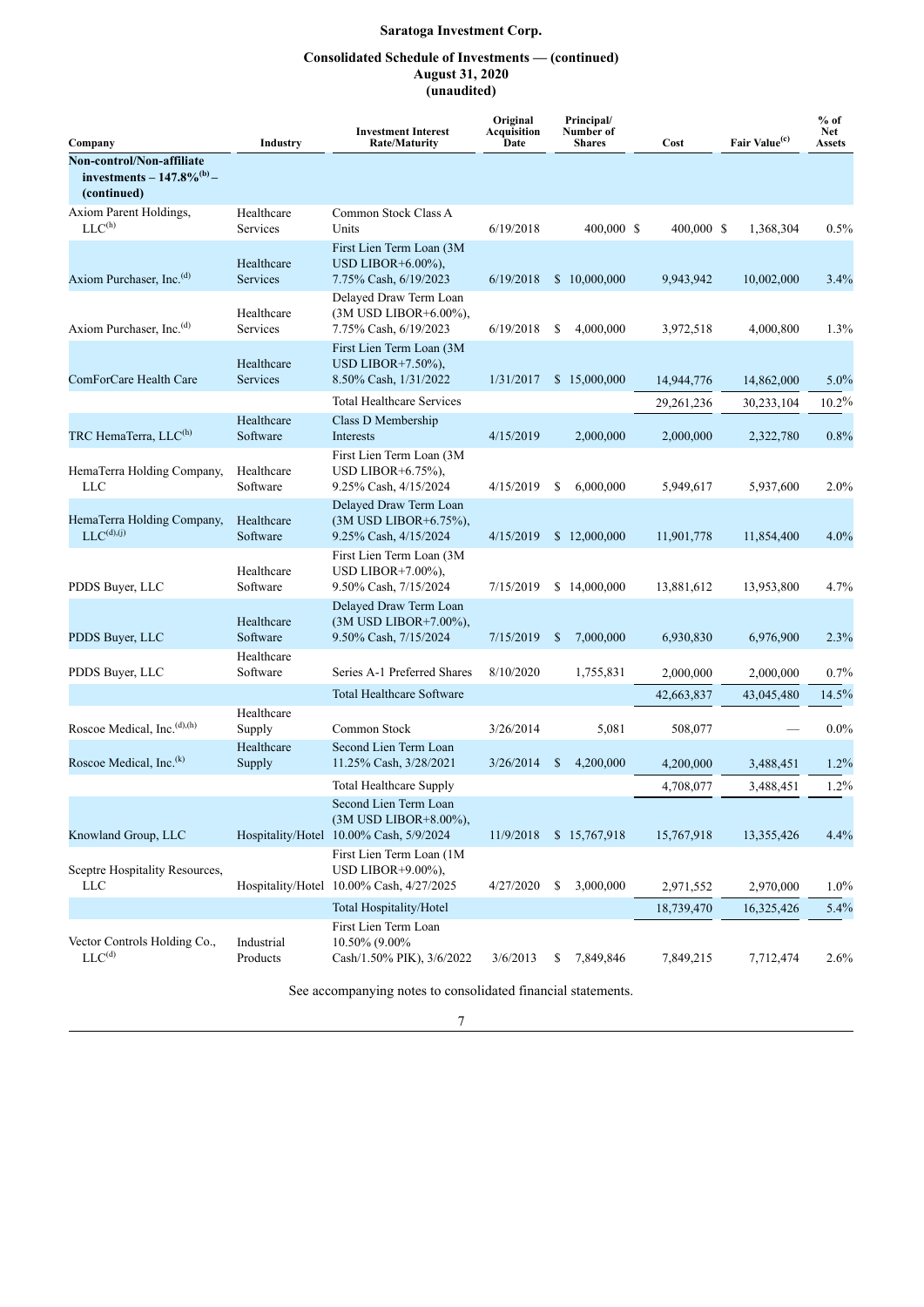## **Consolidated Schedule of Investments — (continued) August 31, 2020 (unaudited)**

| Company                                                                     | Industry                  | <b>Investment Interest</b><br><b>Rate/Maturity</b>                                       | Original<br>Acquisition<br>Date |    | Principal/<br>Number of<br><b>Shares</b> | Cost         | Fair Value <sup>(c)</sup> | $%$ of<br>Net<br>Assets |
|-----------------------------------------------------------------------------|---------------------------|------------------------------------------------------------------------------------------|---------------------------------|----|------------------------------------------|--------------|---------------------------|-------------------------|
| Non-control/Non-affiliate<br>investments – $147.8\%^{(b)}$ –<br>(continued) |                           |                                                                                          |                                 |    |                                          |              |                           |                         |
| Vector Controls Holding Co.,<br>$LLC^{(d),(h)}$                             | Industrial<br>Products    | Warrants to Purchase<br>Limited Liability Company<br>Interests, Expires<br>11/30/2027    | 5/31/2015                       |    | 343 \$                                   | — \$         | 1,955,572                 | 0.7%                    |
|                                                                             |                           | <b>Total Industrial Products</b>                                                         |                                 |    |                                          | 7,849,215    | 9,668,046                 | 3.3%                    |
| <b>CLEO</b> Communications<br>Holding, LLC <sup>(d)</sup>                   | IT Services               | First Lien Term Loan (3M<br>USD LIBOR $+8.00\%$ ),<br>9.00% Cash/2.00% PIK,<br>3/31/2022 | 3/31/2017                       |    | \$13,933,269                             | 13,918,409   | 13,933,269                | 4.7%                    |
| <b>CLEO</b> Communications<br>Holding, $LLC^{(d),(j)}$                      | <b>IT Services</b>        | Delayed Draw Term Loan<br>(3M USD LIBOR+8.00%),<br>9.00% Cash/2.00% PIK,<br>3/31/2022    | 3/31/2017                       |    | \$20,247,304                             | 20,153,018   | 20,247,304                | 6.8%                    |
| Erwin, Inc. <sup>(d)</sup>                                                  | IT Services               | Second Lien Term Loan<br>(3M USD LIBOR+11.50%),<br>12.50%<br>Cash/1.00% PIK, 8/28/2021   | 2/29/2016                       |    | \$16,131,047                             | 16,092,273   | 16, 131, 047              | 5.4%                    |
| LogicMonitor, Inc.                                                          | <b>IT Services</b>        | First Lien Term Loan (3M<br>USD LIBOR+5.00), 6.00%<br>Cash, 5/17/2023                    | 3/20/2020                       |    | \$18,000,000                             | 17,881,562   | 17,566,200                | $5.9\%$                 |
|                                                                             |                           | <b>Total IT Services</b>                                                                 |                                 |    |                                          | 68,045,262   | 67,877,820                | 22.8%                   |
| inMotionNow, Inc.                                                           | Marketing<br>Services     | First Lien Term Loan (3M<br>USD LIBOR $+7.50$ ),<br>10.00% Cash, 5/15/2024               | 5/15/2019                       |    | \$12,200,000                             | 12, 105, 156 | 11,974,300                | 4.0%                    |
| inMotionNow, Inc.                                                           | Marketing<br>Services     | Delayed Draw Term Loan<br>$(3M$ USD LIBOR+7.50)<br>10.00% Cash, 5/15/2024                | 5/15/2019                       | S  | 5,000,000                                | 4,954,516    | 4,907,500                 | 1.6%                    |
|                                                                             |                           | <b>Total Marketing Services</b>                                                          |                                 |    |                                          | 17,059,672   | 16,881,800                | 5.6%                    |
| Omatic Software, LLC                                                        | Non-profit<br>Services    | First Lien Term Loan (3M<br>USD LIBOR $+8.00\%$ ),<br>9.75% Cash, 5/29/2023              | 5/29/2018                       | S  | 5,500,000                                | 5,464,983    | 5,474,700                 | 1.8%                    |
|                                                                             |                           | <b>Total Non-profit Services</b>                                                         |                                 |    |                                          | 5,464,983    | 5,474,700                 | 1.8%                    |
| Emily Street Enterprises, L.L.C. Supplies                                   | Office                    | Senior Secured Note (3M<br>USD LIBOR $+8.50\%$ ),<br>10.00% Cash, 12/31/2020             | 12/28/2012                      | -S | 3,300,000                                | 3,299,985    | 3,254,130                 | 1.1%                    |
| Emily Street Enterprises, L.L.C.<br>(h)                                     | Office<br><b>Supplies</b> | Warrant Membership<br><b>Interests Expires</b><br>12/28/2022                             | 12/28/2012                      |    | 49,318                                   | 400,000      | 354,472                   | $0.1\%$                 |
|                                                                             |                           | <b>Total Office Supplies</b>                                                             |                                 |    |                                          | 3,699,985    | 3,608,602                 | 1.2%                    |
| Apex Holdings Software<br>Technologies, LLC                                 | Payroll<br>Services       | First Lien Term Loan (3M<br>USD LIBOR $+8.00\%$ ),<br>9.00% Cash, 9/21/2021              | 9/21/2016                       |    | \$18,000,000                             | 17,964,080   | 17,314,200                | 5.8%                    |
| Apex Holdings Software<br>Technologies, LLC                                 | Payroll<br>Services       | Delayed Draw Term Loan<br>(3M USD LIBOR+8.00%),<br>9.00% Cash, 9/21/2021                 | 10/1/2018                       | S  | 1,500,000                                | 1,494,136    | 1,442,850                 | 0.5%                    |
|                                                                             |                           | <b>Total Payroll Services</b>                                                            |                                 |    |                                          | 19,458,216   | 18,757,050                | 6.3%                    |

See accompanying notes to consolidated financial statements.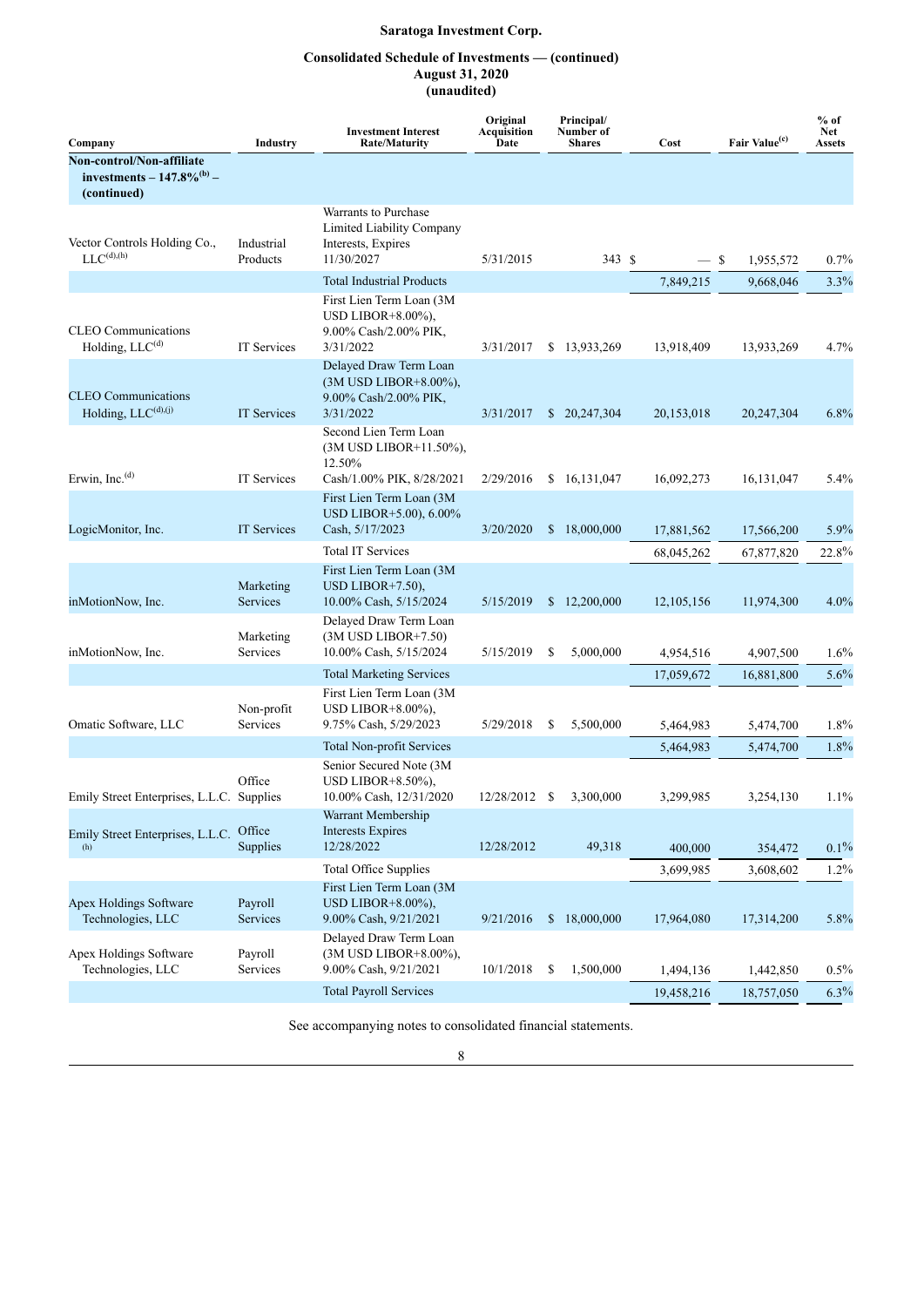## **Consolidated Schedule of Investments — (continued) August 31, 2020 (unaudited)**

| Company                                                                     | Industry                              | <b>Investment Interest</b><br><b>Rate/Maturity</b>                          | Original<br>Acquisition<br>Date |    | Principal/<br>Number of<br><b>Shares</b> | Cost         | Fair Value <sup>(c)</sup> | $%$ of<br><b>Net</b><br><b>Assets</b> |
|-----------------------------------------------------------------------------|---------------------------------------|-----------------------------------------------------------------------------|---------------------------------|----|------------------------------------------|--------------|---------------------------|---------------------------------------|
| Non-control/Non-affiliate<br>investments – $147.8\%^{(b)}$ –<br>(continued) |                                       |                                                                             |                                 |    |                                          |              |                           |                                       |
| Village Realty Holdings LLC                                                 | Property<br>Management                | First Lien Term Loan (3M<br>USD LIBOR $+6.75\%$ ).<br>9.00% Cash, 10/8/2024 | 10/8/2019                       | S  | 7,250,000 \$                             | 7,185,395 \$ | 7,016,292                 | 2.4%                                  |
| <b>Village Realty Holdings</b><br>$LLC^{(j)}$                               | Property<br>Management                | Delayed Draw Term Loan<br>(3M USD LIBOR+6.75%),<br>9.00% Cash, 10/8/2024    | 10/8/2019                       | \$ | 3,876,322                                | 3,842,870    | 3,715,144                 | 1.3%                                  |
| V Rental Holdings $LLC^{(h)}$                                               | Property<br>Management                | Class A-1 Membership<br>Units                                               | 10/8/2019                       |    | 116,700                                  | 338,229      | 447,215                   | $0.1\%$                               |
|                                                                             |                                       | <b>Total Property Management</b>                                            |                                 |    |                                          | 11,366,494   | 11,178,651                | 3.8%                                  |
| Buildout, Inc.                                                              | <b>Real Estate</b><br>Services        | First Lien Term Loan (1D<br>USD LIBOR $+7.75%$ ).<br>9.25% Cash, 7/9/2025   | 7/9/2020                        | \$ | 14,000,000                               | 13,860,179   | 13,860,000                | 4.6%                                  |
| Buildout, Inc. <sup>(i)</sup>                                               | <b>Real Estate</b><br><b>Services</b> | <b>Limited Partner Interests</b>                                            | 7/9/2020                        |    | 999                                      | 999,000      | 999,000                   | $0.3\%$                               |
|                                                                             |                                       | <b>Total Real Estate Services</b>                                           |                                 |    |                                          | 14,859,179   | 14,859,000                | 4.9%                                  |
| TMAC Acquisition Co.,<br>$LLC^{(k)}$                                        | Restaurant                            | <b>Unsecured Term Loan</b><br>8.00% PIK, 9/01/2023                          | 3/1/2018                        | \$ | 2,261,017                                | 2.261.017    | 1,879,523                 | $0.6\%$                               |
|                                                                             |                                       | <b>Total Restaurant</b>                                                     |                                 |    |                                          | 2,261,017    | 1,879,523                 | 0.6%                                  |
| ArbiterSports, LLC <sup>(d)</sup>                                           | <b>Sports</b><br>Management           | First Lien Term Loan (3M<br>USD LIBOR+ $6.50\%$ ),<br>8.25% Cash, 2/21/2025 | 2/21/2020                       |    | \$26,000,000                             | 25,782,401   | 24,018,800                | 8.1%                                  |
| ArbiterSports, LLC <sup>(d)</sup>                                           | Sports<br>Management                  | Delayed Draw Term Loan<br>(3M USD LIBOR+6.50%),<br>8.25% Cash, 2/21/2025    | 2/21/2020                       | S  | 1,000,000                                | 1.000,000    | 923,800                   | $0.3\%$                               |
|                                                                             |                                       | <b>Total Sports Management</b>                                              |                                 |    |                                          | 26,782,401   | 24,942,600                | 8.4%                                  |
| Avionte Holdings, LLC <sup>(h)</sup>                                        | Staffing<br>Services                  | Class A Units                                                               | 1/8/2014                        |    | 100,000                                  | 100,000      | 672,475                   | $0.2\%$                               |
|                                                                             |                                       | <b>Total Staffing Services</b>                                              |                                 |    |                                          | 100,000      | 672,475                   | 0.2%                                  |
| National Waste Partners <sup>(d)</sup>                                      | <b>Waste Services</b>                 | Second Lien Term Loan<br>10.00% Cash, 2/13/2022                             | 2/13/2017                       | S  | 9,000,000                                | 8,969,247    | 8,873,100                 | $3.0\%$                               |
|                                                                             |                                       | <b>Total Waste Services</b>                                                 |                                 |    |                                          | 8,969,247    | 8,873,100                 | $3.0\%$                               |
| <b>Sub Total Non-control/Non-</b><br>affiliate investments                  |                                       |                                                                             |                                 |    |                                          | 452,233,107  | 440,847,945               | 147.8%                                |

See accompanying notes to consolidated financial statements.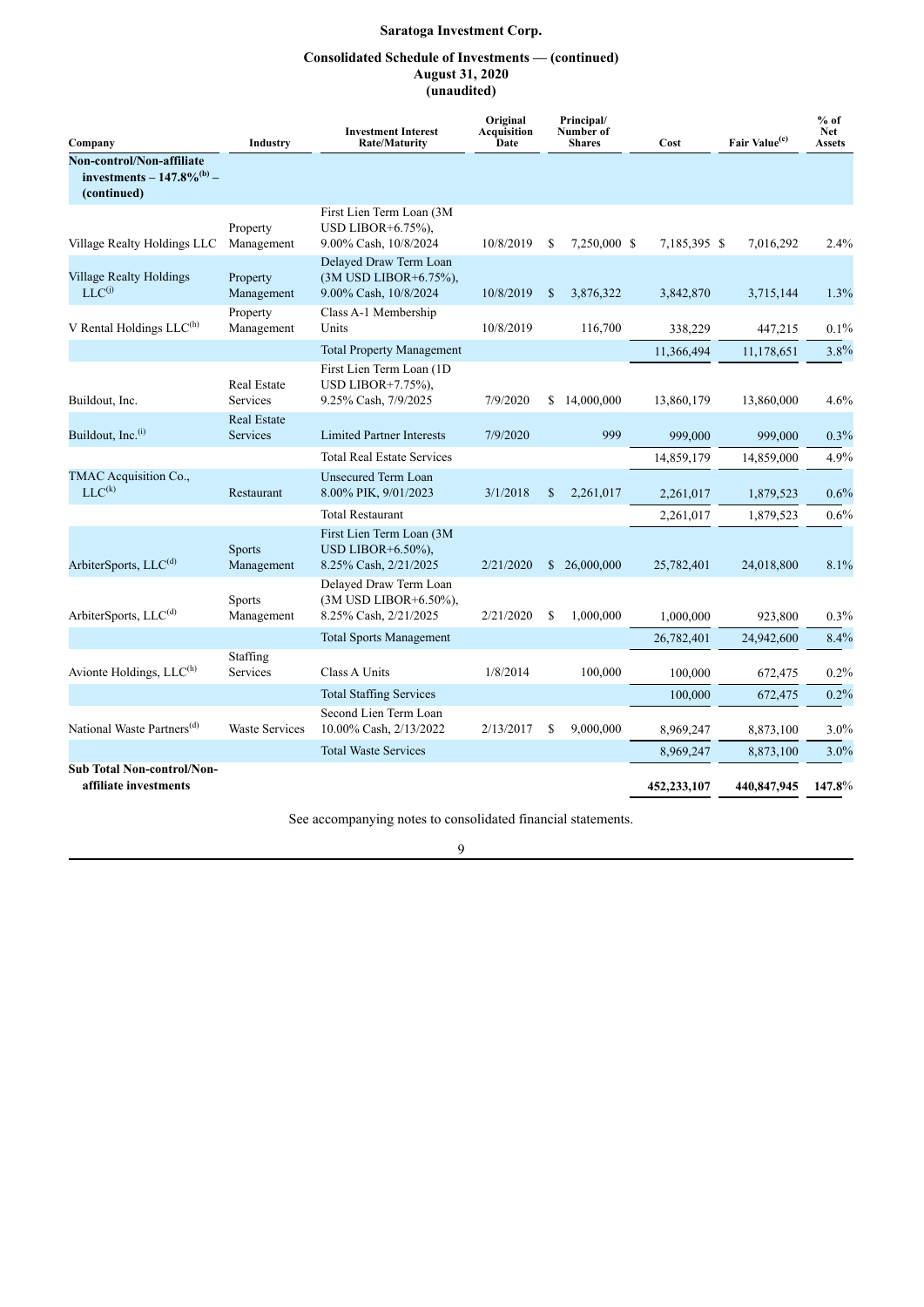## **Consolidated Schedule of Investments — (continued) August 31, 2020 (unaudited)**

| Company                                                                                 | Industry                                   | <b>Investment Interest</b><br><b>Rate/Maturity</b>                                       | Original<br>Principal/<br>Number of<br>Acquisition<br>Date<br><b>Shares</b> |               | Cost         |  | Fair Value <sup>(c)</sup> | $%$ of<br><b>Net</b><br><b>Assets</b> |         |
|-----------------------------------------------------------------------------------------|--------------------------------------------|------------------------------------------------------------------------------------------|-----------------------------------------------------------------------------|---------------|--------------|--|---------------------------|---------------------------------------|---------|
| Affiliate investments -<br>$6.3\%$ <sup>(b)</sup>                                       |                                            |                                                                                          |                                                                             |               |              |  |                           |                                       |         |
| GreyHeller LLC <sup>(f)</sup>                                                           | <b>Cyber Security</b>                      | First Lien Term Loan (3M)<br>USD LIBOR+11.00%),<br>12.00% Cash, 11/16/2021               | 11/17/2016                                                                  | -S            | 7,000,000 \$ |  | 6,978,843 \$              | 7,000,000                             | 2.3%    |
| GreyHeller LLC(f),(h)                                                                   | <b>Cyber Security</b>                      | Series A Preferred Units                                                                 | 11/17/2016                                                                  |               | 850,000      |  | 850,000                   | 3,225,397                             | $1.1\%$ |
|                                                                                         |                                            | <b>Total Cyber Security</b>                                                              |                                                                             |               |              |  | 7,828,843                 | 10,225,397                            | 3.4%    |
| Top Gun Pressure Washing,<br>$LLC^{(f)}$                                                | Facilities<br>Maintenance                  | First Lien Term Loan (3M<br>USD LIBOR $+7.00\%$ ).<br>9.50% Cash, 8/12/2024              | 8/12/2019                                                                   | <sup>\$</sup> | 5.000.000    |  | 4,957,008                 | 4,852,000                             | 1.7%    |
| Top Gun Pressure Washing,<br>$LLC^{(f),(j)}$                                            | Facilities<br>Maintenance                  | Delayed Draw Term Loan<br>(3M USD LIBOR+7.00%),<br>9.50% Cash, 8/12/2024                 | 8/12/2019                                                                   | \$            | 1,825,000    |  | 1,808,439                 | 1,770,980                             | 0.7%    |
| <b>TG Pressure Washing</b><br>Holdings, LLC(f),(h)                                      | Facilities<br>Maintenance                  | Preferred Equity                                                                         | 8/12/2019                                                                   |               | 488,148      |  | 488,148                   | 310,846                               | $0.1\%$ |
|                                                                                         |                                            | <b>Total Facilities Maintenance</b>                                                      |                                                                             |               |              |  | 7,253,595                 | 6,933,826                             | 2.5%    |
| Elyria Foundry Company,<br>L.L.C. <sup>(d)</sup> ,(f),(h)                               | Metals                                     | Common Stock                                                                             | 7/30/2010                                                                   |               | 60,000       |  | 9,685,028                 | 425,190                               | 0.1%    |
| Elyria Foundry Company,<br>L.L.C. <sup>(d)</sup> , <sup>(f)</sup>                       | Metals                                     | Second Lien Term Loan<br>15.00% PIK, 8/10/2022                                           | 7/30/2010                                                                   | \$            | 1,284,253    |  | 1,284,253                 | 1,147,223                             | $0.3\%$ |
|                                                                                         |                                            | <b>Total Metals</b>                                                                      |                                                                             |               |              |  | 10,969,281                | 1,572,413                             | $0.4\%$ |
| <b>Sub Total Affiliate</b><br>investments                                               |                                            |                                                                                          |                                                                             |               |              |  | 26,051,719                | 18,731,636                            | $6.3\%$ |
| <b>Control</b><br>investments $-16.3\%$ <sup>(b)</sup>                                  |                                            |                                                                                          |                                                                             |               |              |  |                           |                                       |         |
| Netreo Holdings, $LLC(g)$                                                               | <b>IT Services</b>                         | First Lien Term Loan (3M)<br>USD LIBOR $+6.25\%$ ),<br>9.00% Cash/2.75% PIK,<br>7/3/2023 | 7/3/2018                                                                    | S             | 5,234,684    |  | 5,198,930                 | 5,235,208                             | 1.8%    |
|                                                                                         |                                            | Delayed Draw Term Loan<br>$(3M$ USD LIBOR +6.25%),<br>9.00% Cash/2.75% PIK,              |                                                                             |               |              |  |                           |                                       |         |
| Netreo Holdings, LLC <sup>(g)</sup>                                                     | <b>IT Services</b>                         | 7/3/2023                                                                                 | 5/26/2020                                                                   | <sup>\$</sup> | 1,208,915    |  | 1,197,539                 | 1,209,036                             | 0.4%    |
| Netreo Holdings, $LLC^{(g),(h)}$                                                        | IT Services                                | Common Stock Class A<br>Unit                                                             | 7/3/2018                                                                    |               | 3,150,000    |  | 3,150,000                 | 6,355,440                             | $2.2\%$ |
|                                                                                         |                                            | <b>Total IT Services</b>                                                                 |                                                                             |               |              |  | 9.546.469                 | 12,799,684                            | $4.4\%$ |
| Saratoga Investment Corp.<br>CLO 2013-1, Ltd. <sup>(a),(e),(g)</sup>                    | Structured<br>Finance<br>Securities        | Other/Structured Finance<br>Securities 19.26%,<br>1/20/2030                              | 1/22/2008                                                                   | \$            | 69,500,000   |  | 21,322,952                | 21,577,477                            | 7.2%    |
| Saratoga Investment Corp.<br>CLO 2013-1, Ltd. Class F-<br>$R-2$ Note <sup>(a),(g)</sup> | Structured<br>Finance<br><b>Securities</b> | Other/Structured Finance<br>Securities (3M USD)<br>LIBOR+8.75%), 8.99%,<br>1/20/2030     | $12/14/2018$ \$                                                             |               | 2,500,000    |  | 2,500,000                 | 2,343,750                             | 0.7%    |

See accompanying notes to consolidated financial statements.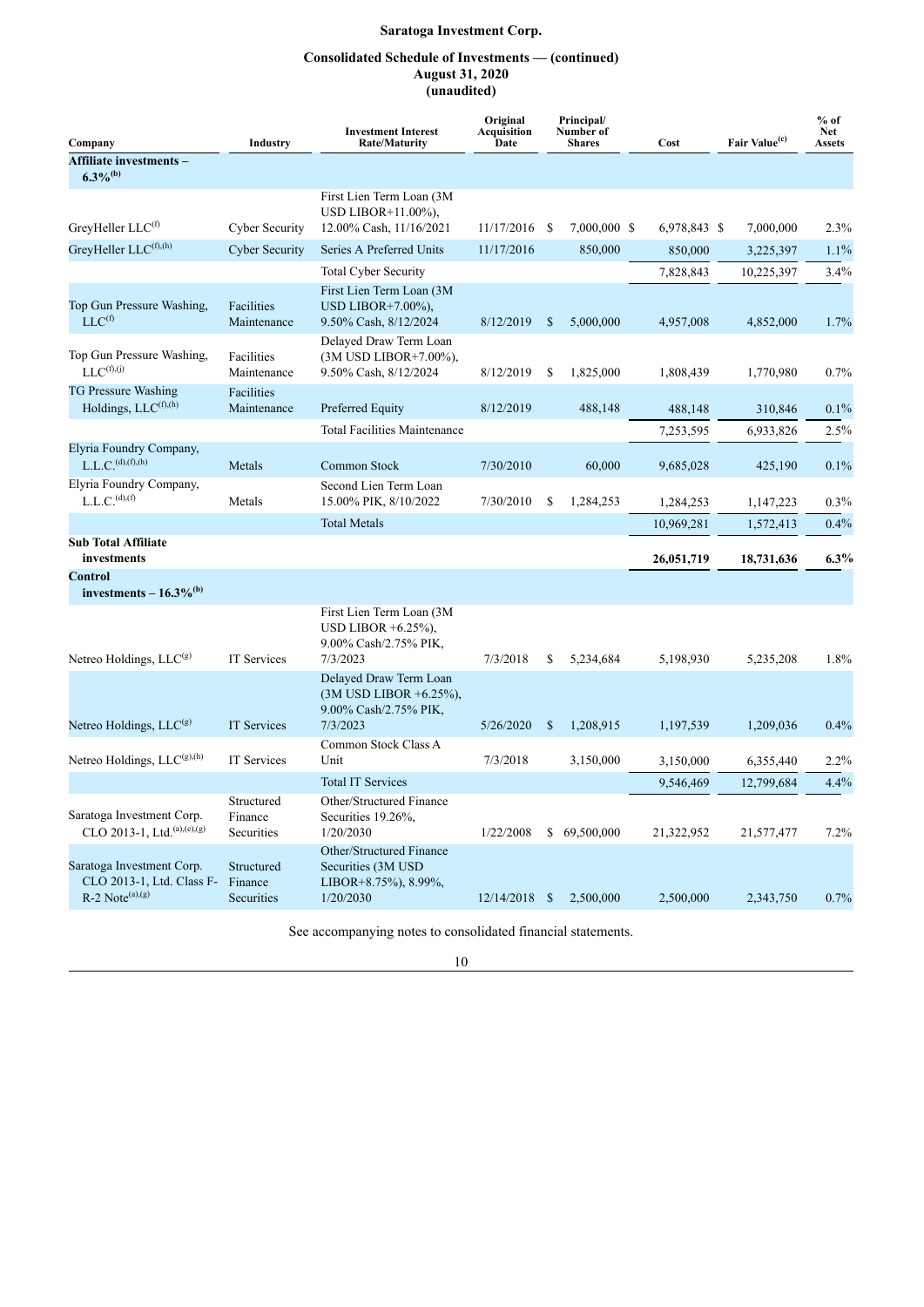## **Consolidated Schedule of Investments — (continued) August 31, 2020 (unaudited)**

| Company                                                                                               | Industry                            | <b>Investment Interest</b><br><b>Rate/Maturity</b>                                     | Original<br><b>Acquisition</b><br>Date | Principal/<br>Number of<br><b>Shares</b> |                            | Cost |               | Fair Value <sup>(c)</sup> |                   | $%$ of<br><b>Net</b><br><b>Assets</b> |
|-------------------------------------------------------------------------------------------------------|-------------------------------------|----------------------------------------------------------------------------------------|----------------------------------------|------------------------------------------|----------------------------|------|---------------|---------------------------|-------------------|---------------------------------------|
| <b>Control</b><br>investments – $16.3\%^{(b)}$ –<br>(continued)                                       |                                     |                                                                                        |                                        |                                          |                            |      |               |                           |                   |                                       |
| Saratoga Investment Corp.<br>CLO 2013-1, Ltd.<br>Class G-R-2 Note <sup>(a),(g)</sup>                  | Structured<br>Finance<br>Securities | Other/Structured Finance<br>Securities (3M USD)<br>LIBOR+10.00%), 10.24%,<br>1/20/2030 | 12/14/2018                             | -S                                       | 7,500,000 \$               |      | 7,500,000 \$  |                           | 7,174,500         | 2.4%                                  |
| Saratoga Investment Corp.<br>CLO 2013-1 Warehouse 2.<br>$Ltd.$ (a),(g),(j)                            | Structured<br>Finance<br>Securities | Unsecured Loan (3M USD<br>LIBOR+7.50%), $7.74\%$ ,<br>8/20/2021                        | 2/18/2020                              | \$.                                      | 5,000,000                  |      | 5,000,000     |                           | 4,642,000         | $1.6\%$                               |
|                                                                                                       |                                     | <b>Total Structured Finance Securities</b>                                             |                                        |                                          |                            |      | 36,322,952    |                           | 35,737,727        | 11.9%                                 |
| <b>Sub Total Control investments</b>                                                                  |                                     |                                                                                        |                                        |                                          |                            |      | 45,869,421    |                           | 48,537,411        | 16.3%                                 |
| TOTAL INVESTMENTS – 170.4% <sup>(b)</sup>                                                             |                                     |                                                                                        |                                        |                                          |                            |      | 524,154,247   |                           | 508,116,992       | $170.4\%$                             |
|                                                                                                       |                                     |                                                                                        |                                        |                                          | Number of<br><b>Shares</b> |      | Cost          |                           | <b>Fair Value</b> | $%$ of<br><b>Net</b><br><b>Assets</b> |
| Cash and cash equivalents and cash and cash<br>equivalents, reserve accounts $-21.9\%$ <sup>(b)</sup> |                                     |                                                                                        |                                        |                                          |                            |      |               |                           |                   |                                       |
| U.S. Bank Money Market <sup>(1)</sup>                                                                 |                                     |                                                                                        |                                        |                                          | 65,395,183 \$              |      | 65,395,183 \$ |                           | 65,395,183        | 21.9%                                 |
| Total cash and cash equivalents and cash and<br>cash equivalents, reserve accounts                    |                                     |                                                                                        |                                        |                                          | 65,395,183 \$              |      | 65,395,183 \$ |                           | 65,395,183        | 21.9%                                 |

(a) Represents an ineligible investment as defined under Section 55(a) of the Investment Company Act of 1940, as amended. As of August 31, 2020, non-qualifying assets represent 11.0% of the Company's portfolio at fair value. As a BDC, the Company can only invest 30% of its portfolio in nonqualifying assets.

(b) Percentages are based on net assets of \$298,177,358 as of August 31, 2020.

(c) Because there is no readily available market value for these investments, the fair values of these investments were determined using significant unobservable inputs and approved in good faith by our board of directors. These investments have been included as Level 3 in the Fair Value Hierarchy (see Note 3 to the consolidated financial statements).

(d) These securities are either fully or partially pledged as collateral under a senior secured revolving credit facility (see Note 7 to the consolidated financial statements).

(e) This investment does not have a stated interest rate that is payable thereon. As a result, the 19.26% interest rate in the table above represents the effective interest rate currently earned on the investment cost and is based on the current cash interest and other income generated by the investment.

See accompanying notes to consolidated financial statements.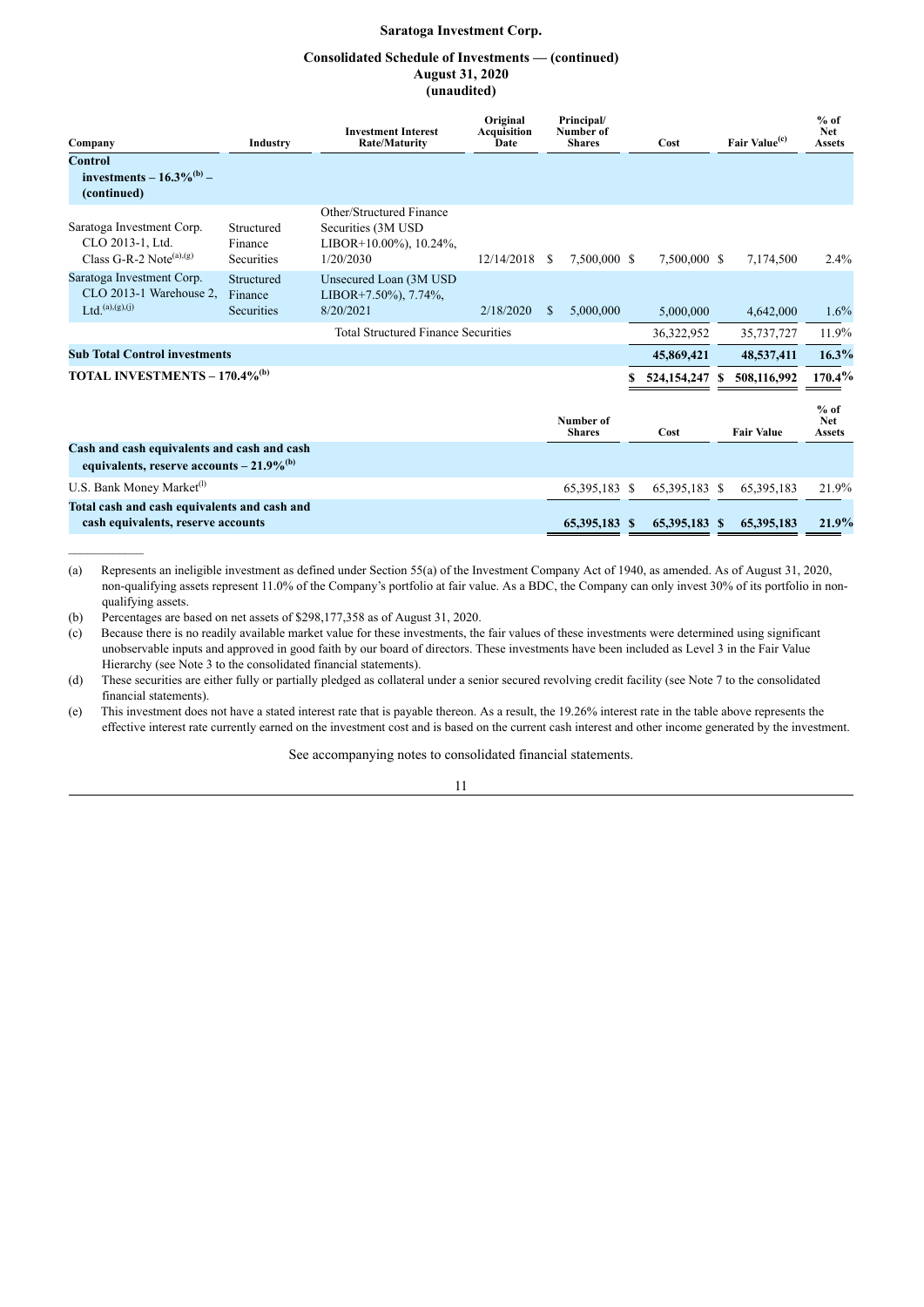## **Consolidated Schedule of Investments — (continued) August 31, 2020 (unaudited)**

(f) As defined in the Investment Company Act, this portfolio company is an Affiliate as we own between 5.0% and 25.0% of the voting securities. Transactions during the six months ended August 31, 2020 in which the issuer was an Affiliate are as follows:

| Company                           | <b>Purchases</b> | <b>Sales</b> | <b>Total</b><br><b>Interest from</b><br><b>Investments</b> | Management<br><b>Fee Income</b> | <b>Net Realized</b><br>Gain<br>(Loss) from<br>Investments | <b>Net Change</b><br>in Unrealized<br>Appreciation<br>(Depreciation) |
|-----------------------------------|------------------|--------------|------------------------------------------------------------|---------------------------------|-----------------------------------------------------------|----------------------------------------------------------------------|
| Elyria Foundry Company, L.L.C.    | التستعد          |              | 94,241 \$<br>S                                             | $\overline{\phantom{0}}$        | $\qquad \qquad -$                                         | (1,651,640)<br>ъ                                                     |
| GreyHeller LLC                    |                  |              | 450.507                                                    |                                 |                                                           | 236,160                                                              |
| Top Gun Pressure Washing, LLC     | 1,806,750        |              | 335,915                                                    |                                 |                                                           | (214, 238)                                                           |
| TG Pressure Washing Holdings, LLC | 138.148          |              |                                                            |                                 |                                                           | (177, 302)                                                           |
| <b>Total</b>                      | 1,944,898 \$     | $-$ \$       | 880,663 \$                                                 | $-$ s                           | $-$ S                                                     | (1,807,020)                                                          |

(g) As defined in the Investment Company Act, we "Control" this portfolio company because we own more than 25% of the portfolio company's outstanding voting securities. Transactions during the six months ended August 31, 2020 in which the issuer was both an Affiliate and a portfolio company that we Control are as follows:

| Company                                                                     |   | <b>Purchases</b> | <b>Sales</b> | Total<br><b>Interest from</b><br><b>Investments</b> | Management<br><b>Fee Income</b> | <b>Net Realized</b><br>Gain<br>(Loss) from<br>Investments |                   |              | <b>Net Change</b><br>in Unrealized<br>Appreciation<br>(Depreciation) |
|-----------------------------------------------------------------------------|---|------------------|--------------|-----------------------------------------------------|---------------------------------|-----------------------------------------------------------|-------------------|--------------|----------------------------------------------------------------------|
| Netreo Holdings, LLC                                                        | Ф | 1,188,000 \$     |              | 345,635 \$                                          | $\frac{1}{2}$                   |                                                           | $\qquad \qquad -$ | <sup>S</sup> | (502, 255)                                                           |
| Saratoga Investment Corp. CLO 2013-1, Ltd.                                  |   |                  |              | 1,356,121                                           | 1,260,008                       |                                                           |                   |              | 1,217,713                                                            |
| Saratoga Investment Corp. CLO 2013-1, Ltd.<br>Class F-R-2 Notes             |   |                  |              | 126,108                                             |                                 |                                                           |                   |              | (134,250)                                                            |
| Saratoga Investment Corp. CLO 2013-1, Ltd.<br>Class G-R-2 Notes             |   |                  |              | 426,239                                             |                                 |                                                           |                   |              | (260, 250)                                                           |
| Saratoga Investment Corp. CLO 2013-1<br>Warehouse $2$ , Ltd. <sup>(j)</sup> |   | 2.500,000        |              | 202,006                                             |                                 |                                                           |                   |              | (62, 541)                                                            |
| <b>Total</b>                                                                |   | 3.688.000 \$     |              | 2.456.109 \$                                        | 1.260,008 \$                    |                                                           |                   |              | 258,417                                                              |

(h) Non-income producing at August 31, 2020.

(i) Includes securities issued by an affiliate of the Company.

(j) All or a portion of this investment has an unfunded commitment as of August 31, 2020. (see Note 8 to the consolidated financial statements).

(k) As of August 31, 2020, the investment was on non-accrual status. The fair value of these investments was approximately \$5.4 million, which represented 1.1% of the Company's portfolio (see Note 2 to the consolidated financial statements).

(l) Included within cash and cash equivalents and cash and cash equivalents, reserve accounts in the Company's consolidated statements of assets and liabilities as of August 31, 2020.

LIBOR — London Interbank Offered Rate

1M USD LIBOR — The 1 month USD LIBOR rate as of August 31, 2020 was 0.16%.

3M USD LIBOR — The 3 month USD LIBOR rate as of August 31, 2020 was 0.24%.

PIK — Payment-in-Kind (see Note 2 to the consolidated financial statements).

See accompanying notes to consolidated financial statements.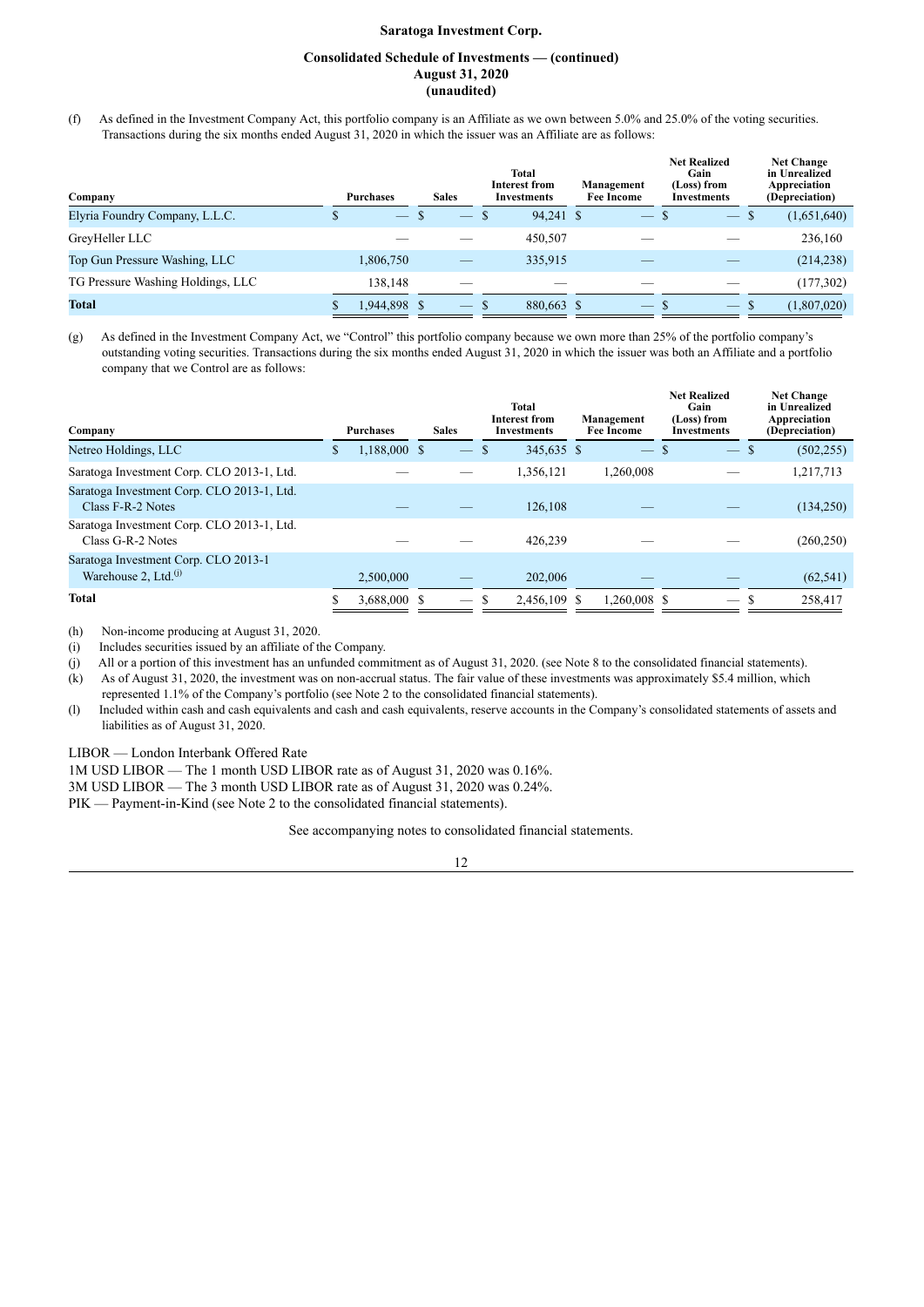## **Consolidated Schedule of Investments February 29, 2020\***

| Company                                                            | Industry                                      | <b>Investment Interest</b><br><b>Rate/Maturity</b>                          | Original<br>Acquisition<br>Date |              | Principal/<br>Number of<br><b>Shares</b> | Cost         | Fair Value <sup>(c)</sup> | $%$ of<br><b>Net</b><br><b>Assets</b> |  |
|--------------------------------------------------------------------|-----------------------------------------------|-----------------------------------------------------------------------------|---------------------------------|--------------|------------------------------------------|--------------|---------------------------|---------------------------------------|--|
| Non-control/Non-affiliate<br>investments $-138.2\%$ <sup>(b)</sup> |                                               |                                                                             |                                 |              |                                          |              |                           |                                       |  |
| CoConstruct, LLC                                                   | Construction<br>Management<br>Services        | First Lien Term Loan (3M<br>USD LIBOR $+7.50\%$ ).<br>10.00% Cash, 7/5/2024 | 7/5/2019                        | \$           | 4,200,000 \$                             | 4,161,917 \$ | 4,284,000                 | 1.4%                                  |  |
| CoConstruct, LLC <sup>(j)</sup>                                    | Construction<br>Management<br><b>Services</b> | Delayed Draw Term Loan<br>(3M USD LIBOR+7.50%),<br>10.00% Cash, 7/5/2024    | 7/5/2019                        | $\mathbb{S}$ |                                          |              |                           | $0.0\%$                               |  |
|                                                                    |                                               | <b>Total Construction</b><br><b>Management Services</b>                     |                                 |              |                                          | 4,161,917    | 4,284,000                 | 1.4%                                  |  |
| Targus Holdings, Inc. <sup>(h)</sup>                               | Consumer<br>Products                          | Common Stock                                                                | 12/31/2009                      |              | 210,456                                  | 1,589,630    | 417,619                   | $0.1\%$                               |  |
|                                                                    |                                               | <b>Total Consumer Products</b>                                              |                                 |              |                                          | 1,589,630    | 417,619                   | 0.1%                                  |  |
| My Alarm Center, LLC <sup>(k)</sup>                                | Consumer<br>Services                          | Preferred Equity Class A<br>Units 8.00% PIK                                 | 7/14/2017                       |              | 2,227                                    | 2,357,879    |                           | $0.0\%$                               |  |
| My Alarm Center, LLC <sup>(h)</sup>                                | Consumer<br>Services                          | Preferred Equity Class B<br>Units                                           | 7/14/2017                       |              | 1,797                                    | 1,796,880    |                           | $0.0\%$                               |  |
| My Alarm Center, LLC <sup>(h)</sup>                                | Consumer<br>Services                          | Preferred Equity Class Z<br>Units                                           | 9/12/2018                       |              | 676                                      | 712,343      | 1,997,158                 | 0.6%                                  |  |
| My Alarm Center, LLC <sup>(h)</sup>                                | Consumer<br>Services                          | Common Stock                                                                | 7/14/2017                       |              | 96,224                                   |              |                           | $0.0\%$                               |  |
|                                                                    |                                               | <b>Total Consumer Services</b>                                              |                                 |              |                                          | 4,867,102    | 1,997,158                 | $0.60\%$                              |  |
| Passageways, Inc.                                                  | Corporate<br>Governance                       | First Lien Term Loan (3M<br>USD LIBOR+7.00%).<br>8.75% Cash, 7/5/2023       | 7/5/2018                        | \$           | 5,000,000                                | 4,961,214    | 5,034,500                 | 1.7%                                  |  |
| Passageways, Inc. <sup>(j)</sup>                                   | Corporate<br>Governance                       | Delayed Draw Term Loan<br>(3M USD LIBOR+7.00%),<br>8.75% Cash, 7/5/2023     | 1/3/2020                        | \$           | 2,000,000                                | 1,991,001    | 2,013,800                 | 0.7%                                  |  |
| Passageways, Inc. <sup>(h)</sup>                                   | Corporate<br>Governance                       | Series A Preferred Stock                                                    | 7/5/2018                        |              | 2,027,205                                | 1,000,000    | 2,042,180                 | $0.8\%$                               |  |
|                                                                    |                                               | <b>Total Corporate Governance</b>                                           |                                 |              |                                          | 7,952,215    | 9,090,480                 | 0.03%                                 |  |
| C <sub>2</sub> Educational Systems <sup>(d)</sup>                  | Education<br>Services                         | First Lien Term Loan (3M<br>USD LIBOR $+7.00\%$ ),<br>8.50% Cash, 5/31/2020 | 5/31/2017                       | \$           | 16,000,000                               | 15,981,853   | 16,000,000                | 5.3%                                  |  |
| Texas Teachers of Tomorrow, Education<br>$LLC^{(h),(i)}$           | <b>Services</b>                               | Common Stock                                                                | 12/2/2015                       |              | 750,000                                  | 750,000      | 703,910                   | 0.2%                                  |  |
| Texas Teachers of Tomorrow, Education<br>$LLC^{(d)}$               | Services                                      | First Lien Term Loan (3M<br>USD LIBOR+7.25%),<br>9.75% Cash, 6/28/2024      | 6/28/2019                       |              | \$19,661,200                             | 19,483,213   | 19,661,200                | $6.5\%$                               |  |
|                                                                    |                                               | <b>Total Education Services</b>                                             |                                 |              |                                          | 36,215,066   | 36, 365, 110              | 12.0%                                 |  |
| Destiny Solutions Inc. <sup>(d)</sup>                              | Education<br>Software                         | First Lien Term Loan (3M<br>USD LIBOR+7.25%),<br>9.25% Cash, 10/23/2024     | 5/16/2018                       | \$           | 36,000,000                               | 35,686,318   | 35,888,400                | 11.8%                                 |  |
| Destiny Solutions Inc. <sup>(h),(i)</sup>                          | Education<br>Software                         | <b>Limited Partner Interests</b>                                            | 5/16/2018                       |              | 2,342                                    | 2,468,464    | 2,805,839                 | 0.9%                                  |  |
| <b>Identity Automation</b><br>Systems <sup>(h)</sup>               | Education<br>Software                         | Common Stock Class A<br>Units                                               | 8/25/2014                       |              | 232,616                                  | 232,616      | 860,269                   | 0.4%                                  |  |
| <b>Identity Automation</b><br>Systems <sup>(d)</sup>               | Education<br>Software                         | First Lien Term Loan (3M<br>USD LIBOR+9.24%),<br>10.99% Cash, 5/8/2024      | 8/25/2014                       |              | \$15,422,500                             | 15,389,090   | 15,524,289                | 5.1%                                  |  |

See accompanying notes to consolidated financial statements.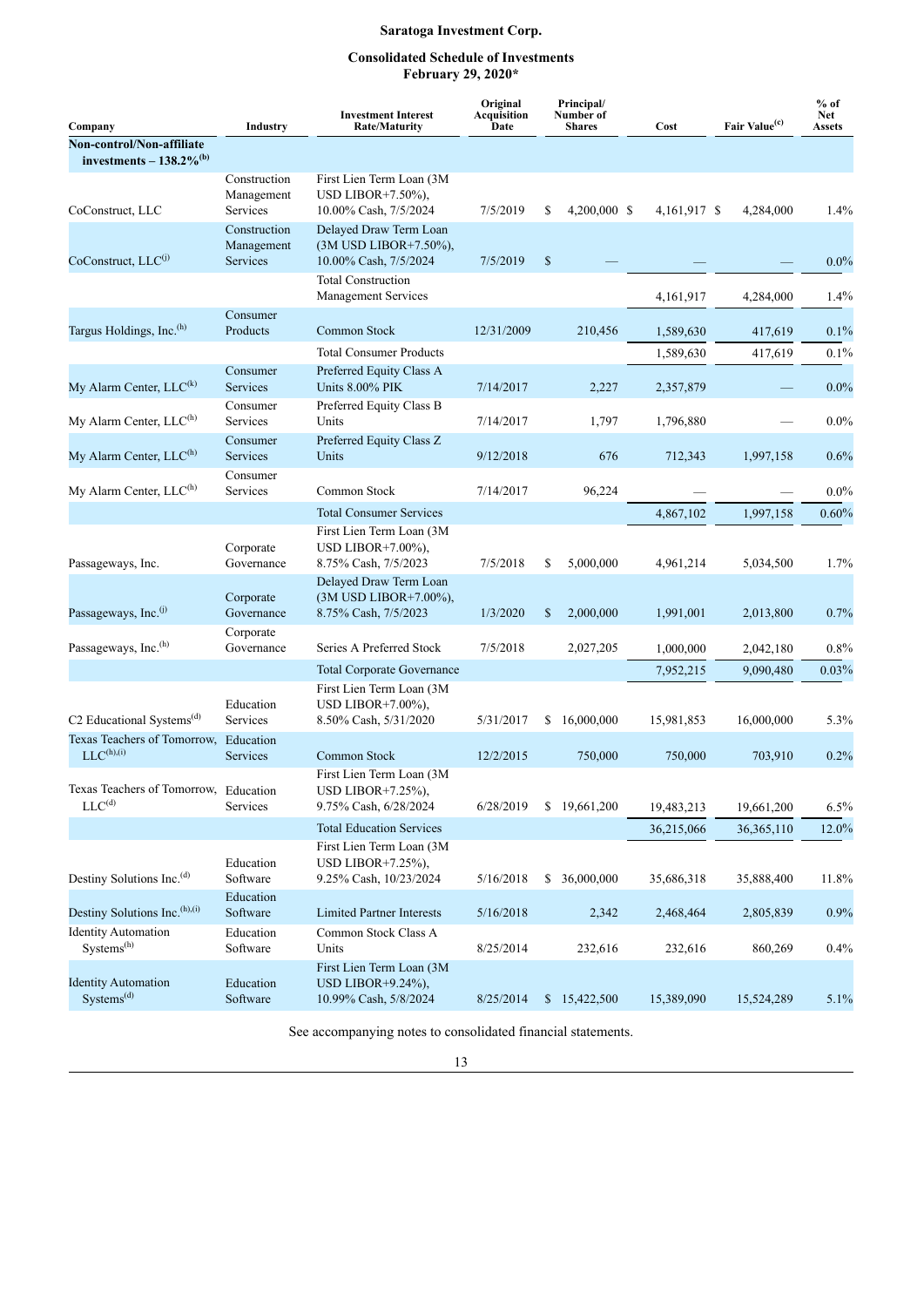## **Consolidated Schedule of Investments — (continued) February 29, 2020\***

| Company                                                                    | Industry                                | <b>Investment Interest</b><br><b>Rate/Maturity</b>                           | Original<br><b>Acquisition</b><br>Date |    | Principal/<br>Number of<br><b>Shares</b> | Cost          | Fair Value <sup>(c)</sup> | $%$ of<br><b>Net</b><br><b>Assets</b> |
|----------------------------------------------------------------------------|-----------------------------------------|------------------------------------------------------------------------------|----------------------------------------|----|------------------------------------------|---------------|---------------------------|---------------------------------------|
| Non-control/Non-affiliate<br>investments $-138.2\%$<br>$(b)$ – (continued) |                                         |                                                                              |                                        |    |                                          |               |                           |                                       |
| EMS LINQ, Inc.                                                             | Education<br>Software                   | First Lien Term Loan (1M<br>USD LIBOR $+8.50\%$ ),<br>10.02% Cash, 8/9/2024  | 8/9/2019                               |    | $$14,925,000$ \, \$                      | 14,780,293 \$ | 14,823,510                | 4.8%                                  |
| GoReact                                                                    | Education<br>Software                   | First Lien Term Loan (3M<br>USD LIBOR $+7.50\%$ ),<br>9.50% Cash, 1/17/2025  | 1/17/2020                              | \$ | 5,000,000                                | 4,930,819     | 4,950,000                 | 1.6%                                  |
| GoReact <sup>(j)</sup>                                                     | Education<br>Software                   | Delayed Draw Term Loan<br>(3M USD LIBOR+7.50%),<br>9.50% Cash, 1/17/2025     | 1/17/2020                              | \$ |                                          |               |                           | $0.0\%$                               |
| Kev Software Inc. <sup>(a)</sup>                                           | Education<br>Software                   | First Lien Term Loan (1M<br>USD LIBOR $+8.63\%$ ),<br>10.15% Cash, 9/13/2023 | 9/13/2018                              |    | \$21,231,923                             | 21,086,573    | 21,202,198                | $7.0\%$                               |
|                                                                            |                                         | <b>Total Education Software</b>                                              |                                        |    |                                          | 94,574,173    | 96,054,505                | 31.6%                                 |
| Davisware, LLC                                                             | <b>Field Service</b><br>Management      | First Lien Term Loan (3M)<br>USD LIBOR+7.00%),<br>9.00% Cash, 7/31/2024      | 9/6/2019                               | \$ | 3,000,000                                | 2,971,896     | 2,970,000                 | 1.0%                                  |
| Davisware, LLC <sup>(j)</sup>                                              | <b>Field Service</b><br>Management      | Delayed Draw Term Loan<br>(3M USD LIBOR+7.00%),<br>9.00% Cash, 7/31/2024     | 9/6/2019                               | \$ |                                          |               |                           | $0.0\%$                               |
|                                                                            |                                         | <b>Total Field Service</b><br>Management                                     |                                        |    |                                          | 2,971,896     | 2,970,000                 | $1.0\%$                               |
| GDS Holdings US, Inc. <sup>(d)</sup>                                       | Financial<br>Services                   | First Lien Term Loan (3M<br>USD LIBOR $+7.00\%$ ),<br>8.50% Cash, 8/23/2023  | 8/23/2018                              | \$ | 7,500,000                                | 7,444,170     | 7,650,000                 | 2.5%                                  |
| GDS Holdings US, Inc. <sup>(d)</sup>                                       | Financial<br>Services                   | Delayed Draw Term Loan<br>(3M USD LIBOR+7.00%),<br>8.50% Cash, 8/23/2023     | 8/23/2018                              | S  | 1,000,000                                | 990,526       | 1,020,000                 | 0.3%                                  |
| GDS Software Holdings,<br>$\text{LLC}^{\text{(h)}}$                        | Financial<br>Services                   | Common Stock Class A<br>Units                                                | 8/23/2018                              |    | 250,000                                  | 250,000       | 421,291                   | 0.1%                                  |
| FMG Suite Holdings,<br>$LLC^{(d)}$                                         | Financial<br><b>Services</b>            | Second Lien Term Loan<br>(1M USD LIBOR+8.00%),<br>9.52% Cash, 11/16/2023     | 5/16/2018                              |    | \$23,000,000                             | 22,863,835    | 23,000,000                | 7.6%                                  |
|                                                                            |                                         | <b>Total Financial Services</b>                                              |                                        |    |                                          | 31,548,531    | 32,091,291                | 10.5%                                 |
| Ohio Medical, LLC <sup>(h)</sup>                                           | Healthcare<br>Products<br>Manufacturing | Common Stock                                                                 | 1/15/2016                              |    | 5,000                                    | 500,000       | 416,550                   | $0.1\%$                               |
| Ohio Medical, LLC                                                          | Healthcare<br>Products<br>Manufacturing | Senior Subordinated Note<br>12.00% Cash, 7/15/2021                           | 1/15/2016                              | \$ | 7,300,000                                | 7,274,482     | 7,300,000                 | 2.4%                                  |
|                                                                            |                                         | <b>Total Healthcare Products</b><br>Manufacturing                            |                                        |    |                                          | 7,774,482     | 7,716,550                 | 2.5%                                  |
| Axiom Parent Holdings,<br>$LLC^{(h)}$                                      | Healthcare<br>Services                  | Common Stock Class A<br>Units                                                | 6/19/2018                              |    | 400,000                                  | 400,000       | 428,706                   | 0.1%                                  |
| Axiom Purchaser, Inc. <sup>(d)</sup>                                       | Healthcare<br>Services                  | First Lien Term Loan (3M<br>USD LIBOR $+6.00\%$ ),<br>7.75% Cash, 6/19/2023  | 6/19/2018                              |    | \$10,000,000                             | 9,936,612     | 9,944,000                 | 3.3%                                  |

See accompanying notes to consolidated financial statements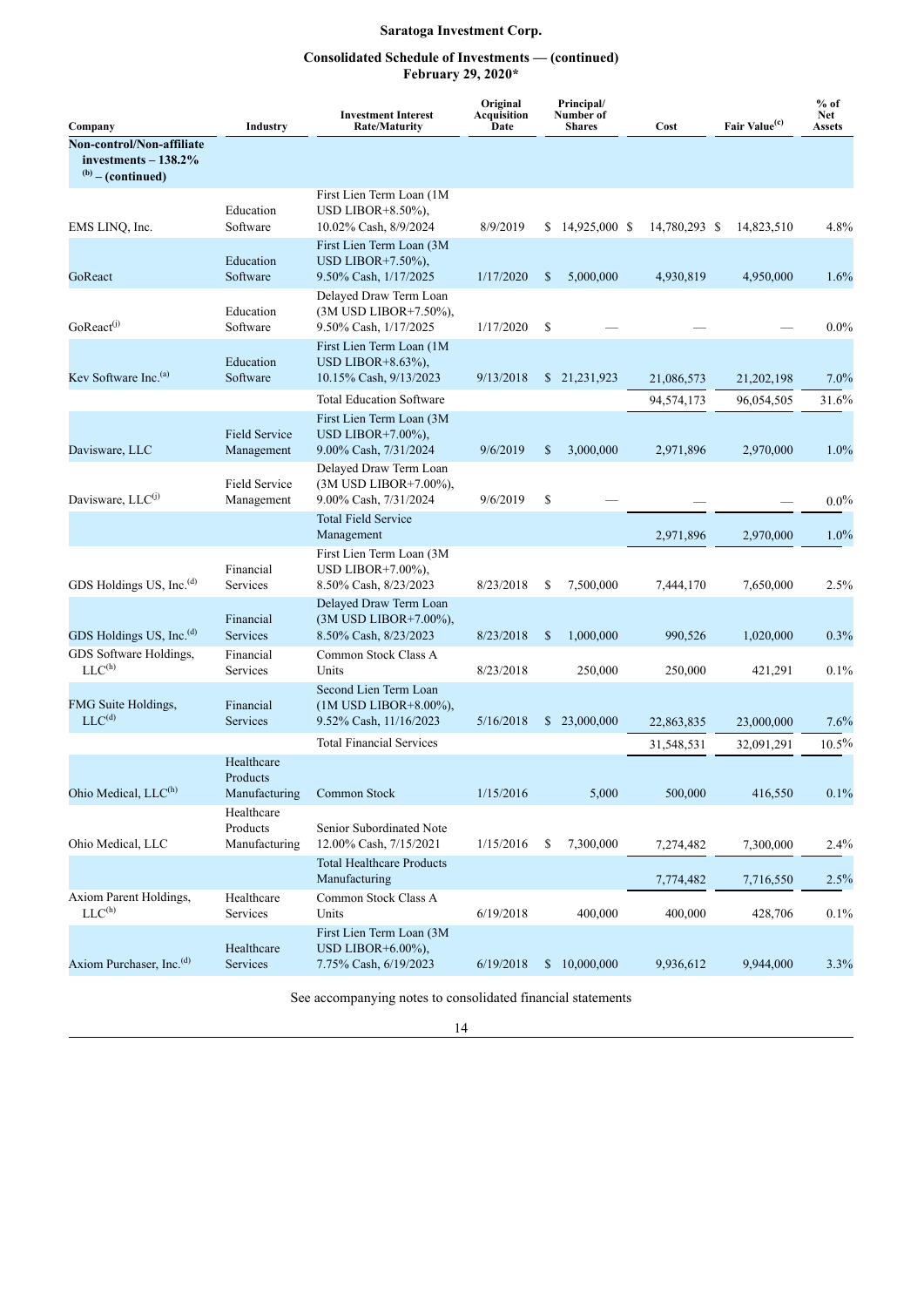## **Consolidated Schedule of Investments — (continued) February 29, 2020\***

| Company                                                                                | <b>Industry</b>        |                                                                                              | Original<br><b>Acquisition</b><br>Date | Principal/<br>Number of<br><b>Shares</b> | Cost         | Fair Value <sup>(c)</sup> | $%$ of<br><b>Net</b><br><b>Assets</b> |
|----------------------------------------------------------------------------------------|------------------------|----------------------------------------------------------------------------------------------|----------------------------------------|------------------------------------------|--------------|---------------------------|---------------------------------------|
| Non-control/Non-affiliate<br>investments - $138.2\%$ <sup>(b)</sup><br>$-$ (continued) |                        |                                                                                              |                                        |                                          |              |                           |                                       |
| Axiom Purchaser, Inc. $(d), (j)$                                                       | Healthcare<br>Services | Delayed Draw Term Loan<br>(3M USD LIBOR+6.00%),<br>7.75% Cash, 6/19/2023                     | 6/19/2018                              | 3,000,000 \$<br>\$                       | 2,977,619 \$ | 2,983,200                 | 1.0%                                  |
| ComForCare Health Care                                                                 | Healthcare<br>Services | First Lien Term Loan (3M<br>USD LIBOR $+7.50\%$ ).<br>8.96% Cash, 1/31/2022                  | 1/31/2017                              | \$15,000,000                             | 14,929,216   | 15,099,000                | $5.0\%$                               |
|                                                                                        |                        | <b>Total Healthcare Services</b>                                                             |                                        |                                          | 28,243,447   | 28,454,906                | 9.4%                                  |
| HemaTerra Holding<br>Company, LLC                                                      | Healthcare<br>Software | First Lien Term Loan (3M<br>USD LIBOR+ $6.75\%$ ),<br>9.25% Cash, 4/15/2024                  | 4/15/2019                              | 6,000,000<br>\$                          | 5,944,473    | 6,120,000                 | $2.0\%$                               |
| HemaTerra Holding<br>Company, LLC <sup>(j)</sup>                                       | Healthcare<br>Software | Delayed Draw Term Loan<br>(3M USD LIBOR+6.75%),<br>9.25% Cash, 4/15/2024                     | 4/15/2019                              | S<br>10,000,000                          | 9,912,295    | 10,200,000                | 3.4%                                  |
| TRC HemaTerra, LLC <sup>(h)</sup>                                                      | Healthcare<br>Software | Class D Membership<br>Interests                                                              | 4/15/2019                              | 2,000,000                                | 2,000,000    | 2,259,190                 | 0.7%                                  |
| PDDS Buver, LLC                                                                        | Healthcare<br>Software | First Lien Term Loan (3M<br>USD LIBOR $+7.00\%$ ),<br>9.50% Cash, 7/15/2024                  | 7/15/2019                              | \$12,000,000                             | 11,888,585   | 12,184,800                | $4.0\%$                               |
| PDDS Buyer, LLC <sup>(j)</sup>                                                         | Healthcare<br>Software | Delayed Draw Term Loan<br>(3M USD LIBOR+7.00%),<br>9.50% Cash, 7/15/2024                     | 7/15/2019                              | $\mathbb{S}$                             |              |                           | $0.0\%$                               |
|                                                                                        |                        | <b>Total Healthcare Software</b>                                                             |                                        |                                          | 29,745,353   | 30,763,990                | $10.1\%$                              |
| Roscoe Medical, Inc. <sup>(h)</sup>                                                    | Healthcare<br>Supply   | Common Stock                                                                                 | 3/26/2014                              | 5,081                                    | 508,077      |                           | $0.0\%$                               |
| Roscoe Medical, Inc. <sup>(k)</sup>                                                    | Healthcare<br>Supply   | Second Lien Term Loan<br>11.25% Cash, 3/28/2021                                              | 3/26/2014                              | 4,200,000<br>\$                          | 4,200,000    | 2,136,960                 | $0.7\%$                               |
|                                                                                        |                        | <b>Total Healthcare Supply</b>                                                               |                                        |                                          | 4,708,077    | 2,136,960                 | 0.7%                                  |
| Knowland Group, LLC                                                                    |                        | Second Lien Term Loan<br>(3M USD LIBOR+8.00%),<br>Hospitality/Hotel 10.00% Cash, 5/9/2024    | 11/9/2018                              | \$15,000,000                             | 15,000,000   | 14,893,500                | $4.9\%$                               |
|                                                                                        |                        | Total Hospitality/Hotel                                                                      |                                        |                                          | 15,000,000   | 14,893,500                | 4.9%                                  |
| Vector Controls Holding Co., Industrial<br>$LLC^{(d)}$                                 | Products               | First Lien Term Loan<br>10.50% (9.00%)<br>Cash/1.50% PIK), 3/6/2022                          | 3/6/2013                               | 7,849,846<br>S                           | 7,849,846    | 7,928,345                 | 2.6%                                  |
| Vector Controls Holding Co., Industrial<br>LLC <sup>(h)</sup>                          | Products               | Warrants to Purchase<br><b>Limited Liability Company</b><br>Interests, Expires<br>11/30/2027 | 5/31/2015                              | 343                                      |              | 2,850,231                 | $0.9\%$                               |
|                                                                                        |                        | <b>Total Industrial Products</b>                                                             |                                        |                                          | 7,849,846    | 10,778,576                | 3.5%                                  |
| <b>CLEO</b> Communications<br>Holding, LLC                                             | IT Services            | First Lien Term Loan (3M<br>USD LIBOR $+8.00\%$ ),<br>9.46% Cash/2.00% PIK,<br>3/31/2022     | 3/31/2017                              | \$13,791,686                             | 13,773,206   | 14,048,211                | 4.6%                                  |

See accompanying notes to consolidated financial statements.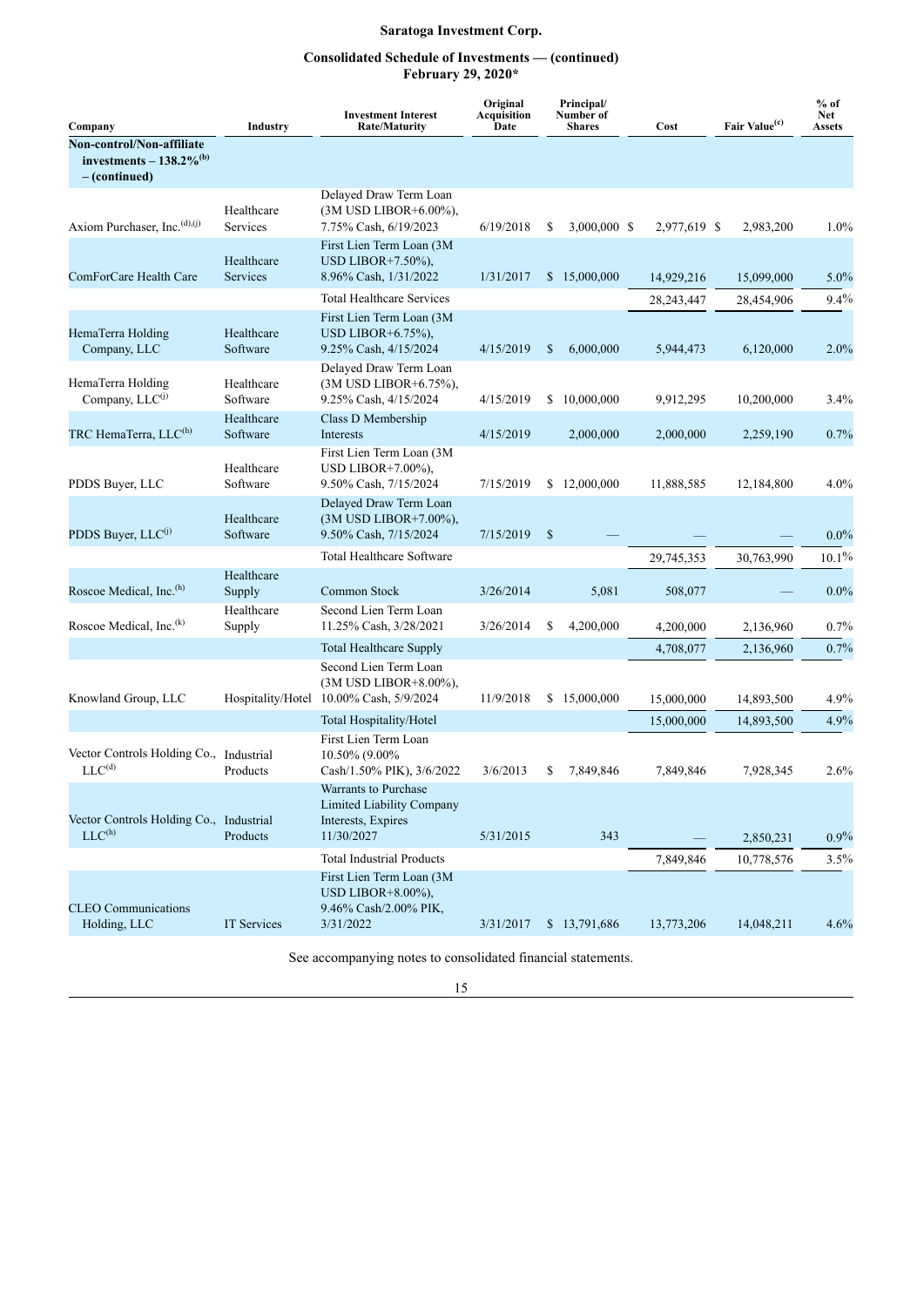## **Consolidated Schedule of Investments — (continued) February 29, 2020\***

| Company                                                                             | Industry               | <b>Investment Interest</b><br><b>Rate/Maturity</b>                                        | Original<br>Acquisition<br>Date |               | Principal/<br>Number of<br><b>Shares</b> | Cost          | Fair Value <sup>(c)</sup> | $%$ of<br><b>Net</b><br><b>Assets</b> |
|-------------------------------------------------------------------------------------|------------------------|-------------------------------------------------------------------------------------------|---------------------------------|---------------|------------------------------------------|---------------|---------------------------|---------------------------------------|
| Non-control/Non-affiliate<br>investments $-138.2\%$ <sup>(b)</sup><br>– (continued) |                        |                                                                                           |                                 |               |                                          |               |                           |                                       |
| <b>CLEO</b> Communications<br>Holding, LLC                                          | IT Services            | Delayed Draw Term Loan<br>(3M USD LIBOR+8.00%),<br>9.46% Cash/2.00% PIK,<br>3/31/2022     | 3/31/2017                       | S.            | 20,041,560 \$                            | 19,919,746 \$ | 20,414,333                | 6.7%                                  |
| Erwin, Inc. $(d)$                                                                   | <b>IT Services</b>     | Second Lien Term Loan<br>(3M USD LIBOR+11.50%),<br>12.96% Cash/1.00% PIK,<br>8/28/2021    | 2/29/2016                       | $\mathbb{S}$  | 16,049,804                               | 15,990,286    | 16,049,804                | $5.3\%$                               |
|                                                                                     |                        | <b>Total IT Services</b>                                                                  |                                 |               |                                          | 49,683,238    | 50,512,348                | 16.6%                                 |
| inMotionNow, Inc.                                                                   | Marketing<br>Services  | First Lien Term Loan (3M<br>USD LIBOR+7.25), 9.75%<br>Cash, 5/15/2024                     | 5/15/2019                       | S.            | 12,200,000                               | 12,094,364    | 12,200,000                | 4.1%                                  |
| inMotionNow, Inc. <sup>(j)</sup>                                                    | Marketing<br>Services  | Delayed Draw Term Loan<br>$(3M$ USD LIBOR+7.25)<br>9.75% Cash, 5/15/2024                  | 5/15/2019                       | \$            | 2,000,000                                | 1,981,329     | 2,000,000                 | $0.0\%$                               |
|                                                                                     |                        | <b>Total Marketing Services</b>                                                           |                                 |               |                                          | 14,075,693    | 14,200,000                | 4.1%                                  |
| Omatic Software, LLC                                                                | Non-profit<br>Services | First Lien Term Loan (3M<br>USD LIBOR $+8.00\%$ ),<br>9.75% Cash, 5/29/2023               | 5/29/2018                       | \$            | 5,500,000                                | 5,459,192     | 5,554,999                 | 1.9%                                  |
| Omatic Software, LLC <sup>(j)</sup>                                                 | Non-profit<br>Services | Delayed Draw Term Loan<br>(3M USD LIBOR+8.00%),<br>9.75% Cash, 5/29/2023                  | 5/29/2018                       | $\mathbb{S}$  |                                          |               |                           | $0.0\%$                               |
|                                                                                     |                        | Total Non-profit Services                                                                 |                                 |               |                                          | 5,459,192     | 5,554,999                 | 1.9%                                  |
| Emily Street Enterprises,<br>L.L.C.                                                 | Office Supplies        | Senior Secured Note (3M<br>USD LIBOR $+8.50\%$ ),<br>10.00% Cash, 4/22/2020               | 12/28/2012                      | <sup>\$</sup> | 3,300,000                                | 3,299,987     | 3,300,000                 | 1.1%                                  |
| Emily Street Enterprises,<br>L.L.C. <sup>(h)</sup>                                  | Office Supplies        | Warrant Membership<br>Interests Expires<br>12/28/2022                                     | 12/28/2012                      |               | 49,318                                   | 400,000       | 499,464                   | 0.2%                                  |
|                                                                                     |                        | <b>Total Office Supplies</b>                                                              |                                 |               |                                          | 3,699,987     | 3,799,464                 | 1.3%                                  |
| Apex Holdings Software<br>Technologies, LLC                                         | Payroll Services       | First Lien Term Loan (3M<br>USD LIBOR+8.00%).<br>9.46% Cash, 9/21/2021                    | 9/21/2016                       |               | \$18,000,000                             | 17,951,463    | 17,589,600                | 5.8%                                  |
| Apex Holdings Software<br>Technologies, LLC                                         |                        | Delayed Draw Term Loan<br>(3M USD LIBOR+8.00%),<br>Payroll Services 9.46% Cash, 9/21/2021 | 10/1/2018                       | \$            | 1,500,000                                | 1,491,938     | 1,465,800                 | $0.5\%$                               |
|                                                                                     |                        | <b>Total Payroll Services</b>                                                             |                                 |               |                                          | 19,443,401    | 19,055,400                | $6.3\%$                               |
| <b>Village Realty</b><br>Holdings LLC                                               | Property<br>Management | First Lien Term Loan (3M<br>USD LIBOR+6.50%),<br>8.75% Cash, 10/8/2024                    | 10/8/2019                       | \$            | 7,250,000                                | 7,180,560     | 7,264,500                 | 2.4%                                  |
| Village Realty Holdings<br>$LLC^{(j)}$                                              | Property<br>Management | Delayed Draw Term Loan<br>(3M USD LIBOR+6.50%),<br>8.75% Cash, 10/8/2024                  | 10/8/2019                       | \$            | 3,876,322                                | 3,838,783     | 3,884,075                 | $1.4\%$                               |

See accompanying notes to consolidated financial statements.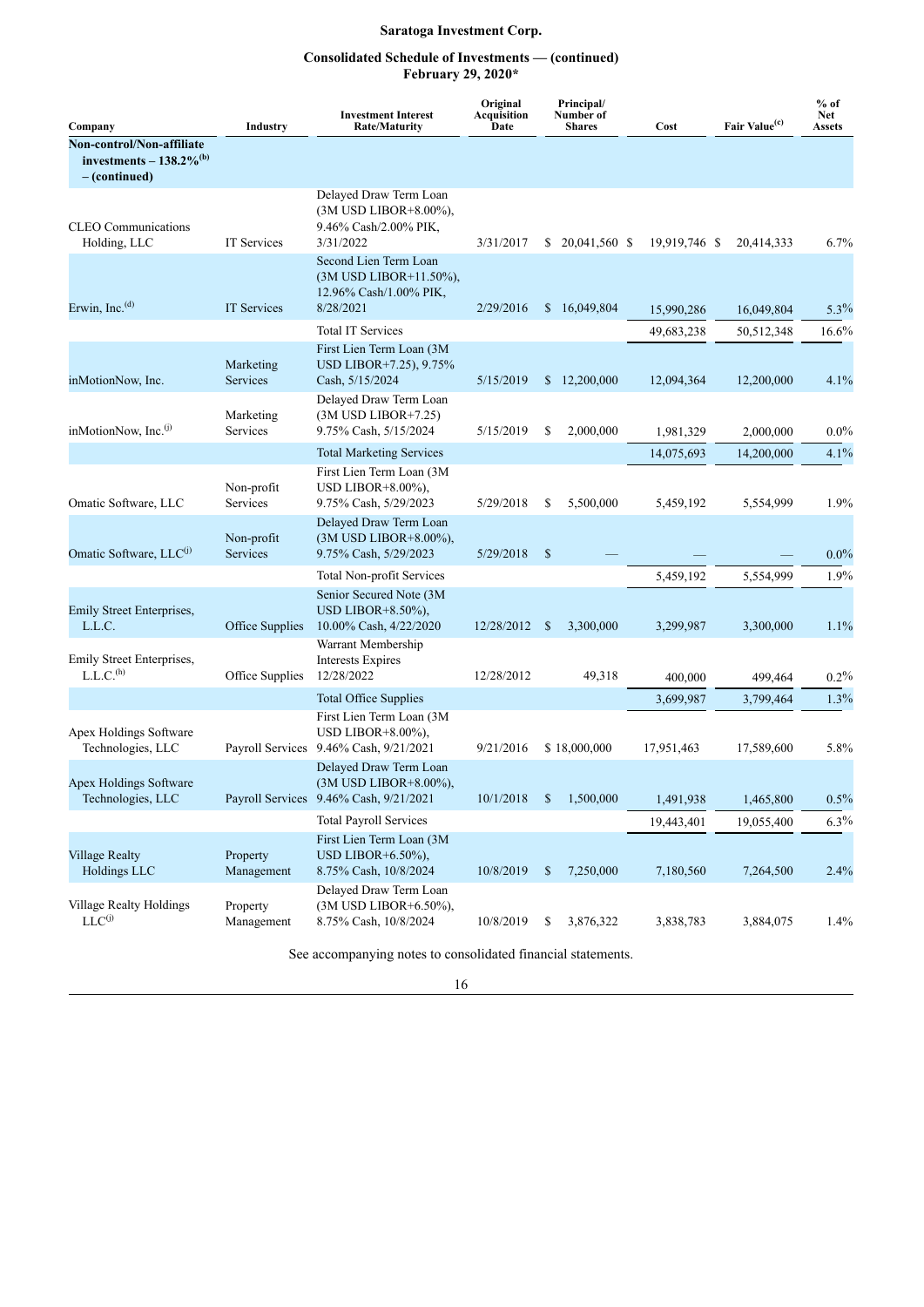## **Consolidated Schedule of Investments — (continued) February 29, 2020\***

| Company                                                                               | <b>Industry</b>             | <b>Investment Interest</b><br><b>Rate/Maturity</b>                              | Original<br>Acquisition<br>Date |              | Principal/<br>Number of<br><b>Shares</b> |  | Cost        |  | Fair Value <sup>(c)</sup> | $%$ of<br>Net<br><b>Assets</b> |
|---------------------------------------------------------------------------------------|-----------------------------|---------------------------------------------------------------------------------|---------------------------------|--------------|------------------------------------------|--|-------------|--|---------------------------|--------------------------------|
| Non-control/Non-affiliate<br>investments $-138.2\%$ <sup>(b)</sup><br>$-$ (continued) |                             |                                                                                 |                                 |              |                                          |  |             |  |                           |                                |
| V Rental Holdings $LLC^{(h)}$                                                         | Property<br>Management      | Class A-1 Membership<br>Units                                                   | 10/8/2019                       |              | 116,700 \$                               |  | 338,229 \$  |  | 354,280                   | $0.1\%$                        |
|                                                                                       |                             | <b>Total Property Management</b>                                                |                                 |              |                                          |  | 11,357,572  |  | 11,502,855                | 3.9%                           |
| <b>TMAC</b> Acquisition<br>Co., LLC                                                   | Restaurant                  | Unsecured Term Loan<br>8.00% PIK, 9/01/2023                                     | 3/1/2018                        | \$           | 2,261,017                                |  | 2,261,017   |  | 2,140,880                 | 0.7%                           |
|                                                                                       |                             | <b>Total Restaurant</b>                                                         |                                 |              |                                          |  | 2,261,017   |  | 2,140,880                 | $0.7\%$                        |
| ArbiterSports, LLC                                                                    | Sports<br>Management        | First Lien Term Loan (3M<br>USD LIBOR+ $6.50\%$ ),<br>8.25% Cash, 2/21/2025     | 2/21/2020                       |              | \$26,000,000                             |  | 25,765,288  |  | 25,740,000                | 8.6%                           |
| Arbiter Sports, LLC <sup>(j)</sup>                                                    | <b>Sports</b><br>Management | Delayed Draw Term Loan<br>(3M USD LIBOR+6.50%),<br>8.25% Cash, 2/21/2025        | $\mathbb{S}$<br>2/21/2020       |              |                                          |  |             |  |                           | $0.0\%$                        |
|                                                                                       |                             | <b>Total Sports Management</b>                                                  |                                 |              |                                          |  | 25,765,288  |  | 25,740,000                | 8.6%                           |
| Avionte Holdings, LLC <sup>(h)</sup>                                                  | Staffing<br>Services        | Class A Units                                                                   | 1/8/2014                        |              | 100,000                                  |  | 100,000     |  | 922,337                   | $0.3\%$                        |
|                                                                                       |                             | <b>Total Staffing Services</b>                                                  |                                 |              |                                          |  | 100,000     |  | 922,337                   | $0.3\%$                        |
| National Waste Partners <sup>(d)</sup>                                                | <b>Waste Services</b>       | Second Lien Term Loan<br>10.00% Cash, 2/13/2022                                 | 2/13/2017                       | \$           | 9,000,000                                |  | 8,959,602   |  | 9,000,000                 | $3.0\%$                        |
|                                                                                       |                             | <b>Total Waste Services</b>                                                     |                                 |              |                                          |  | 8,959,602   |  | 9,000,000                 | 3.0%                           |
| <b>Sub Total Non-</b><br>control/Non-affiliate<br>investments                         |                             |                                                                                 |                                 |              |                                          |  | 418,006,725 |  | 420,442,928               | 138.2%                         |
| <b>Affiliate</b><br>investments $-6.0\%$ <sup>(b)</sup>                               |                             |                                                                                 |                                 |              |                                          |  |             |  |                           |                                |
| GreyHeller LLC <sup>(f)</sup>                                                         | <b>Cyber Security</b>       | First Lien Term Loan (3M)<br>USD LIBOR $+11.00\%$ ),<br>12.46% Cash, 11/16/2021 | 11/17/2016                      | -S           | 7,000,000                                |  | 6,971,109   |  | 7,000,000                 | 2.2%                           |
| GreyHeller LLC(f),(h)                                                                 | <b>Cyber Security</b>       | Series A Preferred Units                                                        | 11/17/2016                      |              | 850,000                                  |  | 850,000     |  | 2,981,503                 | $1.0\%$                        |
|                                                                                       |                             | <b>Total Cyber Security</b>                                                     |                                 |              |                                          |  | 7,821,109   |  | 9,981,503                 | 3.2%                           |
| Top Gun Pressure Washing,<br>$LLC^{(f)}$                                              | Facilities<br>Maintenance   | First Lien Term Loan (3M<br>USD LIBOR $+7.00\%$ ),<br>9.50% Cash, 8/12/2024     | 8/12/2019                       | \$           | 5,000,000                                |  | 4,952,729   |  | 5,024,500                 | 1.7%                           |
| Top Gun Pressure Washing,<br>$LLC^{(f),(j)}$                                          | Facilities<br>Maintenance   | Delayed Draw Term Loan<br>(3M USD LIBOR+7.00%),<br>9.50% Cash, 8/12/2024        | 8/12/2019                       | $\mathbb{S}$ |                                          |  |             |  |                           | $0.0\%$                        |
| TG Pressure Washing<br>Holdings, LLC <sup>(f),(h)</sup>                               | Facilities<br>Maintenance   | Preferred Equity                                                                | 8//12/2019                      |              | 350,000                                  |  | 350,000     |  | 350,000                   | $0.1\%$                        |
|                                                                                       |                             | <b>Total Facilities Maintenance</b>                                             |                                 |              |                                          |  | 5,302,729   |  | 5,374,500                 | 1.8%                           |
| Elyria Foundry Company,<br>L.L.C. <sup>(f),(h)</sup>                                  | Metals                      | Common Stock                                                                    | 7/30/2010                       |              | 60,000                                   |  | 9,685,028   |  | 1,939,800                 | 0.6%                           |
| Elyria Foundry Company,<br>L.L.C. <sup>(d),(f)</sup>                                  | Metals                      | Second Lien Term Loan<br>15.00% PIK, 8/10/2022                                  | 7/30/2010                       | \$           | 1,190,051                                |  | 1,190,051   |  | 1,190,051                 | $0.4\%$                        |
|                                                                                       |                             | <b>Total Metals</b>                                                             |                                 |              |                                          |  | 10,875,079  |  | 3,129,851                 | $1.0\%$                        |
| <b>Sub Total Affiliate</b><br>investments                                             |                             |                                                                                 |                                 |              |                                          |  | 23,998,917  |  | 18,485,854                | $6.0\%$                        |

See accompanying notes to consolidated financial statements.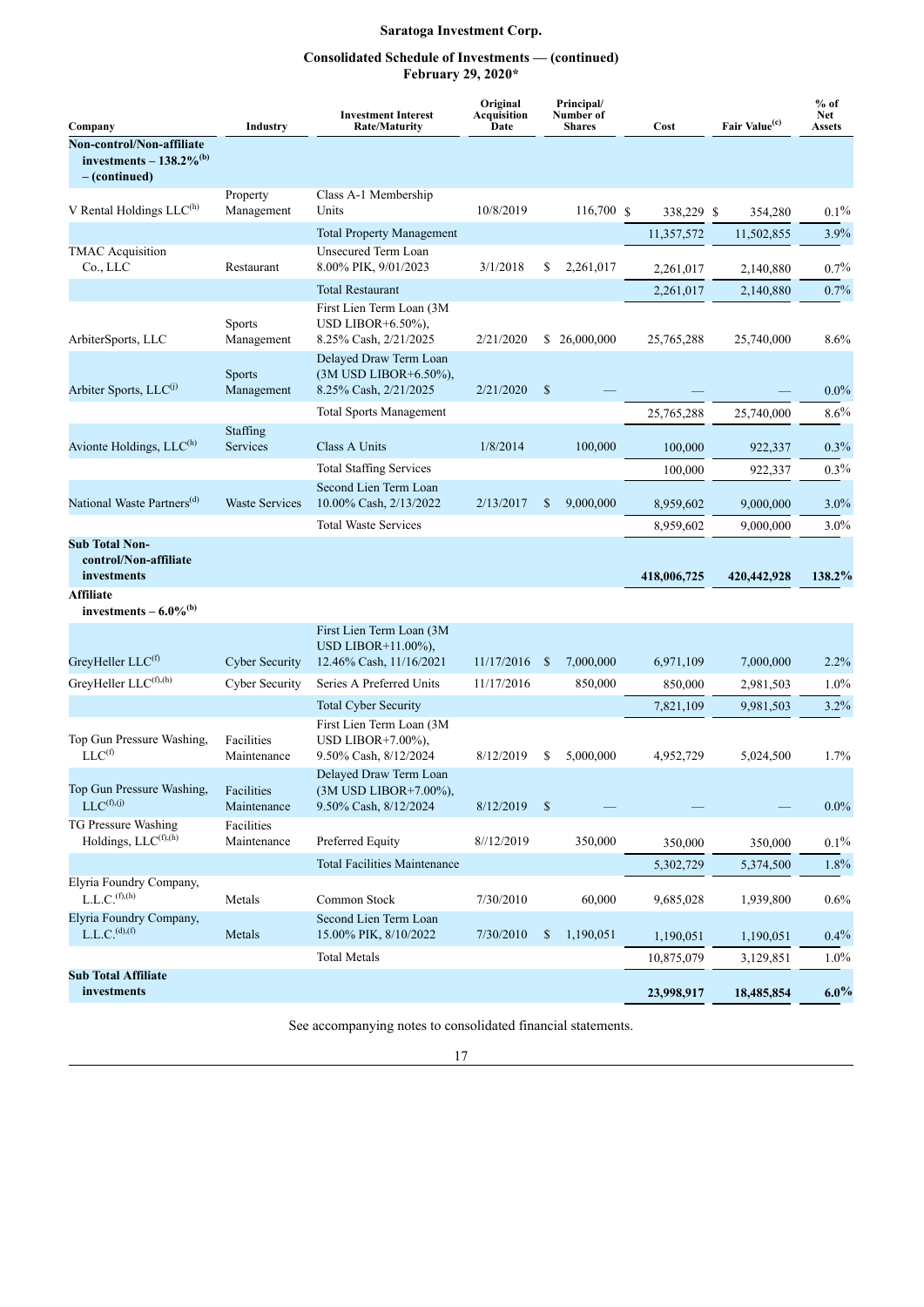## **Consolidated Schedule of Investments — (continued) February 29, 2020\***

| Company                                                                                                   | Industry                            | <b>Investment Interest</b><br><b>Rate/Maturity</b>                                      | Original<br><b>Acquisition</b><br>Date |    | Principal/<br>Number of<br><b>Shares</b> |    | Cost           | Fair Value <sup>(c)</sup> | $%$ of<br><b>Net</b><br><b>Assets</b> |
|-----------------------------------------------------------------------------------------------------------|-------------------------------------|-----------------------------------------------------------------------------------------|----------------------------------------|----|------------------------------------------|----|----------------|---------------------------|---------------------------------------|
| <b>Control</b>                                                                                            |                                     |                                                                                         |                                        |    |                                          |    |                |                           |                                       |
| investments $-15.4\%$ <sup>(b)</sup>                                                                      |                                     |                                                                                         |                                        |    |                                          |    |                |                           |                                       |
| Netreo Holdings, $LLC(g)$                                                                                 | <b>IT Services</b>                  | First Lien Term Loan (3M<br>USD LIBOR $+6.25\%$ ),<br>9.00% Cash/2.00% PIK,<br>7/3/2023 | 7/3/2018                               | S  | 5,162,734 \$                             |    | 5,123,191 \$   | 5,265,989                 | 1.7%                                  |
| Netreo Holdings, $LLC^{(g),(h)}$                                                                          | <b>IT Services</b>                  | Common Stock Class A<br>Unit<br>7/3/2018                                                |                                        |    | 3,150,000                                |    | 3,150,000      | 6,762,672                 | 2.3%                                  |
|                                                                                                           |                                     | <b>Total IT Services</b>                                                                |                                        |    |                                          |    | 8,273,191      | 12,028,661                | $4.0\%$                               |
| Saratoga Investment Corp.<br>CLO 2013-1, Ltd. <sup>(a),(e),(g)</sup>                                      | Structured<br>Finance<br>Securities | Other/Structured Finance<br>Securities 10.97%,<br>1/20/2030                             | 1/22/2008                              |    | \$69,500,000                             |    | 23,520,428     | 22,557,240                | 7.4%                                  |
| Saratoga Investment Corp.<br>CLO 2013-1, Ltd.<br>Class F-R-2 Note <sup>(a),(g)</sup>                      | Structured<br>Finance<br>Securities | Other/Structured Finance<br>Securities (3M USD<br>LIBOR+8.75%), 10.21%,<br>1/20/2030    | 12/14/2018                             | \$ | 2,500,000                                |    | 2,500,000      | 2,478,000                 | 0.8%                                  |
| Saratoga Investment Corp.<br>CLO 2013-1, Ltd.<br>Class G-R-2 Note <sup>(a),(g)</sup>                      | Structured<br>Finance<br>Securities | Other/Structured Finance<br>Securities (3M USD<br>LIBOR+10.00%), 11.46%,<br>1/20/2030   | 12/14/2018                             | -S | 7,500,000                                |    | 7,500,000      | 7,434,750                 | 2.4%                                  |
| Saratoga Investment Corp.<br>CLO 2013-1 Warehouse<br>$2, Ltd.$ <sup>(a),(g),(j)</sup>                     | Structured<br>Finance<br>Securities | Unsecured Loan (3M USD<br>LIBOR+7.50%), 8.96%,<br>8/20/2021                             | 2/18/2020                              | \$ | 2,500,000                                |    | 2,500,000      | 2,204,541                 | 0.8%                                  |
|                                                                                                           |                                     | <b>Total Structured Finance Securities</b>                                              |                                        |    |                                          |    | 36,020,428     | 34,674,531                | 11.4%                                 |
| <b>Sub Total Control investments</b>                                                                      |                                     |                                                                                         |                                        |    |                                          |    | 44,293,619     | 46,703,192                | $15.4\%$                              |
| <b>TOTAL INVESTMENTS – 159.6%</b> <sup>(b)</sup>                                                          |                                     |                                                                                         |                                        |    |                                          | \$ | 486,299,261 \$ | 485, 631, 974             | 159.6%                                |
|                                                                                                           |                                     |                                                                                         |                                        |    | Number of<br><b>Shares</b>               |    | Cost           | <b>Fair Value</b>         | $%$ of<br><b>Net</b><br>Assets        |
| Cash and cash equivalents and cash and<br>cash equivalents, reserve accounts -<br>$13.0\%$ <sup>(b)</sup> |                                     |                                                                                         |                                        |    |                                          |    |                |                           |                                       |
| U.S. Bank Money Market <sup>(1)</sup>                                                                     |                                     |                                                                                         |                                        |    | 39,450,352 \$                            |    | 39,450,352 \$  | 39,450,352                | 13.0%                                 |
| Total cash and cash equivalents and cash<br>and cash equivalents, reserve accounts                        |                                     |                                                                                         |                                        |    | 39,450,352 \$                            |    | 39,450,352 \$  | 39,450,352                | $13.0\%$                              |

\* Certain reclassifications have been made to previously reported industry groupings to show results on a consistent basis across periods.

(a) Represents a non-qualifying investment as defined under Section 55(a) of the Investment Company Act of 1940, as amended. As of February 29, 2020, non-qualifying assets represent 11.5% of the Company's portfolio at fair value. As a BDC, the Company can only invest 30% of its portfolio in non-qualifying assets.

(b) Percentages are based on net assets of \$304,286,853 as of February 29, 2020.

(c) Because there is no readily available market value for these investments, the fair values of these investments were determined using significant unobservable inputs and approved in good faith by our board of directors. These investments have been included as Level 3 in the Fair Value Hierarchy (see Note 3 to the consolidated financial statements).

(d) These securities are either fully or partially pledged as collateral under a senior secured revolving credit facility (see Note 7 to the consolidated financial statements).

(e) This investment does not have a stated interest rate that is payable thereon. As a result, the 10.97% interest rate in the table above represents the effective interest rate currently earned on the investment cost and is based on the current cash interest and other income generated by the investment. See accompanying notes to consolidated financial statements.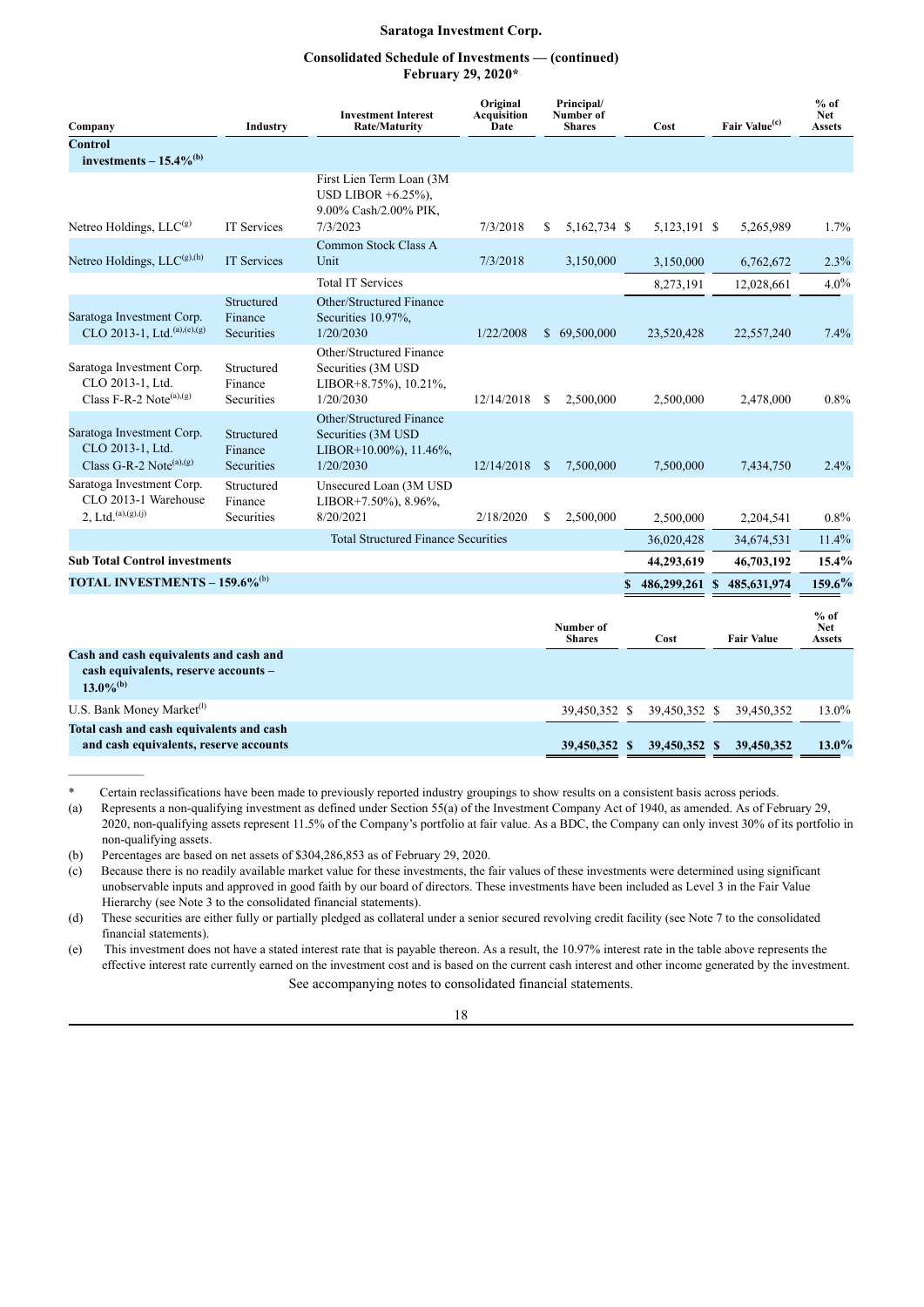## **Consolidated Schedule of Investments — (continued) February 29, 2020\***

(f) As defined in the Investment Company Act, this portfolio company is an Affiliate as we own between 5.0% and 25.0% of the voting securities. Transactions during the year ended February 29, 2020 in which the issuer was an Affiliate are as follows:

| Company                           | <b>Purchases</b> | <b>Sales</b> | Total<br>Interest from<br><b>Investments</b> | Management<br><b>Fee Income</b> | <b>Net Realized</b><br>Gain<br>(Loss) from<br>Investments | <b>Net Change</b><br>in Unrealized<br>Appreciation<br>(Depreciation) |
|-----------------------------------|------------------|--------------|----------------------------------------------|---------------------------------|-----------------------------------------------------------|----------------------------------------------------------------------|
| GreyHeller LLC                    | $-$ \$           | $-$ \$       | 961,322 \$                                   | $\qquad \qquad -$               | $\hspace{0.1mm}-\hspace{0.1mm}$                           | 1,331,201<br>- S                                                     |
| Elyria Foundry Company, L.L.C.    |                  |              | 167,835                                      |                                 |                                                           | 135,600                                                              |
| Top Gun Pressure Washing, LLC     | 4,950,000        |              | 269,257                                      |                                 |                                                           | 71,771                                                               |
| TG Pressure Washing Holdings, LLC | 350,000          |              |                                              |                                 |                                                           |                                                                      |
| <b>Total</b>                      | 5,300,000 \$     | $-$ \$       | 1.398.414 \$                                 | $-5$                            | $-$ S                                                     | 1,538,572                                                            |

(g) As defined in the Investment Company Act, we "Control" this portfolio company because we own more than 25% of the portfolio company's outstanding voting securities. Transactions during the year ended February 29, 2020 in which the issuer was both an Affiliate and a portfolio company that we Control are as follows:

| Company                                                                 | <b>Purchases</b>               | <b>Sales</b>      | <b>Total</b><br><b>Interest from</b><br><b>Investments</b> | Management<br><b>Fee Income</b> | <b>Net Realized</b><br>Gain<br>(Loss) from<br>Investments | <b>Net Change</b><br>in Unrealized<br>Appreciation<br>(Depreciation) |
|-------------------------------------------------------------------------|--------------------------------|-------------------|------------------------------------------------------------|---------------------------------|-----------------------------------------------------------|----------------------------------------------------------------------|
| Easy Ice, LLC                                                           | \$<br>$\overline{\phantom{m}}$ | \$ (65,219,080)   | 3,335,320 \$<br><sup>\$</sup>                              | $\overline{\phantom{m}}$        | 31,225,165 \$<br><sup>S</sup>                             | (3,816,610)                                                          |
| Easy Ice Masters, LLC                                                   |                                | (4,169,121)       | 382,066                                                    |                                 |                                                           | (51, 436)                                                            |
| Netreo Holdings, LLC                                                    |                                |                   | 578,617                                                    |                                 |                                                           | 1,654,603                                                            |
| Saratoga Investment Corp. CLO 2013-1,<br>Ltd.                           |                                |                   | 4,058,715                                                  | 2,503,804                       |                                                           | (2,840,298)                                                          |
| Saratoga Investment Corp. CLO 2013-1,<br>Ltd. Class F-R-2 Notes         |                                |                   | 280,689                                                    |                                 |                                                           | (5,500)                                                              |
| Saratoga Investment Corp. CLO 2013-1,<br>Ltd. Class G-R-2 Notes         |                                |                   | 937,378                                                    |                                 |                                                           | (15,750)                                                             |
| Saratoga Investment Corp. CLO 2013-1<br>Warehouse 2, Ltd <sup>(j)</sup> | 2,500,000                      |                   | 7,642                                                      |                                 |                                                           | (295, 459)                                                           |
| <b>Total</b>                                                            | 2,500,000                      | (69,388,201)<br>S | 9,580,427                                                  | 2,503,804 \$                    | 31,225,165 \$                                             | (5,370,450)                                                          |

(h) Non-income producing at February 29, 2020.

(i) Includes securities issued by an affiliate of the Company.

(j) All or a portion of this investment has an unfunded commitment as of February 29, 2020. (see Note 8 to the consolidated financial statements).

(k) As of February 29, 2020, the investment was on non-accrual status. The fair value of these investments was approximately \$2.1 million, which represented 0.4% of the Company's portfolio (see Note 2 to the consolidated financial statements).

(l) Included within cash and cash equivalents and cash and cash equivalents, reserve accounts in the Company's consolidated statements of assets and liabilities as of February 29, 2020.

LIBOR — London Interbank Offered Rate

1M USD LIBOR — The 1 month USD LIBOR rate as of February 29, 2020 was 1.52%.

3M USD LIBOR — The 3 month USD LIBOR rate as of February 29, 2020 was 1.46%.

PIK — Payment-in-Kind (see Note 2 to the consolidated financial statements).

See accompanying notes to consolidated financial statements.

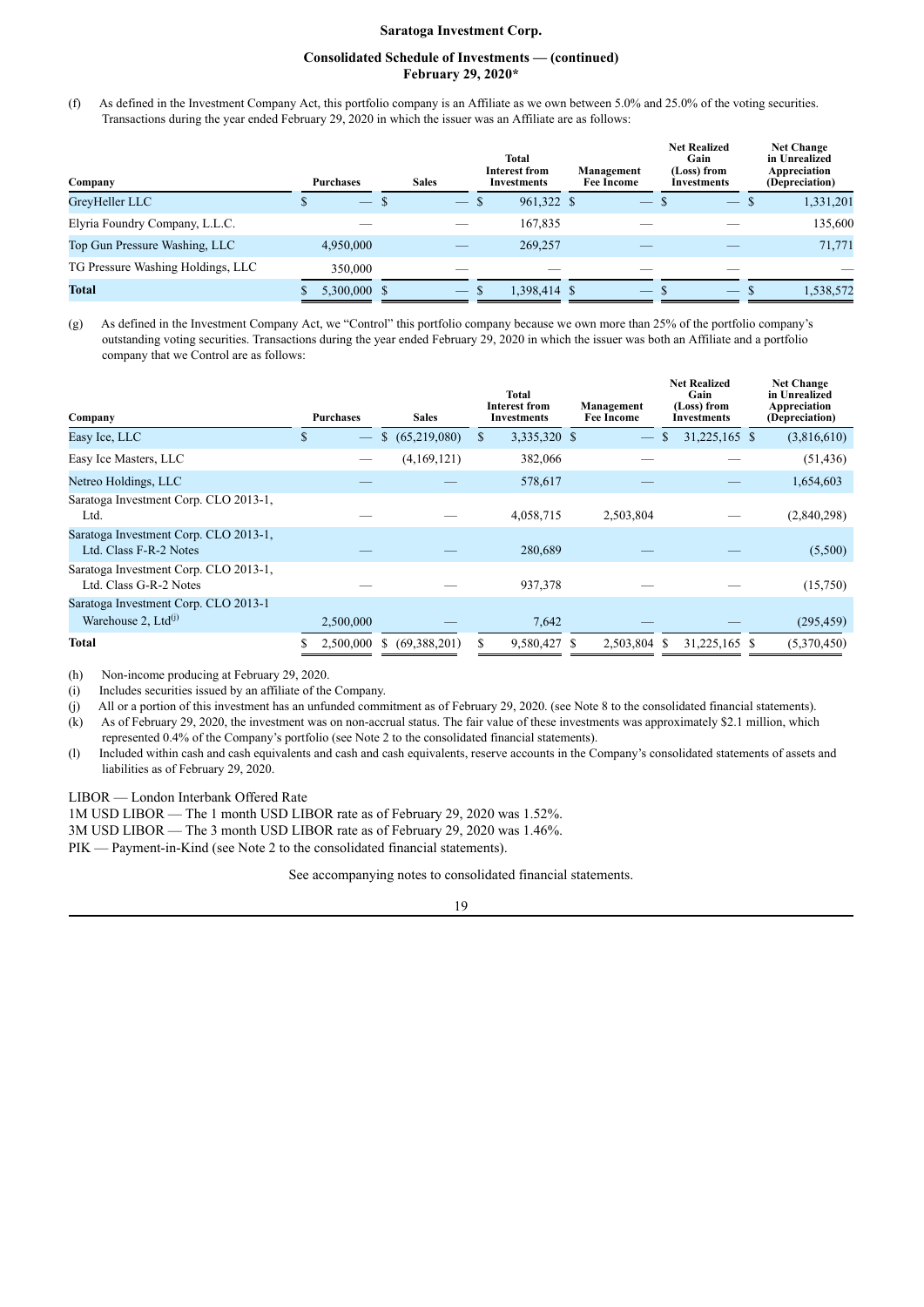#### <span id="page-21-0"></span>**Note 1. Organization**

Saratoga Investment Corp. (the "Company", "we", "our" and "us") is a non-diversified closed end management investment company incorporated in Maryland that has elected to be treated and is regulated as a business development company ("BDC") under the Investment Company Act of 1940, as amended (the "1940 Act"). The Company commenced operations on March 23, 2007 as GSC Investment Corp. and completed its initial public offering ("IPO") on March 28, 2007. The Company has elected to be treated as a regulated investment company ("RIC") under subchapter M of the Internal Revenue Code of 1986, as amended (the "Code"). The Company expects to continue to qualify and to elect to be treated, for tax purposes, as a RIC. The Company's investment objective is to generate current income and, to a lesser extent, capital appreciation from its investments.

GSC Investment, LLC (the "LLC") was organized in May 2006 as a Maryland limited liability company. As of February 28, 2007, the LLC had not yet commenced its operations and investment activities.

On March 21, 2007, the Company was incorporated and concurrently therewith the LLC was merged with and into the Company, with the Company as the surviving entity, in accordance with the procedure for such merger in the LLC's limited liability company agreement and Maryland law. In connection with such merger, each outstanding limited liability company interest of the LLC was converted into a share of common stock of the Company.

On July 30, 2010, the Company changed its name from "GSC Investment Corp." to "Saratoga Investment Corp." in connection with the consummation of a recapitalization transaction.

The Company is externally managed and advised by the investment adviser, Saratoga Investment Advisors, LLC (the "Manager" or "Saratoga Investment Advisors"), pursuant to an investment advisory and management agreement (the "Management Agreement"). Prior to July 30, 2010, the Company was managed and advised by GSCP (NJ), L.P.

The Company has established wholly-owned subsidiaries, SIA-Avionte, Inc., SIA-GH, Inc., SIA-MAC, Inc., SIA-TG, Inc., SIA-TT, Inc., SIA-Vector, Inc. and SIA-VR, Inc., which are structured as Delaware entities, or tax blockers ("Taxable Blockers"), to hold equity or equity-like investments in portfolio companies organized as limited liability companies, or LLCs (or other forms of pass through entities). Tax Blockers are consolidated for accounting purposes, but are not consolidated for U.S. federal income tax purposes and may incur U.S. federal income tax expenses as a result of their ownership of portfolio companies.

On February 11, 2020, the Company entered into an unsecured loan agreement ("CLO 2013-1 Warehouse 2 Loan") with Saratoga Investment Corp. CLO 2013-1 Warehouse 2, Ltd. ("CLO 2013-1 Warehouse 2"), a wholly-owned subsidiary of Saratoga Investment Corp. CLO 2013-1, Ltd. ("Saratoga CLO"), pursuant to which CLO 2013-1 Warehouse 2 may borrow from time to time up to \$20.0 million from the Company in order to provide capital necessary to support warehouse activities. The CLO 2013-1 Warehouse 2 Loan, which expires on August 20, 2021, bears interest at an annual rate of 3M USD LIBOR + 7.5%. As of August 31, 2020, the Company's investment in the CLO 2013-1 Warehouse 2 had a fair value of \$4.6 million.

On March 28, 2012, our wholly-owned subsidiary, Saratoga Investment Corp. SBIC, LP ("SBIC LP"), received a Small Business Investment Company ("SBIC") license from the Small Business Administration ("SBA"). On August 14, 2019, our wholly-owned subsidiary, Saratoga Investment Corp. SBIC II LP ("SBIC II LP"), also received an SBIC license from the SBA. The new license will provide up to \$175.0 million in additional long- term capital in the form of SBA debentures.

## **Note 2. Summary of Significant Accounting Policies**

## **Basis of Presentation**

The accompanying consolidated financial statements have been prepared on the accrual basis of accounting in conformity with U.S. generally accepted accounting principles ("U.S. GAAP"), are stated in U.S. Dollars and include the accounts of the Company and its special purpose financing subsidiaries, Saratoga Investment Funding,

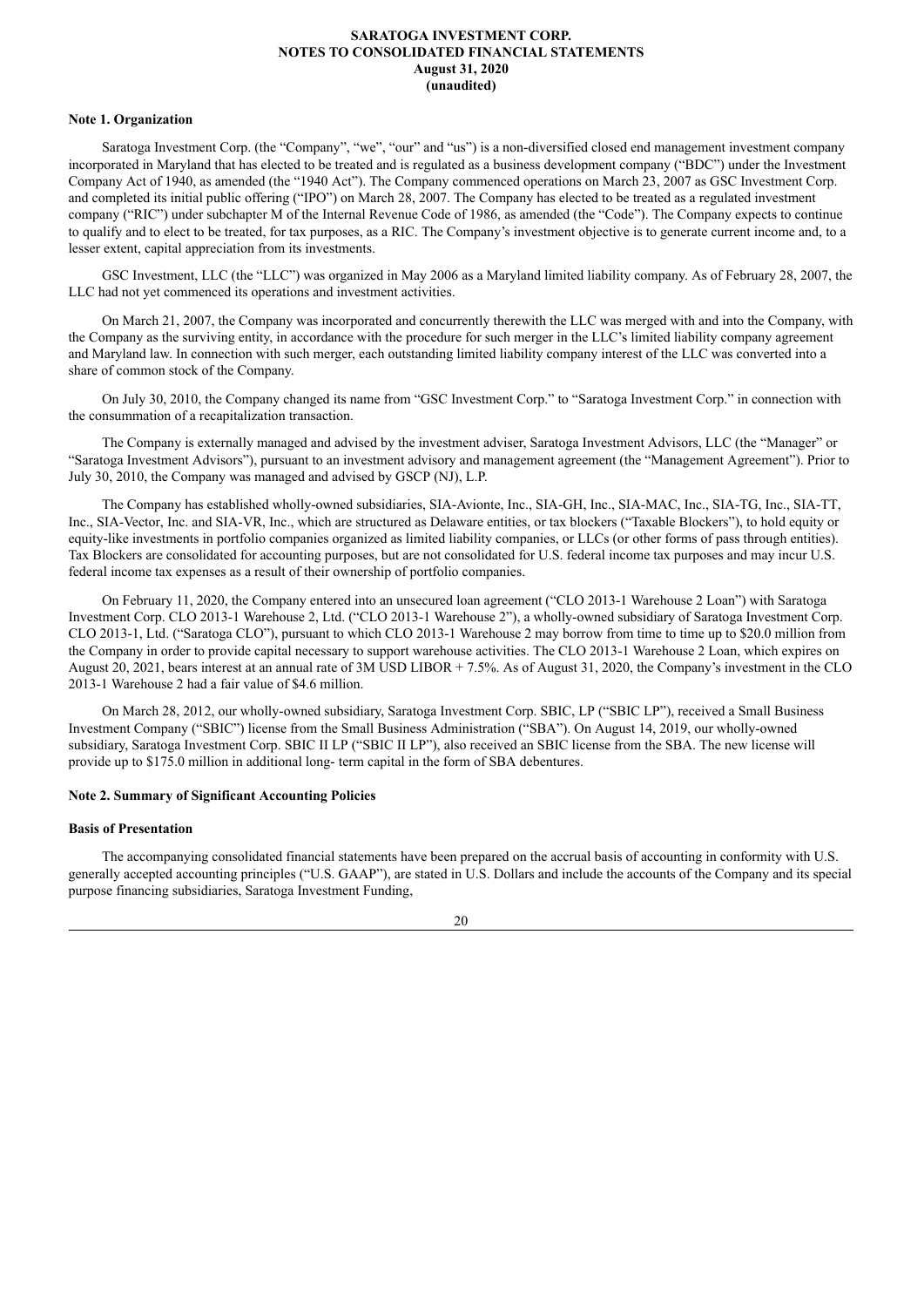### **Note 2. Summary of Significant Accounting Policies** (cont.)

LLC (previously known as GSC Investment Funding LLC), SBIC LP, SBIC II LP, SIA-Avionte, Inc., SIA-GH, Inc., SIA-MAC, Inc., SIA-TG, Inc., SIA-TT, Inc., SIA-Vector, Inc. and SIA-VR, Inc. All intercompany accounts and transactions have been eliminated in consolidation. All references made to the "Company," "we," and "us" herein include Saratoga Investment Corp. and its consolidated subsidiaries, except as stated otherwise.

The Company, SBIC LP and SBIC II LP are all considered to be investment companies for financial reporting purposes and have applied the guidance in the Financial Accounting Standards Board ("FASB") Accounting Standards Codification ("ASC") Topic 946, "*Financial Services — Investment Companies*" ("ASC 946"). There have been no changes to the Company, SBIC LP or SBIC II LP's status as investment companies during the three months ended August 31, 2020.

## **Use of Estimates in the Preparation of Financial Statements**

The preparation of the accompanying consolidated financial statements in conformity with U.S. GAAP requires management to make estimates and assumptions that affect the reported amounts of assets and liabilities, and disclosure of contingent assets and liabilities at the date of the financial statements, and income, gains (losses) and expenses during the period reported. Actual results could differ materially from those estimates.

### **Cash and Cash Equivalents**

Cash and cash equivalents include short-term, liquid investments in a money market fund. Cash and cash equivalents are carried at cost which approximates fair value. Per section  $12(d)(1)(A)$  of the 1940 Act, the Company may not invest in another registered investment company such as, a money market fund if such investment would cause the Company to exceed any of the following limitations:

- we were to own more than 3.0% of the total outstanding voting stock of the money market fund;
- we were to hold securities in the money market fund having an aggregate value in excess of 5.0% of the value of our total assets, except as allowed pursuant to Rule 12d1-1 of Section  $12(d)(1)$  of the 1940 Act which is designed to permit "cash sweep" arrangements rather than investments directly in short-term instruments; or
- we were to hold securities in money market funds and other registered investment companies and BDCs having an aggregate value in excess of 10.0% of the value of our total assets.

As of August 31, 2020, the Company did not exceed any of these limitations.

#### **Cash and Cash Equivalents, Reserve Accounts**

Cash and cash equivalents, reserve accounts include amounts held in designated bank accounts in the form of cash and short-term liquid investments in money market funds, representing payments received on secured investments or other reserved amounts associated with the Company's \$45.0 million senior secured revolving credit facility with Madison Capital Funding LLC. The Company is required to use these amounts to pay interest expense, reduce borrowings, or pay other amounts in accordance with the terms of the senior secured revolving credit facility.

In addition, cash and cash equivalents, reserve accounts also include amounts held in designated bank accounts, in the form of cash and short-term liquid investments in money market funds, within our wholly-owned subsidiaries, SBIC LP and SBIC II LP.

The statements of cash flows explain the change during the period in the total of cash, cash equivalents and amounts generally described as restricted cash and restricted cash equivalents when reconciling the beginning-of-period and end-of-period total amounts.

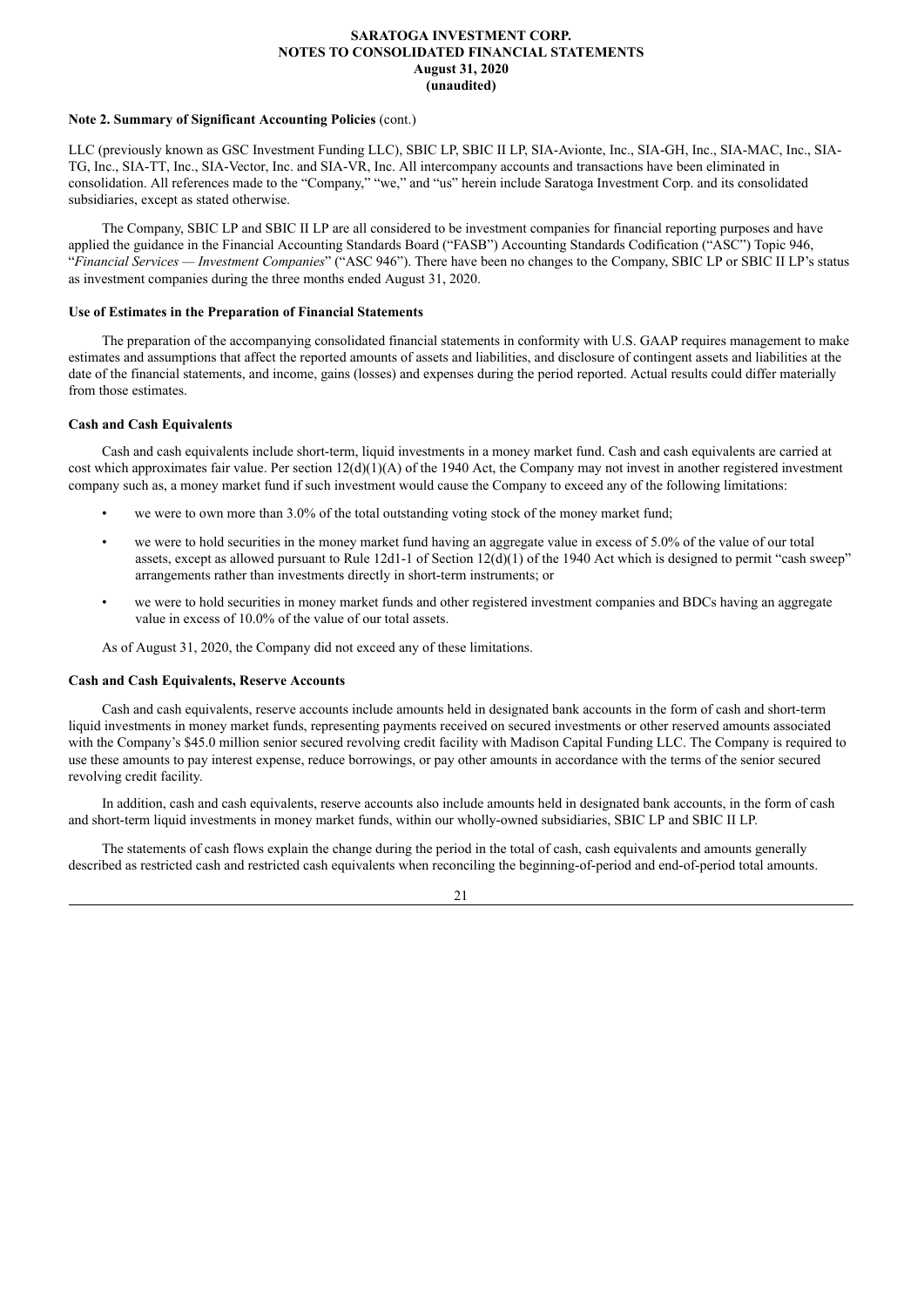#### **Note 2. Summary of Significant Accounting Policies** (cont.)

The following table provides a reconciliation of cash and cash equivalents and cash and cash equivalents, reserve accounts reported within the consolidated statements of assets and liabilities that sum to the total of the same such amounts shown in the consolidated statements of cash flows:

|                                                                        | August 31,<br>2020 | August 31,<br>2019 |
|------------------------------------------------------------------------|--------------------|--------------------|
| Cash and cash equivalents                                              | 39,052,320 \$      | 2,846,767          |
| Cash and cash equivalents, reserve accounts                            | 26.342.863         | 21,271,658         |
| Total cash and cash equivalents and cash and cash equivalents, reserve |                    |                    |
| accounts                                                               | 65,395,183 \$      | 24, 118, 425       |

### **Investment Classification**

The Company classifies its investments in accordance with the requirements of the 1940 Act. Under the 1940 Act, "Control Investments" are defined as investments in companies in which we own more than 25.0% of the voting securities or maintain greater than 50.0% of the board representation. Under the 1940 Act, "Affiliated Investments" are defined as those non-control investments in companies in which we own between 5.0% and 25.0% of the voting securities. Under the 1940 Act, "Non-affiliated Investments" are defined as investments that are neither Control Investments nor Affiliated Investments.

#### **Investment Valuation**

The Company accounts for its investments at fair value in accordance with the FASB ASC Topic 820, *Fair Value Measurement* ("ASC 820"). ASC 820 defines fair value, establishes a framework for measuring fair value, establishes a fair value hierarchy based on the quality of inputs used to measure fair value and enhances disclosure requirements for fair value measurements. ASC 820 requires the Company to assume that its investments are to be sold or its liabilities are to be transferred at the balance sheet date in the principal market to independent market participants, or in the absence of a principal market, in the most advantageous market, which may be a hypothetical market. Market participants are defined as buyers and sellers in the principal or most advantageous market that are independent, knowledgeable, and willing and able to transact.

Investments for which market quotations are readily available are fair valued at such market quotations obtained from independent third-party pricing services and market makers subject to any decision by our board of directors to approve a fair value determination to reflect significant events affecting the value of these investments. We value investments for which market quotations are not readily available at fair value as approved, in good faith, by our board of directors based on input from our Manager, the audit committee of our board of directors and a third-party independent valuation firm. Determinations of fair value may involve subjective judgments and estimates. The types of factors that may be considered in determining the fair value of our investments include the nature and realizable value of any collateral, the portfolio company's ability to make payments, market yield trend analysis, the markets in which the portfolio company does business, comparison to publicly traded companies, discounted cash flow and other relevant factors.

The Company undertakes a multi-step valuation process each quarter when valuing investments for which market quotations are not readily available, as described below:

- Each investment is initially valued by the responsible investment professionals of the Manager and preliminary valuation conclusions are documented, reviewed and discussed with our senior management; and
- An independent valuation firm engaged by our board of directors independently reviews a selection of these preliminary valuations each quarter so that the valuation of each investment for which market quotes are not readily available is reviewed by the independent valuation firm at least once each fiscal year.

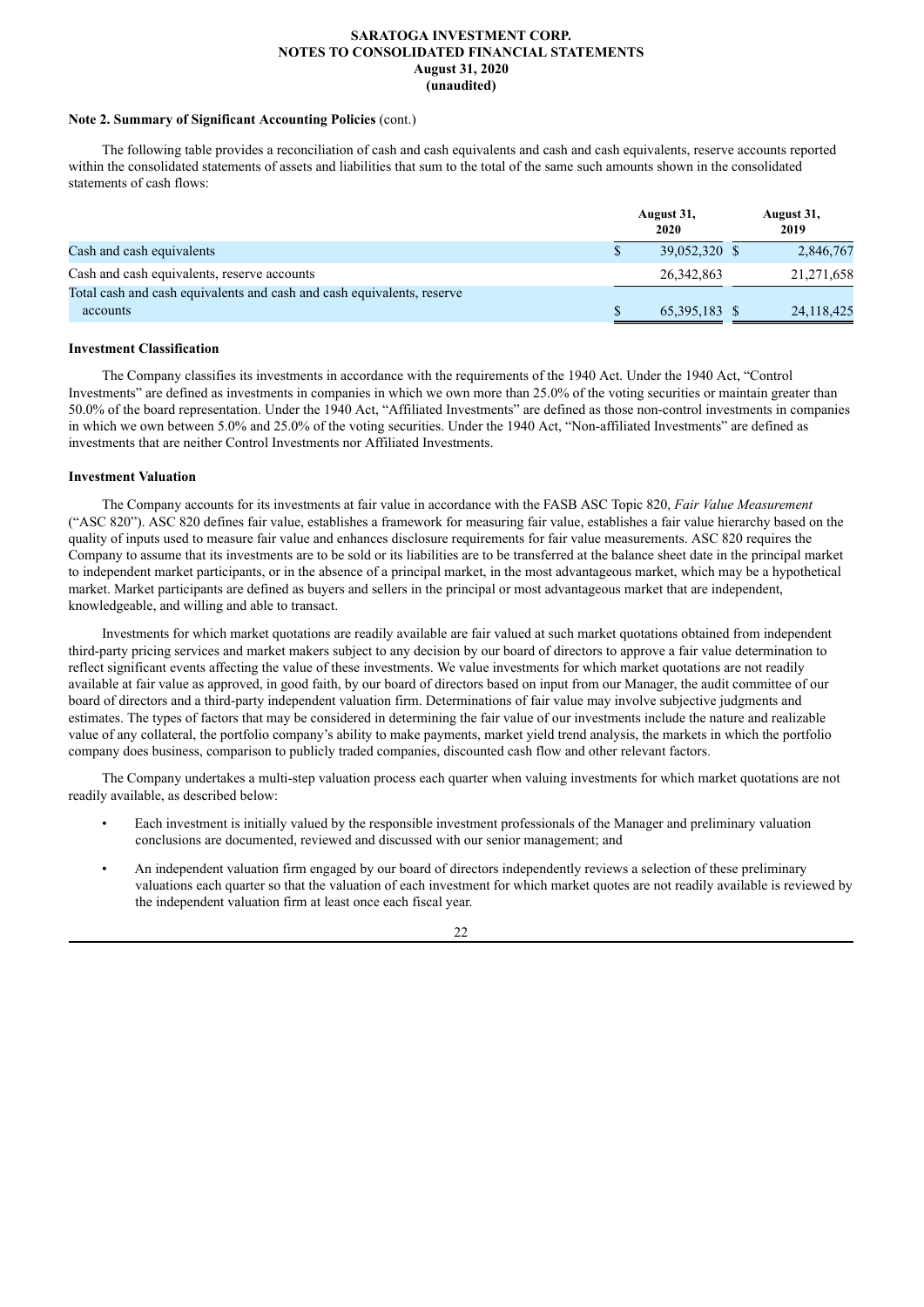#### **Note 2. Summary of Significant Accounting Policies** (cont.)

In addition, all our investments are subject to the following valuation process:

- The audit committee of our board of directors reviews and approves each preliminary valuation and our Manager and independent valuation firm (if applicable) will supplement the preliminary valuation to reflect any comments provided by the audit committee; and
- Our board of directors discusses the valuations and approves the fair value of each investment, in good faith, based on the input of our Manager, independent valuation firm (to the extent applicable) and the audit committee of our board of directors.

The Company's investment in Saratoga Investment Corp. CLO 2013-1, Ltd. ("Saratoga CLO") is carried at fair value, which is based on a discounted cash flow model that utilizes prepayment, re-investment and loss assumptions based on historical experience and projected performance, economic factors, the characteristics of the underlying cash flow, and comparable yields for equity interests in collateralized loan obligation funds similar to Saratoga CLO, when available, as determined by our Manager and recommended to our board of directors. Specifically, we use Intex cash flow models, or an appropriate substitute, to form the basis for the valuation of our investment in Saratoga CLO. The models use a set of assumptions including projected default rates, recovery rates, reinvestment rates and prepayment rates in order to arrive at estimated valuations. The assumptions are based on available market data and projections provided by third parties as well as management estimates. The Company uses the output from the Intex models (i.e., the estimated cash flows) to perform a discounted cash flow analysis on expected future cash flows to determine the valuation for our investment in Saratoga CLO.

Because such valuations, and particularly valuations of private investments and private companies, are inherently uncertain, they may fluctuate over short periods of time and may be based on estimates. The determination of fair value may differ materially from the values that would have been used if a ready market for these investments existed. The Company's net asset value could be materially affected if the determinations regarding the fair value of our investments were materially higher or lower than the values that we ultimately realize upon the disposal of such investments.

### **Derivative Financial Instruments**

The Company accounts for derivative financial instruments in accordance with FASB ASC Topic 815, *Derivatives and Hedging* ("ASC 815"). ASC 815 requires recognizing all derivative instruments as either assets or liabilities on the consolidated statements of assets and liabilities at fair value. The Company values derivative contracts at the closing fair value provided by the counterparty. Changes in the values of derivative contracts are included in the consolidated statements of operations.

#### **Investment Transactions and Income Recognition**

Purchases and sales of investments and the related realized gains or losses are recorded on a trade-date basis. Interest income, adjusted for amortization of premium and accretion of discount, is recorded on an accrual basis to the extent that such amounts are expected to be collected. The Company stops accruing interest on its investments when it is determined that interest is no longer collectible. Discounts and premiums on investments purchased are accreted/amortized using the effective yield method. The amortized cost of investments represents the original cost adjusted for the accretion of discounts over the life of the investment and amortization of premiums on investments up to the earliest call date.

Loans are generally placed on non-accrual status when there is reasonable doubt that principal or interest will be collected. Accrued interest is generally reserved when a loan is placed on non-accrual status. Interest payments received on non-accrual loans may be recognized as a reduction in principal depending upon management's judgment regarding collectability. Non-accrual loans are restored to accrual status when past due principal and interest is paid and, in management's judgment, are likely to remain current, although we may make exceptions to

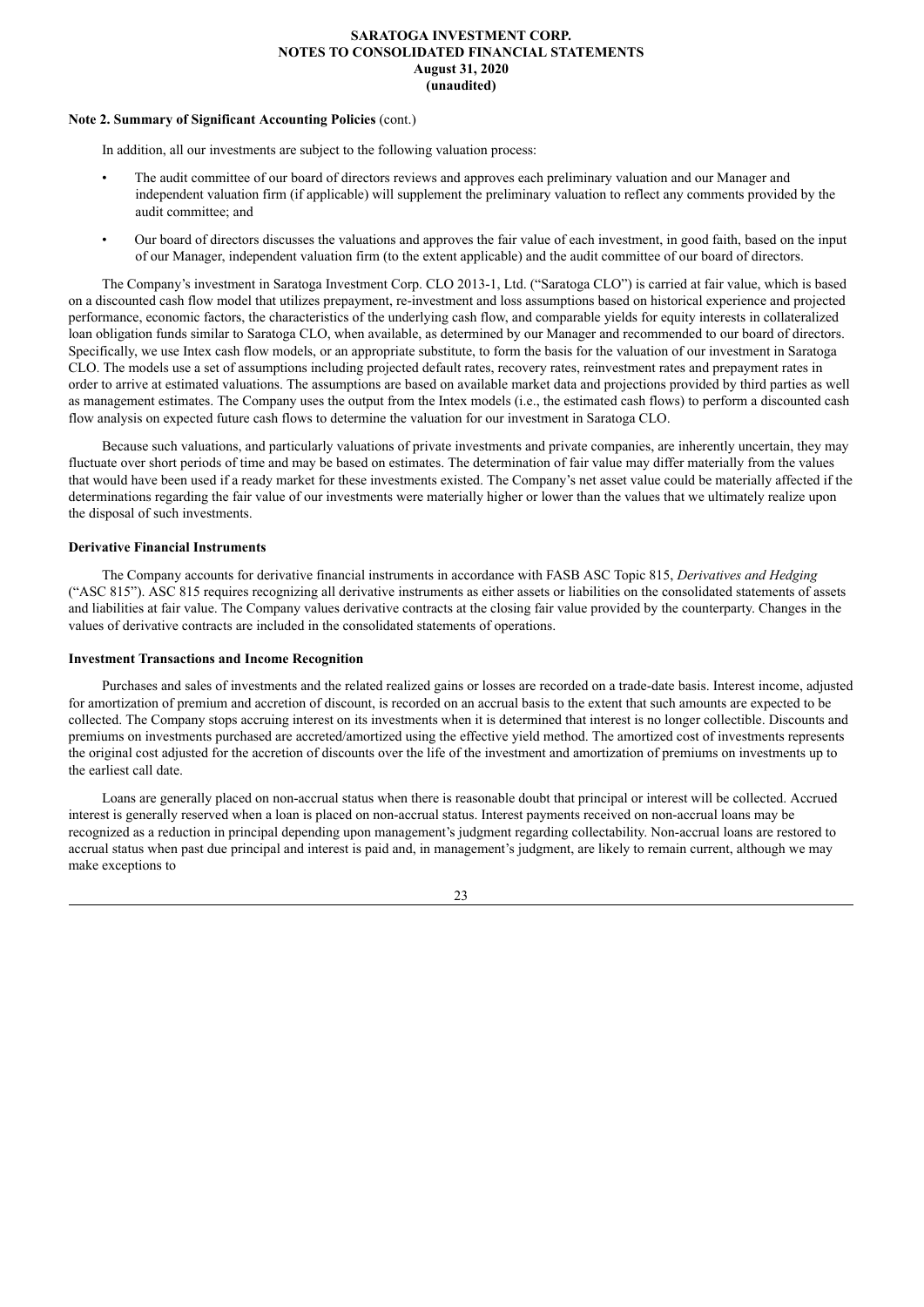#### **Note 2. Summary of Significant Accounting Policies** (cont.)

this general rule if the loan has sufficient collateral value and is in the process of collection. At August 31, 2020, certain investments in three portfolio companies, including preferred equity interests, were on non-accrual status with a fair value of approximately \$5.4 million, or 1.1% of the fair value of our portfolio. At February 29, 2020, certain investments in two portfolio companies, including preferred equity interests, were on non-accrual status with a fair value of approximately \$2.1 million, or 0.4% of the fair value of our portfolio.

Interest income on our investment in Saratoga CLO is recorded using the effective interest method in accordance with the provisions of ASC Topic 325, *Investments-Other, Beneficial Interests in Securitized Financial Assets*, ("ASC 325"), based on the anticipated yield and the estimated cash flows over the projected life of the investment. Yields are revised when there are changes in actual or estimated cash flows due to changes in prepayments and/or re-investments, credit losses or asset pricing. Changes in estimated yield are recognized as an adjustment to the estimated yield over the remaining life of the investment from the date the estimated yield was changed.

### **Payment-in-Kind Interest**

The Company holds debt and preferred equity investments in its portfolio that contain a payment-in-kind ("PIK") interest provision. The PIK interest, which represents contractually deferred interest added to the investment balance that is generally due at maturity, is generally recorded on the accrual basis to the extent such amounts are expected to be collected. The Company stops accruing PIK interest if it is expected that the issuer will not be able to pay all principal and interest when due.

## **Structuring and Advisory Fee Income**

Structuring and advisory fee income represents various fee income earned and received performing certain investment structuring and advisory activities during the closing of new investments.

## **Other Income**

Other income includes dividends received, origination and monitoring fees and prepayment income fees and is recorded in the consolidated statements of operations when earned.

### **Deferred Debt Financing Costs**

Financing costs incurred in connection with our credit facility and notes are deferred and amortized using the straight-line method over the life of the respective facility and debt securities. Financing costs incurred in connection with our SBA debentures are deferred and amortized using the straight-line method over the life of the debentures.

The Company presents deferred debt financing costs on the balance sheet as a contra-liability as a direct deduction from the carrying amount of that debt liability, consistent with debt discounts.

## **Contingencies**

In the ordinary course of business, the Company may enter into contracts or agreements that contain indemnifications or warranties. Future events could occur that lead to the execution of these provisions against the Company. Based on its history and experience, management feels that the likelihood of such an event is remote. Therefore, the Company has not accrued any liabilities in connection with such indemnifications.

In the ordinary course of business, the Company may directly or indirectly be a defendant or plaintiff in legal actions with respect to bankruptcy, insolvency or other types of proceedings. Such lawsuits may involve claims that could adversely affect the value of certain financial instruments owned by the Company.

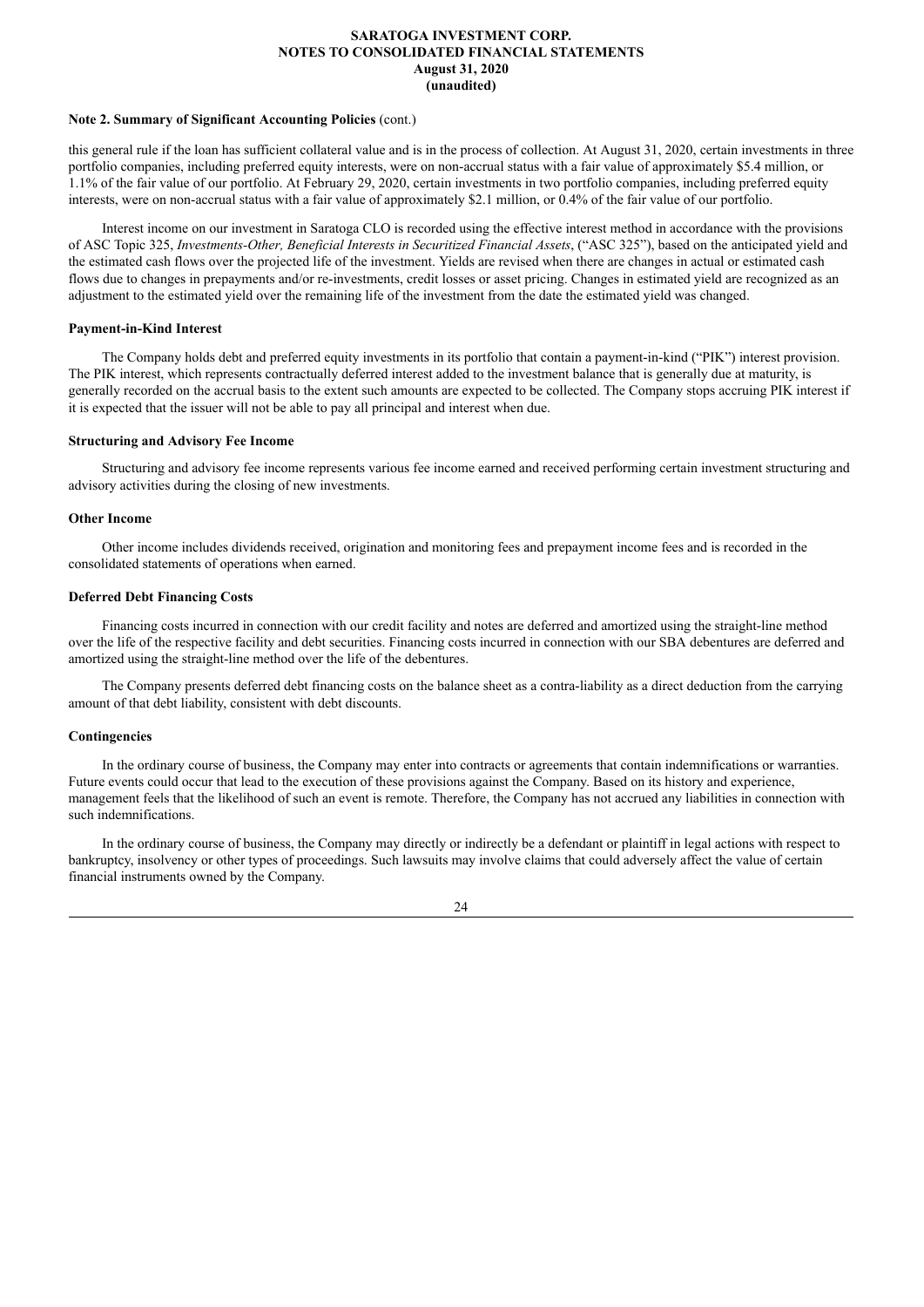#### **Note 2. Summary of Significant Accounting Policies** (cont.)

## **Income Taxes**

The Company has elected to be treated for tax purposes as a RIC under the Code and, among other things, intends to make the requisite distributions to its stockholders which will relieve the Company from federal income taxes. Therefore, no provision has been recorded for federal income taxes, except as related to the Taxable Blockers when applicable.

In order to qualify as a RIC, among other requirements, the Company is required to timely distribute to its stockholders at least 90.0% of its investment company taxable income, as defined by the Code, for each fiscal tax year. The Company will be subject to a nondeductible U.S. federal excise tax of 4.0% on undistributed income if it does not distribute at least 98.0% of its ordinary income in any calendar year and 98.2% of its capital gain net income for each one-year period ending on October 31.

Depending on the level of taxable income earned in a tax year, the Company may choose to carry forward taxable income in excess of current year dividend distributions into the next tax year and pay a 4.0% excise tax on such income, as required. To the extent that the Company determines that its estimated current year annual taxable income will be in excess of estimated current year dividend distributions for excise tax purposes, the Company accrues excise tax, if any, on estimated excess taxable income as taxable income is earned.

In accordance with certain applicable U.S. Treasury regulations and private letter rulings issued by the Internal Revenue Service ("IRS"), a RIC may treat a distribution of its own stock as fulfilling its RIC distribution requirements if each stockholder may elect to receive his or her entire distribution in either cash or stock of the RIC subject to a limitation on the aggregate amount of cash to be distributed to all stockholders, which limitation must be at least 20.0% of the aggregate declared distribution. If too many stockholders elect to receive cash, each stockholder electing to receive cash will receive a pro rata amount of cash (with the balance of the distribution paid in stock). In no event will any stockholder, electing to receive cash, receive less than 20.0% of his or her entire distribution in cash. If these and certain other requirements are met, for U.S. federal income tax purposes, the amount of the dividend paid in stock will be equal to the amount of cash that could have been received instead of stock.

The Company may utilize wholly-owned holding companies taxed under Subchapter C of the Code or tax blockers, when making equity investments in portfolio companies taxed as pass-through entities to meet its source-of-income requirements as a RIC. Taxable Blockers are consolidated in the Company's U.S. GAAP financial statements and may result in current and deferred federal and state income tax expense with respect to income derived from those investments. Such income, net of applicable income taxes, is not included in the Company's tax-basis net investment income until distributed by the Taxable Blocker, which may result in timing and character differences between the Company's U.S. GAAP and tax-basis net investment income and realized gains and losses. Income tax expense or benefit from Taxable Blockers related to net investment income are included in total operating expenses, while any expense or benefit related to federal or state income tax originated for capital gains and losses are included together with the applicable net realized or unrealized gain or loss line item. Deferred tax assets of the Taxable Blockers are reduced by a valuation allowance when, in the opinion of management, it is more-likely than-not that some portion or all of the deferred tax assets will not be realized.

FASB ASC Topic 740, *Income Taxes*, ("ASC 740"), provides guidance for how uncertain tax positions should be recognized, measured, presented and disclosed in the financial statements. ASC 740 requires the evaluation of tax positions taken or expected to be taken in the course of preparing the Company's tax returns to determine whether the tax positions are "more-likely-than-not" of being sustained by the applicable tax authority. Tax positions deemed to meet a "more-likely-than-not" threshold would be recorded as a tax benefit or expense in the current period. The Company recognizes interest and penalties, if any, related to unrecognized tax benefits as income tax expense on the consolidated statements of operations. During the fiscal year ended February 29, 2020, the Company did not incur any interest or penalties. Although we file federal and state tax returns, our major tax jurisdiction is federal. The 2017, 2018 and 2019 federal tax years for the Company remain subject to examination by the IRS. As of August 31, 2020 and February 29, 2020, there were no uncertain tax positions. The Company is not aware of any tax positions for which it is reasonably possible that the total amounts of unrecognized tax benefits will change significantly in the next 12 months.

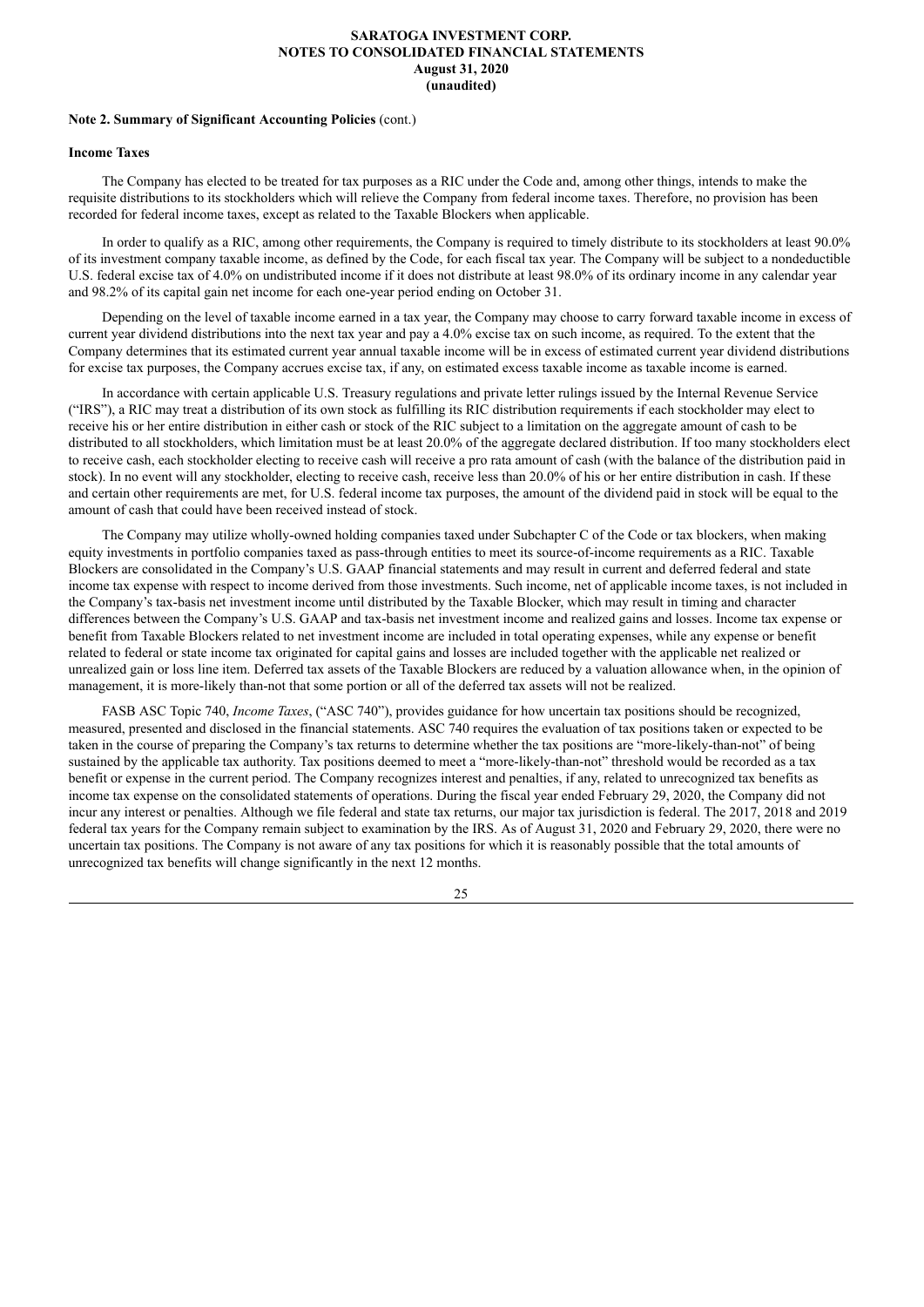#### **Note 2. Summary of Significant Accounting Policies** (cont.)

## **Dividends**

Dividends to common stockholders are recorded on the ex-dividend date. The amount to be paid out as a dividend is determined by the board of directors. Net realized capital gains, if any, are generally distributed at least annually, although we may decide to retain such capital gains for reinvestment.

We have adopted a dividend reinvestment plan ("DRIP") that provides for reinvestment of our dividend distributions on behalf of our stockholders unless a stockholder elects to receive cash. As a result, if our board of directors authorizes, and we declare, a cash dividend, then our stockholders who have not "opted out" of the DRIP by the dividend record date will have their cash dividends automatically reinvested into additional shares of our common stock, rather than receiving the cash dividends. We have the option to satisfy the share requirements of the DRIP through the issuance of new shares of common stock or through open market purchases of common stock by the DRIP plan administrator.

#### **Capital Gains Incentive Fee**

The Company records an expense accrual on the consolidated statements of operations, relating to the capital gains incentive fee payable on the consolidated statements of assets and liabilities, by the Company to the Manager when the net realized and unrealized gain on its investments exceed all net realized and unrealized capital losses on its investments given the fact that a capital gains incentive fee would be owed to the Manager if the Company were to liquidate its investment portfolio at such time.

The actual incentive fee payable to the Company's Manager related to capital gains will be determined and payable in arrears at the end of each fiscal year and only reflected those realized capital gains net of realized and unrealized losses for the period.

#### **New Accounting Pronouncements**

In March 2020, the FASB issued ASU 2020-04, *Reference Rate Reform* ("ASU 2020-04"). The amendments in ASU 2020-04 provide optional expedients and exceptions for applying GAAP to contracts, hedging relationships, and other transactions affected by reference rate reform if certain criteria are met. The standard is effective as of March 12, 2020 through December 31, 2022. Management does not believe this optional guidance has a material impact on the Company's consolidated financial statements and disclosures.

#### **SEC Rule 12b-2 Update**

In March 2020, the SEC adopted a final rule under SEC Release No. 34-88365 (the "Final Rule"), amending the accelerated filer and large accelerated filer definitions in Exchange Act Rule 12b-2. The amendments include a provision under which a BDC will be excluded from the "accelerated filer" and "large accelerated filer" definitions if the BDC has (1) a public float of \$75 million or more, but less than \$700 million, and (2) has annual investment income of less than \$100 million. In addition, BDCs are subject to the same transition provisions for accelerated filer and large accelerated filer status as other issuers, but instead substituting investment income for revenue. The amendments will reduce the number of issuers required to comply with the auditor attestation on the internal control over financial reporting requirement provided under Section 404(b) of the Sarbanes-Oxley Act of 2002. The Final Rule applies to annual report filings due on or after April 27, 2020. The Company is currently assessing this Final Rule, but believes it most likely will no longer be an accelerated filer.

### **Risk Management**

In the ordinary course of its business, the Company manages a variety of risks, including market risk and credit risk. Market risk is the risk of potential adverse changes to the value of investments because of changes in market conditions such as interest rate movements and volatility in investment prices.

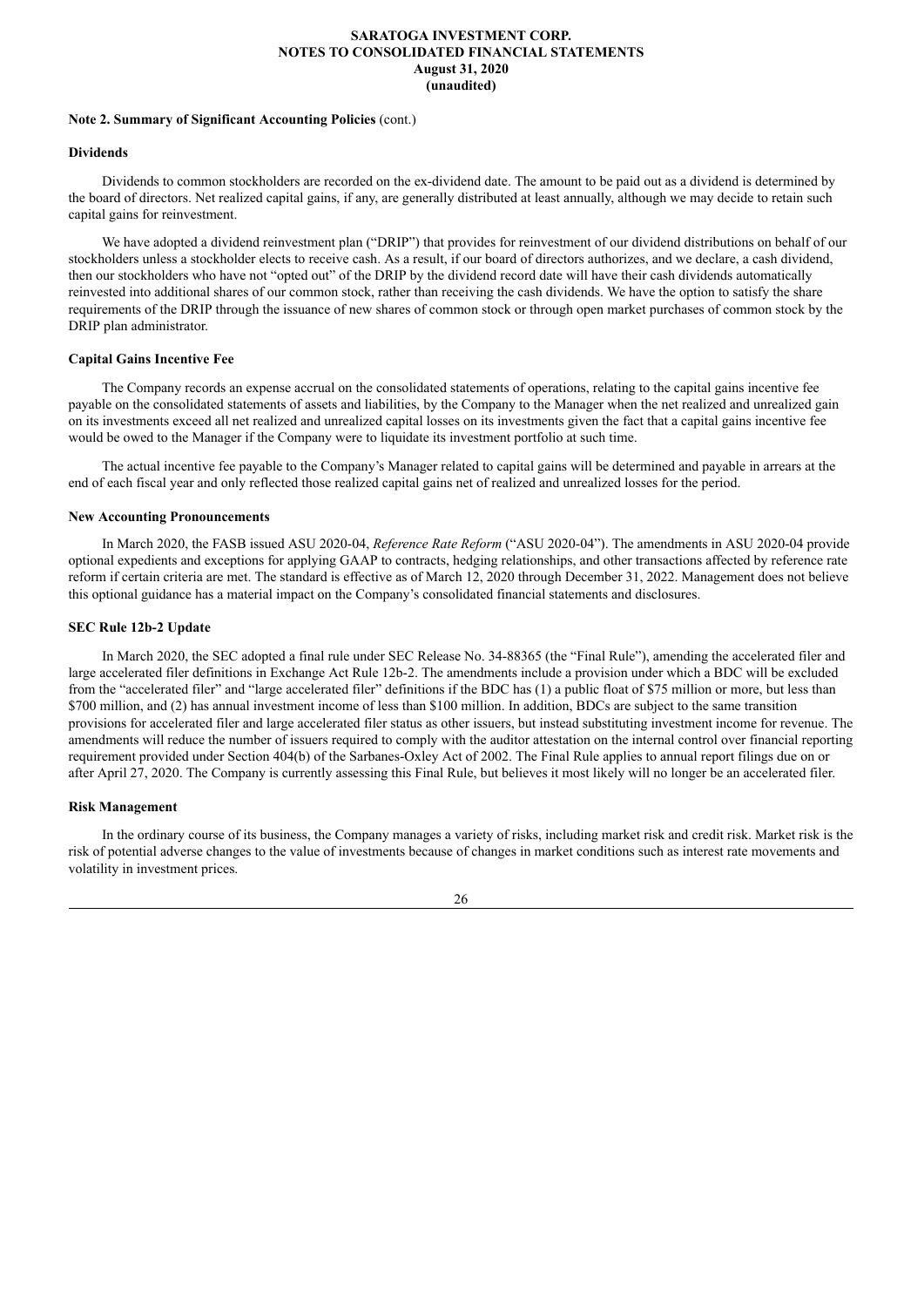#### **Note 2. Summary of Significant Accounting Policies** (cont.)

Credit risk is the risk of default or non-performance by portfolio companies, equivalent to the investment's carrying amount. The Company is also exposed to credit risk related to maintaining all of its cash and cash equivalents, including those in reserve accounts, at a major financial institution and credit risk related to any of its derivative counterparties.

The Company has investments in lower rated and comparable quality unrated high yield bonds and bank loans. Investments in high yield investments are accompanied by a greater degree of credit risk. The risk of loss due to default by the issuer is significantly greater for holders of high yield securities, because such investments are generally unsecured and are often subordinated to other creditors of the issuer.

#### **Note 3. Investments**

As noted above, the Company values all investments in accordance with ASC 820. ASC 820 requires enhanced disclosures about assets and liabilities that are measured and reported at fair value. As defined in ASC 820, fair value is the price that would be received to sell an asset or paid to transfer a liability in an orderly transaction between market participants at the measurement date.

ASC 820 establishes a hierarchal disclosure framework which prioritizes and ranks the level of market price observability of inputs used in measuring investments at fair value. Market price observability is affected by a number of factors, including the type of investment and the characteristics specific to the investment. Investments with readily available active quoted prices or for which fair value can be measured from actively quoted prices generally will have a higher degree of market price observability and a lesser degree of judgment used in measuring fair value.

Based on the observability of the inputs used in the valuation techniques, the Company is required to provide disclosures on fair value measurements according to the fair value hierarchy. The fair value hierarchy ranks the observability of the inputs used to determine fair values. Investments carried at fair value are classified and disclosed in one of the following three categories:

- Level 1 Valuations based on quoted prices in active markets for identical assets or liabilities that the Company has the ability to access.
- Level 2 Pricing inputs are other than quoted prices in active markets, which are either directly or indirectly observable as of the reporting date. Such inputs may be quoted prices for similar assets or liabilities, quoted markets that are not active, or other inputs that are observable or can be corroborated by observable market data for substantially the full character of the financial instrument, or inputs that are derived principally from, or corroborated by, observable market information. Investments which are generally included in this category include illiquid debt securities and less liquid, privately held or restricted equity securities, for which some level of recent trading activity has been observed.
- Level 3 Pricing inputs are unobservable for the investment and includes situations where there is little, if any, market activity for the investment. The inputs may be based on the Company's own assumptions about how market participants would price the asset or liability or may use Level 2 inputs, as adjusted, to reflect specific investment attributes relative to a broader market assumption. These inputs into the determination of fair value may require significant management judgment or estimation. Even if observable market data for comparable performance or valuation measures (earnings multiples, discount rates, other financial/valuation ratios, etc.) are available, such investments are grouped as Level 3 if any significant data point that is not also market observable (private company earnings, cash flows, etc.) is used in the valuation methodology.

In addition to using the above inputs in investment valuations, the Company continues to employ the valuation policy approved by the board of directors that is consistent with ASC 820 and the 1940 Act (see Note 2). Consistent with our valuation policy, we evaluate the source of inputs, including any markets in which our investments are trading, in determining fair value.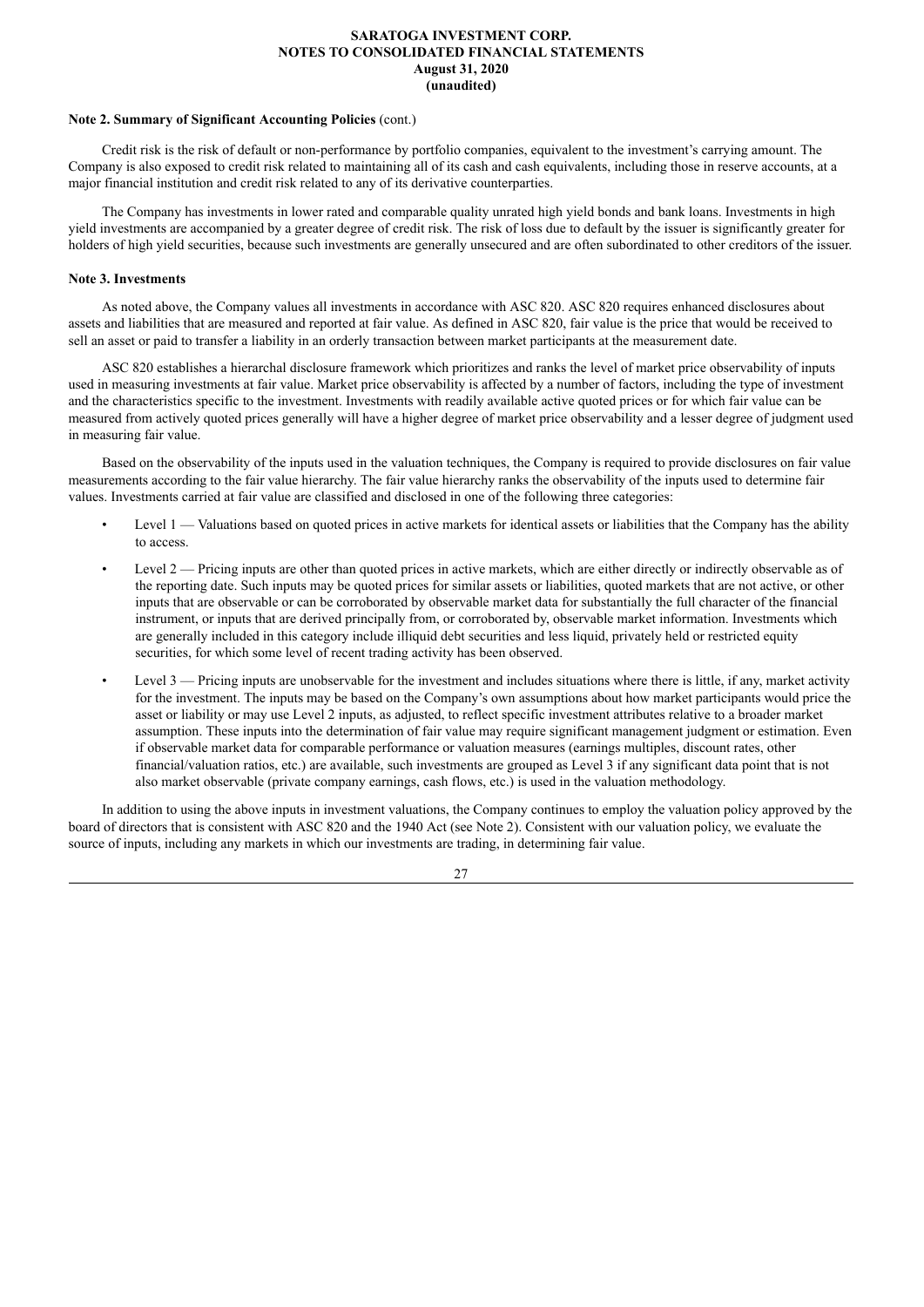## **Note 3. Investments** (cont.)

The following table presents fair value measurements of investments, by major class, as of August 31, 2020 (dollars in thousands), according to the fair value hierarchy:

|                               | <b>Fair Value Measurements</b> |                               |            |              |       |  |  |  |
|-------------------------------|--------------------------------|-------------------------------|------------|--------------|-------|--|--|--|
|                               | Level 1                        | Level 2                       | Level 3    | <b>Total</b> |       |  |  |  |
| First lien term loans         | -S<br>$\overline{\phantom{a}}$ | $\overline{\phantom{0}}$<br>D | 389,912 \$ | 389,912      |       |  |  |  |
| Second lien term loans        |                                |                               | 50,295     | 50,295       |       |  |  |  |
| Unsecured term loans          |                                |                               | 6,522      |              | 6,522 |  |  |  |
| Structured finance securities |                                |                               | 31,096     | 31,096       |       |  |  |  |
| <b>Equity interests</b>       |                                |                               | 30,292     | 30,292       |       |  |  |  |
| Total                         |                                |                               | 508,117 \$ | 508,117      |       |  |  |  |
|                               |                                |                               |            |              |       |  |  |  |

The following table presents fair value measurements of investments, by major class, as of February 29, 2020 (dollars in thousands), according to the fair value hierarchy:

|                               | <b>Fair Value Measurements</b> |                          |                                |            |              |  |  |  |
|-------------------------------|--------------------------------|--------------------------|--------------------------------|------------|--------------|--|--|--|
|                               | Level 1                        |                          | Level 2                        | Level 3    | <b>Total</b> |  |  |  |
| First lien term loans         |                                | -S<br><b>A</b>           | -8<br>$\overline{\phantom{m}}$ | 346,233 \$ | 346,233      |  |  |  |
| Second lien term loans        |                                |                          |                                | 73,570     | 73,570       |  |  |  |
| Unsecured term loans          |                                |                          |                                | 4,346      | 4,346        |  |  |  |
| Structured finance securities |                                |                          |                                | 32,470     | 32,470       |  |  |  |
| <b>Equity interests</b>       |                                |                          |                                | 29,013     | 29,013       |  |  |  |
| Total                         |                                | $\overline{\phantom{0}}$ |                                | 485,632 \$ | 485,632      |  |  |  |

The following table provides a reconciliation of the beginning and ending balances for investments that use Level 3 inputs for the six months ended August 31, 2020 (dollars in thousands):

|                                                                                                                                                                               | <b>First lien</b><br>term loans |              | <b>Second lien</b><br>term loans | <b>Unsecured</b><br>term loans | <b>Structured</b><br>finance<br>securities |               | <b>Equity</b><br>interests | Total         |
|-------------------------------------------------------------------------------------------------------------------------------------------------------------------------------|---------------------------------|--------------|----------------------------------|--------------------------------|--------------------------------------------|---------------|----------------------------|---------------|
| Balance as of February 29, 2020                                                                                                                                               | 346,233                         | $\mathbb{S}$ | 73,570                           | \$<br>4,346                    | \$<br>32,470                               | <sup>\$</sup> | 29,013                     | \$<br>485,632 |
| Payment-in-kind and other adjustments<br>to cost                                                                                                                              | 408                             |              | 943                              |                                | (2,197)                                    |               |                            | (846)         |
| Net accretion of discount on investments                                                                                                                                      | 431                             |              | 175                              |                                |                                            |               |                            | 606           |
| Net change in unrealized appreciation<br>(depreciation) on investments                                                                                                        | (12, 446)                       |              | (1,393)                          | (324)                          | 823                                        |               | (2,030)                    | (15,370)      |
| Purchases                                                                                                                                                                     | 64,899                          |              |                                  | 2,500                          |                                            |               | 3,309                      | 70,708        |
| Sales and repayments                                                                                                                                                          | (9,633)                         |              | (23,000)                         |                                |                                            |               |                            | (32, 633)     |
| Net realized gain (loss) from investments                                                                                                                                     | 20                              |              |                                  |                                |                                            |               |                            | 20            |
| Balance as of August 31, 2020                                                                                                                                                 | 389,912                         |              | 50,295                           | 6,522                          | 31,096                                     |               | 30,292                     | 508,117       |
| Net change in unrealized appreciation<br>(depreciation) for the period relating to<br>those Level 3 assets that were still held<br>by the Company at the end of the<br>period |                                 | \$           |                                  |                                | \$                                         |               |                            |               |
|                                                                                                                                                                               | (12,211)                        |              | (1,345)                          | (324)                          | 822                                        | \$            | (2,028)                    | (15,086)      |
|                                                                                                                                                                               |                                 |              | 28                               |                                |                                            |               |                            |               |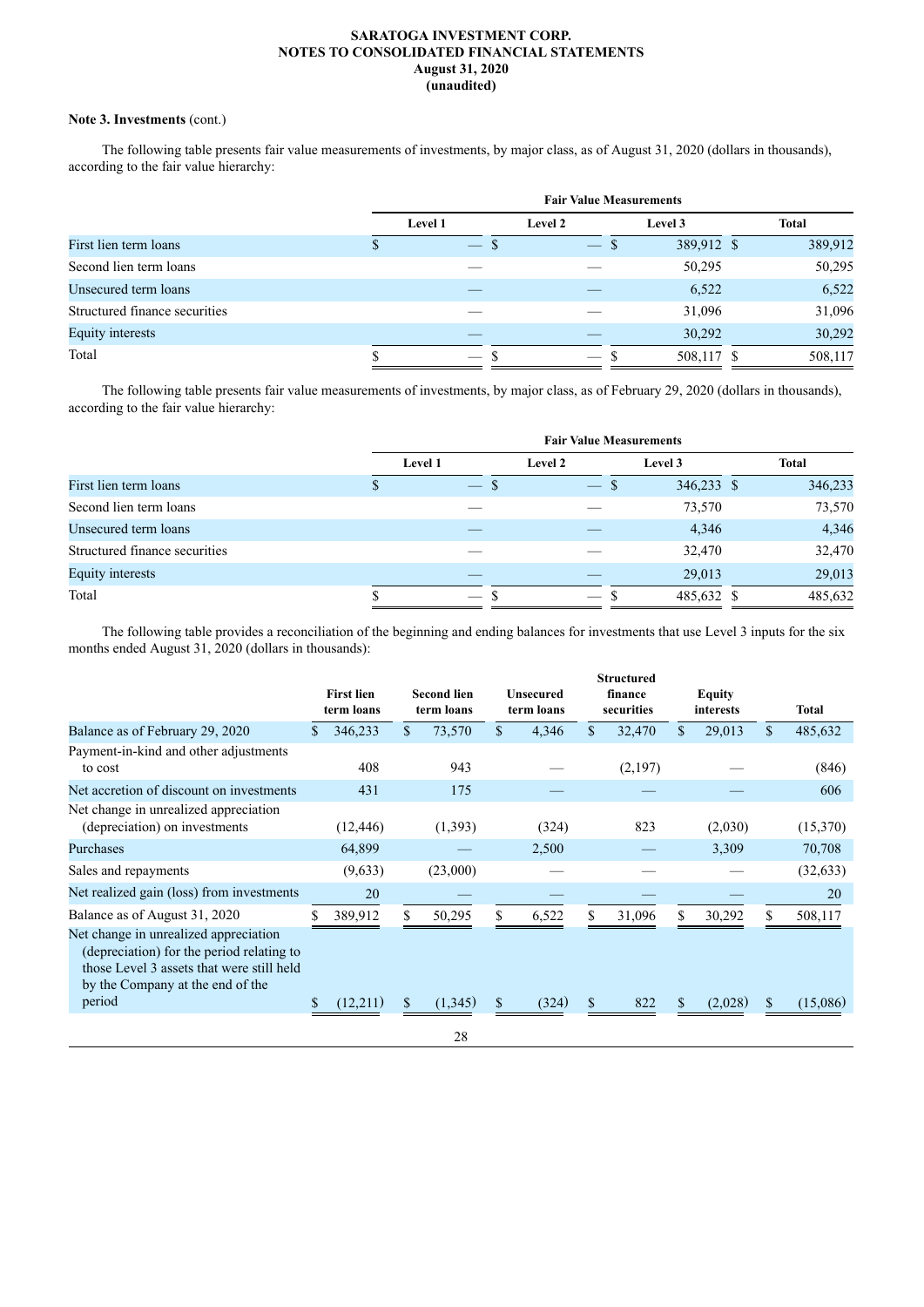## **Note 3. Investments** (cont.)

Purchases and other adjustments to cost include purchases of new investments at cost, effects of refinancing/restructuring, accretion/amortization of income from discount/premium on debt securities, and PIK interests.

Sales and repayments represent net proceeds received from investments sold, and principal paydowns received during the period.

Transfers and restructurings, if any, are recognized at the beginning of the period in which they occur. There were no transfers or restructures in or out of Levels 1, 2 or 3 during the six months ended August 31, 2020.

The following table provides a reconciliation of the beginning and ending balances for investments that use Level 3 inputs for the six months ended August 31, 2019 (dollars in thousands):

| <b>First lien</b> |            |          |                                  |       |                                | finance  |                                 | Equity  |           | <b>Total</b> |
|-------------------|------------|----------|----------------------------------|-------|--------------------------------|----------|---------------------------------|---------|-----------|--------------|
| \$<br>202,846     | \$         | 125,786  | \$                               | 2,100 | \$                             | 35,328   | <sup>\$</sup>                   | 35,960  | S.        | 402,020      |
| 309               |            | 1,795    |                                  |       |                                | 2,040    |                                 | (1,066) |           | 3,078        |
| 257               |            | 224      |                                  |       |                                |          |                                 |         |           | 481          |
| (175)             |            | 225      |                                  | (26)  |                                | (1, 474) |                                 | 6,897   |           | 5,447        |
| 116,631           |            |          |                                  |       |                                |          |                                 | 3,275   |           | 119,906      |
| (15,669)          |            | (28,000) |                                  |       |                                |          |                                 | (2,253) |           | (45, 922)    |
| 60                |            |          |                                  |       |                                |          |                                 | 1,810   |           | 1,870        |
| 304,259           | S          | 100,030  | S.                               | 2,074 | S                              | 35,894   | S.                              | 44,623  |           | 486,880      |
| (175)             | \$         | 71       | S                                | (26)  | \$                             | (1, 473) | \$                              | 3,726   | S         | 2,123        |
|                   | term loans |          | <b>Second lien</b><br>term loans |       | <b>Unsecured</b><br>term loans |          | <b>Structured</b><br>securities |         | interests |              |

Transfers and restructurings, if any, are recognized at the beginning of the period in which they occur. There were no transfers or restructures in or out of Levels 1, 2 or 3 during the six months ended August 31, 2020.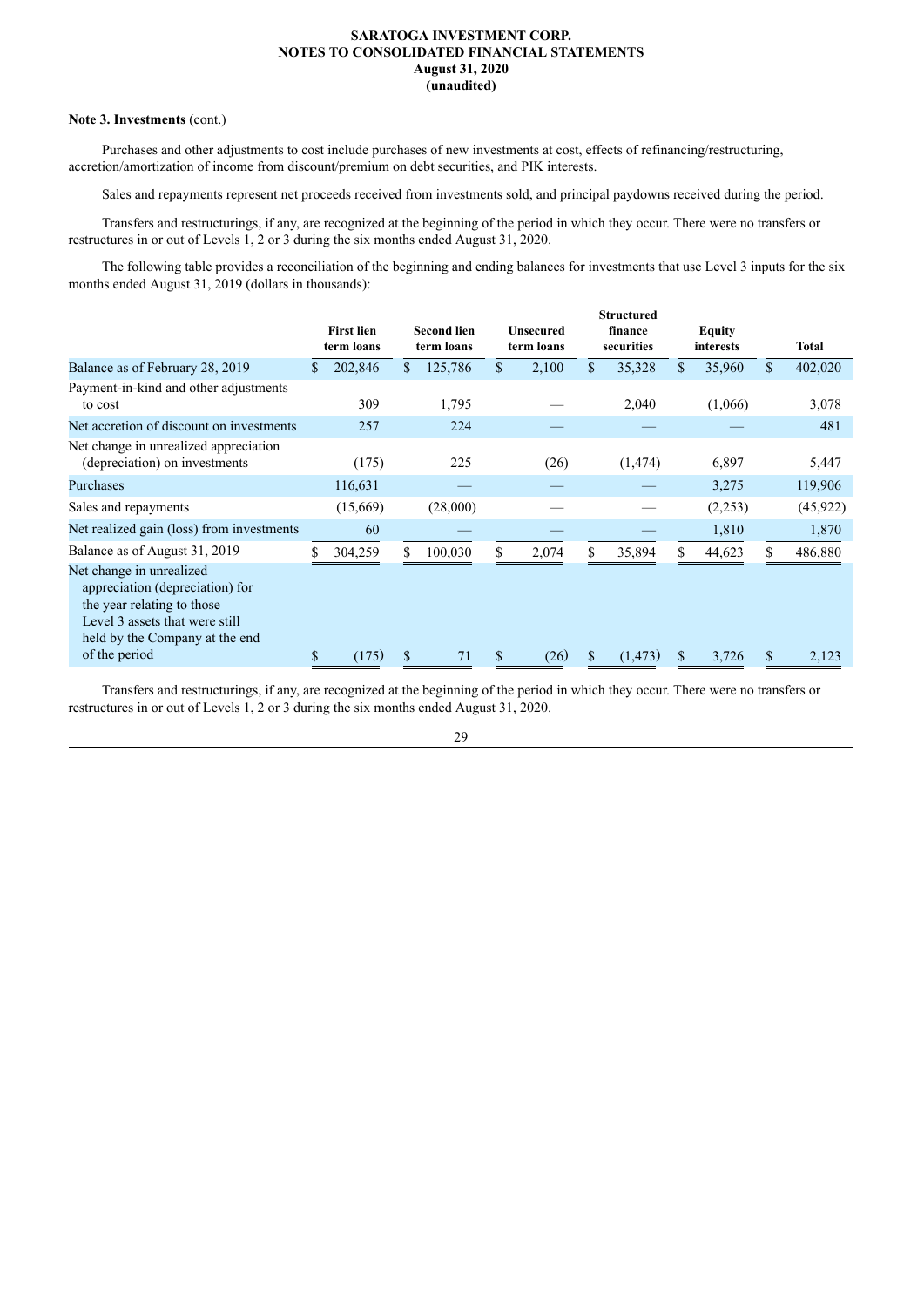## **Note 3. Investments** (cont.)

The valuation techniques and significant unobservable inputs used in recurring Level 3 fair value measurements of assets as of August 31, 2020 were as follows (dollars in thousands):

|                               | <b>Fair Value</b> | <b>Valuation Technique</b> | Unobservable Input      | Range               | Weighted<br>Average* |
|-------------------------------|-------------------|----------------------------|-------------------------|---------------------|----------------------|
| First lien term loans         | \$<br>389,912     | Market Comparables         | Market Yield $(\% )$    | $7.0\% - 38.1\%$    | 11.3%                |
|                               |                   |                            | EBITDA Multiples (x)    | 0.0x                | 0.0x                 |
| Second lien term loans        | 50,295            | <b>Market Comparables</b>  | Market Yield $(\% )$    | $11.1\% - 46.6\%$   | $16.2\%$             |
|                               |                   |                            | EBITDA Multiples (x)    | 5.0x                | 5.0x                 |
| Unsecured term loans          | 6,522             | <b>Market Comparables</b>  | Market Yield $(\% )$    | $15.8\% - 25.1\%$   | 18.5%                |
|                               |                   |                            | EBITDA Multiples $(x)$  | 5.2x                | 5.2x                 |
| Structured finance securities | 31,096            | Discounted Cash Flow       | Discount Rate $(\% )$   | $11.75\% - 22.00\%$ | 19.2%                |
|                               |                   |                            | Recovery Rate $(\% )$   | $35\% - 70\%$       | 70.0%                |
|                               |                   |                            | Prepayment Rate (%)     | $10.0\%$            | $10.0\%$             |
| Equity interests              | 30,292            | Market Comparables         | EBITDA Multiples (x)    | $4.0x - 14.0x$      | 7.0x                 |
|                               |                   |                            | Revenue Multiples $(x)$ | $1.0x - 38.3x$      | 6.7x                 |
| Total                         | \$<br>508,117     |                            |                         |                     |                      |

\* The weighted average in the table above is calculated based on each investment's fair value weighting, using the applicable unobservable input.

The valuation techniques and significant unobservable inputs used in recurring Level 3 fair value measurements of assets as of February 29, 2020 were as follows (dollars in thousands):

|                               |    | <b>Fair Value</b> | <b>Valuation Technique</b> | Unobservable Input      | Range              | Weighted<br>Average* |
|-------------------------------|----|-------------------|----------------------------|-------------------------|--------------------|----------------------|
| First lien term loans         | S  | 346,233           | Market Comparables         | Market Yield $(\% )$    | $7.8\% - 12.5\%$   | 9.7%                 |
|                               |    |                   |                            | EBITDA Multiples (x)    | 0.0x               | 0.0x                 |
| Second lien term loans        |    | 73,570            | Market Comparables         | Market Yield $(\% )$    | $9.5\% - 85.1\%$   | 13.0%                |
|                               |    |                   |                            | EBITDA Multiples (x)    | 5.0x               | 5.0x                 |
| Unsecured term loans          |    | 4,346             | Market Comparables         | Market Yield $(\% )$    | $18.3\% - 21.3\%$  | 19.8%                |
|                               |    |                   |                            | EBITDA Multiples $(x)$  | 5.2x               | 5.2x                 |
| Structured finance securities |    | 32,470            | Discounted Cash Flow       | Discount Rate $(\% )$   | $9.25\% - 16.00\%$ | 14.2%                |
|                               |    |                   |                            | Recovery Rate $(\% )$   | $35.0\% - 70.0\%$  | 70.0%                |
|                               |    |                   |                            | Prepayment Rate (%)     | $20.0\%$           | $20.0\%$             |
| Equity interests              |    | 29,013            | Market Comparables         | EBITDA Multiples $(x)$  | $4.0x - 14.0x$     | 6.5x                 |
|                               |    |                   |                            | Revenue Multiples $(x)$ | $1.0x - 40.7x$     | 7.3x                 |
| Total                         | \$ | 485,632           |                            |                         |                    |                      |

\* The weighted average in the table above is calculated based on each investment's fair value weighting, using the applicable unobservable input.

For investments utilizing a market comparables valuation technique, a significant increase (decrease) in the market yield, in isolation, would result in a significantly lower (higher) fair value measurement, and a significant increase (decrease) in any of the earnings before interest, tax, depreciation and amortization ("EBITDA") or revenue valuation multiples, in isolation, would result in a significantly higher (lower) fair value measurement. For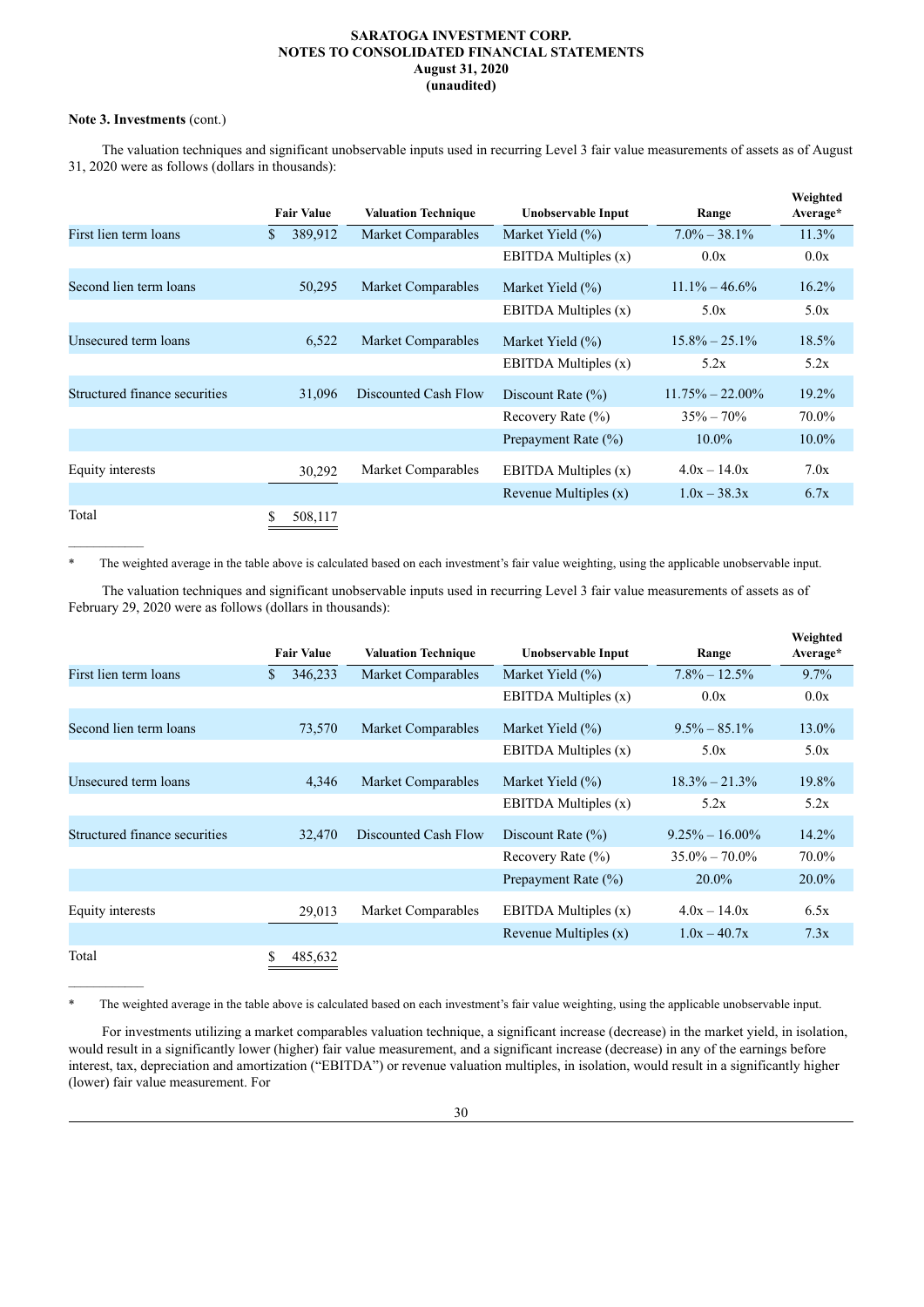#### **Note 3. Investments** (cont.)

investments utilizing a discounted cash flow valuation technique, a significant increase (decrease) in the discount rate and prepayment rate, in isolation, would result in a significantly lower (higher) fair value measurement while a significant increase (decrease) in recovery rate, in isolation, would result in a significantly higher (lower) fair value measurement. For investments utilizing a market quote in deriving a value, a significant increase (decrease) in the market quote, in isolation, would result in a significantly higher (lower) fair value measurement.

The composition of our investments as of August 31, 2020 at amortized cost and fair value was as follows (dollars in thousands):

|                               | <b>Investments at</b><br><b>Amortized Cost</b> | <b>Amortized Cost</b><br>Percentage of<br><b>Total Portfolio</b> | Investments at<br><b>Fair Value</b> | <b>Fair Value</b><br>Percentage of<br><b>Total Portfolio</b> |
|-------------------------------|------------------------------------------------|------------------------------------------------------------------|-------------------------------------|--------------------------------------------------------------|
| First lien term loans         | 399,226                                        | $76.2\%$ \$                                                      | 389,912                             | 76.7%                                                        |
| Second lien term loans        | 53,596                                         | 10.2                                                             | 50,295                              | 9.9                                                          |
| Unsecured term loans          | 7.261                                          | 1.4                                                              | 6,522                               | 1.3                                                          |
| Structured finance securities | 31,323                                         | 6.0                                                              | 31,096                              | 6.1                                                          |
| Equity interests              | 32,748                                         | 6.2                                                              | 30,292                              | 6.0                                                          |
| Total                         | 524,154                                        | $100.0\%$ \$                                                     | 508,117                             | 100.0%                                                       |

The composition of our investments as of February 29, 2020 at amortized cost and fair value was as follows (dollars in thousands):

|                               | Investments at<br><b>Amortized Cost</b> | <b>Amortized Cost</b><br>Percentage of<br><b>Total Portfolio</b> | Investments at<br><b>Fair Value</b> | <b>Fair Value</b><br>Percentage of<br><b>Total Portfolio</b> |
|-------------------------------|-----------------------------------------|------------------------------------------------------------------|-------------------------------------|--------------------------------------------------------------|
| First lien term loans         | 343,100                                 | $70.5\%$ \$                                                      |                                     | 71.3%<br>346,233                                             |
| Second lien term loans        | 75,478                                  | 15.5                                                             |                                     | 15.1<br>73,570                                               |
| Unsecured term loans          | 4,761                                   | 1.0                                                              |                                     | 0.9<br>4,346                                                 |
| Structured finance securities | 33,521                                  | 6.9                                                              |                                     | 6.7<br>32,470                                                |
| Equity interests              | 29,439                                  | 6.1                                                              |                                     | 29,013<br>6.0                                                |
| Total                         | 486.299                                 | $100.0\%$ \$                                                     |                                     | 100.0%<br>485,632                                            |

For loans and debt securities for which market quotations are not available, we determine their fair value based on third party indicative broker quotes, where available, or the assumptions that a hypothetical market participant would use to value the security in a current hypothetical sale using a market yield valuation methodology. In applying the market yield valuation methodology, we determine the fair value based on such factors as market participant assumptions including synthetic credit ratings, estimated remaining life, current market yield and interest rate spreads of similar securities as of the measurement date. If, in our judgment, the market yield methodology is not sufficient or appropriate, we may use additional methodologies such as an asset liquidation or expected recovery model.

For equity securities of portfolio companies and partnership interests, we determine the fair value based on the market approach with value then attributed to equity or equity like securities using the enterprise value waterfall valuation methodology. Under the enterprise value waterfall valuation methodology, we determine the enterprise fair value of the portfolio company and then waterfall the enterprise value over the portfolio company's securities in order of their preference relative to one another. To estimate the enterprise value of the portfolio company, we weigh some or all of the traditional market valuation methods and factors based on the individual circumstances of the portfolio company in order to estimate the enterprise value. The methodologies for performing investments may be based on, among other things: valuations of comparable public companies, recent sales of private and public comparable companies, discounting the forecasted cash flows of the portfolio company, third party valuations of the portfolio company, considering offers from third parties to buy the company, estimating the value to potential strategic buyers and considering the value of recent investments in the equity securities of the portfolio company. For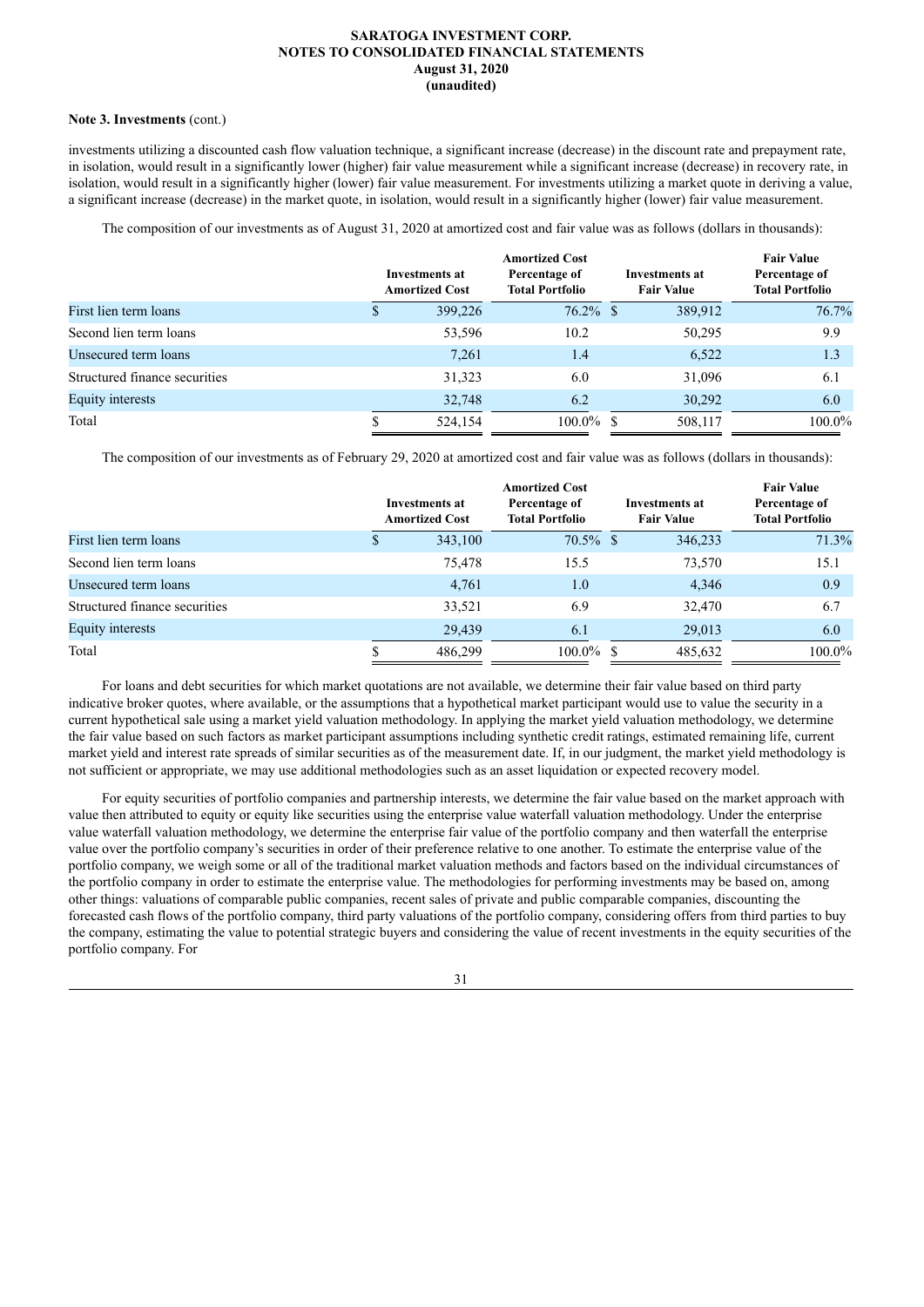## **Note 3. Investments** (cont.)

non-performing investments, we may estimate the liquidation or collateral value of the portfolio company's assets and liabilities. We also take into account historical and anticipated financial results.

Our investment in Saratoga CLO is carried at fair value, which is based on a discounted cash flow model that utilizes prepayment, reinvestment and loss assumptions based on historical experience and projected performance, economic factors, the characteristics of the underlying cash flow, and comparable yields for equity interests in collateralized loan obligation funds similar to Saratoga CLO, when available, as determined by our Manager and recommended to our board of directors. Specifically, we use Intex cash flow models, or an appropriate substitute, to form the basis for the valuation of our investment in Saratoga CLO. The models use a set of assumptions including projected default rates, recovery rates, reinvestment rates and prepayment rates in order to arrive at estimated valuations. The assumptions are based on available market data and projections provided by third parties as well as management estimates. In connection with the refinancing of the Saratoga CLO liabilities, we ran Intex models based on assumptions about the refinanced Saratoga CLO's structure, including capital structure, cost of liabilities and reinvestment period. We use the output from the Intex models (i.e., the estimated cash flows) to perform a discounted cash flow analysis on expected future cash flows to determine a valuation for our investment in Saratoga CLO at August 31, 2020. The inputs at August 31, 2020 for the valuation model include:

- Default rate: 2.0%
- Recovery rate:  $35% 70%$
- Discount rate: 22.0%
- Prepayment rate: 10.0%
- Reinvestment rate / price: L+375bps / \$97.00

### **Investment Concentration**

Set forth is a brief description of each portfolio company in which the fair value of our investment represents greater than 5% of our total assets as of August 31, 2020.

## *CLEO Communications Holding, LLC*

CLEO Communications Holding, LLC ("Cleo") is a provider of technology enabled data communication and integration platform for daily business transactions. Cleo's platform allows for the automation of business-to-business transaction information for customers operating in the retail, manufacturing, logistics and the healthcare verticals. The platform also allows for internal application-to-application communication, allowing customers' core enterprise software applications to easily share and transfer data.

## *Destiny Solutions Inc.*

Destiny Solutions provides a SaaS-based student lifecycle management ("SLM") software solution used by higher education institutions to manage their continuing education ("CE") and non-degree educational programs for "non-traditional" students who fall outside of the "traditional" student profile. Traditional students are full-time students working toward an undergraduate, graduate, or doctorate degree. Destiny's software acts as the ERP, CRM, e-commerce platform, and student information management system for nontraditional student programs.

## *Saratoga Investment Corp. CLO 2013-1, Ltd.*

The Company has a collateral management agreement with Saratoga CLO, pursuant to which the Company acts as its collateral manager. The Saratoga CLO invests primarily in senior secured first lien term loans. The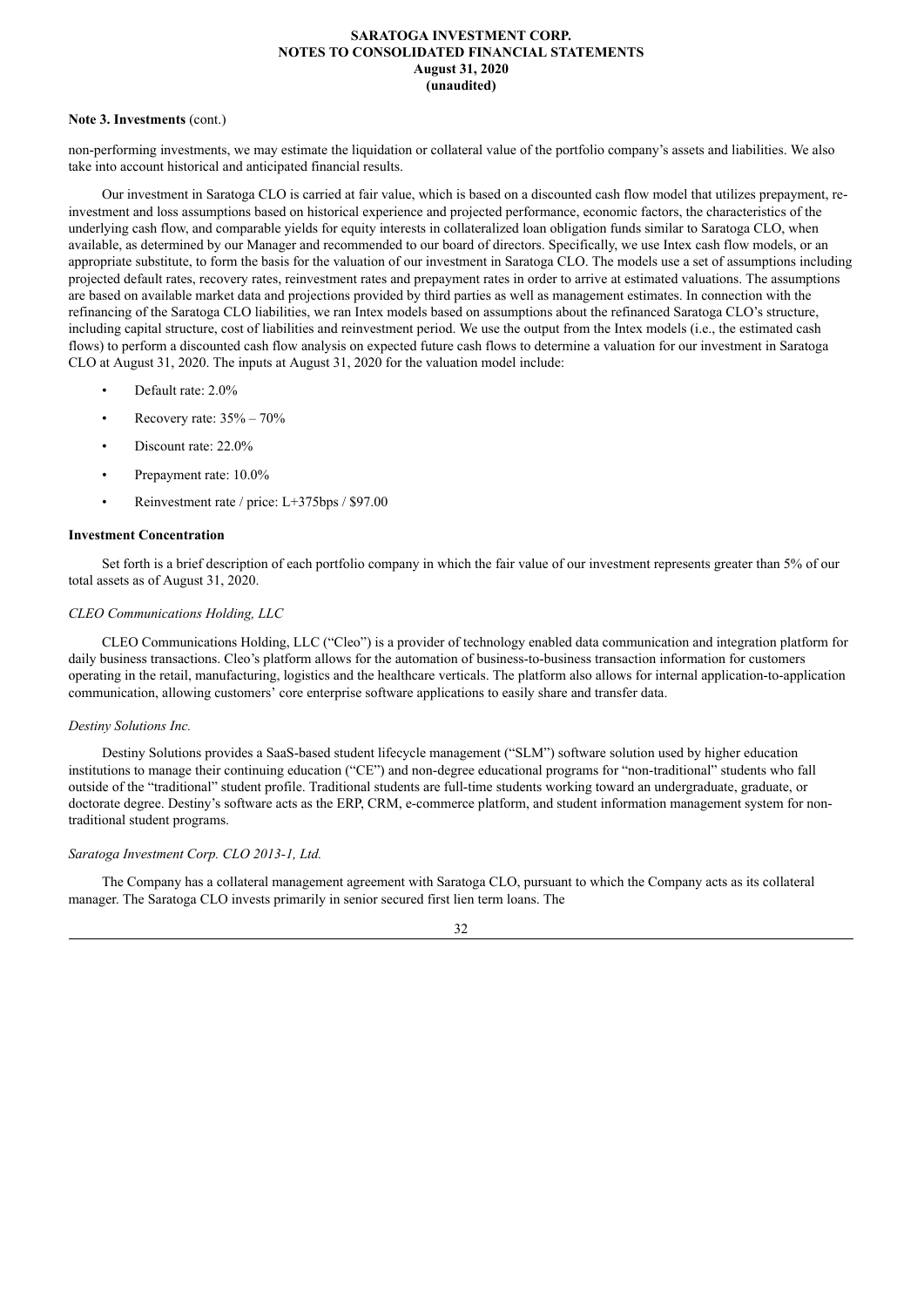#### **Note 3. Investments** (cont.)

Company also holds an investment in the subordinated note and Class F-R-2 and G-R-2 notes of the Saratoga CLO. In addition, the Company entered into an unsecured loan agreement with CLO 2013-1 Warehouse 2, a wholly-owned subsidiary of Saratoga CLO, in order to provide capital necessary to support warehouse activities.

## **Note 4. Investment in Saratoga Investment Corp. CLO 2013-1, Ltd. ("Saratoga CLO")**

On January 22, 2008, the Company entered into a collateral management agreement with Saratoga CLO, pursuant to which the Company acts as its collateral manager. The Saratoga CLO was initially refinanced in October 2013 with its reinvestment period extended to October 2016. On November 15, 2016, the Company completed a second refinancing of the Saratoga CLO with its reinvestment period extended to October 2018.

On December 14, 2018, the Company completed a third refinancing and upsize of the Saratoga CLO (the "2013-1 Reset CLO Notes"). The third Saratoga CLO refinancing, among other things, extended its reinvestment period to January 2021, and extended its legal maturity date to January 2030. A non-call period ending January 2020 was also added. Following this refinancing, the Saratoga CLO portfolio increased from approximately \$300.0 million in aggregate principal amount to approximately \$500.0 million of predominantly senior secured first lien term loans. In addition to refinancing its liabilities, the Company invested an additional \$13.8 million in all of the newly issued subordinated notes of the Saratoga CLO and also purchased \$2.5 million in aggregate principal amount of the Class F-R-2 and \$7.5 million aggregate principal amount of the Class G-R-2 notes tranches at par, with a coupon of 3M USD LIBOR plus 8.75% and 3M USD LIBOR plus 10.00%, respectively. As part of this refinancing, the Company also redeemed our existing \$4.5 million aggregate amount of the Class F notes tranche at par.

On February 11, 2020, the Company entered into an unsecured loan agreement ("CLO 2013-1 Warehouse 2 Loan") with CLO 2013-1 Warehouse 2, a wholly-owned subsidiary of Saratoga CLO, pursuant to which CLO 2013-1 Warehouse 2 may borrow from time to time up to \$20.0 million from the Company in order to provide capital necessary to support warehouse activities. The CLO 2013-1 Warehouse 2 Loan, which expires on August 20, 2021, bears interest at an annual rate of 3M USD LIBOR + 7.5%. As of August 31, 2020, the aggregate principal amount and fair value of the Company's investment in the CLO 2013-1 Warehouse 2 Loan was \$5.0 million and \$4.6 million, respectively.

The Saratoga CLO remains 100.0% owned and managed by the Company. We receive a base management fee of 0.10% per annum and a subordinated management fee of 0.40% per annum of the outstanding principal amount of Saratoga CLO's assets, paid quarterly to the extent of available proceeds. Following the third refinancing and the issuance of the 2013-1 Reset CLO Notes on December 14, 2018, we are no longer entitled to an incentive management fee equal to 20.0% of excess cash flow to the extent the Saratoga CLO subordinated notes receive an internal rate of return paid in cash equal to or greater than 12.0%.

For the three months ended August 31, 2020 and August 31, 2019, we accrued management fee income of \$0.6 million and \$0.6 million, respectively, and interest income of \$0.7 million and \$1.1 million, respectively, from the Saratoga CLO.

For the six months ended August 31, 2020 and August 31, 2019, we accrued management fee income of \$1.3 million and \$1.3 million, respectively, and interest income of \$1.4 million and \$2.2 million, respectively, from the Saratoga CLO.

As of August 31, 2020, the aggregate principal amounts of the Company's investments in the subordinated notes, Class F-R-2 Notes and Class G-R-2 Notes of the Saratoga CLO was \$69.5 million, \$2.5 million and \$7.5 million, respectively, which had a corresponding fair value of \$21.6 million, \$2.3 million and \$7.2 million, respectively. The Company determines the fair value of its investment in the subordinated notes of Saratoga CLO based on the present value of the projected future cash flows of the subordinated notes over the life of Saratoga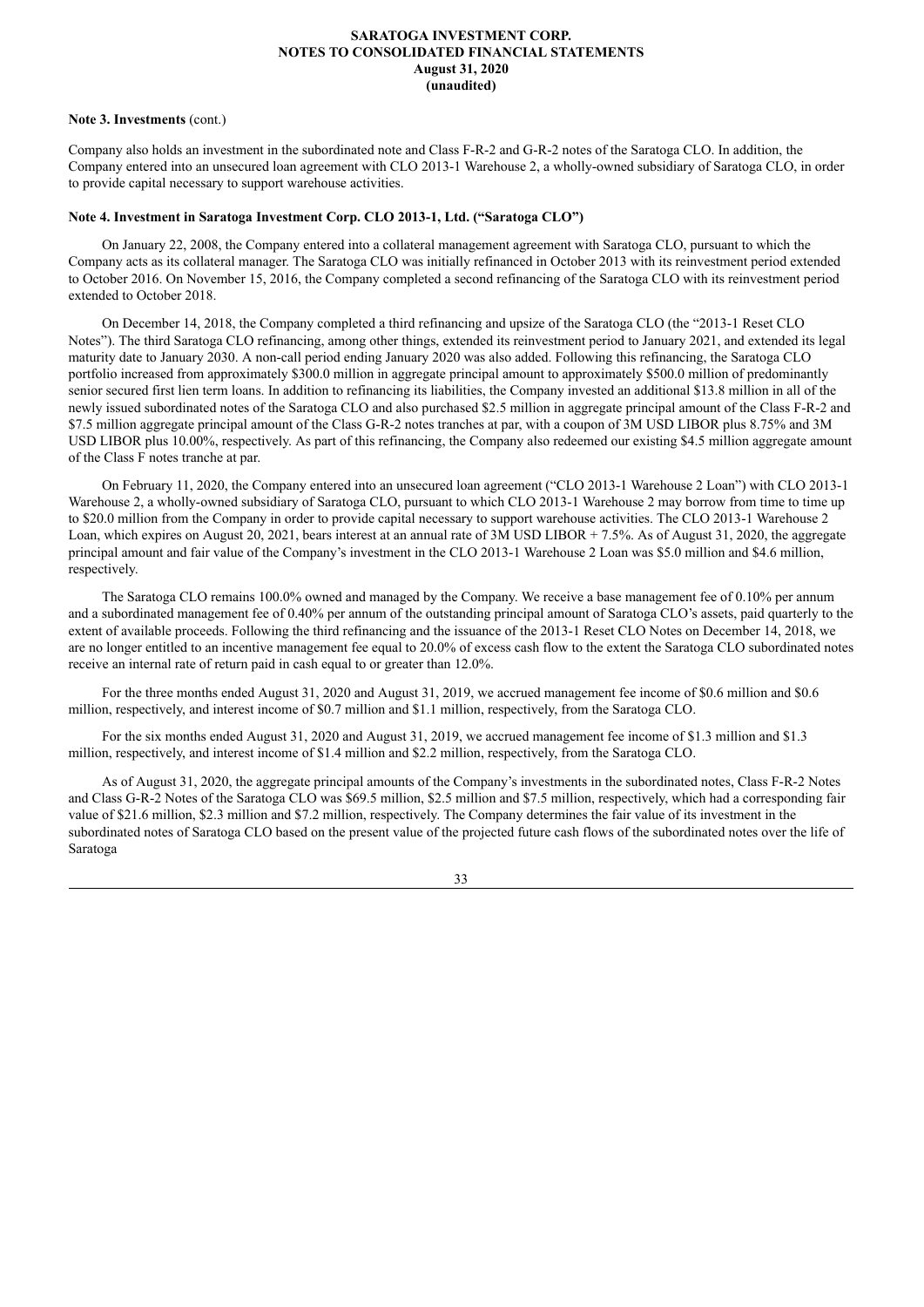## **Note 4. Investment in Saratoga Investment Corp. CLO 2013-1, Ltd. ("Saratoga CLO")** (cont.)

CLO. As of August 31, 2020, Saratoga CLO had investments with a principal balance of \$521.6 million and a weighted average spread over LIBOR of 3.9% and had debt with a principal balance of \$489.2 million with a weighted average spread over LIBOR of 2.2%. As a result, Saratoga CLO earns a "spread" between the interest income it receives on its investments and the interest expense it pays on its debt and other operating expenses, which is distributed quarterly to the Company as the holder of its subordinated notes. As of August 31, 2020, the present value of the projected future cash flows of the subordinated notes was approximately \$ 22.0 million, using a 22.0% discount rate. The Company's total investment in the subordinate notes of Saratoga CLO is \$43.8 million, which is comprised of the initial investment of \$30.0 million in January 2008 plus the additional investment of \$13.8 million in December 2018, and to date the Company has since received distributions of \$63.9 million, management fees of \$23.4 million and incentive fees of \$1.2 million. In conjunction with the third refinancing of the 2013-1 Reset CLO Notes on December 14, 2018, the Company is no longer entitled to receive an incentive management fee from Saratoga CLO.

As of February 29, 2020, the Company determined that the fair value of its investment in the subordinated notes of Saratoga CLO was \$22.6 million. The Company determines the fair value of its investment in the subordinated notes of Saratoga CLO based on the present value of the projected future cash flows of the subordinated notes over the life of Saratoga CLO. As of February 29, 2020, the fair value of its investment in the Class F-R-2 Notes and G-R-2 Notes of Saratoga CLO was \$2.5 million and \$7.4 million, respectively. As of February 29, 2020, Saratoga CLO had investments with a principal balance of \$528.4 million and a weighted average spread over LIBOR of 4.0% and had debt with a principal balance of \$475.1 million with a weighted average spread over LIBOR of 2.2%. As of February 29, 2020, the present value of the projected future cash flows of the subordinated notes was approximately \$22.9 million, using a 16.0% discount rate.

Below is certain financial information from the separate financial statements of Saratoga CLO as of August 31, 2020 (unaudited) and February 29, 2020 and for the three and six months ended August 31, 2020 (unaudited) and August 31, 2019 (unaudited).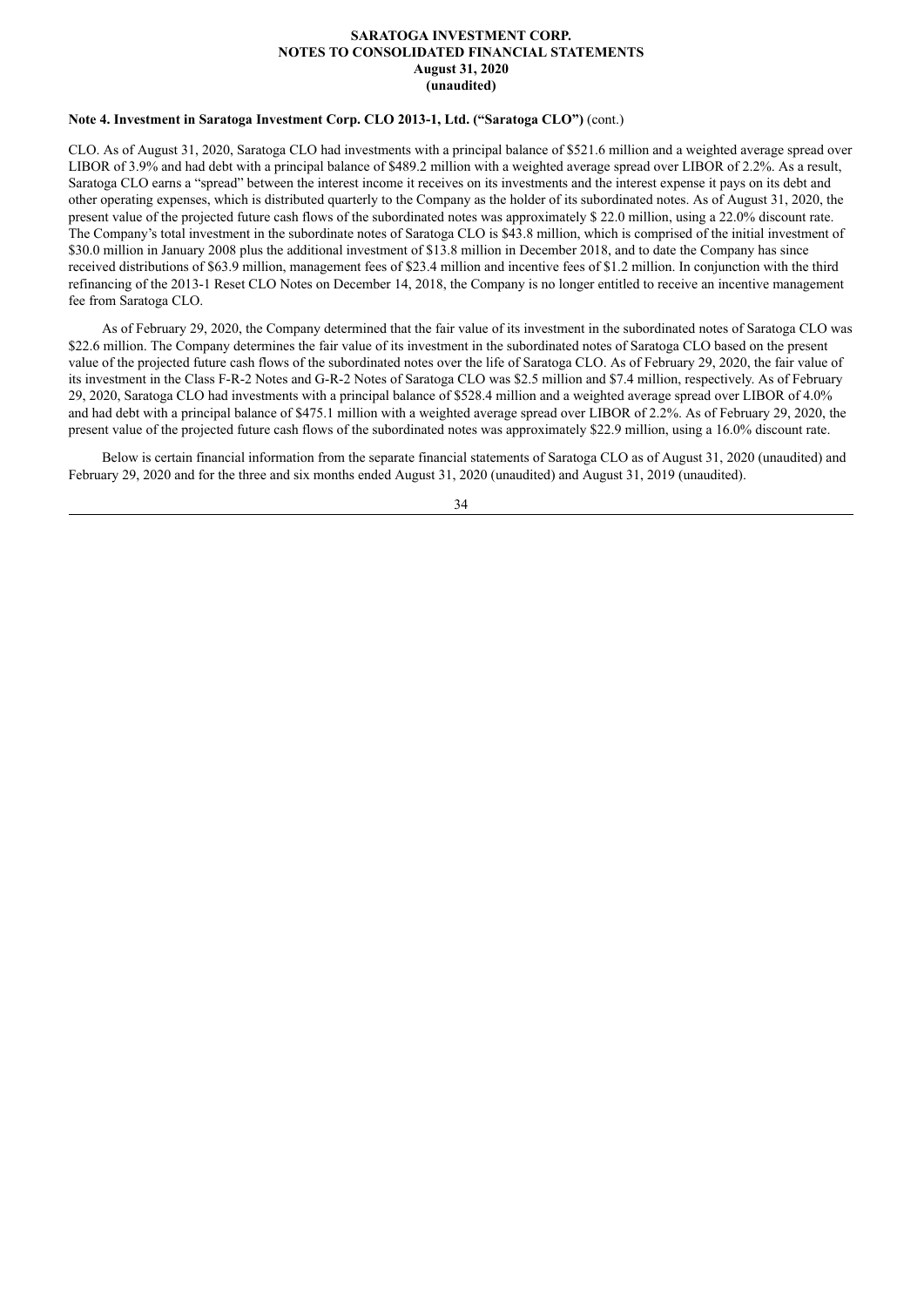## **Statements of Assets and Liabilities**

|                                                                                                                                      |      | August 31,<br>2020 |              | February 29,<br>2020 |
|--------------------------------------------------------------------------------------------------------------------------------------|------|--------------------|--------------|----------------------|
|                                                                                                                                      |      | (unaudited)        |              |                      |
| <b>ASSETS</b>                                                                                                                        |      |                    |              |                      |
| Investments at fair value                                                                                                            |      |                    |              |                      |
| Loans at fair value (amortized cost of \$513,438,299 and \$523,438,207, respectively)                                                | \$   | 486,024,173        | \$           | 500,999,677          |
| Equities at fair value (amortized cost of \$2,708,549 and \$2,566,752, respectively)                                                 |      |                    |              | 257                  |
| Total investments at fair value (amortized cost of \$516,146,848 and \$526,004,959, respectively)                                    |      | 486,024,173        |              | 500,999,934          |
| Cash and cash equivalents                                                                                                            |      | 5,108,193          |              | 9,081,041            |
| Receivable from open trades                                                                                                          |      | 5,146,467          |              | 10,419,700           |
| Interest receivable (net of reserve of \$370,149 and \$307,705, respectively)                                                        |      | 1,645,239          |              | 1,294,523            |
| Prepaid expenses and other assets                                                                                                    |      | 28,898             |              | 84,526               |
| Total assets                                                                                                                         | \$   | 497,952,970        | \$           | 521,879,724          |
|                                                                                                                                      |      |                    |              |                      |
| <b>LIABILITIES</b>                                                                                                                   |      |                    |              |                      |
| Interest payable                                                                                                                     | \$   | 1,500,259          | $\mathbb{S}$ | 2,090,188            |
| Payable from open trades                                                                                                             |      | 9,852,500          |              | 36,673,471           |
| Accrued base management fee                                                                                                          |      | 56,825             |              | 54,441               |
| Accrued subordinated management fee                                                                                                  |      | 227,298            |              | 217,766              |
| Accounts payable and accrued expenses                                                                                                |      | 69,290             |              | 81,822               |
| Loan payable, related party                                                                                                          |      | 5,000,000          |              | 2,500,000            |
| Loan payable, third party                                                                                                            |      | 14, 161, 707       |              | 2,600,000            |
| Saratoga Investment Corp. CLO 2013-1, Ltd. Notes:                                                                                    |      |                    |              |                      |
| Class A-1FL-R-2 Senior Secured Floating Rate Notes                                                                                   |      | 255,000,000        |              | 255,000,000          |
| Class A-1FXD-R-2 Senior Secured Fixed Rate Notes                                                                                     |      | 25,000,000         |              | 25,000,000           |
| Class-A-2-R-2 Senior Secured Floating Rate Notes                                                                                     |      | 40,000,000         |              | 40,000,000           |
| Class B-R-2 Senior Secured Floating Rate Notes                                                                                       |      | 59,500,000         |              | 59,500,000           |
| Class C-R-2 Deferrable Mezzanine Floating Rate Notes                                                                                 |      | 22,500,000         |              | 22,500,000           |
| Discount on Class C-R-2 Notes                                                                                                        |      | (502,993)          |              | (530, 448)           |
| Class D-R-2 Deferrable Mezzanine Floating Rate Notes                                                                                 |      | 31,000,000         |              | 31,000,000           |
| Discount on Class D-R-2 Notes                                                                                                        |      | (915, 299)         |              | (965, 259)           |
| Class E-1-R-2 Deferrable Mezzanine Floating Rate Notes                                                                               |      | 27,000,000         |              | 27,000,000           |
| Class E-2-R-2 Deferrable Mezzanine Fixed Rate Notes                                                                                  |      |                    |              |                      |
| Class F-R-2 Deferrable Junior Floating Rate Notes                                                                                    |      | 2,500,000          |              | 2,500,000            |
| Class G-R-2 Deferrable Junior Floating Rate Notes                                                                                    |      | 7,500,000          |              | 7,500,000            |
| Deferred debt financing costs                                                                                                        |      | (2,222,411)        |              | (2,340,764)          |
| <b>Subordinated Notes</b>                                                                                                            |      | 69,500,000         |              | 69,500,000           |
| Discount on Subordinated Notes                                                                                                       |      | (21, 714, 099)     |              | (22,899,324)         |
| <b>Total liabilities</b>                                                                                                             | \$   | 545,013,077        | \$           | 556,981,893          |
| <b>NET ASSETS</b>                                                                                                                    |      |                    |              |                      |
| Ordinary equity, par value \$1.00, 250 ordinary shares authorized, 250 and 250 common shares<br>issued and outstanding, respectively | \$   | 250                | \$           | 250                  |
| Total distributable earnings (loss)                                                                                                  |      | (47,060,357)       |              | (35, 102, 419)       |
| Total net assets                                                                                                                     |      | (47,060,107)       |              | (35, 102, 169)       |
| Total liabilities and net assets                                                                                                     | $\$$ | 497,952,970        | $\mathbb{S}$ | 521,879,724          |
|                                                                                                                                      |      |                    |              |                      |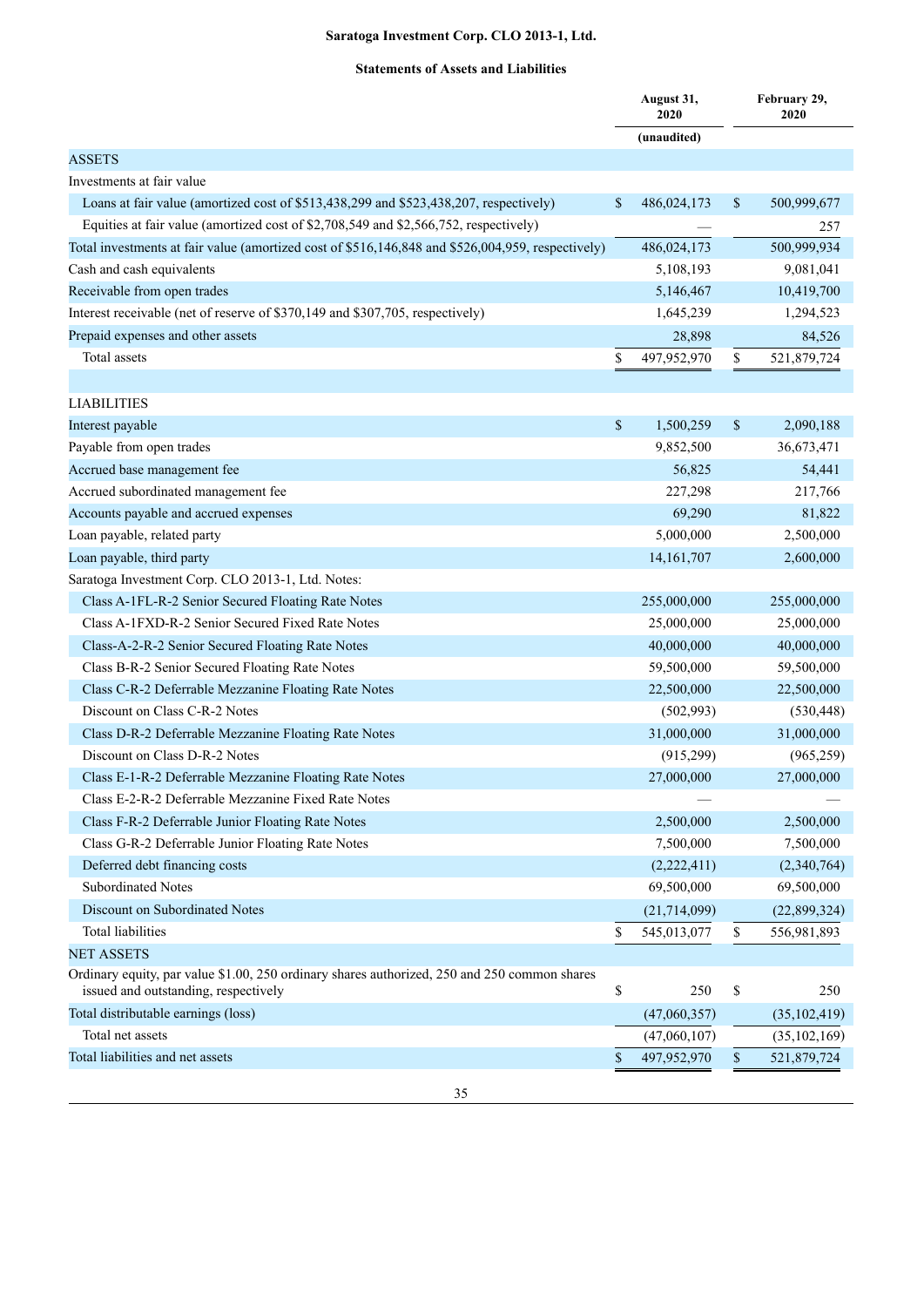## **Statements of Operations (unaudited)**

|                                                                    |                    | For the three months ended |                      | For the six months ended |
|--------------------------------------------------------------------|--------------------|----------------------------|----------------------|--------------------------|
|                                                                    | August 31,<br>2020 | August 31,<br>2019         | August 31,<br>2020   | August 31,<br>2019       |
| <b>INVESTMENT INCOME</b>                                           |                    |                            |                      |                          |
| Total interest from investments                                    | \$<br>6,437,801.0  | 8,304,492                  | 13,651,290<br>\$     | \$<br>16,508,199         |
| Interest from cash and cash equivalents                            | 214                | 26,440                     | 3,501                | 33,803                   |
| Other income                                                       | 184,969            | 40,845                     | 294,610              | 180,968                  |
| Total investment income                                            | 6,622,984          | 8,371,777                  | 13,949,401           | 16,722,970               |
| <b>EXPENSES</b>                                                    |                    |                            |                      |                          |
| Interest and debt financing expenses                               | 5,769,357          | 6,748,508                  | 13,057,925           | 13,167,316               |
| Base management fee                                                | 126,481            | 125,949                    | 252,002              | 251,852                  |
| Subordinated management fee                                        | 505,921            | 503,796                    | 1,008,006            | 1,007,409                |
| Professional fees                                                  | 94,782             | 88,204                     | 183,272              | 212,712                  |
| Trustee expenses                                                   | 53,876             | 118,136                    | 105,734              | 138,015                  |
| Other expense                                                      | 12,228             | 11,196                     | 40,280               | 43,734                   |
| Total expenses                                                     | 6,562,645          | 7,595,789                  | 14,647,219           | 14,821,038               |
| NET INVESTMENT INCOME (LOSS)                                       | 60,339             | 775,988                    | (697, 818)           | 1,901,932                |
| <b>REALIZED AND UNREALIZED LOSS ON</b><br><b>INVESTMENTS</b>       |                    |                            |                      |                          |
| Net realized loss from investments                                 | (4,338,586)        | (1,218,364)                | (6,142,470)          | (2,162,298)              |
| Net change in unrealized depreciation on investments               | 26,457,779         | (2,174,060)                | (5,117,650)          | (4,380,055)              |
| Net realized and unrealized gain (loss) on investments             | 22,119,193.00      | (3,392,424)                | (11,260,120)         | (6, 542, 353)            |
| NET INCREASE (DECREASE) IN NET ASSETS<br>RESULTING FROM OPERATIONS | 22,179,532<br>\$   | (2,616,436)<br>\$          | (11, 957, 938)<br>\$ | (4,640,421)<br>\$        |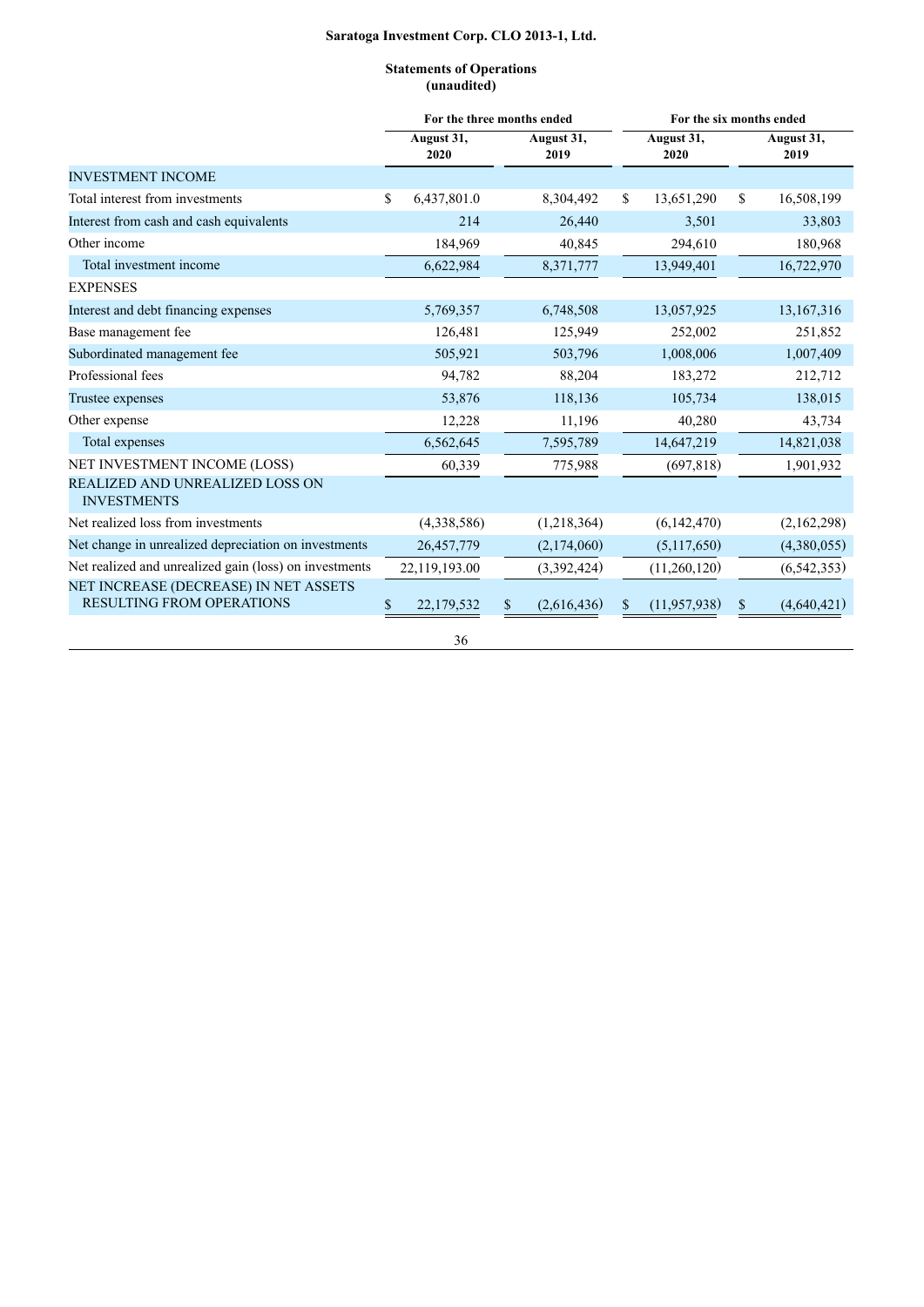## **Schedule of Investments August 31, 2020 (unaudited)**

| <b>Issuer Name</b>                                        | Industry                                             | <b>Asset Name</b>                                               | Asset<br>Type | Reference<br>Rate/Spread  |          | <b>LIBOR</b><br>Floor | Current<br>Rate<br>(All In) | <b>Maturity</b><br>Date | Principal/<br>Number of<br><b>Shares</b> | Cost |              | <b>Fair Value</b> |
|-----------------------------------------------------------|------------------------------------------------------|-----------------------------------------------------------------|---------------|---------------------------|----------|-----------------------|-----------------------------|-------------------------|------------------------------------------|------|--------------|-------------------|
| Education<br>Management II<br>$LLC^{(b)}$                 | Services: Consumer                                   | Education<br>Management II<br>A-2 Preferred<br><b>Shares</b>    | Equity        |                           | $0.00\%$ | $0.00\%$              | $0.00\%$                    |                         | 18,975 \$                                |      | 1,897,538 \$ |                   |
| Education<br>Management II<br>$LLC^{(b)}$                 | Services: Consumer                                   | Education<br>Management II<br>A-1 Preferred<br><b>Shares</b>    | Equity        |                           | $0.00\%$ | $0.00\%$              | $0.00\%$                    |                         | 6,692                                    |      | 669,214      |                   |
| McDermott<br>International<br>(Americas) Inc.             | Construction &<br><b>Building</b>                    | <b>McDermott</b><br>International -<br>Class $A C/S$<br>(07/20) | Equity        |                           | $0.00\%$ | $0.00\%$              | $0.00\%$                    |                         | 141,797                                  |      | 141,797      |                   |
| 1011778 B.C.<br>Unlimited<br>Liability<br>Company         | Beverage Food &<br>Tobacco                           | Term Loan B4                                                    | Loan          | 1M USD<br>LIBOR+          | 1.75%    | $0.00\%$              | 1.91%                       |                         | 11/19/2026 \$1,492,500                   |      | 1,451,681    | 1,434,666         |
| <b>ABB</b> Con-Cise<br><b>Optical Group</b><br><b>LLC</b> | Consumer goods:<br>Non-durable                       | Term Loan B                                                     | Loan          | 6M USD<br>LIBOR+ $5.00\%$ |          | 1.00%                 | 6.00%                       | 6/15/2023               | 2,071,167                                |      | 2,054,288    | 1,734,603         |
| ADMI Corp.                                                | Services: Consumer                                   | Term Loan B                                                     | Loan          | 1M USD<br>LIBOR+          | 2.75%    | $0.00\%$              | 2.91%                       | 4/30/2025               | 1,960,276                                |      | 1,953,089    | 1,885,550         |
| Advantage Sales &<br>Marketing Inc.                       | Services: Business                                   | <b>First Lien Term</b><br>Loan                                  | Loan          | 3M USD<br>$LIBOR+$ 3.25%  |          | 1.00%                 | 4.25%                       | 7/23/2021               | 2,358,618                                |      | 2,357,934    | 2,240,687         |
| Advantage Sales &<br>Marketing Inc.                       | Services: Business                                   | Term Loan B<br>Incremental                                      | Loan          | 3M USD<br>LIBOR+          | 3.25%    | 1.00%                 | 4.25%                       | 7/23/2021               | 487,437                                  |      | 484,632      | 461,847           |
| <b>Advisor Group</b><br>Holdings Inc.                     | <b>Banking Finance</b><br>Insurance & Real<br>Estate | Term Loan<br>(7/19)                                             | Loan          | 1M USD<br>LIBOR+          | 5.00%    | $0.00\%$              | 5.16%                       | 7/31/2026               | 497,500                                  |      | 496,345      | 480,709           |
| Aegis Toxicology<br>Sciences<br>Corporation               | Healthcare &<br>Pharmaceuticals                      | Term Loan                                                       | Loan          | 3M USD<br>LIBOR+ 5.50%    |          | 1.00%                 | 6.50%                       | 5/9/2025                | 3,930,000                                |      | 3,902,756    | 3,178,388         |
| Agiliti Health Inc.                                       | Healthcare &<br>Pharmaceuticals                      | Term Loan<br>(1/19)                                             | Loan          | 1M USD<br>LIBOR+          | 3.00%    | $0.00\%$              | 3.16%                       | 1/5/2026                | 493,750                                  |      | 493,750      | 482,641           |
| AI Convoy<br>(Luxembourg)<br>S.a.r.l.                     | Aerospace &<br>Defense                               | Term Loan                                                       | Loan          | 6M USD<br>LIBOR+          | 3.50%    | 1.00%                 | 4.50%                       | 1/15/2027               | 1,496,250                                |      | 1,489,146    | 1,458,844         |
| <b>AI</b> Mistral<br>(Luxembourg)<br>Subco Sarl           | High Tech Industries                                 | Term Loan                                                       | Loan          | 1M USD<br>LIBOR+          | 3.00%    | 1.00%                 | 4.00%                       | 3/11/2024               | 483,750                                  |      | 483,750      | 357,975           |
| AIS Holdco LLC                                            | Services: Business                                   | Term Loan                                                       | Loan          | 3M USD<br>LIBOR+          | 5.00%    | $0.00\%$              | 5.24%                       | 8/15/2025               | 2,390,625                                |      | 2,381,617    | 2,079,844         |
| Alchemy<br>Copyrights LLC                                 | Media: Diversified<br>& Production                   | Term Loan B                                                     | Loan          | Prime+ 2.25%              |          | 0.75%                 | 3.00%                       | 8/14/2027               | 500,000                                  |      | 496,270      | 497,500           |
| Alchemy US<br>Holdco 1 LLC                                | Metals & Mining                                      | Term Loan                                                       | Loan          | 1M USD<br>LIBOR+          | 5.50%    | $0.00\%$              | 5.66%                       | 10/10/2025              | 1,925,000                                |      | 1,902,423    | 1,780,625         |
| Alion Science and<br>Technology<br>Corporation            | Aerospace &<br>Defense                               | Term Loan 7/20 Loan                                             |               | 1M USD<br>LIBOR+ 3.75%    |          | 1.00%                 | 4.75%                       | 7/23/2024               | 4,000,000                                |      | 3,982,197    | 4,013,320         |
| Allen Media LLC                                           | Media: Advertising<br>Printing $\&$<br>Publishing    | Term Loan B<br>(1/20)                                           | Loan          | 3M USD<br>LIBOR+          | 5.50%    | $0.00\%$              | 5.74%                       | 2/10/2027               | 2,992,027                                |      | 2,978,282    | 2,876,086         |
| Altisource S.a r.l.                                       | <b>Banking Finance</b><br>Insurance & Real<br>Estate | Term Loan B<br>(03/18)                                          | Loan          | 3M USD<br>LIBOR+          | 4.00%    | 1.00%                 | 5.00%                       | 4/3/2024                | 1,454,005                                |      | 1,447,377    | 1,066,265         |
| Altra Industrial<br>Motion Corp.                          | Capital Equipment                                    | Term Loan                                                       | Loan          | 1M USD<br>LIBOR+          | 2.00%    | $0.00\%$              | 2.16%                       | 10/1/2025               | 1,686,566                                |      | 1,683,362    | 1,650,204         |
|                                                           |                                                      |                                                                 |               |                           | 37       |                       |                             |                         |                                          |      |              |                   |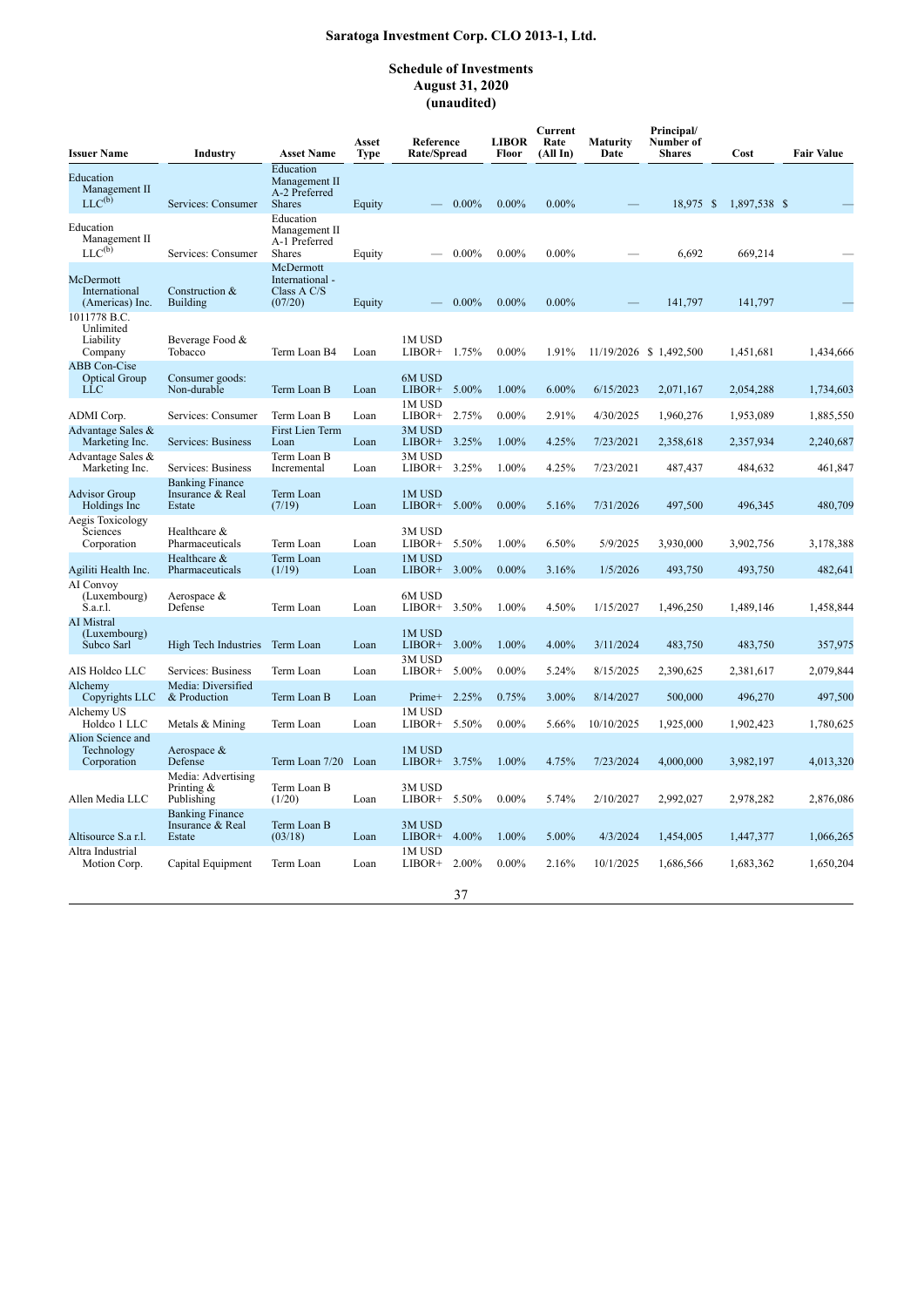### **Schedule of Investments — (continued) August 31, 2020 (unaudited)**

| <b>Issuer Name</b>                              | <b>Industry</b>                                      | <b>Asset Name</b>              | Asset<br><b>Type</b> | Reference<br>Rate/Spread    | <b>LIBOR</b><br>Floor | Current<br>Rate<br>(All In) | Maturity<br>Date | Principal/<br>Number of<br><b>Shares</b> | Cost         | <b>Fair Value</b> |
|-------------------------------------------------|------------------------------------------------------|--------------------------------|----------------------|-----------------------------|-----------------------|-----------------------------|------------------|------------------------------------------|--------------|-------------------|
| American<br>Greetings<br>Corporation            | Media: Advertising<br>Printing $\&$<br>Publishing    | Term Loan                      | Loan                 | 1M USD<br>LIBOR+ 4.50%      | 1.00%                 | 5.50%                       | 4/5/2024         | 4,693,527 \$                             | 4,690,468 \$ | 4,517,520         |
| American<br>Residential<br>Services LLC         | Services: Consumer                                   | Term Loan B                    | Loan                 | 1M USD<br>LIBOR+<br>4.00%   | 1.00%                 | 5.00%                       | 6/30/2022        | 3,905,209                                | 3,897,455    | 3,983,313         |
| Amerilife Holdings<br><b>LLC</b>                | <b>Banking Finance</b><br>Insurance & Real<br>Estate | Unfunded<br>Commitment         | Loan                 | 1M USD<br>$LIBOR+ 4.00\%$   | $0.00\%$              | 4.16%                       | 3/18/2027        | 113,636                                  | 60,606       | 60.606            |
| Amerilife Holdings<br>LLC                       | <b>Banking Finance</b><br>Insurance & Real<br>Estate | Term loan                      | Loan                 | 1M USD<br>4.00%<br>LIBOR+   | $0.00\%$              | 4.16%                       | 3/18/2027        | 1,386,364                                | 1,376,801    | 1,362,102         |
| Amynta Agency<br>Borrower Inc.                  | <b>Banking Finance</b><br>Insurance & Real<br>Estate | Term Loan                      | Loan                 | 1M USD<br>$LIBOR+$<br>4.50% | $0.00\%$              | 4.66%                       | 2/28/2025        | 3,444,786                                | 3,411,261    | 3,097,069         |
| Anastasia Parent<br><b>LLC</b>                  | Consumer goods:<br>Non-durable                       | Term Loan                      | Loan                 | 3M USD<br>3.75%<br>LIBOR+   | $0.00\%$              | 3.99%                       | 8/11/2025        | 982,500                                  | 978,802      | 404,869           |
| <b>Anchor Glass</b><br>Container<br>Corporation | Containers<br>Packaging & Glass                      | Term Loan<br>(07/17)           | Loan                 | 1M USD<br>LIBOR+ 2.75%      | 1.00%                 | 3.75%                       | 12/7/2023        | 482,575                                  | 481,256      | 370,806           |
| Api Group DE Inc                                | Services: Business                                   | Term Loan B                    | Loan                 | 1M USD<br>LIBOR+ 2.50%      | $0.00\%$              | 2.66%                       | 10/1/2026        | 995,000                                  | 990,443      | 975,926           |
| <b>APLP</b> Holdings<br>Limited<br>Partnership  | Utilities                                            | Term Loan B<br>(01/20)         | Loan                 | 1M USD<br>LIBOR+ 2.50%      | 1.00%                 | 3.50%                       | 4/11/2025        | 1,815,789                                | 1,815,789    | 1,786,846         |
| <b>Aramark Services</b><br>Inc.                 | Services: Consumer                                   | Term Loan                      | Loan                 | 1M USD<br>LIBOR+<br>1.75%   | $0.00\%$              | 1.91%                       | 1/15/2027        | 2,493,750                                | 2,407,504    | 2,373,427         |
| <b>Arctic Glacier</b><br>$U.S.A.$ Inc.          | Beverage Food &<br>Tobacco                           | Term Loan<br>(3/18)            | Loan                 | 3M USD<br>3.50%<br>LIBOR+   | 1.00%                 | 4.50%                       | 3/20/2024        | 3,350,967                                | 3,334,451    | 2,736,266         |
| Aretec Group Inc.                               | <b>Banking Finance</b><br>Insurance & Real<br>Estate | Term Loan<br>(10/18)           | Loan                 | 1M USD<br>4.25%<br>$LIBOR+$ | $0.00\%$              | 4.41%                       | 10/1/2025        | 1,970,000                                | 1,966,202    | 1,827,175         |
| Aristocrat<br>International<br>PTY Ltd          | Hotel Gaming &<br>Leisure                            | Term Loan<br>(5/20)            | Loan                 | 3M USD<br>3.75%<br>LIBOR+   | 1.00%                 | 4.75%                       | 10/21/2024       | 1,000,000                                | 981,030      | 1,002,500         |
| <b>ASG Technologies</b><br>Group Inc.           | High Tech Industries                                 | Term Loan                      | Loan                 | 1M USD<br>LIBOR+ $3.50\%$   | 1.00%                 | 4.50%                       | 7/31/2024        | 463,892                                  | 462,437      | 431,651           |
| Asplundh Tree<br><b>Expert LLC</b>              | Services: Business                                   | Term Loan                      | Loan                 | 3M USD<br>$LIBOR+ 2.50\%$   | $0.00\%$              | 2.74%                       | 8/19/2027        | 1,000,000                                | 995,000      | 1,000,310         |
| AssetMark<br>Financial<br>Holdings Inc.         | <b>Banking Finance</b><br>Insurance & Real<br>Estate | Term Loan                      | Loan                 | 3M USD<br>3.00%<br>LIBOR+   | $0.00\%$              | 3.24%                       | 11/14/2025       | 1,237,500                                | 1,235,762    | 1,225,125         |
| Asurion LLC                                     | <b>Banking Finance</b><br>Insurance & Real<br>Estate | Term Loan B-4<br>(Replacement) | Loan                 | 1M USD<br>LIBOR+ 3.00%      | $0.00\%$              | 3.16%                       | 8/4/2022         | 868,184                                  | 866,338      | 858,052           |
| Asurion LLC                                     | <b>Banking Finance</b><br>Insurance & Real<br>Estate | Term Loan B6                   | Loan                 | 1M USD<br>3.00%<br>LIBOR+   | $0.00\%$              | 3.16%                       | 11/3/2023        | 490,182                                  | 487,591      | 481,197           |
| Athenahealth Inc.                               | Healthcare &<br>Pharmaceuticals                      | Term Loan B                    | Loan                 | 3M USD<br>4.50%<br>LIBOR+   | $0.00\%$              | 4.74%                       | 2/11/2026        | 1,975,000                                | 1,942,973    | 1,956,494         |
| Avaya Inc.                                      | Telecommunications                                   | Term Loan B                    | Loan                 | 1M USD<br>4.25%<br>LIBOR+   | $0.00\%$              | 4.41%                       | 12/16/2024       | 3,169,156                                | 3,141,330    | 3,075,412         |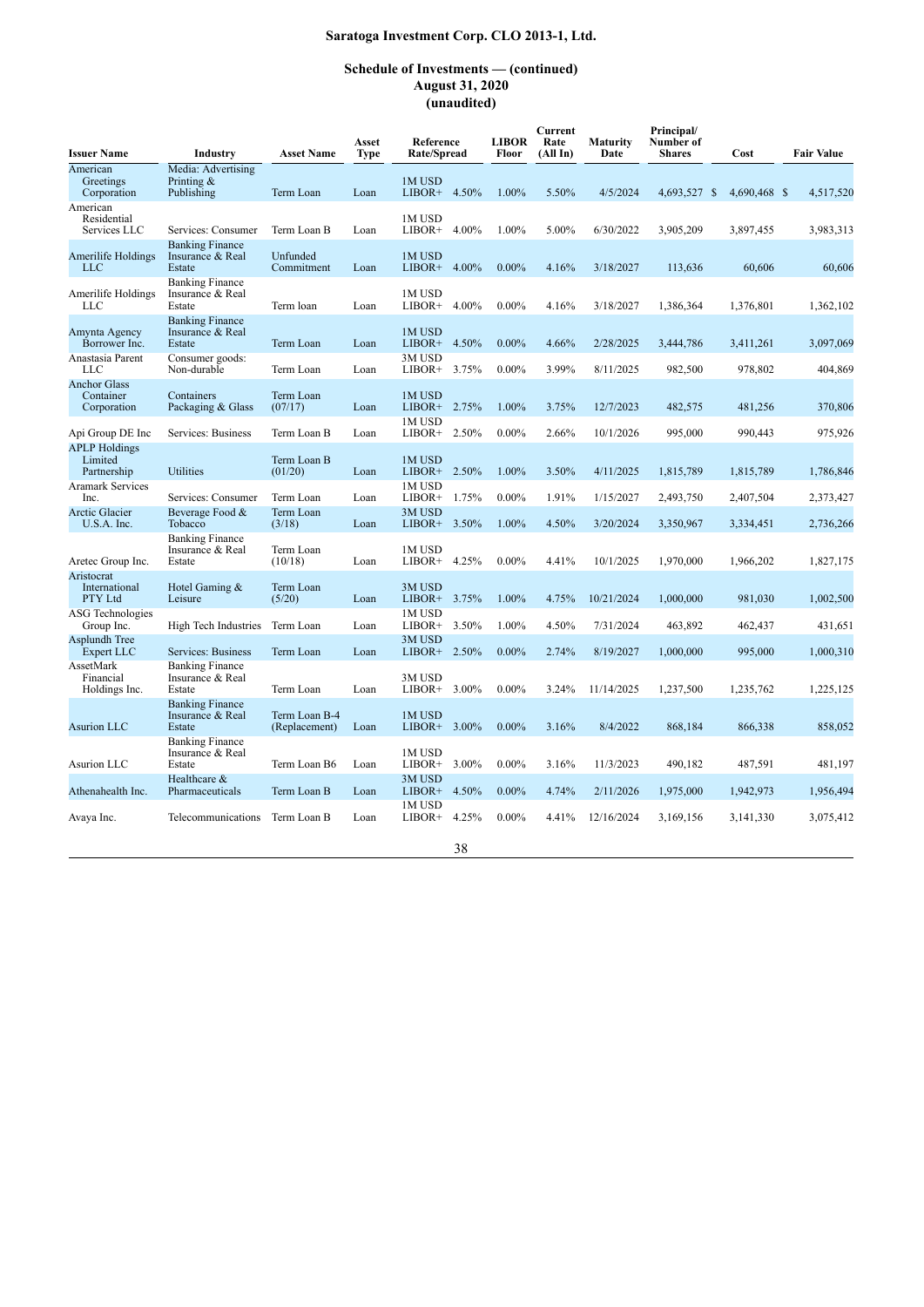| <b>Issuer Name</b>                              | Industry                                             | <b>Asset Name</b>      | Asset<br><b>Type</b> | Reference<br>Rate/Spread |       | <b>LIBOR</b><br>Floor | Current<br>Rate<br>(All In) | <b>Maturity</b><br>Date | Principal/<br>Number of<br><b>Shares</b> | Cost         | <b>Fair Value</b> |
|-------------------------------------------------|------------------------------------------------------|------------------------|----------------------|--------------------------|-------|-----------------------|-----------------------------|-------------------------|------------------------------------------|--------------|-------------------|
| <b>Avison Young</b><br>(Canada) Inc.            | Services: Business                                   | Term Loan              | Loan                 | 3M USD<br>LIBOR+ 5.00%   |       | $0.00\%$              | 5.24%                       | 1/30/2026               | 3,458,665 \$                             | 3,406,041 \$ | 3,216,558         |
| Avolon TLB<br>Borrower 1 (US)<br>LLC            | Capital Equipment                                    | Term Loan B3           | Loan                 | 1M USD<br>LIBOR+         | 1.75% | 0.75%                 | 2.50%                       | 1/15/2025               | 1,000,000                                | 854,775      | 962,780           |
| B&G Foods Inc.                                  | Beverage Food &<br>Tobacco                           | Term Loan              | Loan                 | 1M USD<br>$LIBOR+$       | 2.50% | $0.00\%$              | 2.66%                       | 10/10/2026              | 206,458                                  | 205,536      | 205,362           |
| <b>Ball Metalpack</b><br>Finco LLC              | Containers<br>Packaging & Glass                      | Term Loan              | Loan                 | 3M USD<br>LIBOR+         | 4.50% | $0.00\%$              | 4.74%                       | 7/31/2025               | 3,924,912                                | 3,910,129    | 3,732,592         |
| Berry Global Inc.                               | Chemicals<br>Plastics & Rubber                       | Term Loan Y            | Loan                 | 1M USD<br>LIBOR+ 2.00%   |       | $0.00\%$              | 2.16%                       | 7/1/2026                | 4,962,437                                | 4,957,197    | 4,806,766         |
| Blackstone<br>Mortgage Trust<br>Inc.            | <b>Banking Finance</b><br>Insurance & Real<br>Estate | Term Loan B-2          | Loan                 | 1M USD<br>LIBOR+         | 4.75% | 1.00%                 | 5.75%                       | 4/23/2026               | 500,000                                  | 485,536      | 496,250           |
| <b>Blount</b><br>International<br>Inc.          | Forest Products &<br>Paper                           | Term Loan B<br>(09/18) | Loan                 | 1M USD<br>LIBOR+ 3.75%   |       | 1.00%                 | 4.75%                       | 4/12/2023               | 3,436,294                                | 3,433,892    | 3,413,099         |
| Blucora Inc.                                    | Services: Consumer                                   | Term Loan<br>(11/17)   | Loan                 | 6M USD<br>LIBOR+         | 4.00% | 1.00%                 | 5.00%                       | 5/22/2024               | 1,454,367                                | 1,443,021    | 1,428,916         |
| Bombardier<br>Recreational<br>Products Inc.     | Consumer goods:<br>Durable                           | Term Loan<br>(1/20)    | Loan                 | 1M USD<br>LIBOR+ 2.00%   |       | $0.00\%$              | 2.16%                       | 5/24/2027               | 990.025                                  | 981,661      | 948,256           |
| <b>Bracket</b><br>Intermediate<br>Holding Corp. | Healthcare &<br>Pharmaceuticals                      | Term Loan              | Loan                 | 3M USD<br>$LIBOR+$       | 4.25% | $0.00\%$              | 4.49%                       | 9/5/2025                | 982,500                                  | 978,839      | 956,709           |
| <b>Broadstreet</b><br>Partners Inc.             | <b>Banking Finance</b><br>Insurance & Real<br>Estate | Term Loan B3           | Loan                 | 1M USD<br>LIBOR+ 3.25%   |       | $0.00\%$              | 3.41%                       | 1/27/2027               | 2,019,552                                | 2,017,887    | 1,951,392         |
| <b>Brookfield Property</b><br>REIT Inc.         | <b>Banking Finance</b><br>Insurance & Real<br>Estate | Term Loan B            | Loan                 | 1M USD<br>LIBOR+         | 2.50% | $0.00\%$              | 2.66%                       | 8/27/2025               | 3,989,847                                | 3,141,492    | 3,190,960         |
| <b>Brookfield WEC</b><br>Holdings Inc.          | Energy: Electricity                                  | Term Loan 1/20 Loan    |                      | 1M USD<br>LIBOR+         | 3.00% | 0.75%                 | 3.75%                       | 8/1/2025                | 494,975                                  | 493,943      | 486,135           |
| <b>Buckeye Partners</b><br>L.P.                 | Utilities: Oil & Gas                                 | Term Loan              | Loan                 | 1M USD<br>$LIBOR+$       | 2.75% | $0.00\%$              | 2.91%                       | 11/2/2026               | 997,500                                  | 993,227      | 979.685           |
| BW Gas &<br>Convenience<br>Holdings LLC         | Beverage Food &<br>Tobacco                           | Term Loan              | Loan                 | 1M USD<br>$LIBOR+$       | 6.25% | $0.00\%$              | 6.41%                       | 11/18/2024              | 2,925,000                                | 2,822,650    | 2,910,375         |
| Calceus<br>Acquisition Inc.                     | Consumer goods:<br>Non-durable                       | Term Loan B            | Loan                 | 3M USD<br>$LIBOR+$       | 5.50% | $0.00\%$              | 5.74%                       | 2/12/2025               | 962,500                                  | 953,838      | 938.438           |
| Callaway Golf<br>Company                        | Retail                                               | Term Loan B            | Loan                 | 1M USD<br>$LIBOR+$       | 4.50% | $0.00\%$              | 4.66%                       | 1/2/2026                | 693,750                                  | 682,035      | 692,453           |
| Cardtronics USA<br>Inc                          | <b>Banking Finance</b><br>Insurance & Real<br>Estate | Term Loan              | Loan                 | 1M USD<br>LIBOR+         | 4.00% | 1.00%                 | 5.00%                       | 6/29/2027               | 500,000                                  | 491,402      | 498,440           |
| CareerBuilder<br><b>LLC</b>                     | Services: Business                                   | Term Loan              | Loan                 | 3M USD<br>LIBOR+         | 6.75% | 1.00%                 | 7.75%                       | 7/31/2023               | 3,393,388                                | 3,202,226    | 3,065,349         |
| Casa Systems Inc.                               | Telecommunications                                   | Term Loan              | Loan                 | 1M USD<br>LIBOR+         | 4.00% | 1.00%                 | 5.00%                       | 12/20/2023              | 1,447,500                                | 1,439,932    | 1,351,603         |
| Castle US Holding<br>Corporation                | Media: Advertising<br>Printing $\&$<br>Publishing    | Term Loan B<br>(USD)   | Loan                 | 3M USD<br>LIBOR+         | 3.75% | $0.00\%$              | 3.99%                       | 1/29/2027               | 498,958                                  | 496,722      | 479,624           |
| CCS-CMGC<br>Holdings Inc.                       | Healthcare &<br>Pharmaceuticals                      | Term Loan              | Loan                 | 3M USD<br>LIBOR+         | 5.50% | $0.00\%$              | 5.74%                       | 10/1/2025               | 2,462,500                                | 2,443,119    | 2,187,784         |
| Cengage Learning<br>Inc.                        | Media: Advertising<br>Printing $\&$<br>Publishing    | Term Loan              | Loan                 | 6M USD<br>LIBOR+ 4.25%   |       | 1.00%                 | 5.25%                       | 6/7/2023                | 1,439,959                                | 1,429,478    | 1,182,566         |
|                                                 |                                                      |                        |                      |                          | 39    |                       |                             |                         |                                          |              |                   |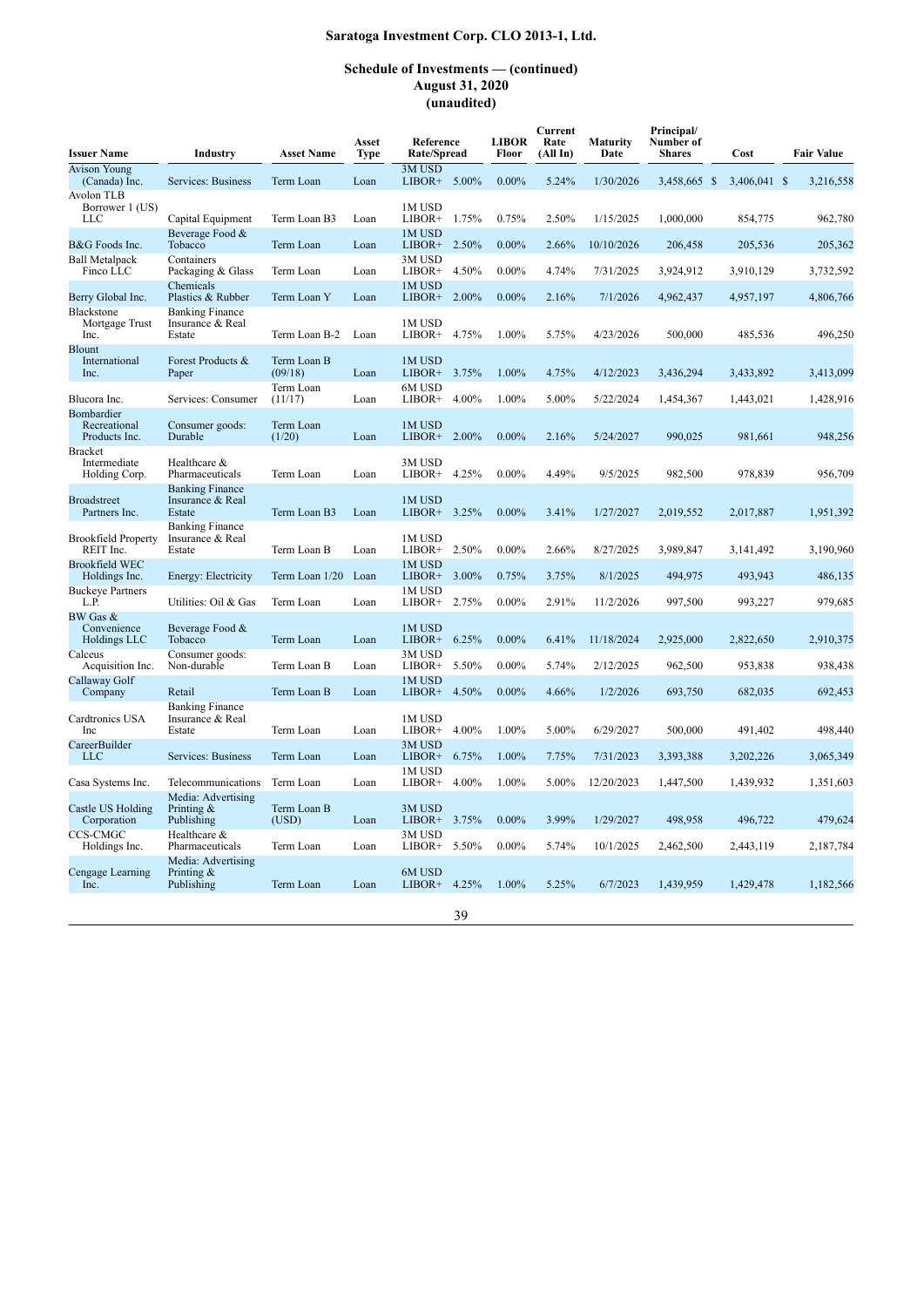| <b>Issuer Name</b>                             | Industry                                             | <b>Asset Name</b>           | Asset<br><b>Type</b> | Reference<br>Rate/Spread     | <b>LIBOR</b><br>Floor | Current<br>Rate<br>(AllIn) | Maturity<br>Date | Principal/<br>Number of<br><b>Shares</b> | Cost         | <b>Fair Value</b> |
|------------------------------------------------|------------------------------------------------------|-----------------------------|----------------------|------------------------------|-----------------------|----------------------------|------------------|------------------------------------------|--------------|-------------------|
| CenturyLink Inc.                               | Telecommunications                                   | Term Loan B<br>(1/20)       | Loan                 | 1M USD<br>LIBOR+ 2.25%       | $0.00\%$              | 2.41%                      | 3/15/2027        | 2,985,000 \$                             | 2,981,784 \$ | 2,879,898         |
| Chemours Company<br>The                        | Chemicals<br>Plastics & Rubber                       | Term Loan                   | Loan                 | 1M USD<br>$LIBOR+$<br>1.75%  | $0.00\%$              | 1.91%                      | 4/3/2025         | 994,911                                  | 939,133      | 945.991           |
| <b>Citadel Securities</b><br>LP                | <b>Banking Finance</b><br>Insurance & Real<br>Estate | Term Loan<br>(2/20)         | Loan                 | 1M USD<br>LIBOR+ 2.75%       | $0.00\%$              | 2.91%                      | 2/27/2026        | 987,538                                  | 986,514      | 978,897           |
| Clarios Global LP                              | Automotive                                           | Term Loan B                 | Loan                 | 1M USD<br>LIBOR+<br>3.50%    | $0.00\%$              | 3.66%                      | 4/30/2026        | 1,488,750                                | 1,475,687    | 1,457,576         |
| <b>Compass Power</b><br>Generation<br>L.L.C.   | Utilities: Electric                                  | Term Loan B<br>(08/18)      | Loan                 | 1M USD<br>3.50%<br>$LIBOR+$  | 1.00%                 | 4.50%                      | 12/20/2024       | 1,868,660                                | 1,864,793    | 1,832,072         |
| Concordia<br>International<br>Corp.            | Healthcare &<br>Pharmaceuticals                      | Term Loan                   | Loan                 | 3M USD<br>LIBOR+ 5.50%       | 1.00%                 | 6.50%                      | 9/6/2024         | 1,171,510                                | 1,124,552    | 1,117,328         |
| Connect U.S. Finco<br><b>LLC</b>               | Telecommunications                                   | Delayed Draw<br>Term Loan B | Loan                 | 1M USD<br>4.50%<br>$LIBOR+$  | 1.00%                 | 5.50%                      | 12/11/2026       | 2,992,500                                | 2,835,106    | 2,908,351         |
| Consolidated<br>Communications<br>Inc.         | Telecommunications                                   | Term Loan B                 | Loan                 | 1M USD<br>LIBOR+ 3.00%       | 1.00%                 | 4.00%                      | 10/5/2023        | 1,467,819                                | 1,458,706    | 1,429,905         |
| Coral-US Co-<br><b>Borrower LLC</b>            | Telecommunications                                   | Term Loan B-5               | Loan                 | 1M USD<br>LIBOR+<br>2.25%    | $0.00\%$              | 2.41%                      | 1/31/2028        | 2,000,000                                | 2,000,000    | 1,929,000         |
| Covia Holdings<br>Corporation <sup>(b)</sup>   | Metals & Mining                                      | Term Loan                   | Loan                 | 5.00%<br>Prime+              | 1.00%                 | 6.00%                      | 6/2/2025         | 982,500                                  | 982,500      | 679,153           |
| <b>CPI</b> Acquisition<br>Inc                  | <b>Banking Finance</b><br>Insurance & Real<br>Estate | Term Loan B<br>$(1st$ Lien) | Loan                 | 6M USD<br>$LIBOR+$<br>4.50%  | 1.00%                 | 5.50%                      | 8/17/2022        | 1,436,782                                | 1,429,560    | 1,245,690         |
| Crown Subsea<br>Communications<br>Holding Inc. | Construction &<br><b>Building</b>                    | Term Loan                   | Loan                 | 1M USD<br>LIBOR+<br>$6.00\%$ | $0.00\%$              | 6.16%                      | 11/3/2025        | 949,545                                  | 941,321      | 941,236           |
| <b>CSC Holdings</b><br><b>LLC</b>              | Media: Broadcasting<br>& Subscription                | Term Loan B<br>(03/17)      | Loan                 | 1M USD<br>LIBOR+ 2.25%       | $0.00\%$              | 2.41%                      | 7/17/2025        | 1,964,467                                | 1,944,222    | 1,893,255         |
| <b>CSC</b> Holdings<br><b>LLC</b>              | Media: Broadcasting<br>& Subscription                | Term Loan B                 | Loan                 | 1M USD<br>2.25%<br>LIBOR+    | $0.00\%$              | 2.41%                      | 1/15/2026        | 492,500                                  | 491,569      | 474,647           |
| <b>CSC</b> Holdings<br>LLC                     | Media:<br>Broadcasting &<br>Subscription             | Term Loan B-5               | Loan                 | 1M USD<br>$LIBOR+$<br>2.50%  | $0.00\%$              | 2.66%                      | 4/15/2027        | 497,500                                  | 497,500      | 480,799           |
| Cushman &<br>Wakefield U.S.<br>Borrower LLC    | Construction &<br>Building                           | Term Loan                   | Loan                 | 1M USD<br>LIBOR+ 2.75%       | $0.00\%$              | 2.91%                      | 8/21/2025        | 3,935,187                                | 3,920,178    | 3,761,370         |
| Daseke Companies<br>Inc.                       | Transportation:<br>Cargo                             | Replacement<br>Term Loan    | Loan                 | 1M USD<br>5.00%<br>LIBOR+    | 1.00%                 | 6.00%                      | 2/27/2024        | 1,945,716                                | 1,937,945    | 1,883,706         |
| Dealer Tire LLC                                | Automotive                                           | Term Loan B-1               | Loan                 | 1M USD<br>4.25%<br>LIBOR+    | $0.00\%$              | 4.41%                      | 12/12/2025       | 2,985,000                                | 2,978,001    | 2,912,853         |
| Delek US Holdings<br>Inc.                      | Utilities: Oil & Gas                                 | Term Loan B                 | Loan                 | 1M USD<br>2.25%<br>LIBOR+    | $0.00\%$              | 2.41%                      | 3/31/2025        | 6,413,343                                | 6,352,525    | 6,038,868         |
| Dell International<br>L.L.C.                   | High Tech Industries                                 | Term Loan B-1               | Loan                 | 1M USD<br>2.00%<br>LIBOR+    | 0.75%                 | 2.75%                      | 9/19/2025        | 3,776,190                                | 3,772,197    | 3,747,869         |
| Delta 2 (Lux)<br><b>SARL</b>                   | Hotel Gaming &<br>Leisure                            | Term Loan B                 | Loan                 | 1M USD<br>$LIBOR+$<br>2.50%  | 1.00%                 | 3.50%                      | 2/1/2024         | 818,289                                  | 818,662      | 792,210           |
| Delta Air Lines Inc.                           | Transportation:<br>Consumer                          | Term Loan B<br>(4/20)       | Loan                 | 3M USD<br>$LIBOR+$<br>4.75%  | 1.00%                 | 5.75%                      | 5/1/2023         | 250,000                                  | 243,209      | 248,973           |
| DHX Media Ltd.                                 | Media:<br>Broadcasting $&$<br>Subscription           | Term Loan                   | Loan                 | 1M USD<br>LIBOR+ 4.25%       | 1.00%                 | 5.25%                      | 12/29/2023       | 279,282                                  | 278,182      | 263,922           |
|                                                |                                                      |                             |                      |                              |                       |                            |                  |                                          |              |                   |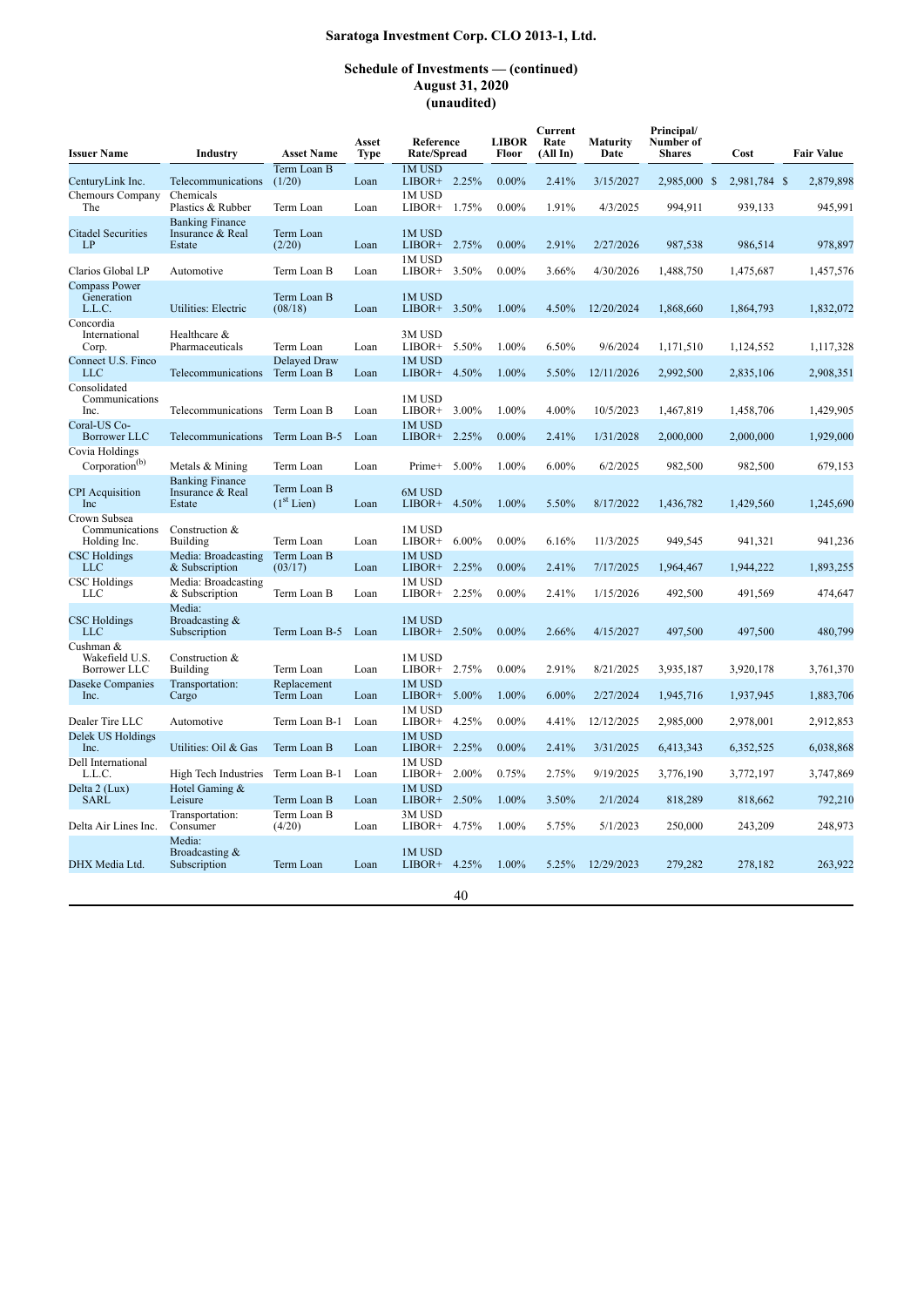| <b>Issuer Name</b>                                  | Industry                                             | <b>Asset Name</b>         | Asset<br>Type | Reference<br>Rate/Spread     |          | <b>LIBOR</b><br>Floor | Current<br>Rate<br>(AllIn) | Maturity<br>Date | Principal/<br>Number of<br><b>Shares</b> | Cost         | <b>Fair Value</b> |
|-----------------------------------------------------|------------------------------------------------------|---------------------------|---------------|------------------------------|----------|-----------------------|----------------------------|------------------|------------------------------------------|--------------|-------------------|
| Diamond Sports<br>Group LLC                         | Media:<br>Broadcasting &<br>Subscription             | Term Loan                 | Loan          | 1M USD<br>$LIBOR+$ 3.25%     |          | $0.00\%$              | 3.41%                      | 8/24/2026        | 3,461,281 \$                             | 2,889,534 \$ | 2,920,456         |
| Digital Room<br>Holdings Inc.                       | Media: Advertising<br>Printing $\&$<br>Publishing    | Term Loan                 | Loan          | 6M USD<br>LIBOR+ $5.00\%$    |          | $0.00\%$              | 5.31%                      | 5/21/2026        | 2,970,000                                | 2,935,026    | 2,509,650         |
| Dole Food<br>Company Inc.                           | Beverage Food &<br>Tobacco                           | Term Loan B               | Loan          | 1M USD<br>$LIBOR+ 2.75%$     |          | 1.00%                 | 3.75%                      | 4/8/2024         | 462,500                                  | 461,258      | 456,816           |
| DRW Holdings<br><b>LLC</b>                          | <b>Banking Finance</b><br>Insurance & Real<br>Estate | Term Loan B               | Loan          | 1M USD<br>LIBOR+ 4.25%       |          | $0.00\%$              | 4.41%                      | 11/27/2026       | 4,975,000                                | 4,929,654    | 4,850,625         |
| DynCorp<br>International<br>Inc.                    | Aerospace $&$<br>Defense                             | Term Loan B               | Loan          | 1M USD<br>$LIBOR+$           | $6.00\%$ | 1.00%                 | 7.00%                      | 8/18/2025        | 2,887,500                                | 2,812,505    | 2,858,625         |
| Eagletree-Carbide<br>Acquisition<br>Corp.           | Consumer goods:<br>Durable                           | Term Loan                 | Loan          | 1M USD<br>$LIBOR+ 3.75%$     |          | 1.00%                 | 4.75%                      | 8/28/2024        | 4,887,115                                | 4,864,317    | 4,850,461         |
| <b>EIG</b> Investors<br>Corp.                       | High Tech Industries                                 | Term Loan<br>(06/18)      | Loan          | 3M USD<br>$LIBOR+ 3.75%$     |          | 1.00%                 | 4.75%                      | 2/9/2023         | 2,174,120                                | 2,163,623    | 2,160,532         |
| Encapsys LLC                                        | Chemicals<br>Plastics & Rubber                       | Term Loan B <sub>2</sub>  | Loan          | 1M USD<br>LIBOR+             | 3.25%    | 1.00%                 | 4.25%                      | 11/7/2024        | 494,856                                  | 490,713      | 484,959           |
| Endo Luxembourg<br>Finance<br>Company I<br>S.a.r.l. | Healthcare &<br>Pharmaceuticals                      | Term Loan B<br>(4/17)     | Loan          | 3M USD<br>$LIBOR+ 4.25%$     |          | 0.75%                 | 5.00%                      | 4/29/2024        | 3,916,835                                | 3,897,568    | 3,769,132         |
| <b>Energy Acquisition</b><br>LP                     | Capital Equipment                                    | Term Loan<br>(6/18)       | Loan          | 1M USD<br>LIBOR+             | 4.25%    | $0.00\%$              | 4.41%                      | 6/26/2025        | 1,960,000                                | 1,952,522    | 1,695,400         |
| Envision<br>Healthcare<br>Corporation               | Healthcare &<br>Pharmaceuticals                      | Term Loan B<br>(06/18)    | Loan          | 1M USD<br>LIBOR+             | 3.75%    | $0.00\%$              | 3.91%                      | 10/10/2025       | 4,925,000                                | 4,916,157    | 3,554,373         |
| <b>EveCare Partners</b><br>LLC                      | Healthcare &<br>Pharmaceuticals                      | EveCare<br>Partners T/L B | Loan          | 6M USD<br>$LIBOR+ 3.75%$     |          | $0.00\%$              | 4.06%                      | 2/18/2027        | 1,617,568                                | 1,615,998    | 1,502,575         |
| <b>EyeCare Partners</b><br>$LLC^{(a)}$              | Healthcare &<br>Pharmaceuticals                      | Unfunded<br>Commitment    | Loan          | 6M USD<br>$LIBOR+ 3.75%$     |          | $0.00\%$              | 3.75%                      | 2/18/2027        |                                          |              |                   |
| FinCo I LLC                                         | <b>Banking Finance</b><br>Insurance & Real<br>Estate | 2018 Term<br>Loan B       | Loan          | 1M USD<br>$LIBOR+ 2.00\%$    |          | $0.00\%$              | 2.16%                      | 12/27/2022       | 359,858                                  | 359,362      | 355,990           |
| <b>First Brands Group</b><br>LLC                    | Automotive                                           | Term Loan B-3             | Loan          | 2M USD<br>LIBOR+ $7.50\%$    |          | 1.00%                 | 8.50%                      | 2/2/2024         | 5,134,766                                | 5,010,802    | 5,032,070         |
| First Eagle<br>Holdings Inc.                        | <b>Banking Finance</b><br>Insurance & Real<br>Estate | Refinancing<br>Term Loan  | Loan          | 3M USD<br>LIBOR+ $2.50\%$    |          | $0.00\%$              | 2.74%                      | 2/1/2027         | 5,422,750                                | 5,401,370    | 5,283,331         |
| Fitness<br>International<br>LLC                     | Services: Consumer                                   | Term Loan B<br>(4/18)     | Loan          | 6M USD<br>$LIBOR+$ 3.25%     |          | $0.00\%$              | 3.56%                      | 4/18/2025        | 1,330,058                                | 1,323,599    | 749.820           |
| Franklin Square<br>Holdings L.P.                    | <b>Banking Finance</b><br>Insurance & Real<br>Estate | Term Loan                 | Loan          | 1M USD<br>$LIBOR+ 2.25%$     |          | $0.00\%$              | 2.41%                      | 8/1/2025         | 4,421,245                                | 4,393,989    | 4,321,767         |
| Froneri US Inc.                                     | Beverage Food &<br>Tobacco                           | Term Loan B-2             | Loan          | 1M USD<br>$LIBOR+ 2.25%$     |          | $0.00\%$              | 2.41%                      | 1/29/2027        | 2,000,000                                | 1,995,417    | 1,923,920         |
| <b>Fusion Connect</b><br>Inc.                       | Telecommunications Out Term Loan                     | Take Back 2 <sup>nd</sup> | Loan          | 3M USD<br>LIBOR+ 1.00% 2.00% |          |                       | 3.00%                      | 7/14/2025        | 784,776                                  | 766,136      | 329,606           |
| <b>GBT</b> Group<br>Services B.V.                   | Hotel Gaming &<br>Leisure                            | Term Loan                 | Loan          | 1M USD<br>LIBOR+ 2.50%       |          | $0.00\%$              | 2.66%                      | 8/13/2025        | 4,421,250                                | 4,420,330    | 4,012,284         |
| General Nutrition<br>Centers Inc. $(b)$             | Retail                                               | FILO Term<br>Loan         | Loan          | 1M USD<br>$LIBOR+$           | $9.00\%$ | $0.00\%$              | 9.16%                      | 1/3/2023         | 585,849                                  | 584,990      | 567,178           |
| <b>General Nutrition</b><br>Centers Inc. $(b)$      | Retail                                               | Term Loan B2              | Loan          | 1M USD<br>LIBOR+ 8.75%       |          | 0.75%                 | 9.50%                      | 3/4/2021         | 644,902                                  | 644,620      | 467,554           |
|                                                     |                                                      |                           |               |                              | 41       |                       |                            |                  |                                          |              |                   |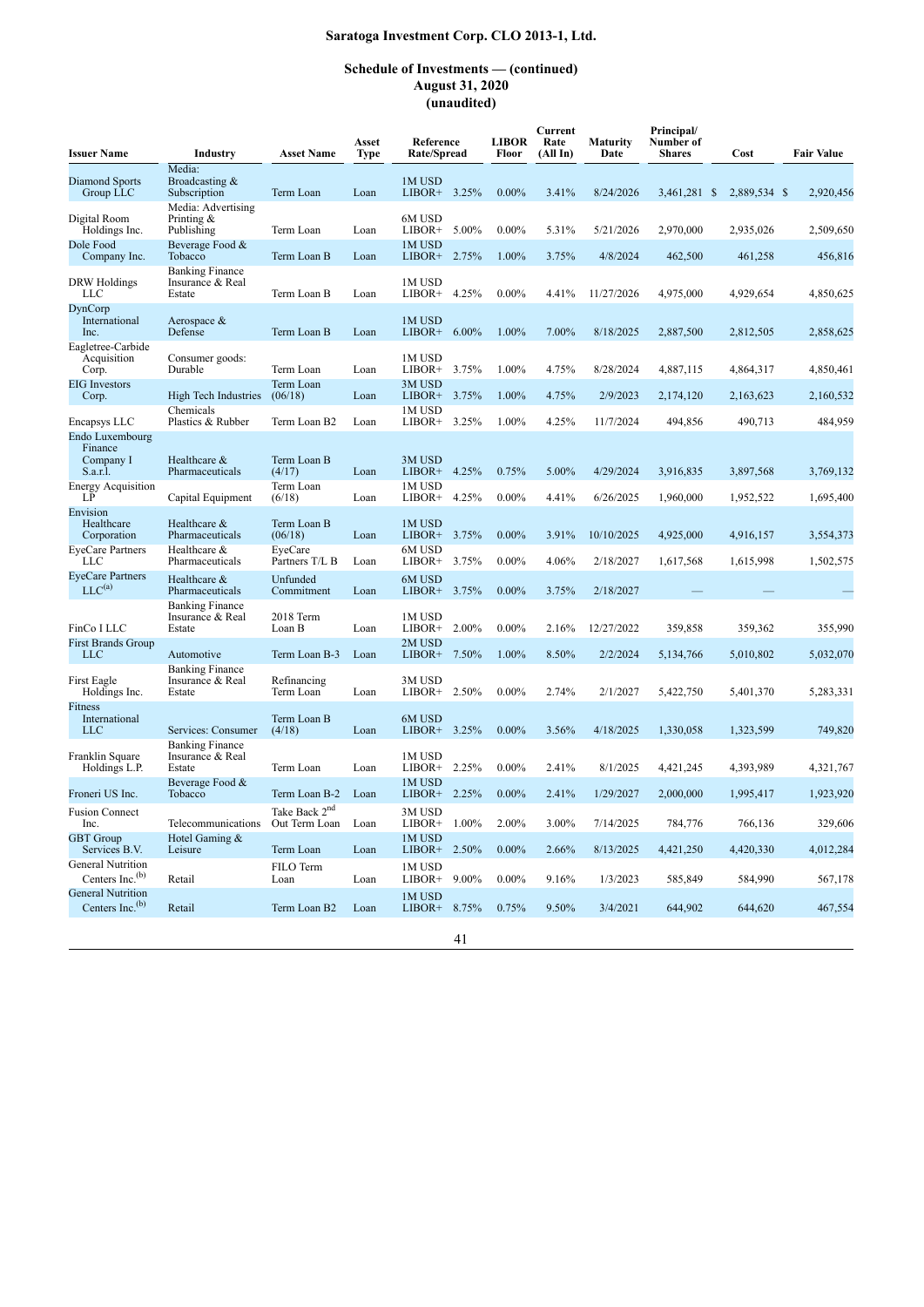| <b>Issuer Name</b>                                         | Industry                                             | <b>Asset Name</b>                    | Asset<br><b>Type</b> | Reference<br>Rate/Spread |       | <b>LIBOR</b><br>Floor | Current<br>Rate<br>(AllIn) | <b>Maturity</b><br>Date | Principal/<br>Number of<br><b>Shares</b> | Cost       | <b>Fair Value</b> |
|------------------------------------------------------------|------------------------------------------------------|--------------------------------------|----------------------|--------------------------|-------|-----------------------|----------------------------|-------------------------|------------------------------------------|------------|-------------------|
| <b>General Nutrition</b><br>Centers Inc. $(b)$             | Retail                                               | <b>DIP New</b><br>Money Term<br>Loan | Loan                 | 3M USD<br>LIBOR+ 11.25%  |       | 1.00%                 | 12.25%                     | 12/23/2020              | 207,475 \$                               | 201,279 \$ | 207,475           |
| <b>General Nutrition</b><br>Centers Inc. $(b)$             | Retail                                               | DIP Roll-Up<br>Term Loan             | Loan                 | 3M USD<br>LIBOR+ 11.25%  |       | 1.00%                 | 12.25%                     | 12/23/2020              | 207,475                                  | 207,451    | 207,475           |
| Genesee &<br>Wyoming Inc.                                  | Transportation:<br>Cargo                             | Term Loan<br>(11/19)                 | Loan                 | 3M USD<br>$LIBOR+$       | 2.00% | $0.00\%$              | 2.24%                      | 12/30/2026              | 1,496,250                                | 1,489,453  | 1,470,904         |
| GEO Group Inc.<br>The                                      | <b>Banking Finance</b><br>Insurance & Real<br>Estate | Term Loan<br>Refinance               | Loan                 | 1M USD<br>LIBOR+         | 2.00% | 0.75%                 | 2.75%                      | 3/25/2024               | 3,984,563                                | 3,641,859  | 3,663,925         |
| <b>GI</b> Chill<br>Acquisition LLC                         | Services: Business                                   | Term Loan                            | Loan                 | 3M USD<br>LIBOR+         | 4.00% | $0.00\%$              | 4.24%                      | 8/6/2025                | 2,456,250                                | 2,446,891  | 2,407,125         |
| Gigamon Inc.                                               | Services: Business                                   | Term Loan B                          | Loan                 | 6M USD<br>LIBOR+         | 4.25% | 1.00%                 | 5.25%                      | 12/27/2024              | 2,945,200                                | 2,925,117  | 2,893,659         |
| Global Tel*Link<br>Corporation                             | Telecommunications                                   | Term Loan B                          | Loan                 | 1M USD<br>LIBOR+         | 4.25% | $0.00\%$              | 4.41%                      | 11/28/2025              | 5,022,463                                | 4,767,463  | 4,358,393         |
| Go Wireless Inc.                                           | Telecommunications                                   | Term Loan                            | Loan                 | 1M USD<br>$LIBOR+$       | 6.50% | 1.00%                 | 7.50%                      | 12/22/2024              | 3.113.636                                | 3,076,635  | 2,886,341         |
| Goodyear Tire &<br>Rubber<br>Company The                   | Chemicals<br>Plastics & Rubber                       | Second Lien<br>Term Loan             | Loan                 | 1M USD<br>LIBOR+         | 2.00% | $0.00\%$              | 2.16%                      | 3/7/2025                | 3,000,000                                | 2,926,213  | 2,869,380         |
| Graham Packaging<br>Company Inc                            | Containers<br>Packaging & Glass                      | Initial Term<br>Loan                 | Loan                 | 1M USD<br>LIBOR+         | 3.75% | 0.75%                 | 4.50%                      | 8/4/2027                | 1,000,000                                | 992,528    | 998,000           |
| Greenhill & Co.<br>Inc.                                    | <b>Banking Finance</b><br>Insurance & Real<br>Estate | Term Loan B                          | Loan                 | 1M USD<br>$LIBOR+$       | 3.25% | $0.00\%$              | 3.41%                      | 4/12/2024               | 3,661,538                                | 3,628,690  | 3,533,385         |
| Grosvenor Capital<br>Management<br>Holdings<br><b>LLLP</b> | <b>Banking Finance</b><br>Insurance & Real<br>Estate | Term Loan B                          | Loan                 | 1M USD<br>LIBOR+         | 2.75% | 1.00%                 | 3.75%                      | 3/28/2025               | 660,340                                  | 657,910    | 657,038           |
| Guidehouse LLP                                             | Aerospace &<br>Defense                               | Term Loan                            | Loan                 | 1M USD<br>$LIBOR+$       | 4.50% | $0.00\%$              | 4.66%                      | 5/1/2025                | 3,944,810                                | 3,924,153  | 3,900,431         |
| Harland Clarke<br>Holdings Corp.                           | Media: Advertising<br>Printing $\&$<br>Publishing    | Term Loan                            | Loan                 | 3M USD<br>LIBOR+         | 4.75% | 1.00%                 | 5.75%                      | 11/3/2023               | 1,667,985                                | 1,661,951  | 1,174,061         |
| <b>Helix Acquisition</b><br>Holdings Inc.                  | Capital Equipment                                    | Term Loan<br>(2019)<br>Incremental)  | Loan                 | 3M USD<br>LIBOR+         | 3.75% | $0.00\%$              | 3.99%                      | 9/30/2024               | 2,962,500                                | 2,915,706  | 2,540,344         |
| Helix Gen Funding<br><b>LLC</b>                            | Energy: Electricity                                  | Term Loan B<br>(02/17)               | Loan                 | 1M USD<br>LIBOR+         | 3.75% | 1.00%                 | 4.75%                      | 6/3/2024                | 259,851                                  | 259,560    | 255,194           |
| <b>HLF</b> Financing<br>SaRL LLC                           | Consumer goods:<br>Non-durable                       | Term Loan B<br>(08/18)               | Loan                 | 1M USD<br>LIBOR+         | 2.75% | $0.00\%$              | 2.91%                      | 8/18/2025               | 3.930.000                                | 3,916,369  | 3,863,190         |
| <b>Holley Purchaser</b><br>Inc.                            | Automotive                                           | Term Loan B                          | Loan                 | 3M USD<br>LIBOR+         | 5.00% | $0.00\%$              | 5.24%                      | 10/24/2025              | 2,462,500                                | 2,443,587  | 2,290,125         |
| <b>Hudson River</b><br>Trading LLC                         | <b>Banking Finance</b><br>Insurance & Real<br>Estate | Term Loan B<br>(01/20)               | Loan                 | 1M USD<br>$LIBOR+$       | 3.00% | $0.00\%$              | 3.16%                      | 2/18/2027               | 5.970.000                                | 5,947,878  | 5,902,837         |
| Hyperion<br>Refinance<br>S.a.r.l.                          | <b>Banking Finance</b><br>Insurance & Real<br>Estate | Tem Loan<br>(12/17)                  | Loan                 | 1M USD<br>LIBOR+         | 3.50% | 1.00%                 | 4.50%                      | 12/20/2024              | 1,701,058                                | 1,693,898  | 1,682,397         |
| <b>ICH US</b><br>Intermediate<br>Holdings II<br>Inc.       | Healthcare &<br>Pharmaceuticals                      | Term Loan B                          | Loan                 | 6M USD<br>LIBOR+         | 5.75% | 1.00%                 | 6.75%                      | 12/24/2026              | 4,875,000                                | 4,693,983  | 4,777,500         |
|                                                            |                                                      |                                      |                      |                          | 42    |                       |                            |                         |                                          |            |                   |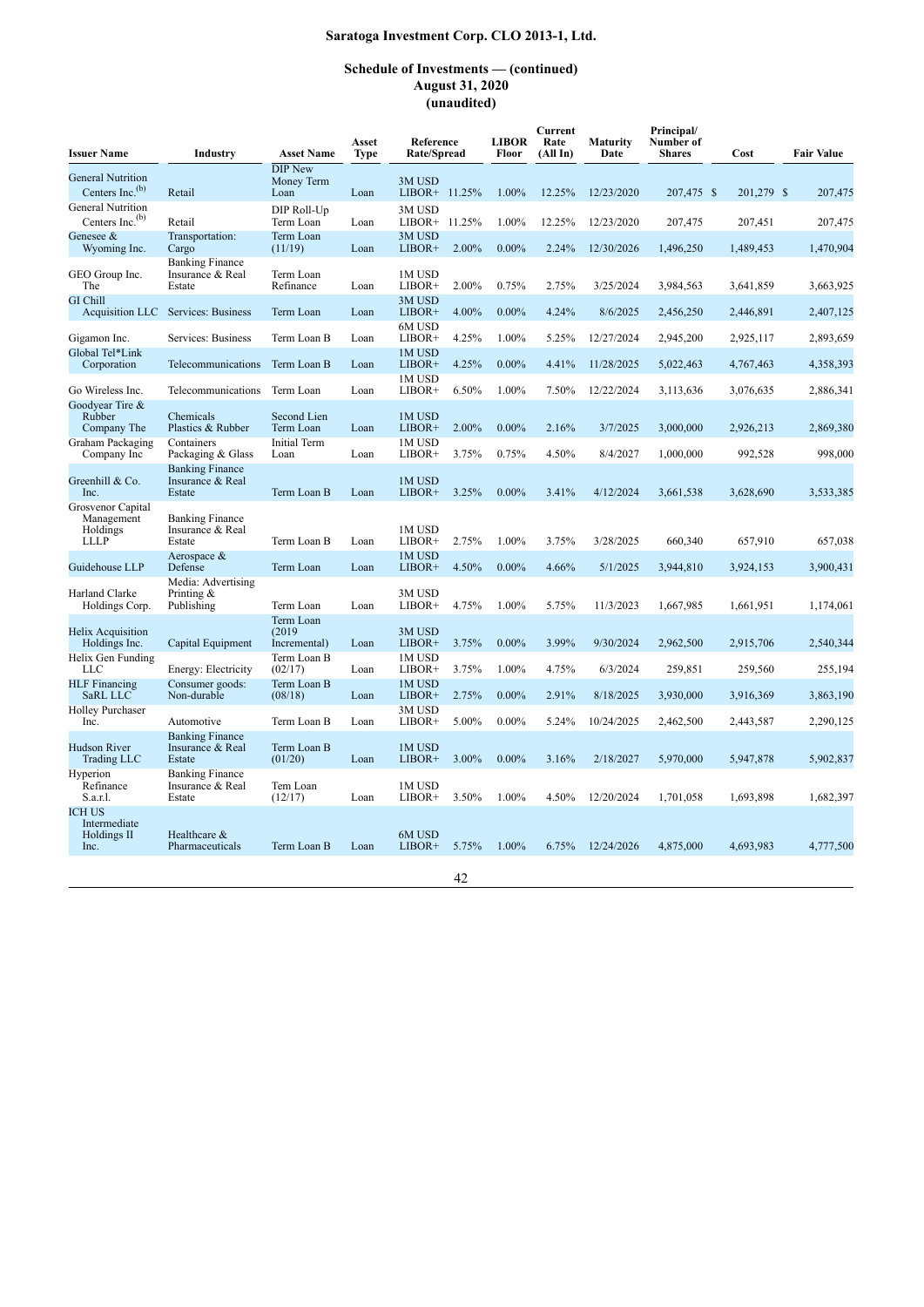| <b>Issuer Name</b>                                | Industry                                             | <b>Asset Name</b>                               | Asset<br><b>Type</b> | Reference<br>Rate/Spread  |       | <b>LIBOR</b><br>Floor | Current<br>Rate<br>(AllIn) | Maturity<br>Date | Principal/<br>Number of<br><b>Shares</b> | Cost         | <b>Fair Value</b> |
|---------------------------------------------------|------------------------------------------------------|-------------------------------------------------|----------------------|---------------------------|-------|-----------------------|----------------------------|------------------|------------------------------------------|--------------|-------------------|
| Idera Inc.                                        | High Tech Industries                                 | Term Loan B                                     | Loan                 | 6M USD<br>$LIBOR+ 4.00\%$ |       | 1.00%                 | 5.00%                      | 6/28/2024        | 3,916,989 \$                             | 3,904,408 \$ | 3,871,277         |
| Inmar Inc.                                        | Services: Business                                   | Term Loan B                                     | Loan                 | 6M USD<br>LIBOR+          | 4.00% | 1.00%                 | 5.00%                      | 5/1/2024         | 3,439,315                                | 3,368,971    | 3,210,841         |
| <b>Innophos Holdings</b>                          | Chemicals                                            |                                                 |                      | 1M USD                    |       |                       |                            |                  |                                          |              |                   |
| Inc.                                              | Plastics & Rubber                                    | Term Loan B<br>Term Loan B                      | Loan                 | $LIBOR+$                  | 3.75% | $0.00\%$              | 3.91%                      | 2/5/2027         | 498,750                                  | 496,411      | 492,516           |
| Intrado<br>Corporation                            | Telecommunications                                   | (Olympus<br>Merger)                             | Loan                 | 3M USD<br>LIBOR+          | 4.00% | 1.00%                 | 5.00%                      | 10/10/2024       | 1,231,061                                | 1,165,176    | 1,098,599         |
| Intrado<br>Corporation                            | Telecommunications                                   | Term Loan B                                     | Loan                 | 3M USD<br>LIBOR+          | 3.50% | 1.00%                 | 4.50%                      | 10/10/2024       | 2,946,140                                | 2,881,961    | 2,610,192         |
| <b>ION</b> Media<br>Networks Inc.                 | Media:<br>Broadcasting &<br>Subscription             | Term Loan B                                     | Loan                 | 1M USD<br>LIBOR+          | 3.00% | $0.00\%$              | 3.16%                      | 12/18/2024       | 1,992,500                                | 1,949,175    | 1,942,688         |
| Isagenix<br>International<br><b>LLC</b>           | Beverage Food &<br>Tobacco                           | Term Loan                                       | Loan                 | 3M USD<br>LIBOR+          | 5.75% | 1.00%                 | 6.75%                      | 6/16/2025        | 2,719,166                                | 2,677,938    | 1,196,433         |
| Jane Street Group<br><b>LLC</b>                   | <b>Banking Finance</b><br>Insurance & Real<br>Estate | Term Loan B<br>(1/20)                           | Loan                 | 1M USD<br>LIBOR+          | 3.00% | $0.00\%$              | 3.16%                      | 1/31/2025        | 997,494                                  | 976,498      | 982,531           |
| Jefferies Finance<br>LLC / JFIN<br>Co-Issuer Corp | <b>Banking Finance</b><br>Insurance & Real<br>Estate | Term Loan                                       | Loan                 | 1M USD<br>$LIBOR+$        | 3.25% | $0.00\%$              | 3.41%                      | 6/3/2026         | 3,213,091                                | 3,196,484    | 3,102,657         |
| Jill Holdings LLC                                 | Retail                                               | Term Loan<br>(1 <sup>st</sup> Lien)             | Loan                 | 3M USD<br>${\rm LIBOR+}$  | 5.00% | 1.00%                 | $6.00\%$                   | 5/9/2022         | 1,789,685                                | 1,786,926    | 1,055,914         |
| JP Intermediate B<br><b>LLC</b>                   | Consumer goods:<br>Non-durable                       | Term Loan                                       | Loan                 | 3M USD<br>LIBOR+          | 5.50% | 1.00%                 | 6.50%                      | 11/20/2025       | 4,558,806                                | 4,516,813    | 3,583,222         |
| <b>KAR</b> Auction<br>Services Inc.               | Automotive                                           | Term Loan B<br>(09/19)                          | Loan                 | 1M USD<br>LIBOR+          | 2.25% | $0.00\%$              | 2.41%                      | 9/21/2026        | 248,125                                  | 247,593      | 240,061           |
| Kindred Healthcare<br>Inc.                        | Healthcare &<br>Pharmaceuticals                      | Term Loan<br>(6/18)                             | Loan                 | 1M USD<br>LIBOR+          | 5.00% | $0.00\%$              | 5.16%                      | 7/2/2025         | 1,989,873                                | 1,971,233    | 1,969,975         |
| <b>KREF Holdings X</b><br>LLC                     | <b>Banking Finance</b><br>Insurance & Real<br>Estate | Term Loan                                       | Loan                 | 3M USD<br>LIBOR+          | 4.75% | 1.00%                 | 5.75%                      | 8/4/2027         | 500,000                                  | 487,500      | 495,000           |
| <b>Lakeland Tours</b><br><b>LLC</b>               | Hotel Gaming &<br>Leisure                            | Term Loan B                                     | Loan                 | 3M USD<br>LIBOR+          | 4.25% | 1.00%                 | 5.25%                      | 12/16/2024       | 2,444,975                                | 2,438,428    | 1,224,517         |
| Lealand Finance<br>Company B.V.                   | Energy: Oil & Gas                                    | Exit Term Loan Loan                             |                      | 1M USD<br>LIBOR+          | 4.00% | $0.00\%$              | 4.16%                      | 6/30/2025        | 320,681                                  | 320,681      | 258,950           |
| Learfield<br>Communications<br>LLC                | Media: Advertising<br>Printing $\&$<br>Publishing    | <b>Initial Term</b><br>Loan $(A -$<br>L Parent) | Loan                 | 1M USD<br>LIBOR+          | 3.25% | 1.00%                 | 4.25%                      | 12/1/2023        | 482,500                                  | 481,276      | 369,248           |
| Lifetime Brands<br>Inc.                           | Consumer goods:<br>Non-durable                       | Term Loan B                                     | Loan                 | 1M USD<br>LIBOR+          | 3.50% | 1.00%                 | 4.50%                      | 2/28/2025        | 2,905,639                                | 2,872,366    | 2,774,885         |
| <b>Lighthouse Network</b><br><b>LLC</b>           | <b>Banking Finance</b><br>Insurance & Real<br>Estate | Term Loan B                                     | Loan                 | 6M USD<br>LIBOR+          | 4.50% | 1.00%                 | 5.50%                      | 12/2/2024        | 1,635,688                                | 1,633,326    | 1,629,555         |
| Lightstone Holdco<br>LLC                          | Energy: Electricity                                  | Term Loan B                                     | Loan                 | 3M USD<br>LIBOR+          | 3.75% | 1.00%                 | 4.75%                      | 1/30/2024        | 1,322,520                                | 1,320,931    | 1,116,193         |
| Lightstone Holdco<br><b>LLC</b>                   | Energy: Electricity                                  | Term Loan C                                     | Loan                 | 3M USD<br>LIBOR+          | 3.75% | 1.00%                 | 4.75%                      | 1/30/2024        | 74,592                                   | 74,506       | 62,955            |
| Lindblad<br>Expeditions Inc.                      | Hotel Gaming &<br>Leisure                            | <b>US 2018 Term</b><br>Loan                     | Loan                 | 1M USD<br>LIBOR+          | 3.50% | 0.75%                 | 4.25%                      | 3/27/2025        | 392,286                                  | 391,626      | 333,443           |
| Lindblad<br>Expeditions Inc.                      | Hotel Gaming &<br>Leisure                            | Cayman Term<br>Loan                             | Loan                 | 1M USD<br>$LIBOR+$        | 3.50% | 0.75%                 | 4.25%                      | 3/27/2025        | 98,071                                   | 97,907       | 83.361            |
| Liquidnet Holdings<br>Inc.                        | <b>Banking Finance</b><br>Insurance & Real<br>Estate | Term Loan B                                     | Loan                 | 6M USD<br>$LIBOR+$        | 3.25% | 1.00%                 | 4.25%                      | 7/15/2024        | 2,046,017                                | 2,041,794    | 1,966,734         |
|                                                   |                                                      |                                                 |                      |                           | 43    |                       |                            |                  |                                          |              |                   |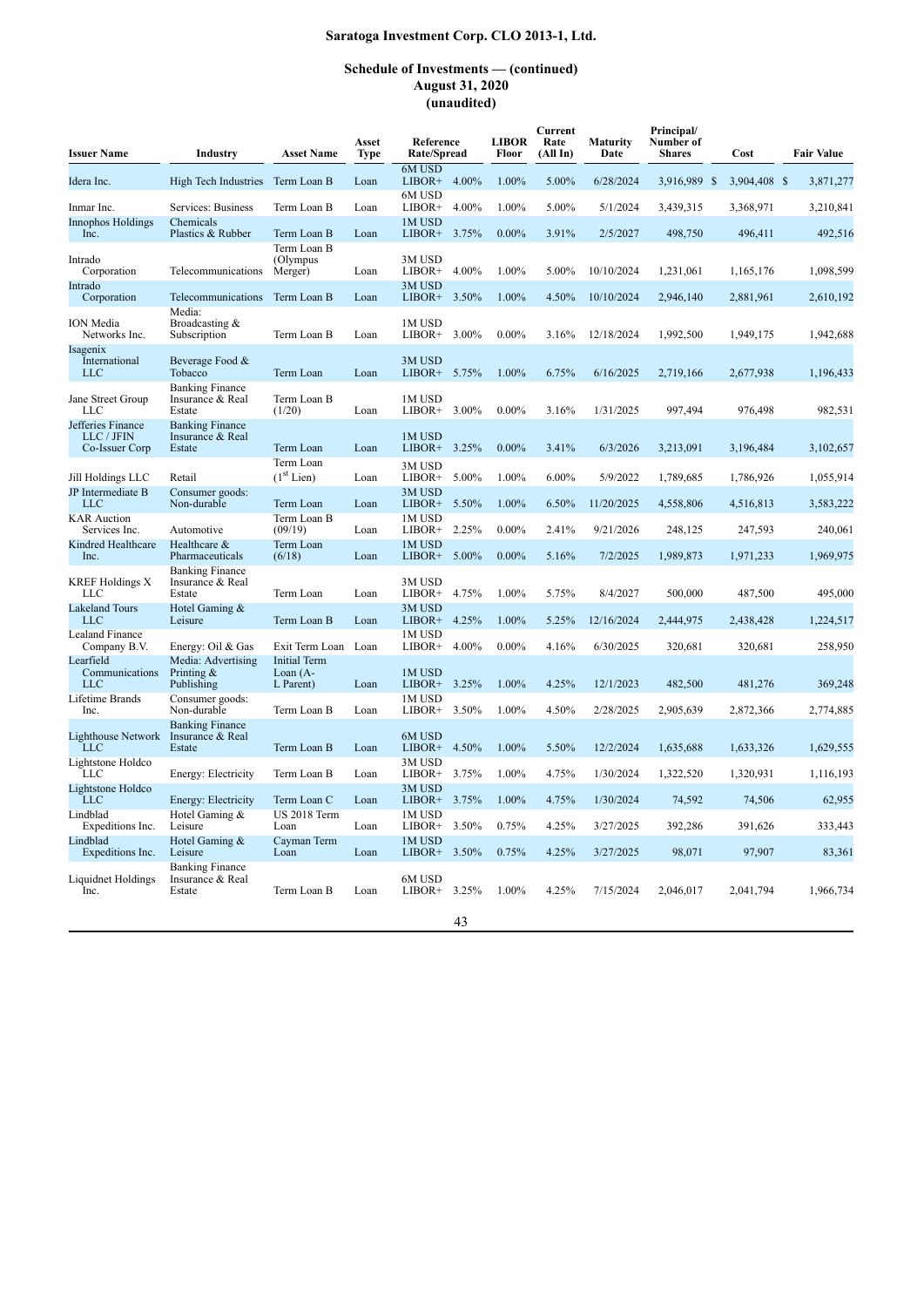| <b>Issuer Name</b>                                  | Industry                                             | <b>Asset Name</b>       | Asset<br>Type | Reference<br>Rate/Spread  |       | <b>LIBOR</b><br>Floor | Current<br>Rate<br>(AllIn) | Maturity<br>Date | Principal/<br>Number of<br><b>Shares</b> | Cost         | <b>Fair Value</b> |
|-----------------------------------------------------|------------------------------------------------------|-------------------------|---------------|---------------------------|-------|-----------------------|----------------------------|------------------|------------------------------------------|--------------|-------------------|
| LogMeIn Inc.                                        | High Tech Industries                                 | Term Loan<br>(8/20)     | Loan          | 3M USD<br>LIBOR+ 4.75%    |       | $0.00\%$              | 4.99%                      | 8/13/2027        | 2.000,000 \$                             | 1.950,000 \$ | 1.949.160         |
| LPL Holdings Inc.                                   | <b>Banking Finance</b><br>Insurance & Real<br>Estate | Term Loan B1            | Loan          | 1M USD<br>LIBOR+ 1.75%    |       | $0.00\%$              | 1.91%                      | 11/11/2026       | 1,238,986                                | 1,236,258    | 1,211,109         |
| MA FinanceCo.<br><b>LLC</b>                         | High Tech Industries                                 | Term Loan B4            | Loan          | 3M USD<br>LIBOR+          | 4.25% | 1.00%                 | 5.25%                      | 6/5/2025         | 500,000                                  | 487,984      | 498,125           |
| Marriott Ownership<br>Resorts Inc.                  | Hotel Gaming &<br>Leisure                            | Term Loan<br>(11/19)    | Loan          | 1M USD<br>LIBOR+          | 1.75% | $0.00\%$              | 1.91%                      | 8/29/2025        | 1,492,500                                | 1,492,500    | 1,425,338         |
| Match Group Inc.                                    | Services: Consumer                                   | Term Loan<br>(1/20)     | Loan          | 3M USD<br>$LIBOR+$        | 1.75% | $0.00\%$              | 1.99%                      | 2/15/2027        | 250,000                                  | 249,438      | 243,020           |
| McAfee LLC                                          | Services: Business                                   | Term Loan B             | Loan          | 1M USD<br>LIBOR+          | 3.75% | $0.00\%$              | 3.91%                      | 9/30/2024        | 1,148,497                                | 1,139,958    | 1,136,587         |
| McGraw-Hill<br>Global<br>Education<br>Holdings LLC  | Media: Advertising<br>Printing $\&$<br>Publishing    | Term Loan               | Loan          | 3M USD<br>$LIBOR+$        | 4.00% | 1.00%                 | 5.00%                      | 5/4/2022         | 2,926,093                                | 2,644,605    | 2,518,868         |
| Meredith<br>Corporation                             | Media: Advertising<br>Printing &<br>Publishing       | Term Loan B2            | Loan          | 1M USD<br>LIBOR+ $2.50\%$ |       | $0.00\%$              | 2.66%                      | 1/31/2025        | 578,738                                  | 577,795      | 556,219           |
| <b>Messer Industries</b><br><b>GMBH</b>             | Chemicals<br>Plastics & Rubber                       | Term Loan B             | Loan          | 3M USD<br>LIBOR+ 2.50%    |       | $0.00\%$              | 2.74%                      | 3/2/2026         | 2,962,500                                | 2,956,122    | 2,898,303         |
| Michaels Stores<br>Inc.                             | Retail                                               | Term Loan B             | Loan          | 6M USD<br>$LIBOR+$        | 2.50% | 1.00%                 | 3.50%                      | 1/30/2023        | 2,584,336                                | 2,577,265    | 2,477,732         |
| Midwest Physician<br>Administrative<br>Services LLC | Healthcare &<br>Pharmaceuticals                      | Term Loan<br>(2/18)     | Loan          | 1M USD<br>LIBOR+ 2.75%    |       | 0.75%                 | 3.50%                      | 8/15/2024        | 965,956                                  | 962,738      | 932,631           |
| Milk Specialties<br>Company                         | Beverage Food &<br>Tobacco                           | Term Loan<br>(2/17)     | Loan          | 1M USD<br>LIBOR+          | 4.00% | 1.00%                 | 5.00%                      | 8/16/2023        | 3,879,250                                | 3,834,706    | 3,733,778         |
| Mitchell<br>International<br>Inc.                   | <b>Banking Finance</b><br>Insurance & Real<br>Estate | Term Loan<br>(7/20)     | Loan          | 1M USD<br>LIBOR+          | 4.25% | 0.50%                 | 4.75%                      | 11/29/2024       | 1,000,000                                | 940,632      | 975,000           |
| MKS Instruments<br>Inc.                             | High Tech Industries                                 | Term Loan B6            | Loan          | 1M USD<br>LIBOR+          | 1.75% | $0.00\%$              | 1.91%                      | 2/2/2026         | 882,701                                  | 875,521      | 860,360           |
| <b>MLN US HoldCo</b><br><b>LLC</b>                  | Telecommunications                                   | Term Loan               | Loan          | 1M USD<br>LIBOR+          | 4.50% | $0.00\%$              | 4.66%                      | 11/28/2025       | 985,000                                  | 983,345      | 832,946           |
| MRC Global (US)<br>Inc.                             | Metals & Mining                                      | Term Loan B2            | Loan          | 1M USD<br>LIBOR+          | 3.00% | $0.00\%$              | 3.16%                      | 9/20/2024        | 487.481                                  | 486,660      | 443.607           |
| Natgasoline LLC                                     | Chemicals<br>Plastics & Rubber                       | Term Loan               | Loan          | 6M USD<br>LIBOR+ 3.50%    |       | $0.00\%$              | 3.81%                      | 11/14/2025       | 492,500                                  | 490,629      | 458,025           |
| National Mentor<br>Holdings Inc.                    | Healthcare &<br>Pharmaceuticals                      | Term Loan               | Loan          | 1M USD<br>LIBOR+          | 4.25% | $0.00\%$              | 4.41%                      | 3/9/2026         | 1,890,242                                | 1,874,156    | 1,870,394         |
| National Mentor<br>Holdings Inc.                    | Healthcare &<br>Pharmaceuticals                      | Term Loan C             | Loan          | 1M USD<br>$LIBOR+$        | 4.25% | $0.00\%$              | 4.41%                      | 3/9/2026         | 86,065                                   | 85,353       | 85,161            |
| NeuStar Inc.                                        | Telecommunications                                   | Term Loan B4<br>(03/18) | Loan          | 6M USD<br>LIBOR+          | 3.50% | 1.00%                 | 4.50%                      | 8/8/2024         | 2,641,566                                | 2,607,050    | 2,470,973         |
| NeuStar Inc.<br>Nexstar                             | Telecommunications<br>Media:                         | Term Loan B-5           | Loan          | 6M USD<br>$LIBOR+$        | 4.50% | 1.00%                 | 5.50%                      | 8/8/2024         | 885,162                                  | 871,566      | 835,814           |
| <b>Broadcasting</b><br>Inc.                         | Broadcasting &<br>Subscription                       | Term Loan               | Loan          | 1M USD<br>$LIBOR+ 2.75%$  |       | $0.00\%$              | 2.91%                      | 9/18/2026        | 240,156                                  | 239,106      | 235,387           |
| NorthPole Newco<br>S.a r.l                          | Aerospace $\&$<br>Defense                            | Term Loan               | Loan          | 3M USD<br>$LIBOR+$        | 7.00% | $0.00\%$              | 7.24%                      | 3/3/2025         | 4,687,500                                | 4,290,679    | 4,230,469         |
|                                                     |                                                      |                         |               |                           | 44    |                       |                            |                  |                                          |              |                   |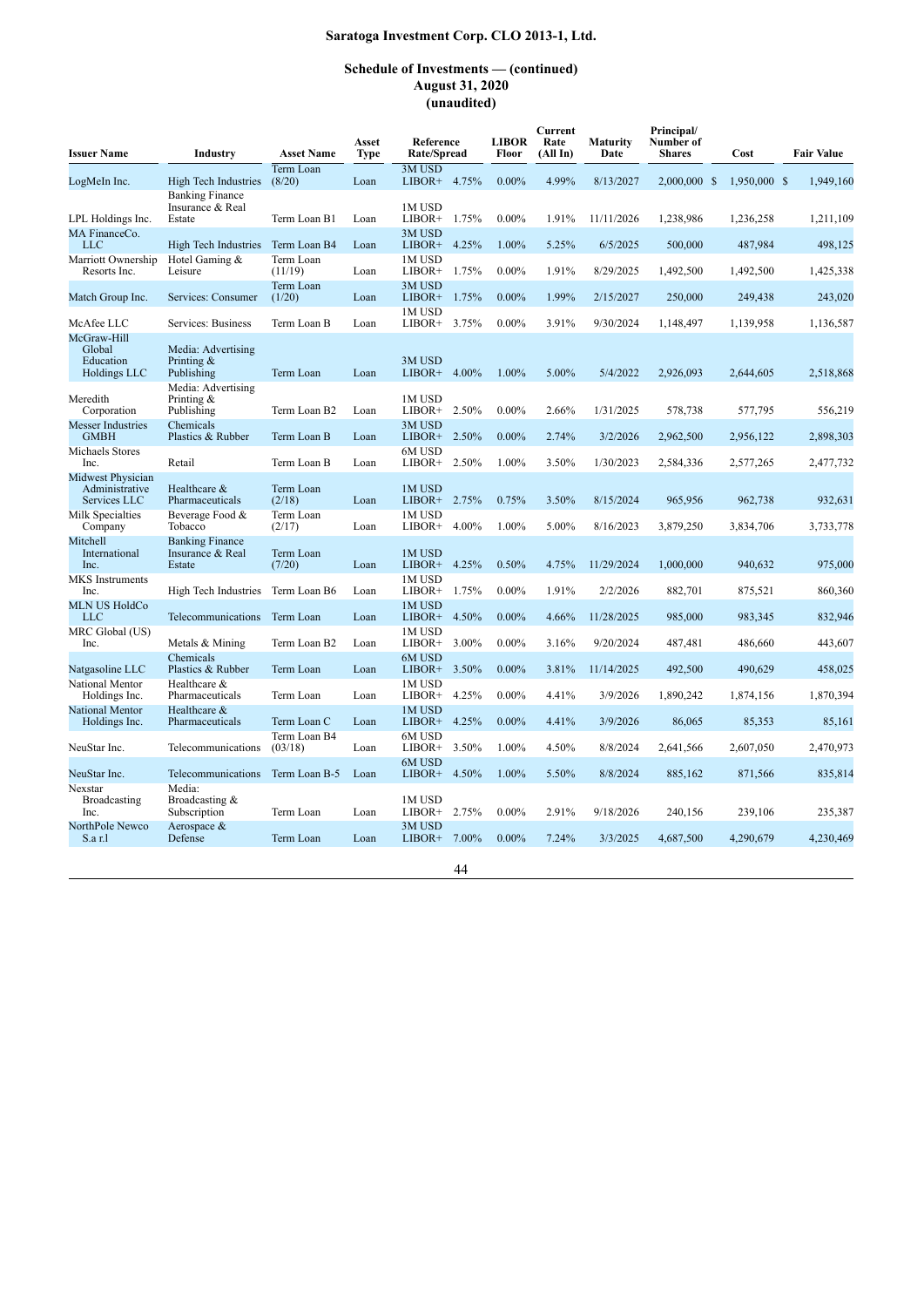### **Schedule of Investments — (continued) August 31, 2020 (unaudited)**

| <b>Issuer Name</b>                                       | Industry                        | <b>Asset Name</b>                    | Asset<br>Type | Reference<br>Rate/Spread     | <b>LIBOR</b><br>Floor | Current<br>Rate<br>(All In) | Maturity<br>Date | Principal/<br>Number of<br><b>Shares</b> | Cost         | <b>Fair Value</b> |
|----------------------------------------------------------|---------------------------------|--------------------------------------|---------------|------------------------------|-----------------------|-----------------------------|------------------|------------------------------------------|--------------|-------------------|
| <b>Novetta Solutions</b><br><b>LLC</b>                   | Aerospace &<br>Defense          | Term Loan                            | Loan          | 3M USD<br>LIBOR+ $5.00\%$    | 1.00%                 | $6.00\%$                    | 10/17/2022       | 1,909,870 \$                             | 1.902.890 \$ | 1.856.164         |
| Novetta Solutions<br>LLC                                 | Aerospace &<br>Defense          | Second Lien<br>Term Loan             | Loan          | 3M USD<br>LIBOR+<br>8.50%    | 1.00%                 | 9.50%                       | 10/16/2023       | 1,000,000                                | 994,951      | 945,000           |
| NPC International<br>$Inc.$ <sup>(b)</sup>               | Beverage Food &<br>Tobacco      | Term Loan                            | Loan          | 3M USD<br>LIBOR+ 3.50%       | 1.00%                 | 4.50%                       | 4/19/2024        | 487,500                                  | 487.124      | 341,859           |
| Octave Music<br>Group Inc. The                           | Services: Business              | Term Loan B                          | Loan          | 1M USD<br>LIBOR+<br>5.25%    | 1.00%                 | 6.25%                       | 5/29/2025        | 3,965,517                                | 3,928,861    | 3,370,690         |
| <b>Onex Carestream</b><br>Finance LP                     | Healthcare &<br>Pharmaceuticals | Term Loan                            | Loan          | 3M USD<br>6.75%<br>LIBOR+    | 1.00%                 | 7.75%                       | 5/8/2023         | 2,359,150                                | 2,354,150    | 2,241,193         |
| Owens & Minor<br>Distribution Inc.                       | Healthcare &<br>Pharmaceuticals | Term Loan B                          | Loan          | 1M USD<br>LIBOR+<br>4.50%    | $0.00\%$              | 4.66%                       | 4/30/2025        | 490,000                                  | 482,815      | 469.939           |
| Pathway Vet<br>Alliance LLC                              | Services: Business              | Term Loan<br>(3/20)                  | Loan          | 1M USD<br>4.00%<br>LIBOR+    | $0.00\%$              | 4.16%                       | 3/31/2027        | 461,262                                  | 449,912      | 452,180           |
| Pathway Vet<br>Alliance LLC <sup>(a)</sup>               | Services: Business              | Delayed Draw<br>Term Loan<br>(3/20)  | Loan          | 3M USD<br>LIBOR+ 4.00%       | $0.00\%$              | 4.24%                       | 3/31/2027        |                                          |              |                   |
| <b>Patriot Container</b><br>Corp.                        | Environmental<br>Industries     | Term Loan<br>(3/18)                  | Loan          | 1M USD<br>LIBOR+<br>3.50%    | 1.00%                 | 4.50%                       | 3/20/2025        | 497,455                                  | 495,198      | 481,756           |
| PCI Gaming<br>Authority                                  | Hotel Gaming &<br>Leisure       | Term Loan                            | Loan          | 1M USD<br>2.50%<br>LIBOR+    | $0.00\%$              | 2.66%                       | 5/29/2026        | 878,269                                  | 874,407      | 849,480           |
| Penn National<br>Gaming Inc.                             | Hotel Gaming &<br>Leisure       | Term Loan B-1                        | Loan          | 1M USD<br>LIBOR+ 2.25%       | 0.75%                 | 3.00%                       | 10/15/2025       | 2,000,000                                | 1,925,464    | 1,927,000         |
| Peraton Corp.                                            | Aerospace &<br>Defense          | Term Loan                            | Loan          | 2M USD<br>LIBOR+<br>5.25%    | 1.00%                 | 6.25%                       | 4/29/2024        | 1,434,898                                | 1,433,909    | 1,413,374         |
| PG&E Corporation                                         | Utilities: Electric             | Term Loan                            | Loan          | 3M USD<br>4.50%<br>$LIBOR+$  | 1.00%                 | 5.50%                       | 6/23/2025        | 500,000                                  | 492,700      | 491,565           |
| PGX Holdings Inc.                                        | Services: Consumer              | Term Loan                            | Loan          | 1M USD<br>5.25%<br>LIBOR+    | 1.00%                 | 6.25%                       | 9/29/2023        | 3,322,181                                | 3,321,574    | 2,480,573         |
| PI UK Holdco II<br>Limited                               | Services: Business              | Term Loan B1<br>(PIUK)<br>Holdco II) | Loan          | 3M USD<br>3.50%<br>LIBOR+    | 1.00%                 | 4.50%                       | 1/3/2025         | 1,466,250                                | 1,460,349    | 1,385,606         |
| Pitney Bowes Inc.                                        | Services: Business              | Term Loan B                          | Loan          | 1M USD<br>LIBOR+ $5.50\%$    | $0.00\%$              | 5.66%                       | 1/7/2025         | 2,962,500                                | 2,665,459    | 2,852,651         |
| Pixelle Specialty<br>Solutions LLC                       | Forest Products &<br>Paper      | Term Loan                            | Loan          | 1M USD<br>LIBOR+<br>6.50%    | 1.00%                 | 7.50%                       | 10/31/2024       | 1,974,747                                | 1,939,412    | 1,915,505         |
| Plastipak<br>Packaging Inc.                              | Containers<br>Packaging & Glass | Term Loan B<br>(4/18)                | Loan          | 1M USD<br>2.50%<br>LIBOR+    | $0.00\%$              | 2.66%                       | 10/15/2024       | 2,944,583                                | 2,923,183    | 2,900,414         |
| Playtika Holding<br>Corp.                                | High Tech Industries            | Trm Loan B<br>(12/19)                | Loan          | 6M USD<br>$6.00\%$<br>LIBOR+ | 1.00%                 | 7.00%                       | 12/10/2024       | 2,912,658                                | 2,861,250    | 2,933,833         |
| Polymer Process<br>Holdings Inc                          | Containers<br>Packaging & Glass | Term Loan                            | Loan          | 1M USD<br>LIBOR+<br>$6.00\%$ | $0.00\%$              | 6.16%                       | 4/30/2026        | 2,970,000                                | 2,919,204    | 2,816,540         |
| Premier Dental<br>Services Inc.                          | Retail                          | Term Loan<br>(12/18)                 | Loan          | 3M USD<br>$LIBOR+$<br>5.25%  | 1.00%                 | 6.25%                       | 6/30/2023        | 426,216                                  | 426,792      | 370,808           |
| Presidio Holdings<br>Inc.                                | Services: Business              | Term Loan B<br>(1/20)                | Loan          | 3M USD<br>3.50%<br>LIBOR+    | $0.00\%$              | 3.74%                       | 1/22/2027        | 500,000                                  | 498,921      | 491,250           |
| Prime Security<br><b>Services</b><br><b>Borrower LLC</b> | Services: Consumer              | Term Loan<br>(Protection<br>One/ADT) | Loan          | 9M USD<br>3.25%<br>LIBOR+    | 1.00%                 | 4.25%                       | 9/23/2026        | 2,977,500                                | 2,961,836    | 2,964,846         |
| Priority Payment<br><b>Systems</b><br>Holdings LLC       | High Tech Industries            | Term Loan                            | Loan          | 1M USD<br>6.50%<br>LIBOR+    | 1.00%                 | 7.50%                       | 1/3/2023         | 2,466,889                                | 2,457,760    | 2,392,882         |
| Project Accelerate<br>Parent LLC                         | Services: Business              | Term Loan                            | Loan          | 3M USD<br>$LIBOR+ 4.25%$     | 1.00%                 | 5.25%                       | 1/2/2025         | 1,955,000                                | 1,948,413    | 1,661,750         |
|                                                          |                                 |                                      |               |                              |                       |                             |                  |                                          |              |                   |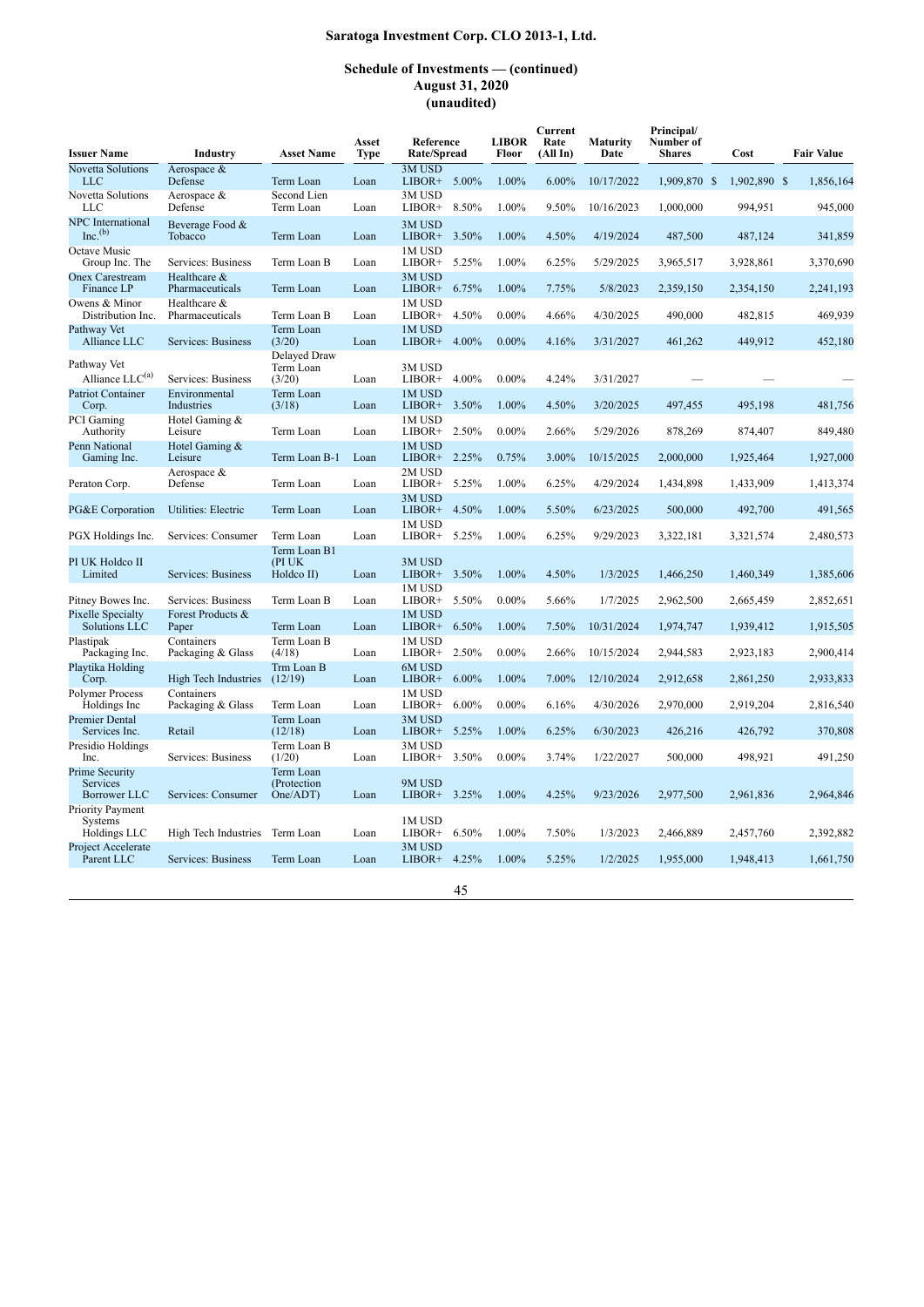| <b>Issuer Name</b>                                                   | Industry                                             | <b>Asset Name</b>      | Asset<br>Type | Reference<br>Rate/Spread     | <b>LIBOR</b><br>Floor | Current<br>Rate<br>(AllIn) | <b>Maturity</b><br>Date | Principal/<br>Number of<br><b>Shares</b> | Cost       | <b>Fair Value</b> |
|----------------------------------------------------------------------|------------------------------------------------------|------------------------|---------------|------------------------------|-----------------------|----------------------------|-------------------------|------------------------------------------|------------|-------------------|
| Prometric Holdings<br>Inc.                                           | Services: Consumer                                   | Term Loan              | Loan          | 1M USD<br>LIBOR+ 3.00%       | 1.00%                 | 4.00%                      | 1/29/2025               | 488,813 \$                               | 487,171 \$ | 447,874           |
| Pug LLC                                                              | Services: Consumer                                   | Term Loan B<br>(02/20) | Loan          | 1M USD<br>3.50%<br>LIBOR+    | $0.00\%$              | 3.66%                      | 2/12/2027               | 492,500                                  | 490,405    | 416,985           |
| Rackspace Hosting<br>Inc.                                            | High Tech Industries                                 | Term Loan B            | Loan          | 3M USD<br>3.00%<br>$LIBOR+$  | 1.00%                 | 4.00%                      | 11/3/2023               | 471,065                                  | 468,014    | 465,473           |
| Radiology Partners<br>Inc.                                           | Healthcare &<br>Pharmaceuticals                      | Term Loan              | Loan          | 3M USD<br>LIBOR+<br>4.25%    | $0.00\%$              | 4.49%                      | 7/9/2025                | 1,432,727                                | 1,427,050  | 1,365,275         |
| Research Now<br>Group Inc.                                           | Media: Advertising<br>Printing $&$<br>Publishing     | Term Loan              | Loan          | 6M USD<br>LIBOR+ 5.50%       | 1.00%                 | 6.50%                      | 12/20/2024              | 3,907,368                                | 3,806,563  | 3,692,150         |
| Resolute<br>Investment<br>Managers Inc.                              | <b>Banking Finance</b><br>Insurance & Real<br>Estate | Term Loan<br>(10/17)   | Loan          | 3M USD<br>LIBOR+<br>3.25%    | 1.00%                 | 4.25%                      | 4/29/2022               | 2,665,868                                | 2,666,901  | 2,645,874         |
| Rexnord LLC                                                          | Capital Equipment                                    | Term Loan<br>(11/19)   | Loan          | 1M USD<br>LIBOR+ 1.75%       | $0.00\%$              | 1.91%                      | 8/21/2024               | 862,069                                  | 862,069    | 858,526           |
| Revnolds<br>Consumer<br>Products LLC                                 | Containers<br>Packaging & Glass                      | Term Loan              | Loan          | 1M USD<br>LIBOR+ 1.75%       | $0.00\%$              | 1.91%                      | 2/4/2027                | 1,435,644                                | 1,433,954  | 1,410,822         |
| Robertshaw US<br>Holding Corp.                                       | Consumer goods:<br>Durable                           | Term Loan B            | Loan          | 6M USD<br>LIBOR+<br>3.50%    | 1.00%                 | 4.50%                      | 2/28/2025               | 977,500                                  | 975,708    | 816,213           |
| Rocket Software<br>Inc.                                              | High Tech Industries                                 | Term Loan<br>(11/18)   | Loan          | 1M USD<br>4.25%<br>LIBOR+    | $0.00\%$              | 4.41%                      | 11/28/2025              | 2,950,000                                | 2,939,336  | 2,841,027         |
| <b>RP</b> Crown Parent<br><b>LLC</b>                                 | High Tech Industries                                 | Term Loan B<br>(07/20) | Loan          | 1M USD<br>$LIBOR+$<br>3.00%  | 1.00%                 | 4.00%                      | 2/2/2026                | 2,000,000                                | 1,990,049  | 1,983,760         |
| <b>RSA Security</b><br>LLC                                           | High Tech Industries                                 | Term Loan              | Loan          | 3M USD<br>5.00%<br>$LIBOR+$  | 1.00%                 | 6.00%                      | 6/29/2027               | 1,000,000                                | 980,000    | 997,500           |
| <b>Russell Investments</b><br><b>US</b> Institutional<br>Holdco Inc. | <b>Banking Finance</b><br>Insurance & Real<br>Estate | Term Loan B            | Loan          | 6M USD<br>LIBOR+ 2.75%       | 1.00%                 | 3.75%                      | 6/1/2023                | 5,637,965                                | 5,584,591  | 5,585,814         |
| Ryan Specialty<br>Group LLC                                          | <b>Banking Finance</b><br>Insurance & Real<br>Estate | Term Loan              | Loan          | 3M USD<br>3.25%<br>LIBOR+    | 0.75%                 | 4.00%                      | 7/23/2027               | 500,000                                  | 492,500    | 497,814           |
| Sahara Parent Inc.                                                   | High Tech Industries                                 | Term Loan B<br>(11/18) | Loan          | 3M USD<br>LIBOR+<br>6.25%    | $0.00\%$              | 6.49%                      | 8/16/2024               | 1,945,350                                | 1,930,898  | 1,905,236         |
| Sally Holdings<br>LLC                                                | Retail                                               | Term Loan B            | Loan          | 1M USD<br>2.25%<br>LIBOR+    | $0.00\%$              | 2.41%                      | 7/5/2024                | 768,409                                  | 765,889    | 751,119           |
| <b>Sally Holdings</b><br><b>LLC</b>                                  | Retail                                               | Term Loan<br>(Fixed)   | Loan          | Fixed<br>$0.00\%$            | $0.00\%$              | $0.00\%$                   | 7/5/2024                | 1,000,000                                | 997,143    | 987,500           |
| Samsonite<br>International<br>S.A.                                   | Consumer goods:<br>Non-durable                       | Term Loan B2           | Loan          | 1M USD<br>4.50%<br>LIBOR+    | 1.00%                 | 5.50%                      | 4/25/2025               | 1,000,000                                | 971,250    | 976,250           |
| Savage Enterprises<br><b>LLC</b>                                     | Energy: Oil & Gas                                    | Term Loan B<br>(02/20) | Loan          | 1M USD<br>$LIBOR+$<br>3.00%  | $0.00\%$              | 3.16%                      | 8/1/2025                | 1,831,540                                | 1,814,526  | 1,807,126         |
| <b>SCS Holdings I</b><br>Inc.                                        | High Tech Industries                                 | Term Loan 1/20 Loan    |               | 1M USD<br>LIBOR+<br>3.50%    | $0.00\%$              | 3.66%                      | 7/1/2026                | 1,980,050                                | 1,975,903  | 1,934,271         |
| <b>Seadrill Operating</b><br>LP                                      | Energy: Oil & Gas                                    | Term Loan B            | Loan          | 3M USD<br>LIBOR+ 6.00%       | 1.00%                 | 7.00%                      | 2/21/2021               | 899,872                                  | 891,020    | 121,258           |
| Shutterfly Inc.                                                      | Media: Advertising<br>Printing $&$<br>Publishing     | Term Loan B            | Loan          | 3M USD<br>LIBOR+<br>$6.00\%$ | 1.00%                 | 7.00%                      | 9/25/2026               | 870,968                                  | 831,783    | 788,844           |
| <b>SMB</b> Shipping<br>Logistics LLC                                 | Transportation:<br>Consumer                          | Term Loan B            | Loan          | 3M USD<br>4.00%<br>$LIBOR+$  | 1.00%                 | 5.00%                      | 2/2/2024                | 1,931,951                                | 1,930,461  | 1,828,109         |
|                                                                      |                                                      |                        |               | 46                           |                       |                            |                         |                                          |            |                   |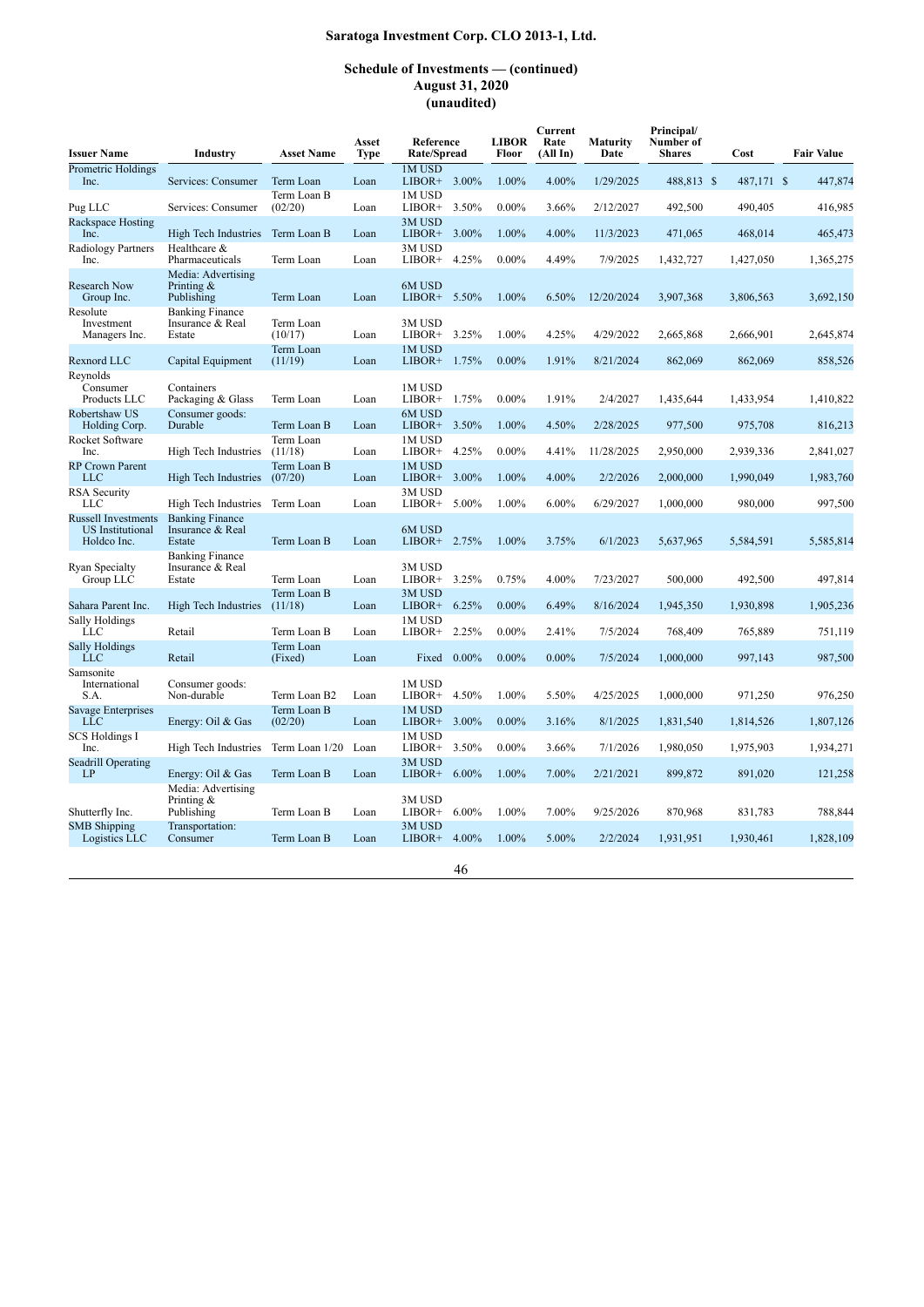### **Schedule of Investments — (continued) August 31, 2020 (unaudited)**

| <b>Issuer Name</b>                                   | Industry                                             | <b>Asset Name</b>      | Asset<br><b>Type</b> | Reference<br>Rate/Spread    | <b>LIBOR</b><br>Floor | Current<br>Rate<br>(AllIn) | Maturity<br>Date | Principal/<br>Number of<br><b>Shares</b> | Cost       | <b>Fair Value</b> |
|------------------------------------------------------|------------------------------------------------------|------------------------|----------------------|-----------------------------|-----------------------|----------------------------|------------------|------------------------------------------|------------|-------------------|
| SMG US Midco 2<br>Inc.                               | Services: Business                                   | Term Loan<br>(01/20)   | Loan                 | 3M USD<br>LIBOR+ 2.50%      | $0.00\%$              | 2.74%                      | 1/23/2025        | 497,500 \$                               | 497,500 \$ | 422,253           |
| Sotheby's                                            | Services: Business                                   | Term Loan              | Loan                 | 1M USD<br>5.50%<br>LIBOR+   | 1.00%                 | 6.50%                      | 1/15/2027        | 3,307,138                                | 3,244,553  | 3,253,396         |
| SP PF Buyer LLC                                      | Consumer goods:<br>Durable                           | Term Loan B            | Loan                 | 1M USD<br>4.50%<br>$LIBOR+$ | $0.00\%$              | 4.66%                      | 12/19/2025       | 1,975,000                                | 1,907,543  | 1,770,923         |
| SRAM LLC                                             | Consumer goods:<br>Durable                           | Term Loan              | Loan                 | 6M USD<br>$LIBOR+ 2.75%$    | 1.00%                 | 3.75%                      | 3/15/2024        | 1,697,664                                | 1,691,551  | 1,684,932         |
| SS&C European<br>Holdings<br>S.A.R.L.                | Services: Business                                   | Term Loan B4           | Loan                 | 1M USD<br>1.75%<br>LIBOR+   | $0.00\%$              | 1.91%                      | 4/16/2025        | 191,599                                  | 191,267    | 185,786           |
| SS&C<br>Technologies<br>Inc.                         | Services: Business                                   | Term Loan B3           | Loan                 | 1M USD<br>1.75%<br>LIBOR+   | $0.00\%$              | 1.91%                      | 4/16/2025        | 272,712                                  | 272,232    | 264,438           |
| SS&C<br>Technologies<br>Inc.                         | Services: Business                                   | Term Loan B-5          | Loan                 | 1M USD<br>1.75%<br>$LIBOR+$ | $0.00\%$              | 1.91%                      | 4/16/2025        | 491,158                                  | 490,238    | 476,703           |
| Staples Inc.                                         | Wholesale                                            | Term Loan<br>(03/19)   | Loan                 | 3M USD<br>5.00%<br>LIBOR+   | $0.00\%$              | 5.24%                      | 4/16/2026        | 1,950,313                                | 1,950,313  | 1,651,271         |
| <b>Stats Intermediate</b><br>Holdings LLC            | Hotel Gaming &<br>Leisure                            | Term Loan              | Loan                 | 1M USD<br>LIBOR+ 5.25%      | $0.00\%$              | 5.41%                      | 7/10/2026        | 1,990,000                                | 1,946,753  | 1,935,275         |
| <b>Steak N Shake</b><br>Operations Inc.              | Beverage Food &<br>Tobacco                           | Term Loan              | Loan                 | 1M USD<br>LIBOR+<br>3.75%   | 1.00%                 | 4.75%                      | 3/19/2021        | 819,218                                  | 818,285    | 622,604           |
| Sybil Software<br><b>LLC</b>                         | High Tech Industries                                 | Term Loan B<br>(4/18)  | Loan                 | 3M USD<br>LIBOR+ 2.25%      | 1.00%                 | 3.25%                      | 9/29/2023        | 1,286,674                                | 1,268,728  | 1,267,374         |
| Teneo Holdings<br><b>LLC</b>                         | <b>Banking Finance</b><br>Insurance & Real<br>Estate | Term Loan              | Loan                 | 1M USD<br>LIBOR+ 5.25%      | 1.00%                 | 6.25%                      | 7/11/2025        | 2,481,250                                | 2,396,921  | 2,382,000         |
| Tenneco Inc.                                         | Capital Equipment                                    | Term Loan B            | Loan                 | 1M USD<br>LIBOR+<br>3.00%   | $0.00\%$              | 3.16%                      | 10/1/2025        | 1,477,500                                | 1,466,301  | 1,313,749         |
| Ten-X LLC                                            | <b>Banking Finance</b><br>Insurance & Real<br>Estate | Term Loan              | Loan                 | 1M USD<br>4.00%<br>$LIBOR+$ | 1.00%                 | 5.00%                      | 9/30/2024        | 1,950,000                                | 1,948,111  | 1,833,000         |
| Terex Corporation                                    | Capital Equipment                                    | Term Loan              | Loan                 | 1M USD<br>$LIBOR+ 2.75%$    | 0.75%                 | 3.50%                      | 1/31/2024        | 987,500                                  | 984,071    | 967,750           |
| TGG TS<br>Acquisition<br>Company                     | Media:<br>Diversified &<br>Production                | Term Loan<br>(12/18)   | Loan                 | 1M USD<br>6.50%<br>LIBOR+   | $0.00\%$              | 6.66%                      | 12/15/2025       | 2,716,936                                | 2,600,449  | 2,615,050         |
| The Edelman<br><b>Financial Center</b><br><b>LLC</b> | <b>Banking Finance</b><br>Insurance & Real<br>Estate | Term Loan B<br>(06/18) | Loan                 | 1M USD<br>3.00%<br>LIBOR+   | $0.00\%$              | 3.16%                      | 7/21/2025        | 1,231,250                                | 1,226,769  | 1,191,233         |
| Thor Industries Inc.                                 | Automotive                                           | Term Loan<br>(USD)     | Loan                 | 1M USD<br>LIBOR+<br>3.75%   | $0.00\%$              | 3.91%                      | 2/2/2026         | 2,935,080                                | 2,867,994  | 2,898,391         |
| Tivity Health Inc.                                   | Healthcare &<br>Pharmaceuticals                      | Term Loan A            | Loan                 | 1M USD<br>LIBOR+<br>4.25%   | $0.00\%$              | 4.41%                      | 3/8/2024         | 1,500,000                                | 1,488,515  | 1,409,250         |
| Tivity Health Inc.                                   | Healthcare &<br>Pharmaceuticals                      | Term Loan B            | Loan                 | 1M USD<br>LIBOR+ 5.25%      | $0.00\%$              | 5.41%                      | 3/6/2026         | 2,312,501                                | 2,263,829  | 2,168,617         |
| T-Mobile USA<br>Inc.                                 | Telecommunications                                   | Term Loan B            | Loan                 | 1M USD<br>LIBOR+<br>3.00%   | $0.00\%$              | 3.16%                      | 4/1/2027         | 2,000,000                                | 1,970,460  | 2,004,260         |
| <b>Tosca Services</b><br>LLC                         | Containers<br>Packaging & Glass                      | Term Loan B            | Loan                 | 1M USD<br>4.25%<br>LIBOR+   | 1.00%                 | 5.25%                      | 8/18/2027        | 500,000                                  | 492,523    | 500,210           |
| Transdigm Inc.                                       | Aerospace &<br>Defense                               | Term Loan G<br>(02/20) | Loan                 | 1M USD<br>2.25%<br>$LIBOR+$ | $0.00\%$              | 2.41%                      | 8/22/2024        | 4,085,761                                | 4,089,847  | 3,874,078         |
| <b>Travel Leaders</b><br>Group LLC                   | Hotel Gaming &<br>Leisure                            | Term Loan B<br>(08/18) | Loan                 | 1M USD<br>4.00%<br>LIBOR+   | $0.00\%$              | 4.16%                      | 1/25/2024        | 2,450,000                                | 2,447,192  | 1,739,500         |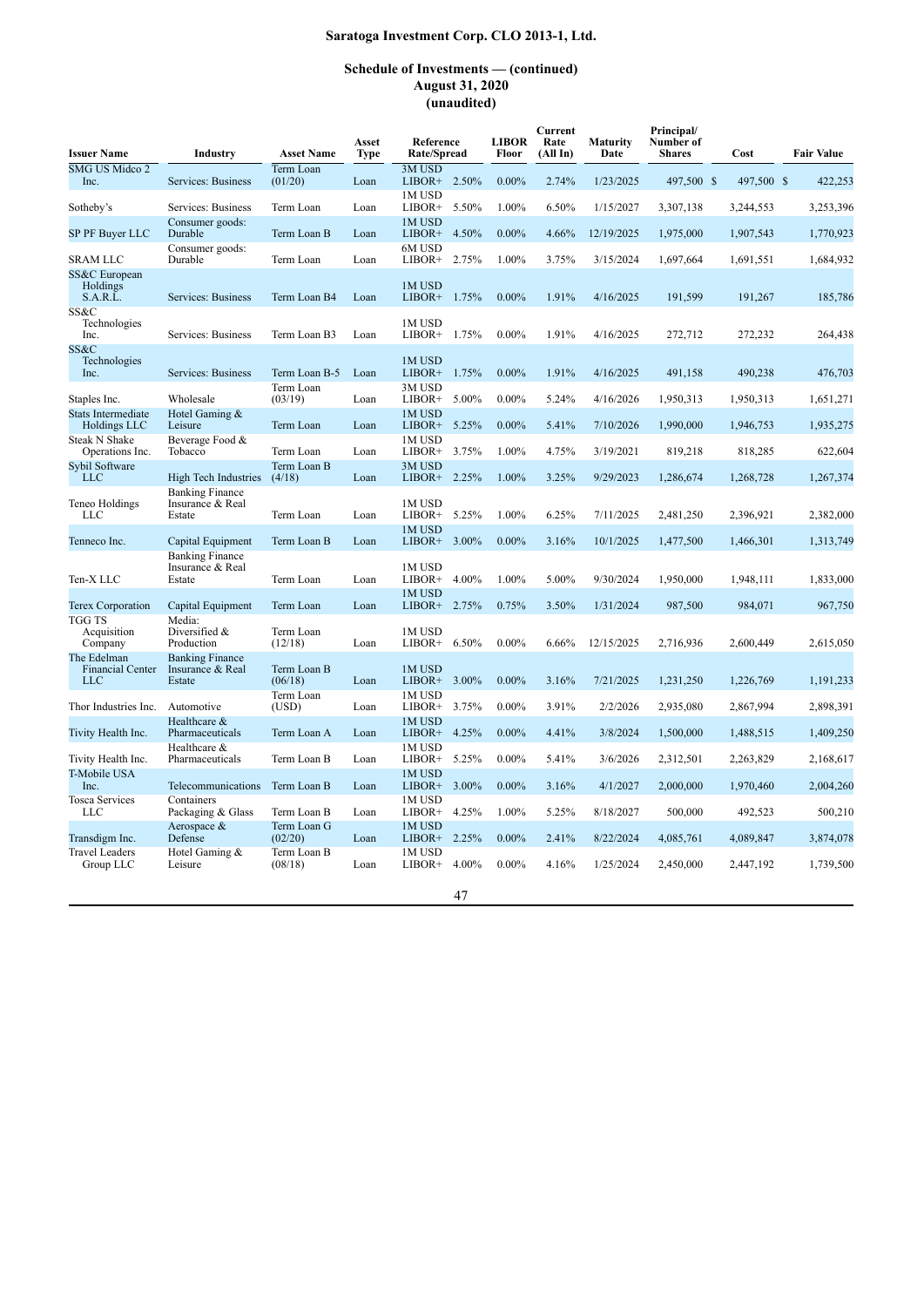| <b>Issuer Name</b>                              | Industry                                             | <b>Asset Name</b>                | Asset<br><b>Type</b> | Reference<br>Rate/Spread |       | <b>LIBOR</b><br>Floor | Current<br>Rate<br>(AllIn) | <b>Maturity</b><br>Date | Principal/<br>Number of<br><b>Shares</b> | Cost         | <b>Fair Value</b> |
|-------------------------------------------------|------------------------------------------------------|----------------------------------|----------------------|--------------------------|-------|-----------------------|----------------------------|-------------------------|------------------------------------------|--------------|-------------------|
| <b>TRC</b> Companies<br>Inc.                    | Services: Business                                   | Term Loan                        | Loan                 | 1M USD<br>$LIBOR+$       | 3.50% | 1.00%                 | 4.50%                      | 6/21/2024               | 3,359,545 \$                             | 3,350,429 \$ | 3,209,777         |
| <b>TRC</b> Companies<br>Inc.                    | Services: Business                                   | Term Loan B                      | Loan                 | 1M USD<br>LIBOR+         | 5.00% | 1.00%                 | 6.00%                      | 6/21/2024               | 992,500                                  | 979,476      | 949,495           |
| Truck Hero Inc.                                 | Transportation:<br>Cargo                             | First Lien Term<br>Loan          | Loan                 | 1M USD<br>$LIBOR+$       | 3.75% | $0.00\%$              | 3.91%                      | 4/22/2024               | 2,912,431                                | 2,897,909    | 2,805,223         |
| Trugreen Limited<br>Partnership                 | Services: Consumer                                   | Term Loan<br>(03/19)             | Loan                 | 1M USD<br>LIBOR+         | 3.75% | $0.00\%$              | 3.91%                      | 3/19/2026               | 976,452                                  | 968,278      | 961,806           |
| <b>Twin River</b><br>Worldwide<br>Holdings Inc. | Hotel Gaming &<br>Leisure                            | Term Loan B                      | Loan                 | 1M USD<br>LIBOR+ 2.75%   |       | $0.00\%$              | 2.91%                      | 5/11/2026               | 990,000                                  | 985,721      | 938,649           |
| Uber Technologies<br>Inc                        | Transportation:<br>Consumer                          | Term Loan B<br>(06/18)           | Loan                 | 1M USD<br>LIBOR+         | 3.50% | $0.00\%$              | 3.66%                      | 7/13/2023               | 2,000,000                                | 1,942,191    | 1,962,300         |
| <b>United Natural</b><br>Foods Inc.             | Beverage Food &<br>Tobacco                           | Term Loan B                      | Loan                 | 1M USD<br>$LIBOR+$       | 4.25% | $0.00\%$              | 4.41%                      | 10/22/2025              | 3,447,500                                | 3,268,118    | 3,357,003         |
| <b>Univar Solutions</b><br>USA Inc.             | Chemicals<br>Plastics & Rubber                       | Term Loan B3<br>(11/17)          | Loan                 | 1M USD<br>LIBOR+         | 2.25% | $0.00\%$              | 2.41%                      | 7/1/2024                | 1,627,723                                | 1,622,537    | 1,593,720         |
| Univision<br>Communications<br>Inc.             | Media:<br>Broadcasting &<br>Subscription             | 2020<br>Replacement<br>Term Loan | Loan                 | 1M USD<br>LIBOR+ 3.75%   |       | 1.00%                 | 4.75%                      | 3/13/2026               | 2,529,686                                | 2,520,324    | 2,469,606         |
| URS Holdco Inc.                                 | Transportation:<br>Cargo                             | Term Loan<br>(10/17)             | Loan                 | 3M USD<br>LIBOR+         | 5.75% | 1.00%                 | 6.75%                      | 8/30/2024               | 968,337                                  | 959,206      | 786,474           |
| <b>US Ecology</b><br>Holdings Inc.              | Environmental<br>Industries                          | Term Loan B                      | Loan                 | 1M USD<br>LIBOR+ 2.50%   |       | $0.00\%$              | 2.66%                      | 11/2/2026               | 497,500                                  | 496,461      | 490,038           |
| VeriFone Systems<br>Inc.                        | <b>Banking Finance</b><br>Insurance & Real<br>Estate | Term Loan<br>(7/18)              | Loan                 | 3M USD<br>$LIBOR+$       | 4.00% | $0.00\%$              | 4.24%                      | 8/20/2025               | 5,403,750                                | 5,378,906    | 4,854,351         |
| VFH Parent LLC                                  | <b>Banking Finance</b><br>Insurance & Real<br>Estate | Term Loan B                      | Loan                 | 1M USD<br>LIBOR+ 3.00%   |       | $0.00\%$              | 3.16%                      | 3/2/2026                | 3,209,493                                | 3,198,646    | 3,168,379         |
| <b>Victory Capital</b><br>Holdings Inc.         | <b>Banking Finance</b><br>Insurance & Real<br>Estate | Term Loan B<br>(01/20)           | Loan                 | 3M USD<br>LIBOR+         | 2.50% | $0.00\%$              | 2.74%                      | 7/1/2026                | 1,881,527                                | 1,843,330    | 1,850,952         |
| Virtus Investment<br>Partners Inc.              | <b>Banking Finance</b><br>Insurance & Real<br>Estate | Term Loan B                      | Loan                 | 6M USD<br>$LIBOR+$       | 2.25% | 0.75%                 | 3.00%                      | 6/3/2024                | 2,621,741                                | 2,621,360    | 2,592,245         |
| Vistra Operations<br>Company LLC                | Utilities: Electric                                  | 2018<br>Incremental<br>Term Loan | Loan                 | 1M USD<br>LIBOR+         | 1.75% | $0.00\%$              | 1.91%                      | 46,022.00               | 922,419                                  | 921,629      | 906,369           |
| Vizient Inc.                                    | Healthcare $\&$<br>Pharmaceuticals                   | Term Loan B-6                    | Loan                 | 1M USD<br>$LIBOR+$       | 2.00% | $0.00\%$              | 2.16%                      | 46,148.00               | 493,750                                  | 492,781      | 483,875           |
| VM Consolidated<br>Inc.                         | Construction &<br>Building                           | Term Loan B1<br>(02/20)          | Loan                 | 3M USD<br>LIBOR+         | 3.25% | $0.00\%$              | 3.49%                      | 2/28/2025               | 477,944                                  | 476,242      | 465,995           |
| WeddingWire Inc.                                | Services: Consumer                                   | Term Loan                        | Loan                 | 3M USD<br>$LIBOR+$       | 4.50% | $0.00\%$              | 4.74%                      | 12/19/2025              | 3,940,000                                | 3,933,426    | 3,762,700         |
| Western Digital<br>Corporation                  | High Tech Industries                                 | Term Loan B-4                    | Loan                 | 1M USD<br>LIBOR+         | 1.75% | $0.00\%$              | 1.91%                      | 4/29/2023               | 823,135                                  | 809,384      | 815,931           |
| Winter Park<br>Intermediate<br>Inc.             | Automotive                                           | Term Loan                        | Loan                 | 6M USD<br>LIBOR+         | 4.75% | $0.00\%$              | 5.06%                      | 4/4/2025                | 1,974,745                                | 1,958,221    | 1,879,306         |
| Wirepath LLC                                    | Consumer goods:<br>Non-durable                       | Term Loan                        | Loan                 | 6M USD<br>LIBOR+         | 4.00% | 1.00%                 | 5.00%                      | 8/5/2024                | 2,940,156                                | 2,919,340    | 2,697,592         |
|                                                 |                                                      |                                  |                      |                          | 48    |                       |                            |                         |                                          |              |                   |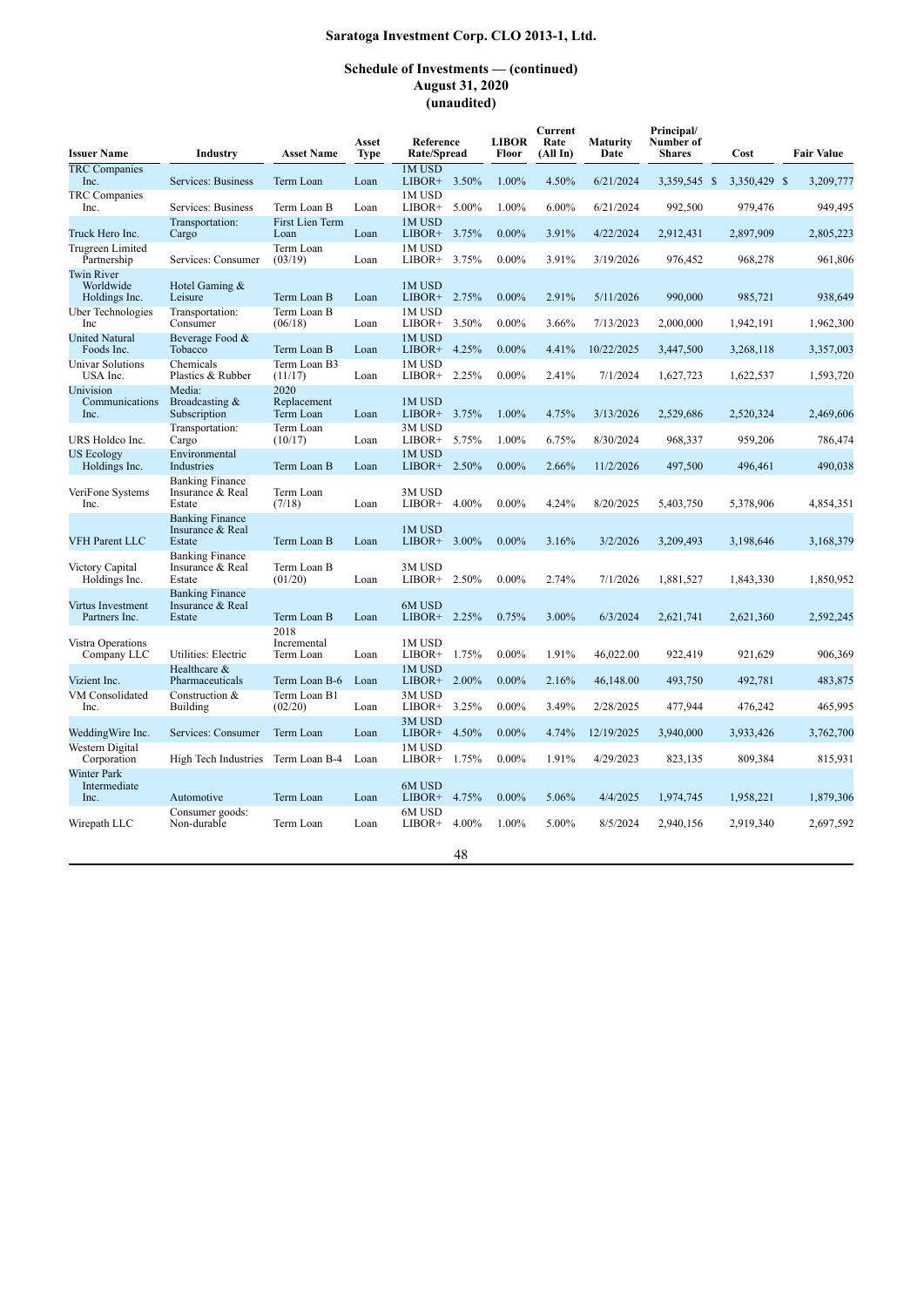### **Schedule of Investments — (continued) August 31, 2020 (unaudited)**

| <b>Issuer Name</b>                   | Industry                        | <b>Asset Name</b>    | Asset<br>Type | Reference<br>Rate/Spread |          | LIBOR<br>Floor | Current<br>Rate<br>(All In) | <b>Maturity</b><br>Date | Principal/<br>Number of<br><b>Shares</b> | Cost          | <b>Fair Value</b> |
|--------------------------------------|---------------------------------|----------------------|---------------|--------------------------|----------|----------------|-----------------------------|-------------------------|------------------------------------------|---------------|-------------------|
| <b>WP CityMD Bidco</b><br><b>LLC</b> | Services: Consumer              | Term Loan B          | Loan          | 6M USD<br>$LIBOR+$       | 4.50%    | 1.00%          | 5.50%                       | 8/13/2026               | 3,482,500 \$                             | 3,452,111 \$  | 3,455,823         |
| Xperi Holding<br>Corporation         | High Tech Industries            | Term Loan            | Loan          | 1M USD<br>LIBOR+         | 4.00%    | $0.00\%$       | 4.16%                       | 6/2/2025                | 2,418,000                                | 2,242,720     | 2,359,557         |
| <b>YS</b> Garments<br><b>LLC</b>     | Retail                          | Term Loan            | Loan          | 3M USD<br>$LIBOR+$       | $6.00\%$ | $0.00\%$       | 6.24%                       | 8/9/2024                | 1,891,250                                | 1,877,118     | 1,704,489         |
| Zekelman<br>Industries Inc           | Metals & Mining                 | Term Loan<br>(01/20) | Loan          | 1M USD<br>LIBOR+         | 2.00%    | $0.00\%$       | 2.16%                       | 1/25/2027               | 997,500                                  | 997,500       | 968,074           |
| Zep Inc.                             | Chemicals<br>Plastics & Rubber  | Term Loan            | Loan          | 6M USD<br>$LIBOR+$       | 4.00%    | 1.00%          | 5.00%                       | 8/12/2024               | 2,431,250                                | 2,423,478     | 2,229,651         |
| Zest Acquisition<br>Corp.            | Healthcare &<br>Pharmaceuticals | Term Loan            | Loan          | 3M USD<br>LIBOR+         | 3.50%    | $0.00\%$       | 3.74%                       | 3/14/2025               | 957,262                                  | 953,932       | 836,006           |
| <b>Seadrill Operating</b><br>PIK R/C | Energy: Oil & Gas               | PIK Revolver         | R/C           |                          | $0.00\%$ | $0.00\%$       | $0.00\%$                    | 2/22/2021               | 24,694                                   | 22,982        | 25,929            |
|                                      |                                 |                      |               |                          |          |                |                             |                         |                                          | \$516,146,848 | 486,024,173       |

**Number of Shares Cost Fair Value Cash and cash equivalents** U.S. Bank Money Market<sup>(c)</sup> (c) 5,108,193 \$ 5,108,193 \$ 5,108,193 \$ 5,108,193 \$ 5,108,193 \$ 5,108,193 \$ 5,108,193 \$ 5,108,193 \$ 5,108,193 \$ 5,108,193 \$ 5,108,193 \$ 5,108,193 \$ 5,108,193 \$ 5,108,193 \$ 5,108,193 \$ 5,108,193 \$ 5,108,193 \$ 5,108,193 \$ 5 **Total cash and cash equivalents 5,108,193 \$ 5,108,193 \$ 5,108,193**

(a) All or a portion of this investment has an unfunded commitment as of August 31, 2020<br>(b) As of August 31, 2020, the investment was in default and on non-accrual status.

As of August 31, 2020, the investment was in default and on non-accrual status.

(c) Included within cash and cash equivalents in Saratoga CLO's Statements of Assets and Liabilities as of August 31, 2020.

LIBOR — London Interbank Offered Rate

1W USD LIBOR — The 1 week USD LIBOR rate as of August 31, 2020 was 0.11%.

1M USD LIBOR — The 1 month USD LIBOR rate as of August 31, 2020 was 0.16%.

2M USD LIBOR — The 2 month USD LIBOR rate as of August 31, 2020 was 0.19%.

3M USD LIBOR — The 3 month USD LIBOR rate as of August 31, 2020 was 0.34%.

6M USD LIBOR — The 6 month USD LIBOR rate as of August 31, 2020 was 0.31%.

Prime — The Prime Rate as of August 31, 2020 was 3.25%.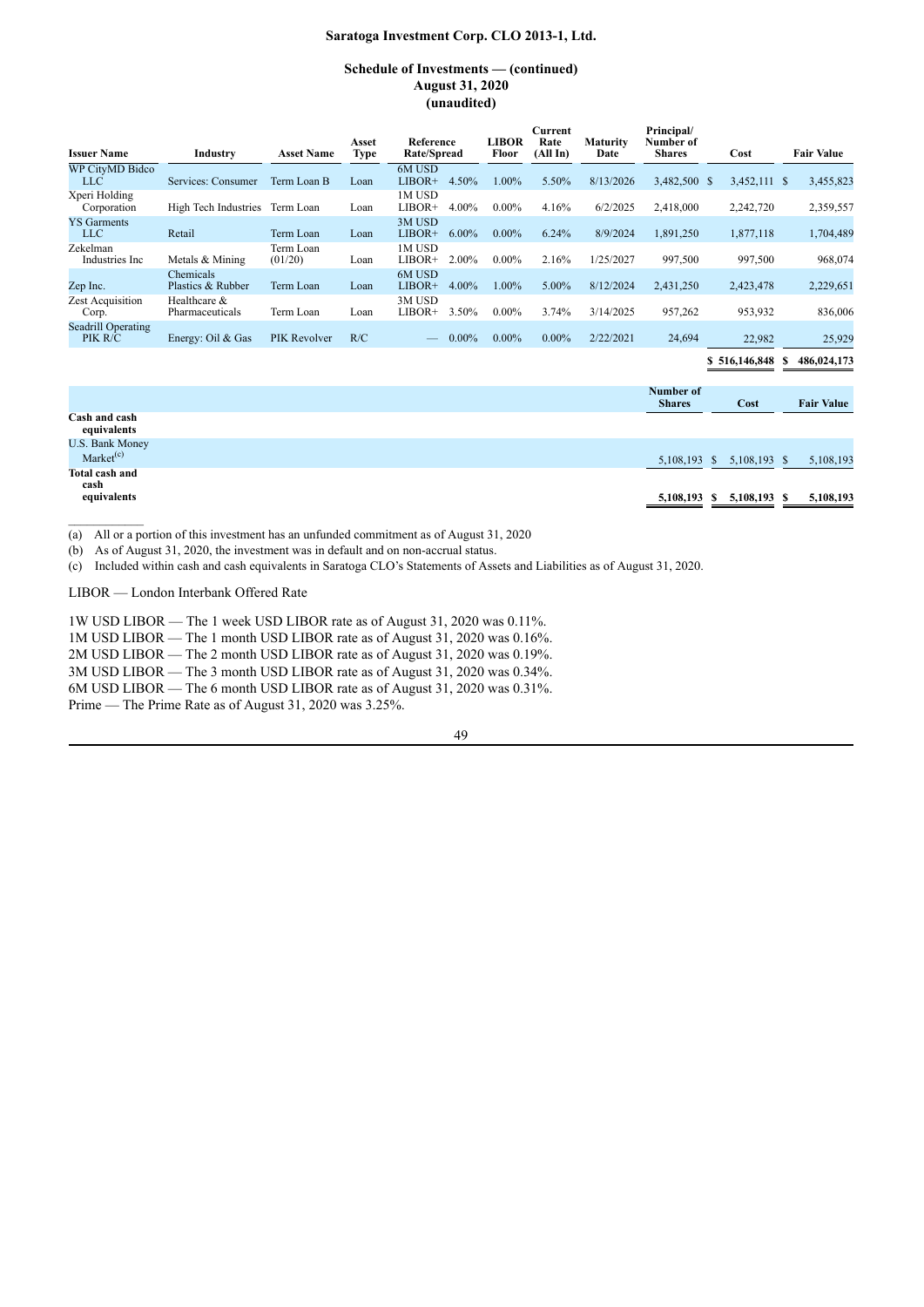## **Schedule of Investments February 29, 2020**

| <b>Issuer Name</b>                                 | Industry                                             | <b>Asset Name</b>                                            | Asset<br>Type | Reference<br>Rate/Spread  | <b>LIBOR</b><br>Floor | Current<br>Rate<br>(All In) | Maturity<br>Date | Principal/<br>Number of<br><b>Shares</b> | Cost         | <b>Fair Value</b> |
|----------------------------------------------------|------------------------------------------------------|--------------------------------------------------------------|---------------|---------------------------|-----------------------|-----------------------------|------------------|------------------------------------------|--------------|-------------------|
| Education<br>Management II<br><b>LLC</b>           | Services: Consumer                                   | Education<br>Management II<br>A-2 Preferred<br><b>Shares</b> | Equity        | $-0.00\%$                 | $0.00\%$              | $0.00\%$                    |                  | 18,975 \$                                | 1,897,538 \$ | 190               |
| Education<br>Management II<br><b>LLC</b>           | Services: Consumer                                   | Education<br>Management II<br>A-1 Preferred<br><b>Shares</b> | Equity        | $-0.00\%$                 | $0.00\%$              | $0.00\%$                    |                  | 6,692                                    | 669,214      | 67                |
| 1011778 B.C.<br>Unlimited<br>Liability<br>Company  | Beverage Food &<br>Tobacco                           | Term Loan B4                                                 | Loan          | 1M USD<br>LIBOR+ 1.75%    | $0.00\%$              | 3.27%                       |                  | 11/19/2026 \$500,000.00                  | 498,790      | 491,665           |
| 24 Hour Fitness<br>Worldwide Inc.                  | Services: Consumer                                   | Term Loan<br>(5/18)                                          | Loan          | 1M USD<br>LIBOR+ 3.50%    | $0.00\%$              | 5.02%                       | 5/30/2025        | 2,959,950                                | 2,949,872    | 1,943,710         |
| <b>ABB</b> Con-Cise<br><b>Optical Group</b><br>LLC | Consumer goods:<br>Non-durable                       | Term Loan B                                                  | Loan          | 1M USD<br>LIBOR+ 5.00%    | 1.00%                 | 6.52%                       | 6/15/2023        | 2,081,927                                | 2,062,239    | 1,969,149         |
| ADMI Corp.                                         | Services: Consumer                                   | Term Loan B                                                  | Loan          | 1M USD<br>LIBOR+ 2.75%    | $0.00\%$              | 4.27%                       | 4/30/2025        | 1,970,000                                | 1,962,286    | 1,924,848         |
| Advantage Sales &<br>Marketing Inc.                | Services: Business                                   | First Lien Term<br>Loan                                      | Loan          | 1M USD<br>LIBOR+ 3.25%    | 1.00%                 | 4.77%                       | 7/23/2021        | 2,371,131                                | 2,370,010    | 2,286,173         |
| Advantage Sales &<br>Marketing Inc.                | Services: Business                                   | Term Loan B<br>Incremental                                   | Loan          | 1M USD<br>LIBOR+ 3.25%    | 1.00%                 | 4.77%                       | 7/23/2021        | 489,950                                  | 485,523      | 470,352           |
| <b>Advisor Group</b><br>Holdings Inc               | <b>Banking Finance</b><br>Insurance & Real<br>Estate | Term Loan<br>(7/19)                                          | Loan          | 1M USD<br>LIBOR+ 5.00%    | $0.00\%$              | 6.52%                       | 7/31/2026        | 500,000                                  | 498,753      | 486,875           |
| Aegis Toxicology<br>Sciences<br>Corporation        | Healthcare &<br>Pharmaceuticals                      | Term Loan                                                    | Loan          | 3M USD<br>LIBOR+ 5.50%    | 1.00%                 | 6.96%                       | 5/9/2025         | 3,950,000                                | 3,919,494    | 3,695,225         |
| Agiliti Health Inc.                                | Healthcare &<br>Pharmaceuticals                      | Term Loan<br>(1/19)                                          | Loan          | 1M USD<br>LIBOR+ 3.00%    | $0.00\%$              | 4.52%                       | 1/5/2026         | 496,250                                  | 496,250      | 486,325           |
| Agrofresh Inc.                                     | Beverage Food &<br>Tobacco                           | Term Loan                                                    | Loan          | 1M USD<br>LIBOR+ 4.75%    | 1.00%                 | 6.27%                       | 7/30/2021        | 2,889,487                                | 2,886,790    | 2,677,601         |
| <b>AI Convoy Bidco</b><br>Limited                  | Aerospace &<br>Defense                               | AI Convoy<br>Bidco T/L B<br>(USD)                            | Loan          | 3M USD<br>LIBOR+ 3.50%    | 1.00%                 | 4.96%                       | 1/29/2027        | 1,500,000                                | 1,492,500    | 1,483,125         |
| AI Mistral<br>(Luxembourg)<br>Subco Sarl           | High Tech<br>Industries                              | Term Loan                                                    | Loan          | 1M USD<br>LIBOR+ $3.00\%$ | 1.00%                 | 4.52%                       | 3/11/2024        | 486,250                                  | 486,250      | 384,138           |
| AIS Holdco LLC                                     | Services: Business                                   | Term Loan                                                    | Loan          | 3M USD<br>LIBOR+ 5.00%    | $0.00\%$              | 6.46%                       | 8/15/2025        | 2,421,875                                | 2,411,617    | 2,228,125         |
| Alchemy US<br>Holdco 1 LLC                         | Metals & Mining                                      | Term Loan                                                    | Loan          | 1M USD<br>LIBOR+ 5.50%    | $0.00\%$              | 7.02%                       | 10/10/2025       | 1,950,000                                | 1,925,236    | 1,945,125         |
| Alion Science and<br>Technology<br>Corporation     | Aerospace &<br>Defense                               | Term Loan B<br>$(1st$ Lien)                                  | Loan          | 1M USD<br>LIBOR+ 4.50%    | 1.00%                 | 6.02%                       | 8/19/2021        | 3,377,293                                | 3,373,263    | 3,373,071         |
| Allen Media LLC                                    | Media: Advertising<br>Printing $&$<br>Publishing     | Allen Media<br>T/L B (1/20)                                  | Loan          | 3M USD<br>LIBOR+ 5.50%    | $0.00\%$              | 6.96%                       | 2/10/2027        | 3,000,000                                | 2,985,000    | 2,936,250         |
| Altisource S.a r.l.                                | <b>Banking Finance</b><br>Insurance & Real<br>Estate | Term Loan B<br>(03/18)                                       | Loan          | 3M USD<br>LIBOR+ 4.00%    | 1.00%                 | 5.46%                       | 4/3/2024         | 1,454,005                                | 1,446,493    | 1,353,141         |
| Altra Industrial<br>Motion Corp.                   | Capital Equipment                                    | Term Loan                                                    | Loan          | 1M USD<br>LIBOR+ $2.00\%$ | $0.00\%$              | 3.52%                       | 10/1/2025        | 1,767,163                                | 1,763,366    | 1,748,943         |
|                                                    |                                                      |                                                              |               | 50                        |                       |                             |                  |                                          |              |                   |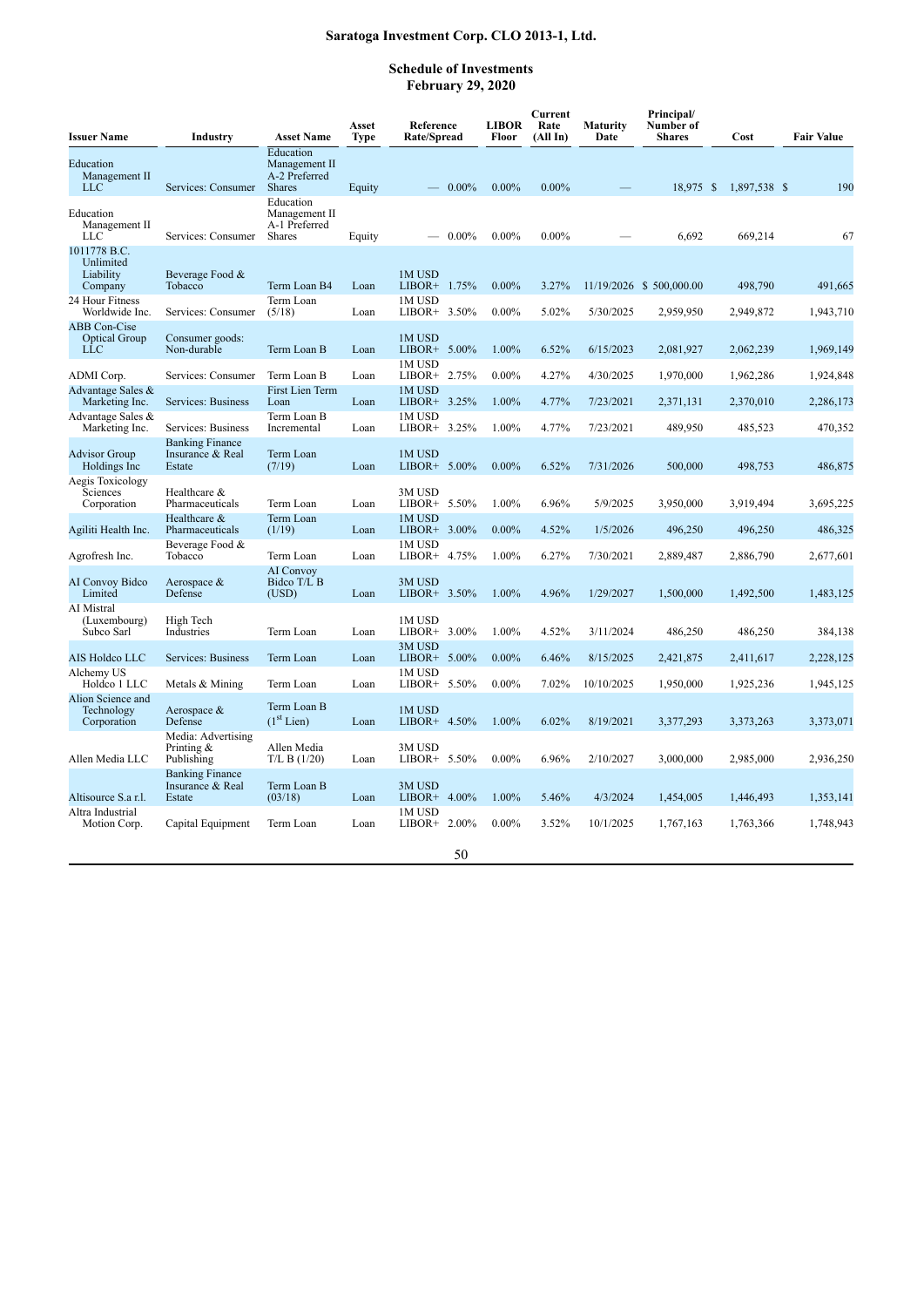| <b>Issuer Name</b>                              | <b>Industry</b>                                      | <b>Asset Name</b>                                 | Asset<br>Type | Reference<br>Rate/Spread  | <b>LIBOR</b><br>Floor | Current<br>Rate<br>(AllIn) | <b>Maturity</b><br>Date | Principal/<br>Number of<br><b>Shares</b> | Cost       | <b>Fair Value</b> |
|-------------------------------------------------|------------------------------------------------------|---------------------------------------------------|---------------|---------------------------|-----------------------|----------------------------|-------------------------|------------------------------------------|------------|-------------------|
| <b>American Dental</b><br>Partners Inc.         | Healthcare &<br>Pharmaceuticals                      | Term Loan B                                       | Loan          | 3M USD<br>LIBOR+ 4.25%    | 1.00%                 | 5.71%                      | 3/24/2023               | 990,000 \$                               | 982,019 \$ | 982,575           |
| American<br>Greetings<br>Corporation            | Media: Advertising<br>Printing $&$<br>Publishing     | Term Loan                                         | Loan          | 1M USD<br>LIBOR+ $4.50\%$ | 1.00%                 | 6.02%                      | 4/5/2024                | 4,889,524                                | 4,886,331  | 4,788,702         |
| American<br>Residential<br>Services LLC         | Services: Consumer                                   | Term Loan B                                       | Loan          | 1M USD<br>LIBOR+ $4.00\%$ | 1.00%                 | 5.52%                      | 6/30/2022               | 3,925,767                                | 3,916,564  | 3,896,324         |
| AmeriLife Group<br>LLC                          | <b>Banking Finance</b><br>Insurance & Real<br>Estate | AmeriLife T/L                                     | Loan          | 3M USD<br>LIBOR+ $4.00\%$ | $0.00\%$              | 5.46%                      | 2/5/2027                | 838,710                                  | 836,613    | 832,419           |
| AmeriLife Group<br>$LLC^{(a)}$                  | <b>Banking Finance</b><br>Insurance & Real<br>Estate | Unfunded<br>Commitment                            | Loan          | 3M USD<br>LIBOR+ $4.00\%$ | $0.00\%$              | 4.00%                      | 2/5/2027                |                                          |            |                   |
| Amex GBT<br>$(2/20)$ T/L                        | <b>Banking Finance</b><br>Insurance & Real<br>Estate | Term Loan                                         | Loan          | 3M USD<br>LIBOR+ $4.00\%$ | $0.00\%$              | 5.46%                      | 2/26/2027               | 2,993,363                                | 2,933,496  | 2,926,012         |
| Amex GBT 2/20<br>$D/T/L^{(a)}$                  | <b>Banking Finance</b><br>Insurance & Real<br>Estate | Unfunded<br>Commitment                            | Loan          | 3M USD<br>LIBOR+ $4.00\%$ | $0.00\%$              | 5.46%                      | 2/26/2027               |                                          |            |                   |
| Amynta Agency<br>Borrower Inc.                  | <b>Banking Finance</b><br>Insurance & Real<br>Estate | Term Loan                                         | Loan          | 1M USD<br>$LIBOR+ 4.50\%$ | $0.00\%$              | 6.02%                      | 2/28/2025               | 3,462,357                                | 3,425,731  | 3,224,320         |
| Anastasia Parent<br><b>LLC</b>                  | Consumer goods:<br>Non-durable                       | Term Loan                                         | Loan          | 1M USD<br>LIBOR+ 3.75%    | $0.00\%$              | 5.27%                      | 8/11/2025               | 987,500                                  | 983,508    | 759,141           |
| <b>Anchor Glass</b><br>Container<br>Corporation | Containers<br>Packaging & Glass                      | Term Loan<br>(07/17)                              | Loan          | 3M USD<br>LIBOR+ 2.75%    | 1.00%                 | 4.21%                      | 12/7/2023               | 485,063                                  | 483,537    | 354,789           |
| Api Group DE Inc                                | Services: Business                                   | Term Loan B                                       | Loan          | 1M USD<br>LIBOR+ 2.50%    | $0.00\%$              | 4.02%                      | 10/1/2026               | 1,000,000                                | 995,123    | 990,000           |
| <b>APLP</b> Holdings<br>Limited<br>Partnership  | Utilities                                            | <b>APLP</b> Holdings<br>T/L B (Atlantic<br>Power) | Loan          | 1M USD<br>LIBOR+ 2.75%    | 1.00%                 | 4.27%                      | 4/13/2023               | 2,000,000                                | 2,000,000  | 1,977,500         |
| <b>Aramark Services</b><br>Inc.                 | Services: Consumer                                   | Term Loan                                         | Loan          | 1M USD<br>LIBOR+ 1.75%    | $0.00\%$              | 3.27%                      | 1/15/2027               | 1,500,000                                | 1,498,209  | 1,484,070         |
| Arctic Glacier<br>U.S.A. Inc.                   | Beverage Food &<br>Tobacco                           | Term Loan<br>(3/18)                               | Loan          | 1M USD<br>LIBOR+ $3.50\%$ | 1.00%                 | 5.02%                      | 3/20/2024               | 3,350,967                                | 3,332,339  | 3,225,306         |
| Aretec Group Inc.                               | <b>Banking Finance</b><br>Insurance & Real<br>Estate | Term Loan<br>(10/18)                              | Loan          | 1M USD<br>LIBOR+ 4.25%    | $0.00\%$              | 5.77%                      | 10/1/2025               | 1,980,000                                | 1,975,743  | 1,937,093         |
| <b>ASG Technologies</b><br>Group Inc.           | High Tech Industries                                 | Term Loan                                         | Loan          | 1M USD<br>LIBOR+ $3.50\%$ | 1.00%                 | 5.02%                      | 7/31/2024               | 488,775                                  | 487,107    | 476,556           |
| AssetMark<br>Financial<br>Holdings Inc.         | <b>Banking Finance</b><br>Insurance & Real<br>Estate | Term Loan                                         | Loan          | 3M USD<br>LIBOR+ 3.00%    | $0.00\%$              | 4.46%                      | 11/14/2025              | 1.237.500                                | 1,235,582  | 1,228,219         |
| Astoria Energy<br><b>LLC</b>                    | Energy: Electricity                                  | Term Loan                                         | Loan          | 1M USD<br>LIBOR+ $4.00\%$ | 1.00%                 | 5.52%                      | 12/24/2021              | 1,391,552                                | 1,385,662  | 1,384,595         |
| <b>Asurion LLC</b>                              | <b>Banking Finance</b><br>Insurance & Real<br>Estate | Term Loan B-4<br>(Replacement)                    | Loan          | 1M USD<br>LIBOR+ 3.00%    | $0.00\%$              | 4.52%                      | 8/4/2022                | 1,876,925                                | 1,872,057  | 1,853,069         |
| <b>Asurion LLC</b>                              | <b>Banking Finance</b><br>Insurance & Real<br>Estate | Term Loan B6                                      | Loan          | 1M USD<br>LIBOR+ 3.00%    | $0.00\%$              | 4.52%                      | 11/3/2023               | 492,773                                  | 489,808    | 485,381           |
| Athenahealth Inc.                               | Healthcare &<br>Pharmaceuticals                      | Term Loan B                                       | Loan          | 1M USD<br>LIBOR+ 4.50%    | $0.00\%$              | 6.02%                      | 2/11/2026               | 1.985.000                                | 1,950,006  | 1,970,113         |
| Avaya Inc.                                      | Telecommunications                                   | Term Loan B                                       | Loan          | 1M USD<br>$LIBOR+ 4.25%$  | $0.00\%$              | 5.77%                      | 12/16/2024              | 3,169,156                                | 3,138,355  | 3,010,698         |
|                                                 |                                                      |                                                   |               | 51                        |                       |                            |                         |                                          |            |                   |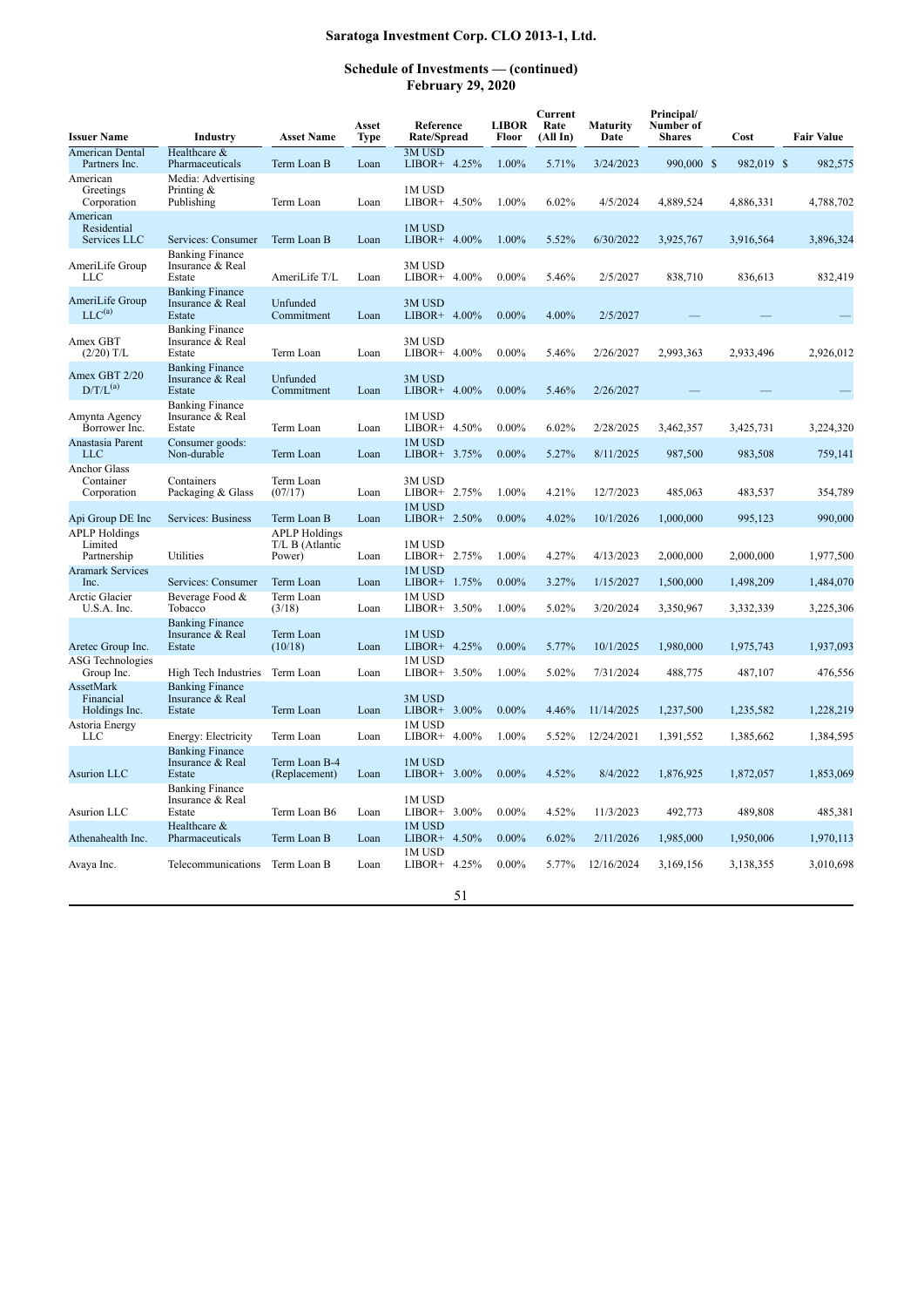| <b>Issuer Name</b>                              | <b>Industry</b>                                      | <b>Asset Name</b>      | Asset<br><b>Type</b> | Reference<br>Rate/Spread     | <b>LIBOR</b><br>Floor | Current<br>Rate<br>(AllIn) | <b>Maturity</b><br>Date | Principal/<br>Number of<br><b>Shares</b> | Cost         | <b>Fair Value</b> |
|-------------------------------------------------|------------------------------------------------------|------------------------|----------------------|------------------------------|-----------------------|----------------------------|-------------------------|------------------------------------------|--------------|-------------------|
| <b>Avison Young</b><br>(Canada) Inc.            | Services: Business                                   | Term Loan              | Loan                 | 3M USD<br>LIBOR+ $5.00\%$    | $0.00\%$              | 6.46%                      | 1/30/2026               | 3,476,222 \$                             | 3,418,777 \$ | 3,406,697         |
| B&G Foods Inc.                                  | Beverage Food &<br>Tobacco                           | Term Loan              | Loan                 | 1M USD<br>LIBOR+ $2.50\%$    | $0.00\%$              | 4.02%                      | 10/10/2026              | 249,375                                  | 248,169      | 246,881           |
| <b>Ball Metalpack</b><br>Finco LLC              | Containers<br>Packaging & Glass                      | Term Loan              | Loan                 | <b>3MUSD</b><br>LIBOR+ 4.50% | $0.00\%$              | 5.96%                      | 7/31/2025               | 3,944,937                                | 3,928,266    | 3.432.096         |
| Bausch Health<br>Companies Inc.                 | Healthcare &<br>Pharmaceuticals                      | Term Loan B<br>(05/18) | Loan                 | 1M USD<br>$LIBOR+ 3.00\%$    | $0.00\%$              | 4.52%                      | 6/2/2025                | 25,355                                   | 25,274       | 25,161            |
| Berry Global Inc.                               | Chemicals<br>Plastics & Rubber                       | Term Loan Y            | Loan                 | 1M USD<br>$LIBOR+ 2.00\%$    | $0.00\%$              | 3.52%                      | 7/1/2026                | 4,987,500                                | 4,981,754    | 4,897,974         |
| Blount<br>International<br>Inc.                 | Forest Products &<br>Paper                           | Term Loan B<br>(09/18) | Loan                 | 1M USD<br>$LIBOR+ 3.75%$     | 1.00%                 | 5.27%                      | 4/12/2023               | 3,453,781                                | 3,450,952    | 3,432,195         |
| Blucora Inc.                                    | Services: Consumer                                   | Term Loan<br>(11/17)   | Loan                 | 2M USD<br>$LIBOR+ 3.00\%$    | 1.00%                 | 4.50%                      | 5/22/2024               | 955,900                                  | 953,639      | 946,341           |
| Bombardier<br>Recreational<br>Products Inc.     | Consumer goods:<br>Durable                           | Term Loan<br>(1/20)    | Loan                 | 1M USD<br>LIBOR+ $2.00\%$    | $0.00\%$              | 3.52%                      | 5/24/2027               | 995,000                                  | 985,847      | 978,214           |
| <b>Boxer Parent</b><br>Company Inc.             | Services: Business                                   | Term Loan              | Loan                 | 1M USD<br>LIBOR+ 4.25%       | $0.00\%$              | 5.77%                      | 10/2/2025               | 2,475,000                                | 2,454,363    | 2,374,070         |
| <b>Bracket</b><br>Intermediate<br>Holding Corp. | Healthcare &<br>Pharmaceuticals                      | Term Loan              | Loan                 | 3M USD<br>LIBOR+ 4.25%       | $0.00\%$              | 5.71%                      | 9/5/2025                | 987,500                                  | 983,437      | 987,500           |
| <b>Broadstreet</b><br>Partners Inc.             | <b>Banking Finance</b><br>Insurance & Real<br>Estate | Term Loan B3           | Loan                 | 1M USD<br>LIBOR+ 3.25%       | $0.00\%$              | 4.77%                      | 1/27/2027               | 2,024,614                                | 2,022,736    | 2,002,687         |
| <b>Brookfield WEC</b><br>Holdings Inc.          | Energy: Electricity                                  | Term Loan 1/20         | Loan                 | 1M USD<br>3.00%<br>LIBOR+    | 0.75%                 | 4.52%                      | 8/1/2025                | 497,487                                  | 496,370      | 488,627           |
| <b>Buckeye Partners</b><br>L.P.                 | Utilities: Oil & Gas                                 | Term Loan              | Loan                 | 1M USD<br>LIBOR+ 2.75%       | $0.00\%$              | 4.27%                      | 11/2/2026               | 1,000,000                                | 995,334      | 989,170           |
| BW Gas &<br>Convenience<br>Holdings LLC         | Beverage Food &<br>Tobacco                           | Term Loan              | Loan                 | 1M USD<br>LIBOR+ $6.25\%$    | $0.00\%$              | 7.77%                      | 11/18/2024              | 3,000,000                                | 2,884,283    | 2,992,500         |
| Calceus<br>Acquisition Inc.                     | Consumer goods:<br>Non-durable                       | Term Loan B            | Loan                 | 1M USD<br>LIBOR+ 5.50%       | $0.00\%$              | 7.02%                      | 2/12/2025               | 975,000                                  | 964,353      | 964,031           |
| Callaway Golf<br>Company                        | Retail                                               | Term Loan B            | Loan                 | 1M USD<br>$LIBOR+ 4.50\%$    | $0.00\%$              | 6.02%                      | 1/2/2026                | 697,500                                  | 684,758      | 696,196           |
| CareerBuilder<br><b>LLC</b>                     | Services: Business                                   | Term Loan              | Loan                 | 1M USD<br>LIBOR+ $6.75\%$    | 1.00%                 | 8.27%                      | 7/31/2023               | 2,266,211                                | 2,232,341    | 2,223,720         |
| CareStream Health<br>Inc.                       | High Tech Industries                                 | Term Loan              | Loan                 | 1M USD<br>LIBOR+<br>6.25%    | 1.00%                 | 7.77%                      | 2/28/2021               | 2,362,278                                | 2,356,691    | 2,263,062         |
| Casa Systems Inc.                               | Telecommunications                                   | Term Loan              | Loan                 | 1M USD<br>LIBOR+ 4.00%       | 1.00%                 | 5.52%                      | 12/20/2023              | 1,455,000                                | 1,446,052    | 1,236,750         |
| Castle US Holding<br>Corporation                | High Tech Industries                                 | Term Loan B<br>(USD)   | Loan                 | 1M USD<br>LIBOR+ 3.75%       | $0.00\%$              | 5.27%                      | 1/27/2027               | 500,000                                  | 497,509      | 475,000           |
| <b>CCS-CMGC</b><br>Holdings Inc.                | Healthcare &<br>Pharmaceuticals                      | Term Loan              | Loan                 | 3M USD<br>LIBOR+ 5.50%       | $0.00\%$              | 6.96%                      | 10/1/2025               | 2,475,000                                | 2,453,876    | 2,338,875         |
| Cengage Learning<br>Inc.                        | Media: Advertising<br>Printing $\&$<br>Publishing    | Term Loan              | Loan                 | 1M USD<br>$LIBOR+ 4.25%$     | 1.00%                 | 5.77%                      | 6/7/2023                | 1,447,458                                | 1,435,195    | 1,329,447         |
| CenturyLink Inc.                                | Telecommunications                                   | Term Loan B<br>(1/20)  | Loan                 | 1M USD<br>LIBOR+ 2.25%       | $0.00\%$              | 3.77%                      | 3/15/2027               | 3,000,000                                | 2,996,438    | 2,922,180         |
| <b>Citadel Securities</b><br>LP                 | <b>Banking Finance</b><br>Insurance & Real<br>Estate | Term Loan<br>(2/20)    | Loan                 | 1M USD<br>LIBOR+ 2.75%       | $0.00\%$              | 4.27%                      | 2/27/2026               | 992,500                                  | 991,371      | 983,816           |
| Clarios Global LP                               | Automotive                                           | Term Loan B            | Loan                 | 1M USD<br>$LIBOR+ 3.50\%$    | $0.00\%$              | 5.02%                      | 4/30/2026               | 1,496,250                                | 1,482,216    | 1,451,991         |
| <b>Compass Power</b><br>Generation<br>L.L.C.    | Utilities: Electric                                  | Term Loan B<br>(08/18) | Loan                 | 1M USD<br>LIBOR+ 3.50%       | 1.00%                 | 5.02%                      | 12/20/2024              | 1,891,221                                | 1,886,758    | 1,855,761         |
|                                                 |                                                      |                        |                      | 52                           |                       |                            |                         |                                          |              |                   |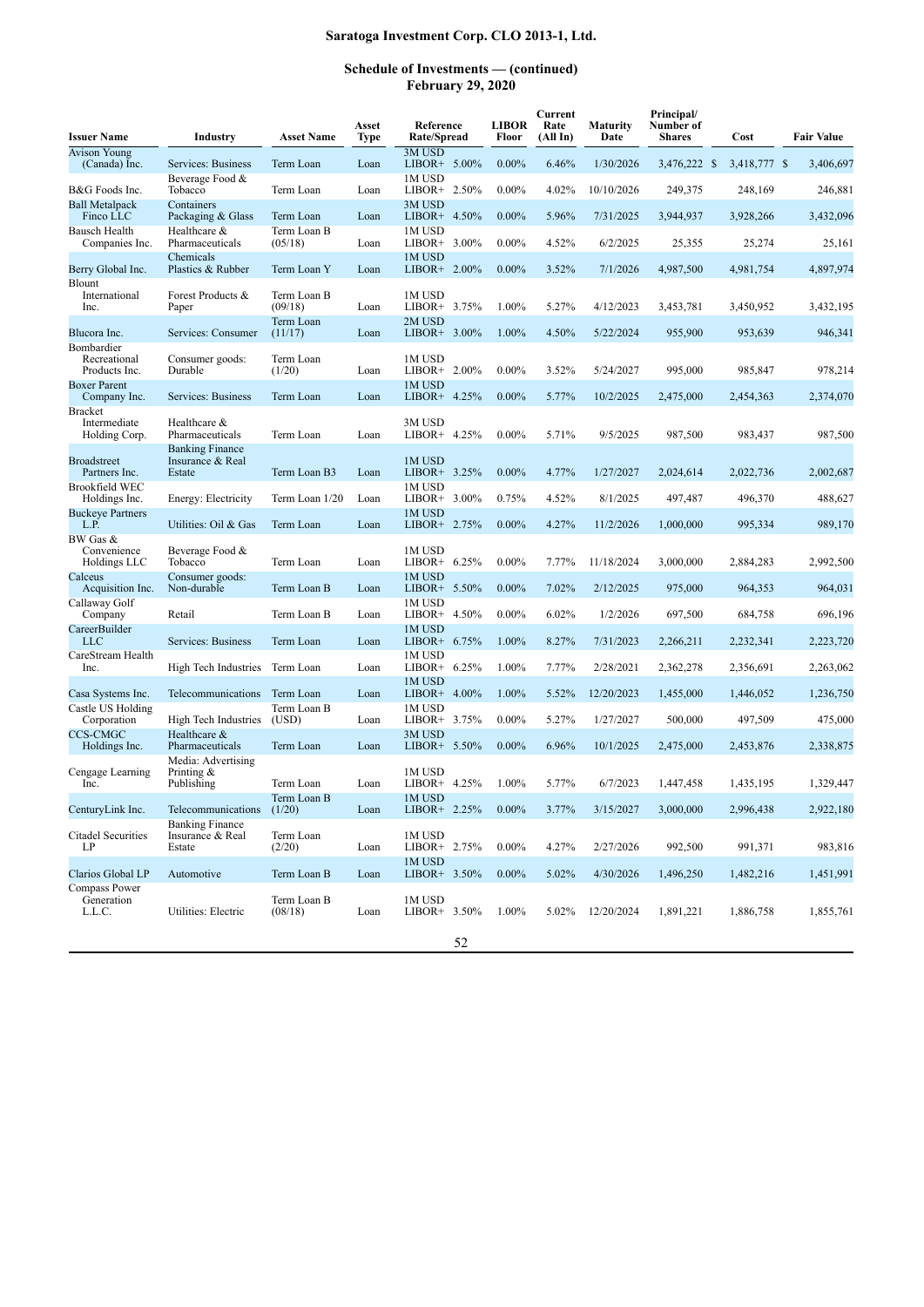| <b>Issuer Name</b>                             | Industry                                             | <b>Asset Name</b>                     | Asset<br>Type | Reference<br>Rate/Spread  | <b>LIBOR</b><br>Floor | Current<br>Rate<br>(All In) | Maturity<br>Date | Principal/<br>Number of<br>Shares | Cost       | <b>Fair Value</b> |
|------------------------------------------------|------------------------------------------------------|---------------------------------------|---------------|---------------------------|-----------------------|-----------------------------|------------------|-----------------------------------|------------|-------------------|
| Compuware<br>Corporation                       | High Tech Industries                                 | Term Loan<br>(08/18)                  | Loan          | 1M USD<br>$LIBOR+ 4.00\%$ | $0.00\%$              | 5.52%                       | 8/22/2025        | 495,000 \$                        | 493,979 \$ | 493,763           |
| Concordia<br>International<br>Corp.            | Healthcare &<br>Pharmaceuticals                      | Term Loan                             | Loan          | 3M USD<br>LIBOR+ $5.50\%$ | 1.00%                 | 6.96%                       | 9/6/2024         | 1,183,650                         | 1,131,380  | 1,088,224         |
| Connect U.S. Finco<br>LLC                      | Telecommunications                                   | Delayed Draw<br>Term Loan B           | Loan          | 1M USD<br>$LIBOR+ 4.50\%$ | 1.00%                 | 6.02%                       | 12/11/2026       | 2,000,000                         | 1,984,055  | 1,980,000         |
| Consolidated<br>Communications<br>Inc.         | Telecommunications                                   | Term Loan B                           | Loan          | 1M USD<br>3.00%<br>LIBOR+ | 1.00%                 | 4.52%                       | 10/5/2023        | 1,475,404                         | 1,464,720  | 1,395,481         |
| Coral-US<br>Co-Borrower<br>LLC                 | Telecommunications Term Loan B-5                     |                                       | Loan          | 1M USD<br>LIBOR+ 2.25%    | $0.00\%$              | 3.77%                       | 1/31/2028        | 2.000.000                         | 2,000,000  | 1,976,660         |
| Covia Holdings<br>Corporation                  | Metals & Mining                                      | Term Loan                             | Loan          | 3M USD<br>LIBOR+ 4.00%    | 1.00%                 | 5.46%                       | 6/2/2025         | 985,000                           | 985,000    | 711,663           |
| <b>CPI</b> Acquisition<br>Inc                  | <b>Banking Finance</b><br>Insurance & Real<br>Estate | Term Loan B<br>(1 <sup>st</sup> Lien) | Loan          | 6M USD<br>LIBOR+ 4.50%    | 1.00%                 | 5.90%                       | 8/17/2022        | 1,436,782                         | 1,427,762  | 1,089,957         |
| Crown Subsea<br>Communications<br>Holding Inc  | Construction &<br><b>Building</b>                    | Term Loan                             | Loan          | 1M USD<br>LIBOR+ 6.00%    | $0.00\%$              | 7.52%                       | 11/3/2025        | 1,655,837                         | 1,640,398  | 1,649,627         |
| CSC Holdings<br>LLC                            | Media:<br>Broadcasting $&$<br>Subscription           | Term Loan B<br>(03/17)                | Loan          | 1M USD<br>LIBOR+ 2.25%    | $0.00\%$              | 3.77%                       | 7/17/2025        | 1,974,620                         | 1,952,260  | 1,941,308         |
| CSC Holdings<br>LLC                            | Media:<br>Broadcasting &<br>Subscription             | Term Loan B-5                         | Loan          | 1M USD<br>LIBOR+ $2.50\%$ | $0.00\%$              | 4.02%                       | 4/15/2027        | 500,000                           | 500,000    | 492,500           |
| <b>CSC</b> Holdings<br><b>LLC</b>              | Media:<br>Broadcasting &<br>Subscription             | Term Loan B                           | Loan          | 1M USD<br>LIBOR+ $2.25%$  | $0.00\%$              | 3.77%                       | 1/15/2026        | 495,000                           | 493,968    | 486.031           |
| Cushman &<br>Wakefield<br>U.S. Borrower<br>LLC | Construction &<br>Building                           | Term Loan                             | Loan          | 1M USD<br>LIBOR+ 2.75%    | $0.00\%$              | 4.27%                       | 8/21/2025        | 3,945,050                         | 3,928,487  | 3,874,789         |
| Daseke Companies<br>Inc.                       | Transportation:<br>Cargo                             | Replacement<br>Term Loan              | Loan          | 1M USD<br>LIBOR+ $5.00\%$ | 1.00%                 | 6.52%                       | 2/27/2024        | 1,955,694                         | 1,946,628  | 1,867,688         |
| DaVita Inc.                                    | High Tech Industries                                 | Term Loan B-1                         | Loan          | 1M USD<br>LIBOR+ 1.75%    | $0.00\%$              | 3.27%                       | 8/12/2026        | 997,500                           | 995,133    | 985,859           |
| Dealer Tire LLC                                | Automotive                                           | Dealer Tire T/L<br>$B-1$              | Loan          | 1M USD<br>LIBOR+ 4.25%    | $0.00\%$              | 5.77%                       | 12/12/2025       | 3,000,000                         | 2,992,500  | 2,977,500         |
| Delek US Holdings<br>Inc.                      | Utilities: Oil & Gas                                 | Term Loan B                           | Loan          | 1M USD<br>LIBOR+ $2.25\%$ | $0.00\%$              | 3.77%                       | 3/31/2025        | 6,446,003                         | 6,379,073  | 6,317,083         |
| Dell International<br>L.L.C.                   | High Tech Industries Term Loan B-1                   |                                       | Loan          | 1M USD<br>LIBOR+ $2.00\%$ | 0.75%                 | 3.52%                       | 9/19/2025        | 3,814,430                         | 3,809,967  | 3,766,292         |
| Delta 2 (Lux) SARL                             | Hotel Gaming &<br>Leisure                            | Term Loan B                           | Loan          | 1M USD<br>LIBOR+ 2.50%    | 1.00%                 | 4.02%                       | 2/1/2024         | 1,318,289                         | 1,315,922  | 1,275,445         |
| DHX Media Ltd.                                 | Media:<br>Broadcasting $&$<br>Subscription           | Term Loan                             | Loan          | 1M USD<br>LIBOR+ 4.25%    | 1.00%                 | 5.77%                       | 12/29/2023       | 279,282                           | 278,012    | 267,413           |
| Diamond Sports<br>Group LLC                    | Media:<br>Broadcasting &<br>Subscription             | Term Loan                             | Loan          | 1M USD<br>$LIBOR+ 3.25%$  | $0.00\%$              | 4.77%                       | 8/24/2026        | 997,500                           | 992,773    | 907,725           |
| Digital Room<br>Holdings Inc.                  | Media: Advertising<br>Printing $&$<br>Publishing     | Term Loan                             | Loan          | 1M USD<br>$LIBOR+ 5.00\%$ | $0.00\%$              | 6.52%                       | 5/21/2026        | 2,985,000                         | 2,944,957  | 2,790,975         |
| Dole Food<br>Company Inc.                      | Beverage Food &<br>Tobacco                           | Term Loan B                           | Loan          | 1M USD<br>LIBOR+ 2.75%    | 1.00%                 | 4.27%                       | 4/8/2024         | 468,750                           | 467,304    | 461,522           |
| <b>DRW</b> Holdings<br><b>LLC</b>              | <b>Banking Finance</b><br>Insurance & Real<br>Estate | Term Loan B                           | Loan          | 1M USD<br>LIBOR+ 4.25%    | $0.00\%$              | 5.77%                       | 11/27/2026       | 5,000,000                         | 4,950,804  | 4,962,500         |
|                                                |                                                      |                                       |               | 53                        |                       |                             |                  |                                   |            |                   |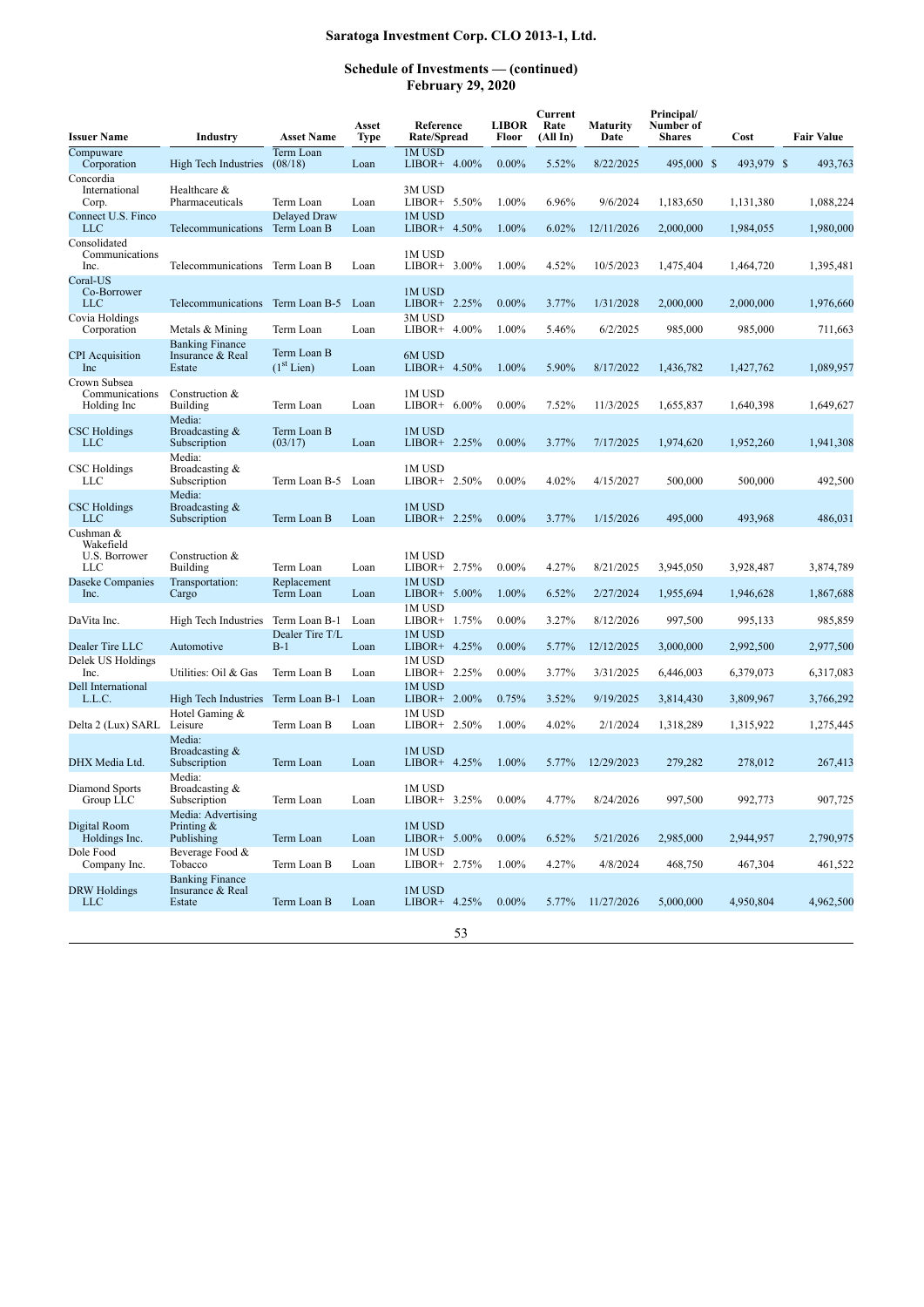| <b>Issuer Name</b>                                  | Industry                                             | <b>Asset Name</b>                                | Asset<br>Type | Reference<br>Rate/Spread  | <b>LIBOR</b><br>Floor | Current<br>Rate<br>(All In) | <b>Maturity</b><br>Date | Principal/<br>Number of<br><b>Shares</b> | Cost                 | <b>Fair Value</b> |
|-----------------------------------------------------|------------------------------------------------------|--------------------------------------------------|---------------|---------------------------|-----------------------|-----------------------------|-------------------------|------------------------------------------|----------------------|-------------------|
| DynCorp<br>International<br>Inc.                    | Aerospace &<br>Defense                               | Term Loan B                                      | Loan          | 1M USD<br>LIBOR+ 6.00%    | 1.00%                 | 7.52%                       | 8/18/2025               | 2,962,500 \$                             | 2,879,096 \$         | 2,925,469         |
| Eagletree-Carbide<br>Acquisition<br>Corp.           | Consumer goods:<br>Durable                           | Term Loan                                        | Loan          | 3M USD<br>LIBOR+ 4.25%    | 1.00%                 | 5.71%                       | 8/28/2024               | 4,927,385                                | 4,901,606            | 4,804,200         |
| <b>EIG</b> Investors<br>Corp.                       | High Tech Industries                                 | Term Loan<br>(06/18)                             | Loan          | 3M USD<br>LIBOR+ 3.75%    | 1.00%                 | 5.21%                       | 2/9/2023                | 2,199,416                                | 2,186,449            | 2,160,926         |
| Encapsys LLC                                        | Chemicals<br>Plastics & Rubber                       | Term Loan B2                                     | Loan          | 1M USD<br>LIBOR+ 3.25%    | 1.00%                 | 4.77%                       | 11/7/2024               | 497,428                                  | 492,831              | 491,832           |
| Endo Luxembourg<br>Finance<br>Company I<br>S.a.r.l. | Healthcare &<br>Pharmaceuticals                      | Term Loan B<br>(4/17)                            | Loan          | 1M USD<br>LIBOR+ 4.25%    | 0.75%                 | 5.77%                       | 4/29/2024               | 3,937,025                                | 3,914,795            | 3,766,985         |
| <b>Energy Acquisition</b><br>LP                     | Capital Equipment                                    | Term Loan<br>(6/18)                              | Loan          | 3M USD<br>LIBOR+ 4.25%    | $0.00\%$              | 5.71%                       | 6/26/2025               | 1,970,000                                | 1,957,901            | 1,811,179         |
| Envision<br>Healthcare<br>Corporation               | Healthcare &<br>Pharmaceuticals                      | Term Loan B<br>(06/18)                           | Loan          | 1M USD<br>LIBOR+ 3.75%    | $0.00\%$              | 5.27%                       | 10/10/2025              | 4,950,000                                | 4,939,709            | 3,966,188         |
| <b>EyeCare Partners</b><br>LLC                      | Healthcare &<br>Pharmaceuticals                      | EveCare<br>Partners T/L B                        | Loan          | 1M USD<br>$LIBOR+ 3.75%$  | $0.00\%$              | 5.27%                       | 2/5/2027                | 1,621,622                                | 1,619,618            | 1,583,789         |
| <b>EyeCare Partners</b><br>$LLC^{(a)}$              | Healthcare &<br>Pharmaceuticals                      | EveCare<br>Partners<br>Delayed Draw<br>Term Loan | Loan          | 1M USD<br>LIBOR+ 3.75%    | $0.00\%$              | 5.27%                       | 2/5/2027                |                                          |                      |                   |
| FinCo I LLC                                         | <b>Banking Finance</b><br>Insurance & Real<br>Estate | 2018 Term<br>Loan B                              | Loan          | 1M USD<br>LIBOR+ $2.00\%$ | $0.00\%$              | 3.52%                       | 12/27/2022              | 360,538                                  | 359,905              | 356,752           |
| First Eagle<br>Holdings Inc.                        | <b>Banking Finance</b><br>Insurance & Real<br>Estate | Refinancing<br>Term Loan                         | Loan          | 3M USD<br>LIBOR+ 2.50%    | $0.00\%$              | 3.96%                       | 2/1/2027                | 5,450,000                                | 5,426,720            | 5,338,275         |
| <b>Fitness</b><br>International<br>LLC              | Services: Consumer                                   | Term Loan B<br>(4/18)                            | Loan          | 1M USD<br>LIBOR+ 3.25%    | $0.00\%$              | 4.77%                       | 4/18/2025               | 1,330,058                                | 1,322,900            | 1,312,103         |
| Franklin Square<br>Holdings L.P.                    | <b>Banking Finance</b><br>Insurance & Real<br>Estate | Term Loan                                        | Loan          | 1M USD<br>$LIBOR+ 2.25%$  | $0.00\%$              | 3.77%                       | 8/1/2025                | 4,443,748                                | 4,414,007            | 4,421,530         |
| Froneri<br>International Ltd                        | Beverage Food &<br>Tobacco                           | Term Loan B-2                                    | Loan          | 1M USD<br>LIBOR+ 2.25%    | $0.00\%$              | 3.77%                       | 1/29/2027               | 2,000,000                                | 1,995,162            | 1,962,500         |
| <b>Fusion Connect</b><br>Inc.                       | Telecommunications                                   | Exit Term Loan<br>(1/20)                         | Loan          | 3M USD<br>LIBOR+ $9.50\%$ | 2.00%                 | 11.50%                      | 1/14/2025               | 1,500,000                                | 1,470,716            | 1,495,005         |
| <b>Fusion Connect</b><br>Inc.                       | Telecommunications                                   | Take Back 2 <sup>nd</sup><br>Out Term Loan       | Loan          | 6M USD<br>$LIBOR+ 8.00\%$ | 2.00%                 | 10.00%                      | 7/14/2025               | 757,724                                  | 737,560              | 527,883           |
| <b>GBT</b> Group<br>Services B.V.                   | Hotel Gaming &<br>Leisure                            | Term Loan                                        | Loan          | 3M USD<br>LIBOR+ 2.50%    | $0.00\%$              | 3.96%                       | 8/13/2025               | 4,443,750                                | 4,442,729            | 4,410,422         |
| GC EOS Buver<br>Inc.                                | Automotive                                           | Term Loan B<br>(06/18)                           | Loan          | 1M USD<br>LIBOR+ 4.50%    | $0.00\%$              | 6.02%                       | 8/1/2025                | 2,962,500                                | 2,940,820            | 2,888,438         |
| <b>General Nutrition</b><br>Centers Inc.            | Retail                                               | Term Loan B2                                     | Loan          | 3M USD<br>LIBOR+ 8.75%    | 0.75%                 | 10.21%                      | 3/4/2021                | 930,446                                  | 929,986              | 856,010           |
| <b>General Nutrition</b>                            | Retail                                               | FILO Term                                        |               | 1M USD<br>$LIBOR+ 7.00\%$ | $0.00\%$              | 8.52%                       | 1/3/2023                | 585,849                                  |                      | 583,505           |
| Centers Inc.<br>Genesee &<br>Wyoming Inc.           | Transportation:<br>Cargo                             | Loan<br>Term Loan<br>(11/19)                     | Loan<br>Loan  | 3M USD<br>$LIBOR+ 2.00\%$ | $0.00\%$              | 3.46%                       | 12/30/2026              | 1,500,000                                | 584,748<br>1,492,771 | 1,489,380         |
| GEO Group Inc.<br>The                               | <b>Banking Finance</b><br>Insurance & Real<br>Estate | Term Loan<br>Refinance                           | Loan          | 1M USD<br>$LIBOR+ 2.00\%$ | 0.75%                 | 3.52%                       | 3/25/2024               | 2,000,000                                | 1,911,214            | 1,846,260         |
| <b>GI</b> Chill                                     | Acquisition LLC Services: Business                   | Term Loan                                        | Loan          | 3M USD<br>LIBOR+ $4.00\%$ | $0.00\%$              | 5.46%                       | 8/6/2025                | 2,468,750                                | 2,458,492            | 2,450,234         |
| <b>GI</b> Revelation<br>Acquisition<br>LLC          | Services: Business                                   | Term Loan                                        | Loan          | 1M USD<br>LIBOR+ $5.00\%$ | $0.00\%$              | 6.52%                       | 4/16/2025               | 1,231,867                                | 1,226,730            | 1,155,652         |
|                                                     |                                                      |                                                  |               | 54                        |                       |                             |                         |                                          |                      |                   |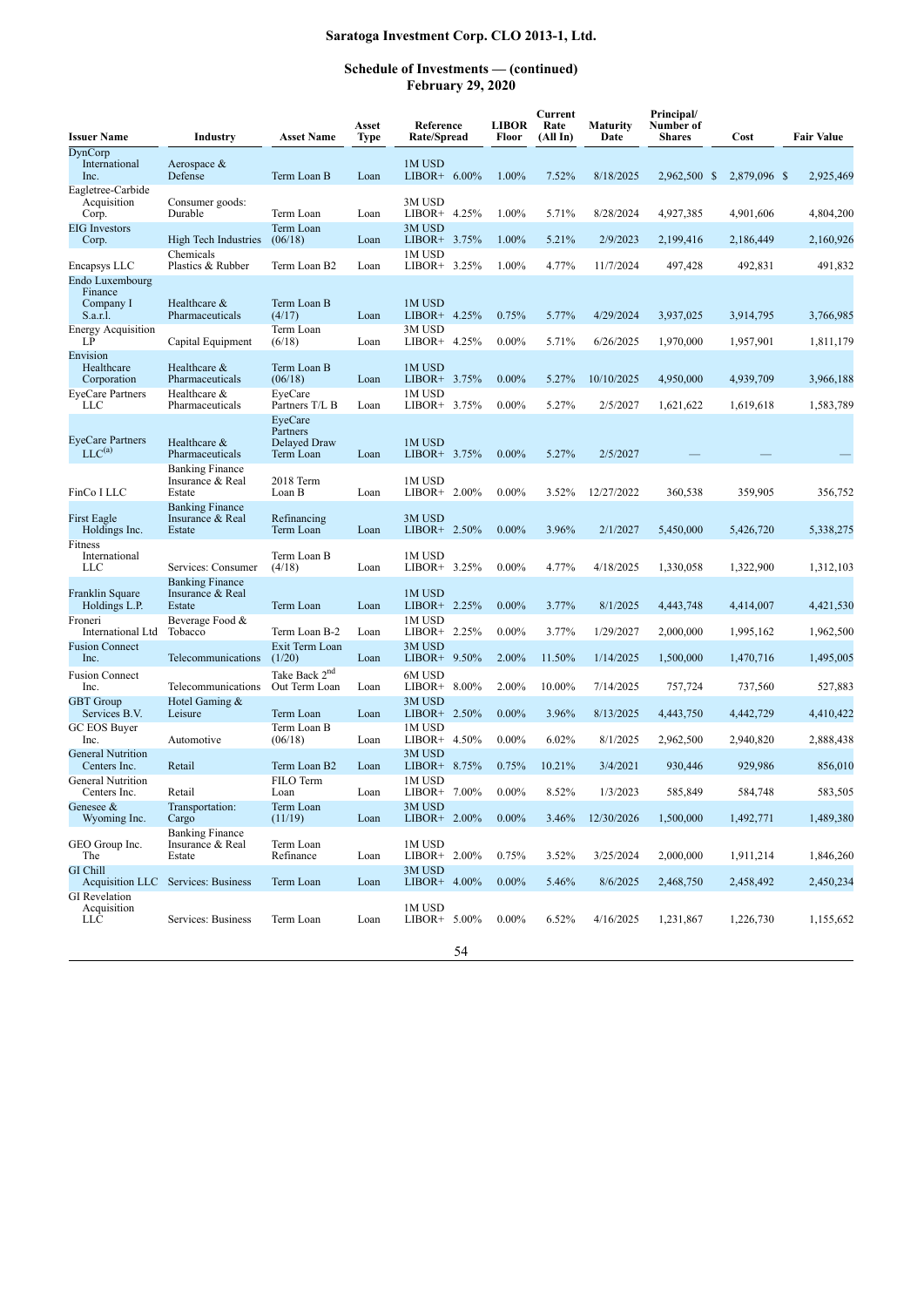| <b>Issuer Name</b>                                         | <b>Industry</b>                                      | <b>Asset Name</b>                   | Asset<br>Type | Reference<br>Rate/Spread  | <b>LIBOR</b><br>Floor | Current<br>Rate<br>(All In) | <b>Maturity</b><br>Date | Principal/<br>Number of<br><b>Shares</b> | Cost         | <b>Fair Value</b> |
|------------------------------------------------------------|------------------------------------------------------|-------------------------------------|---------------|---------------------------|-----------------------|-----------------------------|-------------------------|------------------------------------------|--------------|-------------------|
| Gigamon Inc.                                               | Services: Business                                   | Term Loan B                         | Loan          | 1M USD<br>LIBOR+ 4.25%    | 1.00%                 | 5.77%                       | 12/27/2024              | 2,960,000 \$                             | 2,937,550 \$ | 2,952,600         |
| Global Tel*Link<br>Corporation                             | Telecommunications                                   | Term Loan B                         | Loan          | 1M USD<br>LIBOR+ 4.25%    | $0.00\%$              | 5.77%                       | 11/28/2025              | 3,039,750                                | 3,039,750    | 2,886,668         |
| Go Wireless Inc.                                           | Telecommunications                                   | Term Loan                           | Loan          | 1M USD<br>LIBOR+ $6.50\%$ | 1.00%                 | 8.02%                       | 12/22/2024              | 3,202,597                                | 3,161,265    | 3,005,093         |
| Goodyear Tire &<br>Rubber<br>Company The                   | Chemicals<br>Plastics & Rubber                       | Second Lien<br>Term Loan            | Loan          | 1M USD<br>LIBOR+ 2.00%    | $0.00\%$              | 3.52%                       | 3/7/2025                | 2,000,000                                | 2,000,000    | 1,950,000         |
| Greenhill & Co.<br>Inc.                                    | <b>Banking Finance</b><br>Insurance & Real<br>Estate | Term Loan B                         | Loan          | 1M USD<br>LIBOR+ 3.25%    | $0.00\%$              | 4.77%                       | 4/12/2024               | 3,661,538                                | 3,624,459    | 3,644,769         |
| Grosvenor Capital<br>Management<br>Holdings<br><b>LLLP</b> | <b>Banking Finance</b><br>Insurance & Real<br>Estate | Term Loan B                         | Loan          | 1M USD<br>LIBOR+ 2.75%    | 1.00%                 | 4.27%                       | 3/28/2025               | 898,530                                  | 894,831      | 898,530           |
| Guidehouse LLP                                             | Aerospace $\&$<br>Defense                            | Term Loan                           | Loan          | 1M USD<br>LIBOR+ 4.50%    | $0.00\%$              | 6.02%                       | 5/1/2025                | 3,964,937                                | 3,941,954    | 3,895,550         |
| Harland Clarke<br>Holdings Corp.                           | Media: Advertising<br>Printing $\&$<br>Publishing    | Term Loan                           | Loan          | 3M USD<br>$LIBOR+ 4.75%$  | 1.00%                 | 6.21%                       | 11/3/2023               | 1,723,072                                | 1,715,720    | 1,356,919         |
| <b>HD</b> Supply<br>Waterworks Ltd.                        | Construction &<br><b>Building</b>                    | Term Loan                           | Loan          | 3M USD<br>LIBOR+ 2.75%    | 1.00%                 | 4.21%                       | 8/1/2024                | 488,750                                  | 487,883      | 481,419           |
| Helix Acquisition<br>Holdings Inc.                         | Capital Equipment                                    | Term Loan<br>(2019)<br>Incremental) | Loan          | 3M USD<br>LIBOR+ 3.75%    | $0.00\%$              | 5.21%                       | 9/30/2024               | 2,977,500                                | 2,925,219    | 2,754,188         |
| Helix Gen Funding<br><b>LLC</b>                            | Energy: Electricity                                  | Term Loan B<br>(02/17)              | Loan          | 1M USD<br>LIBOR+ 3.75%    | 1.00%                 | 5.27%                       | 6/3/2024                | 264,030                                  | 263,694      | 253,799           |
| <b>HLF</b> Financing<br>SaRL LLC                           | Consumer goods:<br>Non-durable                       | Term Loan B<br>(08/18)              | Loan          | 1M USD<br>$LIBOR+ 2.75%$  | $0.00\%$              | 4.27%                       | 8/18/2025               | 3,950,000                                | 3,935,111    | 3,883,364         |
| <b>Holley Purchaser</b><br>Inc.                            | Automotive                                           | Term Loan B                         | Loan          | 3M USD<br>LIBOR+ $5.00\%$ | $0.00\%$              | 6.46%                       | 10/24/2025              | 2,475,000                                | 2,454,070    | 2,301,750         |
| Hudson River<br>Trading LLC                                | <b>Banking Finance</b><br>Insurance & Real<br>Estate | Term Loan B<br>(01/20)              | Loan          | 1M USD<br>LIBOR+ 3.00%    | $0.00\%$              | 4.52%                       | 2/18/2027               | 6,000,000                                | 5,975,621    | 5,955,000         |
| Hyperion<br>Refinance<br>S.a.r.l.                          | <b>Banking Finance</b><br>Insurance & Real<br>Estate | Tem Loan<br>(12/17)                 | Loan          | 1M USD<br>LIBOR+ 3.50%    | 1.00%                 | 5.02%                       | 12/20/2024              | 1,709,781                                | 1,701,824    | 1,691,623         |
| <b>ICH US</b><br>Intermediate<br>Holdings II<br>Inc.       | Healthcare &<br>Pharmaceuticals                      | Term Loan B                         | Loan          | 3M USD<br>LIBOR+ 5.75%    | 1.00%                 | 7.21%                       | 12/24/2026              | 5,000,000                                | 4,803,288    | 4,875,000         |
| Idera Inc.                                                 | High Tech Industries Term Loan B                     |                                     | Loan          | 1M USD<br>$LIBOR+ 4.00\%$ | 1.00%                 | 5.52%                       | 6/28/2024               | 2,939,742                                | 2,919,274    | 2,917,694         |
| Informatica LLC                                            | High Tech Industries                                 | Term Loan B<br>(02/20)              | Loan          | 1M USD<br>LIBOR+ 3.25%    | $0.00\%$              | 4.77%                       | 2/25/2027               | 500,000                                  | 497,500      | 489,375           |
| Inmar Inc.                                                 | Services: Business                                   | Term Loan B                         | Loan          | 3M USD<br>LIBOR+ $4.00\%$ | 1.00%                 | 5.46%                       | 5/1/2024                | 3,457,043                                | 3,377,774    | 3,320,939         |
| Innophos Holdings<br>Inc                                   | Chemicals<br>Plastics & Rubber                       | Term Loan B                         | Loan          | 1M USD<br>LIBOR+ 3.75%    | $0.00\%$              | 5.27%                       | 2/4/2027                | 500,000                                  | 497,521      | 496,250           |
| <b>ION</b> Media<br>Networks Inc.                          | Media:<br>Broadcasting &<br>Subscription             | Term Loan B                         | Loan          | 1M USD<br>$LIBOR+ 3.00\%$ | $0.00\%$              | 4.52%                       | 12/18/2024              | 997,500                                  | 992,818      | 982,538           |
| Isagenix<br>International<br><b>LLC</b>                    | Beverage Food &<br>Tobacco                           | Term Loan                           | Loan          | 3M USD<br>LIBOR+ 5.75%    | 1.00%                 | 7.21%                       | 6/16/2025               | 2,796,876                                | 2,750,718    | 1,118,750         |
| Jefferies Finance<br>LLC/JFIN<br>Co-Issuer Corp            | <b>Banking Finance</b><br>Insurance & Real<br>Estate | Term Loan                           | Loan          | 1M USD<br>LIBOR+ 3.25%    | $0.00\%$              | 4.77%                       | 6/3/2026                | 3,229,359                                | 3,211,489    | 3,172,846         |
|                                                            |                                                      |                                     |               | 55                        |                       |                             |                         |                                          |              |                   |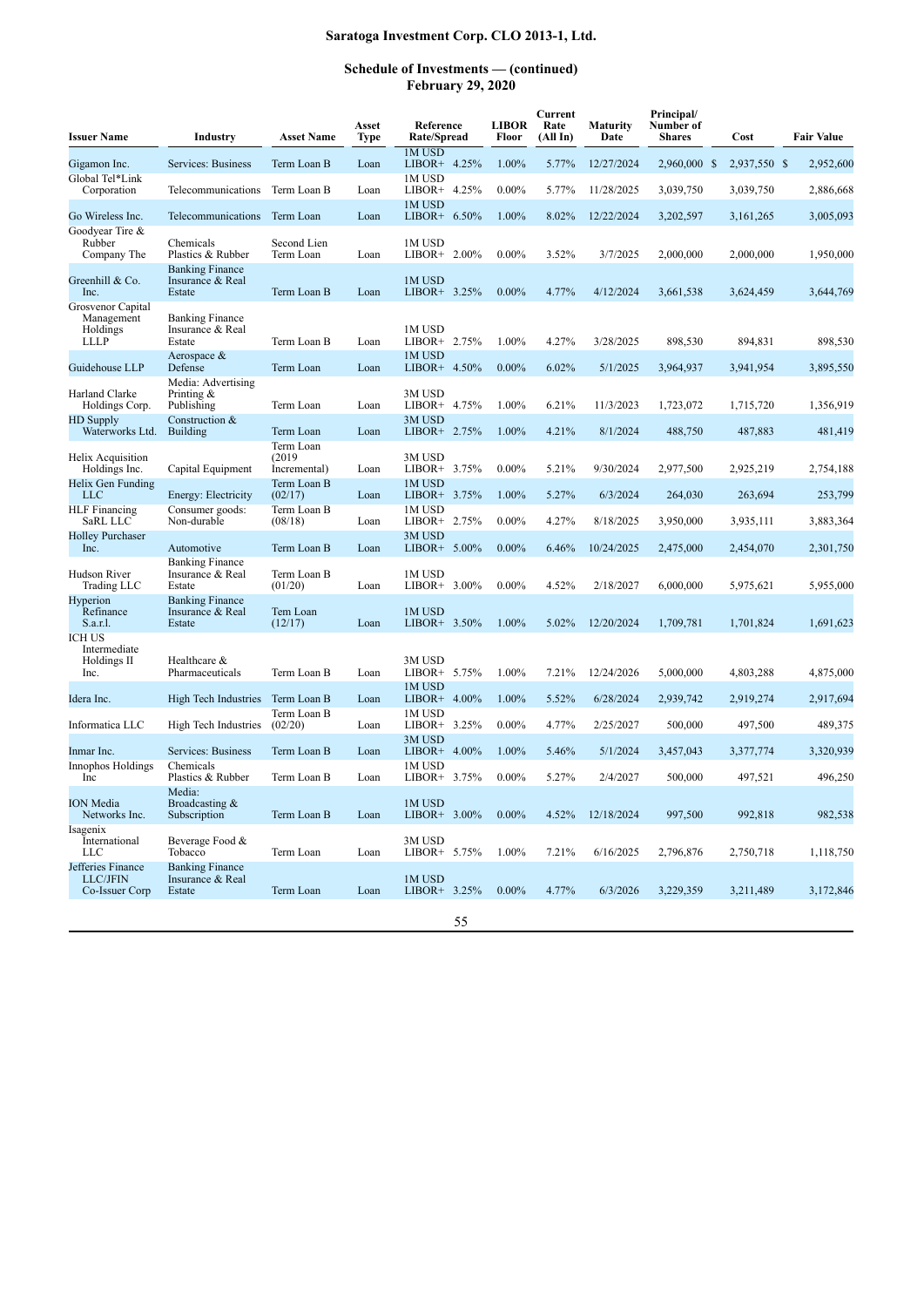| <b>Issuer Name</b>                                                | Industry                                             | <b>Asset Name</b>                              | Asset<br>Type | Reference<br><b>Rate/Spread</b>              | <b>LIBOR</b><br>Floor | Current<br>Rate<br>(All In) | <b>Maturity</b><br>Date | Principal/<br>Number of<br><b>Shares</b> | Cost                      | <b>Fair Value</b>      |
|-------------------------------------------------------------------|------------------------------------------------------|------------------------------------------------|---------------|----------------------------------------------|-----------------------|-----------------------------|-------------------------|------------------------------------------|---------------------------|------------------------|
|                                                                   |                                                      | Term Loan<br>(1 <sup>st</sup> Lin)             |               | 3M USD                                       | 1.00%                 | 6.46%                       | 5/9/2022                |                                          |                           |                        |
| Jill Holdings LLC<br>JP Intermediate B<br>LLC                     | Retail<br>Consumer goods:<br>Non-durable             | Term Loan                                      | Loan<br>Loan  | LIBOR+ $5.00\%$<br>3M USD<br>LIBOR+ $5.50\%$ | 1.00%                 | 6.96%                       | 11/20/2025              | 1,800,290 \$<br>4,687,500                | 1,796,697 \$<br>4.640.380 | 1,458,235<br>2,499,984 |
| <b>KAR</b> Auction<br>Services Inc.                               | Automotive                                           | Term Loan B<br>(09/19)                         | Loan          | 1M USD<br>LIBOR+ $2.25\%$                    | $0.00\%$              | 3.77%                       | 9/19/2026               | 249,375                                  | 248,789                   | 247,505                |
| Kindred Healthcare<br>Inc.                                        | Healthcare &<br>Pharmaceuticals                      | Kindred<br>Healthcare T/L<br>(6/18)            | Loan          | 1M USD<br>LIBOR+ $5.00\%$                    | $0.00\%$              | 6.52%                       | 7/2/2025                | 2,000,000                                | 1,980,000                 | 1,975,000              |
| <b>Lakeland Tours</b><br><b>LLC</b>                               | Hotel Gaming &<br>Leisure                            | Term Loan B                                    | Loan          | 3M USD<br>LIBOR+ 4.25%                       | 1.00%                 | 5.71%                       | 12/16/2024              | 2,457,482                                | 2,450,618                 | 2,248,596              |
| Lannett Company<br>Inc.                                           | Healthcare &<br>Pharmaceuticals                      | Term Loan B                                    | Loan          | 1M USD<br>LIBOR+ 5.38%                       | 1.00%                 | 6.89%                       | 11/25/2022              | 2,379,293                                | 2,356,101                 | 2,343,175              |
| Learfield<br>Communications<br><b>LLC</b>                         | Media: Advertising<br>Printing $\&$<br>Publishing    | <b>Initial Term</b><br>Loan $(A-L)$<br>Parent) | Loan          | 1M USD<br>LIBOR+ 3.25%                       | 1.00%                 | 4.77%                       | 12/1/2023               | 485,000                                  | 483,577                   | 439,531                |
| Lifetime Brands<br>Inc.                                           | Consumer goods:<br>Non-durable                       | Term Loan B                                    | Loan          | 1M USD<br>LIBOR+ 3.50%                       | 1.00%                 | 5.02%                       | 2/28/2025               | 2,992,386                                | 2,955,090                 | 2,857,728              |
| <b>Lighthouse Network</b><br><b>LLC</b>                           | <b>Banking Finance</b><br>Insurance & Real<br>Estate | Term Loan B                                    | Loan          | 1M USD<br>LIBOR+ 4.50%                       | 1.00%                 | 6.02%                       | 12/2/2024               | 4,129,092                                | 4,115,428                 | 4,123,930              |
| Lightstone Holdco<br><b>LLC</b>                                   | Energy: Electricity                                  | Term Loan B                                    | Loan          | 1M USD<br>$LIBOR+ 3.75%$                     | 1.00%                 | 5.27%                       | 1/30/2024               | 1,322,520                                | 1,320,692                 | 1,164,651              |
| Lightstone Holdco<br><b>LLC</b>                                   | Energy: Electricity                                  | Term Loan C                                    | Loan          | 1M USD<br>LIBOR+ 3.75%                       | 1.00%                 | 5.27%                       | 1/30/2024               | 74,592                                   | 74,493                    | 65,688                 |
| Lindblad<br>Expeditions Inc.                                      | Hotel Gaming &<br>Leisure                            | <b>US 2018 Term</b><br>Loan                    | Loan          | 1M USD<br>LIBOR+ 3.25%                       | $0.00\%$              | 4.77%                       | 3/27/2025               | 394,000                                  | 393,227                   | 390,060                |
| Lindblad<br>Expeditions Inc.                                      | Hotel Gaming &<br>Leisure                            | Cayman Term<br>Loan                            | Loan          | 1M USD<br>LIBOR+ 3.25%                       | $0.00\%$              | 4.77%                       | 3/27/2025               | 98,500                                   | 98,307                    | 97,515                 |
| Liquidnet Holdings<br>Inc.                                        | <b>Banking Finance</b><br>Insurance & Real<br>Estate | Term Loan B                                    | Loan          | 1M USD<br>$LIBOR+3.25%$                      | 1.00%                 | 4.77%                       | 7/15/2024               | 2,131,268                                | 2,126,212                 | 2,093,970              |
| LPL Holdings Inc.                                                 | <b>Banking Finance</b><br>Insurance & Real<br>Estate | Term Loan B1                                   | Loan          | 1M USD<br>1.75%<br>$LIBOR+$                  | $0.00\%$              | 3.27%                       | 11/11/2026              | 1,245,213                                | 1,242,233                 | 1,243,133              |
| Marriott Ownership<br>Resorts Inc.                                | Hotel Gaming &<br>Leisure                            | Term Loan<br>(11/19)                           | Loan          | 1M USD<br>LIBOR+ 1.75%                       | $0.00\%$              | 3.27%                       | 3/12/2026               | 1,500,000                                | 1,500,000                 | 1,432,500              |
| Match Group Inc.                                                  | Services: Consumer                                   | Term Loan<br>(1/20)                            | Loan          | 3M USD<br>LIBOR+ 1.75%                       | $0.00\%$              | 3.21%                       | 2/5/2027                | 250,000                                  | 249,377                   | 248,438                |
| McAfee LLC                                                        | Services: Business                                   | Term Loan B                                    | Loan          | 1M USD<br>LIBOR+ 3.75%                       | $0.00\%$              | 5.27%                       | 9/30/2024               | 3,159,418                                | 3,131,317                 | 3,136,165              |
| McDermott<br>International<br>(Americas)<br>$Inc.$ <sup>(b)</sup> | Construction &<br><b>Building</b>                    | Term Loan B                                    | Loan          | 3M USD<br>LIBOR+ $5.00\%$                    | 1.00%                 | 6.46%                       | 5/12/2025               | 1.965.000                                | 1,933,938                 | 1,126,928              |
| McGraw-Hill<br>Global<br>Education                                | Media: Advertising<br>Printing $\&$                  |                                                |               | 1M USD                                       |                       |                             |                         |                                          |                           |                        |
| Holdings LLC                                                      | Publishing<br>Media: Advertising                     | Term Loan                                      | Loan          | $LIBOR+ 4.00\%$                              | 1.00%                 | 5.52%                       | 5/4/2022                | 956.813                                  | 954,867                   | 897,807                |
| Meredith<br>Corporation                                           | Printing $\&$<br>Publishing                          | Term Loan B2                                   | Loan          | 1M USD<br>$LIBOR+ 2.50\%$                    | $0.00\%$              | 4.02%                       | 1/31/2025               | 578,738                                  | 577,724                   | 572,227                |
| <b>Messer Industries</b><br><b>GMBH</b>                           | Chemicals<br>Plastics & Rubber                       | Term Loan B                                    | Loan          | 3M USD<br>LIBOR+ 2.50%                       | $0.00\%$              | 3.96%                       | 3/2/2026                | 2,977,500                                | 2,970,753                 | 2,917,950              |
| <b>Michaels Stores</b><br>Inc.                                    | Retail                                               | Term Loan B                                    | Loan          | 1M USD<br>LIBOR+ $2.50\%$                    | 1.00%                 | 4.02%                       | 1/30/2023               | 2,599,163                                | 2,590,493                 | 2,393,387              |
| Midwest Physician<br>Administrative<br>Services LLC               | Healthcare &<br>Pharmaceuticals                      | Term Loan<br>(2/18)                            | Loan          | 1M USD<br>LIBOR+ 2.75%                       | 0.75%                 | 4.27%                       | 8/15/2024               | 970,910                                  | 967,282                   | 951,492                |
|                                                                   |                                                      |                                                |               | 56                                           |                       |                             |                         |                                          |                           |                        |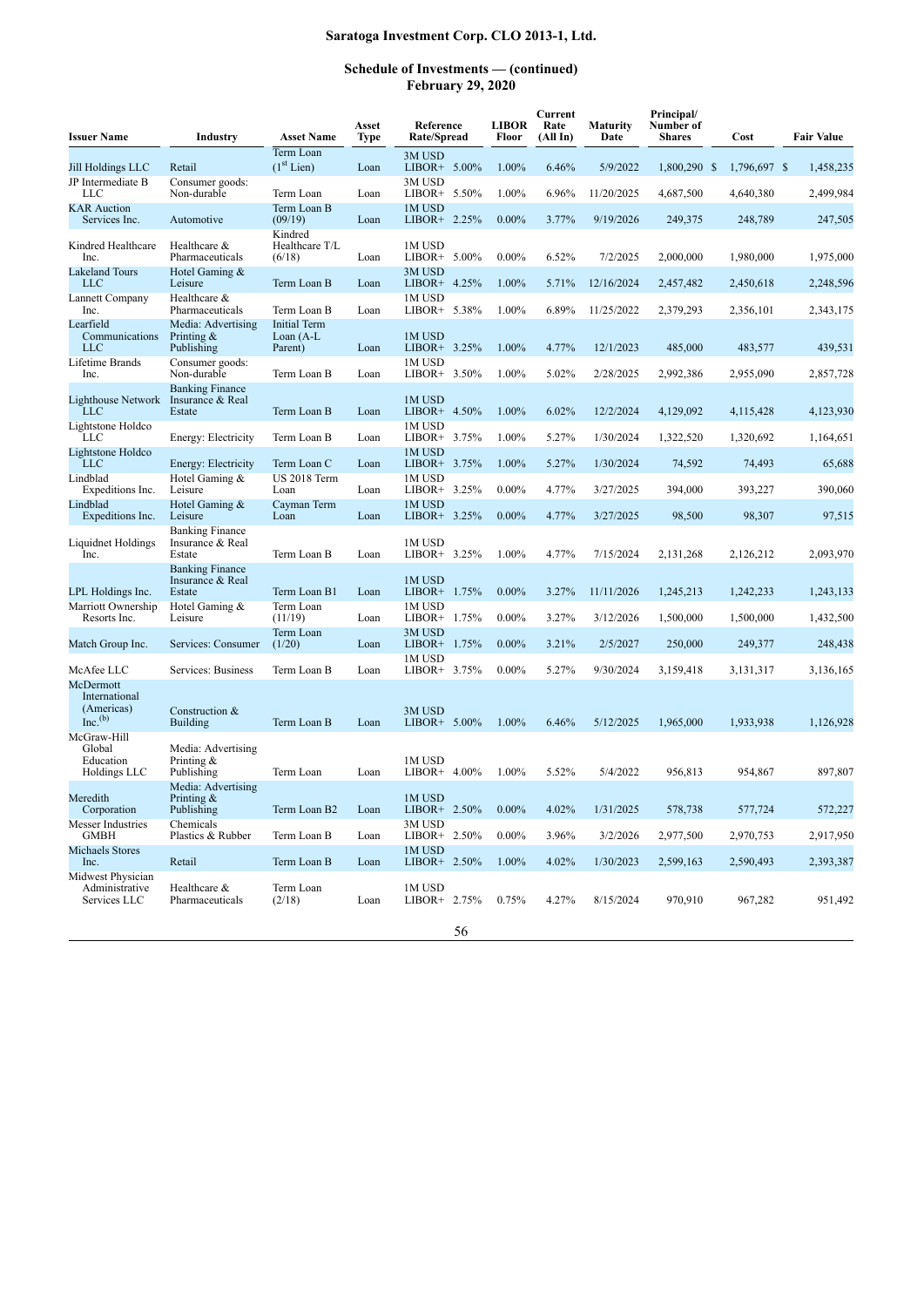| <b>Issuer Name</b>                         | Industry                                             | <b>Asset Name</b>                      | Asset<br>Type | Reference<br>Rate/Spread    | <b>LIBOR</b><br>Floor | Current<br>Rate<br>(AllIn) | Maturity<br>Date | Principal/<br>Number of<br><b>Shares</b> | Cost         | <b>Fair Value</b> |
|--------------------------------------------|------------------------------------------------------|----------------------------------------|---------------|-----------------------------|-----------------------|----------------------------|------------------|------------------------------------------|--------------|-------------------|
| <b>Milk Specialties</b><br>Company         | Beverage Food &<br>Tobacco                           | Term Loan<br>(2/17)                    | Loan          | 1M USD<br>LIBOR+ 4.00%      | 1.00%                 | 5.52%                      | 8/16/2023        | 3,899,905 \$                             | 3,848,164 \$ | 3,696,798         |
| MKS Instruments<br>Inc.                    | High Tech Industries                                 | Term Loan B6                           | Loan          | 1M USD<br>1.75%<br>LIBOR+   | $0.00\%$              | 3.27%                      | 2/2/2026         | 887,425                                  | 879,526      | 875,001           |
| <b>MLN US HoldCo</b><br><b>LLC</b>         | Telecommunications                                   | Term Loan                              | Loan          | 1M USD<br>LIBOR+ 4.50%      | $0.00\%$              | 6.02%                      | 11/28/2025       | 990,000                                  | 988,165      | 932,144           |
| MRC Global (US)<br>Inc.                    | Metals & Mining                                      | Term Loan B2                           | Loan          | 1M USD<br>LIBOR+ 3.00%      | $0.00\%$              | 4.52%                      | 9/20/2024        | 490,000                                  | 489,047      | 477,750           |
| <b>NAI</b> Entertainment<br>Holdings LLC   | Hotel Gaming &<br>Leisure                            | Term Loan B                            | Loan          | 1M USD<br>LIBOR+ 2.50%      | 1.00%                 | 4.02%                      | 5/8/2025         | 870,833                                  | 869,104      | 855,594           |
| Natgasoline LLC                            | Chemicals<br>Plastics & Rubber                       | Term Loan                              | Loan          | 6M USD<br>$LIBOR+ 3.50\%$   | $0.00\%$              | 4.90%                      | 11/14/2025       | 495,000                                  | 492,907      | 491,288           |
| National Mentor<br>Holdings Inc.           | Healthcare &<br>Pharmaceuticals                      | Term Loan                              | Loan          | 1M USD<br>4.00%<br>LIBOR+   | $0.00\%$              | 5.52%                      | 3/9/2026         | 1,881,215                                | 1,864,059    | 1,871,809         |
| National Mentor<br>Holdings Inc.           | Healthcare &<br>Pharmaceuticals                      | Term Loan C                            | Loan          | 1M USD<br>LIBOR+ 4.00%      | $0.00\%$              | 5.52%                      | 3/9/2026         | 104,662                                  | 103,730      | 104,139           |
| NeuStar Inc.                               | Telecommunications                                   | Term Loan B4<br>(03/18)                | Loan          | 1M USD<br>3.50%<br>LIBOR+   | 1.00%                 | 5.02%                      | 8/8/2024         | 2,962,121                                | 2,918,947    | 2,688,125         |
| NeuStar Inc.                               | Telecommunications                                   | Term Loan B-5                          | Loan          | 1M USD<br>LIBOR+ 4.50%      | 1.00%                 | 6.02%                      | 8/8/2024         | 992,500                                  | 975,477      | 959,311           |
| Nexstar<br>Broadcasting<br>Inc.            | Media:<br>Broadcasting &<br>Subscription             | Term Loan                              | Loan          | 1M USD<br>LIBOR+ 2.75%      | $0.00\%$              | 4.27%                      | 9/18/2026        | 249,375                                  | 248,222      | 247,298           |
| NMI Holdings<br>Inc.                       | <b>Banking Finance</b><br>Insurance & Real<br>Estate | Term Loan                              | Loan          | 1M USD<br>LIBOR+ 4.75%      | 1.00%                 | 6.27%                      | 5/23/2023        | 3,454,906                                | 3,457,271    | 3,420,357         |
| NorthPole Newco<br>S.a r.l                 | Aerospace &<br>Defense                               | Term Loan                              | Loan          | 3M USD<br>7.00%<br>$LIBOR+$ | $0.00\%$              | 8.46%                      | 3/3/2025         | 4,812,500                                | 4,371,041    | 4,162,813         |
| <b>Novetta Solutions</b><br>LLC            | Aerospace &<br>Defense                               | Term Loan                              | Loan          | 1M USD<br>LIBOR+ 5.00%      | 1.00%                 | 6.52%                      | 10/17/2022       | 1,919,870                                | 1,911,097    | 1,878,478         |
| <b>Novetta Solutions</b><br>LLC            | Aerospace &<br>Defense                               | Second Lien<br>Term Loan               | Loan          | 1M USD<br>LIBOR+ 8.50%      | 1.00%                 | 10.02%                     | 10/16/2023       | 1,000,000                                | 994,137      | 973,750           |
| NPC International<br>$Inc.$ <sup>(b)</sup> | Beverage Food &<br>Tobacco                           | Term Loan                              | Loan          | 3M USD<br>LIBOR+ 3.50%      | 1.00%                 | 4.96%                      | 4/19/2024        | 487,500                                  | 487,124      | 237,544           |
| Octave Music<br>Group Inc. The             | Services: Business                                   | Term Loan B                            | Loan          | 2M USD<br>LIBOR+<br>5.25%   | 1.00%                 | 6.75%                      | 5/29/2025        | 5,000,000                                | 4,950,000    | 4,937,500         |
| Office Depot Inc.                          | Retail                                               | Term Loan B                            | Loan          | 1M USD<br>LIBOR+ 5.25%      | 1.00%                 | 6.77%                      | 11/8/2022        | 2,456,367                                | 2,445,611    | 2,464,547         |
| Owens & Minor<br>Distribution Inc.         | Healthcare &<br>Pharmaceuticals                      | Term Loan B                            | Loan          | 1M USD<br>4.50%<br>LIBOR+   | $0.00\%$              | 6.02%                      | 4/30/2025        | 492,500                                  | 484,678      | 413,700           |
| <b>Patriot Container</b><br>Corp.          | Environmental<br>Industries                          | Term Loan<br>(3/18)                    | Loan          | 1M USD<br>LIBOR+ 3.50%      | 1.00%                 | 5.02%                      | 3/20/2025        | 500,000                                  | 497,500      | 492,500           |
| <b>PCI</b> Gaming<br>Authority             | Hotel Gaming &<br>Leisure                            | Term Loan                              | Loan          | 1M USD<br>LIBOR+ 2.50%      | $0.00\%$              | 4.02%                      | 5/29/2026        | 878,269                                  | 874,086      | 871,682           |
| Peraton Corp.                              | Aerospace &<br>Defense                               | Term Loan                              | Loan          | 2M USD<br>LIBOR+ 5.25%      | 1.00%                 | 6.75%                      | 4/29/2024        | 2,447,449                                | 2,437,345    | 2,386,263         |
| <b>PGX</b> Holdings<br>Inc.                | Services: Consumer                                   | Term Loan                              | Loan          | 1M USD<br>LIBOR+ 5.25%      | 1.00%                 | 6.77%                      | 9/29/2020        | 3,564,650                                | 3,555,767    | 1,782,325         |
| PI UK Holdco II<br>Limited                 | Services: Business                                   | Term Loan B1<br>(PI UK<br>Holdco II)   | Loan          | 1M USD<br>LIBOR+ 3.25%      | 1.00%                 | 4.77%                      | 1/3/2025         | 1,473,750                                | 1,467,204    | 1,449,802         |
| Pixelle Specialty<br>Solutions LLC         | Forest Products &<br>Paper                           | Term Loan                              | Loan          | 1M USD<br>LIBOR+ 6.50%      | 1.00%                 | 8.02%                      | 10/31/2024       | 2,000,000                                | 1,960,340    | 1,953,120         |
| Plastipak<br>Packaging Inc                 | Containers<br>Packaging & Glass                      | Plastipak<br>Packaging T/L<br>B(04/18) | Loan          | 1M USD<br>LIBOR+ 2.50%      | $0.00\%$              | 4.02%                      | 10/15/2024       | 2,944,583                                | 2,921,203    | 2,885,691         |
|                                            |                                                      |                                        |               | 57                          |                       |                            |                  |                                          |              |                   |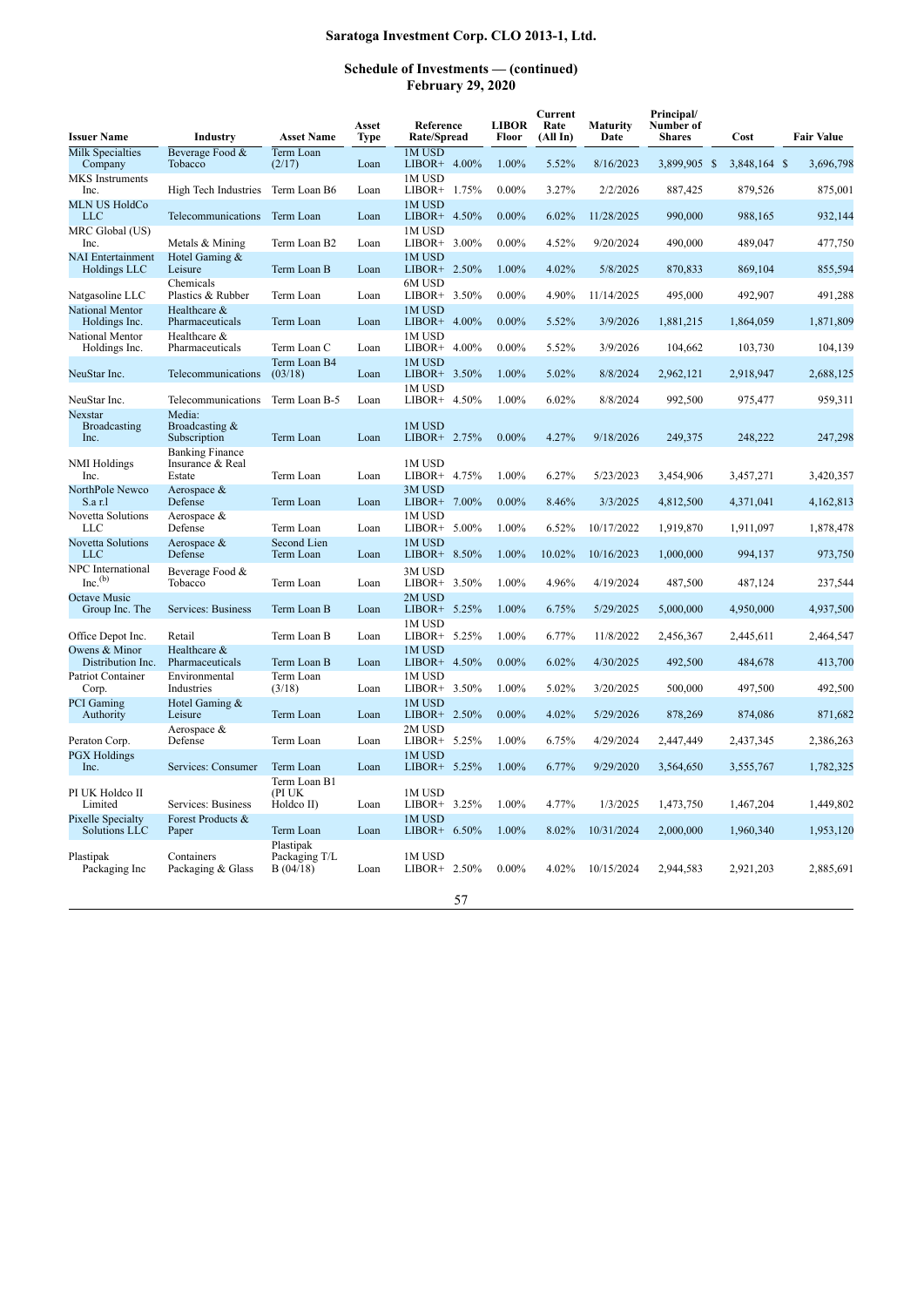| <b>Issuer Name</b>                                                   | Industry                                             | <b>Asset Name</b>                    | Asset<br><b>Type</b> | Reference<br>Rate/Spread  | <b>LIBOR</b><br>Floor | Current<br>Rate<br>(All In) | <b>Maturity</b><br>Date | Principal/<br>Number of<br><b>Shares</b> | Cost         | <b>Fair Value</b> |
|----------------------------------------------------------------------|------------------------------------------------------|--------------------------------------|----------------------|---------------------------|-----------------------|-----------------------------|-------------------------|------------------------------------------|--------------|-------------------|
| Playtika Holding<br>Corp.                                            | High Tech Industries                                 | Trm Loan B<br>(12/19)                | Loan                 | 1M USD<br>LIBOR+ $6.00\%$ | 1.00%                 | 7.52%                       | 12/10/2024              | 4,000,000 \$                             | 3,922,736 \$ | 3,988,760         |
| Polymer Process<br>Holdings Inc                                      | Containers<br>Packaging & Glass                      | Term Loan                            | Loan                 | 1M USD<br>LIBOR+ $6.00\%$ | $0.00\%$              | 7.52%                       | 4/30/2026               | 2,985,000                                | 2,930,303    | 2,921,569         |
| Presidio Inc.                                                        | Services: Business                                   | Term Loan B<br>(1/20)                | Loan                 | 3M USD<br>LIBOR+ $3.50\%$ | $0.00\%$              | 4.96%                       | 1/22/2027               | 500,000                                  | 498,787      | 495,000           |
| Prime Security<br>Services<br>Borrower LLC                           | Services: Consumer                                   | Term Loan<br>(Protection<br>One/ADT) | Loan                 | 1M USD<br>LIBOR+ 3.25%    | 1.00%                 | 4.77%                       | 9/23/2026               | 2,992,500                                | 2,975,658    | 2,905,717         |
| <b>Priority Payment</b><br>Systems<br>Holdings LLC                   | High Tech Industries                                 | Term Loan                            | Loan                 | 1M USD<br>LIBOR+ $5.00\%$ | 1.00%                 | 6.52%                       | 1/3/2023                | 2,472,719                                | 2,462,039    | 2,404,720         |
| Project Accelerate<br>Parent LLC                                     | Services: Business                                   | Term Loan                            | Loan                 | 1M USD<br>LIBOR+ 4.25%    | 1.00%                 | 5.77%                       | 1/2/2025                | 1,965,000                                | 1,957,491    | 1,940,438         |
| Prometric Holdings<br>Inc.                                           | Services: Consumer                                   | Term Loan                            | Loan                 | 1M USD<br>LIBOR+ 3.00%    | 1.00%                 | 4.52%                       | 1/29/2025               | 491,288                                  | 489,418      | 473,478           |
| Pug LLC                                                              | Services: Consumer                                   | Pug T/L B<br>(02/20)                 | Loan                 | 1M USD<br>3.50%<br>LIBOR+ | $0.00\%$              | 5.02%                       | 2/12/2027               | 1,500,000                                | 1,492,500    | 1,395,000         |
| Rackspace Hosting<br>Inc.                                            | High Tech Industries                                 | Term Loan B                          | Loan                 | 3M USD<br>LIBOR+ $3.00\%$ | 1.00%                 | 4.46%                       | 11/3/2023               | 1,476,064                                | 1,467,715    | 1,403,486         |
| Radio Systems<br>Corporation                                         | Consumer goods:<br>Durable                           | Term Loan                            | Loan                 | 2M USD<br>LIBOR+ $2.75\%$ | 1.00%                 | 4.25%                       | 5/2/2024                | 1,462,500                                | 1,462,500    | 1,449,703         |
| Radiology Partners<br>Inc.                                           | Healthcare &<br>Pharmaceuticals                      | Term Loan                            | Loan                 | 2M USD<br>LIBOR+ $4.25%$  | $0.00\%$              | 5.75%                       | 7/9/2025                | 1,432,727                                | 1,426,403    | 1,413,386         |
| Research Now<br>Group Inc.                                           | Media: Advertising<br>Printing $\&$<br>Publishing    | Term Loan                            | Loan                 | 3M USD<br>LIBOR+ 5.50%    | 1.00%                 | 6.96%                       | 12/20/2024              | 3,927,406                                | 3,816,352    | 3,868,494         |
| Resolute<br>Investment<br>Managers Inc.                              | <b>Banking Finance</b><br>Insurance & Real<br>Estate | Term Loan<br>(10/17)                 | Loan                 | 3M USD<br>LIBOR+ 3.25%    | 1.00%                 | 4.71%                       | 4/29/2022               | 2,680,466                                | 2,681,757    | 2,673,765         |
| Rexnord LLC                                                          | Capital Equipment                                    | Term Loan<br>(11/19)                 | Loan                 | 1M USD<br>LIBOR+ 1.75%    | $0.00\%$              | 3.27%                       | 8/21/2024               | 862,069                                  | 862,069      | 858,431           |
| Revnolds<br>Consumer<br>Products Inc.                                | Containers<br>Packaging & Glass                      | Reynolds<br>Consumer<br>Products T/L | Loan                 | 3M USD<br>LIBOR+ 1.75%    | $0.00\%$              | 3.21%                       | 2/4/2027                | 1,500,000                                | 1,498,128    | 1,483,875         |
| <b>RGIS Services</b><br><b>LLC</b>                                   | Services: Business                                   | Term Loan                            | Loan                 | 3M USD<br>LIBOR+<br>7.50% | 1.00%                 | 8.96%                       | 3/31/2023               | 482,554                                  | 477,839      | 421,994           |
| Robertshaw US<br>Holding Corp.                                       | Consumer goods:<br>Durable                           | Term Loan B                          | Loan                 | 1M USD<br>LIBOR+ $3.25\%$ | 1.00%                 | 4.77%                       | 2/28/2025               | 982,500                                  | 980,484      | 884,250           |
| Rocket Software<br>Inc.                                              | High Tech Industries                                 | Term Loan<br>(11/18)                 | Loan                 | 1M USD<br>LIBOR+ 4.25%    | $0.00\%$              | 5.77%                       | 11/28/2025              | 3,970,000                                | 3,953,381    | 3,817,393         |
| <b>Russell Investments</b><br><b>US</b> Institutional<br>Holdco Inc. | <b>Banking Finance</b><br>Insurance & Real<br>Estate | Term Loan B                          | Loan                 | 1M USD<br>LIBOR+ 2.75%    | 1.00%                 | 4.27%                       | 6/1/2023                | 5,637,965                                | 5,554,276    | 5,553,396         |
| Sahara Parent Inc.                                                   | High Tech Industries                                 | Term Loan B<br>(11/18)               | Loan                 | 3M USD<br>LIBOR+<br>6.25% | $0.00\%$              | 7.71%                       | 8/16/2024               | 1,955,250                                | 1,938,956    | 1,877,040         |
| <b>Sally Holdings</b><br><b>LLC</b>                                  | Retail                                               | Term Loan<br>(Fixed)                 | Loan                 | 1M USD<br>LIBOR+ 0.00%    | $0.00\%$              | $0.00\%$                    | 7/5/2024                | 1,000,000                                | 996,778      | 980,000           |
| Sally Holdings<br>LLC                                                | Retail                                               | Term Loan B                          | Loan                 | 1M USD<br>LIBOR+ 2.25%    | $0.00\%$              | 3.77%                       | 7/5/2024                | 768,409                                  | 765,606      | 753,041           |
| Savage Enterprises<br>LLC                                            | Energy: Oil & Gas                                    | Term Loan                            | Loan                 | 1M USD<br>LIBOR+ $4.00\%$ | $0.00\%$              | 5.52%                       | 8/1/2025                | 3,284,831                                | 3,247,280    | 3,270,049         |
| <b>SCS Holdings I</b><br>Inc.                                        | High Tech Industries                                 | Term Loan<br>1/20                    | Loan                 | 1M USD<br>LIBOR+<br>3.50% | $0.00\%$              | 5.02%                       | 7/1/2026                | 1,990,000                                | 1,985,537    | 1,976,329         |
| <b>Seadrill Operating</b><br>LP                                      | Energy: Oil & Gas                                    | Term Loan B                          | Loan                 | 3M USD<br>LIBOR+ $6.00\%$ | 1.00%                 | 7.46%                       | 2/21/2021               | 905,168                                  | 891,491      | 288,359           |
|                                                                      |                                                      |                                      |                      | 58                        |                       |                             |                         |                                          |              |                   |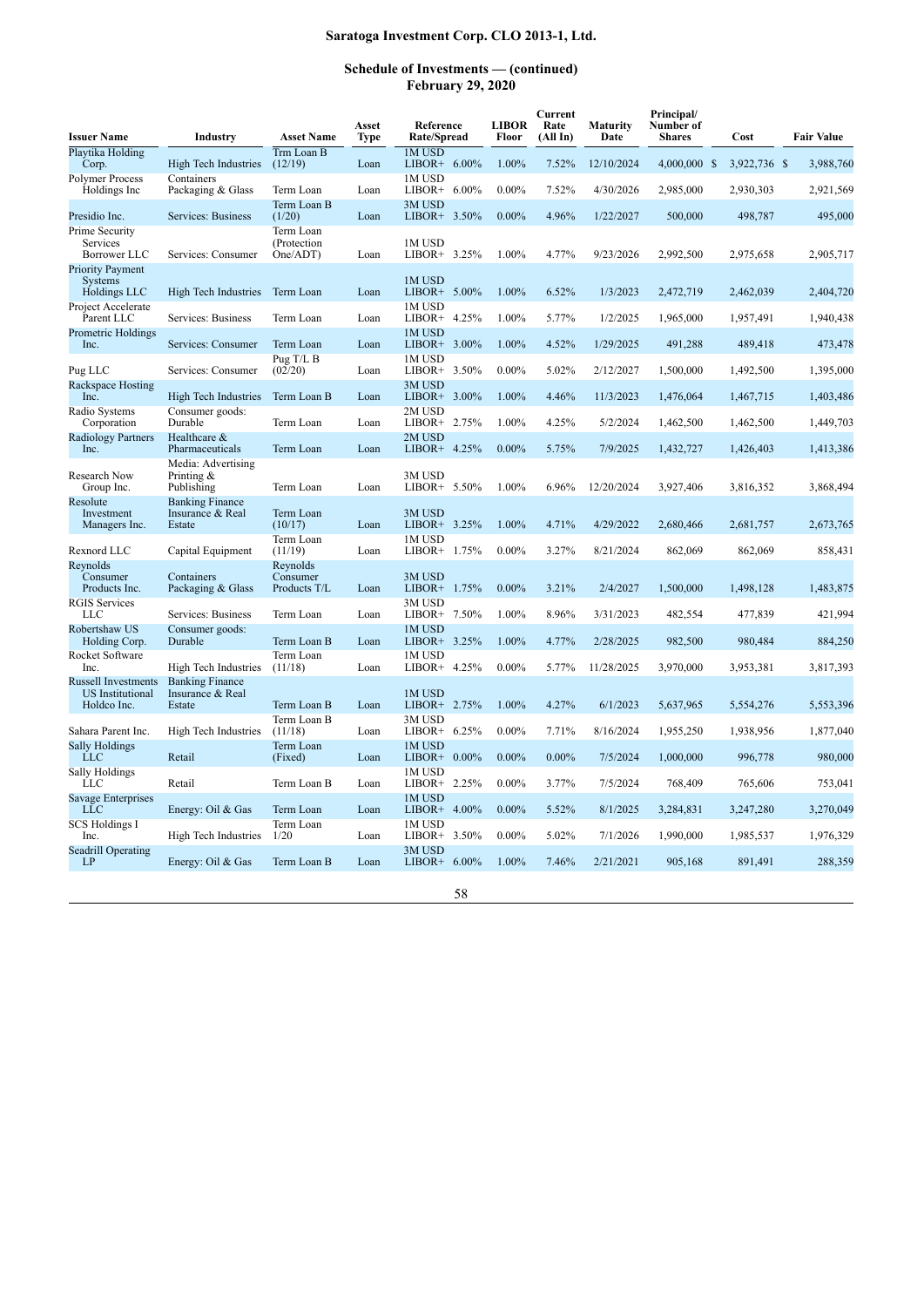| <b>Issuer Name</b>                                   | Industry                                             | <b>Asset Name</b>                                                 | Asset<br>Type | Reference<br>Rate/Spread  | <b>LIBOR</b><br>Floor | Current<br>Rate<br>(All In) | <b>Maturity</b><br>Date | Principal/<br>Number of<br><b>Shares</b> | Cost       | <b>Fair Value</b> |
|------------------------------------------------------|------------------------------------------------------|-------------------------------------------------------------------|---------------|---------------------------|-----------------------|-----------------------------|-------------------------|------------------------------------------|------------|-------------------|
| Shutterfly Inc.                                      | Media: Advertising<br>Printing $&$<br>Publishing     | Term Loan B                                                       | Loan          | 3M USD<br>LIBOR+ $6.00\%$ | 1.00%                 | 7.46%                       | 9/25/2026               | 870,968 \$                               | 829,352 \$ | 827,968           |
| <b>SMB</b> Shipping<br>Logistics LLC                 | Transportation:<br>Consumer                          | Term Loan B                                                       | Loan          | 3M USD<br>LIBOR+ 4.00%    | 1.00%                 | 5.46%                       | 2/2/2024                | 1,947,873                                | 1,946,123  | 1,913,785         |
| SMG US Midco 2<br>Inc.                               | Services: Business                                   | Term Loan<br>(01/20)                                              | Loan          | 1M USD<br>LIBOR+ 2.50%    | $0.00\%$              | 4.02%                       | 1/23/2025               | 500,000                                  | 500,000    | 495,000           |
| Snacking<br>Investment<br>BidCo Pty<br>Limited       | Beverage Food &<br>Tobacco                           | Term Loan                                                         | Loan          | 1M USD<br>LIBOR+ 4.00%    | 1.00%                 | 5.52%                       | 12/18/2026              | 1.000.000                                | 990,193    | 987,500           |
| Sotheby's                                            | Services: Business                                   | Term Loan                                                         | Loan          | 1M USD<br>LIBOR+ $5.50\%$ | 1.00%                 | 7.02%                       | 1/15/2027               | 3,324,994                                | 3,258,223  | 3,315,285         |
| SP PF Buyer LLC                                      | Consumer goods:<br>Durable                           | Term Loan B                                                       | Loan          | 1M USD<br>LIBOR+ 4.50%    | $0.00\%$              | 6.02%                       | 12/19/2025              | 1,985,000                                | 1,911,678  | 1,801,388         |
| <b>SRAM LLC</b>                                      | Consumer goods:<br>Durable                           | Term Loan                                                         | Loan          | 1M USD<br>LIBOR+ 2.75%    | 1.00%                 | 3.72%                       | 3/15/2024               | 1,769,661                                | 1,762,426  | 1,756,388         |
| SS&C European<br>Holdings<br>S.A.R.L.                | Services: Business                                   | Term Loan B4                                                      | Loan          | 1M USD<br>LIBOR+ 1.75%    | $0.00\%$              | 3.27%                       | 4/16/2025               | 199,839                                  | 199,466    | 196,841           |
| SS&C<br>Technologies<br>Inc.                         | Services: Business                                   | Term Loan B-5                                                     | Loan          | 1M USD<br>LIBOR+ 1.75%    | $0.00\%$              | 3.27%                       | 4/16/2025               | 493.682                                  | 492,653    | 486,000           |
| SS&C<br>Technologies<br>Inc.                         | Services: Business                                   | Term Loan B3                                                      | Loan          | 1M USD<br>LIBOR+ 1.75%    | $0.00\%$              | 3.27%                       | 4/16/2025               | 280,056                                  | 279,525    | 275,855           |
| Staples Inc.                                         | Wholesale                                            | Term Loan<br>(03/19)                                              | Loan          | 1M USD<br>LIBOR+ $5.00\%$ | $0.00\%$              | 6.52%                       | 4/16/2026               | 1,960,188                                | 1,960,188  | 1,928,334         |
| Stats Intermediate<br>Holdings LLC                   | Hotel Gaming &<br>Leisure                            | Term Loan                                                         | Loan          | 6M USD<br>LIBOR+ $5.25\%$ | $0.00\%$              | 6.65%                       | 7/10/2026               | 2,000,000                                | 1,953,068  | 1,920,000         |
| <b>Steak N Shake</b><br>Operations Inc.              | Beverage Food &<br>Tobacco                           | Term Loan                                                         | Loan          | 1M USD<br>LIBOR+ 3.75%    | 1.00%                 | 5.27%                       | 3/19/2021               | 824,991                                  | 823,352    | 662,740           |
| STG-Fairway<br>Holdings LLC                          | Services: Business                                   | STG Fairway<br>$T/L$ (First<br>Advantage)<br>(Fastball)<br>Merger | Loan          | 1M USD<br>LIBOR+ 3.50%    | $0.00\%$              | 5.02%                       | 1/29/2027               | 500,000                                  | 497,500    | 496,040           |
| Sybil Software<br>LLC                                | High Tech Industries                                 | Term Loan B<br>(4/18)                                             | Loan          | 3M USD<br>LIBOR+ 2.25%    | 1.00%                 | 3.71%                       | 9/29/2023               | 263,565                                  | 262,651    | 261,918           |
| Teneo Holdings<br><b>LLC</b>                         | <b>Banking Finance</b><br>Insurance & Real<br>Estate | Term Loan                                                         | Loan          | 1M USD<br>LIBOR+ 5.25%    | 1.00%                 | 6.77%                       | 7/11/2025               | 2,493,750                                | 2,401,489  | 2,381,531         |
| Tenneco Inc                                          | Capital Equipment                                    | Term Loan B                                                       | Loan          | 1M USD<br>LIBOR+ $3.00\%$ | $0.00\%$              | 4.52%                       | 10/1/2025               | 1,485,000                                | 1,472,625  | 1,386,619         |
| Ten-X LLC                                            | <b>Banking Finance</b><br>Insurance & Real<br>Estate | Term Loan                                                         | Loan          | 1M USD<br>$LIBOR+ 4.00\%$ | 1.00%                 | 5.52%                       | 9/30/2024               | 1,960,000                                | 1,958,142  | 1,927,327         |
| Terex Corporation                                    | Capital Equipment                                    | Term Loan                                                         | Loan          | 1M USD<br>LIBOR+ 2.75%    | 0.75%                 | 4.27%                       | 1/31/2024               | 992,500                                  | 988,635    | 991,567           |
| <b>TGG TS</b><br>Acquisition<br>Company              | Media:<br>Diversified $&$<br>Production              | Term Loan<br>(12/18)                                              | Loan          | 1M USD<br>LIBOR+ 6.50%    | $0.00\%$              | 8.02%                       | 12/15/2025              | 2,766,667                                | 2,639,073  | 2,711,333         |
| The Edelman<br><b>Financial Center</b><br><b>LLC</b> | <b>Banking Finance</b><br>Insurance & Real<br>Estate | Term Loan B<br>(06/18)                                            | Loan          | 1M USD<br>LIBOR+ 3.25%    | $0.00\%$              | 4.77%                       | 7/21/2025               | 1,237,500                                | 1,232,467  | 1,211,203         |
| The Knot<br>Worldwide Inc                            | Services: Consumer                                   | Term Loan                                                         | Loan          | 1M USD<br>LIBOR+ 4.50%    | $0.00\%$              | 6.02%                       | 12/19/2025              | 3,960,000                                | 3,952,856  | 3,890,700         |
| Thor Industries Inc.                                 | Automotive                                           | Term Loan<br>(USD)                                                | Loan          | 2M USD<br>LIBOR+ 3.75%    | $0.00\%$              | 5.25%                       | 2/2/2026                | 2,031,203                                | 2,018,102  | 2,000,735         |
| Tivity Health Inc.                                   | Healthcare &<br>Pharmaceuticals                      | Term Loan B                                                       | Loan          | 1M USD<br>LIBOR+ $5.25\%$ | $0.00\%$              | 6.77%                       | 3/6/2026                | 2,334,338                                | 2,281,664  | 2,209,288         |
|                                                      |                                                      |                                                                   |               | 59                        |                       |                             |                         |                                          |            |                   |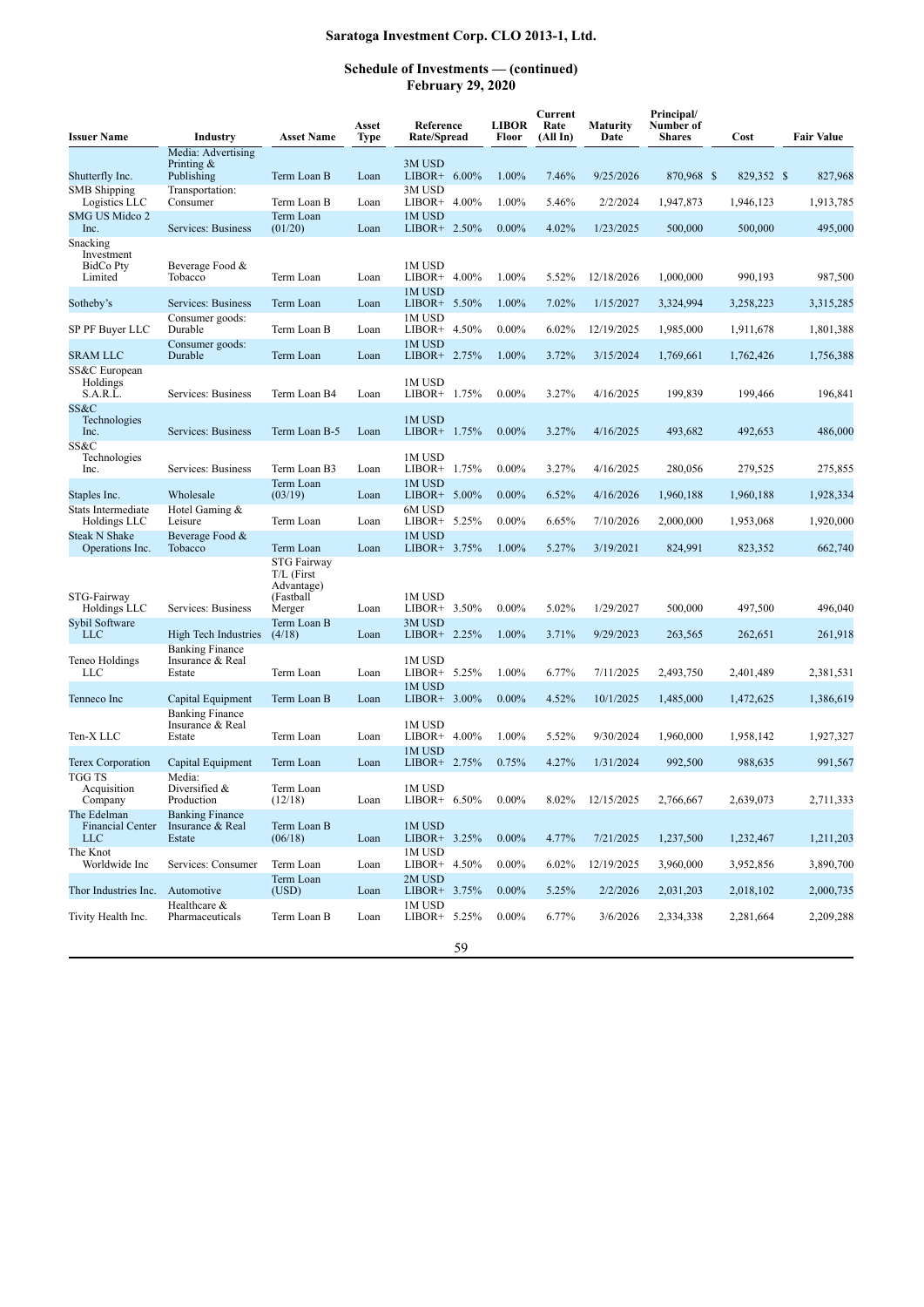| <b>Issuer Name</b>                       | Industry                                             | <b>Asset Name</b>                  | Asset<br>Type | Reference<br>Rate/Spread  | <b>LIBOR</b><br>Floor | Current<br>Rate<br>(All In) | <b>Maturity</b><br>Date | Principal/<br>Number of<br><b>Shares</b> | Cost         | <b>Fair Value</b> |
|------------------------------------------|------------------------------------------------------|------------------------------------|---------------|---------------------------|-----------------------|-----------------------------|-------------------------|------------------------------------------|--------------|-------------------|
| Tivity Health Inc.                       | Healthcare &<br>Pharmaceuticals                      | Term Loan A                        | Loan          | 1M USD<br>LIBOR+ 4.25%    | $0.00\%$              | 5.77%                       | 3/8/2024                | $1,600,000$ \$                           | 1,586,231 \$ | 1,504,000         |
| Transdigm Inc.                           | Aerospace $&$<br>Defense                             | Term Loan G<br>(02/20)             | Loan          | 1M USD<br>LIBOR+ 2.25%    | $0.00\%$              | 3.77%                       | 8/22/2024               | 4,106,293                                | 4,111,126    | 4,013,901         |
| <b>Travel Leaders</b><br>Group LLC       | Hotel Gaming &<br>Leisure                            | Term Loan B<br>(08/18)             | Loan          | 1M USD<br>$LIBOR+ 4.00\%$ | $0.00\%$              | 5.52%                       | 1/25/2024               | 2,462,500                                | 2,458,773    | 2,410,172         |
| TRC Companies<br>Inc.                    | Services: Business                                   | Term Loan                          | Loan          | 1M USD<br>LIBOR+ $3.50\%$ | 1.00%                 | 5.02%                       | 6/21/2024               | 3,376,818                                | 3,366,553    | 3,250,188         |
| <b>TRC</b> Companies<br>Inc.             | Services: Business                                   | Term Loan B                        | Loan          | 1M USD<br>LIBOR+ 5.00%    | 1.00%                 | 6.52%                       | 6/21/2024               | 997,500                                  | 982,926      | 980,044           |
| Trico Group LLC                          | Containers<br>Packaging & Glass                      | Incremental<br>Term Loan           | Loan          | 3M USD<br>LIBOR+<br>7.00% | 1.00%                 | 8.46%                       | 2/2/2024                | 4,758,359                                | 4,645,140    | 4,675,088         |
| Truck Hero Inc.                          | Transportation:<br>Cargo                             | First Lien Term<br>Loan            | Loan          | 1M USD<br>LIBOR+ 3.75%    | $0.00\%$              | 5.27%                       | 4/22/2024               | 2,927,444                                | 2,910,795    | 2,874,984         |
| Trugreen Limited<br>Partnership          | Services: Consumer                                   | Term Loan<br>(03/19)               | Loan          | 1M USD<br>LIBOR+ 3.75%    | 1.00%                 | 5.27%                       | 3/19/2026               | 981,396                                  | 972,628      | 981,396           |
| Twin River<br>Worldwide<br>Holdings Inc. | Hotel Gaming &<br>Leisure                            | Term Loan B                        | Loan          | 1M USD<br>LIBOR+ 2.75%    | $0.00\%$              | 4.27%                       | 5/11/2026               | 995,000                                  | 990,418      | 971,060           |
| United Natural<br>Foods Inc.             | Beverage Food &<br>Tobacco                           | Term Loan B                        | Loan          | 1M USD<br>LIBOR+ 4.25%    | $0.00\%$              | 5.77%                       | 10/22/2025              | 3,465,000                                | 3,270,106    | 2,875,950         |
| <b>Univar Solutions</b><br>Inc.          | Chemicals<br>Plastics & Rubber                       | Term Loan B3<br>(11/17)            | Loan          | 1M USD<br>LIBOR+ 2.25%    | $0.00\%$              | 3.77%                       | 7/1/2024                | 1,627,723                                | 1,621,989    | 1,603,307         |
| Univision<br>Communications<br>Inc.      | Media:<br>Broadcasting &<br>Subscription             | Term Loan                          | Loan          | 1M USD<br>$LIBOR+ 2.75%$  | 1.00%                 | 4.27%                       | 3/15/2024               | 2,746,369                                | 2,735,251    | 2,634,565         |
| URS Holdco Inc.                          | Transportation:<br>Cargo                             | Term Loan<br>(10/17)               | Loan          | 1M USD<br>LIBOR+ 5.75%    | 1.00%                 | 7.27%                       | 8/30/2024               | 984,169                                  | 973,856      | 821,778           |
| US Ecology Inc.                          | Environmental<br>Industries                          | Term Loan B                        | Loan          | 1M USD<br>LIBOR+ 2.50%    | $0.00\%$              | 4.02%                       | 11/2/2026               | 500,000                                  | 498,859      | 496,250           |
| VeriFone Systems<br>Inc.                 | <b>Banking Finance</b><br>Insurance & Real<br>Estate | Term Loan<br>(7/18)                | Loan          | 3M USD<br>LIBOR+ 4.00%    | $0.00\%$              | 5.46%                       | 8/20/2025               | 5,431,250                                | 5,403,194    | 5,214,000         |
| Verra Mobility<br>Corp.                  | Construction &<br><b>Building</b>                    | Term Loan B1<br>(02/20)            | Loan          | 1M USD<br>$LIBOR+ 3.25%$  | $0.00\%$              | 4.77%                       | 2/28/2025               | 491,250                                  | 489,331      | 483,881           |
| <b>VFH Parent LLC</b>                    | <b>Banking Finance</b><br>Insurance & Real<br>Estate | Term Loan B                        | Loan          | 1M USD<br>$LIBOR+ 3.50\%$ | $0.00\%$              | 5.02%                       | 3/2/2026                | 3,801,266                                | 3,787,581    | 3,793,663         |
| Victory Capital<br>Holdings Inc.         | <b>Banking Finance</b><br>Insurance & Real<br>Estate | Term Loan B<br>(01/20)             | Loan          | 1M USD<br>$LIBOR+ 2.50\%$ | $0.00\%$              | 4.02%                       | 7/1/2026                | 422,273                                  | 418,485      | 415,939           |
| Virtus Investment<br>Partners Inc.       | <b>Banking Finance</b><br>Insurance & Real<br>Estate | Term Loan B                        | Loan          | 1M USD<br>$LIBOR+ 2.25%$  | 0.75%                 | 3.77%                       | 6/3/2024                | 3,218,500                                | 3,217,979    | 3,213,479         |
| Vistra Operations<br>Company LLC         | Utilities: Electric                                  | 2018<br>Incremental<br>Term Loan   | Loan          | 1M USD<br>LIBOR+ 1.75%    | $0.00\%$              | 3.27%                       | 12/31/2025              | 927,500                                  | 926,595      | 919,094           |
| Vizient Inc.                             | Healthcare &<br>Pharmaceuticals                      | Term Loan B-6                      | Loan          | 1M USD<br>$LIBOR+ 2.00\%$ | $0.00\%$              | 3.52%                       | 5/6/2026                | 496,250                                  | 495,208      | 491,600           |
| VS Buver T/L<br>(Veeam<br>Software)      | High Tech Industries Term Loan                       |                                    | Loan          | 3M USD<br>LIBOR+ 3.25%    | $0.00\%$              | 4.71%                       | 2/28/2027               | 1,000,000                                | 1,000,000    | 986,250           |
| Weight Watchers<br>International<br>Inc. | Services: Consumer Term Loan B                       |                                    | Loan          | 3M USD<br>LIBOR+ 4.75%    | 0.75%                 | 6.21%                       | 11/29/2024              | 1,670,130                                | 1,645,266    | 1,665,955         |
| West Corporation                         | Telecommunications                                   | Term Loan B                        | Loan          | 1M USD<br>$LIBOR+ 3.50\%$ | 1.00%                 | 5.02%                       | 10/10/2024              | 2,961,172                                | 2,889,546    | 2,319,573         |
| West Corporation                         | Telecommunications                                   | Term Loan B<br>(Olympus<br>Merger) | Loan          | 1M USD<br>$LIBOR+ 4.00\%$ | 1.00%                 | 5.52%                       | 10/10/2024              | 1,237,374                                | 1,164,156    | 981,002           |
|                                          |                                                      |                                    |               | 60                        |                       |                             |                         |                                          |              |                   |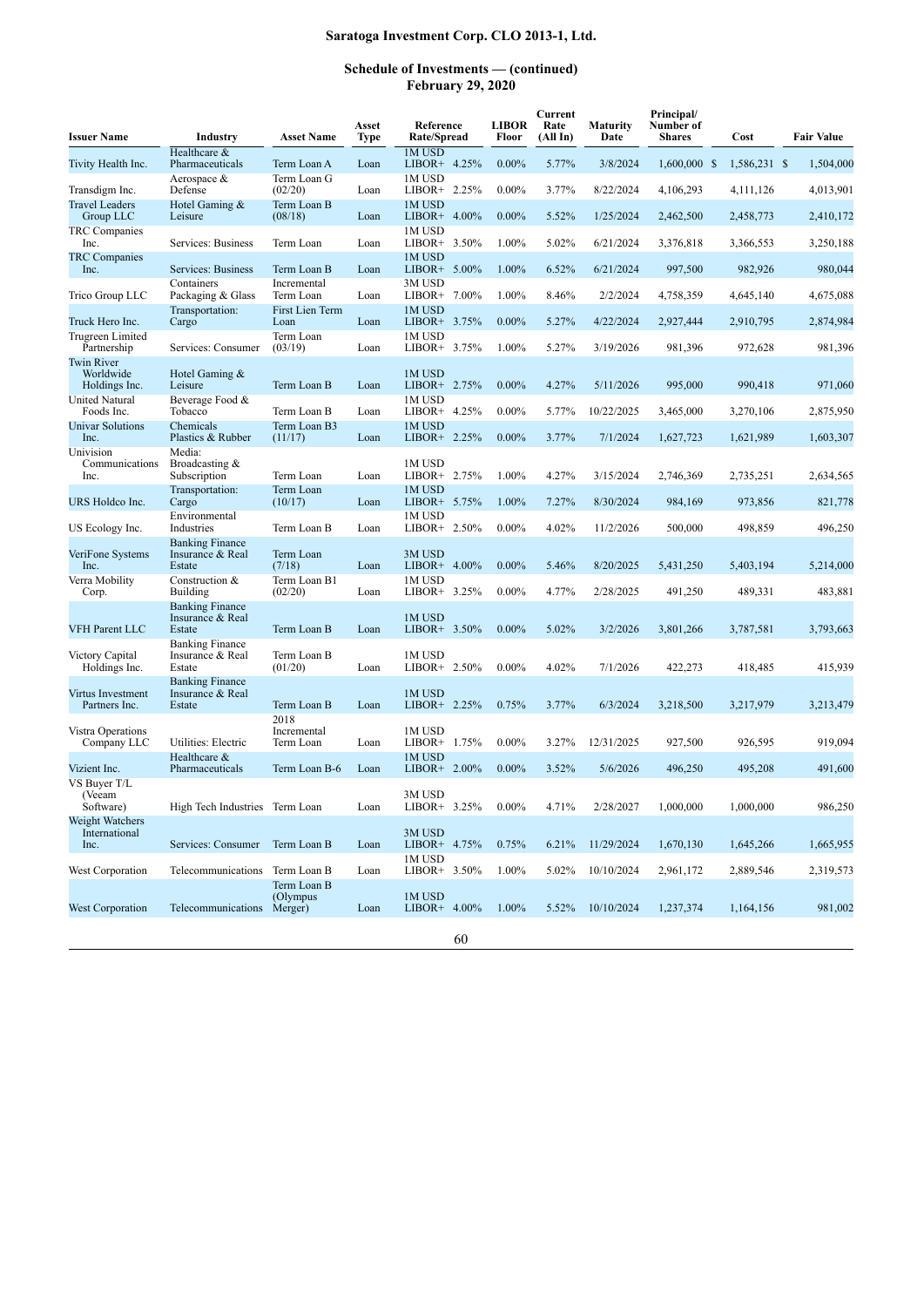### **Schedule of Investments — (continued) February 29, 2020**

| <b>Issuer Name</b>                              | Industry                        | <b>Asset Name</b>    | Asset<br><b>Type</b> | Reference<br><b>Rate/Spread</b> | <b>LIBOR</b><br>Floor | Current<br>Rate<br>(All In) | <b>Maturity</b><br>Date | Principal/<br>Number of<br><b>Shares</b> | Cost              | <b>Fair Value</b> |
|-------------------------------------------------|---------------------------------|----------------------|----------------------|---------------------------------|-----------------------|-----------------------------|-------------------------|------------------------------------------|-------------------|-------------------|
| <b>Western Dental</b><br>Services Inc.          | Retail                          | Term Loan<br>(12/18) | Loan                 | 1M USD<br>$LIBOR+ 5.25%$        | 1.00%                 | 6.77%                       | 6/30/2023               | 2,438,722 \$                             | 2,424,403 \$      | 2,444,819         |
| Western Digital<br>Corporation                  | High Tech<br>Industries         | Term Loan B-4        | Loan                 | 1M USD<br>$LIBOR+$              | 1.75%<br>$0.00\%$     | 3.27%                       | 4/29/2023               | 903,135                                  | 885,248           | 892,975           |
| <b>Winter Park</b><br>Intermediate<br>Inc.      | Automotive                      | Term Loan            | Loan                 | 1M USD<br>LIBOR+ 4.75%          | $0.00\%$              | 6.27%                       | 4/4/2025                | 1,984,953                                | 1,966,855         | 1,951,864         |
| Wirepath LLC                                    | Consumer goods:<br>Non-durable  | Term Loan            | Loan                 | 3M USD<br>$LIBOR+ 4.00\%$       | 1.00%                 | 5.46%                       | 8/5/2024                | 2,955,118                                | 2,931,790         | 2,766,730         |
| <b>WP CityMD Bidco</b><br><b>LLC</b>            | Services: Consumer              | Term Loan B          | Loan                 | 3M USD<br>$LIBOR+ 4.50\%$       | 1.00%                 | 5.96%                       | 8/13/2026               | 3,500,000                                | 3,467,362         | 3,476,375         |
| <b>YS</b> Garments<br><b>LLC</b>                | Retail                          | Term Loan            | Loan                 | 1W USD<br>LIBOR+ $6.00\%$       | 1.00%                 | 7.57%                       | 8/9/2024                | 1,937,500                                | 1,921,365         | 1,908,438         |
| Zekelman<br>Industries<br>Inc                   | Metals & Mining                 | Term Loan<br>(01/20) | Loan                 | 1M USD<br>$LIBOR+ 2.25%$        | $0.00\%$              | 3.77%                       | 1/19/2027               | 1,000,000                                | 1,000,000         | 977,500           |
| Zep Inc.                                        | Chemicals<br>Plastics & Rubber  | Term Loan            | Loan                 | 3M USD<br>$LIBOR+ 4.00\%$       | 1.00%                 | 5.46%                       | 8/12/2024               | 2,443,750                                | 2,434,999         | 1,840,461         |
| <b>Zest Acquisition</b><br>Corp.                | Healthcare &<br>Pharmaceuticals | Term Loan            | Loan                 | 1M USD<br>$LIBOR+ 3.50\%$       | $0.00\%$              | 5.02%                       | 3/14/2025               | 982,500                                  | 978,750           | 934,603           |
|                                                 |                                 |                      |                      |                                 |                       |                             |                         |                                          | \$526,004,959     | 500,999,934<br>S  |
|                                                 |                                 |                      |                      |                                 |                       |                             |                         | Number of<br><b>Shares</b>               | Cost              | <b>Fair Value</b> |
| Cash and cash<br>equivalents                    |                                 |                      |                      |                                 |                       |                             |                         |                                          |                   |                   |
| <b>U.S. Bank Money</b><br>Market <sup>(c)</sup> |                                 |                      |                      |                                 |                       |                             |                         | 9,081,041                                | 9,081,041 \$<br>S | 9,081,041         |

equivalents **9,081,041 \$ 9,081,041 \$ 9,081,041**

Total cash and cash

(a) All or a portion of this investment has an unfunded commitment as of February 29, 2020 (see Note 6 in Notes to financial statements).

(b) As of February 29, 2020, the investment was in default and on non-accrual status.

(c) Included within cash and cash equivalents in Saratoga CLO's Statements of Assets and Liabilities as of February 29, 2020.

LIBOR — London Interbank Offered Rate

1W USD LIBOR — The 1 week USD LIBOR rate as of February 29, 2020 was 1.57%.

1M USD LIBOR — The 1 month USD LIBOR rate as of February 29, 2020 was 1.52%.

2M USD LIBOR — The 2 month USD LIBOR rate as of February 29, 2020 was 1.50%.

3M USD LIBOR — The 3 month USD LIBOR rate as of February 29, 2020 was 1.46%.

6M USD LIBOR — The 6 month USD LIBOR rate as of February 29, 2020 was 1.40%.

Prime — The Prime Rate as of February 29, 2020 was 4.75%.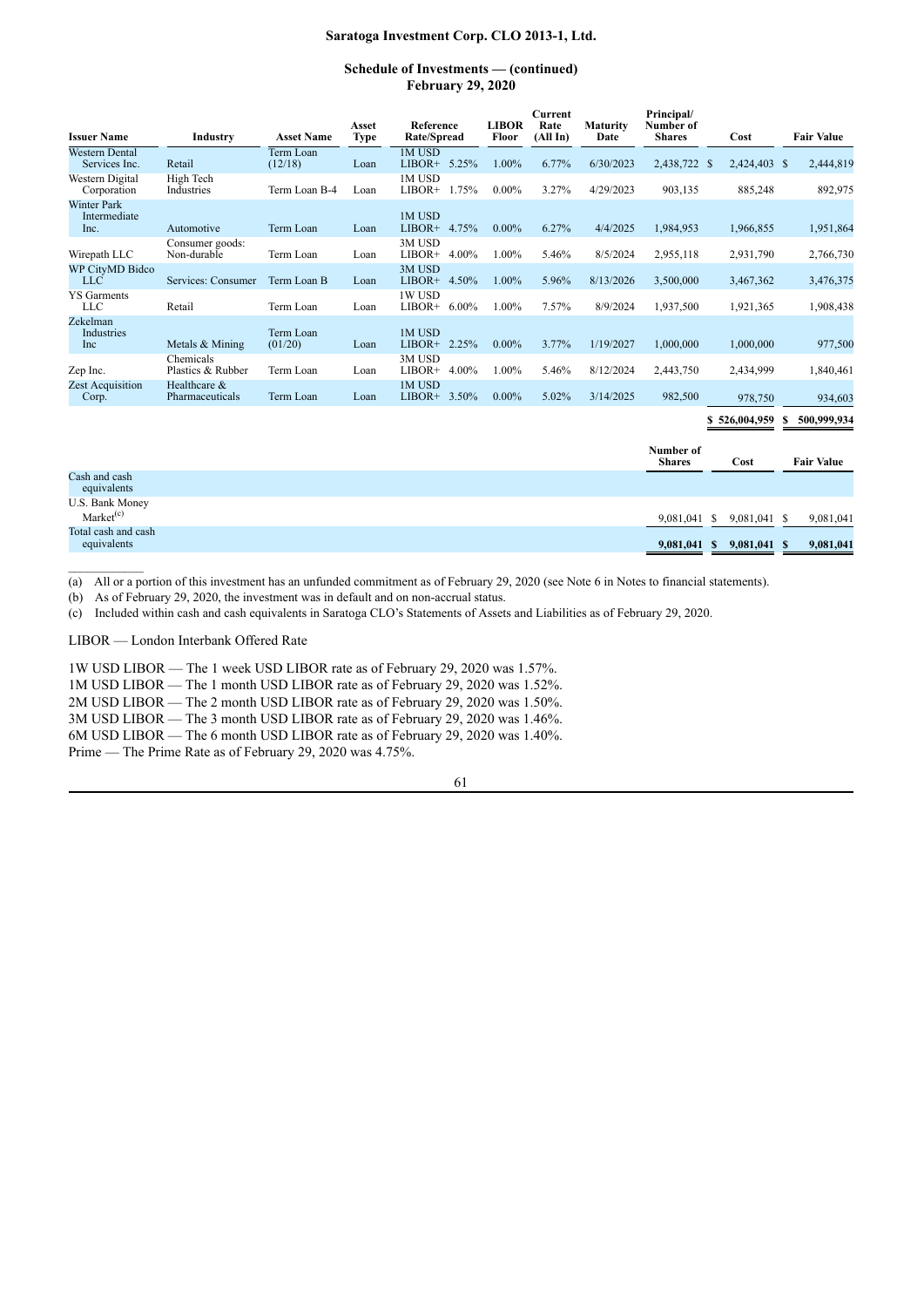#### **Note 5. Income Taxes**

SIA-Avionte, Inc., SIA-GH, Inc., SIA-MAC, Inc., SIA-TG, Inc., SIA-TT, Inc., SIA-Vector, Inc. and SIA-VR, Inc., each 100% owned by the Company, are each filing standalone C Corporation tax returns for federal and state purposes. As separately regarded entities for tax purposes, these entities are taxed at normal corporate rates. For tax purposes, any distributions by the entities to the parent company would generally need to be distributed to the Company's shareholders. Generally, such distributions of the entities' income to the Company's shareholders will be considered as qualified dividends for tax purposes. The entities taxable net income will differ from U.S. GAAP net income because of deferred tax temporary differences adjustments arising from net operating losses and unrealized appreciation and depreciation of securities held. Deferred tax assets and liabilities are measured using enacted corporate federal and state tax rates expected to apply to taxable income in the years in which those net operating losses are utilized and the unrealized gains and losses are realized. Deferred tax assets and deferred tax liabilities are netted off by entity, as allowed. The recoverability of deferred tax assets is assessed and a valuation allowance is recorded to the extent that it is more likely than not that any portion of the deferred tax asset will not be realized on the basis of a history of operating losses combined with insufficient projected taxable income or other taxable events in the taxable blockers.

Deferred tax assets and liabilities, and related valuation allowance as of August 31, 2020 and February 29, 2020 were as follows:

|                                                | August 31,<br>2020 | February 29,<br>2020 |
|------------------------------------------------|--------------------|----------------------|
| Total deferred tax assets                      | 1,790,734          | 1,744,879            |
| Total deferred tax liabilities                 | (1,261,267)        | (1,412,486)          |
| Valuation allowance on net deferred tax assets | (1,724,167)        | (1,679,756)          |
| Net deferred tax liability                     | (1, 194, 700)      | (1,347,363)          |

As of August 31, 2020, the valuation allowance on deferred tax assets was \$1.7 million, which represents the federal and state tax effect of net operating losses and unrealized losses that we do not believe we will realize through future taxable income. Any adjustments to the Company's valuation allowance will depend on estimates of future taxable income and will be made in the period such determination is made.

Net deferred tax (benefit) expense for the three months ended August 31, 2020 includes \$0.1 million net change in unrealized appreciation (depreciation) on investments and \$0.0 million net change in total operating expense, in the consolidated statement of operations, respectively. Net deferred tax (benefit) expense for the three months ended August 31, 2019 includes \$0.7 million net change in unrealized appreciation (depreciation) on investments and \$(0.5) million net change in total operating expense, in the consolidated statement of operations, respectively.

Net deferred tax (benefit) expense for the six months ended August 31, 2020 includes \$(0.2) million net change in unrealized appreciation (depreciation) on investments and \$(0.00) million net change in total operating expense, in the consolidated statement of operations, respectively. Net deferred tax (benefit) expense for the six months ended August 31, 2019 includes \$0.7 million net change in unrealized appreciation (depreciation) on investments and \$(0.5) million net change in total operating expense, in the consolidated statement of operations, respectively.

Deferred tax temporary differences may include differences for state taxes and joint venture interests.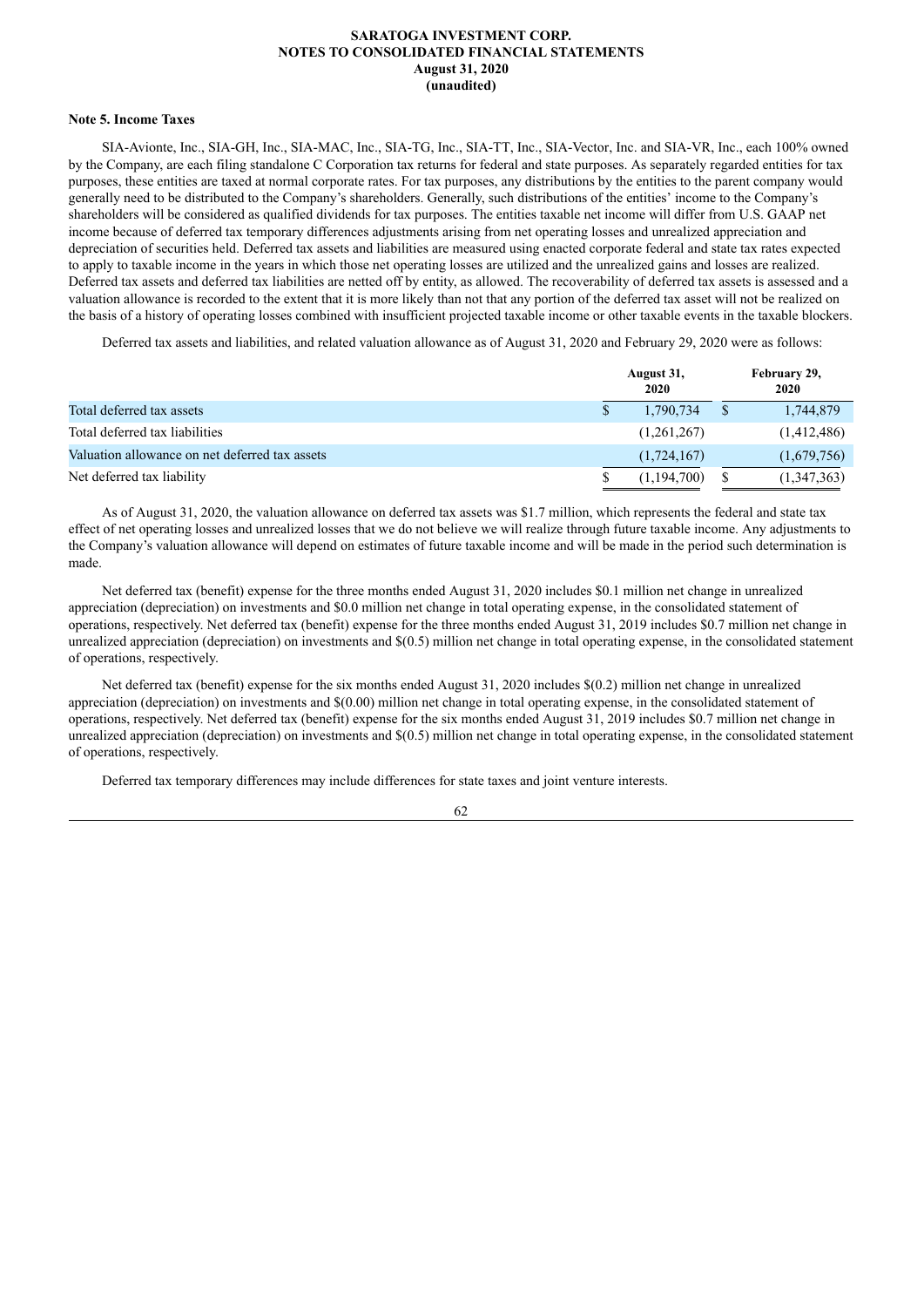### **Note 5. Income Taxes** (cont.)

Federal and state income tax provisions (benefits) on investments for three and six months ended August 31, 2020 and August 31, 2019:

|                      |                    | For the three months ended | For the six months ended |                    |  |  |
|----------------------|--------------------|----------------------------|--------------------------|--------------------|--|--|
|                      | August 31,<br>2020 | August 31,<br>2019         | August 31,<br>2020       | August 31,<br>2019 |  |  |
| Current              |                    |                            |                          |                    |  |  |
| Federal              | $-$ \$<br>\$       | $-$ \$                     |                          | S                  |  |  |
| <b>State</b>         |                    |                            |                          |                    |  |  |
| Net current expense  |                    |                            |                          |                    |  |  |
| Deferred             |                    |                            |                          |                    |  |  |
| Federal              | 74,636             | 200,527                    | (170, 838)               | 213,817            |  |  |
| <b>State</b>         | 49,386             | 37,812                     | 18,175                   | 47,588             |  |  |
| Net deferred expense | 124,022            | 238,339                    | (152, 663)               | 261,405            |  |  |
| Net tax provision    | 124,022 \$         | 238,339 \$                 | (152, 663)               | 261,405<br>\$      |  |  |

### **Note 6. Agreements and Related Party Transactions**

#### **Investment Advisory and Management Agreement**

On July 30, 2010, the Company entered into the Management Agreement with our Manager. The initial term of the Management Agreement was two years, with automatic, one-year renewals at the end of each year, subject to certain approvals by our board of directors and/or the Company's stockholders. On July 7, 2020, our board of directors approved the renewal of the Management Agreement for an additional one-year term. Pursuant to the Management Agreement, our Manager implements our business strategy on a day-to-day basis and performs certain services for us, subject to oversight by our board of directors. Our Manager is responsible for, among other duties, determining investment criteria, sourcing, analyzing and executing investments transactions, asset sales, financings and performing asset management duties. Under the Management Agreement, we have agreed to pay our Manager a management fee for investment advisory and management services consisting of a base management fee and an incentive management fee.

#### *Base Management Fee and Incentive Management Fee*

The base management fee of 1.75% per year is calculated based on the average value of our gross assets (other than cash or cash equivalents, but including assets purchased with borrowed funds) at the end of the two most recently completed fiscal quarters. The base management fee is paid quarterly following the filing of the most recent 10-Q.

The incentive management fee consists of the following two parts:

The first, payable quarterly in arrears, equals 20.0% of our pre-incentive fee net investment income, expressed as a rate of return on the value of our net assets at the end of the immediately preceding quarter, that exceeds a 1.875% quarterly hurdle rate measured as of the end of each fiscal quarter, subject to a "catch-up" provision. Under this provision, in any fiscal quarter, our Manager receives no incentive fee unless our pre-incentive fee net investment income exceeds the hurdle rate of 1.875%. Our Manager will receive 100.0% of preincentive fee net investment income, if any, that exceeds the hurdle rate but is less than or equal to 2.344% in any fiscal quarter; and 20.0% of the amount of our pre-incentive fee net investment income, if any, that exceeds 2.344% in any fiscal quarter. There is no accumulation of amounts on the hurdle rate from quarter to quarter, and accordingly there is no claw back of amounts previously paid if subsequent quarters are below the quarterly hurdle rate, and there is no delay of payment if prior quarters are below the quarterly hurdle rate.

The second part of the incentive fee is determined and payable in arrears as of the end of each fiscal year (or upon termination of the Management Agreement) and equals 20.0% of our "incentive fee capital gains," which equals our realized capital gains on a cumulative basis from May 31, 2010 through the end of the fiscal year, if any, computed net of

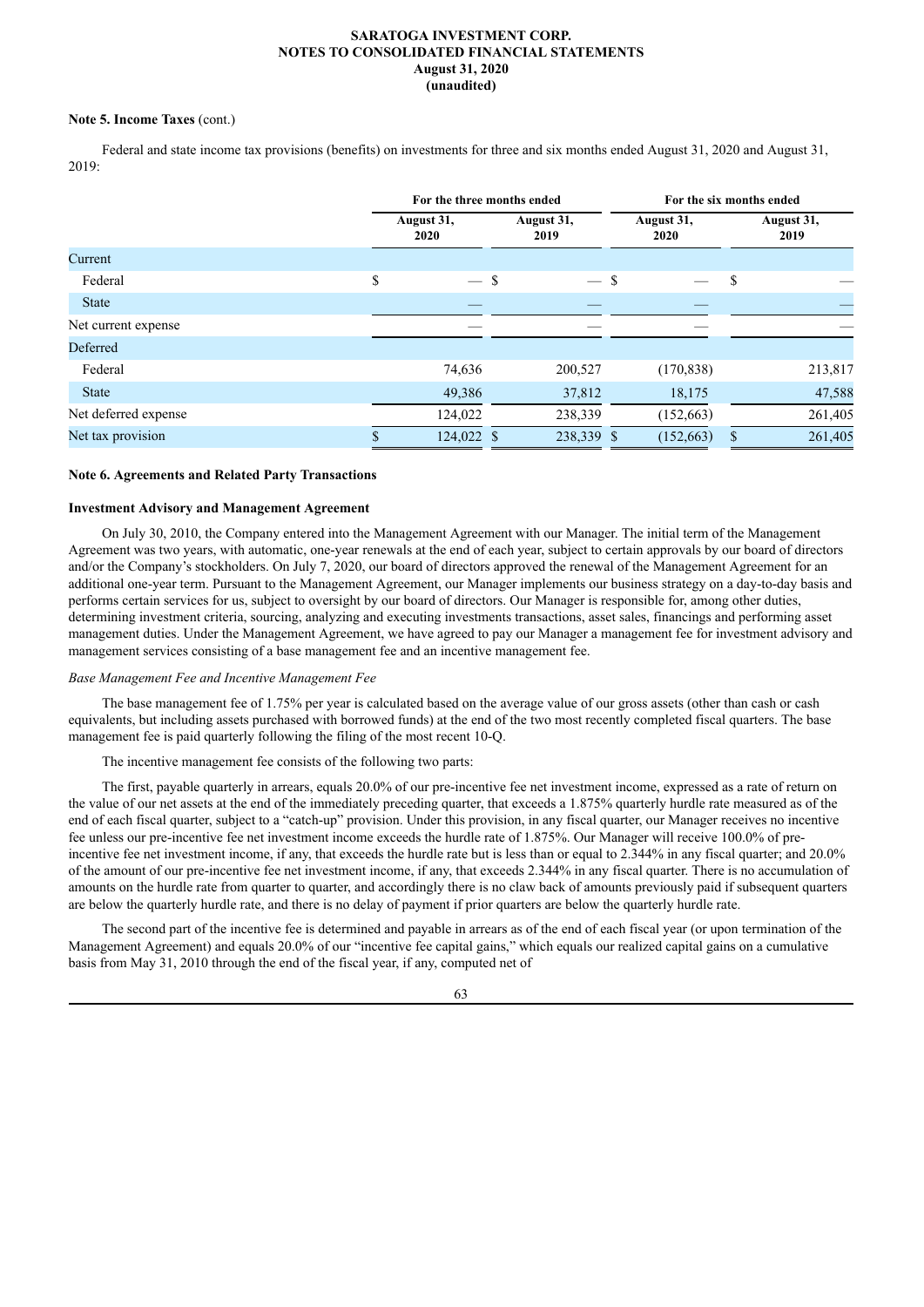#### **Note 6. Agreements and Related Party Transactions** (cont.)

all realized capital losses and unrealized capital depreciation on a cumulative basis on each investment in the Company's portfolio, less the aggregate amount of any previously paid capital gain incentive fee. Importantly, the capital gains portion of the incentive fee is based on realized gains and realized and unrealized losses from May 31, 2010. Therefore, realized and unrealized losses incurred prior to such time will not be taken into account when calculating the capital gains portion of the incentive fee, and our Manager will be entitled to 20.0% of incentive fee capital gains that arise after May 31, 2010. In addition, for the purpose of the "incentive fee capital gains" calculations, the cost basis for computing realized gains and losses on investments held by us as of May 31, 2010 will equal the fair value of such investments as of such date.

For the three months ended August 31, 2020 and August 31, 2019, the Company incurred \$2.2 million and \$2.0 million in base management fees, respectively. For the three months ended August 31, 2020 and August 31, 2019, the Company incurred \$1.4 million and \$1.4 million in incentive fees related to pre-incentive fee net investment income, respectively. For the three months ended August 31, 2020 and August 31, 2019, the Company accrued an expense of \$0.1 million and an expense of \$0.7 million in incentive fees related to capital gains.

For the six months ended August 31, 2020 and August 31, 2019, the Company incurred \$4.4 million and \$3.8 million in base management fees, respectively. For the six months ended August 31, 2020 and August 31, 2019, the Company incurred \$2.8 million and \$2.6 million in incentive fees related to pre-incentive fee net investment income, respectively. For the six months ended August 31, 2020 and August 31, 2019, the Company accrued a (benefit) of \$(3.1) million and an expense of \$1.6 million in incentive fees related to capital gains, respectively.

The accrual is calculated using both realized and unrealized capital gains for the period. The actual incentive fee related to capital gains will be determined and payable in arrears at the end of the fiscal year and will include only realized capital gains for the period. As of August 31, 2020, the base management fees accrual was \$2.2 million and the incentive fees accrual was \$1.5 million and is included in base management and incentive fees payable in the accompanying consolidated statements of assets and liabilities. As of February 29, 2020, the base management fees accrual was \$2.1 million and the incentive fees accrual was \$13.7 million and is included in base management and incentive fees payable in the accompanying consolidated statements of assets and liabilities.

#### **Administration Agreement**

On July 30, 2010, the Company entered into a separate administration agreement (the "Administration Agreement") with our Manager, pursuant to which our Manager, as our administrator, has agreed to furnish us with the facilities and administrative services necessary to conduct our day-to-day operations and provide managerial assistance on our behalf to those portfolio companies to which we are required to provide such assistance. The initial term of the Administration Agreement was two years, with automatic, one-year renewals at the end of each year subject to certain approvals by our board of directors and/or our stockholders. The amount of expenses payable or reimbursable thereunder by the Company was capped at \$1.0 million for the initial two-year term of the Administration Agreement and subsequent renewals. On July 8, 2015, our board of directors approved the renewal of the Administration Agreement for an additional oneyear term and determined to increase the cap on the payment or reimbursement of expenses by the Company thereunder, which had not been increased since the inception of the agreement, to \$1.3 million. On July 7, 2016, our board of directors approved the renewal of the Administration Agreement for an additional one-year term. On October 5, 2016, our board of directors determined to increase the cap on the payment or reimbursement of expenses by the Company under the Administration Agreement, from \$1.3 million to \$1.5 million, effective November 1, 2016. On July 11, 2017, our board of directors approved the renewal of the Administration Agreement for an additional oneyear term and determined to increase the cap on the payment or reimbursement of expenses by the Company from \$1.5 million to \$1.75 million, effective August 1, 2017. On July 9, 2018, our board of directors approved the renewal of the Administration Agreement for an additional one-year term and determined to increase the cap on the payment or reimbursement of expenses by the Company from \$1.75 million to \$2.0 million, effective August 1, 2018. On July 9, 2019, our board of directors approved the renewal of the Administration Agreement for an additional one-year term and determined to increase the cap on the payment or reimbursement of expenses by the Company from \$2.0 million to \$2.225 million effective August 1, 2019.

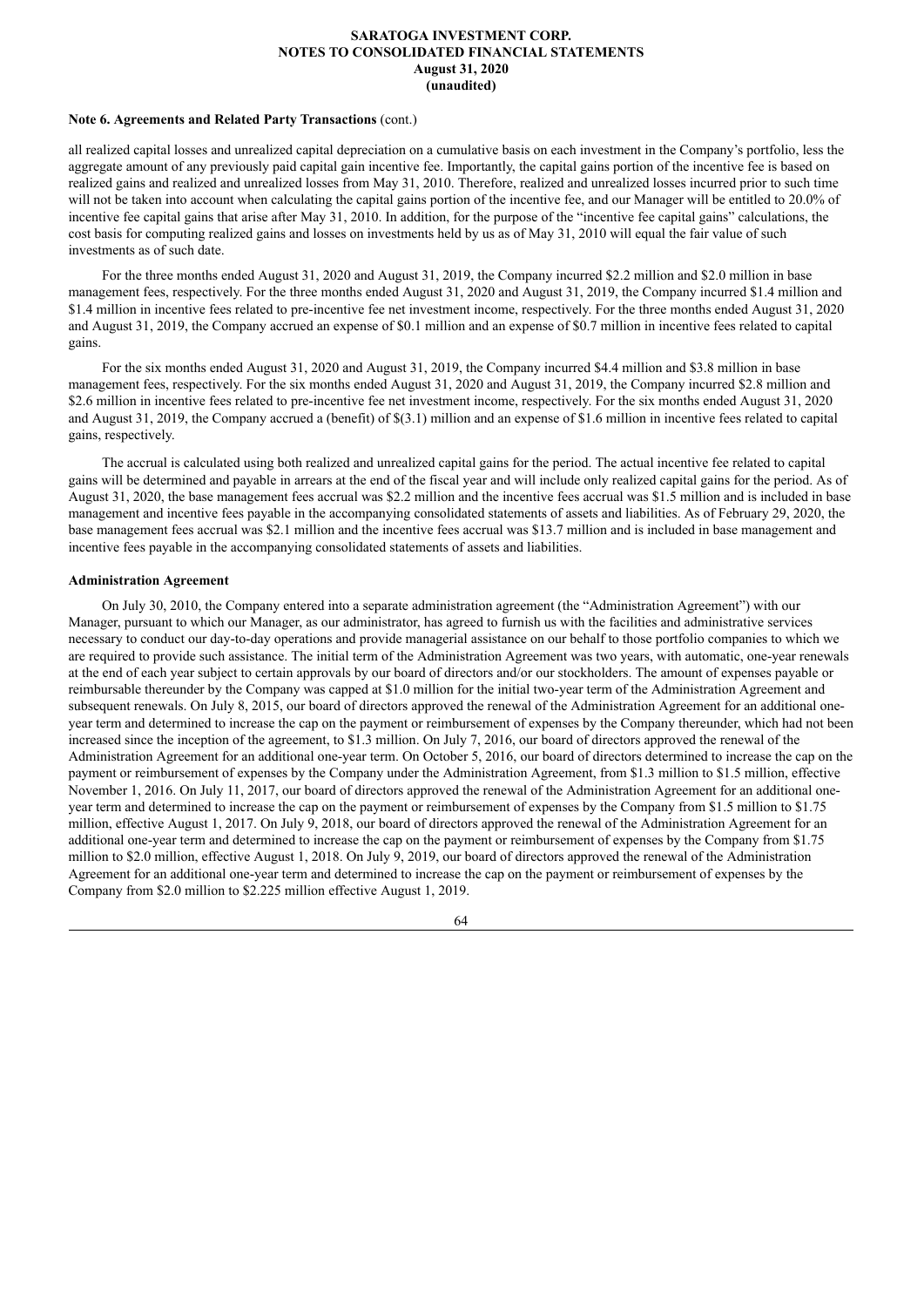#### **Note 6. Agreements and Related Party Transactions** (cont.)

On July 7, 2020, our board of directors approved the renewal of the Administration Agreement for an additional one-year term and determined to increase the cap on the payment or reimbursement of expenses by the Company from \$2.225 million to \$2.775 million effective August 1, 2020.

For the three months ended August 31, 2020 and August 31, 2019, we recognized \$0.6 million and \$0.5 million in administrator expenses, respectively, pertaining to bookkeeping, record keeping and other administrative services provided to us in addition to our allocable portion of rent and other overhead related expenses. For the six months ended August 31, 2020 and August 31, 2019, we recognized \$1.2 million and \$1.0 million in administrator expenses, respectively, pertaining to bookkeeping, record keeping and other administrative services provided to us in addition to our allocable portion of rent and other overhead related expenses. As of August 31, 2020, \$0.3 million of administrator expenses were accrued and included in due to manager in the accompanying consolidated statements of assets and liabilities. As of February 29, 2020, \$0.5 million of administrator expenses were accrued and included in due to manager in the accompanying consolidated statements of assets and liabilities.

### **Saratoga CLO**

On August 7, 2018, the Company entered into an unsecured loan agreement with CLO 2013-1 Warehouse, a wholly-owned subsidiary of Saratoga CLO, pursuant to which CLO 2013-1 Warehouse may borrow from time to time up to \$20 million from the Company in order to provide capital necessary to support warehouse activities. The CLO 2013-1 Warehouse Loan, which expired on February 7, 2020, bears interest at an annual rate of  $3\overline{\rm M}$  USD LIBOR + 7.5%.

On December 14, 2018, the Company completed the third refinancing and issuance of the 2013-1 Reset CLO Notes. This refinancing, among other things, extended the Saratoga CLO reinvestment period to January 2021, and extended its legal maturity to January 2030. A non-call period ending January 2020 was also added. In addition, and as part of the refinancing, the Saratoga CLO has also been upsized from \$300 million in assets to approximately \$500 million. As part of this refinancing and upsizing, the Company invested an additional \$13.8 million in all of the newly issued subordinated notes of the Saratoga CLO, and purchased \$2.5 million in aggregate principal amount of the Class F-R-2 Notes tranche and \$7.5 million in aggregate principal amount of the Class G-R-2 Notes tranche at par. Concurrently, the existing \$4.5 million of Class F notes and \$20.0 million CLO 2013-1 Warehouse Loan were repaid. The Company also paid \$2.0 million of transaction costs related to the refinancing and upsizing on behalf of the Saratoga CLO and was reimbursed by the Saratoga CLO for these costs during the year ended February 29, 2020.

For the three months ended August 31, 2020 and August 31, 2019, we recognized management fee income of \$0.6 million and \$0.6 million, respectively, related to the Saratoga CLO.

For the six months ended August 31, 2020 and August 31, 2019, we recognized management fee income of \$1.3 million and \$1.3 million, respectively, related to the Saratoga CLO.

In conjunction with the third refinancing and issuance of the 2013-1 Reset CLO Notes on December 14, 2018, the Company is no longer entitled to receive an incentive management fee from Saratoga CLO. See Note 4 for additional information.

On February 11, 2020, the Company entered into an unsecured loan agreement CLO 2013-1 Warehouse 2 Loan with CLO 2013-1 Warehouse 2, a wholly-owned subsidiary of Saratoga CLO, pursuant to which CLO 2013-1 Warehouse 2 may borrow from time to time up to \$20.0 million from the Company in order to provide capital necessary to support warehouse activities. The CLO 2013-1 Warehouse 2 Loan, which expires on August 20, 2021, bears interest at an annual rate of 3M USD LIBOR + 7.5%. As of August 31, 2020, the aggregate principal amount of the Company's investment in the CLO 2013-1 Warehouse 2 Loan was \$5.0 million, which had a fair value of \$4.6 million.

For the six months ended August 31, 2020 and August 31, 2019, the Company neither bought nor sold any investments from the Saratoga CLO.

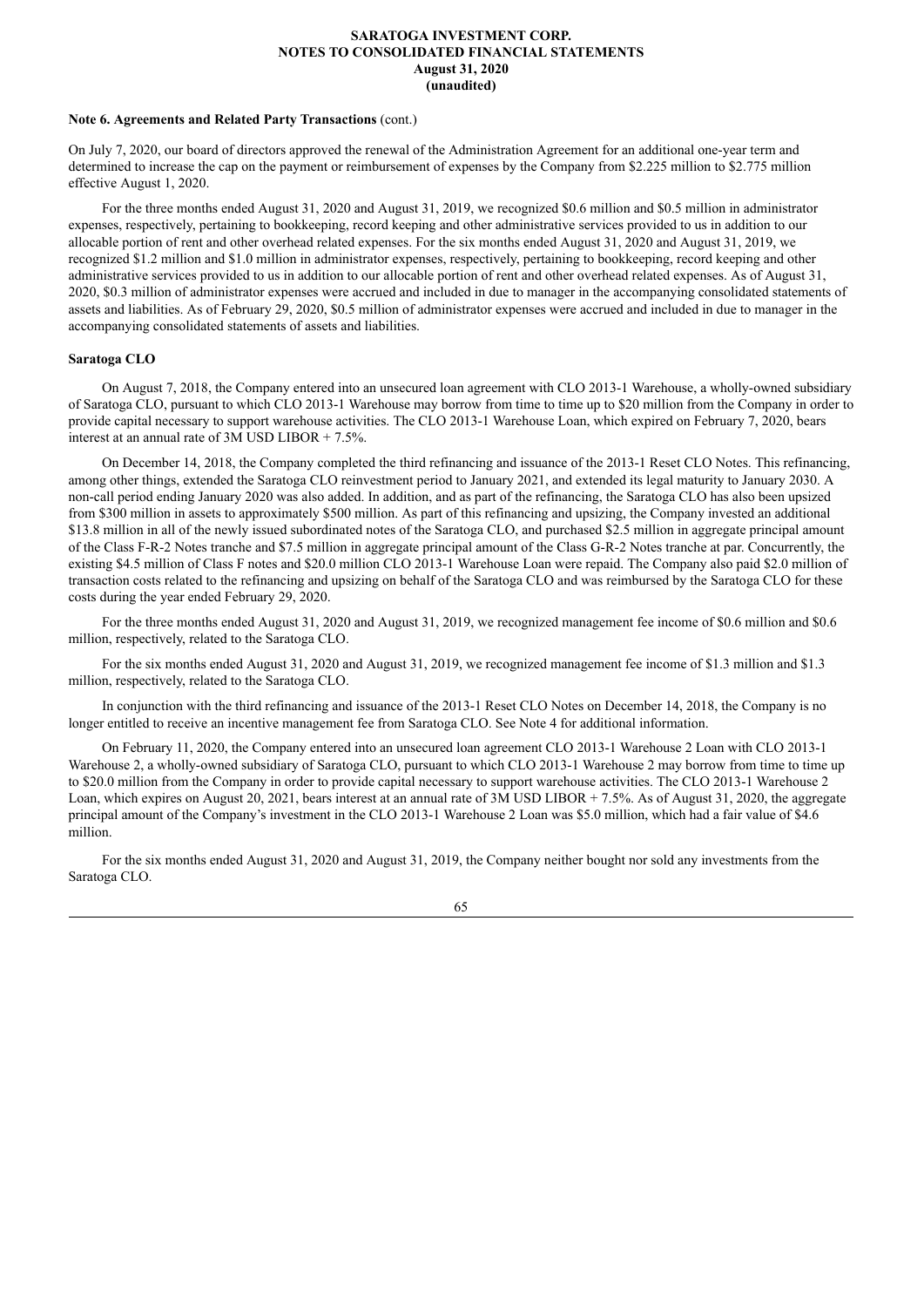#### **Note 7. Borrowings**

## *Credit Facility*

As a BDC, we are only allowed to employ leverage to the extent that our asset coverage, as defined in the 1940 Act, equals at least 200.0% after giving effect to such leverage, or, if we obtain the required approvals from our independent directors and/or stockholders, 150.0%. The amount of leverage that we employ at any time depends on our assessment of the market and other factors at the time of any proposed borrowing. Our asset coverage ratio, as defined in the 1940 Act, was 375.8% as of August 31, 2020 and 607.1% as of February 29, 2020. On April 16, 2018, as permitted by the Small Business Credit Availability Act, which was signed into law on March 23, 2018, our non-interested board of directors approved of our becoming subject to a minimum asset coverage ratio of 150.0% under Sections  $18(a)(1)$  and  $18(a)(2)$  of the Investment Company Act, as amended. The 150.0% asset coverage ratio became effective on April 16, 2019.

On April 11, 2007, we entered into a \$100.0 million revolving securitized credit facility (the "Revolving Facility"). On May 1, 2007, we entered into a \$25.7 million term securitized credit facility (the "Term Facility" and, together with the Revolving Facility, the "Facilities"), which was fully drawn at closing. In December 2007, we consolidated the Facilities by using a draw under the Revolving Facility to repay the Term Facility. In response to the market wide decline in financial asset prices, which negatively affected the value of our portfolio, we terminated the revolving period of the Revolving Facility effective January 14, 2009 and commenced a two-year amortization period during which all principal proceeds from the collateral were used to repay outstanding borrowings. A significant percentage of our total assets had been pledged under the Revolving Facility to secure our obligations thereunder. Under the Revolving Facility, funds were borrowed from or through certain lenders and interest was payable monthly at the greater of the commercial paper rate and our lender's prime rate plus 4.00% plus a default rate of 2.00% or, if the commercial paper market was unavailable, the greater of the prevailing LIBOR rates and our lender's prime rate plus 6.00% plus a default rate of 3.00%.

On July 30, 2010, we used the net proceeds from (i) the stock purchase transaction and (ii) a portion of the funds available to us under the \$45.0 million senior secured revolving credit facility (the "Credit Facility") with Madison Capital Funding LLC, in each case, to pay the full amount of principal and accrued interest, including default interest, outstanding under the Revolving Facility. As a result, the Revolving Facility was terminated in connection therewith. Substantially all of our total assets, other than those held by SBIC LP, have been pledged under the Credit Facility to secure our obligations thereunder.

On February 24, 2012, we amended the Credit Facility to, among other things:

- expand the borrowing capacity under the Credit Facility from \$40.0 million to \$45.0 million;
- extend the period during which we may make and repay borrowings under the Credit Facility from July 30, 2013 to February 24, 2015 (the "Revolving Period"). The Revolving Period may, upon the occurrence of an event of default, by action of the lenders or automatically, be terminated. All borrowings and other amounts payable under the Credit Facility are due and payable five years after the end of the Revolving Period; and
- remove the condition that we may not acquire additional loan assets without the prior written consent of Madison Capital Funding LLC.

On September 17, 2014, we entered into a second amendment to the Credit Facility to, among other things:

- extend the commitment termination date from February 24, 2015 to September 17, 2017;
- extend the maturity date of the Credit Facility from February 24, 2020 to September 17, 2022 (unless terminated sooner upon certain events);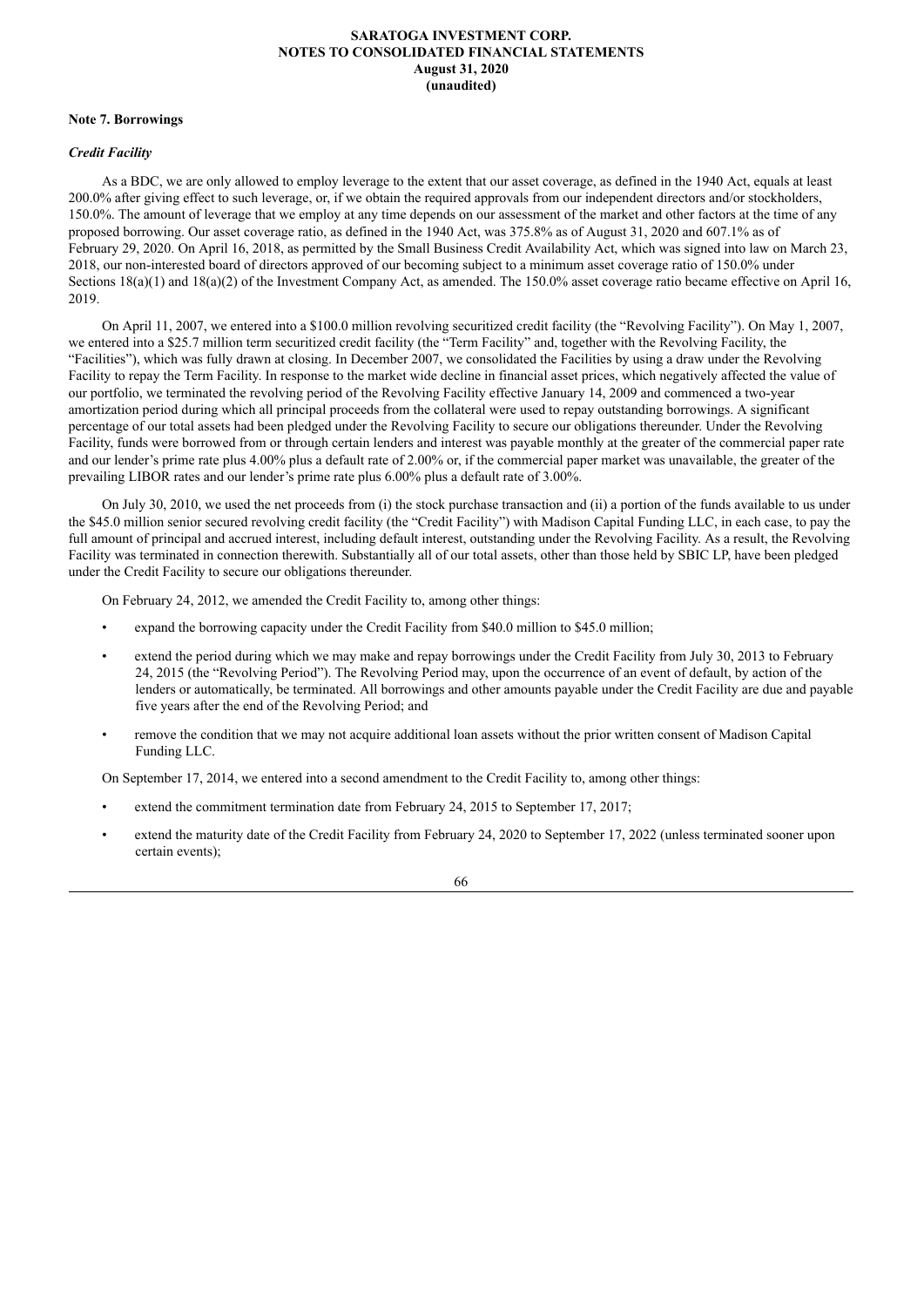### **Note 7. Borrowings** (cont.)

- reduce the applicable margin rate on base rate borrowings from 4.50% to 3.75%, and on LIBOR borrowings from 5.50% to 4.75%; and
- reduce the floor on base rate borrowings from 3.00% to 2.25%, and on LIBOR borrowings from 2.00% to 1.25%.

On May 18, 2017, we entered into a third amendment to the Credit Facility to, among other things:

- extend the commitment termination date from September 17, 2017 to September 17, 2020;
- extend the final maturity date of the Credit Facility from September 17, 2022 to September 17, 2025 (unless terminated sooner upon certain events);
- reduce the floor on base rate borrowings from 2.25% to 2.00%;
- reduce the floor on LIBOR borrowings from 1.25% to 1.00%; and
- reduce the commitment fee rate from 0.75% to 0.50% for any period during which the ratio of advances outstanding to aggregate commitments, expressed as a percentage, is greater than or equal to 50%.

On April 24, 2020, we entered into a fourth amendment to the Credit Facility to, among other things:

- permit certain amendments related to the Paycheck Protection Program ("Permitted PPP Amendment") to Loan Asset Documents;
- exclude certain debt and interest amounts allowed by the Permitted PPP Amendments from certain calculations related to Net Leverage Ratio, Interest Coverage Ratio and EBITDA; and
- exclude such Permitted PPP Amendments from constituting a Material Modification.

In addition to any fees or other amounts payable under the terms of the Credit Facility agreement with Madison Capital Funding LLC, an administrative agent fee per annum equal to \$0.1 million is payable in equal monthly installments in arrears.

As of August 31, 2020 and February 29, 2020, there were no outstanding borrowings under the Credit Facility. During the applicable periods, the Company was in compliance with all of the limitations and requirements of the Credit Facility. Financing costs of \$3.1 million related to the Credit Facility have been capitalized and are being amortized over the term of the facility.

For the three months ended August 31, 2020 and August 31, 2019, we recorded \$0.1 million and \$0.1 million of interest expense related to the Credit Facility, respectively, which includes commitment and administrative agent fees. For the three months ended August 31, 2020 and August 31, 2019, we recorded \$0.02 million and \$0.02 million of amortization of deferred financing costs related to the Credit Facility, respectively. Interest expense and amortization of deferred financing costs are reported as interest and debt financing expense on the consolidated statements of operations. During the three months ended August 31, 2019, the weighted average interest rate on the outstanding borrowings under the Credit Facility was 6.06%, and the average dollar amount of outstanding borrowings under the Credit Facility was \$0.3 million.

For the six months ended August 31, 2020 and August 31, 2019, we recorded \$0.2 million and \$0.2 million of interest expense related to the Credit Facility, respectively, which includes commitment and administrative agent fees. For the six months ended August 31, 2020 and August 31, 2019, we recorded \$0.05 million and \$0.05 million of amortization of deferred financing costs related to the Credit Facility, respectively. Interest expense and amortization of deferred financing costs are reported as interest and debt financing expense on the consolidated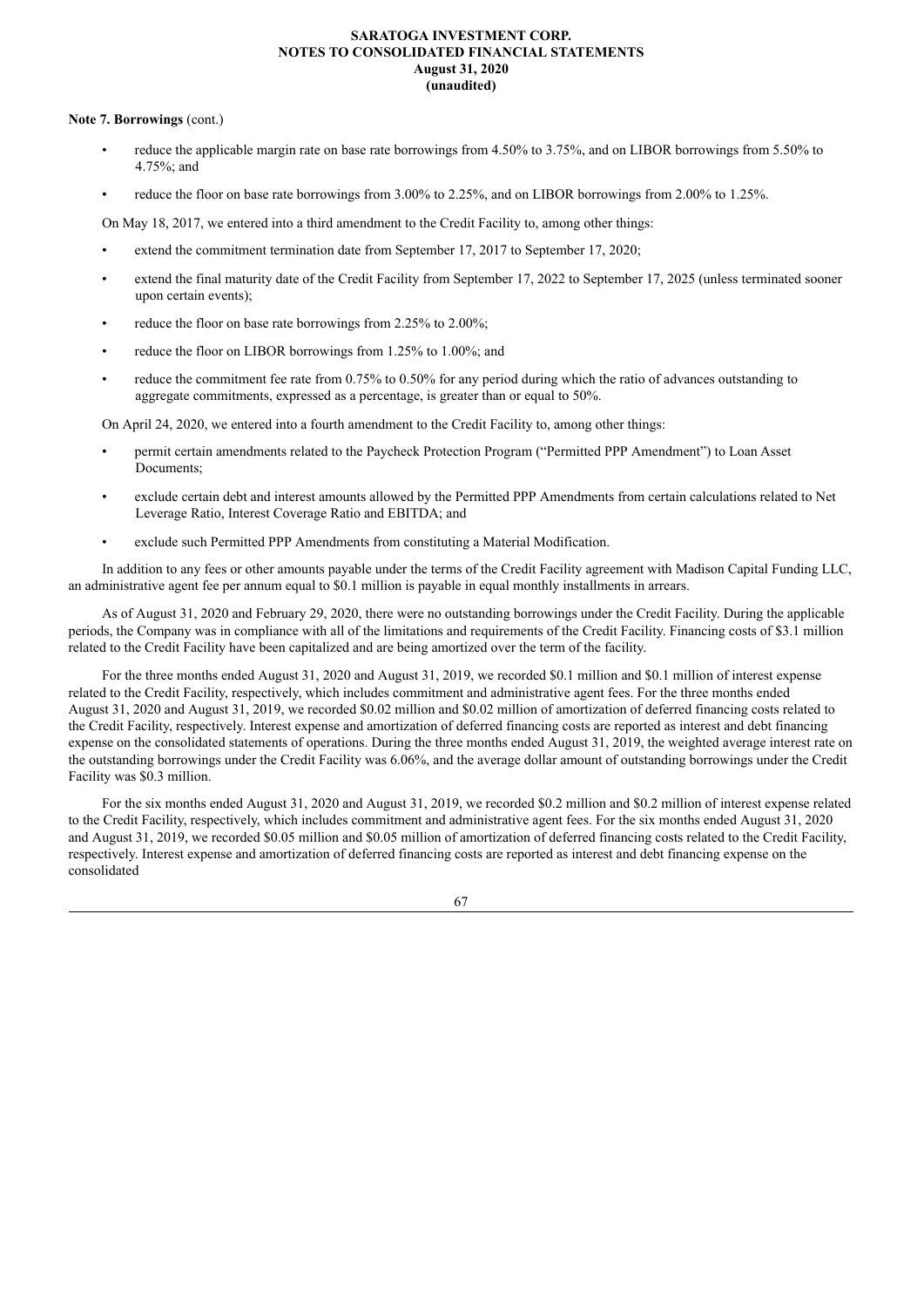#### **Note 7. Borrowings** (cont.)

statements of operations. During the six months ended August 31, 2019, the weighted average interest rate on the outstanding borrowings under the Credit Facility was 6.06%, and the average dollar amount of outstanding borrowings under the Credit Facility was \$0.2 million.

The Credit Facility contains limitations as to how borrowed funds may be used, such as restrictions on industry concentrations, asset size, weighted average life, currency denomination and collateral interests. The Credit Facility also includes certain requirements relating to portfolio performance, the violation of which could result in the limit of further advances and, in some cases, result in an event of default, allowing the lenders to accelerate repayment of amounts owed thereunder. The Credit Facility has an eight-year term, consisting of a threeyear period (the "Revolving Period"), under which the Company may make and repay borrowings, and a final maturity five years from the end of the Revolving Period. Availability on the Credit Facility will be subject to a borrowing base calculation, based on, among other things, applicable advance rates (which vary from 50.0% to 75.0% of par or fair value depending on the type of loan asset) and the value of certain "eligible" loan assets included as part of the Borrowing Base. Funds may be borrowed at the greater of the prevailing one-month LIBOR rate and 1.00%, plus an applicable margin of 4.75%. At the Company's option, funds may be borrowed based on an alternative base rate, which in no event will be less than 2.00%, and the applicable margin over such alternative base rate is 3.75%. In addition, the Company will pay the lenders a commitment fee of 0.75% per year (or 0.50% if the ratio of advances outstanding to aggregate commitments is greater than or equal to 50%) on the unused amount of the Credit Facility for the duration of the Revolving Period.

Our borrowing base under the Credit Facility was \$28.8 million subject to the Credit Facility cap of \$45.0 million at August 31, 2020. For purposes of determining the borrowing base, most assets are assigned the values set forth in our most recent Annual Report on Form 10- K or Quarterly Report on Form 10-Q filed with the U.S. Securities and Exchange Commission ("SEC"). Accordingly, the August 31, 2020 borrowing base relies upon the valuations set forth in the Quarterly Report on Form 10-Q for the period ended May 31, 2020. The valuations presented in this Quarterly Report on Form 10-Q will not be incorporated into the borrowing base until after this Quarterly Report on Form 10-Q is filed with the SEC.

#### *SBA Debentures*

Our wholly-owned SBIC subsidiaries are able to borrow funds from the SBA against regulatory capital (which approximates equity capital) that is paid in and is subject to customary regulatory requirements including but not limited to an examination by the SBA.

On August 14, 2019, the Company's wholly-owned subsidiary, SBIC II LP, received an SBIC license from the SBA. The new license provides up to \$175.0 million in additional long-term capital in the form of SBA debentures. As a result of the 2016 omnibus spending bill signed into law in December 2015, the maximum amount of SBA-guaranteed debentures that affiliated SBIC funds can have outstanding was increased from \$225.0 million to \$350.0 million. With this license approval, Saratoga will grow its SBA relationship from \$150.0 million to \$325.0 million of committed capital.

As of August 31, 2020, we have funded SBIC LP and SBIC II LP with an aggregate total of equity capital of \$75.0 million and \$65.0 million, respectively, and have \$170.0 million in SBA-guaranteed debentures outstanding, of which \$150.0 million is held in SBIC LP and \$20.0 million held in SBIC II LP. SBA debentures are non-recourse to us, have a 10-year maturity, and may be prepaid at any time without penalty. The interest rate of SBA debentures is fixed at the time of issuance, often referred to as pooling, at a market-driven spread over 10 year U.S. Treasury Notes. SBA current regulations limit the amount that SBIC LP and SBIC II LP may borrow to a maximum of \$150.0 million and \$175.0 million, respectively, which is up to twice its potential regulatory capital.

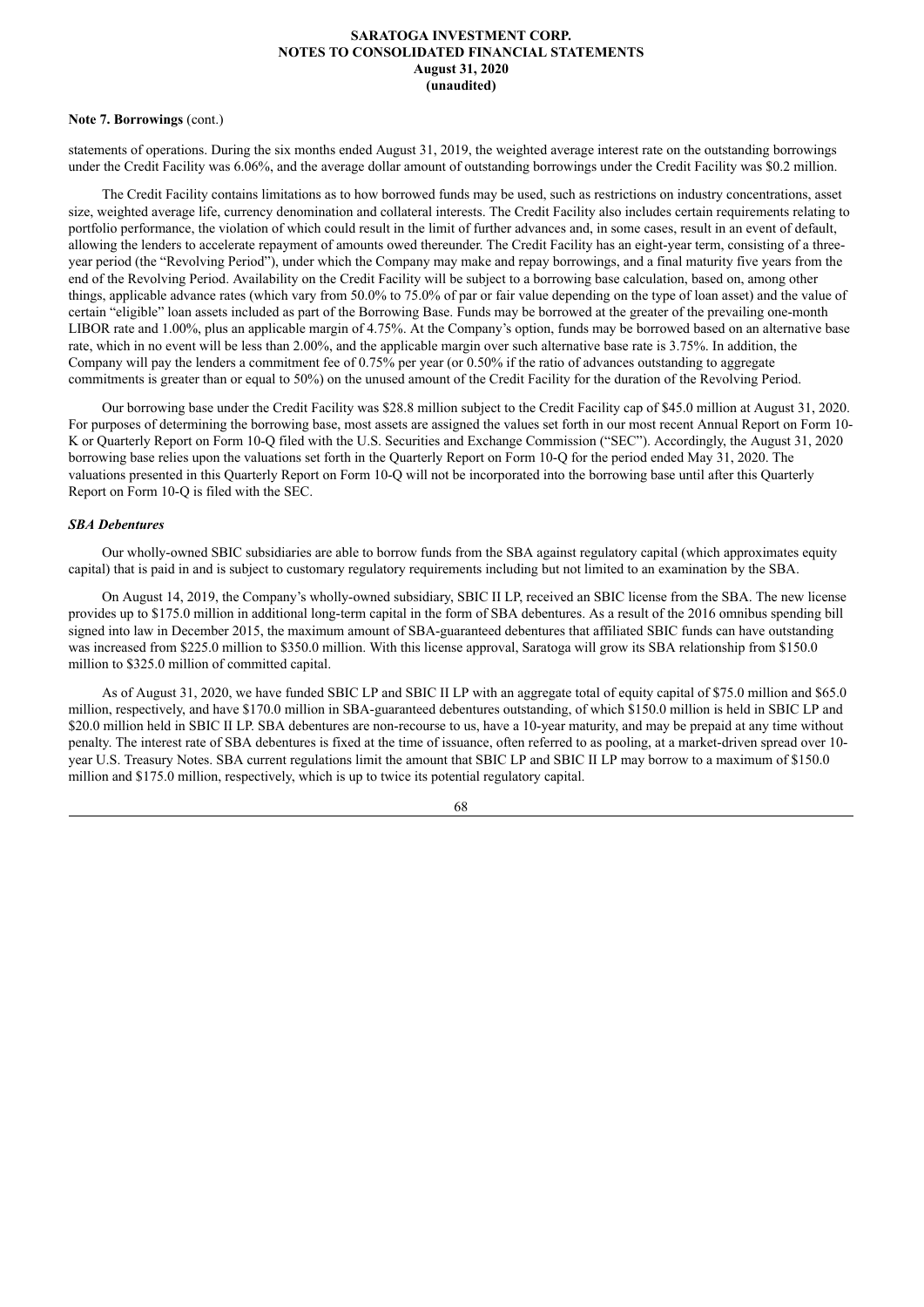#### **Note 7. Borrowings** (cont.)

SBICs are designed to stimulate the flow of private equity capital to eligible small businesses. Under SBA regulations, SBICs may make loans to eligible small businesses and invest in the equity securities of small businesses. Under present SBA regulations, eligible small businesses include businesses that have a tangible net worth not exceeding \$19.5 million and have average annual fully taxed net income not exceeding \$6.5 million for the two most recent fiscal years. In addition, an SBIC must devote 25.0% of its investment activity to ''smaller'' concerns as defined by the SBA. A smaller concern is one that has a tangible net worth not exceeding \$6.0 million and has average annual fully taxed net income not exceeding \$2.0 million for the two most recent fiscal years. SBA regulations also provide alternative size standard criteria to determine eligibility, which depend on the industry in which the business is engaged and are based on such factors as the number of employees and gross sales. According to SBA regulations, SBICs may make long-term loans to small businesses, invest in the equity securities of such businesses and provide them with consulting and advisory services.

SBIC LP and SBIC II LP are subject to regulation and oversight by the SBA, including requirements with respect to maintaining certain minimum financial ratios and other covenants. Receipt of an SBIC license does not assure that SBIC II LP will receive SBAguaranteed debenture funding, which is dependent upon SBIC II LP continuing to be in compliance with SBA regulations and policies. The SBA, as a creditor, will have a superior claim to SBIC LP and SBIC II LP assets over our stockholders and debtholders in the event we liquidate SBIC LP and SBIC II LP or the SBA exercises its remedies under the SBA-guaranteed debentures issued by SBIC LP and SBIC II LP upon an event of default.

The Company received exemptive relief from the SEC to permit it to exclude the debt of SBIC subsidiaries guaranteed by the SBA from the definition of senior securities in the asset coverage test under the 1940 Act. This allows the Company increased flexibility under the asset coverage test by permitting it to borrow up to \$325.0 million more than it would otherwise be able to absent the receipt of this exemptive relief. On April 16, 2018, as permitted by the Small Business Credit Availability Act, which was signed into law on March 23, 2018, the non-interested board of directors of the Company approved of the Company becoming subject to a minimum asset coverage ratio of 150.0% from 200% under Sections 18(a)(1) and 18(a)(2) of the Investment Company Act, as amended. The 150.0% asset coverage ratio became effective on April 16, 2019.

As noted above, as of August 31, 2020, there was \$170.0 million of SBA debentures outstanding and as of February 29, 2020, there was \$150.0 million of SBA debentures outstanding. The carrying amount of the amount outstanding of SBA debentures approximates its fair value, which is based on a waterfall analysis showing adequate collateral coverage and would be classified as a Level 3 liability within the fair value hierarchy. Financing costs of \$5.0 million and \$1.2 million related to the SBA debentures issued by SBIC LP and SBIC II LP, respectively, have been capitalized and are being amortized over the term of the commitment and drawdown.

For the three months ended August 31, 2020 and August 31, 2019, we recorded \$1.3 million and \$1.2 million of interest expense related to the SBA debentures, respectively. For the three months ended August 31, 2020 and August 31, 2019, we recorded \$0.2 million and \$0.1 million of amortization of deferred financing costs related to the SBA debentures, respectively. Interest expense and amortization of deferred financing costs are reported as interest and debt financing expense on the consolidated statements of operations. The weighted average interest rate during the three months ended August 31, 2020 and August 31, 2019 on the outstanding borrowings of the SBA debentures was 3.02% and 3.25%, respectively. During the three months ended August 31, 2020 and August 31, 2019, the average dollar amount of SBA debentures outstanding was \$170.0 million and \$150.0 million, respectively.

For the six months ended August 31, 2020 and August 31, 2019, we recorded \$2.5 million and \$2.4 million of interest expense related to the SBA debentures, respectively. For the six months ended August 31, 2020 and August 31, 2019, we recorded \$0.3 million and \$0.2 million of amortization of deferred financing costs related to the SBA debentures, respectively. Interest expense and amortization of deferred financing costs are reported as interest and debt financing expense on the consolidated statements of operations. The weighted average interest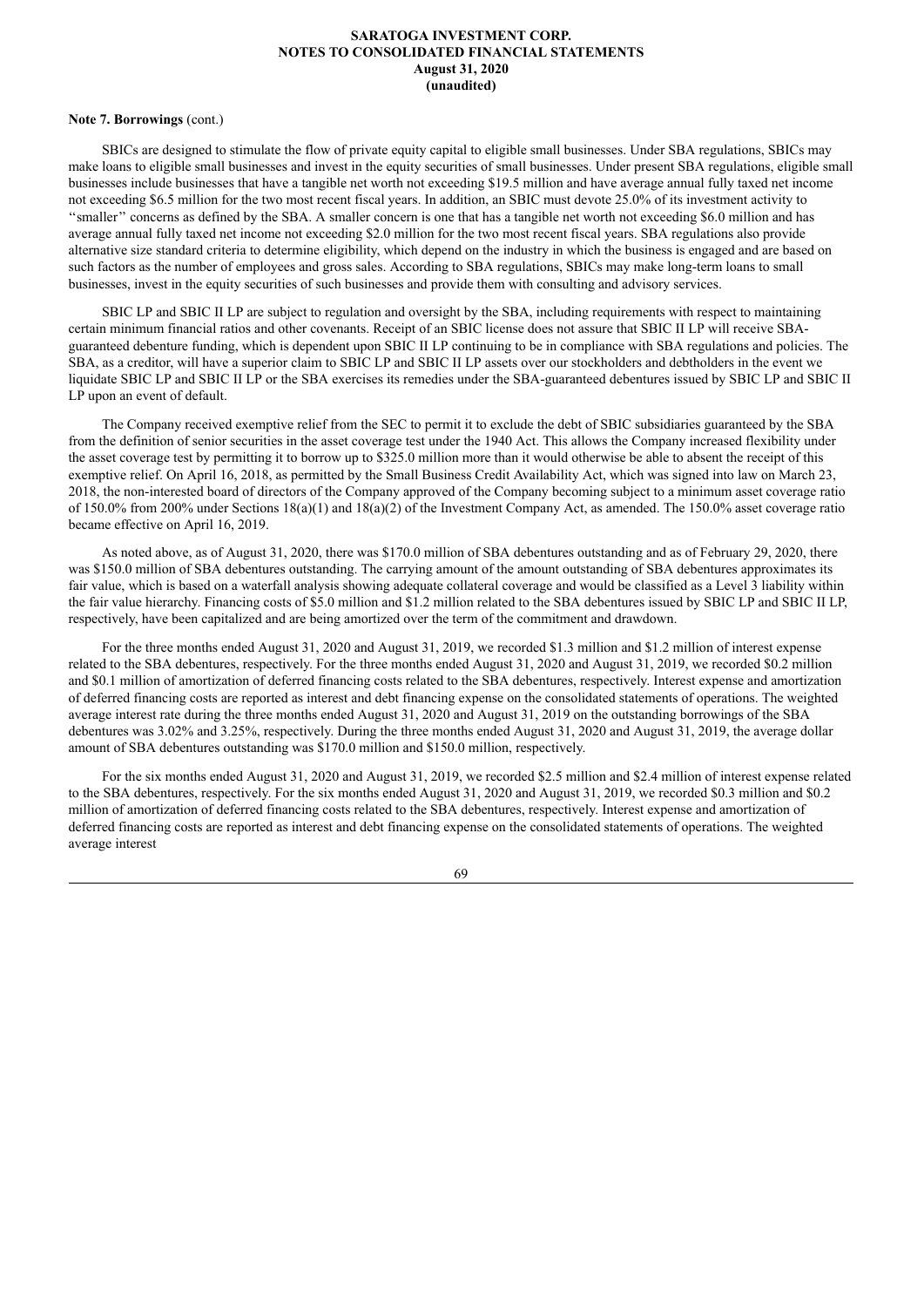#### **Note 7. Borrowings** (cont.)

rate during the six months ended August 31, 2020 and August 31, 2019 on the outstanding borrowings of the SBA debentures was 3.09% and 3.25%, respectively. During the six months ended August 31, 2020 and August 31, 2019, the average dollar amount of SBA debentures outstanding was \$163.7 million and \$150.0 million, respectively.

In December 2015, the 2016 omnibus spending bill approved by Congress and signed into law by the President increased the amount of SBA-guaranteed debentures that affiliated SBIC funds can have outstanding from \$225.0 million to \$350.0 million, subject to SBA approval. SBA regulations previously limited the amount of SBA-guaranteed debentures that an SBIC may issue to \$150.0 million when it has at least \$75.0 million in regulatory capital but this has increased to \$175.0 million for new licenses when it has at least \$87.5 million in regulatory capital. Affiliated SBICs are permitted to issue up to a combined maximum amount of \$350.0 million in SBA-guaranteed debentures when they have at least \$175.0 million in combined regulatory capital.

### *Notes*

In May 2013, the Company issued \$48.3 million in aggregate principal amount of 7.50% fixed-rate notes due 2020 (the "2020 Notes"). The 2020 Notes were redeemed in full on January 13, 2017 and are no longer listed on the NYSE.

On May 29, 2015, the Company entered into a Debt Distribution Agreement with Ladenburg Thalmann & Co. through which the Company may offer for sale, from time to time, up to \$20.0 million in aggregate principal amount of the 2020 Notes through an At-the-Market ("ATM") offering. Prior to the 2020 Notes being redeemed in full, the Company had sold 539,725 bonds with a principal of \$13.5 million at an average price of \$25.31 for aggregate net proceeds of \$13.4 million (net of transaction costs).

On December 21, 2016, the Company issued \$74.5 million in aggregate principal amount of our 6.75% fixed-rate notes due 2023 (the "2023 Notes") for net proceeds of \$71.7 million after deducting underwriting commissions of approximately \$2.3 million and offering costs of approximately \$0.5 million. The net proceeds from the offering were used to repay all of the outstanding indebtedness under the 2020 Notes, which amounted to \$61.8 million, and for general corporate purposes in accordance with our investment objective and strategies.

On December 21, 2019 and February 7, 2020, the Company redeemed \$50.0 million and \$24.5 million, respectively, in aggregate principal amount of the \$74.5 million in aggregate principal amount of issued and outstanding 2023 Notes. The 2023 Notes were listed on the NYSE under the trading symbol "SAB" with a par value of \$25.00 per share, and have been delisted following the redemption.

On August 28, 2018, the Company issued \$40.0 million in aggregate principal amount of our 6.25% fixed-rate notes due 2025 (the "6.25% 2025 Notes") for net proceeds of \$38.7 million after deducting underwriting commissions of approximately \$1.3 million. Offering costs incurred were approximately \$0.3 million. The issuance included the full exercise of the underwriters' option to purchase an additional \$5.0 million aggregate principal amount of 6.25% 2025 Notes within 30 days. Interest on the 6.25% 2025 Notes is paid quarterly in arrears on February 28, May 31, August 31 and November 30, at a rate of 6.25% per year, beginning November 30, 2018. The 6.25% 2025 Notes mature on August 31, 2025 and commencing August 28, 2021, may be redeemed in whole or in part at any time or from time to time at our option. The net proceeds from the offering were used for general corporate purposes in accordance with our investment objective and strategies. Financing costs of \$1.6 million related to the 6.25% 2025 Notes have been capitalized and are being amortized over the term of the 6.25% 2025 Notes.

On February 5, 2019, the Company completed a re-opening and up-sizing of its existing 6.25% 2025 Notes by issuing an additional \$20.0 million in aggregate principal amount for net proceeds of \$19.2 million after deducting underwriting commissions of approximately \$0.6 million and discount of \$0.2 million. Offering costs incurred were approximately \$0.2 million. The issuance included the full exercise of the underwriters' option to purchase an additional \$2.5 million aggregate principal amount of 6.25% 2025 Notes within 30 days. Interest rate,

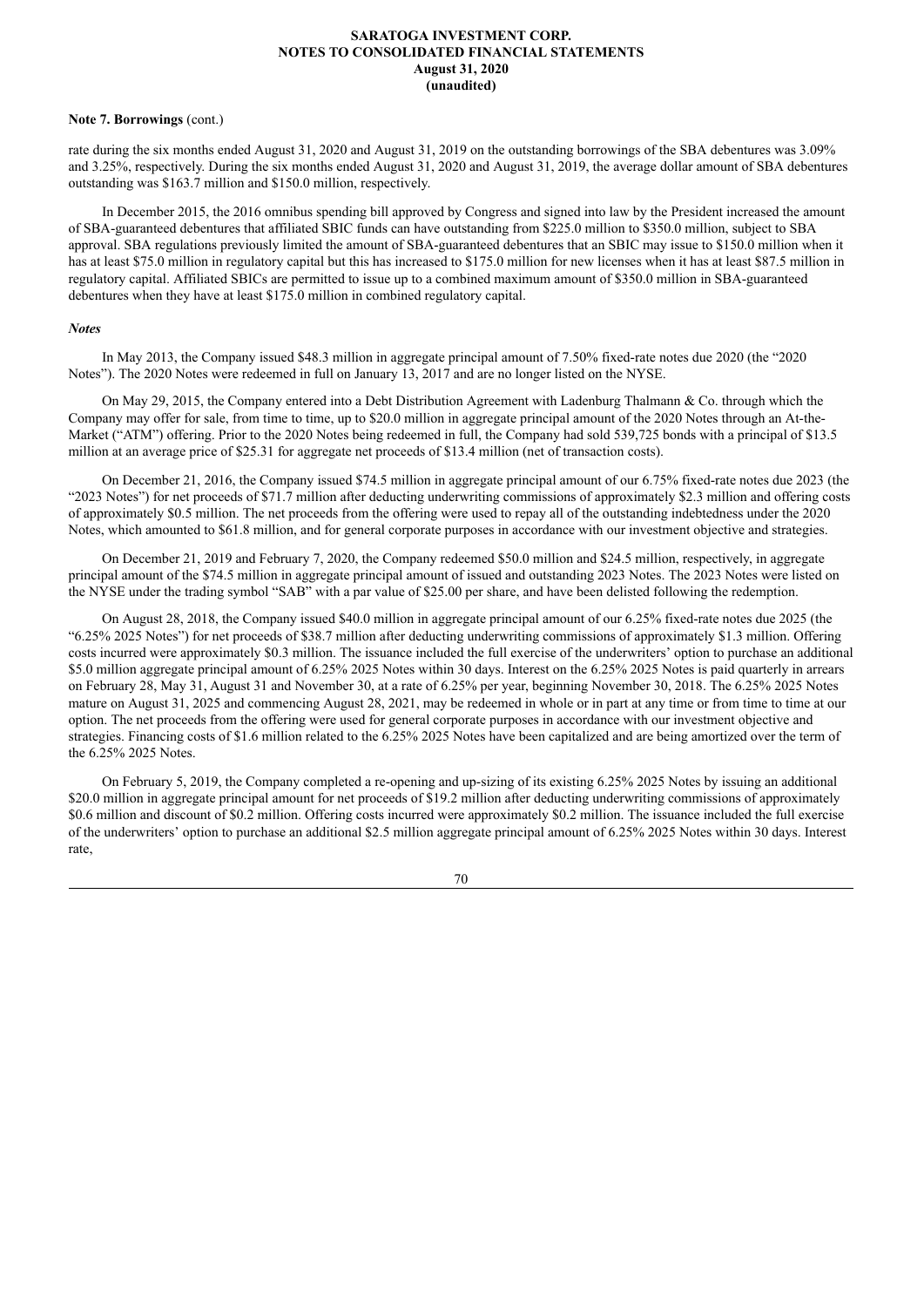#### **Note 7. Borrowings** (cont.)

interest payment dates and maturity remain unchanged from the existing 6.25% 2025 Notes issued in August 2018. The net proceeds from this offering were used for general corporate purposes in accordance with our investment objective and strategies. The financing costs and discount of \$1.0 million related to the 6.25% 2025 Notes have been capitalized and are being amortized over the term of the 6.25% 2025 Notes.

As of August 31, 2020, the total 6.25% 2025 Notes outstanding was \$60.0 million. The 6.25% 2025 Notes are listed on the NYSE under the trading symbol "SAF" with a par value of \$25.00 per share.

As of August 31, 2020, the carrying amount and fair value of the 6.25% 2025 Notes was \$60.0 million and \$59.9 million, respectively. The fair value of the 6.25% 2025 Notes, which is publicly traded, is based upon closing market quotes as of the measurement date and would be classified as a Level 1 liability within the fair value hierarchy. As of February 29, 2020, the carrying amount and fair value of the 6.25% 2025 Notes was \$60.0 million and \$60.6 million, respectively.

For the three months ended August 31, 2020 and August 31, 2019, we recorded \$0.9 million and \$0.9 million, respectively, of interest expense and \$0.1 million and \$0.09 million, respectively, of amortization of deferred financing costs related to the 6.25% 2025 Notes. Interest expense and amortization of deferred financing costs are reported as interest and debt financing expense on the consolidated statements of operations. During the three months ended August 31, 2020 and August 31, 2019, the average dollar amount of 6.25% 2025 Notes outstanding was \$60.0 million and \$60.0 million, respectively.

For the six months ended August 31, 2020 and August 31, 2019, we recorded \$1.9 million and \$1.9 million, respectively, of interest expense and \$0.2 million and \$0.2 million, respectively, of amortization of deferred financing costs related to the 6.25% 2025 Notes. Interest expense and amortization of deferred financing costs are reported as interest and debt financing expense on the consolidated statements of operations. During six months ended August 31, 2020 and August 31, 2019, the average dollar amount of 6.25% 2025 Notes outstanding was \$60.0 million and \$60.0 million, respectively.

As discussed above, during the fourth quarter of 2020 fiscal year, the Company redeemed \$74.45 million in aggregate principal amount of issued outstanding 2023 Notes.

For the three and six months ended August 31, 2019, we recorded \$1.3 million and \$2.5 million, respectively, of interest expense and \$0.1 million and \$0.2 million, respectively, of amortization of deferred financing costs related to the 2023 Notes. Interest expense and amortization of deferred financing costs are reported as interest and debt financing expense on the consolidated statements of options. During the three and six months ended August 31, 2019 the average dollar amount of 2023 Notes outstanding was \$74.5 million and \$74.5 million respectively.

On June 24, 2020, the Company issued \$37.5 million in aggregate principal amount of our 7.25% fixed-rate notes due 2025 (the "7.25% 2025 Notes") for net proceeds of \$36.3 million after deducting underwriting commissions of approximately \$1.2 million. Offering costs incurred were approximately \$0.3 million. On July 6, 2020, the underwriters exercised their option in full to purchase an additional \$5.625 million in aggregate principal amount of its 7.25% unsecured notes due 2025. Net proceeds to the Company were \$5.4 million after deducting underwriting commissions of approximately \$0.2 million. Interest on the 7.25% 2025 Notes is paid quarterly in arrears on February 28, May 31, August 31 and November 30, at a rate of 7.25% per year, beginning August 31, 2020. The 7.25% 2025 Notes mature on June 30, 2025 and commencing June 24, 2022, may be redeemed in whole or in part at any time or from time to time at our option. The net proceeds from the offering were used for general corporate purposes in accordance with our investment objective and strategies. Financing costs of \$1.6 million related to the 7.25% 2025 Notes have been capitalized and are being amortized over the term of the 7.25% 2025 Notes.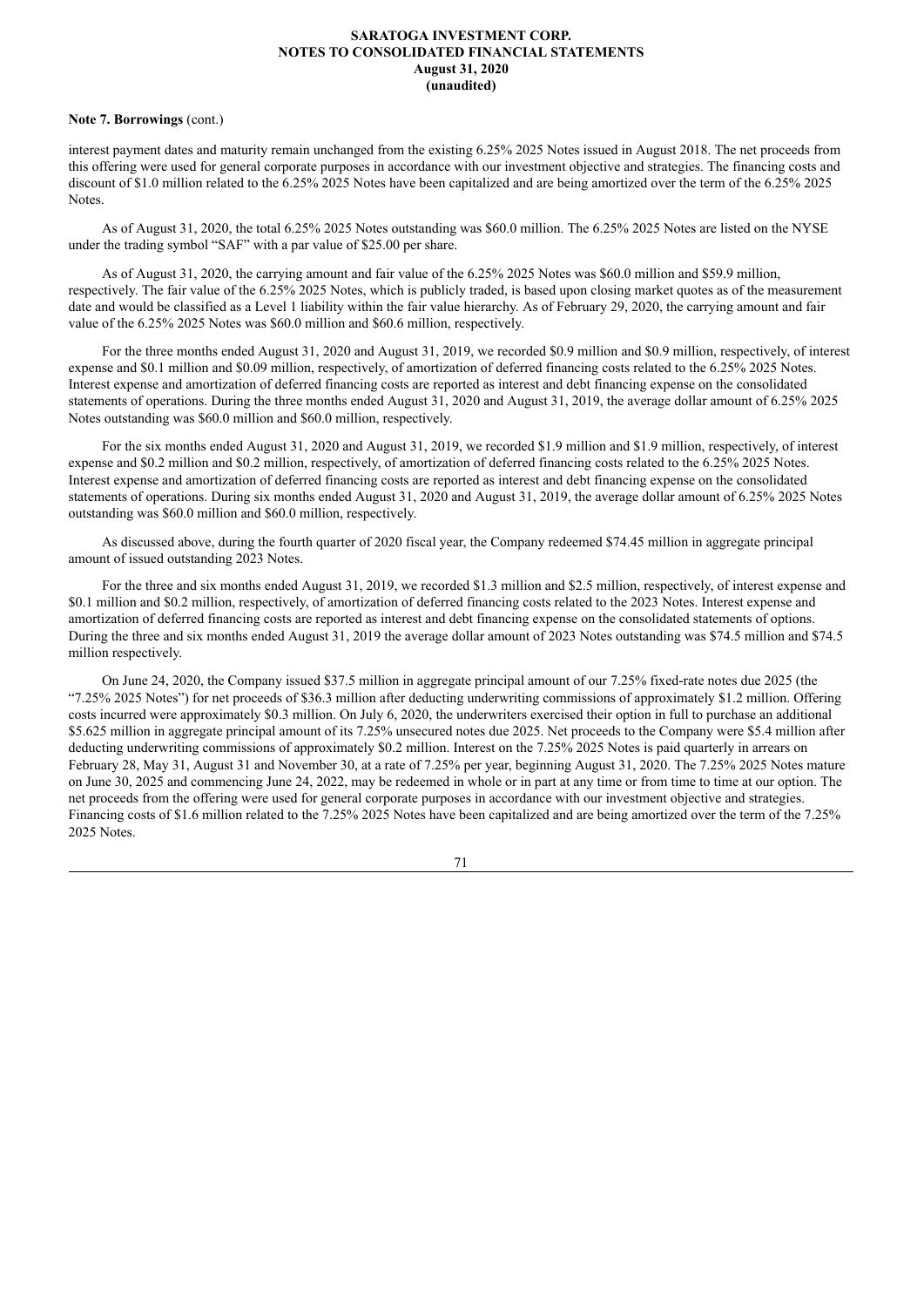### **Note 7. Borrowings** (cont.)

As of August 31, 2020, the total 7.25% Notes 2025 outstanding was \$43.1 million. The 7.25% 2025 Notes are listed on the NYSE under the trading symbol "SAK" with a par value of \$25.00 per share.

As of August 31, 2020, the carrying amount and fair value of the 7.25% 2025 Notes was \$43.1 million and \$44.1 million, respectively. The fair value of the 7.25% 2025 Notes, which is publicly traded, is based upon closing market quotes as of the measurement date and would be classified as a Level 1 liability within the fair value hierarchy. As of February 29, 2020, the carrying amount and fair value of the 7.25% 2025 Notes was \$0.0 million and \$0.0 million, respectively.

For the three and six months ended August 31, 2020, we recorded \$0.6 million and \$0.6 million, respectively, of interest expense and \$0.06 million and \$0.06 million, respectively, of amortization of deferred financing costs related to the 7.25% 2025 Notes. Interest expense and amortization of deferred financing costs are reported as interest and debt financing expense on the consolidated statements of operations options. During the three and six months ended August 31, 2020 the average dollar amount of 7.25% 2025 Notes outstanding was \$43.1 million and \$43.1 million respectively.

On July 9, 2020, the Company issued \$5.0 million aggregate principal amount of our 7.75% fixed-rate Notes due in 2025 (the "7.75% Notes 2025") for net proceeds of \$4.8 million after deducting underwriting commissions of approximately \$0.2 million. Offering costs incurred were approximately \$0.1 million. Interest on the 7.75% Notes 2025 is paid quarterly in arrears on February 28, May 31, August 31 and November 30, at a rate of 7.75% per year, beginning August 31, 2020. The 7.75% Notes 2025 mature on July 9, 2025 and may be redeemed in whole or in part at any time or from time to time at our option. The net proceeds from the offering were used for general corporate purposes in accordance with our investment objective and strategies. Financing costs of \$0.3 million related to the 7.75% Notes 2025 have been capitalized and are being amortized over the term of the Notes.

As of August 31, 2020, the total 7.75% Notes 2025 outstanding was \$5.0 million The 7.75% 2025 Notes are not listed and have a par value of \$25.00 per share. As of August 31, 2020, there was \$5.0 million of 7.75% 2025 Notes outstanding and as of February 29, 2020, there was \$0.0 million outstanding. The carrying amount of the amount outstanding of 7.75% 2025 Notes approximates its fair value, which is based on a waterfall analysis showing adequate collateral coverage and would be classified as a Level 3 liability within the fair value hierarchy.

For the three and six months ended August 31, 2020, we recorded \$0.06 million and \$0.06 million, respectively, of interest expense and \$0.06 million and \$0.06 million, respectively, of amortization of deferred financing costs related to the 7.75% 2025 Notes. Interest expense and amortization of deferred financing costs are reported as interest and debt financing expense on the consolidated statements of operations. During the three and six months ended August 31, 2020 the average dollar amount of 7.75% 2025 Notes outstanding was \$5.0 million and \$5.0 million respectively.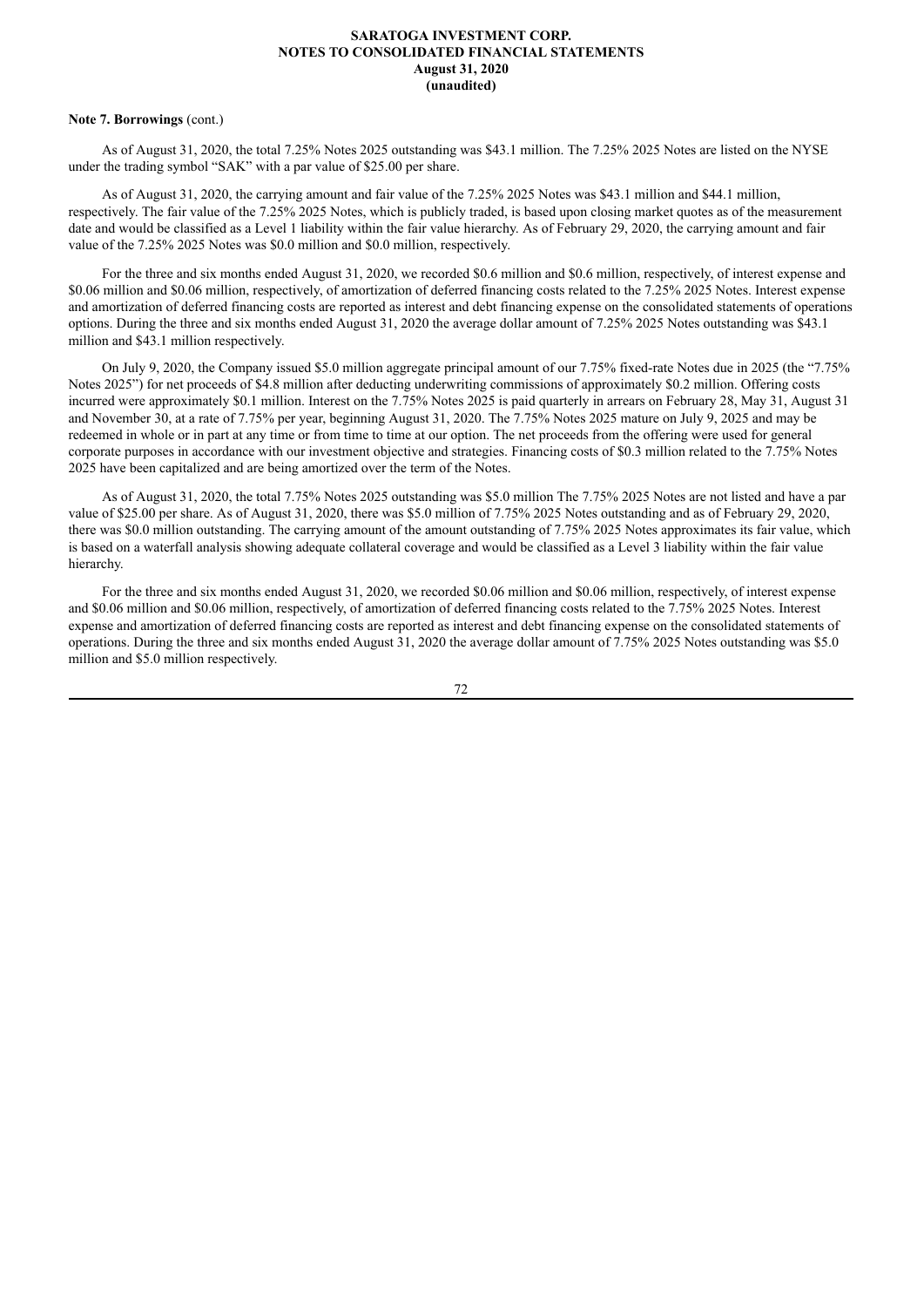# **Note 7. Borrowings** (cont.)

# **Senior Securities**

Information about our senior securities is shown in the following table as of August 31, 2020 for the fiscal year periods indicated in the table, unless otherwise noted.

# **SENIOR SECURITIES (dollar amounts in thousands, except per share data)**

| Class and Year <sup>(1)(2)</sup>                    |                           | <b>Total</b><br>Amount<br>Outstanding<br><b>Exclusive</b><br>of Treasury<br>Securities <sup>(3)</sup> |                    | Asset<br>Coverage<br>per Unit <sup>(4)</sup> | Involuntary<br>Liquidating<br>Preference<br>per Share <sup>(5)</sup> | Average<br>Market<br><b>Value</b><br>per Share <sup>(6)</sup> |  |
|-----------------------------------------------------|---------------------------|-------------------------------------------------------------------------------------------------------|--------------------|----------------------------------------------|----------------------------------------------------------------------|---------------------------------------------------------------|--|
|                                                     |                           |                                                                                                       |                    | (in thousands)                               |                                                                      |                                                               |  |
| <b>Credit Facility with Madison Capital Funding</b> |                           |                                                                                                       |                    |                                              |                                                                      |                                                               |  |
| Fiscal year 2021 (as of August 31, 2020)            | \$                        |                                                                                                       | $\mathcal{S}$      | 3,758                                        |                                                                      | N/A                                                           |  |
| Fiscal year 2020 (as of February 29, 2020)          | \$                        | $-$ \$                                                                                                |                    | 6,071                                        |                                                                      | N/A                                                           |  |
| Fiscal year 2019 (as of February 28, 2019)          | \$                        | $\overline{\phantom{0}}$                                                                              | -S                 | 2,345                                        |                                                                      | $\rm N/A$                                                     |  |
| Fiscal year 2018 (as of February 28, 2018)          | $\$$                      | $\equiv$                                                                                              | $\mathbf{\hat{s}}$ | 2,930                                        |                                                                      | $\rm N/A$                                                     |  |
| Fiscal year 2017 (as of February 28, 2017)          | \$                        |                                                                                                       | $\mathcal{S}$      | 2,710                                        |                                                                      | N/A                                                           |  |
| Fiscal year 2016 (as of February 29, 2016)          | $\$$                      | $\equiv$                                                                                              | $\mathcal{S}$      | 3,025                                        |                                                                      | N/A                                                           |  |
| Fiscal year 2015 (as of February 28, 2015)          | \$                        | $9,600$ \$                                                                                            |                    | 3,117                                        | $\overline{\phantom{0}}$                                             | N/A                                                           |  |
| Fiscal year 2014 (as of February 28, 2014)          | $\,$                      | $-$ \$                                                                                                |                    | 3,348                                        |                                                                      | N/A                                                           |  |
| Fiscal year 2013 (as of February 28, 2013)          | \$                        | 24,300 \$                                                                                             |                    | 5,421                                        |                                                                      | N/A                                                           |  |
| Fiscal year 2012 (as of February 29, 2012)          | $\,$                      | $20,000$ \$                                                                                           |                    | 5,834                                        |                                                                      | N/A                                                           |  |
| Fiscal year 2011 (as of February 28, 2011)          | \$                        | 4,500 \$                                                                                              |                    | 20,077                                       |                                                                      | N/A                                                           |  |
| Fiscal year 2010 (as of February 28, 2010)          | $\boldsymbol{\mathsf{S}}$ | $\qquad \qquad -$                                                                                     | $\mathcal{S}$      |                                              |                                                                      | N/A                                                           |  |
| Fiscal year 2009 (as of February 28, 2009)          | \$                        |                                                                                                       | $\sqrt{S}$         |                                              |                                                                      | N/A                                                           |  |
| Fiscal year 2008 (as of February 29, 2008)          | $\,$                      | $-$ \$                                                                                                |                    |                                              | $\overline{\phantom{0}}$                                             | N/A                                                           |  |
| Fiscal year 2007 (as of February 28, 2007)          | \$                        | $\overline{\phantom{0}}$                                                                              | $\mathcal{S}$      |                                              |                                                                      | $\rm N/A$                                                     |  |
| 7.50% Notes due 2020 <sup>(7)</sup>                 |                           |                                                                                                       |                    |                                              |                                                                      |                                                               |  |
| Fiscal year 2017 (as of February 28, 2017)          | \$                        |                                                                                                       | $\mathbf{\hat{S}}$ |                                              |                                                                      | N/A                                                           |  |
| Fiscal year 2016 (as of February 29, 2016)          | $\$$                      | 61,793 \$                                                                                             |                    | 3,025                                        | $-$ \$                                                               | $25.24^{(8)}$                                                 |  |
| Fiscal year 2015 (as of February 28, 2015)          | \$                        | 48,300 \$                                                                                             |                    | 3,117                                        |                                                                      | \$<br>$25.46^{(8)}$                                           |  |
| Fiscal year 2014 (as of February 28, 2014)          | $\$$                      | 48,300 \$                                                                                             |                    | 3,348                                        | $-$ \$                                                               | $25.18^{(8)}$                                                 |  |
| Fiscal year 2013 (as of February 28, 2013)          | \$                        | $\qquad \qquad$                                                                                       | $\mathcal{S}$      |                                              |                                                                      | N/A                                                           |  |
| Fiscal year 2012 (as of February 29, 2012)          | $\$$                      | $-$ \$                                                                                                |                    | $\overline{\phantom{0}}$                     | $\overline{\phantom{0}}$                                             | $\rm N/A$                                                     |  |
| Fiscal year 2011 (as of February 28, 2011)          | \$                        | $\overline{\phantom{0}}$                                                                              | $\mathcal{S}$      |                                              |                                                                      | N/A                                                           |  |
| Fiscal year 2010 (as of February 28, 2010)          | $\$$                      | $-$ \$                                                                                                |                    |                                              |                                                                      | N/A                                                           |  |
| Fiscal year 2009 (as of February 28, 2009)          | \$                        |                                                                                                       | <sup>\$</sup>      |                                              |                                                                      | N/A                                                           |  |
| Fiscal year 2008 (as of February 29, 2008)          | $\boldsymbol{\mathsf{S}}$ | $-$ \$                                                                                                |                    |                                              |                                                                      | N/A                                                           |  |
| Fiscal year 2007 (as of February 28, 2007)          | \$                        |                                                                                                       | $\sqrt{3}$         |                                              |                                                                      | $\rm N/A$                                                     |  |
|                                                     | 73                        |                                                                                                       |                    |                                              |                                                                      |                                                               |  |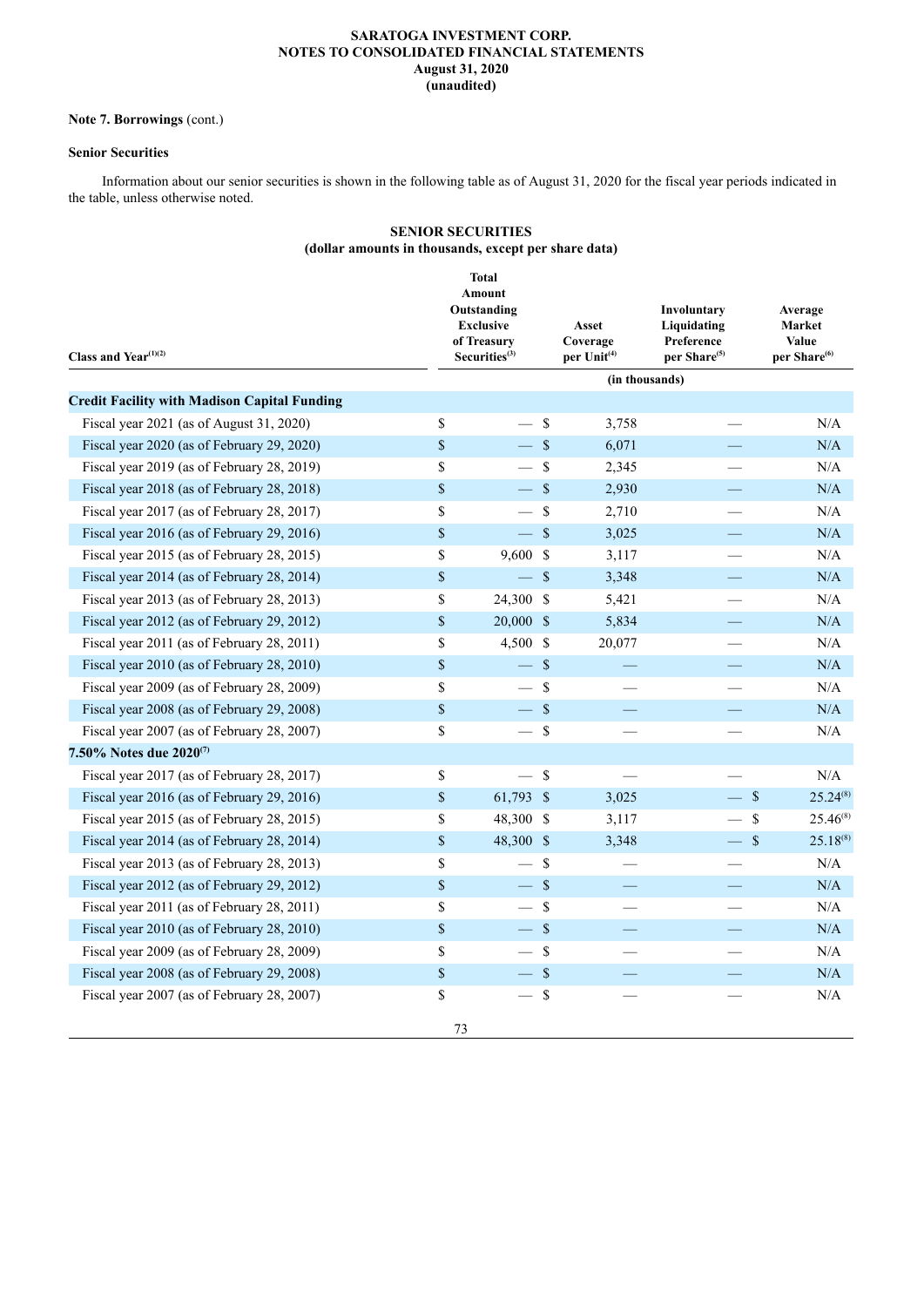**Note 7. Borrowings** (cont.)

| Class and Year <sup><math>(1)(2)</math></sup> | <b>Total</b><br>Amount<br>Outstanding<br><b>Exclusive</b><br>of Treasury<br>Securities <sup>(3)</sup> |    | Asset<br>Coverage<br>per $Unit(4)$ | Involuntary<br>Liquidating<br>Preference<br>per Share <sup>(5)</sup> | Average<br><b>Market</b><br><b>Value</b><br>per Share <sup>(6)</sup> |
|-----------------------------------------------|-------------------------------------------------------------------------------------------------------|----|------------------------------------|----------------------------------------------------------------------|----------------------------------------------------------------------|
|                                               |                                                                                                       |    | (in thousands)                     |                                                                      |                                                                      |
| 6.75% Notes due $2023^{(9)}$                  |                                                                                                       |    |                                    |                                                                      |                                                                      |
| Fiscal year 2020 (as of February 29, 2020)    | \$                                                                                                    | -S |                                    |                                                                      | N/A                                                                  |
| Fiscal year 2019 (as of February 28, 2019)    | \$<br>74,451 \$                                                                                       |    | 2,345                              | $-$ \$                                                               | $25.74^{(10)}$                                                       |
| Fiscal year 2018 (as of February 28, 2018)    | \$<br>74,451 \$                                                                                       |    | 2,930                              |                                                                      | $26.05^{(10)}$<br><sup>\$</sup>                                      |
| Fiscal year 2017 (as of February 28, 2017)    | \$<br>74,451 \$                                                                                       |    | 2,710                              | $\overline{\phantom{0}}$                                             | $25.89^{(10)}$<br>$\mathcal{S}$                                      |
| 6.25% Notes due 2025                          |                                                                                                       |    |                                    |                                                                      |                                                                      |
| Fiscal year $2021$ (as of August 31, 2020)    | \$<br>$60,000 \text{ }$ \$                                                                            |    | 3,758                              | $\qquad \qquad -$                                                    | $23.23^{(11)}$<br>$\mathcal{S}$                                      |
| Fiscal year 2020 (as of February 29, 2020)    | \$<br>$60,000 \text{ }$ \$                                                                            |    | 6,071                              |                                                                      | $25.75^{(11)}$<br><sup>\$</sup>                                      |
| Fiscal year 2019 (as of February 28, 2019)    | \$<br>$60,000 \text{ }$ \$                                                                            |    | 2,345                              | $\frac{1}{2}$                                                        | $24.97^{(11)}$<br><sup>S</sup>                                       |
| 7.25% Notes due 2025                          |                                                                                                       |    |                                    |                                                                      |                                                                      |
| Fiscal year 2021 (as of August 31, 2020)      | \$<br>$43,125$ \$                                                                                     |    | 3,758                              |                                                                      | $\mathbb{S}$<br>$25.29^{(11)}$                                       |
| 7.75% Notes due 2025                          |                                                                                                       |    |                                    |                                                                      |                                                                      |
| Fiscal year $2021$ (as of August 31, 2020)    | \$<br>$5,000 \text{ }$ \$                                                                             |    | 3,758                              |                                                                      | \$<br>$25.00^{(12)}$                                                 |

(1) We have excluded our SBA-guaranteed debentures from this table because the SEC has granted us exemptive relief that permits us to exclude such debentures from the definition of senior securities in the 200% asset coverage ratio we are required to maintain under the 1940 Act.

(2) This table does not include the senior securities of our predecessor entity, GSC Investment Corp., relating to a revolving securitized credit facility with Deutsche Bank, in light of the fact that the Company was under different management during the time that such credit facility was outstanding.

(3) Total amount of senior securities outstanding at the end of the period presented.

(4) Asset coverage per unit is the ratio of our total assets, less all liabilities and indebtedness not represented by senior securities, to the aggregate amount of senior securities representing indebtedness. Asset coverage per unit is expressed in terms of dollar amounts per \$1,000 of indebtedness, calculated on a total basis.

(5) The amount to which such class of senior security would be entitled upon the involuntary liquidation of the issuer in preference to any security junior to it. The "—" indicates information which the Securities and Exchange Commission expressly does not require to be disclosed for certain types of senior securities.

- (6) Not applicable for credit facility because not registered for public trading.
- (7) On January 13, 2017, the Company redeemed in full its 2020 Notes. The Company used a portion of the net proceeds from the 2023 Notes offering, which was completed in December 2016, to redeem the 2020 Notes in full.
- (8) Based on the average daily trading price of the 2020 Notes on the NYSE.

(9) On December 21, 2019 and February 7, 2020, the Company redeemed \$50.0 million and \$24.45 million, respectively, in aggregate principal amount of the \$74.45 million in aggregate principal amount of issued and outstanding 2023 Notes.

(10) Based on the average daily trading price of the 2023 Notes on the NYSE.

(11) Based on the average daily trading price of the 2025 Notes on the NYSE.

(12) The carrying value of this unlisted security approximates its fair value, based on a waterfall analysis showing adequate collateral coverage.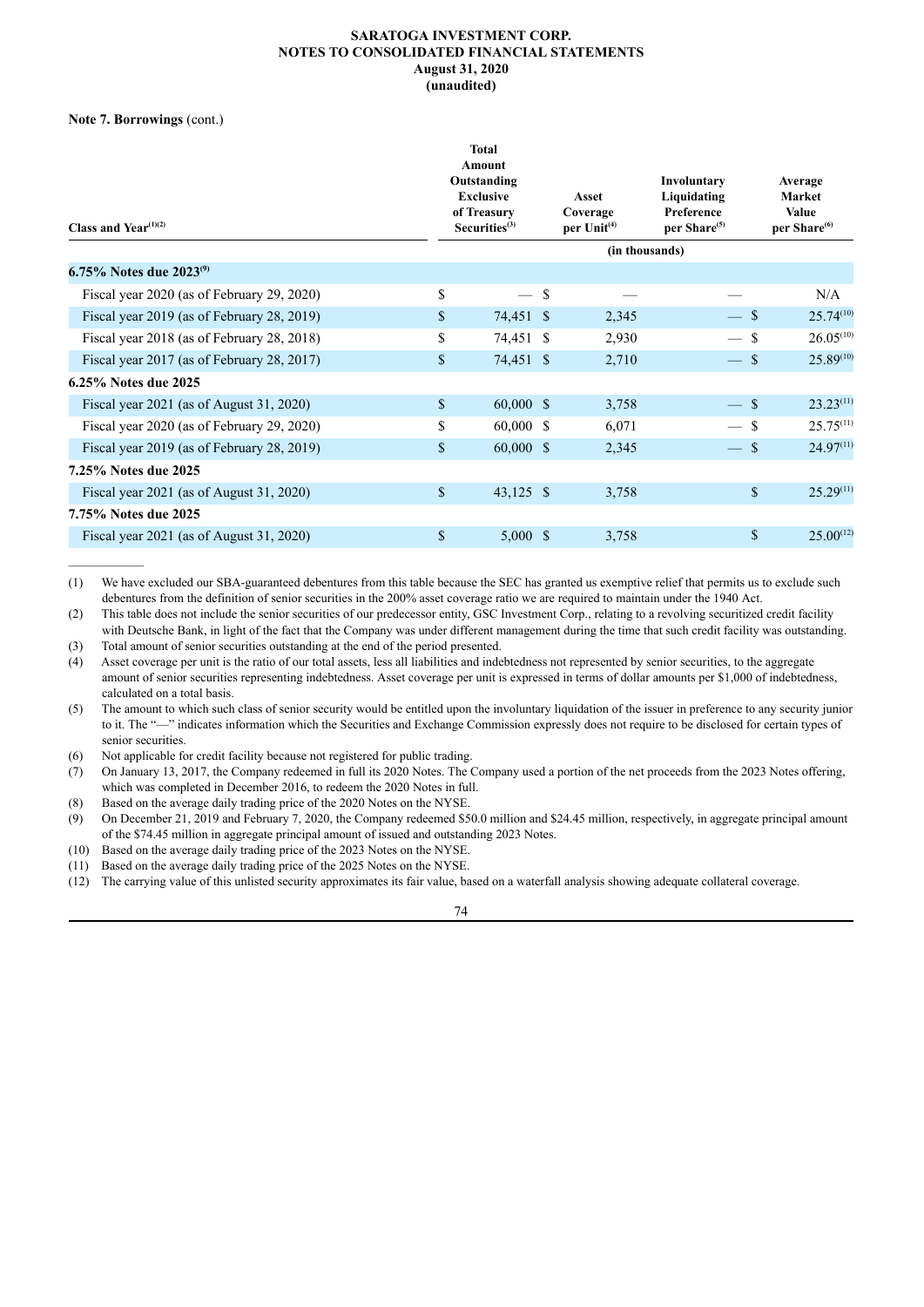## **Note 8. Commitments and Contingencies**

## **Contractual Obligations**

The following table shows our payment obligations for repayment of debt and other contractual obligations at August 31, 2020:

|                                   |              |                          |    | <b>Payment Due by Period</b> |               |                  |
|-----------------------------------|--------------|--------------------------|----|------------------------------|---------------|------------------|
|                                   |              | <b>Less Than</b>         |    |                              |               | <b>More Than</b> |
| <b>Long-Term Debt Obligations</b> | <b>Total</b> | 1 Year                   |    | $1 - 3$ Years                | $3 - 5$ Years | 5 Years          |
|                                   |              |                          |    | (\$ in thousands)            |               |                  |
| Revolving credit facility         | \$<br>$-$ \$ | $\overline{\phantom{0}}$ | -S | $-$ \$                       | $-$ \$        |                  |
| SBA debentures                    | 170,000      |                          |    | 40,000                       | 39,000        | 91,000           |
| 6.25% 2025 Notes                  | 60,000       |                          |    |                              | 60,000        |                  |
| 7.25% 2025 Notes                  | 43,125       |                          |    |                              | 43,125        |                  |
| 7.75% 2025 Notes                  | 5,000        |                          |    |                              | 5,000         |                  |
| Total Long-Term Debt Obligations  | 278,125 \$   |                          |    | $40,000$ \$                  | 147,125 \$    | 91,000           |

# **Off-Balance Sheet Arrangements**

As of August 31, 2020 and February 29, 2020, the Company's off-balance sheet arrangements consisted of \$45.0 million and \$64.1 million, respectively, of unfunded commitments outstanding to provide debt financing to its portfolio companies or to fund limited partnership interests. Such commitments are generally up to the Company's discretion to approve, or the satisfaction of certain financial and nonfinancial covenants and involve, to varying degrees, elements of credit risk in excess of the amount recognized in the Company's consolidated statements of assets and liabilities and are not reflected in the Company's consolidated statements of assets and liabilities.

A summary of the unfunded commitments outstanding as of August 31, 2020 and February 29, 2020 is shown in the table below (dollars in thousands):

|                                                        |    | August 31,<br>2020 | February 29,<br>2020 |  |  |
|--------------------------------------------------------|----|--------------------|----------------------|--|--|
| <b>At Company's discretion</b>                         |    |                    |                      |  |  |
| CLEO Communications Holding, LLC                       | \$ | 630 \$             |                      |  |  |
| inMotionNow, Inc.                                      |    |                    | 3,000                |  |  |
| Omatic Software, LLC                                   |    |                    | 1,000                |  |  |
| Passageways, Inc.                                      |    | 5,000              | 5,000                |  |  |
| PDDS Buyer, LLC                                        |    |                    | 5,000                |  |  |
| Saratoga Investment Corp. CLO 2013-1 Warehouse 2, Ltd. |    | 15,000             | 17,500               |  |  |
| Top Gun Pressure Washing, LLC                          |    | 3,175              | 5,000                |  |  |
| Village Realty Holdings LLC                            |    | 10,000             | 10,000               |  |  |
|                                                        |    | 33,805             | 46,500               |  |  |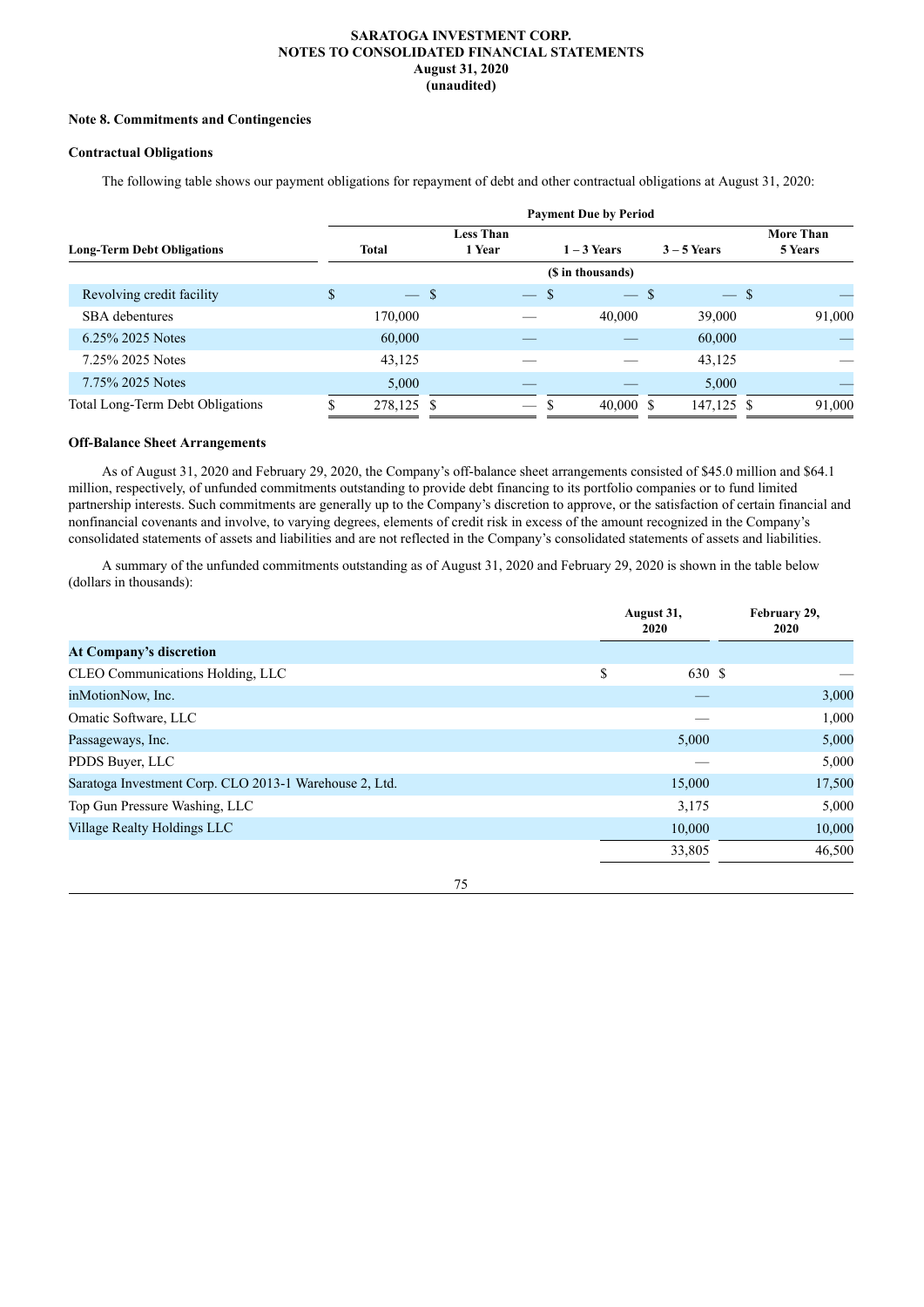## **Note 8. Commitments and Contingencies** (cont.)

|                                                                                                              | August 31,<br><b>2020</b> | February 29,<br>2020 |
|--------------------------------------------------------------------------------------------------------------|---------------------------|----------------------|
| At portfolio company's discretion – satisfaction of certain financial and nonfinancial<br>covenants required |                           |                      |
| ArbiterSports, LLC                                                                                           |                           | 1,000                |
| Axiom Purchaser, Inc.                                                                                        |                           | 1,000                |
| CoConstruct, LLC                                                                                             |                           | 3,500                |
| Davisware, LLC                                                                                               | 1,022                     | 2,000                |
| GoReact                                                                                                      | 2,000                     | 2,000                |
| HemaTerra Holding Company, LLC                                                                               | 2,000                     | 4,000                |
| Passageways, Inc.                                                                                            | 3,000                     | 3,000                |
| <b>Service Fusion</b>                                                                                        | 2,000                     |                      |
| Village Realty Holdings LLC                                                                                  | 1,124                     | 1,124                |
|                                                                                                              | 11,146                    | 17,624               |
| Total                                                                                                        | 44,951 \$                 | 64,124               |

## **Note 9. Directors Fees**

The independent directors receive an annual fee of \$60,000. They also receive \$2,500 plus reimbursement of reasonable out-ofpocket expenses incurred in connection with attending each board meeting and receive \$1,000 plus reimbursement of reasonable out-ofpocket expenses incurred in connection with attending each committee meeting. In addition, the chairman of the Audit Committee receives an annual fee of \$10,000 and the chairman of each other committee receives an annual fee of \$5,000 for their additional services in these capacities. In addition, we have purchased directors' and officers' liability insurance on behalf of our directors and officers. Independent directors have the option to receive their directors' fees in the form of our common stock issued at a price per share equal to the greater of net asset value or the market price at the time of payment. No compensation is paid to directors who are "interested persons" of the Company (as such term is defined in the 1940 Act). For the three months ended August 31, 2020 and August 31, 2019, we incurred \$0.1 million and \$0.1 million for directors' fees and expenses, respectively. For the six months ended August 31, 2020 and August 31, 2019, we incurred \$0.1 million and \$0.2 million for directors' fees and expenses, respectively. As of August 31, 2020 and February 29, 2020, \$0.06 million and \$0.06 million in directors' fees and expenses were accrued and unpaid, respectively. As of August 31, 2020, we had not issued any common stock to our directors as compensation for their services.

## **Note 10. Stockholders' Equity**

On May 16, 2006, GSC Group, Inc. capitalized the LLC, by contributing \$1,000 in exchange for 67 shares, constituting all of the issued and outstanding shares of the LLC.

On March 20, 2007, the Company issued 95,995.5 and 8,136.2 shares of common stock, priced at \$150.00 per share, to GSC Group and certain individual employees of GSC Group, respectively, in exchange for the general partnership interest and a limited partnership interest in GSC Partners CDO III GP, LP, collectively valued at \$15.6 million. At this time, the 6.7 shares owned by GSC Group in the LLC were exchanged for 6.7 shares of the Company.

On March 28, 2007, the Company completed its IPO of 725,000 shares of common stock, priced at \$150.00 per share, before underwriting discounts and commissions. Total proceeds received from the IPO, net of \$7.1 million in underwriter's discount and commissions, and \$1.0 million in offering costs, were \$100.7 million.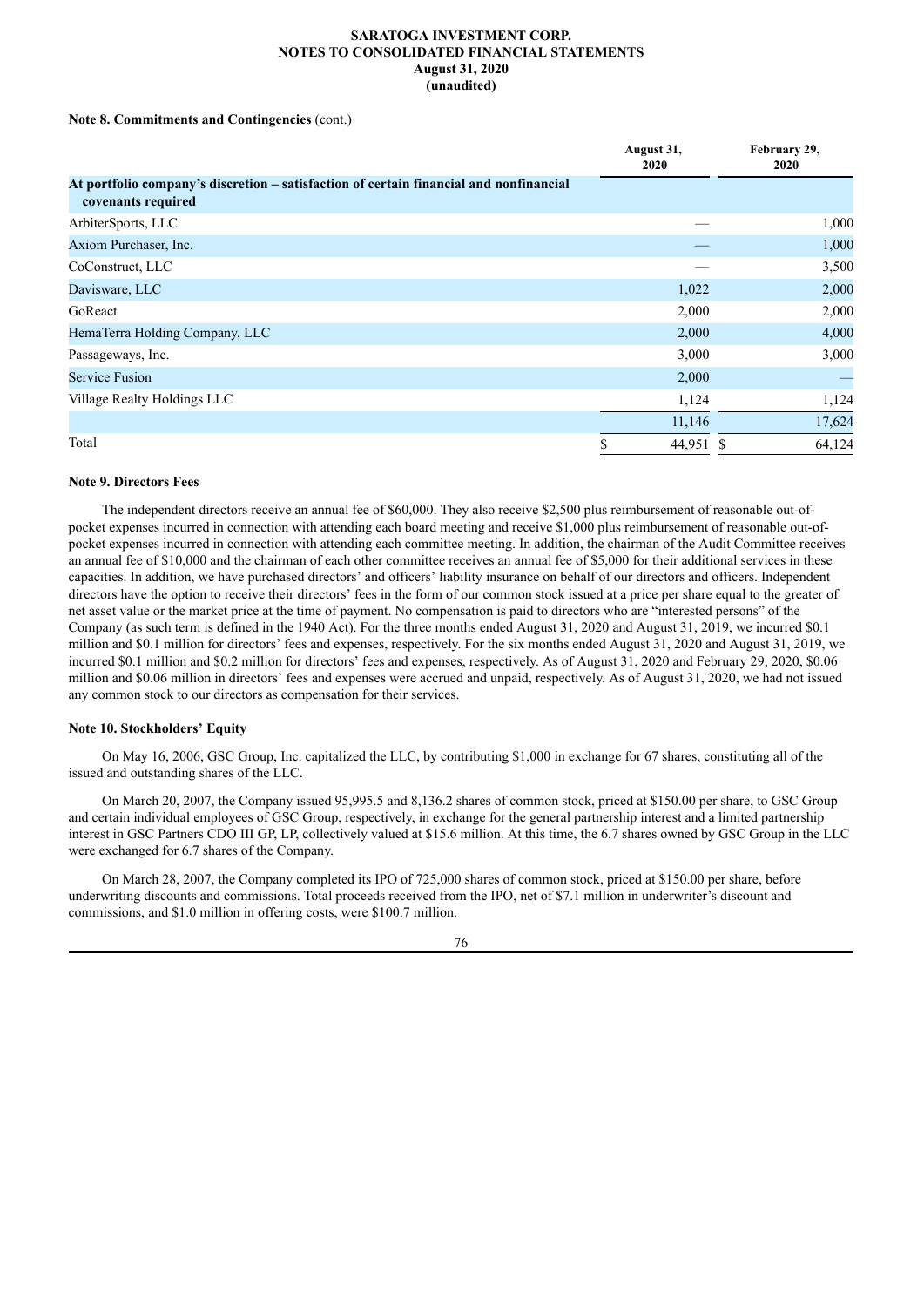### **Note 10. Stockholders' Equity** (cont.)

On July 30, 2010, our Manager and its affiliates purchased 986,842 shares of common stock at \$15.20 per share. Total proceeds received from this sale were \$15.0 million.

On August 12, 2010, we effected a one-for-ten reverse stock split of our outstanding common stock. As a result of the reverse stock split, every ten shares of our common stock were converted into one share of our common stock. Any fractional shares received as a result of the reverse stock split were redeemed for cash. The total cash payment in lieu of shares was \$230. Immediately after the reverse stock split, we had 2,680,842 shares of our common stock outstanding.

On September 24, 2014, the Company announced the approval of an open market share repurchase plan that allowed it to repurchase up to 200,000 shares of its common stock at prices below its NAV as reported in its then most recently published consolidated financial statements. On October 7, 2015, the Company's board of directors extended the open market share repurchase plan for another year and increased the number of shares the Company is permitted to repurchase at prices below its NAV, as reported in its then most recently published consolidated financial statements, to 400,000 shares of its common stock. On October 5, 2016, the Company's board of directors extended the open market share repurchase plan for another year to October 15, 2017 and increased the number of shares the Company is permitted to repurchase at prices below its NAV, as reported in its then most recently published consolidated financial statements, to 600,000 shares of its common stock. On October 10, 2017, January 8, 2019 and January 7, 2020, the Company's board of directors extended the open market share repurchase plan for another year to October 15, 2018, January 15, 2020 and January 15, 2021, respectively, each time leaving the number of shares unchanged at 600,000 shares of its common stock. On May 4, 2020, the Board of Directors increased the share repurchase plan to 1.3 million shares of common stock. As of August 31, 2020, the Company purchased 308,812 shares of common stock, at the average price of \$16.96 for approximately \$5.2 million pursuant to this repurchase plan. During the three and six months ended August 31, 2020, the Company purchased 90,321 shares of common stock, at the average price of \$17.17 for approximately \$1.6 million pursuant to this repurchase plan.

On March 16, 2017, we entered into an equity distribution agreement with Ladenburg Thalmann  $\&$  Co. Inc., through which we may offer for sale, from time to time, up to \$30.0 million of our common stock through an ATM offering. Subsequent to this, BB&T Capital Markets and B. Riley FBR, Inc. were also added to the agreement. On July 11, 2019, the amount of the common stock to be offered was increased to \$70.0 million, and on October 8, 2019, the amount of the common stock to be offered was increased to \$130.0 million. As of August 31, 2020, the Company sold 3,992,018 shares for gross proceeds of \$97.1 million at an average price of \$24.77 for aggregate net proceeds of \$95.9 million (net of transaction costs). During the six months ended August 31, 2020, there was no activity related to the ATM offering.

On July 13, 2018, the Company issued 1,150,000 shares of its common stock priced at \$25.00 per share (par value \$0.001 per share) at an aggregate total of \$28.75 million. The net proceeds, after deducting underwriting commissions of \$1.15 million and offering costs of approximately \$0.2 million, amounted to approximately \$27.4 million. The Company also granted the underwriters a 30-day option to purchase up to an additional 172,500 shares of its common stock, which was not exercised.

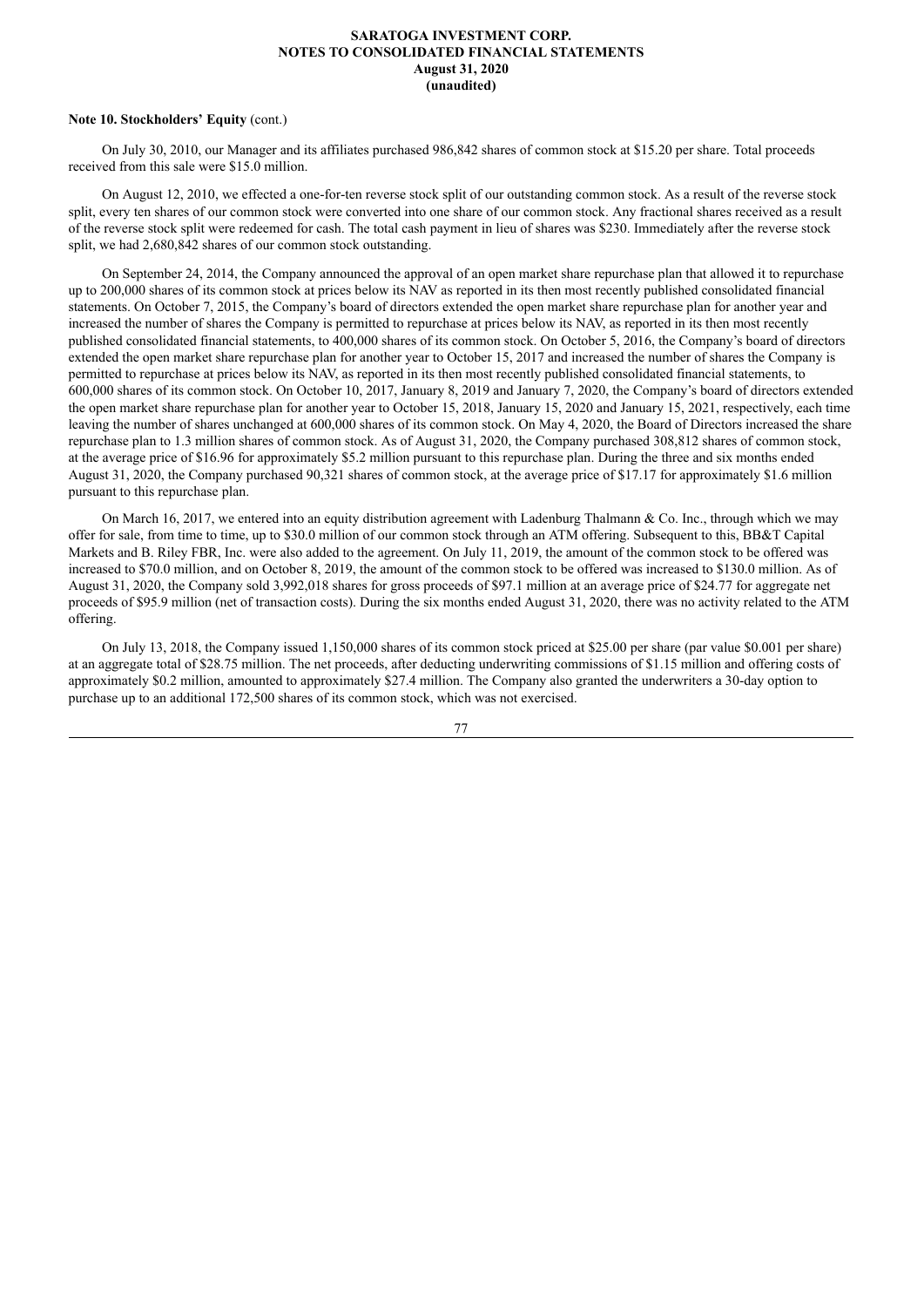# **Note 10. Stockholders' Equity** (cont.)

The Company adopted Rule 3-04/Rule 8-03(a)(5) under Regulation S-X (Note 2). Pursuant to the regulation, the Company has presented a reconciliation of the changes in each significant caption of stockholders' equity as shown in the tables below:

|                                                                                                           |               | <b>Common Stock</b> | Capital in<br><b>Excess of</b> | <b>Total</b><br>Distributable |              |                   |
|-----------------------------------------------------------------------------------------------------------|---------------|---------------------|--------------------------------|-------------------------------|--------------|-------------------|
|                                                                                                           | <b>Shares</b> | Amount              | Par Value                      | Earnings<br>(Loss)            |              | <b>Net Assets</b> |
| <b>Balance at February 28, 2019</b>                                                                       | 7,657,156 \$  |                     | 7,657 \$ 203,552,800           | \$<br>(22, 685, 270)          | $\mathbf{s}$ | 180,875,187       |
| Increase (Decrease) from Operations:                                                                      |               |                     |                                |                               |              |                   |
| Net investment income                                                                                     |               |                     |                                | 3,680,788                     |              | 3,680,788         |
| Net realized gain (loss) from investments                                                                 |               |                     |                                |                               |              |                   |
| Net change in unrealized appreciation (depreciation)<br>on investments                                    |               |                     |                                | 3,989,130                     |              | 3,989,130         |
| Net change in provision for deferred taxes on<br>unrealized (appreciation) depreciation on<br>investments |               |                     |                                | (20,930)                      |              | (20,930)          |
|                                                                                                           |               |                     |                                |                               |              |                   |
| Decrease from Shareholder Distributions:                                                                  |               |                     |                                |                               |              |                   |
| Distributions of investment income – net                                                                  |               |                     |                                | (4,176,132)                   |              | (4,176,132)       |
| Capital Share Transactions:                                                                               |               |                     |                                |                               |              |                   |
| Proceeds from issuance of common stock                                                                    | 76,448        | 77                  | 1,772,557                      |                               |              | 1,772,634         |
| Stock dividend distribution                                                                               | 31,240        | 31                  | 667,358                        |                               |              | 667,389           |
| Repurchases of common stock                                                                               |               |                     |                                |                               |              |                   |
| Offering costs                                                                                            |               |                     | (4,365)                        |                               |              | (4,365)           |
| Balance at May 31, 2019                                                                                   | 7,764,844 \$  | 7,765               | \$205,988,350                  | \$<br>(19,212,414)            | \$           | 186,783,701       |
|                                                                                                           |               |                     |                                |                               |              |                   |
| Increase (Decrease) from Operations:                                                                      |               |                     |                                |                               |              |                   |
| Net investment income                                                                                     |               |                     |                                | 4,956,074                     |              | 4,956,074         |
| Net realized gain (loss) from investments                                                                 |               |                     |                                | 1,870,089                     |              | 1,870,089         |
| Net change in unrealized appreciation (depreciation)<br>on investments                                    |               |                     |                                | 1,457,872                     |              | 1,457,872         |
| Net change in provision for deferred taxes on<br>unrealized (appreciation) depreciation on<br>investments |               |                     |                                | (704, 263)                    |              | (704, 263)        |
|                                                                                                           |               |                     |                                |                               |              |                   |
| Decrease from Shareholder Distributions:                                                                  |               |                     |                                |                               |              |                   |
| Distributions of investment income – net                                                                  |               |                     |                                | (4,336,226)                   |              | (4,336,226)       |
| <b>Capital Share Transactions:</b>                                                                        |               |                     |                                |                               |              |                   |
| Proceeds from issuance of common stock                                                                    | 1,371,667     | 1,371               | 34,101,012                     |                               |              | 34,102,383        |
| Stock dividend distribution                                                                               | 31,545        | 32                  | 714,497                        |                               |              | 714,529           |
| Repurchases of common stock                                                                               |               |                     |                                |                               |              |                   |
| Offering costs                                                                                            |               |                     | (507, 592)                     |                               |              | (507, 592)        |
| <b>Balance at August 31, 2019</b>                                                                         | 9,168,056 \$  | 9,168               | \$240,296,267                  | (15,968,868)<br>S             | \$           | 224,336,567       |
|                                                                                                           |               | $78\,$              |                                |                               |              |                   |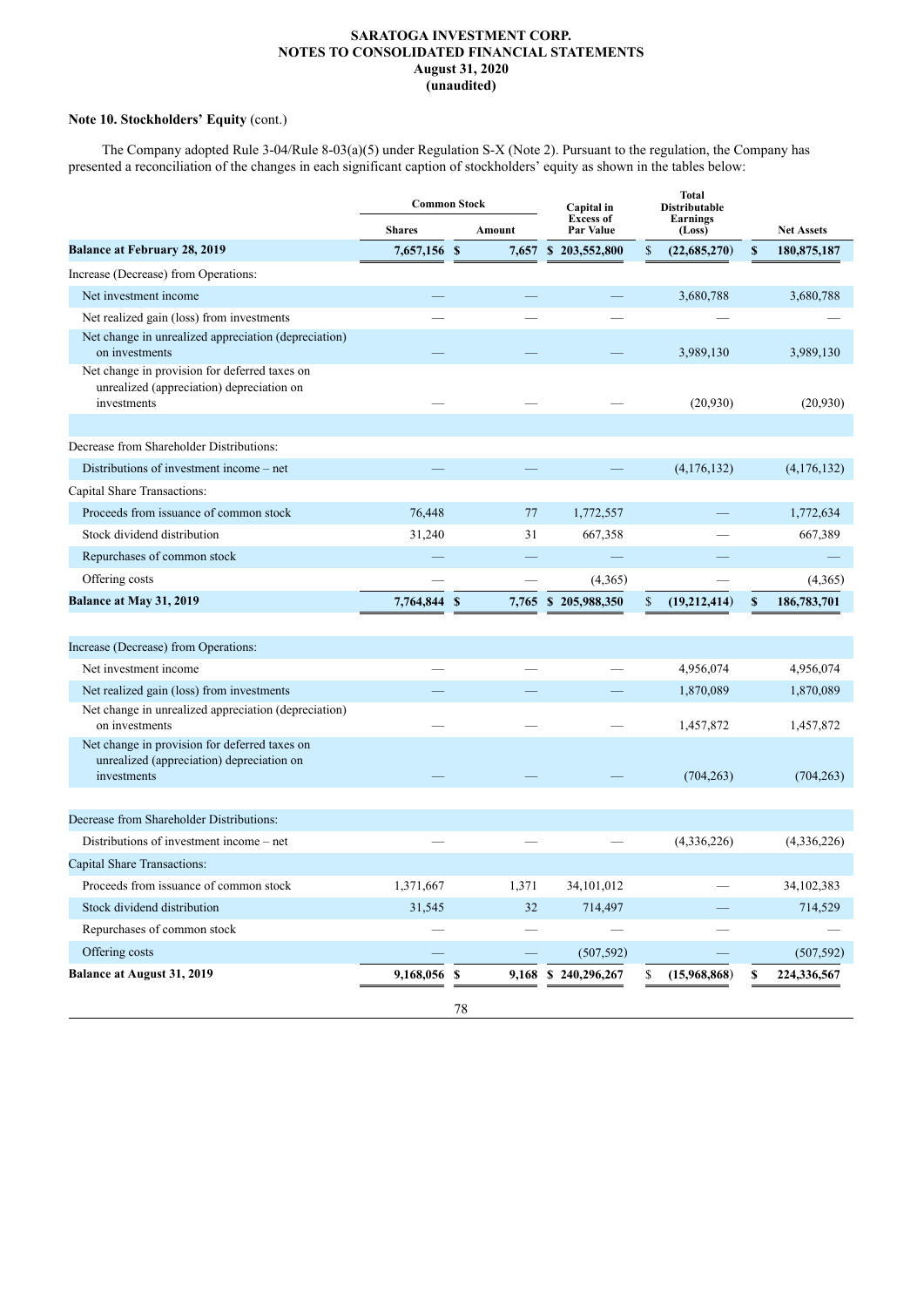# **Note 10. Stockholders' Equity** (cont.)

|                                                                                                                     | <b>Common Stock</b> |        | Capital in                    | <b>Total</b><br>Distributable |                       |
|---------------------------------------------------------------------------------------------------------------------|---------------------|--------|-------------------------------|-------------------------------|-----------------------|
|                                                                                                                     | <b>Shares</b>       | Amount | <b>Excess of</b><br>Par Value | Earnings<br>(Loss)            | <b>Net Assets</b>     |
| Increase (Decrease) from Operations:                                                                                |                     |        |                               |                               |                       |
| Net investment income                                                                                               |                     |        |                               | 4,575,303                     | 4,575,303             |
| Net realized gain (loss) from investments                                                                           |                     |        |                               | 10,739,678                    | 10,739,678            |
| Net change in unrealized appreciation (depreciation)<br>on investments                                              |                     |        |                               | (536, 151)                    | (536, 151)            |
| Net change in provision for deferred taxes on<br>unrealized (appreciation) depreciation on<br>investments           |                     |        |                               | (1,061,608)                   | (1,061,608)           |
| Decrease from Shareholder Distributions:                                                                            |                     |        |                               |                               |                       |
| Distributions of investment income – net                                                                            |                     |        |                               | (5,323,383)                   | (5,323,383)           |
| <b>Capital Share Transactions:</b>                                                                                  |                     |        |                               |                               |                       |
| Proceeds from issuance of common stock                                                                              | 1,952,367           | 1,951  | 49,351,357                    |                               | 49,353,308            |
| Stock dividend distribution                                                                                         | 34,575              | 36     | 806,857                       |                               | 806,893               |
| Repurchases of common stock                                                                                         |                     |        |                               |                               |                       |
| Offering costs                                                                                                      |                     |        | (710, 257)                    |                               | (710, 257)            |
| <b>Balance at November 30, 2019</b>                                                                                 | 11,154,998          | \$     | 11,155 \$ 289,744,224         | \$<br>(7,575,029)             | \$<br>282,180,350     |
|                                                                                                                     |                     |        |                               |                               |                       |
| Increase (Decrease) from Operations:                                                                                |                     |        |                               |                               |                       |
| Net investment income                                                                                               |                     |        |                               | 66,106                        | 66,106                |
| Net realized gain (loss) from investments                                                                           |                     |        |                               | 30,267,388                    | 30,267,388            |
| Net change in unrealized appreciation (depreciation)<br>on investments                                              |                     |        |                               | (5,681,765)                   | (5,681,765)           |
| Net change in provision for deferred taxes on<br>unrealized (appreciation) depreciation on<br>investments           |                     |        |                               | 2,141,150                     | 2,141,150             |
|                                                                                                                     |                     |        |                               |                               |                       |
| Decrease from Shareholder Distributions:                                                                            |                     |        |                               |                               |                       |
| Distributions of investment income – net                                                                            |                     |        |                               | (6,261,839)                   | (6,261,839)           |
| Capital Share Transactions:                                                                                         |                     |        |                               |                               |                       |
| Proceeds from issuance of common stock                                                                              | 26,865              | 27     | 676,089                       |                               | 676,116               |
| Stock dividend distribution                                                                                         | 35,682              | 36     | 907,645                       |                               | 907,681               |
| Repurchases of common stock                                                                                         |                     |        |                               |                               |                       |
| Offering costs                                                                                                      |                     |        | (8, 334)                      |                               | (8, 334)              |
| Tax reclassification of stockholders' equity in<br>accordance with generally accepted accounting<br>principles      |                     |        |                               |                               |                       |
| <b>Balance at February 29, 2020</b>                                                                                 |                     |        | (1,842,633)                   | 1,842,633                     |                       |
|                                                                                                                     | 11,217,545 \$       |        | 11,218 \$ 289,476,991         | 14,798,644<br>\$              | \$<br>304,286,853     |
|                                                                                                                     |                     |        |                               |                               |                       |
| Increase (Decrease) from Operations:<br>Net investment income                                                       |                     |        |                               |                               |                       |
|                                                                                                                     |                     |        |                               | 9,018,314                     | 9,018,314             |
| Net realized gain (loss) from investments<br>Net change in unrealized appreciation (depreciation)<br>on investments |                     |        |                               | 8,480<br>(31,950,369)         | 8,480<br>(31,950,369) |
| Net change in provision for deferred taxes on<br>unrealized (appreciation) depreciation on<br>investments           |                     |        |                               | 267,740                       | 267,740               |
| Decrease from Shareholder Distributions:                                                                            |                     |        |                               |                               |                       |
| Distributions of investment income - net                                                                            |                     |        |                               |                               |                       |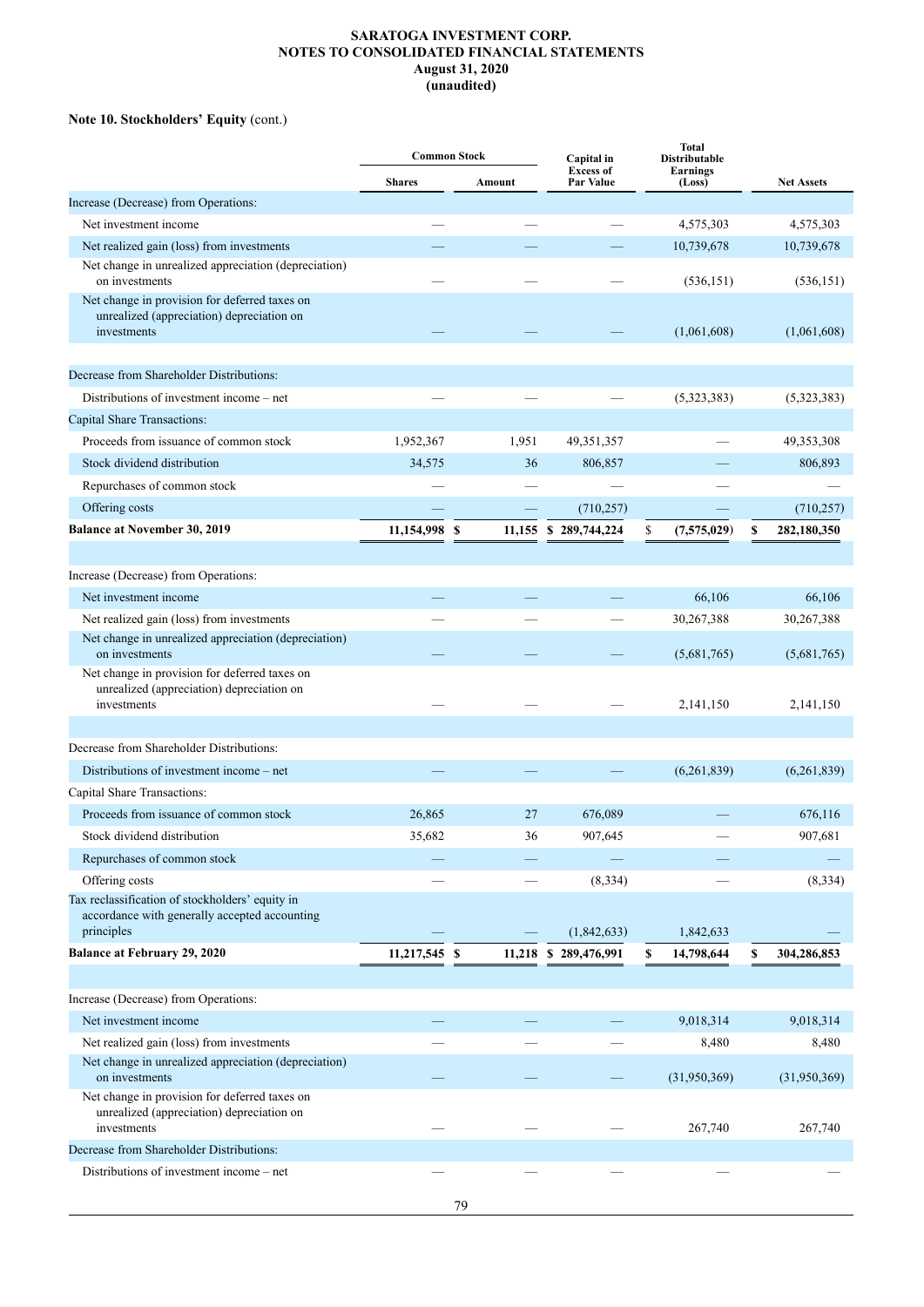# **Note 10. Stockholders' Equity** (cont.)

|                                                                                                           | <b>Common Stock</b> |    | Capital in | <b>Total</b><br><b>Distributable</b> |                           |    |                   |
|-----------------------------------------------------------------------------------------------------------|---------------------|----|------------|--------------------------------------|---------------------------|----|-------------------|
|                                                                                                           | <b>Shares</b>       |    | Amount     | <b>Excess of</b><br>Par Value        | <b>Earnings</b><br>(Loss) |    | <b>Net Assets</b> |
| <b>Capital Share Transactions:</b>                                                                        |                     |    |            |                                      |                           |    |                   |
| Proceeds from issuance of common stock                                                                    |                     |    |            |                                      |                           |    |                   |
| Stock dividend distribution                                                                               |                     |    |            |                                      |                           |    |                   |
| Repurchases of common stock                                                                               |                     |    |            |                                      |                           |    |                   |
| Offering costs                                                                                            |                     |    |            |                                      |                           |    |                   |
| Balance at May 31, 2020                                                                                   | 11,217,545          | \$ | 11,218     | \$289,476,991                        | \$<br>(7,857,191)         | \$ | 281,631,018       |
|                                                                                                           |                     |    |            |                                      |                           |    |                   |
| Increase (Decrease) from Operations:                                                                      |                     |    |            |                                      |                           |    |                   |
| Net investment income                                                                                     |                     |    |            |                                      | 5,334,713                 |    | 5,334,713         |
| Net realized gain (loss) from investments                                                                 |                     |    |            |                                      | 11,929                    |    | 11,929            |
| Net change in unrealized appreciation (depreciation)<br>on investments                                    |                     |    |            |                                      | 16,580,401                |    | 16,580,401        |
| Net change in provision for deferred taxes on<br>unrealized (appreciation) depreciation on<br>investments |                     |    |            |                                      | (116, 521)                |    | (116, 521)        |
| Decrease from Shareholder Distributions:                                                                  |                     |    |            |                                      |                           |    |                   |
| Distributions of investment income – net                                                                  |                     |    |            |                                      | (4,487,015)               |    | (4,487,015)       |
| Capital Share Transactions:                                                                               |                     |    |            |                                      |                           |    |                   |
| Proceeds from issuance of common stock                                                                    |                     |    |            |                                      |                           |    |                   |
| Stock dividend distribution                                                                               | 47,098              |    | 46         | 774,944                              |                           |    | 774,990           |
| Repurchases of common stock                                                                               | (90, 321)           |    | (90)       | (1,550,327)                          |                           |    | (1,550,417)       |
| Repurchase fees                                                                                           |                     |    |            | (1,740)                              |                           |    | (1,740)           |
| Offering costs                                                                                            |                     |    |            |                                      |                           |    |                   |
| <b>Balance at August 31, 2020</b>                                                                         | 11,174,322          | \$ | 11,174     | \$288,699,868                        | \$<br>9,466,316           | \$ | 298,177,358       |

# **Note 11. Earnings Per Share**

In accordance with the provisions of FASB ASC Topic 260, "*Earnings per Share*" ("ASC 260"), basic earnings per share is computed by dividing earnings available to common shareholders by the weighted average number of shares outstanding during the period. Other potentially dilutive common shares, and the related impact to earnings, are considered when calculating earnings per share on a diluted basis.

The following information sets forth the computation of the weighted average basic and diluted net increase in net assets resulting from operations per share for the three and six months ended August 31, 2020 and August 31, 2019 (dollars in thousands except share and per share amounts):

| <b>Basic and Diluted</b>                                           |    |                    |                    | For the three months ended  |                    |            |                    | For the six months ended |  |  |
|--------------------------------------------------------------------|----|--------------------|--------------------|-----------------------------|--------------------|------------|--------------------|--------------------------|--|--|
|                                                                    |    | August 31,<br>2020 | August 31,<br>2019 |                             | August 31,<br>2020 |            | August 31,<br>2019 |                          |  |  |
| Net increase (decrease) in net assets resulting from<br>operations | \$ | 21,811 \$          |                    | 7,580 \$                    |                    | (845)      |                    | 15,229                   |  |  |
| Weighted average common shares outstanding                         |    | 11,207,142         |                    | 8,333,570                   |                    | 11,212,315 |                    | 8,041,365                |  |  |
| Weighted average earnings (loss) per common share \$               |    | 1.95S              |                    | $0.91 \text{ \textdegree }$ |                    | (0.08)     |                    | 1.89                     |  |  |
|                                                                    |    | 80                 |                    |                             |                    |            |                    |                          |  |  |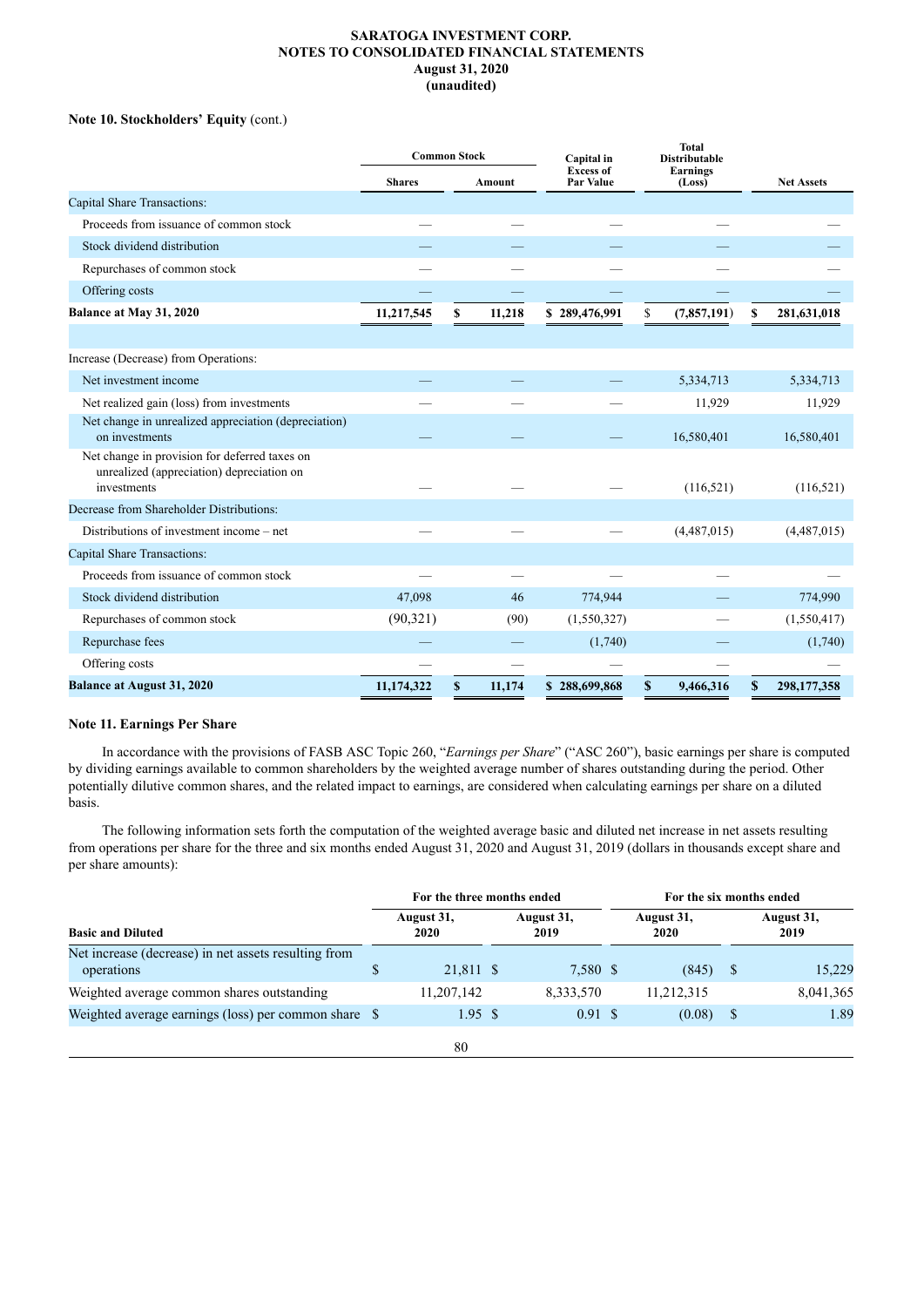## **Note 12. Dividend**

On July 7, 2020, our board of directors declared a dividend of \$0.40 per share, which was paid on August 12, 2020, to common stockholders of record as of July 27, 2020. Shareholders had the option to receive payment of the dividend in cash, or receive shares of common stock, pursuant to our DRIP. Based on shareholder elections, the dividend consisted of approximately \$3.7 million in cash and 47,098 newly issued shares of common stock, or 0.4% of our outstanding common stock prior to the dividend payment. The number of shares of common stock comprising the stock portion was calculated based on a price of \$16.45 per share, which equaled 95% of the volume weighted average trading price per share of the common stock on July 30, 31 and August 3, 4, 5, 6, 7, 10, 11 and 12, 2020.

During the three months ended May 31, 2020, there were no dividends declared.

On February 26, 2019, our board of directors declared a dividend of \$0.54 per share, which was paid on March 28, 2019, to common stockholders of record as of March 14, 2019. Shareholders had the option to receive payment of the dividend in cash, or receive shares of common stock, pursuant to our DRIP. Based on shareholder elections, the dividend consisted of approximately \$3.5 million in cash and 31,240 newly issued shares of common stock, or 0.4% of our outstanding common stock prior to the dividend payment. The number of shares of common stock comprising the stock portion was calculated based on a price of \$21.36 per share, which equaled 95% of the volume weighted average trading price per share of the common stock on March 15, 18, 19, 20, 21, 22, 25, 26, 27 and 28, 2019.

The following table summarizes dividends declared for the six months ended August 31, 2020 (dollars in thousands except per share amounts):

| <b>Date Declared</b>     | <b>Record Date</b> | <b>Payment Date</b> | Amount<br>Per Share | Total<br>Amount* |
|--------------------------|--------------------|---------------------|---------------------|------------------|
| July 7, 2020             | July 27, 2020      | August 12, 2020     | 0.40 S              | 4.487            |
| Total dividends declared |                    |                     | 0.40S               | 4.487            |

Total amount is calculated based on the number of shares outstanding at the date of record.

The following table summarizes dividends declared for the six months ended August 31, 2019 (dollars in thousands except per share amounts):

| <b>Date Declared</b>     | <b>Record Date</b> | <b>Payment Date</b> | Amount<br>Per Share | <b>Total</b><br>Amount* |
|--------------------------|--------------------|---------------------|---------------------|-------------------------|
| May 28, 2019             | June 13, 2019      | July 27, 2019       | 0.55 S              | 4,336                   |
| February 26, 2019        | March 14, 2019     | March 28, 2019      | 0.54                | 4.176                   |
| Total dividends declared |                    |                     | . 09                | 8,512                   |

Total amount is calculated based on the number of shares outstanding at the date of record.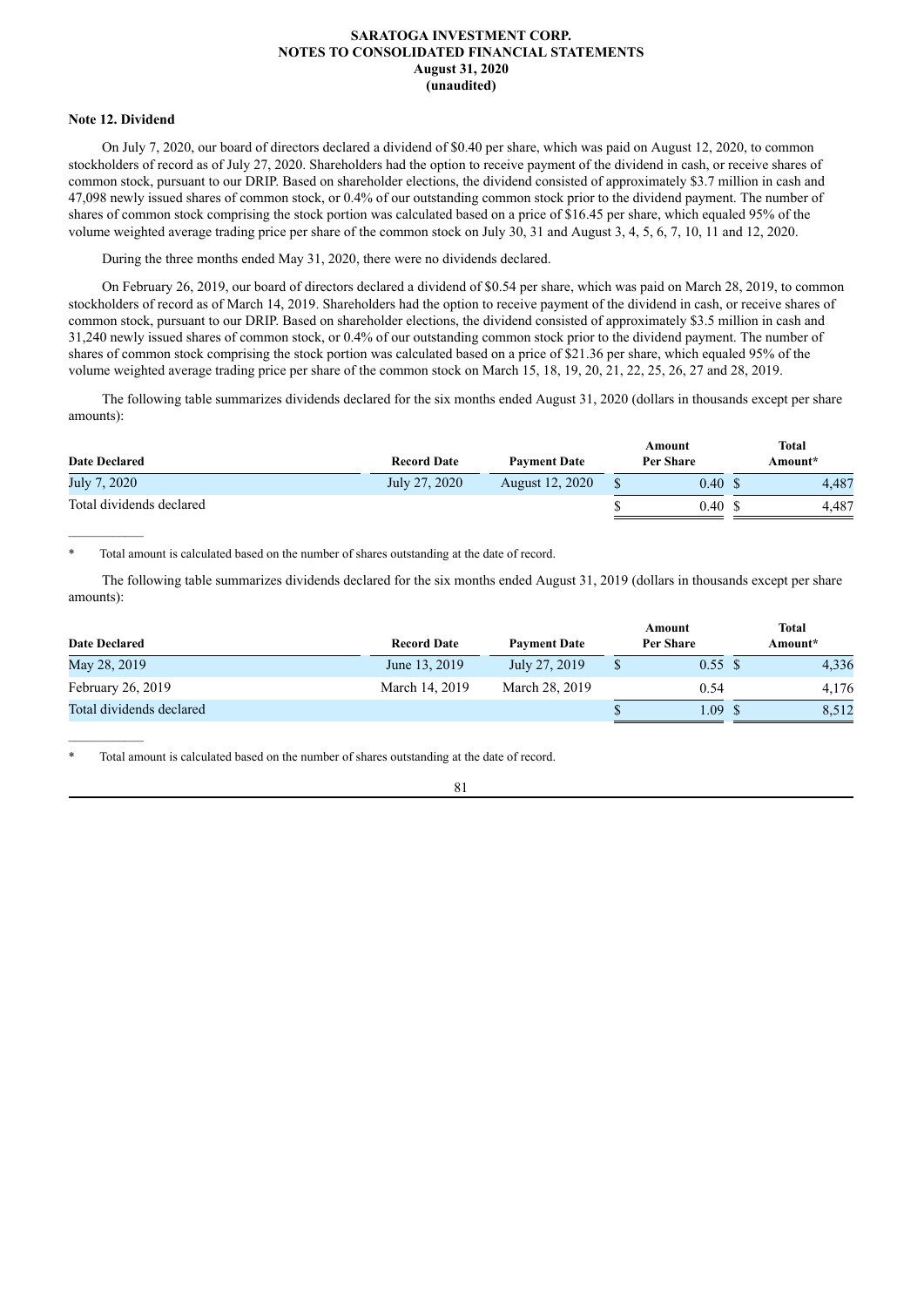# **Note 13. Financial Highlights**

 $\mathcal{L}=\mathcal{L}^{\mathcal{L}}$ 

The following is a schedule of financial highlights as of and for the six months ended August 31, 2020 and August 31, 2019:

| Per share data                                                                     | August 31,<br>2020  |                 | August 31,<br>2019 |
|------------------------------------------------------------------------------------|---------------------|-----------------|--------------------|
| Net asset value at beginning of period                                             | \$<br>27.13         | $\mathcal{S}$   | 23.62              |
| Net investment income <sup>(1)</sup>                                               | 1.28                |                 | 1.07               |
| Net realized and unrealized gain and losses on investments <sup>(1)</sup>          | (1.36)              |                 | 0.82               |
| Net increase in net assets resulting from operations                               | (0.08)              |                 | 1.89               |
| Distributions declared from net investment income                                  | (0.40)              |                 | (1.09)             |
| Total distributions to stockholders                                                | (0.40)              |                 | (1.09)             |
| Issuance of common stock above net asset value <sup>(2)</sup>                      |                     |                 | 0.05               |
| Repurchases of common stock <sup>(3)</sup>                                         | 0.06                |                 |                    |
| Dilution <sup>(4)</sup>                                                            | (0.03)              |                 |                    |
| Net asset value at end of period                                                   | \$<br>26.68         | $\mathbb{S}$    | 24.47              |
| Net assets at end of period                                                        | \$<br>298, 177, 358 | $\overline{\$}$ | 224,336,567        |
| Shares outstanding at end of period                                                | 11,174,322          |                 | 9,168,056          |
| Per share market value at end of period                                            | \$<br>17.14         | \$              | 25.16              |
| Total return based on market value <sup>(5)(6)</sup>                               | $(23.37)\%$         |                 | 14.68%             |
| Total return based on net asset value <sup>(5)(7)</sup>                            | 0.73%               |                 | 8.80%              |
| <b>Ratio/Supplemental data:</b>                                                    |                     |                 |                    |
| Ratio of net investment income to average net assets <sup>(8)</sup>                | 9.55%               |                 | 10.81%             |
| Expenses:                                                                          |                     |                 |                    |
| Ratio of operating expenses to average net assets <sup>(9)</sup>                   | 4.87%               |                 | 6.12%              |
| Ratio of incentive management fees to average net assets <sup>(5)</sup>            | $(0.11)\%$          |                 | 2.13%              |
| Ratio of interest and debt financing expenses to average net assets <sup>(9)</sup> | 3.97%               |                 | 7.79%              |
| Ratio of total expenses to average net assets <sup>(8)</sup>                       | 8.73%               |                 | 16.04%             |
| Portfolio turnover rate <sup>(5)(10)</sup>                                         | 6.63%               |                 | 10.97%             |
| Asset coverage ratio per unit <sup>(11)</sup>                                      | 3,758               |                 | 2,669              |
| Average market value per unit                                                      |                     |                 |                    |
| Revolving Credit Facility <sup>(12)</sup>                                          | N/A                 |                 | N/A                |
| SBA Debentures Payable <sup>(12)</sup>                                             | N/A                 |                 | N/A                |
| 6.75% Notes Payable $2023^{(13)}$                                                  | N/A                 | \$              | 25.75              |
| 6.25% Notes Payable 2025                                                           | \$<br>23.23         | \$              | 25.80              |
| 7.25% Notes Payable 2025 <sup>(14)</sup>                                           | \$<br>25.29         |                 | N/A                |
| 7.75% Notes Payable $2025^{(12)}$                                                  | N/A                 |                 | N/A                |

(1) Per share amounts are calculated using the weighted average shares outstanding during the period.

(2) The continuous issuance of common stock may cause an incremental increase in net asset value per share due to the sale of shares at the then prevailing public offering price and the receipt of net proceeds per share by the Company in excess of net asset value per share on each subscription closing date. The per share data was derived by computing (i) the sum of (A) the number of shares issued in connection with subscriptions and/or distribution reinvestment on each share transaction date multiplied by (B) the differences between the net proceeds per share and the net asset value per share on each share transaction date, divided by (ii) the total shares outstanding during the period.

(3) Represents the anti-dilutive impact on the net asset value per share ("NAV") of the Company due to the repurchase of common shares. See Note 10, Stockholders' Equity.

(4) Represents the dilutive effect of issuing common stock below net asset value per share during the period in connection with the satisfaction of the Company's annual RIC distribution requirement and may include the impact of the different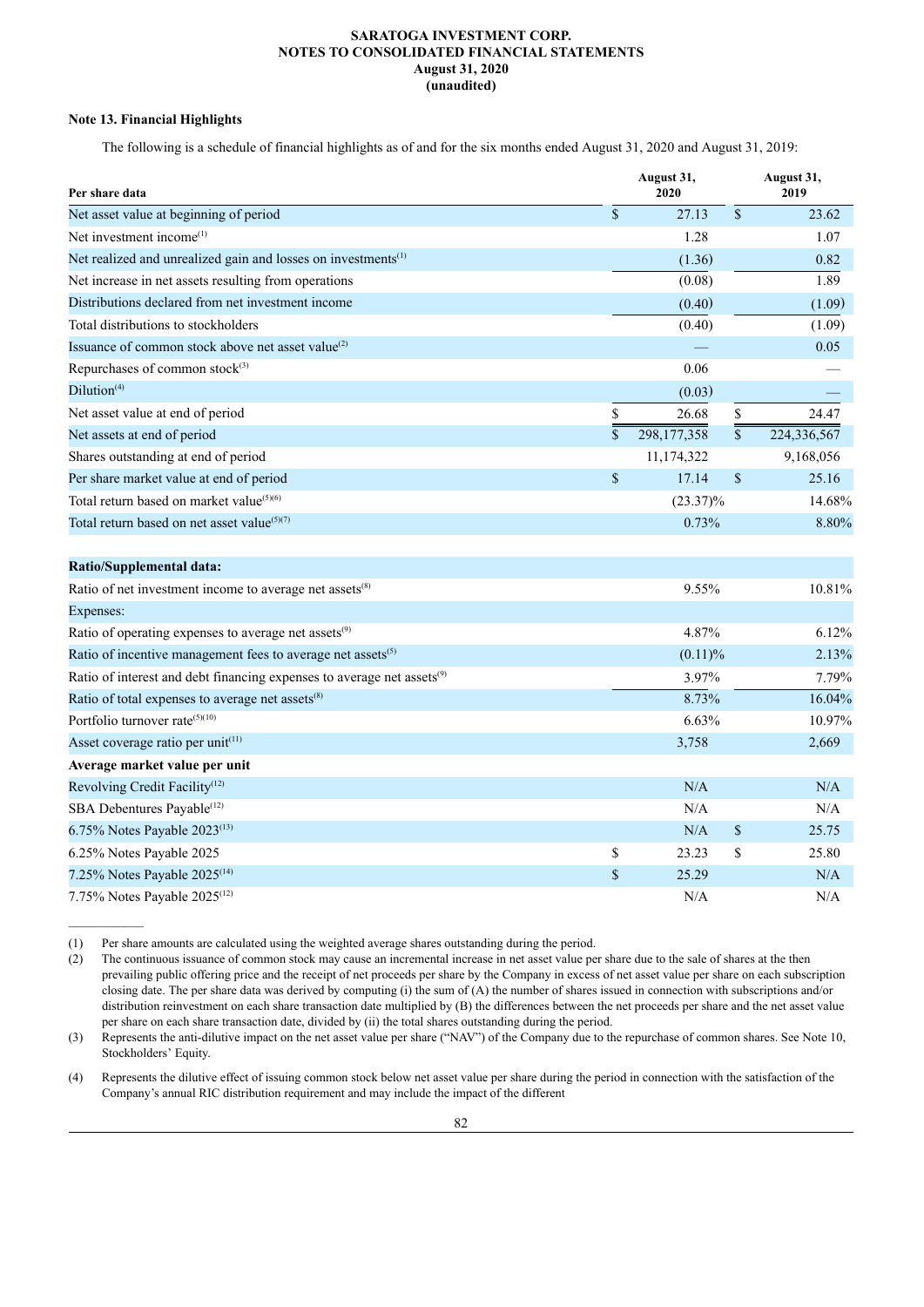## **Note 13. Financial Highlights** (cont.)

share amounts used for different items (weighted average basic common shares outstanding for the corresponding year and actual common shares outstanding at the end of the year) in the per common share data calculation and rounding impacts. See Note 12, Dividend.

- (5) Ratios are not annualized.
- (6) Total investment return is calculated assuming a purchase of common shares at the current market value on the first day and a sale at the current market value on the last day of the periods reported. Dividends and distributions, if any, are assumed for purposes of this calculation to be reinvested at prices obtained under the Company's DRIP. Total investment return does not reflect brokerage commissions.
- (7) Total investment return is calculated assuming a purchase of common shares at the current net asset value on the first day and a sale at the current net asset value on the last day of the periods reported. Dividends and distributions, if any, are assumed for purposes of this calculation to be reinvested at prices obtained under the Company's DRIP. Total investment return does not reflect brokerage commissions.
- (8) Ratios are annualized. Incentive management fees included within the ratio are not annualized.
- (9) Ratios are annualized.
- (10) Portfolio turnover rate is calculated using the lesser of year-to-date sales or year-to-date purchases over the average of the invested assets at fair value.
- (11) Asset coverage ratio per unit is the ratio of the carrying value of our total consolidated assets, less all liabilities and indebtedness not represented by senior securities, to the aggregate amount of senior securities representing indebtedness. Asset coverage ratio per unit is expressed in terms of dollar amounts per \$1,000 of indebtedness. Asset coverage ratio per unit does not include unfunded commitments. The inclusion of unfunded commitments in the calculation of the asset coverage ratio per unit would not cause us to be below the required amount of regulatory coverage.
- (12) The Revolving Credit Facility, SBA Debentures and 7.75% Notes Payable 2025 are not registered for public trading.
- (13) On December 21, 2019 and February 7, 2020, the Company redeemed \$50.0 million and \$24.5 million, respectively, in aggregate principal amount of the \$74.5 million in aggregate principal amount of issued and outstanding 2023 Notes and are no longer listed on the NYSE.
- (14) Period from close of business on June 30, 2020 through August 31, 2020.

## **Note 14. Subsequent Events**

The Company has evaluated subsequent events through the filing of this Form 10-Q and determined that there have been no events that have occurred that would require adjustments to the Company's consolidated financial statements and disclosures in the consolidated financial statements except for the following:

On October 6, 2020, the Company declared a dividend of \$0.41 per share payable on November 10, 2020, to common stockholders of record on October 26, 2020. Shareholders have the option to receive payment of the dividend in cash, or receive shares of common stock, pursuant to the Company's DRIP.

Subsequent to August 31, 2020, the global outbreak of the coronavirus ("COVID-19") pandemic, and the related effect on the U.S. and global economies, has continued to have adverse consequences for the business operations of some of the Company's portfolio companies and, as a result, has had some adverse effects on the Company's operations. The ultimate economic fallout from the pandemic, and the long-term impact on economies, markets, industries and individual issuers, remain uncertain. The operational and financial performance of the issuers of securities in which the Company invests depends on future developments, including the duration and spread of the outbreak, and such uncertainty may in turn adversely affect the value and liquidity of the Company's investments and negatively impact the Company's performance.

On September 14, 2020, we entered into a fifth amendment to the Credit Facility with Madison Capital Funding LLC to, among other things:

- extend the commitment termination date of the Credit Facility from September 17, 2020 to September 17, 2021, with no change to the maturity date of September 17, 2025.
- provide for the transition away from the LIBOR Rate in the market, and
- expand the definition of Eligible Loan Asset to allow investments with certain recurring revenue features to qualify as Collateral and be included in the borrowing base.

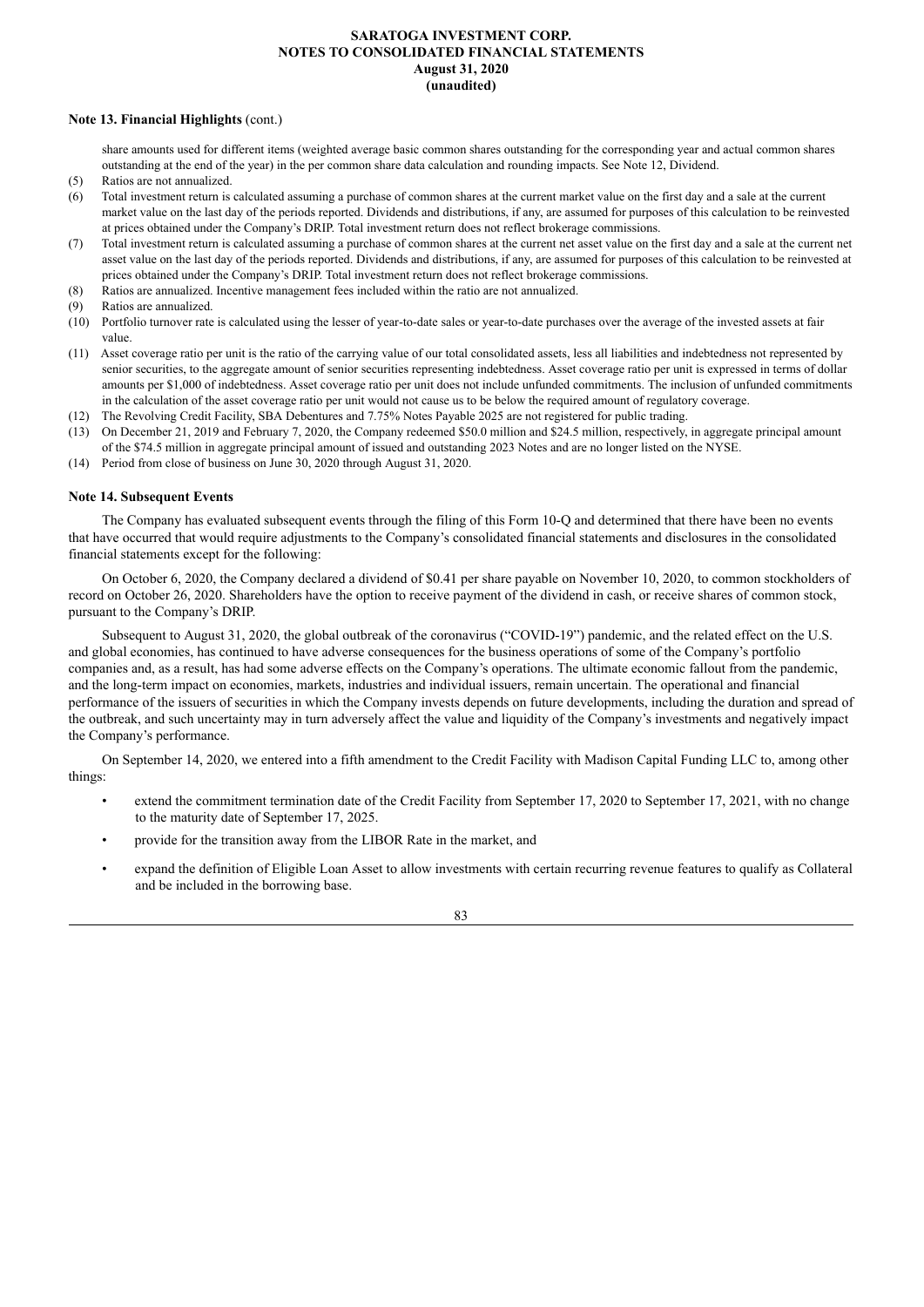## **ITEM 2. MANAGEMENT'S DISCUSSION AND ANALYSIS OF FINANCIAL CONDITION AND RESULTS OF OPERATIONS**

The following discussion should be read in conjunction with our consolidated financial statements and related notes and other financial information appearing elsewhere in this Quarterly Report on Form 10-Q. In addition to historical information, the following discussion and other parts of this Quarterly Report contain forward-looking information that involves risks and uncertainties. Our actual results could differ materially from those anticipated by such forward-looking information due to the factors discussed under "Note about Forward-Looking Statements" and Part I, Item 1A. "Risk Factors" in our Annual Report on Form 10-K for the fiscal year ended February 29, 2020.

The forward-looking statements are based on our beliefs, assumptions and expectations of our future performance, taking into account all information currently available to us. These beliefs, assumptions and expectations can change as a result of many possible events or factors, not all of which are known to us or are within our control. If a change occurs, our business, financial condition, liquidity and results of operations may vary materially from those expressed in our forward-looking statements.

The forward-looking statements contained in this Quarterly Report on Form 10-Q involve risks and uncertainties, including statements as to:

- our future operating results and the impact of COVID-19 pandemic thereon;
- the introduction, withdrawal, success and timing of business initiatives and strategies;
- changes in political, economic or industry conditions, the interest rate environment or financial and capital markets, which could result in changes in the value of our assets;
- pandemics or other serious public health events, such as the recent global outbreak of COVID-19;
- the relative and absolute investment performance and operations of our Manager;
- the impact of increased competition;
- our ability to turn potential investment opportunities into transactions and thereafter into completed and successful investments;
- the unfavorable resolution of any future legal proceedings;
- our business prospects and the prospects of our portfolio companies, including our and their ability to achieve our respective objectives as a result of the current COVID-19 pandemic;
- the impact of investments that we expect to make and future acquisitions and divestitures;
- our contractual arrangements and relationships with third parties;
- the dependence of our future success on the general economy and its impact on the industries in which we invest and the impact of the COVID-19 pandemic thereon;
- the ability of our portfolio companies to achieve their objectives;
- our expected financings and investments;
- our regulatory structure and tax status, including our ability to operate as a business development company ("BDC"), or to operate our small business investment company ("SBIC") subsidiaries, and to continue to qualify to be taxed as a regulated investment company ("RIC");
- the adequacy of our cash resources and working capital;
- the timing of cash flows, if any, from the operations of our portfolio companies and the impact of the COVID-19 pandemic thereon;
- the impact of interest rate volatility on our results, particularly because we use leverage as part of our investment strategy;
- the impact of legislative and regulatory actions and reforms and regulatory, supervisory or enforcement actions of government agencies relating to us or our Manager;

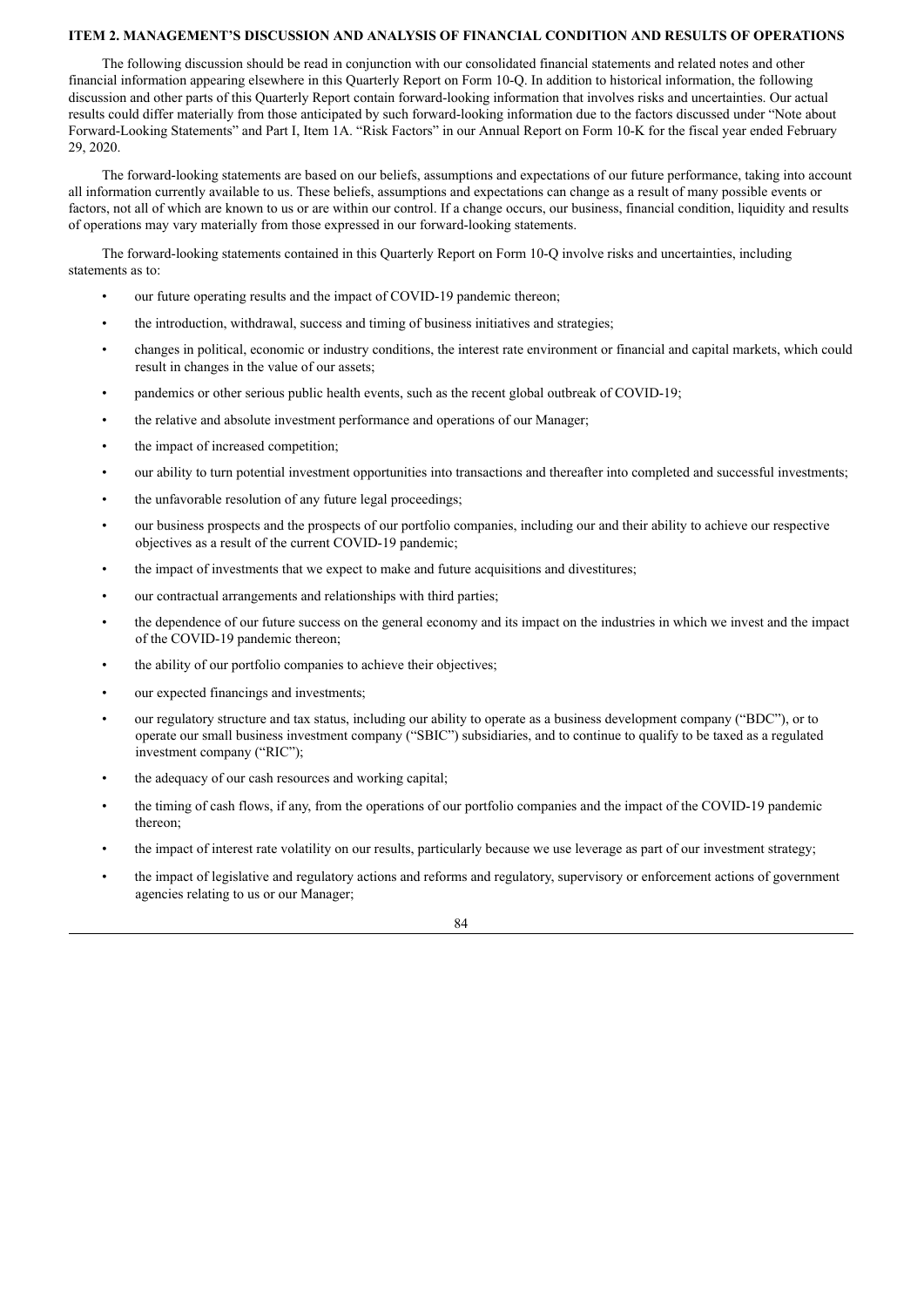- the impact of changes to tax legislation and, generally, our tax position;
- our ability to access capital and any future financings by us;
- the ability of our Manager to attract and retain highly talented professionals; and
- the ability of our Manager to locate suitable investments for us and to monitor and effectively administer our investments and the impacts of the COVID-19 pandemic thereon.

The following statements are not guarantees of future performance and are subject to risks, uncertainties, and other factors, some of which are beyond our control and difficult to predict and could cause actual results to differ materially from those expressed or forecasted in the forward-looking statements, including without limitation:

- changes in laws and regulations, changes in political, economic or industry conditions, and changes in the interest rate environment, including with respect to the anticipated discontinuation of LIBOR, or other conditions affecting the financial and capital markets, including with respect to changes resulting from or in response to, or potentially even the absence of changes as a result of, the impact of the COVID-19 pandemic;
- the length and duration of the COVID-19 outbreak in the United States as well as worldwide, and the magnitude of its impact and time required for economic recovery, including with respect to the impact of travel restrictions and other isolation and quarantine measures on the ability of the Manager's investment professionals to conduct in-person diligence on, and otherwise monitor, existing and future investments;
- an economic downturn and the time period required for robust economic recovery therefrom, including the current economic downturn as a result of the impact of the COVID-19 pandemic, which may have a material impact on our portfolio companies' results of operations and financial condition, which could lead to the loss of some or all of our investments in certain portfolio companies and have a material adverse effect on our results of operations and financial condition;
- a contraction of available credit, an inability or unwillingness of our lenders to fund their commitments to us and/or an inability to access capital markets or additional sources of liquidity, including as a result of the impact and duration of the COVID-19 pandemic, could have a material adverse effect on our results of operations and financial condition and impair our lending and investment activities;
- risks associated with possible disruption in our portfolio companies' operations due to wars and other forms of conflict, terrorist acts, security operations and catastrophic events such as fires, floods, earthquakes, tornadoes, hurricanes and global health epidemics; and
- the risks, uncertainties and other factors we identify in "Risk Factors" in our most recent Annual Report on Form 10-K under Part I, Item 1A, in our quarterly reports on Form 10-Q, including this report, and in our other filings with the SEC that we make from time to time.

Such forward-looking statements may include statements preceded by, followed by or that otherwise include terms such as "anticipate," "believe," "could," "estimate," "expect," "intend," "may," "plan," "potential," "project," "should," "will" and "would" or the negative of these terms or other comparable terminology.

We have based the forward-looking statements included in this quarterly report on Form 10-Q on information available to us on the date of this quarterly report on Form 10-Q, and we assume no obligation to update any such forward-looking statements. Actual results could differ materially from those anticipated in our forward-looking statements, and future results could differ materially from historical performance. We undertake no obligation to revise or update any forward-looking statements, whether as a result of new information, future events or otherwise, unless required by law or SEC rule or regulation. You are advised to consult any additional disclosures that we may make directly to you or through reports that we in the future may file with the SEC, including annual reports on Form 10-K, quarterly reports on Form 10-Q and current reports on Form 8-K.

The following analysis of our financial condition and results of operations should be read in conjunction with our consolidated financial statements and the related notes thereto contained elsewhere in this quarterly report on Form 10-Q.

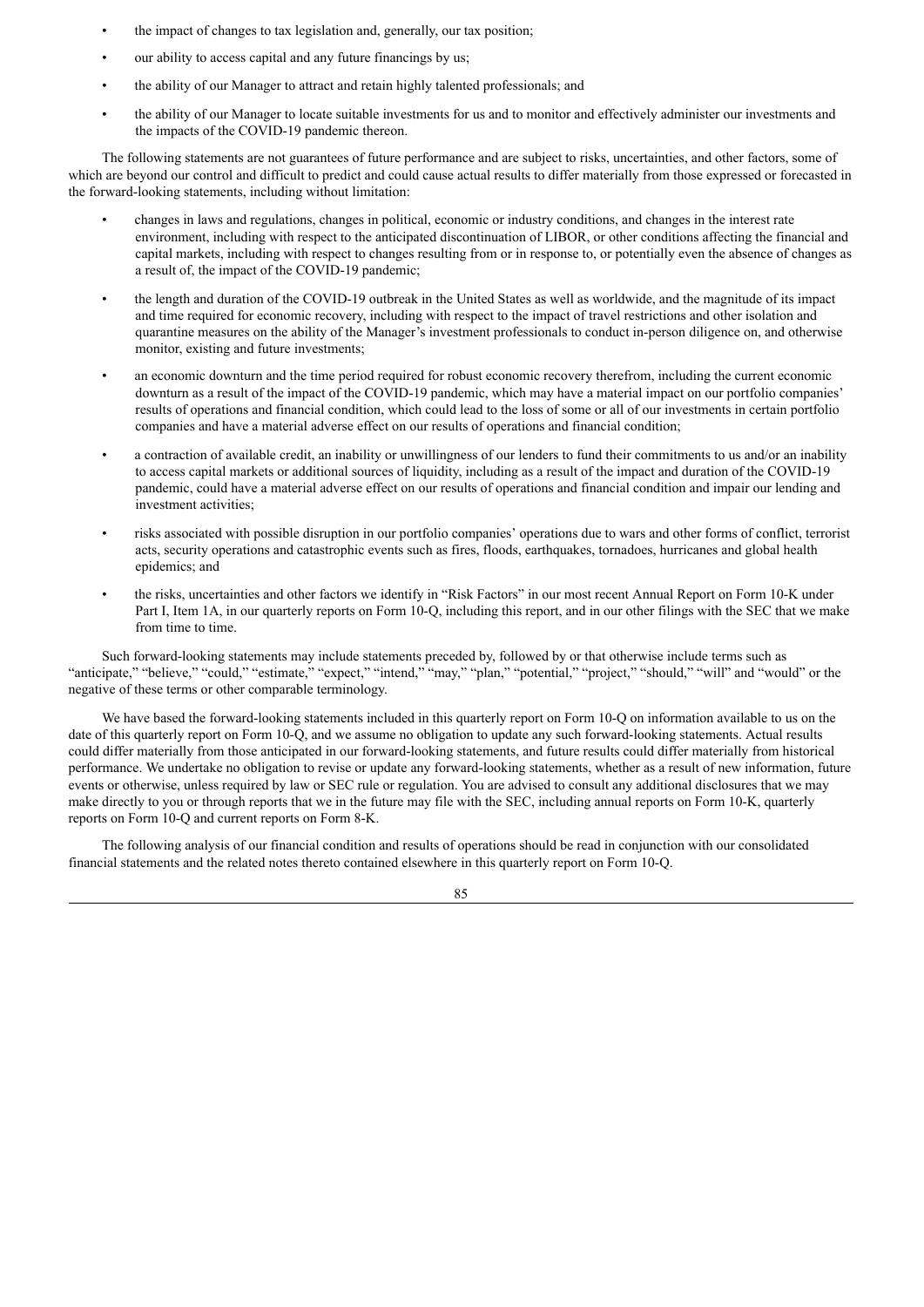## **OVERVIEW**

We are a Maryland corporation that has elected to be treated as a BDC under the 1940 Act. Our investment objective is to create attractive risk-adjusted returns by generating current income and long-term capital appreciation from our investments. We invest primarily in senior and unitranche leveraged loans and mezzanine debt issued by private U.S. middle market companies, which we define as companies having earnings before interest, tax, depreciation and amortization ("EBITDA") of between \$2 million and \$50 million, both through direct lending and through participation in loan syndicates. We may also invest up to 30.0% of the portfolio in opportunistic investments in order to seek to enhance returns to stockholders. Such investments may include investments in distressed debt, which may include securities of companies in bankruptcy, foreign debt, private equity, securities of public companies that are not thinly traded and structured finance vehicles such as collateralized loan obligation funds. Although we have no current intention to do so, to the extent we invest in private equity funds, we will limit our investments in entities that are excluded from the definition of "investment company" under Section  $3(c)(1)$  or Section  $3(c)(7)$  of the 1940 Act, which includes private equity funds, to no more than 15.0% of its net assets. We have elected and qualified to be treated as a RIC under Subchapter M of the Code.

## **COVID-19 Update**

On March 11, 2020, the World Health Organization declared the novel coronavirus, or COVID-19, as a pandemic, and on March 13, 2020 the United States declared a national emergency with respect to COVID-19. The outbreak of COVID-19 has, and continues, to severely impact global economic activity and cause significant volatility and negative pressure in financial markets. The global impact of the outbreak has been rapidly evolving and many countries, including the United States, have reacted by instituting quarantines, mandating business and school closures and restricting travel. Such actions are creating disruption in global supply chains and adversely impacting a number of industries. The outbreak could have a continued adverse impact on economic and market conditions and trigger a period of global economic slowdown. The rapid development and fluidity of this situation precludes any prediction as to the ultimate adverse impact of COVID-19. Nevertheless, COVID-19 presents material uncertainty and risks with respect to the underlying value of the Company's portfolio companies, the Company's business, financial condition, results of operations and cash flows, such as the potential negative impact to financing arrangements, company decisions to delay, defer and/or modify the character of dividends in order to preserve liquidity, increased costs of operations, changes in law and/or regulation, and uncertainty regarding government and regulatory policy.

We have evaluated subsequent events from September 1, 2020 through October 7, 2020. However, as the discussion in this Item 2. Management's Discussion and Analysis of Financial Condition and Results of Operations relates to the Company's financial statements for the quarter-ended August 31, 2020, the analysis contained herein may not fully account for impacts relating to the COVID-19 pandemic. In that regard, for example, as of August 31, 2020, the Company valued its portfolio investments in conformity with U.S. GAAP based on the facts and circumstances known by the Company at that time, or reasonably expected to be known at that time. Due to the overall volatility that the COVID-19 pandemic has caused, any valuations conducted now or in the future in conformity with U.S. GAAP could result in a lower fair value of our portfolio. The potential impact to our results going forward will depend to a large extent on future developments and new information that may emerge regarding the duration and severity of COVID- 19 and the actions taken by authorities and other entities to contain the coronavirus or treat its impact, all of which are beyond our control. Accordingly, the Company cannot predict the extent to which its financial condition and results of operations will be affected at this time.

#### *Corporate History*

We commenced operations, at the time known as GSC Investment Corp., on March 23, 2007 and completed an initial public offering of shares of common stock on March 28, 2007. Prior to July 30, 2010, we were externally managed and advised by GSCP (NJ), L.P., an entity affiliated with GSC Group, Inc. In connection with the consummation of a recapitalization transaction on July 30, 2010, as described below we engaged Saratoga Investment Advisors to replace GSCP (NJ), L.P. as our investment adviser and changed our name to Saratoga Investment Corp.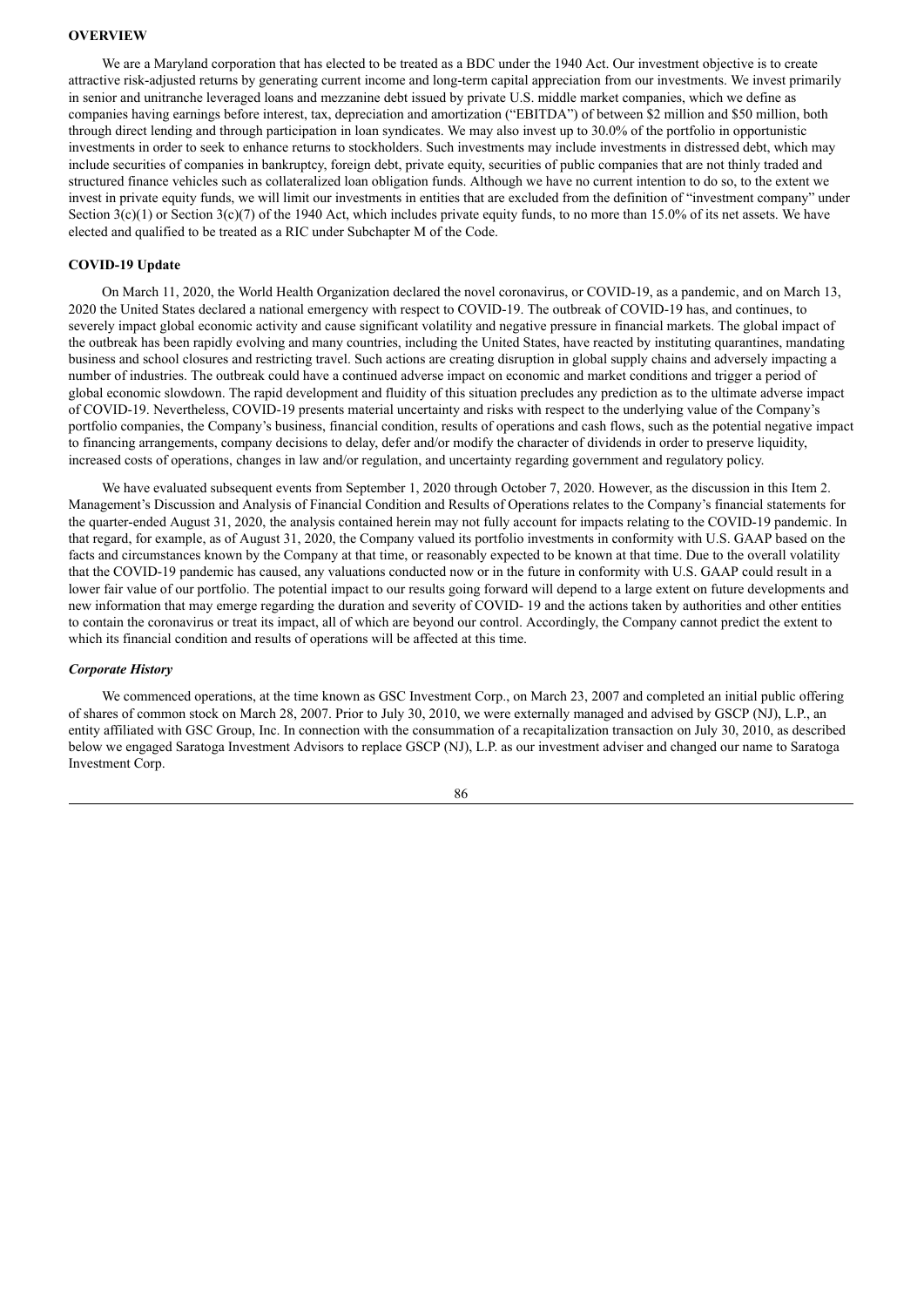As a result of the event of default under a revolving securitized credit facility with Deutsche Bank we previously had in place, in December 2008 we engaged the investment banking firm of Stifel, Nicolaus & Company to evaluate strategic transaction opportunities and consider alternatives for us. On April 14, 2010, GSC Investment Corp. entered into a stock purchase agreement with Saratoga Investment Advisors and certain of its affiliates and an assignment, assumption and novation agreement with Saratoga Investment Advisors, pursuant to which GSC Investment Corp. assumed certain rights and obligations of Saratoga Investment Advisors under a debt commitment letter Saratoga Investment Advisors received from Madison Capital Funding LLC, which indicated Madison Capital Funding's willingness to provide GSC Investment Corp. with a \$40.0 million senior secured revolving credit facility, subject to the satisfaction of certain terms and conditions. In addition, GSC Investment Corp. and GSCP (NJ), L.P. entered into a termination and release agreement, to be effective as of the closing of the transaction contemplated by the stock purchase agreement, pursuant to which GSCP (NJ), L.P., among other things, agreed to waive any and all accrued and unpaid deferred incentive management fees up to and as of the closing of the transaction contemplated by the stock purchase agreement but continued to be entitled to receive the base management fees earned through the date of the closing of the transaction contemplated by the stock purchase agreement.

On July 30, 2010, the transactions contemplated by the stock purchase agreement with Saratoga Investment Advisors and certain of its affiliates were completed, the private sale of 986,842 shares of our common stock for \$15.0 million in aggregate purchase price to Saratoga Investment Advisors and certain of its affiliates closed, the Company entered into the Credit Facility, and the Company began doing business as Saratoga Investment Corp.

We used the net proceeds from the private sale transaction and a portion of the funds available to us under the Credit Facility to pay the full amount of principal and accrued interest, including default interest, outstanding under our revolving securitized credit facility with Deutsche Bank. The revolving securitized credit facility with Deutsche Bank was terminated in connection with our payment of all amounts outstanding thereunder on July 30, 2010.

On August 12, 2010, we effected a one-for-ten reverse stock split of our outstanding common stock. As a result of the reverse stock split, every ten shares of our common stock were converted into one share of our common stock. Any fractional shares received as a result of the reverse stock split were redeemed for cash. The total cash payment in lieu of shares was \$230. Immediately after the reverse stock split, we had 2,680,842 shares of our common stock outstanding.

In January 2011, we registered for public resale of the 986,842 shares of our common stock issued to Saratoga Investment Advisors and certain of its affiliates.

On March 28, 2012, our wholly-owned subsidiary, Saratoga Investment Corp. SBIC, LP ("SBIC LP"), received an SBIC license from the Small Business Administration ("SBA"). On August 14, 2019, our wholly-owned subsidiary, Saratoga Investment Corp. SBIC II LP ("SBIC II LP"), also received an SBIC license from the SBA.

In May 2013, we issued \$48.3 million in aggregate principal amount of our 7.50% fixed-rate unsecured notes due 2020 (the "2020 Notes") for net proceeds of \$46.1 million after deducting underwriting commissions of \$1.9 million and offering costs of \$0.3 million. The proceeds included the underwriters' full exercise of their overallotment option. The 2020 Notes were listed on the NYSE under the trading symbol "SAQ" with a par value of \$25.00 per share. The 2020 Notes were redeemed in full on January 13, 2017 and are no longer listed on the NYSE.

On May 29, 2015, we entered into a Debt Distribution Agreement with Ladenburg Thalmann & Co. through which we may offer for sale, from time to time, up to \$20.0 million in aggregate principal amount of the 2020 Notes through an At-the-Market ("ATM") offering. Prior to the 2020 Notes being redeemed in full, the Company sold 539,725 bonds with a principal of \$13.5 million at an average price of \$25.31 for aggregate net proceeds of \$13.4 million (net of transaction costs).

On December 21, 2016, we issued \$74.5 million in aggregate principal amount of our 6.75% fixed-rate unsecured notes due 2023 (the "2023Notes") for net proceeds of \$71.7 million after deducting underwriting commissions of approximately \$2.3 million and offering costs of approximately \$0.5 million. The issuance included the exercise of substantially all of the underwriters' option to purchase an additional \$9.8 million aggregate principal amount of 2023 Notes within 30 days. The 2023 Notes were listed on the NYSE under the trading symbol "SAB" with a par value of \$25.00 per share. On December 21, 2019 and February 7, 2020, the Company redeemed \$50.0 million and \$24.5 million, respectively, in aggregate principal amount of the \$74.5 million in aggregate principal amount of issued and outstanding 2023 Notes.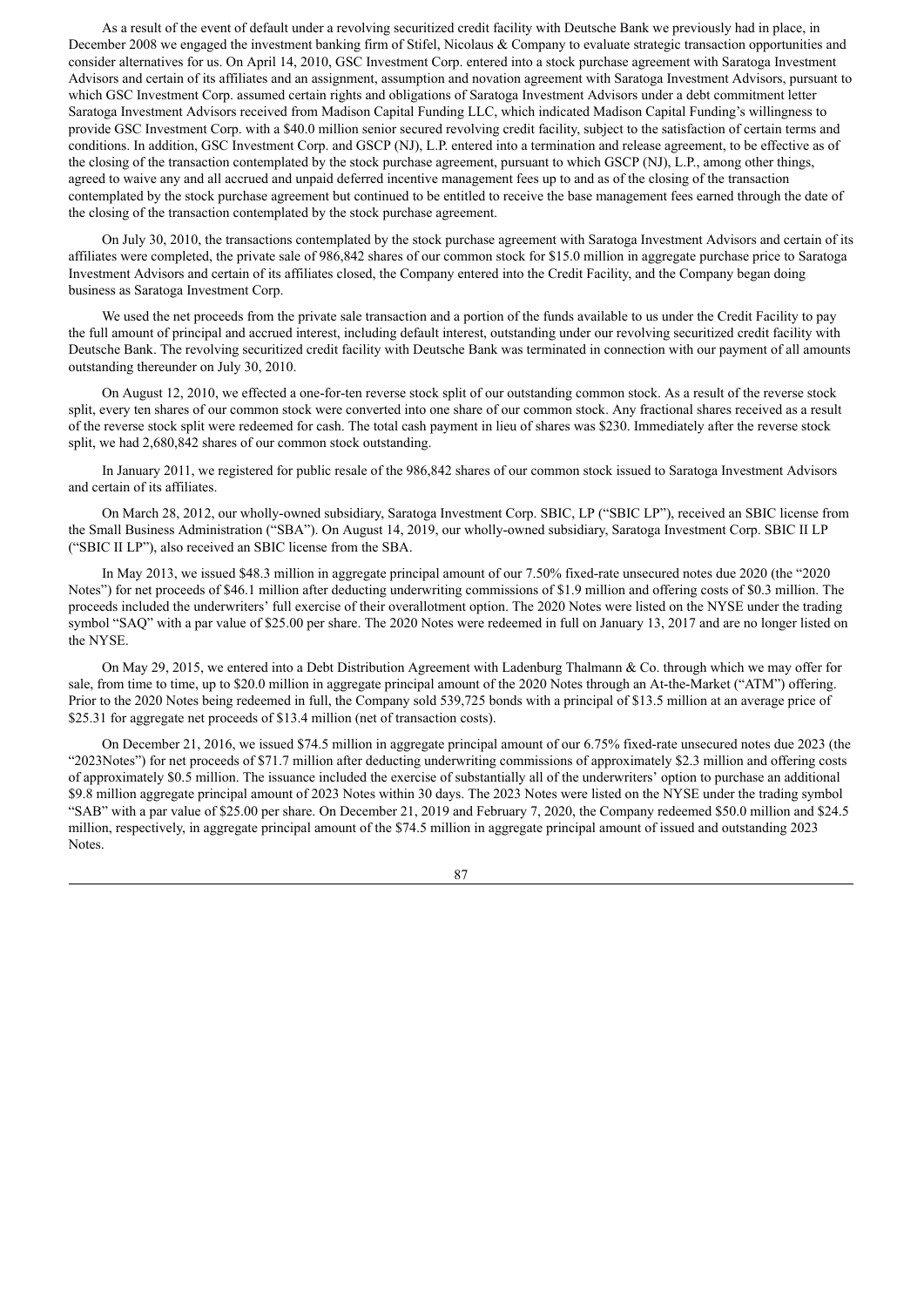On March 16, 2017, we entered into an equity distribution agreement with Ladenburg Thalmann  $\&$  Co. Inc., through which we may offer for sale, from time to time, up to \$30.0 million of our common stock through an ATM offering. Subsequent to this, BB&T Capital Markets and B. Riley FBR, Inc. were also added to the agreement. On July 11, 2019, the amount of the common stock to be offered through this offering was increased to \$70.0 million, and on October 8, 2019, the amount of the common stock to be offered was increased to \$130.0 million. As of August 31, 2020, the Company sold 3,922,018 shares for gross proceeds of \$97.1 million at an average price of \$24.77 for aggregate net proceeds of \$95.9 million (net of transaction costs). During the six months ended August 31, 2020, there was no activity related to the ATM offering.

On July 13, 2018, the Company issued 1,150,000 shares of its common stock priced at \$25.00 per share (par value \$0.001 per share) at an aggregate total of \$28.75 million. The net proceeds, after deducting underwriting commissions of \$1.15 million and offering costs of approximately \$0.2 million, amounted to approximately \$27.4 million. The Company also granted the underwriters a 30-day option to purchase up to an additional 172,500 shares of its common stock, which was not exercised.

On August 28, 2018, the Company issued \$40.0 million in aggregate principal amount of our 6.25% fixed-rate notes due 2025 (the "6.25% 2025 Notes") for net proceeds of \$38.7 million after deducting underwriting commissions of approximately \$1.3 million. Offering costs incurred were approximately \$0.3 million. The issuance included the full exercise of the underwriters' option to purchase an additional \$5.0 million aggregate principal amount of 6.25% 2025 Notes within 30 days. Interest on the 6.25% 2025 Notes is paid quarterly in arrears on February 28, May 31, August 31 and November 30, at a rate of 6.25% per year, beginning November 30, 2018. The 6.25% 2025 Notes mature on August 31, 2025 and commencing August 28, 2021, may be redeemed in whole or in part at any time or from time to time at our option. The net proceeds from the offering were used for general corporate purposes in accordance with our investment objective and strategies. Financing costs of \$1.6 million related to the 6.25% 2025 Notes have been capitalized and are being amortized over the term of the 6.25% 2025 Notes.

On December 14, 2018, the Company completed the third refinancing of the Saratoga CLO (the "2013-1 Reset CLO Notes"). This refinancing, among other things, extended the Saratoga CLO reinvestment period to January 2021, and extended its legal maturity to January 2030. A non-call period of January 2020 was also added. In addition to and as part of the refinancing, the Saratoga CLO has also been upsized from \$300 million in assets to approximately \$500 million. As part of this refinancing and upsizing, the Company invested an additional \$13.8 million in all of the newly issued subordinated notes of the Saratoga CLO, and purchased \$2.5 million in aggregate principal amount of the Class F-R-2 Notes tranche and \$7.5 million in aggregate principal amount of the Class G-R-2 Notes tranche at par. Concurrently, the existing \$4.5 million of Class F notes were repaid.

On February 5, 2019, the Company completed a re-opening and up-sizing of its existing 6.25% 2025 Notes by issuing an additional \$20.0 million in aggregate principal amount for net proceeds of \$19.2 million after deducting underwriting commissions of approximately \$0.6 million and discount of \$0.2 million. Offering costs incurred were approximately \$0.2 million. The issuance included the full exercise of the underwriters' option to purchase an additional \$2.5 million aggregate principal amount of 6.25% 2025 Notes within 30 days. Interest rate, interest payment dates and maturity remain unchanged from the existing 6.25% 2025 Notes issued in August 2018. The net proceeds from this offering were used for general corporate purposes in accordance with our investment objective and strategies. The financing costs and discount of \$1.0 million related to the 6.25% 2025 Notes have been capitalized and are being amortized over the term of the 6.25% 2025 Notes. As of August 31, 2020, the total 6.25% 2025 Notes outstanding was \$60.0 million. The 6.25% 2025 Notes are listed on the NYSE under the trading symbol "SAF" with a par value of \$25.00 per share.

On August 14, 2019, our wholly-owned subsidiary, Saratoga Investment Corp. SBIC II LP ("SBIC II LP"), also received an SBIC license from the SBA. The new license will provide up to \$175.0 million in additional long-term capital in the form of SBA debentures.

On February 11, 2020, the Company entered into an unsecured loan agreement ("CLO 2013-1 Warehouse 2 Loan") with Saratoga Investment Corp. CLO 2013-1 Warehouse 2, Ltd ("CLO 2013-1 Warehouse 2"), a wholly-owned subsidiary of Saratoga CLO, pursuant to which CLO 2013-1 Warehouse 2 may borrow from time to time up to \$20.0 million from the Company in order to provide capital necessary to support warehouse activities. The CLO 2013-1 Warehouse 2 Loan, which expires on August 20, 2021, bears interest at an annual rate of 3M USD LIBOR +7.5%.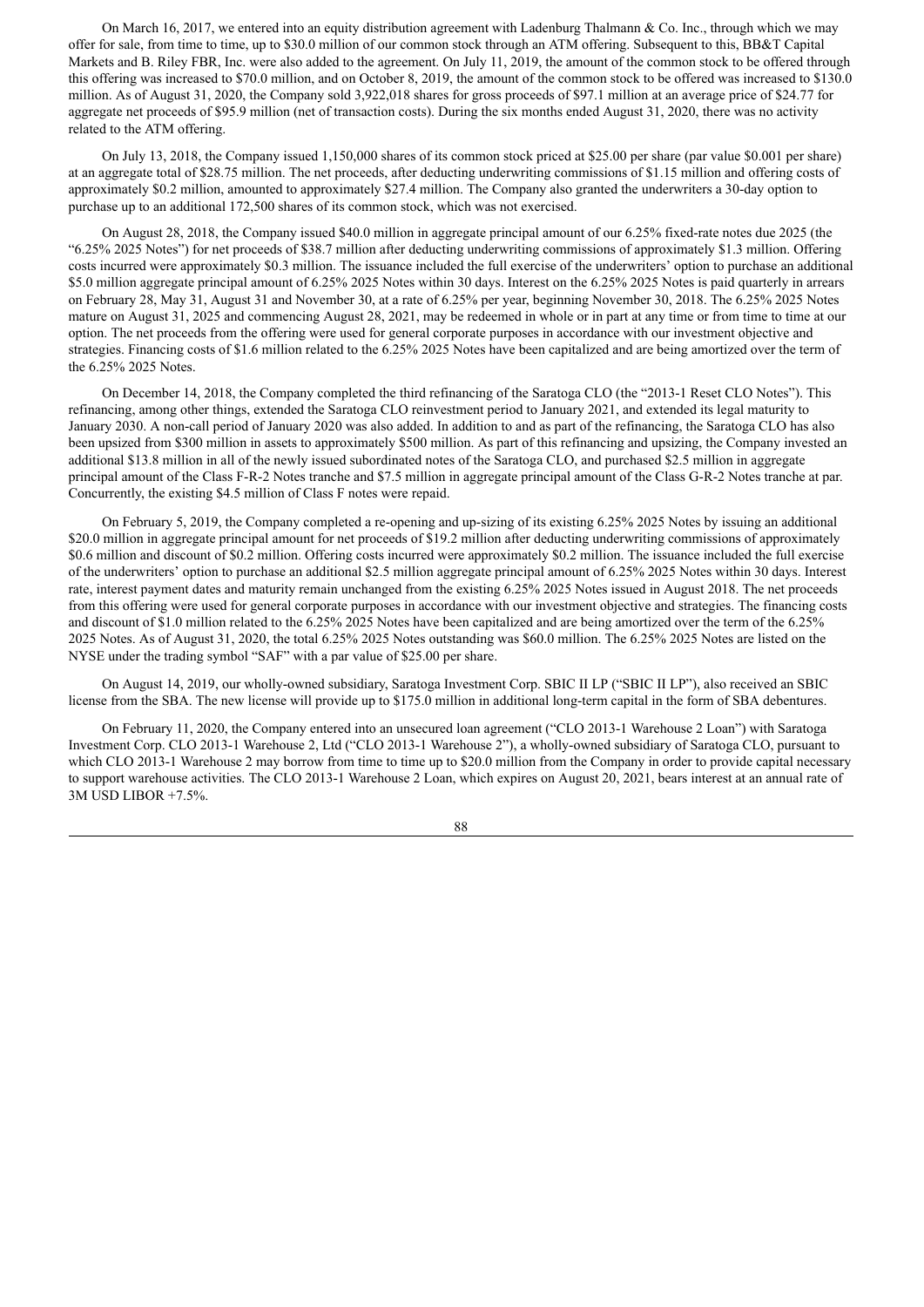On June 24, 2020, the Company issued \$37.5 million in aggregate principal amount of our 7.25% fixed-rate notes due 2025 (the "7.25% 2025 Notes") for net proceeds of \$36.3 million after deducting underwriting commissions of approximately \$1.2 million. Offering costs incurred were approximately \$0.3 million. On July 6, 2020, the underwriters exercised their option in full to purchase an additional \$5.625 million in aggregate principal amount of its 7.25% unsecured notes due 2025. Net proceeds to the Company were \$5.4 million after deducting underwriting commissions of approximately \$0.2 million. Interest on the 7.25% 2025 Notes is paid quarterly in arrears on February 28, May 31, August 31 and November 30, at a rate of 7.25% per year, beginning August 31, 2020. The 7.25% 2025 Notes mature on June 30, 2025 and commencing June 24, 2022, may be redeemed in whole or in part at any time or from time to time at our option. The net proceeds from the offering were used for general corporate purposes in accordance with our investment objective and strategies. Financing costs of \$1.6 million related to the 7.25% 2025 Notes have been capitalized and are being amortized over the term of the 7.25% 2025 Notes. The Company has received an investment grade private rating of "BBB" from Egan-Jones Ratings Company, an independent, unaffiliated rating agency. As of August 31, 2020, the total 7.25% 2025 Notes outstanding was \$43.1 million. The 7.25% 2025 Notes are listed on the NYSE under the trading symbol "SAK" with a par value of \$25.00 per share.

On July 9, 2020, the Company issued \$5.0 million aggregate principal amount of our 7.75% fixed-rate Notes due in 2025 (the "7.75% 2025 Notes") for net proceeds of \$4.8 million after deducting underwriting commissions of approximately \$0.2 million. Offering costs incurred were approximately \$0.1 million. Interest on the 7.75% Notes 2025 is paid quarterly in arrears on February 28, May 31, August 31 and November 30, at a rate of 7.75% per year, beginning August 31, 2020. The 7.75% Notes 2025 mature on July 9, 2025 and may be redeemed in whole or in part at any time or from time to time at our option. The net proceeds from the offering were used for general corporate purposes in accordance with our investment objective and strategies. Financing costs of \$0.3 million related to the 7.75% Notes 2025 have been capitalized and are being amortized over the term of the Notes. As of August 31, 2020, the total 7.25% 2025 Notes outstanding was \$5.0 million. The 7.75% 2025 Notes are unlisted and has a par value of \$25.00 per share.

#### **Critical Accounting Policies**

#### *Basis of Presentation*

The preparation of financial statements in accordance with U.S. generally accepted accounting principles ("U.S. GAAP") requires management to make certain estimates and assumptions affecting amounts reported in the Company's consolidated financial statements. We have identified investment valuation, revenue recognition and the recognition of capital gains incentive fee expense as our most critical accounting estimates. We continuously evaluate our estimates, including those related to the matters described below. These estimates are based on the information that is currently available to us and on various other assumptions that we believe to be reasonable under the circumstances. Actual results could differ materially from those estimates under different assumptions or conditions. A discussion of our critical accounting policies follows.

## *Investment Valuation*

The Company accounts for its investments at fair value in accordance with the Financial Accounting Standards Board ("FASB") Accounting Standards Codification ("ASC") Topic 820, *Fair Value Measurement and Disclosures* ("ASC 820"). ASC 820 defines fair value, establishes a framework for measuring fair value, establishes a fair value hierarchy based on the quality of inputs used to measure fair value and enhances disclosure requirements for fair value measurements. ASC 820 requires the Company to assume that its investments are to be sold or its liabilities are to be transferred at the balance sheet date in the principal market to independent market participants, or in the absence of a principal market, in the most advantageous market, which may be a hypothetical market. Market participants are defined as buyers and sellers in the principal or most advantageous market that are independent, knowledgeable, and willing and able to transact.

Investments for which market quotations are readily available are fair valued at such market quotations obtained from independent third-party pricing services and market makers subject to any decision by our board of directors to approve a fair value determination to reflect significant events affecting the value of these investments. We value investments for which market quotations are not readily available at fair value as approved, in good faith, by our board of directors based on input from Saratoga Investment Advisors, the audit committee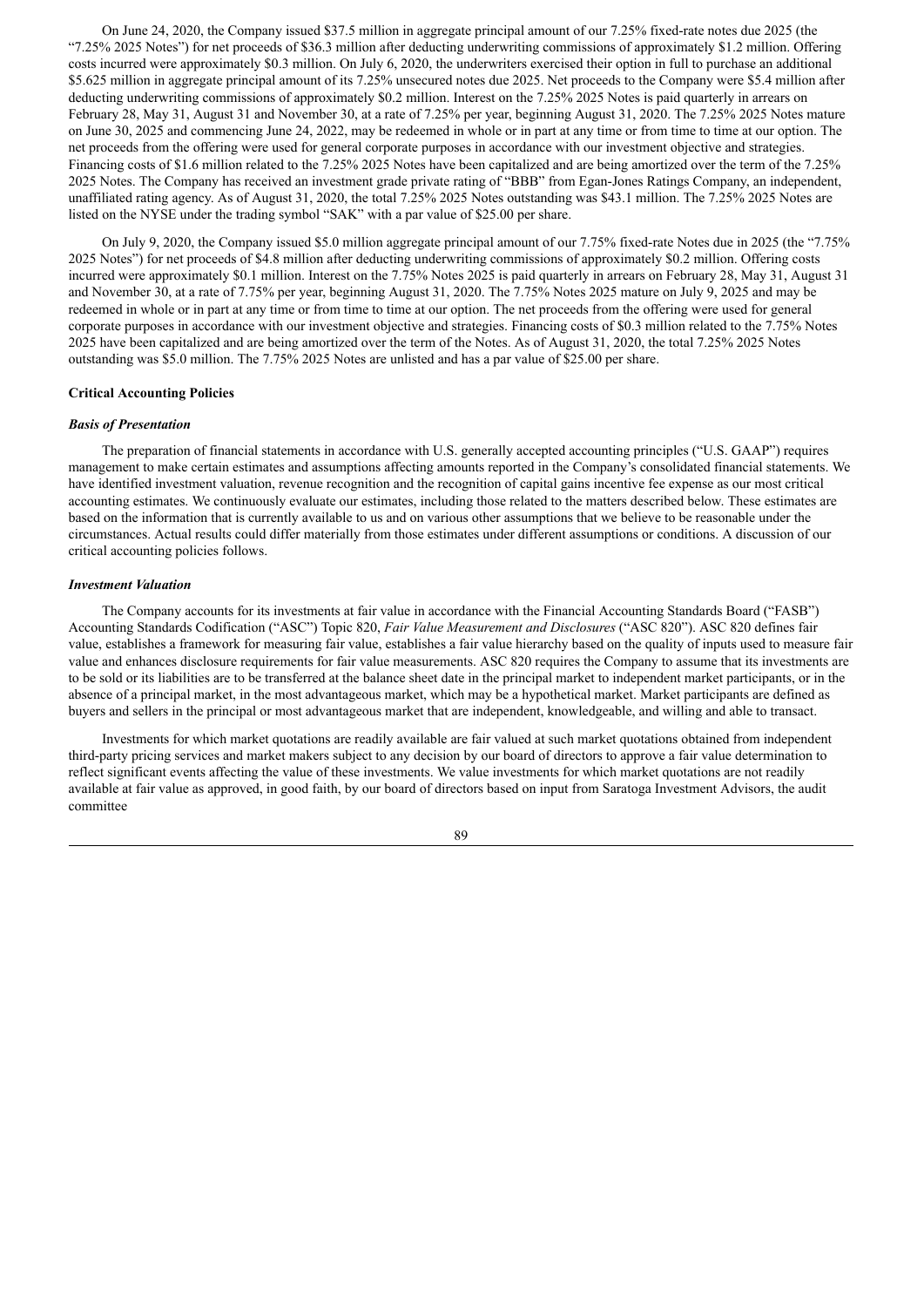of our board of directors and a third party independent valuation firm. Determinations of fair value may involve subjective judgments and estimates. The types of factors that may be considered in determining the fair value of our investments include the nature and realizable value of any collateral, the portfolio company's ability to make payments, market yield trend analysis, the markets in which the portfolio company does business, comparison to publicly traded companies, discounted cash flow and other relevant factors.

We undertake a multi-step valuation process each quarter when valuing investments for which market quotations are not readily available, as described below:

- Each investment is initially valued by the responsible investment professionals of Saratoga Investment Advisors and preliminary valuation conclusions are documented and discussed with our senior management; and
- An independent valuation firm engaged by our board of directors independently reviews a selection of these preliminary valuations each quarter so that the valuation of each investment for which market quotes are not readily available is reviewed by the independent valuation firm at least once each fiscal year. We use a third-party independent valuation firm to value our investment in the subordinated notes of Saratoga CLO and the Class F-R-2 Notes and Class G-R-2 Notes tranches of the Saratoga CLOs every quarter.

In addition, all our investments are subject to the following valuation process:

- The audit committee of our board of directors reviews and approves each preliminary valuation and Saratoga Investment Advisors and an independent valuation firm (if applicable) will supplement the preliminary valuation to reflect any comments provided by the audit committee; and
- Our board of directors discusses the valuations and approves the fair value of each investment, in good faith, based on the input of Saratoga Investment Advisors, independent valuation firm (to the extent applicable) and the audit committee of our board of directors.

Our investment in Saratoga CLO is carried at fair value, which is based on a discounted cash flow model that utilizes prepayment, reinvestment and loss assumptions based on historical experience and projected performance, economic factors, the characteristics of the underlying cash flow, and comparable yields for equity interests in collateralized loan obligation funds similar to Saratoga CLO, when available, as determined by Saratoga Investment Advisors and recommended to our board of directors. Specifically, we use Intex cash flow models, or an appropriate substitute, to form the basis for the valuation of our investment in Saratoga CLO. The models use a set of assumptions including projected default rates, recovery rates, reinvestment rate and prepayment rates in order to arrive at estimated valuations. The assumptions are based on available market data and projections provided by third parties as well as management estimates. We use the output from the Intex models (i.e., the estimated cash flows) to perform a discounted cash flow analysis on expected future cash flows to determine a valuation for our investment in Saratoga CLO.

## *Revenue Recognition*

### *Income Recognition*

Interest income, adjusted for amortization of premium and accretion of discount, is recorded on an accrual basis to the extent that such amounts are expected to be collected. The Company stops accruing interest on its investments when it is determined that interest is no longer collectible. Discounts and premiums on investments purchased are accreted/amortized over the life of the respective investment using the effective yield method. The amortized cost of investments represents the original cost adjusted for the accretion of discounts and amortization of premiums on investments.

Loans are generally placed on non-accrual status when there is reasonable doubt that principal or interest will be collected. Accrued interest is generally reserved when a loan is placed on non-accrual status. Interest payments received on non-accrual loans may be recognized as a reduction in principal depending upon management's judgment regarding collectability. Non-accrual loans are restored to accrual status when past due principal and interest is paid and, in management's judgment, are likely to remain current, although we may make exceptions to this general rule if the loan has sufficient collateral value and is in the process of collection.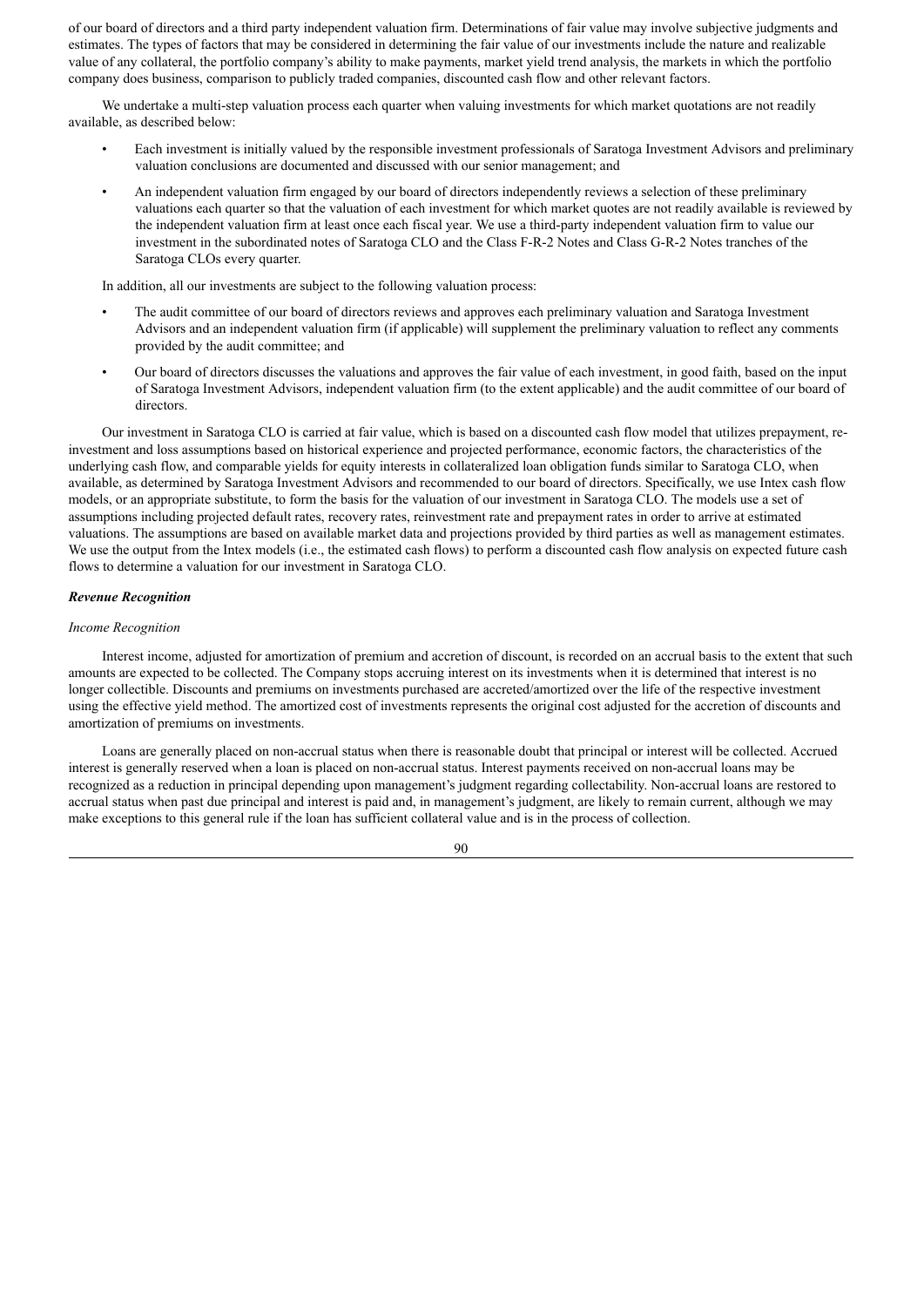#### *Payment-in-Kind Interest*

The Company holds debt and preferred equity investments in its portfolio that contain a payment-in-kind ("PIK") interest provision. The PIK interest, which represents contractually deferred interest added to the investment balance that is generally due at maturity, is generally recorded on the accrual basis to the extent such amounts are expected to be collected. We stop accruing PIK interest if we do not expect the issuer to be able to pay all principal and interest when due.

#### *Revenues*

We generate revenue in the form of interest income and capital gains on the debt investments that we hold and capital gains, if any, on equity interests that we may acquire. We expect our debt investments, whether in the form of leveraged loans or mezzanine debt, to have terms of up to ten years, and to bear interest at either a fixed or floating rate. Interest on debt will be payable generally either quarterly or semi-annually. In some cases, our debt or preferred equity investments may provide for a portion or all of the interest to be PIK. To the extent interest is PIK, it will be payable through the increase of the principal amount of the obligation by the amount of interest due on the then-outstanding aggregate principal amount of such obligation. The principal amount of the debt and any accrued but unpaid interest will generally become due at the maturity date. In addition, we may generate revenue in the form of commitment, origination, structuring or diligence fees, fees for providing managerial assistance or investment management services and possibly consulting fees. Any such fees will be generated in connection with our investments and recognized as earned. We may also invest in preferred equity or common equity securities that pay dividends on a current basis.

On January 22, 2008, we entered into a collateral management agreement with Saratoga CLO, pursuant to which we act as its collateral manager. The Saratoga CLO was initially refinanced in October 2013 with its reinvestment period extended to October 2016. On November 15, 2016, we completed a second refinancing of the Saratoga CLO with its reinvestment period extended to October 2018.

On December 14, 2018, we completed a third refinancing and upsize of the Saratoga CLO. The third Saratoga CLO refinancing, among other things, extended its reinvestment period to January 2021, and extended its legal maturity date to January 2030. A non-call period of January 2020 was also added. Following this refinancing, the Saratoga CLO portfolio increased from approximately \$300.0 million in aggregate principal amount to approximately \$500.0 million of predominantly senior secured first lien term loans. In addition to refinancing its liabilities, we invested an additional \$13.8 million in all of the newly issued subordinated notes of the Saratoga CLO and also purchased \$2.5 million in aggregate principal amount of the Class F-R-2 and \$7.5 million in aggregate principal amount of the Class G-R-2 notes tranches at par, with a coupon of LIBOR plus 8.75% and LIBOR plus 10.00%, respectively. As part of this refinancing, we also redeemed our existing \$4.5 million aggregate amount of the Class F notes tranche at par.

On February 11, 2020, the Company entered into an unsecured loan agreement ("CLO 2013-1 Warehouse 2 Loan") with Saratoga Investment Corp. CLO 2013-1 Warehouse 2, Ltd ("CLO 2013-1 Warehouse 2"), a wholly-owned subsidiary of Saratoga CLO, pursuant to which CLO 2013-1 Warehouse 2 may borrow from time to time up to \$20.0 million from the Company in order to provide capital necessary to support warehouse activities. The CLO 2013-1 Warehouse 2 Loan, which expires on August 20, 2021, bears interest at an annual rate of 3M USD LIBOR + 7.5%. For the six months ended August 31, 2020, the maximum amount invested by us in CLO 2013-1 Warehouse 2 amounted to \$5.0 million. As of August 31, 2020, the fair value of our investment in CLO 2013-1 Warehouse 2 was \$4.6 million.

The Saratoga CLO remains effectively 100% owned and managed by Saratoga Investment Corp. We receive a base management fee of 0.10% per annum and a subordinated management fee of 0.40% per annum of the outstanding principal amount of Saratoga CLO's assets, paid quarterly to the extent of available proceeds. Prior to the second refinancing and the issuance of the 2013-1 Amended CLO Notes, we received a base management fee of 0.25% per annum and a subordinated management fee of 0.25% per annum of the outstanding principal amount of Saratoga CLO's assets, paid quarterly to the extent of available proceeds.

Following the third refinancing and the issuance of the 2013-1 Reset CLO Notes on December 14, 2018, we are no longer entitled to an incentive management fee equal to 20.0% of excess cash flow to the extent the Saratoga CLO subordinated notes receive an internal rate of return paid in cash equal to or greater than 12.0%.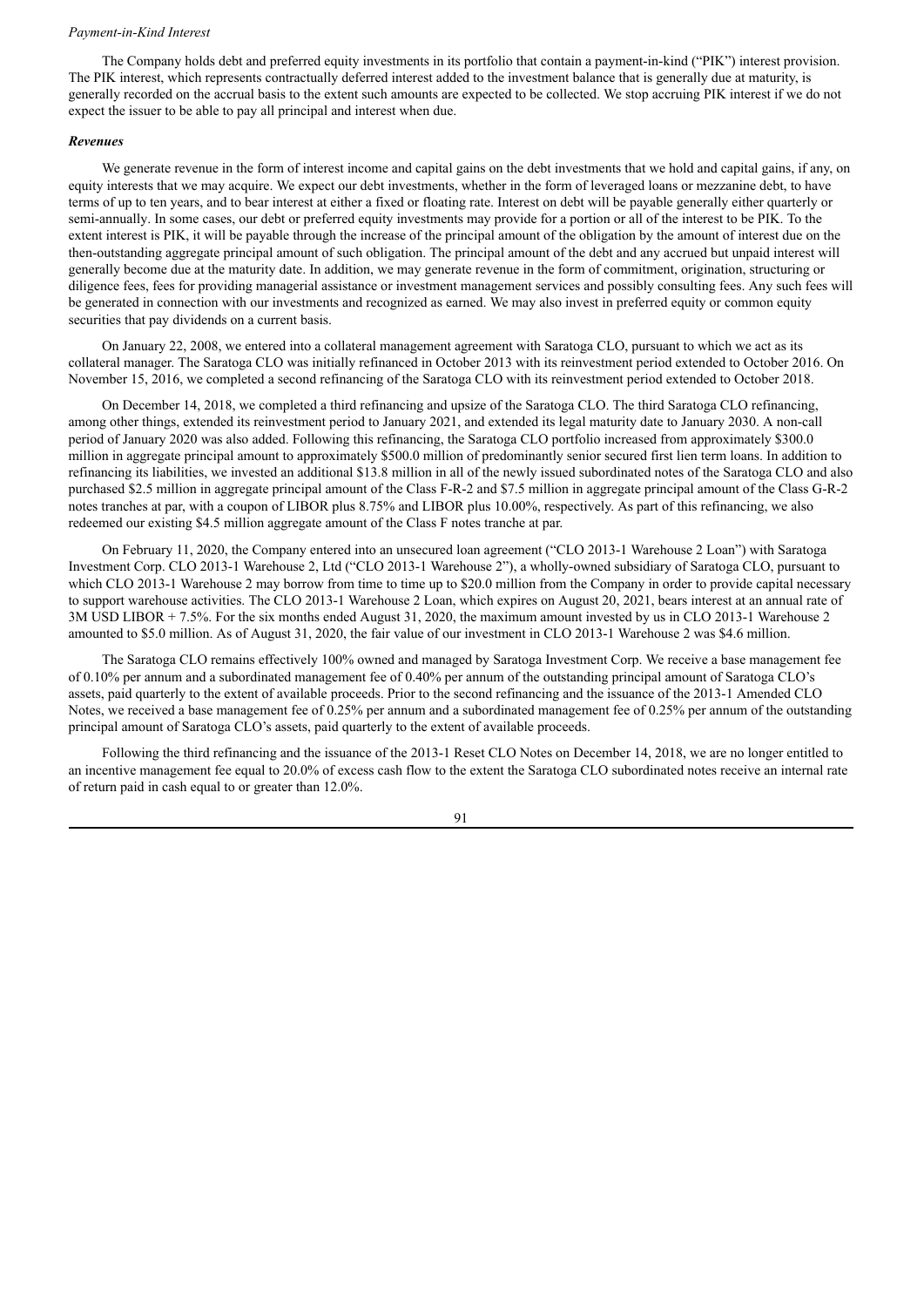Interest income on our investment in Saratoga CLO is recorded using the effective interest method in accordance with the provisions of ASC Topic 325-40, *Investments-Other, Beneficial Interests in Securitized Financial Assets* ("ASC 325-40"), based on the anticipated yield and the estimated cash flows over the projected life of the investment. Yields are revised when there are changes in actual or estimated cash flows due to changes in prepayments and/or re-investments, credit losses or asset pricing. Changes in estimated yield are recognized as an adjustment to the estimated yield over the remaining life of the investment from the date the estimated yield was changed.

# *Expenses*

Our primary operating expenses include the payment of investment advisory and management fees, professional fees, directors and officers insurance, fees paid to independent directors and administrator expenses, including our allocable portion of our administrator's overhead. Our investment advisory and management fees compensate our Manager for its work in identifying, evaluating, negotiating, closing and monitoring our investments. We bear all other costs and expenses of our operations and transactions, including those relating to:

- organization;
- calculating our net asset value (including the cost and expenses of any independent valuation firm);
- expenses incurred by our Manager payable to third parties, including agents, consultants or other advisers, in monitoring our financial and legal affairs and in monitoring our investments and performing due diligence on our prospective portfolio companies;
- expenses incurred by our Manager payable for travel and due diligence on our prospective portfolio companies;
- interest payable on debt, if any, incurred to finance our investments;
- offerings of our common stock and other securities;
- investment advisory and management fees;
- fees payable to third parties, including agents, consultants or other advisers, relating to, or associated with, evaluating and making investments;
- transfer agent and custodial fees;
- federal and state registration fees;
- all costs of registration and listing our common stock on any securities exchange;
- federal, state and local taxes;
- independent directors' fees and expenses;
- costs of preparing and filing reports or other documents required by governmental bodies (including the U.S. Securities and Exchange Commission ("SEC") and the SBA);
- costs of any reports, proxy statements or other notices to common stockholders including printing costs;
- our fidelity bond, directors and officers errors and omissions liability insurance, and any other insurance premiums;
- direct costs and expenses of administration, including printing, mailing, long distance telephone, copying, secretarial and other staff, independent auditors and outside legal costs; and
- administration fees and all other expenses incurred by us or, if applicable, the administrator in connection with administering our business (including payments under the Administration Agreement based upon our allocable portion of the administrator's overhead in performing its obligations under an Administration Agreement, including rent and the allocable portion of the cost of our officers and their respective staffs (including travel expenses)).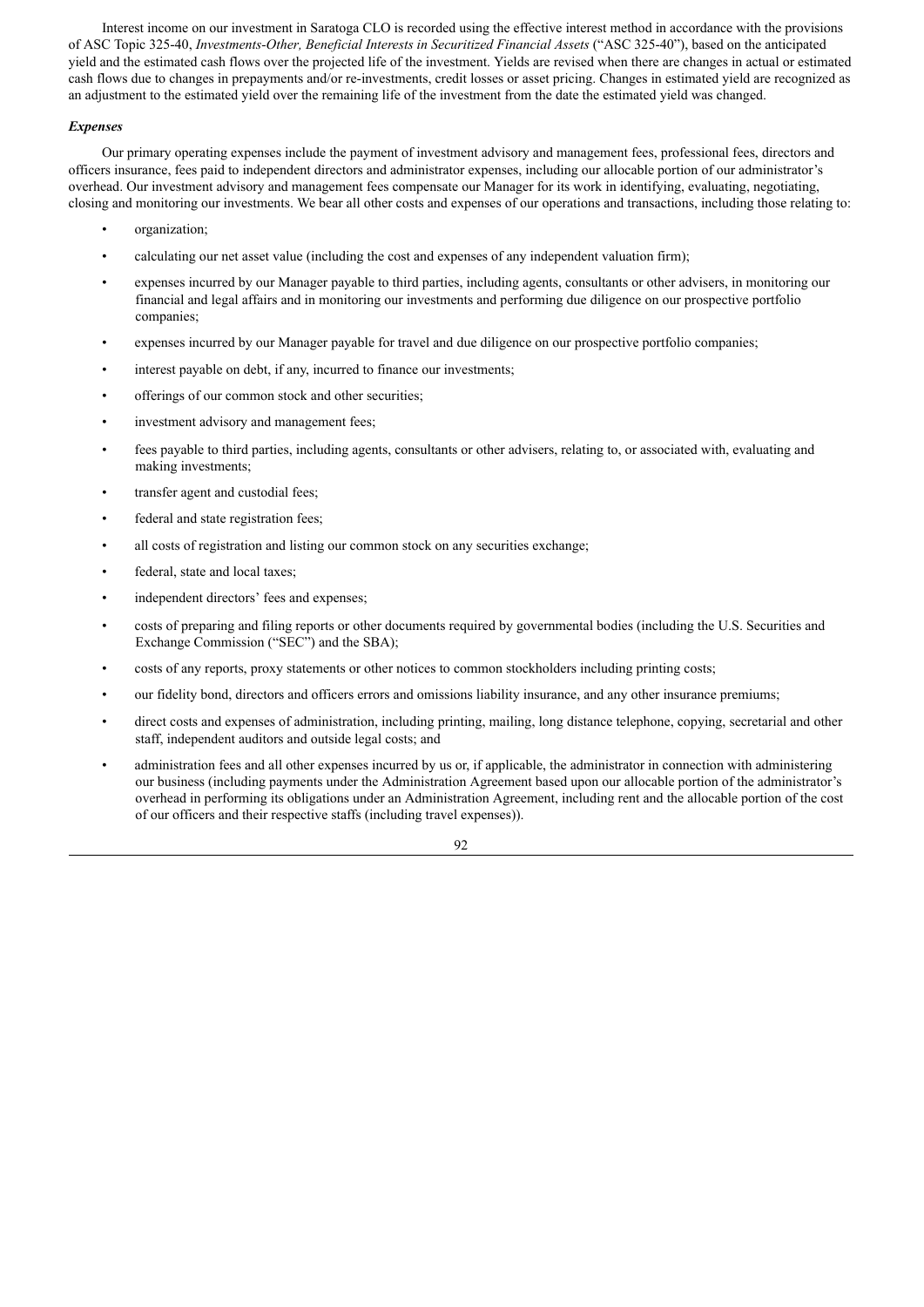Pursuant to the investment advisory and management agreement that we had with GSCP (NJ), L.P., our former investment adviser and administrator, we had agreed to pay GSCP (NJ), L.P. as investment adviser a quarterly base management fee of 1.75% of the average value of our total assets (other than cash or cash equivalents but including assets purchased with borrowed funds) at the end of the two most recently completed fiscal quarters and an incentive fee.

The incentive fee had two parts:

- A fee, payable quarterly in arrears, equal to 20.0% of our pre-incentive fee net investment income, expressed as a rate of return on the value of the net assets at the end of the immediately preceding quarter, that exceeded a 1.875% quarterly hurdle rate measured as of the end of each fiscal quarter. Under this provision, in any fiscal quarter, our former investment adviser received no incentive fee unless our pre-incentive fee net investment income exceeded the hurdle rate of 1.875%. Amounts received as a return of capital were not included in calculating this portion of the incentive fee. Since the hurdle rate was based on net assets, a return of less than the hurdle rate on total assets could still have resulted in an incentive fee.
- A fee, payable at the end of each fiscal year, equal to 20.0% of our net realized capital gains, if any, computed net of all realized capital losses and unrealized capital depreciation, in each case on a cumulative basis on each investment in the Company's portfolio, less the aggregate amount of capital gains incentive fees paid to our former investment adviser through such date.

We deferred cash payment of any incentive fee otherwise earned by our former investment adviser if, during the then most recent four full fiscal quarters ending on or prior to the date such payment was to be made, the sum of (a) our aggregate distributions to our stockholders and (b) our change in net assets (defined as total assets less liabilities) (before taking into account any incentive fees payable during that period) was less than 7.5% of our net assets at the beginning of such period. These calculations were appropriately pro-rated for the first three fiscal quarters of operation and adjusted for any share issuances or repurchases during the applicable period. Such incentive fee would become payable on the next date on which such test had been satisfied for the most recent four full fiscal quarters or upon certain terminations of the investment advisory and management agreement. We commenced deferring cash payment of incentive fees during the quarterly period ended August 31, 2007 and continued to defer such payments through the quarterly period ended May 31, 2010. As of July 30, 2010, the date on which GSCP (NJ), L.P. ceased to be our investment adviser and administrator, we owed GSCP (NJ), L.P. \$2.9 million in fees for services previously provided to us; of which \$0.3 million has been paid by us. GSCP (NJ), L.P. agreed to waive payment by us of the remaining \$2.6 million in connection with the consummation of the stock purchase transaction with Saratoga Investment Advisors and certain of its affiliates described elsewhere in this Quarterly Report.

The terms of the investment advisory and management agreement with Saratoga Investment Advisors, our current investment adviser, are substantially similar to the terms of the investment advisory and management agreement we had entered into with GSCP (NJ), L.P., our former investment adviser, except for the following material distinctions in the fee terms:

- The capital gains portion of the incentive fee was reset with respect to gains and losses from May 31, 2010, and therefore losses and gains incurred prior to such time will not be taken into account when calculating the capital gains fee payable to Saratoga Investment Advisors and, as a result, Saratoga Investment Advisors will be entitled to 20.0% of net gains that arise after May 31, 2010. In addition, the cost basis for computing realized gains and losses on investments held by us as of May 31, 2010 equal the fair value of such investment as of such date. Under the investment advisory and management agreement with our former investment adviser, GSCP (NJ), L.P., the capital gains fee was calculated from March 21, 2007, and the gains were substantially outweighed by losses.
- Under the "catch up" provision, 100.0% of our pre-incentive fee net investment income with respect to that portion of such preincentive fee net investment income that exceeds 1.875% but is less than or equal to 2.344% in any fiscal quarter is payable to Saratoga Investment Advisors. This will enable Saratoga Investment Advisors to receive 20.0% of all net investment income as such amount approaches 2.344% in any quarter, and Saratoga Investment Advisors will receive 20.0% of any additional net investment income. Under the investment advisory and management agreement with our former investment adviser, GSCP (NJ), L.P. only received 20.0% of the excess net investment income over 1.875%.
- We will no longer have deferral rights regarding incentive fees in the event that the distributions to stockholders and change in net assets is less than 7.5% for the preceding four fiscal quarters.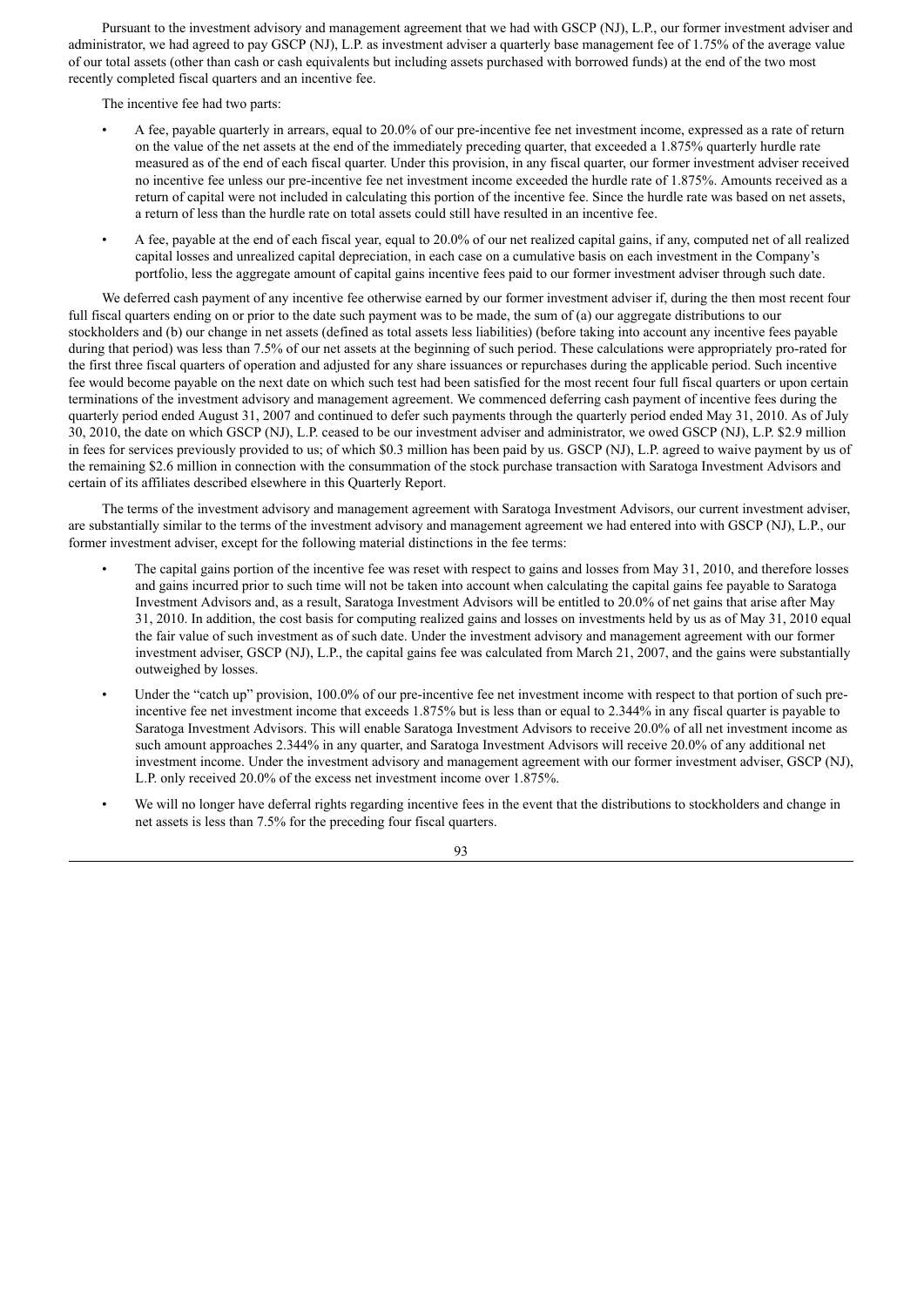## *Capital Gains Incentive Fee*

The Company records an expense accrual relating to the capital gains incentive fee payable by the Company to its Manager when the unrealized gains on its investments exceed all realized capital losses on its investments given the fact that a capital gains incentive fee would be owed to the Manager if the Company were to liquidate its investment portfolio at such time. The actual incentive fee payable to the Company's Manager related to capital gains will be determined and payable in arrears at the end of each fiscal year and will include only realized capital gains for the period.

## **New Accounting Pronouncements**

In March 2020, the FASB issued ASU 2020-04, *Reference Rate Reform* ("ASU 2020-04"). The amendments in ASU 2020-04 provide optional expedients and exceptions for applying GAAP to contracts, hedging relationships, and other transactions affected by reference rate reform if certain criteria are met. The standard is effective as of March 12, 2020 through December 31, 2022. Management does not believe this optional guidance has a material impact on the Company's consolidated financial statements and disclosures.

# **SEC Rule 12b-2 Update**

In March 2020, the SEC adopted a final rule under SEC Release No. 34-88365 (the "Final Rule"), amending the accelerated filer and large accelerated filer definitions in Exchange Act Rule 12b-2. The amendments include a provision under which a BDC will be excluded from the "accelerated filer" and "large accelerated filer" definitions if the BDC has (1) a public float of \$75 million or more, but less than \$700 million, and (2) has annual investment income of less than \$100 million. In addition, BDCs are subject to the same transition provisions for accelerated filer and large accelerated filer status as other issuers, but instead substituting investment income for revenue. The amendments will reduce the number of issuers required to comply with the auditor attestation on the internal control over financial reporting requirement provided under Section 404(b) of the Sarbanes-Oxley Act of 2002. The Final Rule applies to annual report filings due on or after April 27, 2020. The Company is currently assessing this Final Rule, but believes it most likely will no longer be an accelerated filer.

## **Portfolio and Investment Activity**

## *Investment Portfolio Overview*

|                                                                                   | August 31,<br>2020 |           |                  |               | February 29,<br>2020 |               |  |
|-----------------------------------------------------------------------------------|--------------------|-----------|------------------|---------------|----------------------|---------------|--|
|                                                                                   |                    |           | (\$ in millions) |               |                      |               |  |
| Number of investments <sup><math>(1)</math></sup>                                 |                    | 79        |                  |               | 74                   |               |  |
| Number of portfolio companies <sup>(2)</sup>                                      |                    | 40        |                  |               | 35                   |               |  |
| Average investment per portfolio company <sup>(2)</sup>                           | $\mathbb{S}$       | 11.8      |                  | \$            | 12.9                 |               |  |
| Average investment size $^{(1)}$                                                  | \$                 | 6.2       |                  | S             | 6.3                  |               |  |
| Weighted average maturity <sup>(3)</sup>                                          |                    | $2.8$ yrs |                  |               | $3.1$ yrs            |               |  |
| Number of industries                                                              |                    | 9         |                  |               | 9                    |               |  |
| Non-performing or delinquent investments (fair value)                             | \$                 | 5.4       |                  | <sup>\$</sup> | 2.1                  |               |  |
| Fixed rate debt (% of interest earning portfolio) <sup>(3)</sup>                  | \$                 |           | 30.4 $(6.7\%)$   | \$.           |                      | 29.7 (6.8%)   |  |
| Fixed rate debt (weighted average current coupon) $(3)$                           |                    | $8.8\%$   |                  |               | $9.3\%$              |               |  |
| Floating rate debt (% of interest earning portfolio) $(3)$                        | \$                 |           | 425.8 (93.3%) \$ |               |                      | 404.4 (93.2%) |  |
| Floating rate debt (weighted average current spread over LIBOR) <sup>(3)(4)</sup> |                    | 7.9       | $\frac{0}{0}$    |               | $8.0\%$              |               |  |

(1) Excludes our investment in the subordinated notes of Saratoga CLO.

(2) Excludes our investment in the subordinated notes of Saratoga CLO, Class F-R-2 Notes and Class G-R-2 Notes tranches of Saratoga CLO and loan to Saratoga Investment Corp. CLO 2013-1 Warehouse 2, Ltd.

(3) Excludes our investment in the subordinated notes of Saratoga CLO and equity interests.

(4) Calculation uses either 1-month or 3-month LIBOR, depending on the contractual terms, and after factoring in any existing LIBOR floors.

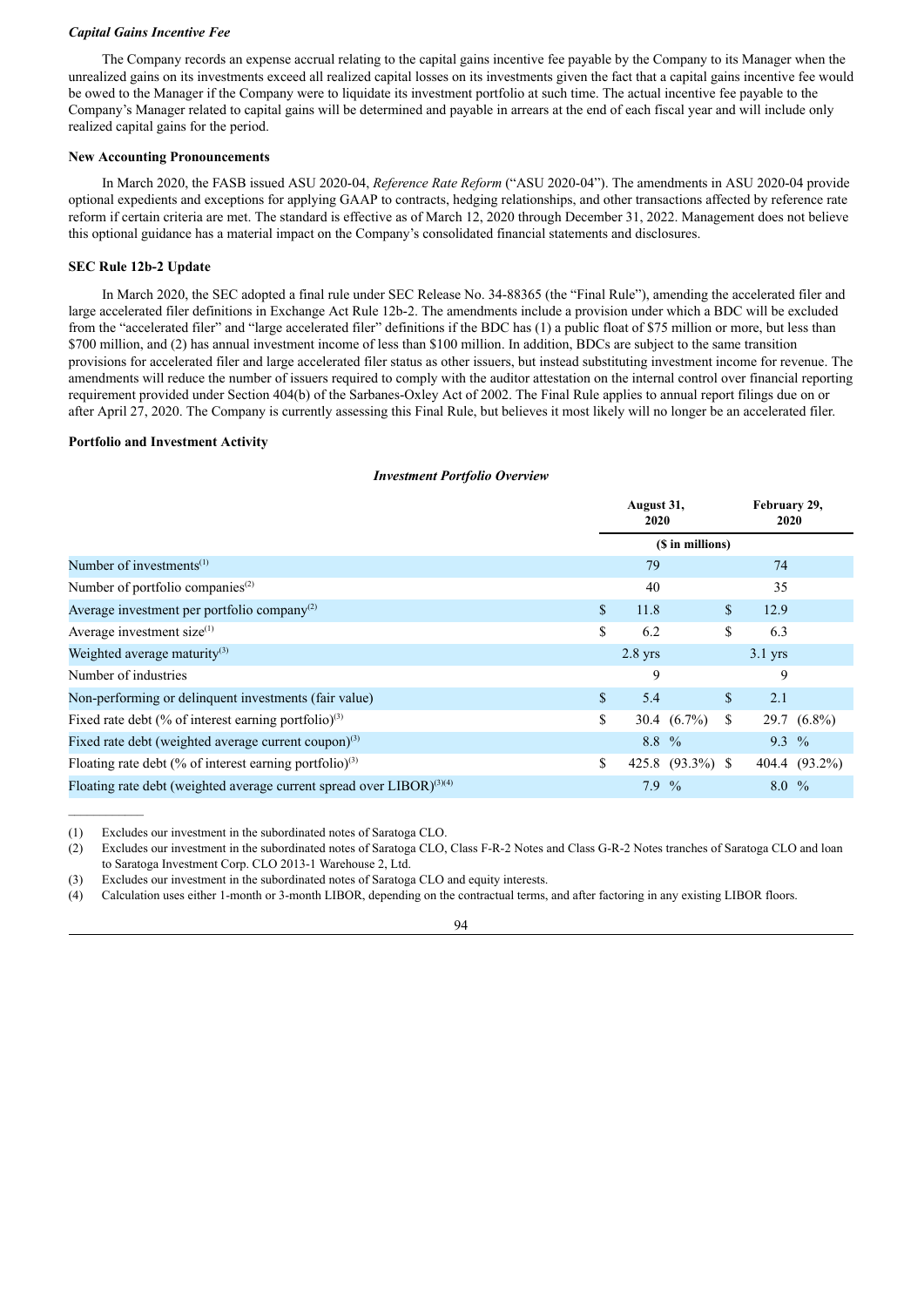During the three months ended August 31, 2020, we invested \$31.7 million in new or existing portfolio companies and had \$23.3 million in aggregate amount of exits and repayments resulting in net investments of \$8.4 million for the period. During the three months ended August 31, 2019, we invested \$92.5 million in new or existing portfolio companies and had \$19.0 million in aggregate amount of exits and repayments resulting in net investments of \$73.5 million for the period.

During the six months ended August 31, 2020, we invested \$70.7 million in new or existing portfolio companies and had \$32.6 million in aggregate amount of exits and repayments resulting in net investments of \$38.1 million for the period. During the six months ended August 31, 2019, we invested \$119.9 million in new or existing portfolio companies and had \$45.9 million in aggregate amount of exits and repayments resulting in net investments of \$74.0 million for the period.

#### *Portfolio Composition*

Our portfolio composition at August 31, 2020 and February 29, 2020 at fair value was as follows:

|                               | <b>August 31, 2020</b>              |                                         | <b>February 29, 2020</b>                   |                                         |  |  |  |
|-------------------------------|-------------------------------------|-----------------------------------------|--------------------------------------------|-----------------------------------------|--|--|--|
|                               | Percentage of<br>Total<br>Portfolio | Weighted<br>Average<br>Current<br>Yield | Percentage of<br><b>Total</b><br>Portfolio | Weighted<br>Average<br>Current<br>Yield |  |  |  |
| First lien term loans         | 76.7%                               | 9.7%                                    | 71.3%                                      | 9.6%                                    |  |  |  |
| Second lien term loans        | 9.9                                 | 11.4                                    | 15.1                                       | 10.7                                    |  |  |  |
| Unsecured term loans          | 1.3                                 | 5.9                                     | 0.9                                        | 9.3                                     |  |  |  |
| Structured finance securities | 6.1                                 | 16.4                                    | 6.7                                        | 11.4                                    |  |  |  |
| Equity interests              | 6.0                                 |                                         | 6.0                                        |                                         |  |  |  |
| Total                         | 100.0%                              | $9.6\%$                                 | $100.0\%$                                  | $9.3\%$                                 |  |  |  |

At August 31, 2020, our investment in the subordinated notes of Saratoga CLO, a collateralized loan obligation fund, had a fair value of \$21.6 million and constituted 4.3% of our portfolio. This investment constitutes a first loss position in a portfolio that, as of August 31, 2020 and February 29, 2020, was composed of \$521.6 million and \$528.4 million, respectively, in aggregate principal amount of primarily senior secured first lien term loans. In addition, as of August 31, 2020, we also own \$2.5 million in aggregate principal of the F-R-2 Notes and \$7.5 million in aggregate principal of the G-R-2 Notes in the Saratoga CLO, that only rank senior to the subordinated notes. At August 31, 2020, our investment in CLO 2013-1 Warehouse 2, a wholly-owned subsidiary of Saratoga CLO, had a fair value of \$4.6 million and constituted 0.9% of our portfolio.

This investment is subject to unique risks. (See "Part 1. Item 1A. Risk Factors — Our investment in Saratoga CLO constitutes a leveraged investment in a portfolio of predominantly senior secured first lien term loans and is subject to additional risks and volatility" in our Annual Report on Form 10-K for the fiscal year ended February 29, 2020).

We do not consolidate the Saratoga CLO portfolio in our consolidated financial statements. Accordingly, the metrics below do not include the underlying Saratoga CLO portfolio investments. However, at August 31, 2020, \$478.0 million or 98.3% of the Saratoga CLO portfolio investments in terms of market value had a CMR (as defined below) color rating of green or yellow and six Saratoga CLO portfolio investments were in default with a fair value of \$2.5 million. At February 29, 2020, \$494.2 million or 98.6% of the Saratoga CLO portfolio investments in terms of market value had a CMR (as defined below) color rating of green or yellow and two Saratoga CLO portfolio investments were in default with a fair value of \$1.4 million. For more information relating to the Saratoga CLO, see the audited financial statements for Saratoga in our Annual Report on Form 10-K for the fiscal year ended February 29, 2020.

Saratoga Investment Advisors normally grades all of our investments using a credit and monitoring rating system ("CMR"). The CMR consists of a single component: a color rating. The color rating is based on several criteria, including financial and operating strength, probability of default, and restructuring risk. The color ratings are characterized as follows: (Green) — performing credit; (Yellow) underperforming credit; (Red) — in principal payment default and/or expected loss of principal.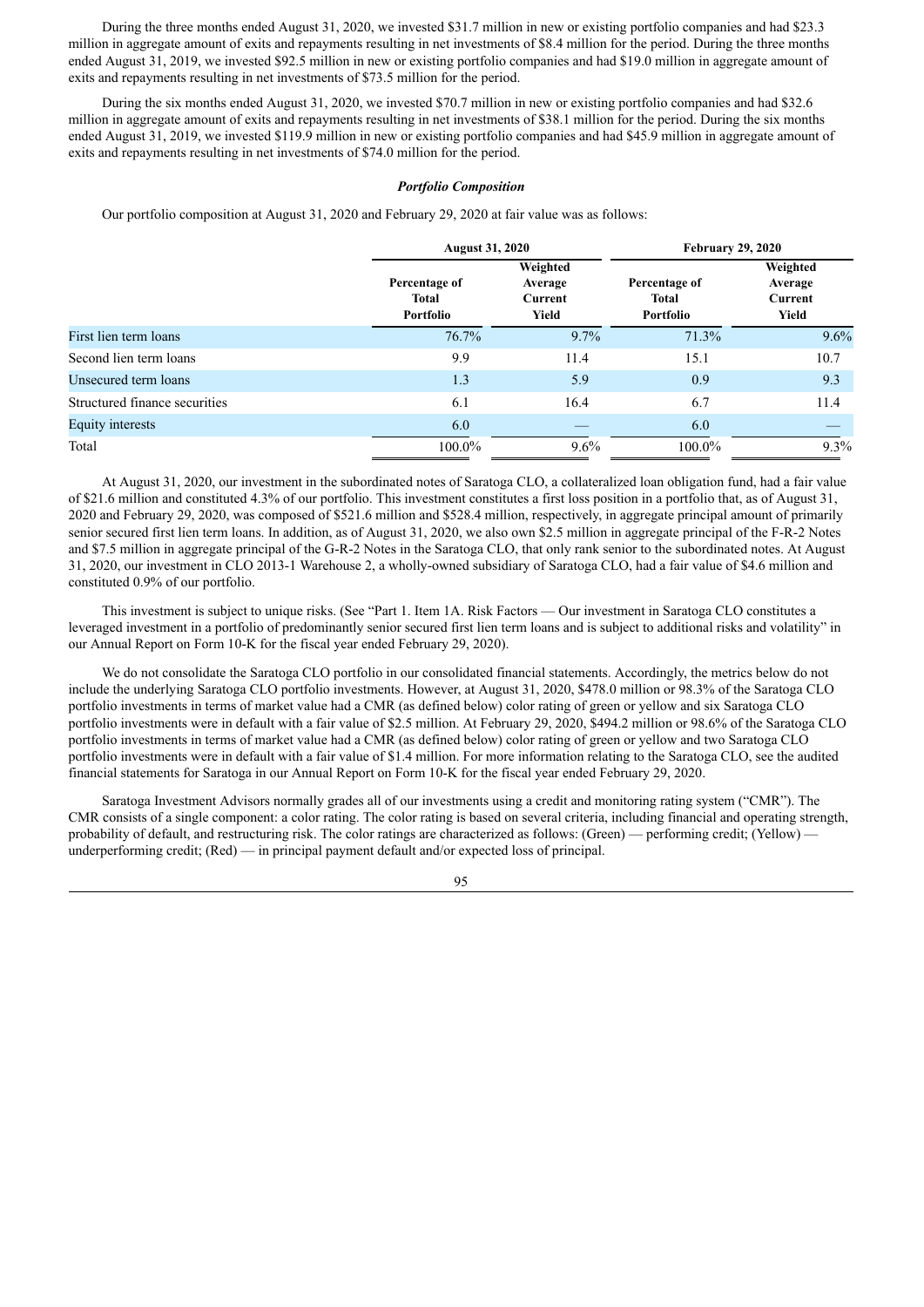# *Portfolio CMR distribution*

The CMR distribution for our investments at August 31, 2020 and February 29, 2020 was as follows:

# *Saratoga Investment Corp.*

|                    | <b>August 31, 2020</b>                     |                                            | <b>February 29, 2020</b>            |                                            |  |  |  |
|--------------------|--------------------------------------------|--------------------------------------------|-------------------------------------|--------------------------------------------|--|--|--|
| <b>Color Score</b> | <b>Investments at</b><br><b>Fair Value</b> | Percentage of<br><b>Total</b><br>Portfolio | Investments at<br><b>Fair Value</b> | Percentage of<br><b>Total</b><br>Portfolio |  |  |  |
|                    |                                            |                                            | (\$ in thousands)                   |                                            |  |  |  |
| Green              | \$<br>420,092                              | $82.7\%$ \$                                | 429,784                             | 88.5%                                      |  |  |  |
| Yellow             | 32,667                                     | 6.4                                        | 2,141                               | 0.5                                        |  |  |  |
| Red                | 3,488                                      | 0.7                                        | 2,137                               | 0.4                                        |  |  |  |
| $N/A^{(1)}$        | 51,870                                     | 10.2                                       | 51,570                              | 10.6                                       |  |  |  |
| Total              | 508,117                                    | $100.0\%$ \$                               | 485,632                             | 100.0%                                     |  |  |  |

(1) Comprised of our investment in the subordinated notes of Saratoga CLO and equity interests.

The change in reserve from \$1.2 million as of February 29, 2020 to \$1.7 million as of August 31, 2020 was primarily related to the additional interest accruals reserved on My Alarm Center, LLC, Roscoe Medical, Inc. and TMAC Acquisition Co., LLC.

The CMR distribution of Saratoga CLO investments at August 31, 2020 and February 29, 2020 was as follows:

# *Saratoga CLO*

 $\mathcal{L}=\mathcal{L}^{\mathcal{L}}$ 

|                    | <b>August 31, 2020</b>                     |                                            | <b>February 29, 2020</b> |                                            |                                            |  |  |
|--------------------|--------------------------------------------|--------------------------------------------|--------------------------|--------------------------------------------|--------------------------------------------|--|--|
| <b>Color Score</b> | <b>Investments at</b><br><b>Fair Value</b> | Percentage of<br><b>Total</b><br>Portfolio |                          | <b>Investments at</b><br><b>Fair Value</b> | Percentage of<br><b>Total</b><br>Portfolio |  |  |
|                    |                                            | (\$ in thousands)                          |                          |                                            |                                            |  |  |
| Green              | \$<br>406,644                              | $83.7\%$ \$                                |                          | 456,767                                    | 91.1%                                      |  |  |
| Yellow             | 71,671                                     | 14.7                                       |                          | 37,446                                     | 7.5                                        |  |  |
| Red                | 7,708                                      | 1.6                                        |                          | 6,787                                      | 1.4                                        |  |  |
| N/A <sup>(1)</sup> | $\theta$                                   | 0.0                                        |                          | $\theta$                                   | 0.0                                        |  |  |
| Total              | 486,023                                    | $100.0\%$ \$                               |                          | 501,000                                    | 100.0%                                     |  |  |

(1) Comprised of Saratoga CLO's equity interests.

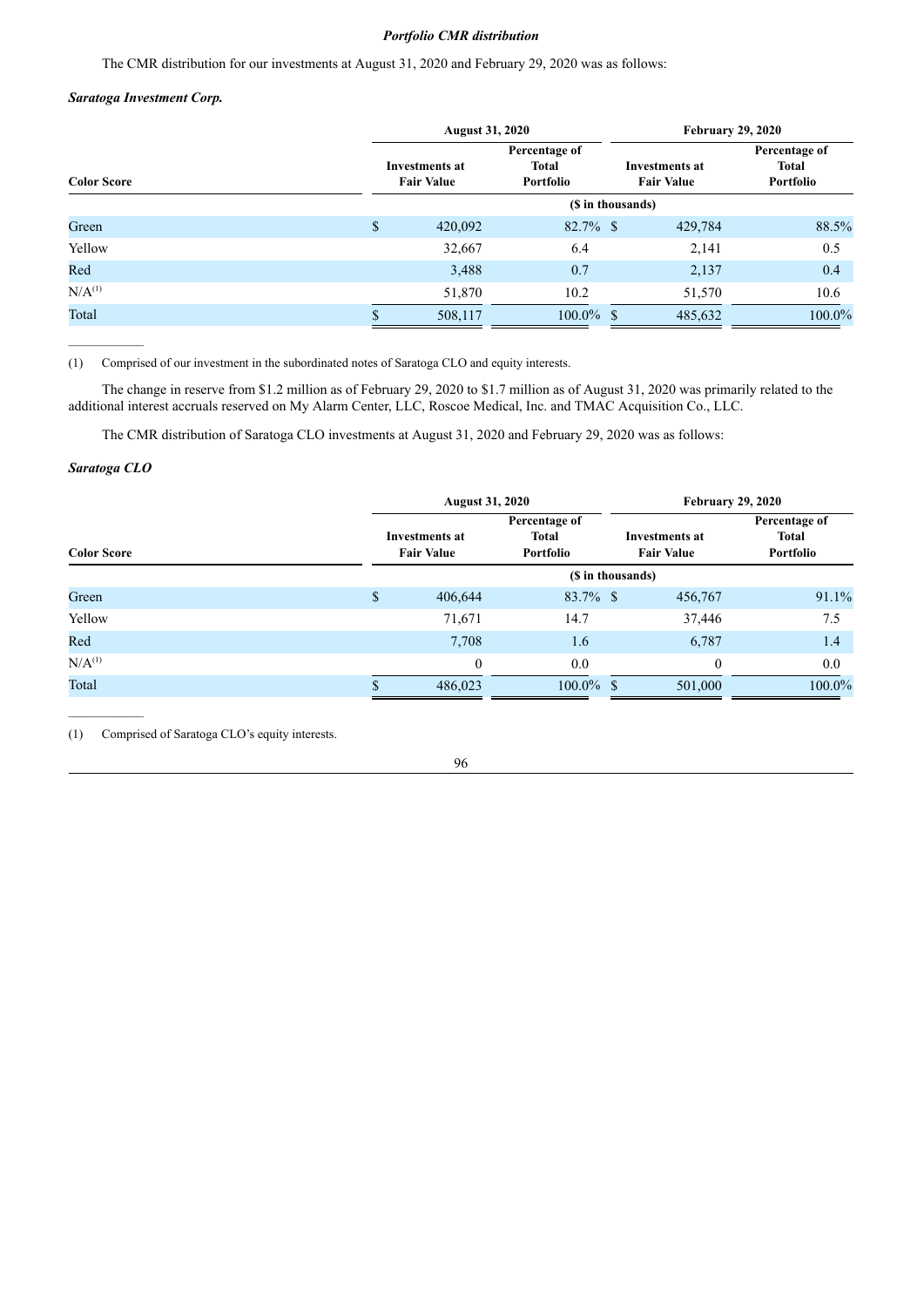# *Portfolio composition by industry grouping at fair value*

The following table shows our portfolio composition by industry grouping at fair value at August 31, 2020 and February 29, 2020:

# *Saratoga Investment Corp.*

|                                              |      | <b>August 31, 2020</b>                     |                                                   | February 29, 2020*                         |                                                   |  |  |  |  |  |  |
|----------------------------------------------|------|--------------------------------------------|---------------------------------------------------|--------------------------------------------|---------------------------------------------------|--|--|--|--|--|--|
|                                              |      | <b>Investments At</b><br><b>Fair Value</b> | Percentage of<br><b>Total</b><br><b>Portfolio</b> | <b>Investments At</b><br><b>Fair Value</b> | Percentage of<br><b>Total</b><br><b>Portfolio</b> |  |  |  |  |  |  |
|                                              |      | (\$ in thousands)                          |                                                   |                                            |                                                   |  |  |  |  |  |  |
| <b>Education Software</b>                    | $\$$ | 97,431                                     | 19.2% \$                                          | 96,055                                     | 19.8%                                             |  |  |  |  |  |  |
| <b>IT Services</b>                           |      | 80,678                                     | 15.9                                              | 62,541                                     | 12.9                                              |  |  |  |  |  |  |
| <b>Healthcare Software</b>                   |      | 43,045                                     | 8.5                                               | 30,764                                     | 6.3                                               |  |  |  |  |  |  |
| Structured Finance Securities <sup>(1)</sup> |      | 35,738                                     | 7.0                                               | 34,675                                     | 7.1                                               |  |  |  |  |  |  |
| <b>Education Services</b>                    |      | 31,789                                     | 6.2                                               | 36,365                                     | 7.5                                               |  |  |  |  |  |  |
| <b>Healthcare Services</b>                   |      | 30,233                                     | 6.0                                               | 28,455                                     | 5.9                                               |  |  |  |  |  |  |
| <b>Sports Management</b>                     |      | 24,943                                     | 4.9                                               | 25,740                                     | 5.3                                               |  |  |  |  |  |  |
| Payroll Services                             |      | 18,757                                     | 3.7                                               | 19,055                                     | 3.9                                               |  |  |  |  |  |  |
| <b>Marketing Services</b>                    |      | 16,882                                     | 3.3                                               | 14,200                                     | 2.9                                               |  |  |  |  |  |  |
| Hospitality/Hotel                            |      | 16,325                                     | 3.2                                               | 14,894                                     | 3.1                                               |  |  |  |  |  |  |
| <b>Real Estate Services</b>                  |      | 14,859                                     | 2.9                                               |                                            | 0.0                                               |  |  |  |  |  |  |
| Property Management                          |      | 11,179                                     | 2.2                                               | 11,503                                     | 2.4                                               |  |  |  |  |  |  |
| <b>Cyber Security</b>                        |      | 10,225                                     | 2.0                                               | 9,982                                      | 2.1                                               |  |  |  |  |  |  |
| <b>Industrial Products</b>                   |      | 9,668                                      | 1.9                                               | 10,779                                     | 2.2                                               |  |  |  |  |  |  |
| Corporate Governance                         |      | 9,020                                      | 1.8                                               | 9,090                                      | 1.9                                               |  |  |  |  |  |  |
| <b>Waste Services</b>                        |      | 8,873                                      | 1.7                                               | 9,000                                      | 1.9                                               |  |  |  |  |  |  |
| Healthcare Products Manufacturing            |      | 8,072                                      | 1.6                                               | 7,717                                      | 1.6                                               |  |  |  |  |  |  |
| <b>Construction Management Services</b>      |      | 7,601                                      | 1.5                                               | 4,284                                      | 0.9                                               |  |  |  |  |  |  |
| <b>Facilities Maintenance</b>                |      | 6,934                                      | 1.4                                               | 5,375                                      | 1.1                                               |  |  |  |  |  |  |
| Field Service Management                     |      | 6,800                                      | 1.3                                               | 2,970                                      | 0.6                                               |  |  |  |  |  |  |
| Non-profit Services                          |      | 5,475                                      | 1.1                                               | 5,555                                      | 1.1                                               |  |  |  |  |  |  |
| Office Supplies                              |      | 3,609                                      | 0.7                                               | 3,799                                      | 0.8                                               |  |  |  |  |  |  |
| <b>Healthcare Supply</b>                     |      | 3,488                                      | 0.7                                               | 2,137                                      | 0.4                                               |  |  |  |  |  |  |
| Restaurant                                   |      | 1,880                                      | 0.4                                               | 2,140                                      | 0.4                                               |  |  |  |  |  |  |
| Metals                                       |      | 1,572                                      | 0.3                                               | 3,130                                      | 0.6                                               |  |  |  |  |  |  |
| <b>Consumer Services</b>                     |      | 1,527                                      | 0.3                                               | 1,997                                      | 0.4                                               |  |  |  |  |  |  |
| <b>Staffing Services</b>                     |      | 672                                        | 0.1                                               | 922                                        | 0.2                                               |  |  |  |  |  |  |
| <b>Financial Services</b>                    |      | 424                                        | 0.1                                               | 32,090                                     | 6.6                                               |  |  |  |  |  |  |
| <b>Consumer Products</b>                     |      | 418                                        | 0.1                                               | 418                                        | 0.1                                               |  |  |  |  |  |  |
| Total                                        | \$   | 508,117                                    | 100.0%<br><sup>\$</sup>                           | 485,632                                    | 100.0%                                            |  |  |  |  |  |  |

\* Certain reclassifications have been made to previously reported industry groupings to show results on a consistent basis across periods.

(1) Comprised of our investment in the subordinated notes, Class F-R-2 Notes and Class G-R-2 Notes of Saratoga CLO and Saratoga Investment Corp. CLO 2013-1 Warehouse 2, Ltd.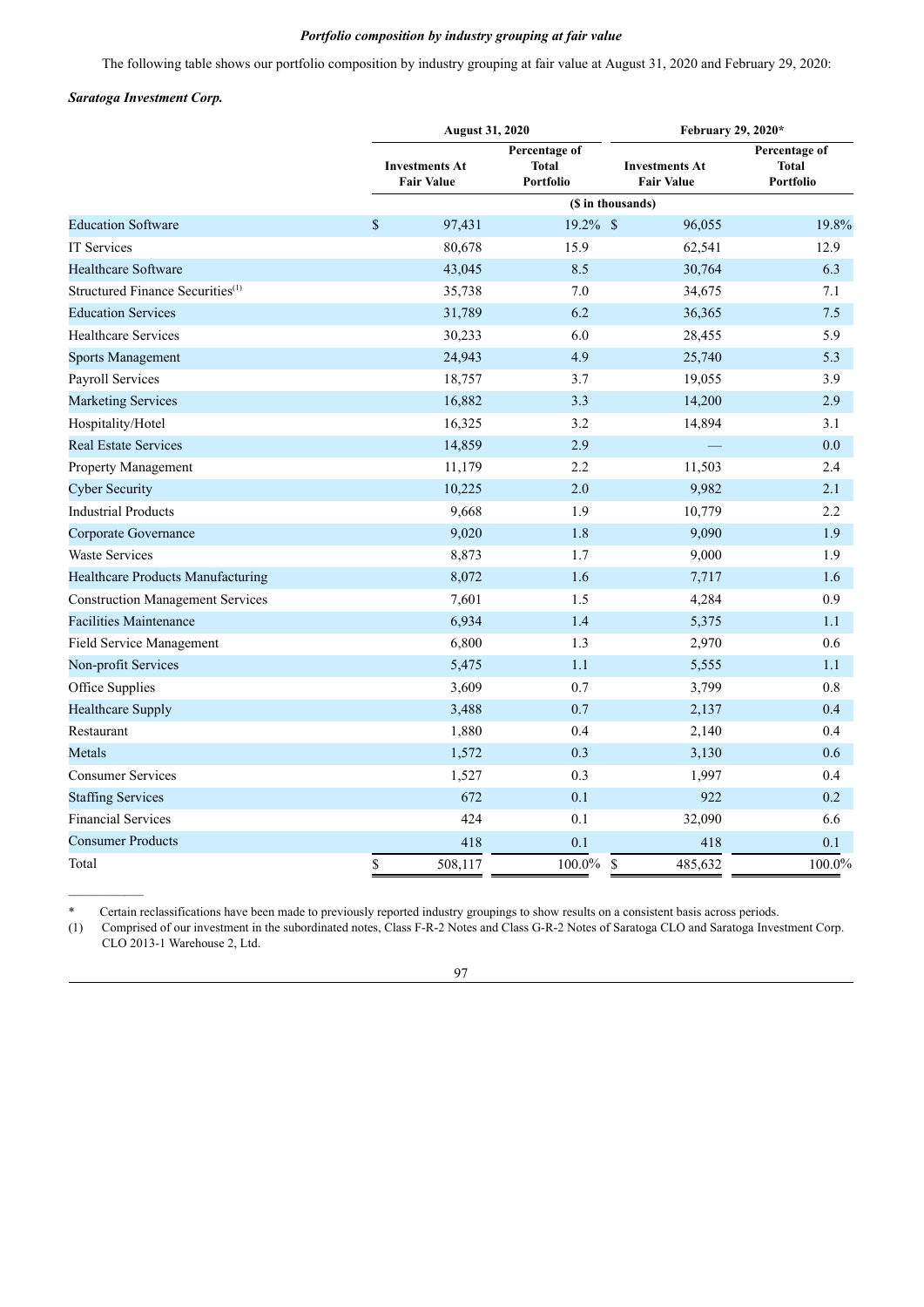The following table shows Saratoga CLO's portfolio composition by industry grouping at fair value at August 31, 2020 and February 29, 2020:

# *Saratoga CLO*

|                                          |    | <b>August 31, 2020</b>                     |                                            | <b>February 29, 2020</b>                   |                                            |  |  |  |
|------------------------------------------|----|--------------------------------------------|--------------------------------------------|--------------------------------------------|--------------------------------------------|--|--|--|
|                                          |    | <b>Investments at</b><br><b>Fair Value</b> | Percentage of<br><b>Total</b><br>Portfolio | <b>Investments at</b><br><b>Fair Value</b> | Percentage of<br><b>Total</b><br>Portfolio |  |  |  |
|                                          |    |                                            |                                            |                                            |                                            |  |  |  |
| Banking Finance Insurance & Real Estate  | \$ | 86,035                                     | 17.7% \$                                   | 87,957                                     | 17.6%                                      |  |  |  |
| Services: Business                       |    | 41,665                                     | 8.6                                        | 45,735                                     | 9.1                                        |  |  |  |
| Healthcare & Pharmaceuticals             |    | 37,315                                     | 7.7                                        | 39,978                                     | 8.0                                        |  |  |  |
| High Tech Industries                     |    | 33,774                                     | 6.9                                        | 32,897                                     | 6.6                                        |  |  |  |
| Telecommunications                       |    | 31,001                                     | 6.3                                        | 28,317                                     | 5.6                                        |  |  |  |
| Services: Consumer                       |    | 25,155                                     | 5.2                                        | 28,327                                     | 5.6                                        |  |  |  |
| Aerospace & Defense                      |    | 24,550                                     | 5.1                                        | 25,093                                     | 5.0                                        |  |  |  |
| Media: Advertising Printing & Publishing |    | 20,665                                     | 4.3                                        | 19,808                                     | 4.0                                        |  |  |  |
| Beverage Food & Tobacco                  |    | 18,919                                     | 3.8                                        | 21,637                                     | 4.3                                        |  |  |  |
| Consumer goods: Non-durable              |    | 16,973                                     | 3.5                                        | 15,700                                     | 3.1                                        |  |  |  |
| Chemicals Plastics & Rubber              |    | 16,779                                     | 3.5                                        | 14,689                                     | 2.9                                        |  |  |  |
| Automotive                               |    | 16,710                                     | 3.4                                        | 13,820                                     | 2.8                                        |  |  |  |
| Hotel Gaming & Leisure                   |    | 16,264                                     | 3.3                                        | 16,883                                     | 3.4                                        |  |  |  |
| Containers Packaging & Glass             |    | 12,729                                     | 2.6                                        | 15,753                                     | 3.1                                        |  |  |  |
| Media: Broadcasting & Subscription       |    | 10,680                                     | 2.2                                        | 7,959                                      | 1.6                                        |  |  |  |
| Consumer goods: Durable                  |    | 10,071                                     | 2.1                                        | 11,674                                     | 2.3                                        |  |  |  |
| Capital Equipment                        |    | 9,989                                      | 2.1                                        | 9,551                                      | 1.9                                        |  |  |  |
| Retail                                   |    | 9,490                                      | 2.0                                        | 14,538                                     | 2.9                                        |  |  |  |
| Utilities: Oil & Gas                     |    | 7,019                                      | 1.4                                        | 7,306                                      | 1.5                                        |  |  |  |
| Transportation: Cargo                    |    | 6,946                                      | 1.4                                        | 7,054                                      | 1.4                                        |  |  |  |
| Forest Products & Paper                  |    | 5,329                                      | 1.1                                        | 5,385                                      | 1.1                                        |  |  |  |
| Construction & Building                  |    | 5,169                                      | 1.1                                        | 7,617                                      | 1.5                                        |  |  |  |
| Transportation: Consumer                 |    | 4,039                                      | 0.8                                        | 1,914                                      | 0.4                                        |  |  |  |
| Metals & Mining                          |    | 3,871                                      | $0.8\,$                                    | 4,112                                      | 0.8                                        |  |  |  |
| <b>Utilities: Electric</b>               |    | 3,230                                      | 0.7                                        | 4,752                                      | 1.0                                        |  |  |  |
| Media: Diversified & Production          |    | 3,113                                      | 0.6                                        | 2,711                                      | 0.5                                        |  |  |  |
| Energy: Oil & Gas                        |    | 2,213                                      | 0.5                                        | 3,559                                      | 0.7                                        |  |  |  |
| Energy: Electricity                      |    | 1,920                                      | 0.4                                        | 3,357                                      | $0.7\,$                                    |  |  |  |
| <b>Utilities</b>                         |    | 1,787                                      | 0.4                                        |                                            | 0.0                                        |  |  |  |
| Wholesale                                |    | 1,651                                      | 0.3                                        | 1,928                                      | 0.4                                        |  |  |  |
| <b>Environmental Industries</b>          |    | 972                                        | 0.2                                        | 989                                        | 0.2                                        |  |  |  |
| Total                                    | \$ | 486,023                                    | $100.0\%$                                  | 501,000<br>\$                              | 100.0%                                     |  |  |  |
|                                          |    | 98                                         |                                            |                                            |                                            |  |  |  |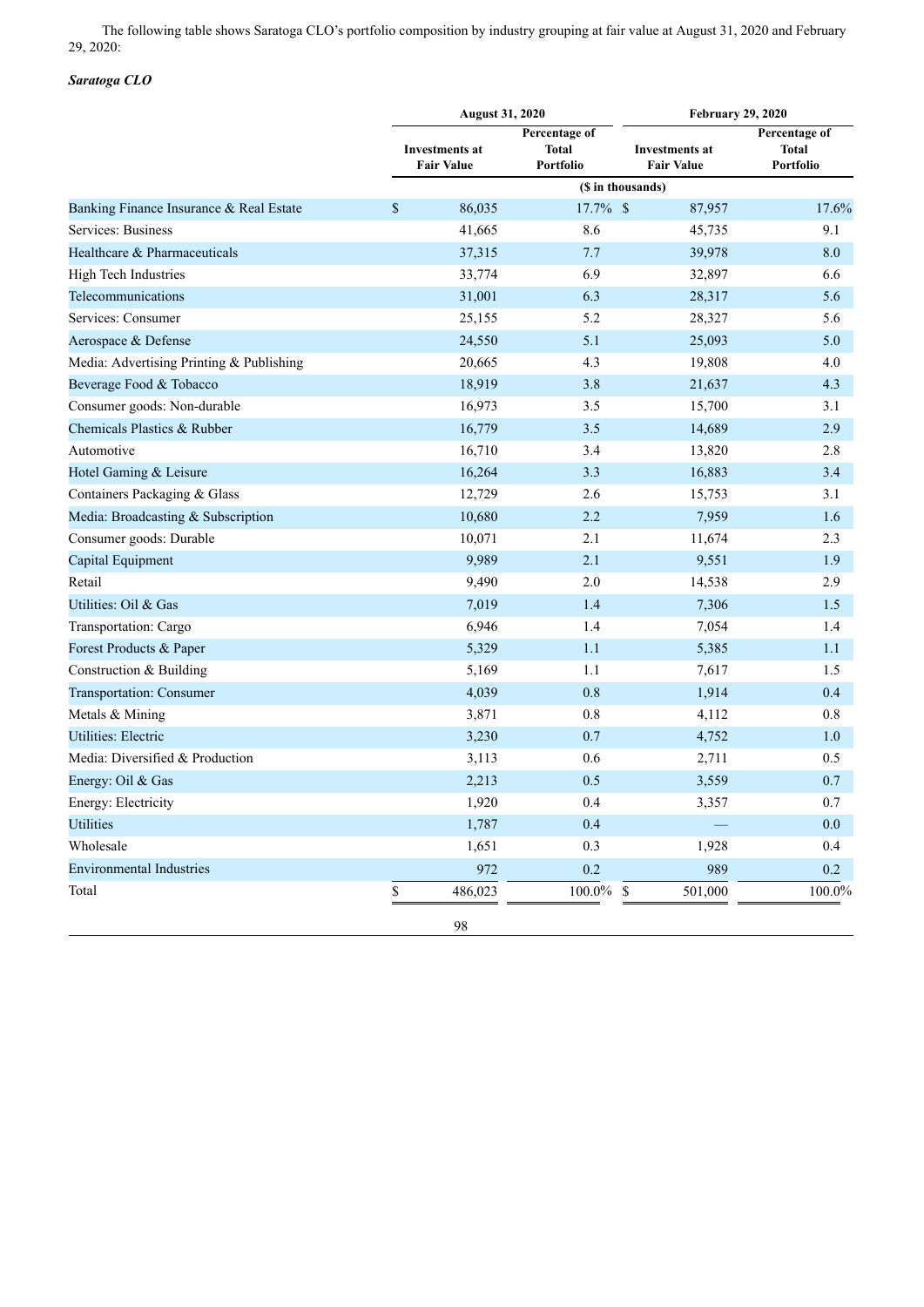# *Portfolio composition by geographic location at fair value*

The following table shows our portfolio composition by geographic location at fair value at August 31, 2020 and February 29, 2020. The geographic composition is determined by the location of the corporate headquarters of the portfolio company.

|             |                                            | <b>August 31, 2020</b> |                                            | <b>February 29, 2020</b>                   |                                            |  |  |  |  |  |  |
|-------------|--------------------------------------------|------------------------|--------------------------------------------|--------------------------------------------|--------------------------------------------|--|--|--|--|--|--|
|             | <b>Investments at</b><br><b>Fair Value</b> |                        | Percentage of<br><b>Total</b><br>Portfolio | <b>Investments at</b><br><b>Fair Value</b> | Percentage of<br><b>Total</b><br>Portfolio |  |  |  |  |  |  |
|             | (\$ in thousands)                          |                        |                                            |                                            |                                            |  |  |  |  |  |  |
| Southeast   | $\mathcal{S}$                              | 169,254                | $33.3\%$ \$                                | 165,353                                    | 34.0%                                      |  |  |  |  |  |  |
| West        |                                            | 130,292                | 25.7                                       | 99,390                                     | 20.5                                       |  |  |  |  |  |  |
| Midwest     |                                            | 90,577                 | 17.8                                       | 75,528                                     | 15.5                                       |  |  |  |  |  |  |
| Southwest   |                                            | 33,976                 | 6.7                                        | 61,456                                     | 12.7                                       |  |  |  |  |  |  |
| Northeast   |                                            | 17,658                 | 3.5                                        | 18,047                                     | 3.7                                        |  |  |  |  |  |  |
| Northwest   |                                            | 10,225                 | 2.0                                        | 9.981                                      | 2.1                                        |  |  |  |  |  |  |
| Other $(1)$ |                                            | 56,135                 | 11.0                                       | 55,877                                     | 11.5                                       |  |  |  |  |  |  |
| Total       |                                            | 508,117                | $100.0\%$ \$                               | 485,632                                    | 100.0%                                     |  |  |  |  |  |  |

(1) Comprised of our investment in the subordinated notes, Class F-R-2 Notes and Class G-R-2 Notes of Saratoga CLO, Saratoga Investment Corp. CLO 2013-1 Warehouse 2, Ltd and foreign investments.

## **Results of operations**

Operating results for the three and six months ended August 31, 2020 and August 31, 2019 was as follows:

|                                                                                                        |                    | For the three months ended |                    |                   |                    | For the six months ended |    |                    |  |
|--------------------------------------------------------------------------------------------------------|--------------------|----------------------------|--------------------|-------------------|--------------------|--------------------------|----|--------------------|--|
|                                                                                                        | August 31,<br>2020 |                            | August 31,<br>2019 |                   | August 31,<br>2020 |                          |    | August 31,<br>2019 |  |
|                                                                                                        |                    |                            |                    | (\$ in thousands) |                    |                          |    |                    |  |
| Total investment income                                                                                | \$                 | 13,856                     | \$                 | 13,888            | S                  | 27,153                   | \$ | 26,639             |  |
| Total operating expenses                                                                               |                    | 8,521                      |                    | 8,932             |                    | 12,800                   |    | 18,002             |  |
| Net investment income                                                                                  |                    | 5,335                      |                    | 4,956             |                    | 14,353                   |    | 8,637              |  |
| Net realized gain (loss) from investments                                                              |                    | 12                         |                    | 1,870             |                    | 20                       |    | 1,870              |  |
| Net change in unrealized appreciation (depreciation) on investments                                    |                    | 16,580                     |                    | 1,458             |                    | (15,370)                 |    | 5,447              |  |
| Net change in provision for deferred taxes on unrealized<br>(appreciation) depreciation on investments |                    | (116)                      |                    | (704)             |                    | 152                      |    | (725)              |  |
| Net increase (decrease) in net assets resulting from operations                                        | S                  | 21,811                     | \$                 | 7,580             |                    | (845)                    | \$ | 15,229             |  |

## *Investment income*

The composition of our investment income for three and six months ended August 31, 2020 and August 31, 2019 was as follows:

|                                         | For the three months ended |                   |                    |                   | For the six months ended |           |  |                        |
|-----------------------------------------|----------------------------|-------------------|--------------------|-------------------|--------------------------|-----------|--|------------------------|
|                                         | August 31,<br>2020         |                   | August 31,<br>2019 |                   | August 31,<br>2020       |           |  | <b>August 31, 2019</b> |
|                                         |                            | (\$ in thousands) |                    |                   |                          |           |  |                        |
| Interest from investments               | \$                         | $12,260$ \$       |                    | $11,742 \text{ }$ |                          | 24,411 \$ |  | 23,345                 |
| Interest from cash and cash equivalents |                            | 2                 |                    | 146               |                          | 13        |  | 197                    |
| Management fee income                   |                            | 626               |                    | 630               |                          | 1,260     |  | 1,259                  |
| Structuring and advisory fee income*    |                            | 940               |                    | 1.047             |                          | 1,254     |  | 1,364                  |
| Other income*                           |                            | 28                |                    | 323               |                          | 215       |  | 474                    |
| Total investment income                 | ۰D.                        | 13,856 \$         |                    | 13,888 \$         |                          | 27,153 \$ |  | 26,639                 |

Certain prior period amounts have been reclassified to conform to current period presentation.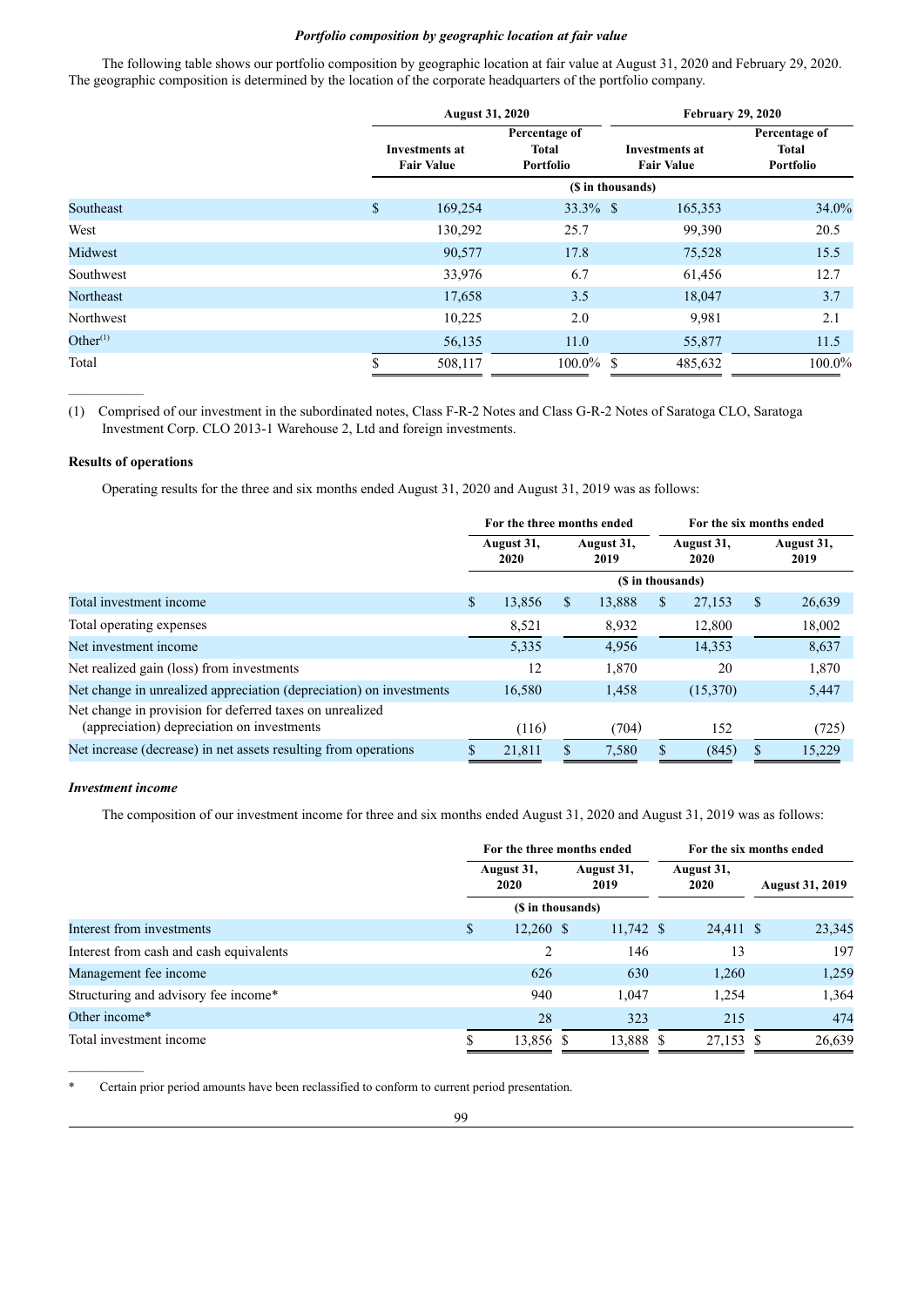For the three months ended August 31, 2020, total investment income decreased \$0.03 million, or 0.2% to \$13.9 million from \$13.9 million for the three months ended August 31, 2019. Interest income from investments increased \$0.5 million, or 4.4%, to \$12.3 million for the three months ended August 31, 2020 from \$11.7 million for the three months ended August 31, 2019. This reflects the impact of the increase of \$21.2 million, or 4.4% in total investments at August 31, 2020 from \$486.9 million at August 31, 2019, offset by the reduction in LIBOR during this same period. At August 31, 2020, the weighted average current yield on investments was 9.6% compared to 10.1% at August 31, 2019, which offset some of the increase in investments.

For the six months ended August 31, 2020, total investment income increased \$0.5 million, or 1.9% to \$27.2 million from \$26.6 million for the six months ended August 31, 2019. Interest income from investments increased \$1.1 million, or 4.4%, to \$24.4 million for the six months ended August 31, 2020 from \$23.3 million for the six months ended August 31, 2019. This reflects the partial period impact of the increase of \$21.2 million, or 4.4% in total investments at August 31, 2020 from \$486.9 million at August 31, 2019.

For the three months ended August 31, 2020 and August 31, 2019, total PIK income was \$0.4 million and \$1.2 million, respectively. For the six months ended August 31, 2020 and August 31, 2019, total PIK income was \$1.1 million and \$2.4 million, respectively. This decrease was primarily due to the sale of our investment in Easy Ice, LLC during the fourth quarter of the fiscal year ended February 29, 2020, which primarily generated PIK income.

Management fee income reflects the fee income received for managing the Saratoga CLO. For the three months ended August 31, 2020 and August 31, 2019, total management fee income was \$0.6 million and \$0.6 million, respectively. For the six months ended August 31, 2020 and August 31, 2019, total management fee income was \$1.3 million and \$1.3 million, respectively.

# *Operating expenses*

The composition of our operating expenses for the three and six months ended August 31, 2020 and August 31, 2019 was as follows:

|                                             |                    | For the three months ended |  |                    |                    | For the six months ended |               |                    |  |  |
|---------------------------------------------|--------------------|----------------------------|--|--------------------|--------------------|--------------------------|---------------|--------------------|--|--|
|                                             | August 31,<br>2020 |                            |  | August 31,<br>2019 | August 31,<br>2020 |                          |               | August 31,<br>2019 |  |  |
|                                             |                    | (\$ in thousands)          |  |                    |                    |                          |               |                    |  |  |
| Interest and debt financing expenses        | \$                 | 3,327 \$                   |  | 3,867              | <sup>S</sup>       | 5,893                    | $\mathcal{S}$ | 7,731              |  |  |
| Base management fees                        |                    | 2,209                      |  | 1,997              |                    | 4,370                    |               | 3,809              |  |  |
| Incentive management fees expense (benefit) |                    | 1,530                      |  | 2,086              |                    | (329)                    |               | 4,199              |  |  |
| Professional fees                           |                    | 368                        |  | 385                |                    | 754                      |               | 780                |  |  |
| Administrator expenses                      |                    | 602                        |  | 519                |                    | 1,158                    |               | 1,019              |  |  |
| Insurance                                   |                    | 68                         |  | 64                 |                    | 135                      |               | 129                |  |  |
| Directors fees and expenses                 |                    | 75                         |  | 98                 |                    | 135                      |               | 158                |  |  |
| General & administrative and other expenses |                    | 334                        |  | 382                |                    | 685                      |               | 641                |  |  |
| Income tax expense (benefit)                |                    | 8                          |  | (466)              |                    | (1)                      |               | (464)              |  |  |
| Total operating expenses                    |                    | 8,521 \$                   |  | 8,932              |                    | 12,800                   | \$            | 18,002             |  |  |

For the three months ended August 31, 2020, total operating expenses decreased \$0.4 million, or 4.6% compared to the three months ended August 31, 2019. For the six months ended August 31, 2020, total operating expenses decreased \$5.2 million, or 28.9% compared to the three months ended August 31, 2019.

For the three months ended August 31, 2020, interest and debt financing expenses decreased \$0.5 million, or 13.9% compared to the three months ended August 31, 2019. The decrease is primarily attributable to a decrease in average outstanding debt from \$288.7 million for the three months ended August 31, 2019 to \$265.3 million for the three months ended August 31, 2020, primarily reflecting the redemption of our 2023 Notes during the fiscal quarter ended February 29, 2020.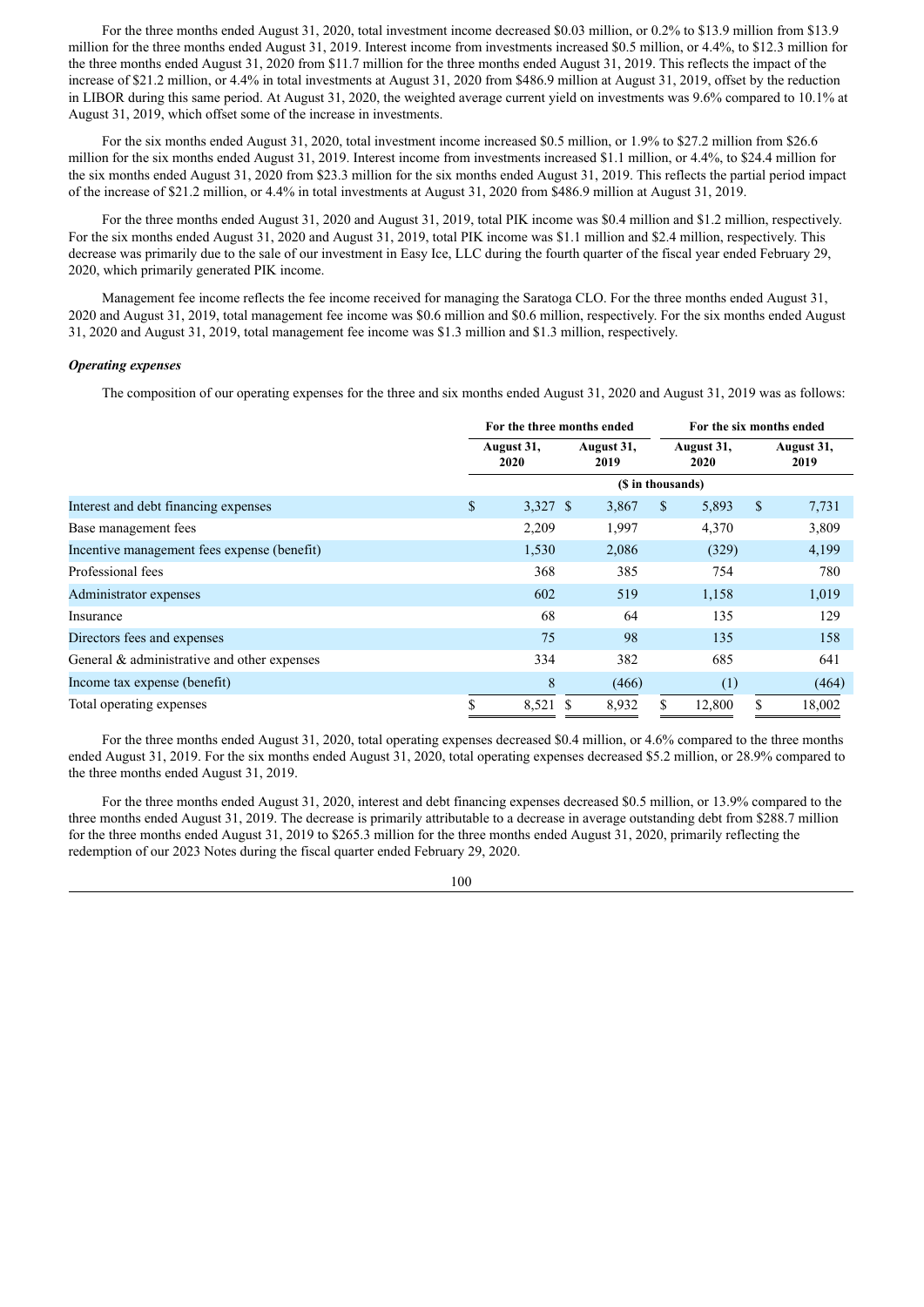For the six months ended August 31, 2020, interest and debt financing expenses decreased \$1.8 million, or 23.8% compared to the six months ended August 31, 2019. The decrease is primarily attributable to a decrease in average outstanding debt from \$284.6 million for the six months ended August 31, 2019 to \$241.3 million for the six months ended August 31, 2020, primarily reflecting the redemption of our 2023 Notes during the fiscal quarter ended February 29, 2020.

For the three months ended August 31, 2020, the weighted average interest rate on our outstanding indebtedness was 4.32% compared to 4.73% for the three months ended August 31, 2019. The decrease in weighted average interest rate was primarily driven by the redemption of the 2023 Notes during the fiscal quarter ended February 29, 2020 which carried a fixed rate of 6.75%.

For the six months ended August 31, 2020, the weighted average interest rate on our outstanding indebtedness was 4.18% compared to 4.80% for the six months ended August 31, 2019. The decrease in weighted average interest rate was primarily driven by the redemption of the 2023 Notes during the fiscal quarter ended February 29, 2020 which carried a fixed rate of 6.75%.

As of August 31, 2020 and February 29, 2020, the SBA debentures represented 61.1% and 71.4% of overall debt, respectively.

For the three months ended August 31, 2020, base management fees increased \$0.2 million, or 10.6% compared to the three months ended August 31, 2019. The increase in base management fees results from the 10.3% increase in the average value of our total assets, less cash and cash equivalents, from \$454.2 million for the three months ended August 31, 2019 to \$500.8 million for the three months ended August 31, 2020. For the six months ended August 31, 2020, base management fees increased \$0.5 million, or 14.7% compared to the six months ended August 31, 2019. The increase in base management fees results from the 14.4% increase in the average value of our total assets, less cash and cash equivalents, from \$433.1 million for the six months ended August 31, 2019 to \$495.3 million for the six months ended August 31, 2020.

For the three months ended August 31, 2020, incentive management fees decreased \$0.5 million, or 26.7%, compared to the three months ended August 31, 2019. The first part of the incentive management fees remained relatively unchanged at \$1.4 million for the three months ended August 31, 2020 and 2019. The incentive management fees related to capital gains decreased from a \$0.7 million expense for the three months ended August 31, 2019 to a \$0.1 million expense for the three months ended August 31, 2020, reflecting a reversal of incentive fee accrual due to an increase in unrealized depreciation on investments as of August 31, 2020.

For the six months ended August 31, 2020, incentive management fees decreased \$4.5 million, or 108.0%, compared to the six months ended August 31, 2019. The first part of the incentive management fees increased from \$2.6 million for the six months ended August 31, 2019 to \$2.8 million for the six months ended August 31, 2020, as higher average total assets led to increased net investment income above the hurdle rate pursuant to the Management Agreement. The incentive management fees related to capital gains decreased from a \$1.6 million expense for the six months ended August 31, 2019 to a \$(3.1) million benefit for the six months ended August 31, 2020, reflecting a reversal of incentive fee accrual due to an increase in unrealized depreciation on investments as of August 31, 2020.

For the three and six months ended August 31, 2020, professional fees decreased \$0.02 million, or 4.5%, and decreased \$0.03 million, or 3.3%, respectively, compared to the three and six months ended August 31, 2019.

For the three and six months ended August 31, 2020, administrator expenses increased \$0.08 million, or 16.1%, and increased \$0.1 million, or 13.7%, respectively, compared to the three and six months ended August 31, 2019. These increases during the period are primarily attributable to an increase to the cap on the payment or reimbursements of expenses by the Company from \$2.0 million to \$2.225 million, effective August 1, 2019, and from \$2.225 million to \$2.775 million, effective August 1, 2020.

As discussed above, the decrease in interest and debt financing expenses for the three months ended August 31, 2020 compared to the three months ended August 31, 2019 is primarily attributable to a decrease in the average dollar amount of outstanding debt. During the three months ended August 31, 2020 and August 31, 2019, the average borrowings outstanding under the Credit Facility was \$0.0 million and \$0.3 million, respectively. For the three months ended August 31, 2020 and August 31, 2019, the average borrowings outstanding of SBA debentures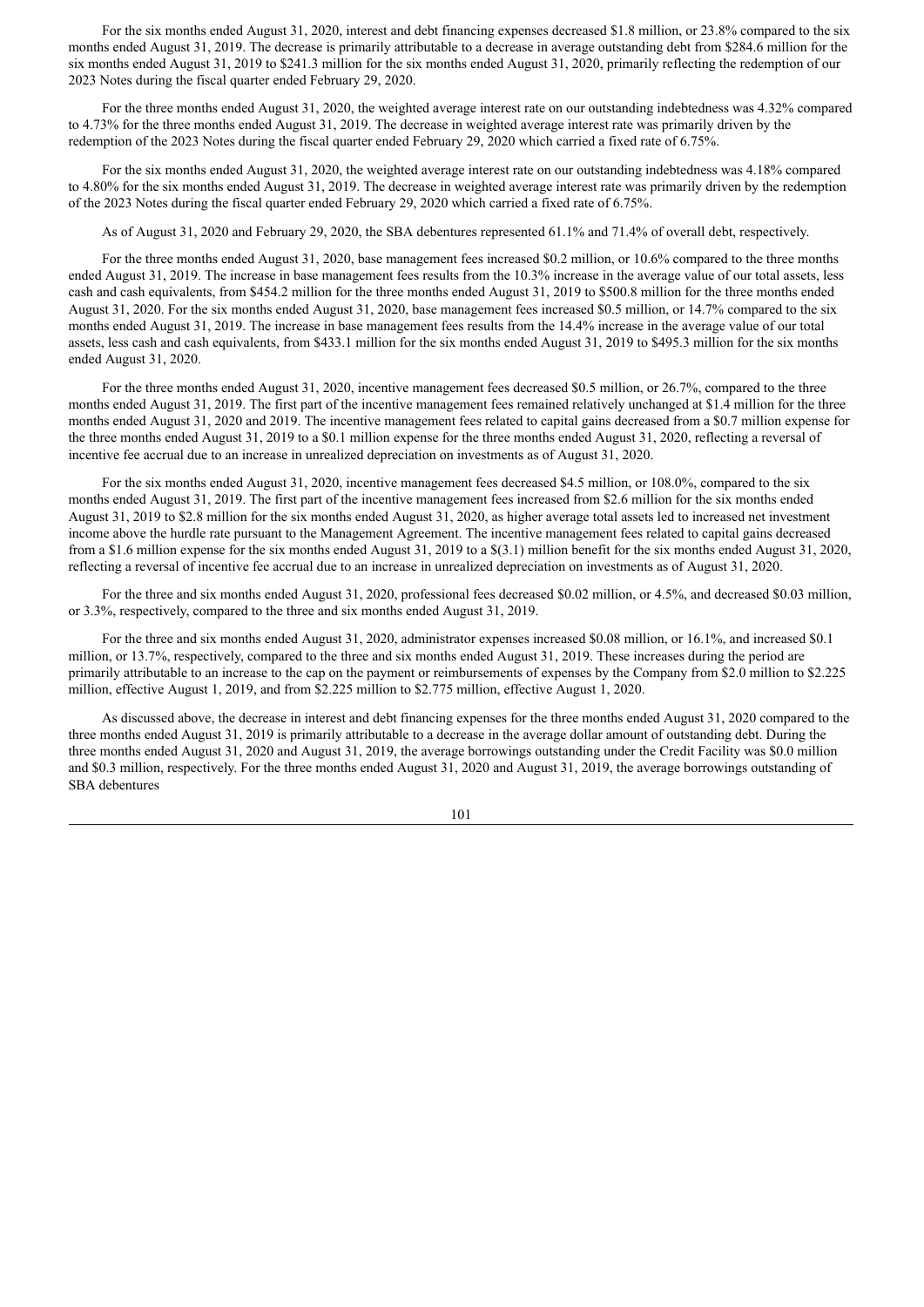was \$170.0 million and \$150.0 million, respectively. For the three months ended August 31, 2020 and August 31, 2019, the weighted average interest rate on the outstanding borrowings of the SBA debentures was 3.02% and 3.25%, respectively. During the three months ended August 31, 2020 and August 31, 2019, the average dollar amount of our 6.25% fixed-rate 2025 Notes outstanding was \$60.0 million and \$60.0 million, respectively. During the three months ended August 31, 2020 and August 31, 2019, the weighted average dollar amount of our 7.25% fixed-rate 2025 Notes outstanding was \$43.1 million and \$0.0 million, respectively. During the three months ended August 31, 2020 and August 31, 2019, the weighted average dollar amount of our 7.75% fixed-rate 2025 Notes outstanding was \$5.0 million and \$0.0 million, respectively. During the three months ended August 31, 2020 and August 31, 2019, the average dollar amount of our 6.75% fixedrate 2023 Notes outstanding was \$0.0 million and \$74.5 million, respectively.

As discussed above, the decrease in interest and debt financing expenses for the six months ended August 31, 2020 compared to the six months ended August 31, 2019 is primarily attributable to a decrease in the average dollar amount of outstanding debt. During the six months ended August 31, 2020 and August 31, 2019, the average borrowings outstanding under the Credit Facility was \$0.0 million and \$0.2 million, respectively. For the six months ended August 31, 2020 and August 31, 2019, the average borrowings outstanding of SBA debentures was \$163.7 million and \$150.0 million, respectively. For the six months ended August 31, 2020 and August 31, 2019, the weighted average interest rate on the outstanding borrowings of the SBA debentures was 3.09% and 3.25%, respectively. During the six months ended August 31, 2020 and August 31, 2019, the average dollar amount of our 6.25% fixed-rate 2025 Notes outstanding was \$60.0 million and \$60.0 million, respectively. During the six months ended August 31, 2020 and August 31, 2019, the weighted average dollar amount of our 7.25% fixed-rate 2025 Notes outstanding was \$43.1 million and \$0.0 million, respectively. During the six months ended August 31, 2020 and August 31, 2019, the weighted average dollar amount of our 7.75% fixed-rate 2025 Notes outstanding was \$5.0 million and \$0.0 million, respectively. During the six months ended August 31, 2020 and August 31, 2019, the average dollar amount of our 6.75% fixed-rate 2023 Notes outstanding was \$0.0 million and \$74.5 million, respectively.

For the three months ended August 31, 2020 and August 31, 2019, there were income tax expense (benefits) of \$0.01 million and \$0.5 million, respectively. For the six months ended August 31, 2020 and August 31, 2019, there were income tax expense (benefits) of \$(0.01) million and \$0.5 million, respectively. This relates to net deferred federal and state income tax expense (benefit) with respect to operating gains and losses and income derived from equity investments held in the taxable blockers.

## *Net realized gains (losses) on sales of investments*

For the three months ended August 31, 2020, the Company had \$23.3 million of sales, repayments, exits or restructurings resulting in \$0.01 million of net realized gains. For the six months ended August 31, 2020, the Company had \$70.7 million of sales, repayments, exits or restructurings resulting in \$0.02 million of net realized gains.

For the three months ended August 31, 2019, the Company had \$19.0 million of sales, repayments, exits or restructurings resulting in \$1.9 million of net realized gains. For the six months ended August 31, 2019, the Company had \$45.9 million of sales, repayments, exits or restructurings resulting in \$1.9 million of net realized gains. The most significant realized gains and losses during the six months ended August 31, 2019 were as follows (dollars in thousands):

#### **Six Months ended August 31, 2019**

| Issuer                    | <b>Asset Type</b>       | Gross<br><b>Proceeds</b> | Cost   | <b>Net</b><br><b>Realized</b><br>Gain |
|---------------------------|-------------------------|--------------------------|--------|---------------------------------------|
| Censis Technologies, Inc. | <b>Equity Interests</b> | \$<br>1,559 \$           | 999 \$ | 560                                   |
| Fancy Chap, Inc.          | First Lien Term Loan    | 6,000                    | 5,940  | 60                                    |
| Fancy Chap, Inc.          | <b>Equity Interests</b> | 2,175                    | 925    | 1,250                                 |
|                           | 102                     |                          |        |                                       |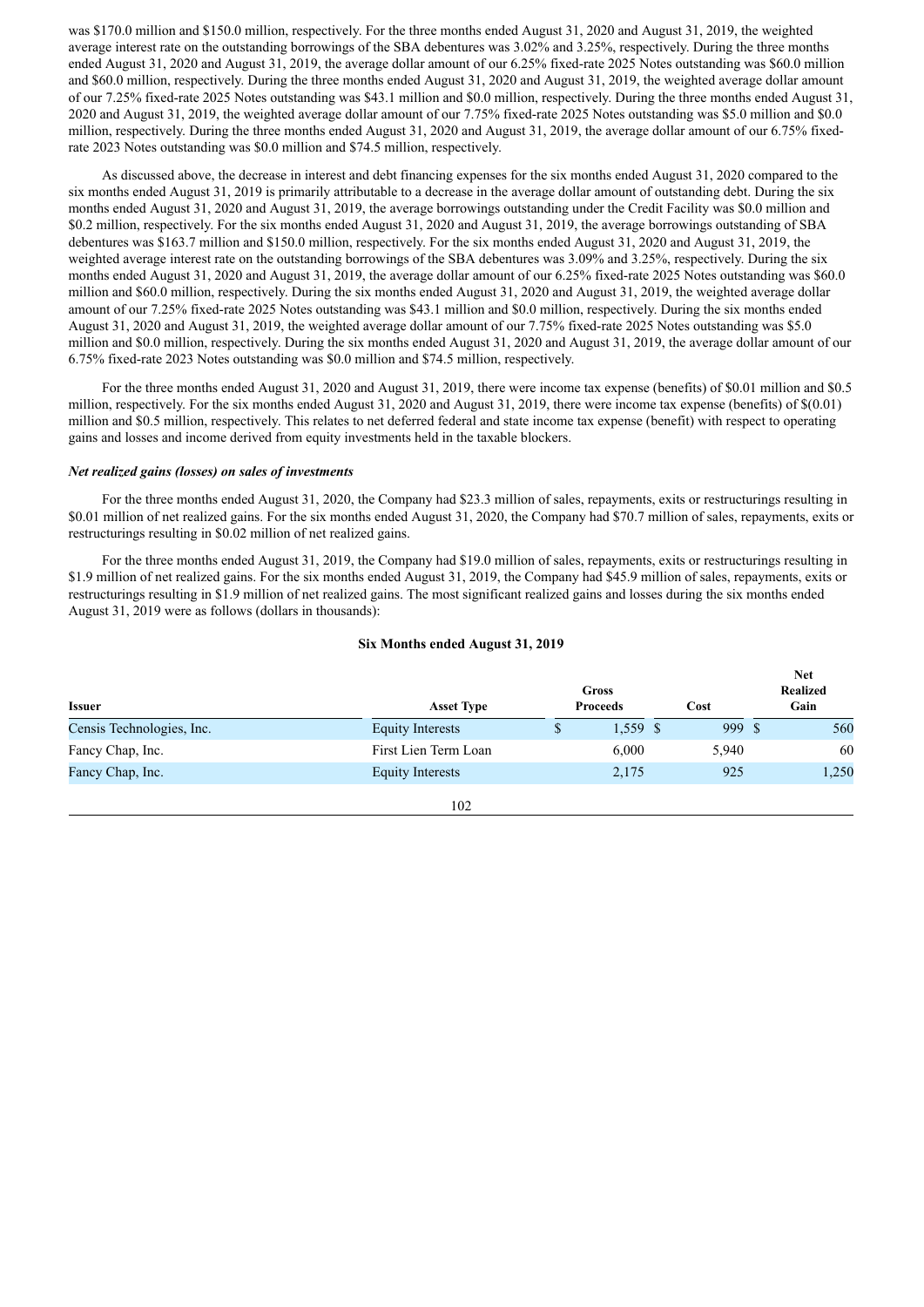## *Net change in unrealized appreciation (depreciation) on investments*

For the three months ended August 31, 2020, our investments had a net change in unrealized appreciation of \$16.6 million versus a net change in unrealized appreciation of \$1.5 million for the three months ended August 31, 2019. For the six months ended August 31, 2020, our investments had a net change in unrealized depreciation of \$15.4 million versus a net change in unrealized appreciation of \$5.4 million for the six months ended August 31, 2019. The most significant cumulative net change in unrealized appreciation (depreciation) for the six months ended August 31, 2020 were the following (dollars in thousands):

#### **Six Months ended August 31, 2020**

| <b>Issuer</b>                      | <b>Asset Type</b>                                  | Cost            | <b>Fair Value</b> | Total<br><b>Unrealized</b><br>Appreciation<br>(Depreciation) |               | <b>YTD Change in</b><br><b>Unrealized</b><br>Appreciation<br>(Depreciation) |
|------------------------------------|----------------------------------------------------|-----------------|-------------------|--------------------------------------------------------------|---------------|-----------------------------------------------------------------------------|
| C <sub>2</sub> Educational Systems | First Lien Term Loan                               | \$<br>15,989 \$ | 13,030 \$         | (2,959)                                                      | <sup>\$</sup> | (2,977)                                                                     |
| Knowland Group, LLC                | Second Lien Term Loans                             | 15,768          | 13,355            | (2, 412)                                                     |               | (2,306)                                                                     |
| ArbiterSports, LLC                 | First Lien Term Loan                               | 26,782          | 24,943            | (1, 840)                                                     |               | (1, 815)                                                                    |
| Elyria Foundry Company, L.L.C.     | Second Lien Term Loan &<br><b>Equity Interests</b> | 10,969          | 1,572             | (9,397)                                                      |               | (1,652)                                                                     |
| Vector Controls Holding Co., LLC   | First Lien Term Loan & Equity<br>Interests         | 7,849           | 9,668             | 1,819                                                        |               | (1,110)                                                                     |
| Destiny Solutions Inc.             | First Lien Term Loan & Equity<br>Interests         | 37,708          | 36,856            | (852)                                                        |               | (1,054)                                                                     |
| Texas Teachers of Tomorrow, LLC    | First Lien Term Loan & Equity<br>Interests         | 19,394          | 18,759            | (635)                                                        |               | (767)                                                                       |
| Key Software Inc.                  | First Lien Term Loan                               | 20,999          | 20,398            | (601)                                                        |               | (717)                                                                       |
| My Alarm Center, LLC               | <b>Equity Interests</b>                            | 4,867           | 1,527             | (3,340)                                                      |               | (470)                                                                       |

The net changes in unrealized depreciation for the six months ended August 31, 2020 noted above primarily relate to the impact of COVID-19, resulting in changes to market spreads, EBITDA multiples and/or revised portfolio company performance, following the events since March 2020.

The most significant cumulative net change in unrealized appreciation for the six months ended August 31, 2019 were the following (dollars in thousands):

## **Six Months ended August 31, 2019**

| <b>Issuer</b>             | <b>Asset Type</b>       | Cost              | <b>Fair Value</b>   | <b>Total</b><br>Unrealized<br>Appreciation | <b>YTD Change in</b><br><b>Unrealized</b><br>Appreciation |
|---------------------------|-------------------------|-------------------|---------------------|--------------------------------------------|-----------------------------------------------------------|
| Censis Technologies, Inc. | <b>Equity Interests</b> | $\hspace{0.05cm}$ | $4.262 \text{ } $s$ | $4,262$ \$                                 | 2,874                                                     |
| Easy Ice, LLC             | <b>Equity Interests</b> | 10,177            | 15.421              | 5,244                                      | 1.571                                                     |
| Netreo Holdings, LLC      | <b>Equity Interests</b> | 3,150             | 6,641               | 3,491                                      | 1,462                                                     |

The \$2.9 million net change in unrealized appreciation in our investment in Censis Technologies, Inc. was driven by continued outperformance of the business as well as the completion of a strategic acquisition.

The \$1.6 million net change in unrealized appreciation in our investment in Easy Ice, LLC was driven by a continued increase in the scale and earnings of the business.

The \$1.5 million net change in unrealized appreciation in our investment in Netreo Holdings, LLC was driven by a continued increase in the scale and earnings of the business.

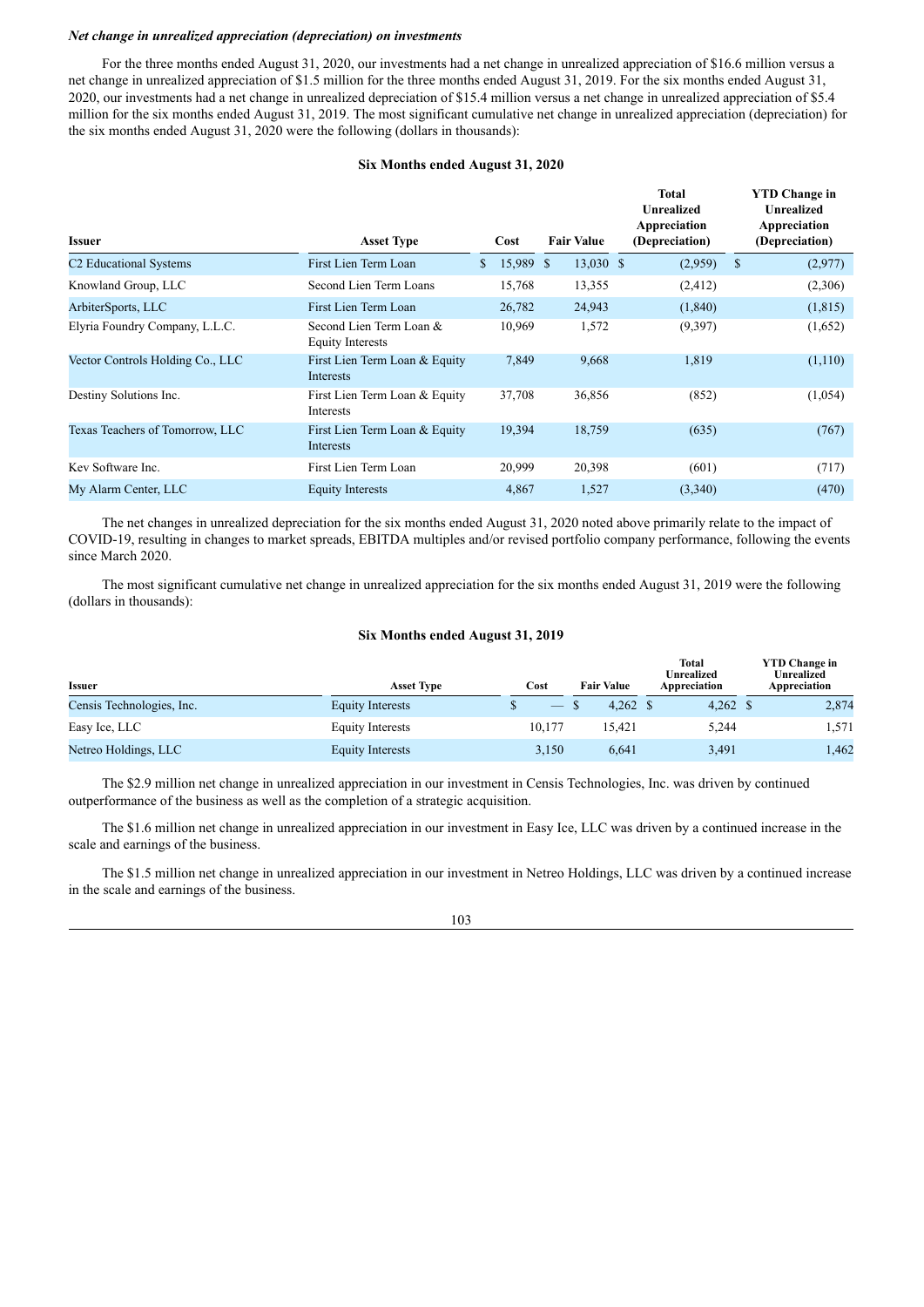## *Changes in net assets resulting from operations*

For the three months ended August 31, 2020, we recorded a net increase in net assets resulting from operations of \$21.8 million. Based on 11,207,142 weighted average common shares outstanding as of August 31, 2020, our per share net increase in net assets resulting from operations was \$1.95 for the three months ended August 31, 2020. For the three months ended August 31, 2019, we recorded a net increase in net assets resulting from operations of \$7.6 million, or \$0.91 per share based on 8,333,570 weighted average common shares outstanding as of August 31, 2019.

For the six months ended August 31, 2020, we recorded a net decrease in net assets resulting from operations of \$0.8 million. Based on 11,212,315 weighted average common shares outstanding as of August 31, 2020, our per share net decrease in net assets resulting from operations was \$0.08 for the six months ended August 31, 2020. For the six months ended August 31, 2019, we recorded a net increase in net assets resulting from operations of \$15.2 million, or \$1.89 per share based on 8,041,365 weighted average common shares outstanding as of August 31, 2019.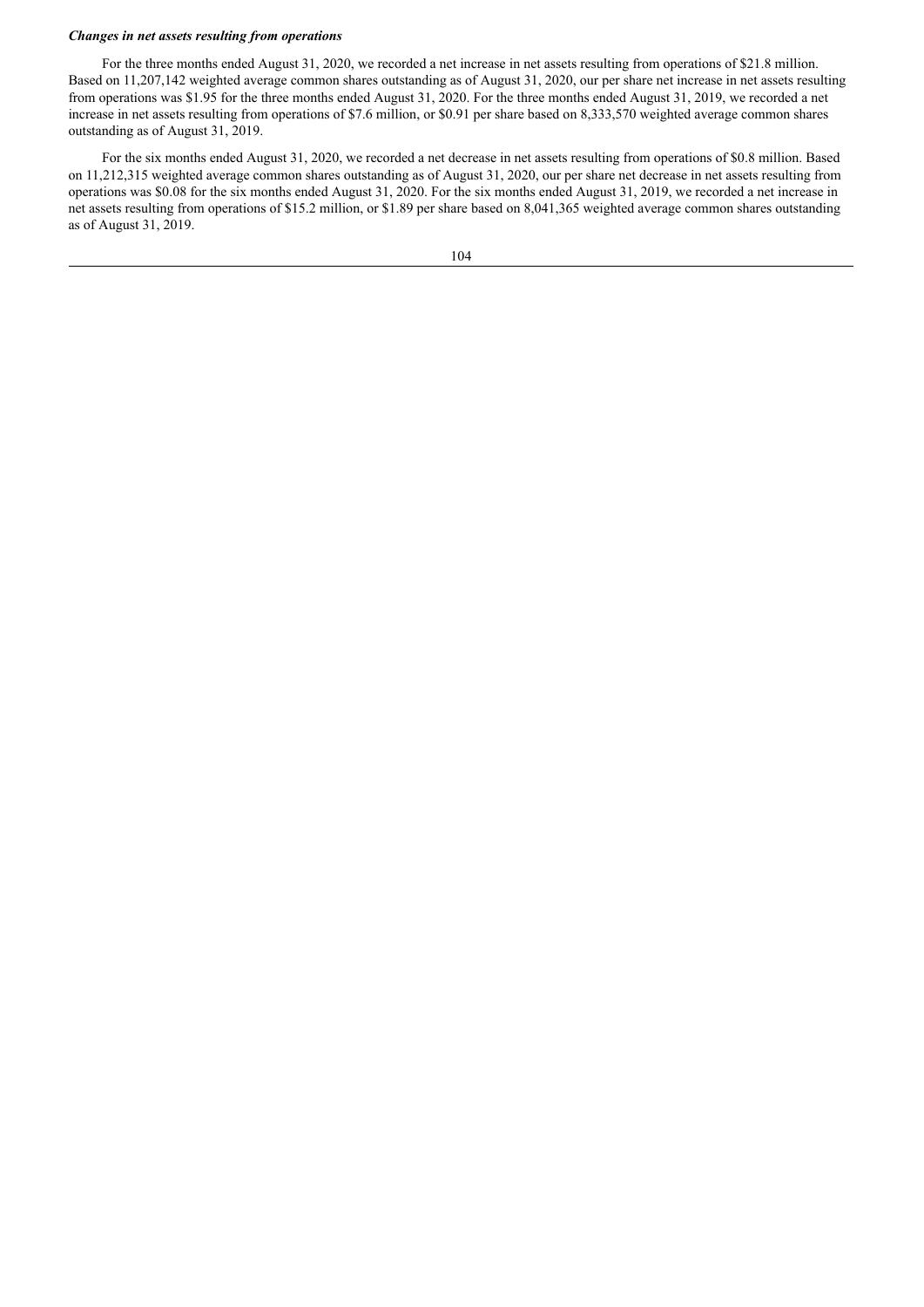# **FINANCIAL CONDITION, LIQUIDITY AND CAPITAL RESOURCES**

We intend to continue to generate cash primarily from cash flows from operations, including interest earned from our investments in debt in middle market companies, interest earned from the temporary investment of cash in U.S. government securities and other highquality debt investments that mature in one year or less, future borrowings and future offerings of securities.

Although we expect to fund the growth of our investment portfolio through the net proceeds from future equity offerings, including our dividend reinvestment plan ("DRIP"), and issuances of senior securities or future borrowings, to the extent permitted by the 1940 Act, we cannot assure you that our plans to raise capital will be successful. In this regard, because our common stock has historically traded at a price below our current net asset value per share and we are limited in our ability to sell our common stock at a price below net asset value per share, we have been and may continue to be limited in our ability to raise equity capital.

In addition, we intend to distribute to our stockholders substantially all of our operating taxable income in order to satisfy the distribution requirement applicable to RICs under the Code. In satisfying this distribution requirement, in accordance with certain applicable provisions of the Code and the Treasury regulations and a revenue procedure issued by the Internal Revenue Service ("IRS"), a RIC may treat a distribution of its own stock as fulfilling its RIC distribution requirements if each stockholder may elect to receive his or her entire distribution in either cash or stock of the RIC subject to a limitation that the aggregate amount of cash to be distributed to all stockholders must be at least 20% of the aggregate declared distribution. We may rely on the revenue procedure in future periods to satisfy our RIC distribution requirement.

Also, as a BDC, we generally are required to meet a coverage ratio of total assets, less liabilities and indebtedness not represented by senior securities, to total senior securities, which include all of our borrowings and any outstanding preferred stock, of at least 200.0%, reduced to 150.0% effective April 16, 2019 following the approval received from the non-interested board of directors on April 16, 2018. This requirement limits the amount that we may borrow. Our asset coverage ratio, as defined in the 1940 Act, was 375.8% as of August 31, 2020 and 607.1% as of February 29, 2020. To fund growth in our investment portfolio in the future, we anticipate needing to raise additional capital from various sources, including the equity markets and other debt-related markets, which may or may not be available on favorable terms, if at all.

Consequently, we may not have the funds or the ability to fund new investments, to make additional investments in our portfolio companies, to fund our unfunded commitments to portfolio companies, to pay dividends or to repay borrowings. Also, the illiquidity of our portfolio investments may make it difficult for us to sell these investments when desired and, if we are required to sell these investments, we may realize significantly less than their recorded value.

## *Madison revolving credit facility*

Below is a summary of the terms of the senior secured revolving credit facility we entered into with Madison Capital Funding LLC (the "Credit Facility") on June 30, 2010, which was most recently amended on September 14, 2020. (See Recent Developments).

*Availability*. The Company can draw up to the lesser of (i) \$40.0 million (the "Facility Amount") and (ii) the product of the applicable advance rate (which varies from 50.0% to 75.0% depending on the type of loan asset) and the value, determined in accordance with the Credit Facility (the "Adjusted Borrowing Value"), of certain "eligible" loan assets pledged as security for the loan (the "Borrowing Base"), in each case less (a) the amount of any undrawn funding commitments the Company has under any loan asset and which are not covered by amounts in the Unfunded Exposure Account referred to below (the "Unfunded Exposure Amount") and outstanding borrowings. Each loan asset held by the Company as of the date on which the Credit Facility was closed was valued as of that date and each loan asset that the Company acquires after such date will be valued at the lowest of its fair value, its face value (excluding accrued interest) and the purchase price paid for such loan asset. Adjustments to the value of a loan asset will be made to reflect, among other things, changes in its fair value, a default by the obligor on the loan asset, insolvency of the obligor, acceleration of the loan asset, and certain modifications to the terms of the loan asset.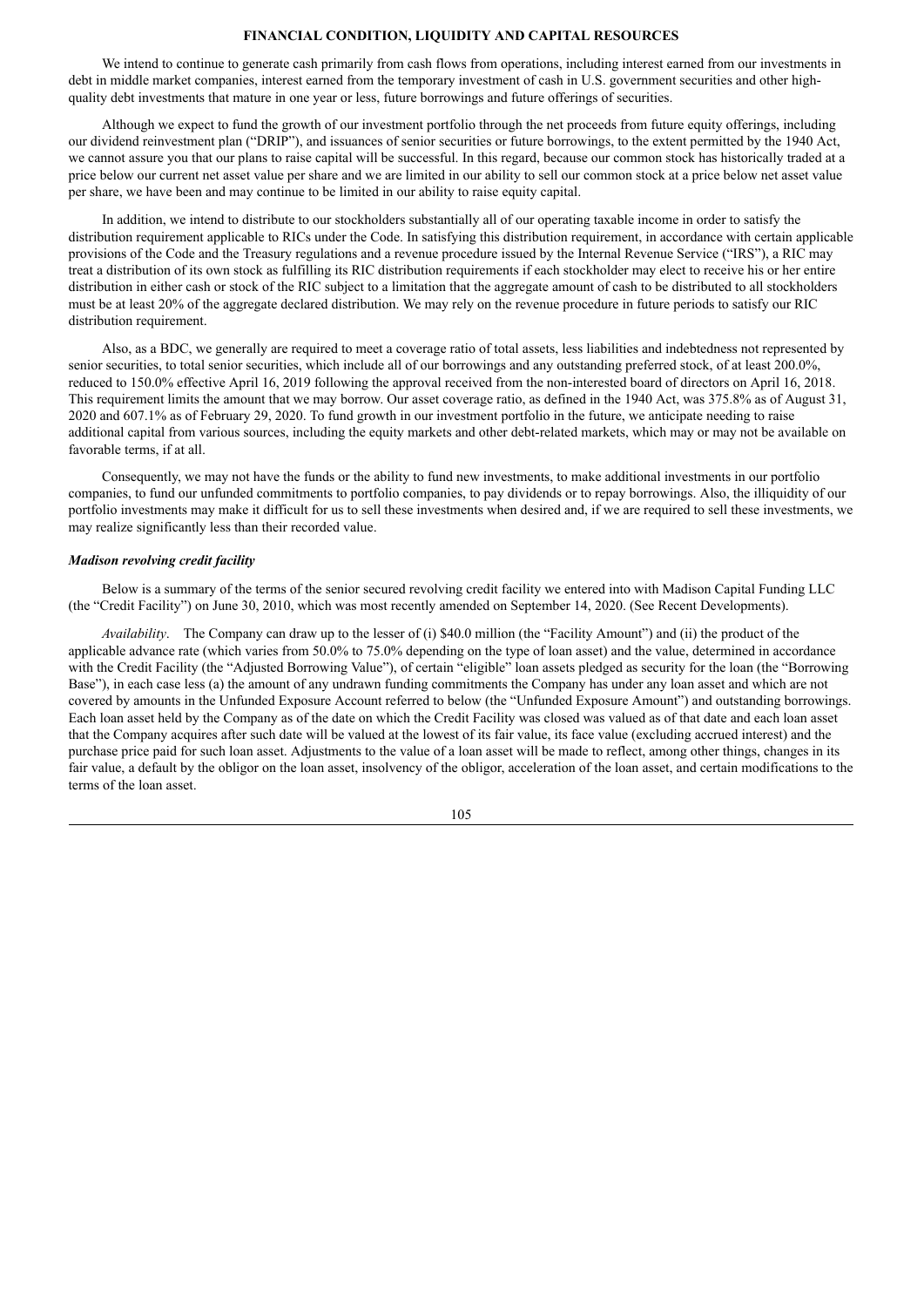The Credit Facility contains limitations on the type of loan assets that are "eligible" to be included in the Borrowing Base and as to the concentration level of certain categories of loan assets in the Borrowing Base such as restrictions on geographic and industry concentrations, asset size and quality, payment frequency, status and terms, average life, and collateral interests. In addition, if an asset is to remain an "eligible" loan asset, the Company may not make changes to the payment, amortization, collateral and certain other terms of the loan assets without the consent of the administrative agent that will either result in subordination of the loan asset or be materially adverse to the lenders.

*Collateral.* The Credit Facility is secured by substantially all of the assets of the Company (other than assets held by our SBIC subsidiary) and includes the subordinated notes ("CLO Notes") issued by Saratoga CLO and the Company's rights under the CLO Management Agreement (as defined below).

*Interest Rate and Fees.* Under the Credit Facility, funds are borrowed from or through certain lenders at the greater of the prevailing LIBOR rate and 1.00%, plus an applicable margin of 4.75%. At the Company's option, funds may be borrowed based on an alternative base rate, which in no event will be less than 2.00%, and the applicable margin over such alternative base rate is 3.75%. In addition, the Company pays the lenders a commitment fee of 0.75% per year on the unused amount of the Credit Facility for the duration of the Revolving Period (defined below). Accrued interest and commitment fees are payable monthly. The Company was also obligated to pay certain other fees to the lenders in connection with the closing of the Credit Facility.

*Revolving Period and Maturity Date.* The Company may make and repay borrowings under the Credit Facility for a period of three years following the closing of the Credit Facility (the "Revolving Period"). The Revolving Period may be terminated at an earlier time by the Company or, upon the occurrence of an event of default, by action of the lenders or automatically. All borrowings and other amounts payable under the Credit Facility are due and payable in full five years after the end of the Revolving Period.

*Collateral Tests.* It is a condition precedent to any borrowing under the Credit Facility that the principal amount outstanding under the Credit Facility, after giving effect to the proposed borrowings, not exceed the lesser of the Borrowing Base or the Facility Amount (the "Borrowing Base Test"). In addition to satisfying the Borrowing Base Test, the following tests must also be satisfied (together with Borrowing Base Test, the "Collateral Tests"):

- *Interest Coverage Ratio.* The ratio (expressed as a percentage) of interest collections with respect to pledged loan assets, less certain fees and expenses relating to the Credit Facility, to accrued interest and commitment fees and any breakage costs payable to the lenders under the Credit Facility for the last 6 payment periods must equal at least 175.0%.
- *Overcollateralization Ratio.* The ratio (expressed as a percentage) of the aggregate Adjusted Borrowing Value of "eligible" pledged loan assets plus the fair value of certain ineligible pledged loan assets and the CLO Notes (in each case, subject to certain adjustments) to outstanding borrowings under the Credit Facility plus the Unfunded Exposure Amount must equal at least 200.0%.
- *Weighted Average FMV Test.* The aggregate adjusted or weighted value of "eligible" pledged loan assets as a percentage of the aggregate outstanding principal balance of "eligible" pledged loan assets must be equal to or greater than 72.0% and 80.0% during the one-year periods prior to the first and second anniversary of the closing date, respectively, and 85.0% at all times thereafter.

The Credit Facility also requires payment of outstanding borrowings or replacement of pledged loan assets upon the Company's breach of its representation and warranty that pledged loan assets included in the Borrowing Base are "eligible" loan assets. Such payments or replacements must equal the lower of the amount by which the Borrowing Base is overstated as a result of such breach or any deficiency under the Collateral Tests at the time of repayment or replacement. Compliance with the Collateral Tests is also a condition to the discretionary sale of pledged loan assets by the Company.

*Priority of Payments.* During the Revolving Period, the priority of payments provisions of the Credit Facility require, after payment of specified fees and expenses and any necessary funding of the Unfunded Exposure Account, that collections of principal from the loan assets and, to the extent that these are insufficient, collections of interest from the loan assets, be applied on each payment date to payment of outstanding borrowings if the Borrowing Base Test, the Overcollateralization Ratio and the Interest Coverage Ratio would not otherwise be met. Similarly,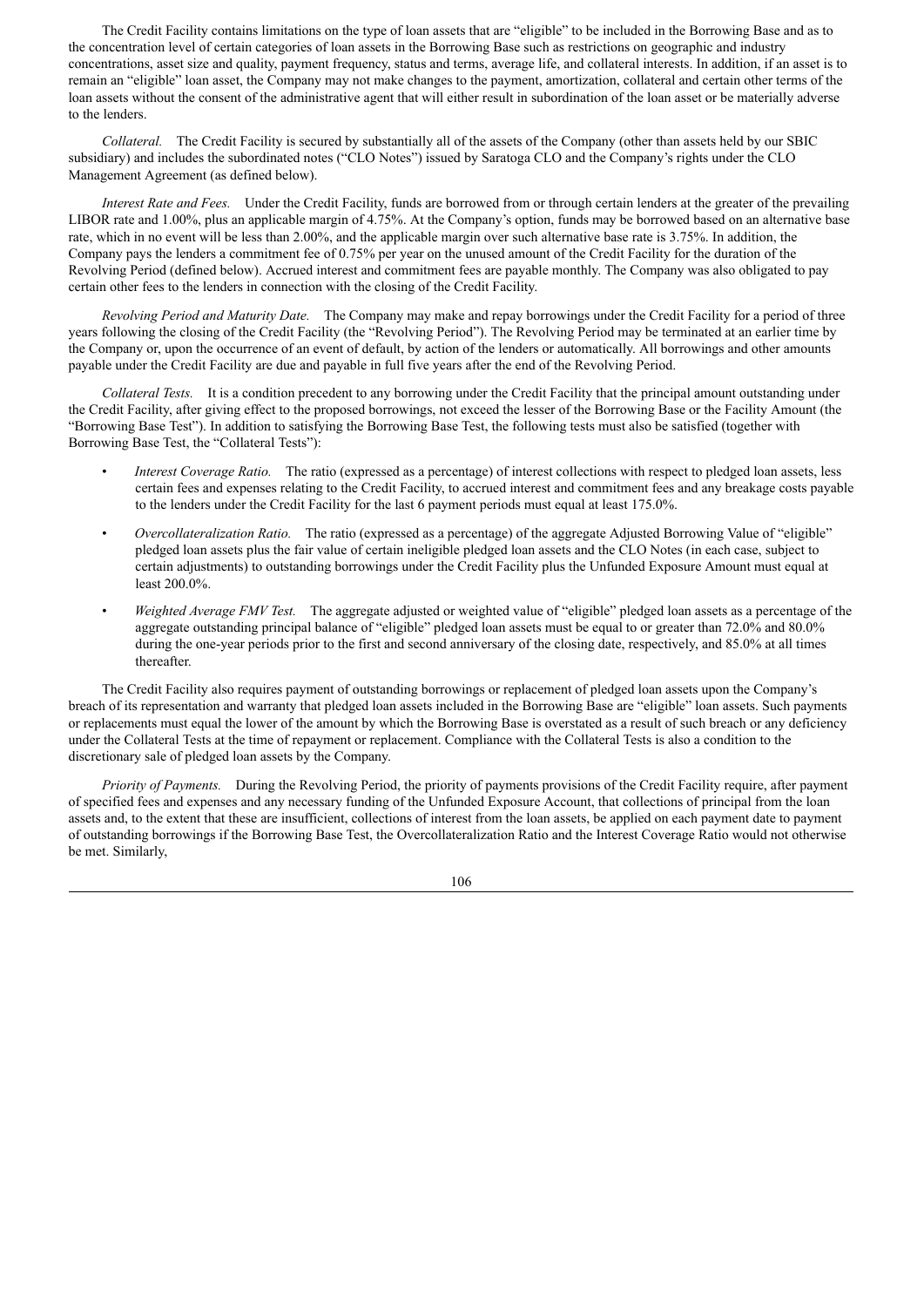following termination of the Revolving Period, collections of interest are required to be applied, after payment of certain fees and expenses, to cure any deficiencies in the Borrowing Base Test, the Interest Coverage Ratio and the Overcollateralization Ratio as of the relevant payment date.

*Reserve Account.* The Credit Facility requires the Company to set aside an amount equal to the sum of accrued interest, commitment fees and administrative agent fees due and payable on the next succeeding three payment dates (or corresponding to three payment periods). If for any monthly period during which fees and other payments accrue, the aggregate Adjusted Borrowing Value of "eligible" pledged loan assets which do not pay cash interest at least quarterly exceeds 15.0% of the aggregate Adjusted Borrowing Value of "eligible" pledged loan assets, the Company is required to set aside such interest and fees due and payable on the next succeeding six payment dates. Amounts in the reserve account can be applied solely to the payment of administrative agent fees, commitment fees, accrued and unpaid interest and any breakage costs payable to the lenders.

*Unfunded Exposure Account.* With respect to revolver or delayed draw loan assets, the Company is required to set aside in a designated account (the "Unfunded Exposure Account") 100.0% of its outstanding and undrawn funding commitments with respect to such loan assets. The Unfunded Exposure Account is funded at the time the Company acquires a revolver or delayed draw loan asset and requests a related borrowing under the Credit Facility. The Unfunded Exposure Account is funded through a combination of proceeds of the requested borrowing and other Company funds, and if for any reason such amounts are insufficient, through application of the priority of payment provisions described above.

*Operating Expenses.* The priority of payments provision of the Credit Facility provides for the payment of certain operating expenses of the Company out of collections on principal and interest during the Revolving Period and out of collections on interest following the termination of the Revolving Period in accordance with the priority established in such provision. The operating expenses payable pursuant to the priority of payment provisions is limited to \$350,000 for each monthly payment date or \$2.5 million for the immediately preceding period of twelve consecutive monthly payment dates. This ceiling can be increased by the lesser of 5.0% or the percentage increase in the fair market value of all the Company's assets only on the first monthly payment date to occur after each one-year anniversary following the closing of the Credit Facility. Upon the occurrence of a Manager Event (described below), the consent of the administrative agent is required in order to pay operating expenses through the priority of payments provision.

*Events of Default.* The Credit Facility contains certain negative covenants, customary representations and warranties and affirmative covenants and events of default. The Credit Facility does not contain grace periods for breach by the Company of certain covenants, including, without limitation, preservation of existence, negative pledge, change of name or jurisdiction and separate legal entity status of the Company covenants and certain other customary covenants. Other events of default under the Credit Facility include, among other things, the following:

- an Interest Coverage Ratio of less than 150.0%;
- an Overcollateralization Ratio of less than 175.0%;
- the filing of certain ERISA or tax liens;
- the occurrence of certain "Manager Events" such as:
	- failure by Saratoga Investment Advisors and its affiliates to maintain collectively, directly or indirectly, a cash equity investment in the Company in an amount equal to at least \$5.0 million at any time prior to the third anniversary of the closing date;
	- failure of the Management Agreement between Saratoga Investment Advisors and the Company to be in full force and effect;
	- indictment or conviction of Saratoga Investment Advisors or any "key person" for a felony offense, or any fraud, embezzlement or misappropriation of funds by Saratoga Investment Advisors or any "key person" and, in the case of "key persons," without a reputable, experienced individual reasonably satisfactory to Madison Capital Funding appointed to replace such key person within 30 days;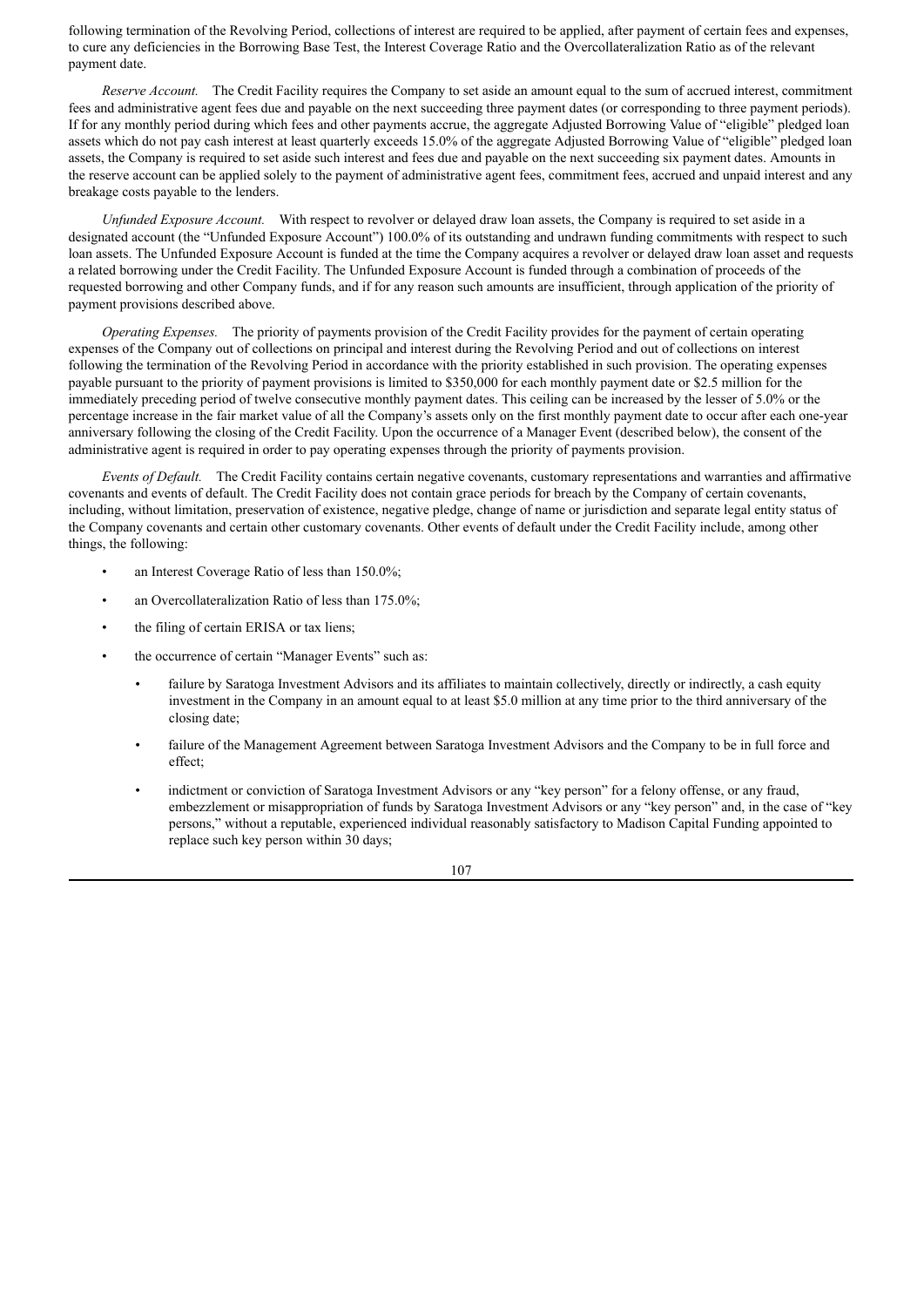- resignation, termination, disability or death of a "key person" or failure of any "key person" to provide active participation in Saratoga Investment Advisors' daily activities, all without a reputable, experienced individual reasonably satisfactory to Madison Capital Funding appointed within 30 days; or
- occurrence of any event constituting "cause" under the Collateral Management Agreement between the Company and Saratoga CLO (the "CLO Management Agreement"), delivery of a notice under Section 12(c) of the CLO Management Agreement with respect to the removal of the Company as collateral manager or the Company ceases to act as collateral manager under the CLO Management Agreement.

*Conditions to Acquisitions and Pledges of Loan Assets.* The Credit Facility imposes certain additional conditions to the acquisition and pledge of additional loan assets. Among other things, the Company may not acquire additional loan assets without the prior written consent of the administrative agent until such time that the administrative agent indicates in writing its satisfaction with Saratoga Investment Advisors' policies, personnel and processes relating to the loan assets.

*Fees and Expenses.* The Company paid certain fees and reimbursed Madison Capital Funding LLC for the aggregate amount of all documented, out-of-pocket costs and expenses, including the reasonable fees and expenses of lawyers, incurred by Madison Capital Funding LLC in connection with the Credit Facility and the carrying out of any and all acts contemplated thereunder up to and as of the date of closing of the stock purchase transaction with Saratoga Investment Advisors and certain of its affiliates. These amounts totaled \$2.0 million.

On February 24, 2012, we amended our senior secured revolving credit facility with Madison Capital Funding LLC to, among other things:

- expand the borrowing capacity under the Credit Facility from \$40.0 million to \$45.0 million;
- extend the period during which we may make and repay borrowings under the Credit Facility from July 30, 2013 to February 24, 2015 (the "Revolving Period"). The Revolving Period may, upon the occurrence of an event of default, by action of the lenders or automatically, be terminated. All borrowings and other amounts payable under the Credit Facility are due and payable five years after the end of the Revolving Period; and
- remove the condition that we may not acquire additional loan assets without the prior written consent of the administrative agent.

On September 17, 2014, we entered into a second amendment to the Revolving Facility with Madison Capital Funding LLC to, among other things:

- extend the commitment termination date from February 24, 2015 to September 17, 2017;
- extend the maturity date of the Revolving Facility from February 24, 2020 to September 17, 2022 (unless terminated sooner upon certain events);
- reduce the applicable margin rate on base rate borrowings from 4.50% to 3.75%, and on LIBOR borrowings from 5.50% to 4.75%; and
- reduce the floor on base rate borrowings from 3.00% to 2.25%; and on LIBOR borrowings from 2.00% to 1.25%.

On May 18, 2017, we entered into a third amendment to the Credit Facility with Madison Capital Funding LLC to, among other things:

- extend the commitment termination date from September 17, 2017 to September 17, 2020;
- extend the final maturity date of the Credit Facility from September 17, 2022 to September 17, 2025;
- reduce the floor on base rate borrowings from 2.25% to 2.00%;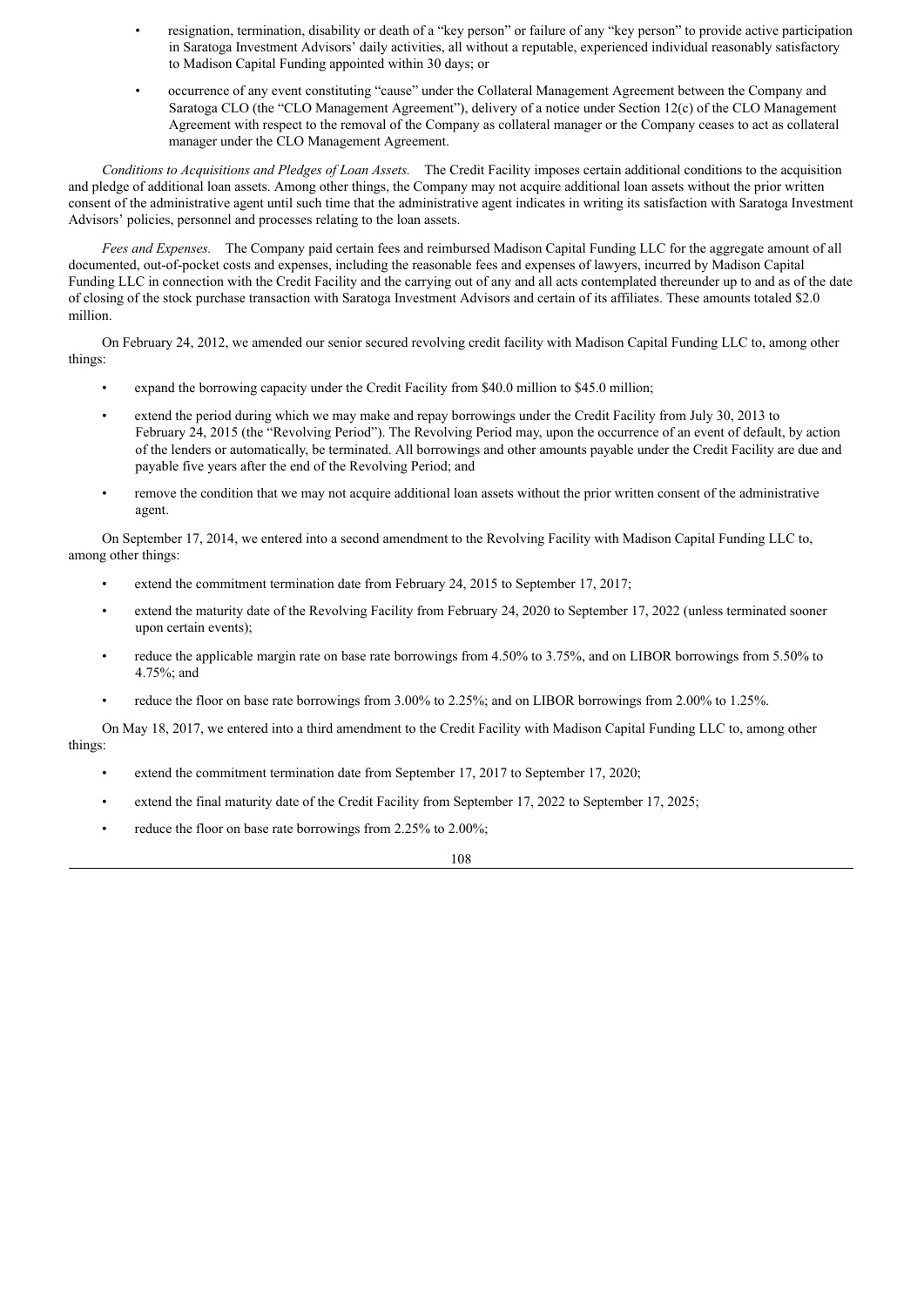- reduce the floor on LIBOR borrowings from 1.25% to 1.00%; and
- reduce the commitment fee rate from 0.75% to 0.50% for any period during which the ratio of advances outstanding to aggregate commitments, expressed as a percentage, is greater than or equal to 50%.

On April 24, 2020, we entered into a fourth amendment to the Credit Facility with Madison Capital Funding LLC to, among other things:

- permit certain amendments related to the Paycheck Protection Program ("Permitted PPP Amendment") to Loan Asset Documents;
- exclude certain debt and interest amounts allowed by the Permitted PPP Amendments from certain calculations related to Net Leverage Ratio, Interest Coverage Ratio and EBITDA; and
- exclude such Permitted PPP Amendments from constituting a Material Modification.

As of August 31, 2020, we had no outstanding borrowings under the Credit Facility and \$170.0 million of SBA-guaranteed debentures outstanding (which are discussed below). As of February 29, 2020, we had no outstanding borrowings under the Credit Facility and \$150.0 million of SBA-guaranteed debentures outstanding. Our borrowing base under the Credit Facility at August 31, 2020 and February 29, 2020 was \$28.8 million and \$35.6 million, respectively.

Our asset coverage ratio, as defined in the 1940 Act, was 375.8% as of August 31, 2020 and 607.1% as of February 29, 2020.

#### *SBA-guaranteed debentures*

In addition, we, through two wholly-owned subsidiaries, sought and obtained licenses from the SBA to operate an SBIC. In this regard, on March 28, 2012, our wholly-owned subsidiary, Saratoga Investment Corp. SBIC LP, received a license from the SBA to operate as an SBIC under Section 301(c) of the Small Business Investment Act of 1958 and on August 14, 2019, our wholly-owned subsidiary, Saratoga Investment Corp. SBIC II LP, also received a license. SBICs are designated to stimulate the flow of private equity capital to eligible small businesses. Under SBA regulations, SBICs may make loans to eligible small businesses and invest in the equity securities of small businesses.

The SBIC licenses allows our SBIC subsidiaries to obtain leverage by issuing SBA-guaranteed debentures. SBA-guaranteed debentures are non-recourse, interest only debentures with interest payable semi-annually and have a ten-year maturity. The principal amount of SBA-guaranteed debentures is not required to be paid prior to maturity but may be prepaid at any time without penalty. The interest rate of SBA-guaranteed debentures is fixed on a semi-annual basis at a market-driven spread over U.S. Treasury Notes with 10-year maturities.

SBA regulations previously limited the amount that our SBIC subsidiary may borrow to a maximum of \$150.0 million when it has at least \$75.0 million in regulatory capital, receives a capital commitment from the SBA and has been through an examination by the SBA subsequent to licensing. This maximum has been increased by SBA regulators for new licenses to \$175.0 million of SBA debentures when it has at least \$87.5 million in regulatory capital. The new license will provide up to \$175.0 million in additional long-term capital in the form of SBA-guaranteed debentures. The SBIC LP and SBIC II LP are regulated by the SBA. As a result of the 2016 omnibus spending bill signed into law in December 2015, the maximum amount of SBA-guaranteed debentures that affiliated SBIC funds can have outstanding was increased from \$225.0 million to \$350.0 million. Our wholly-owned SBIC subsidiaries are able to borrow funds from the SBA against regulatory capital (which approximates equity capital) that is paid in and is subject to customary regulatory requirements including but not limited to an examination by the SBA. With this license approval, Saratoga will grow its SBA relationship from \$150.0 million to \$325.0 million of committed capital.

We received exemptive relief from the SEC to permit us to exclude the debt of our SBIC subsidiaries guaranteed by the SBA from the definition of senior securities in the asset coverage test under the 1940 Act. This allows us increased flexibility under the asset coverage test by permitting us to borrow up to \$325.0 million more than we would otherwise be able to absent the receipt of this exemptive relief. On April 16, 2018, as permitted by the Small Business Credit Availability Act, which was signed into law on March 23, 2018, our noninterested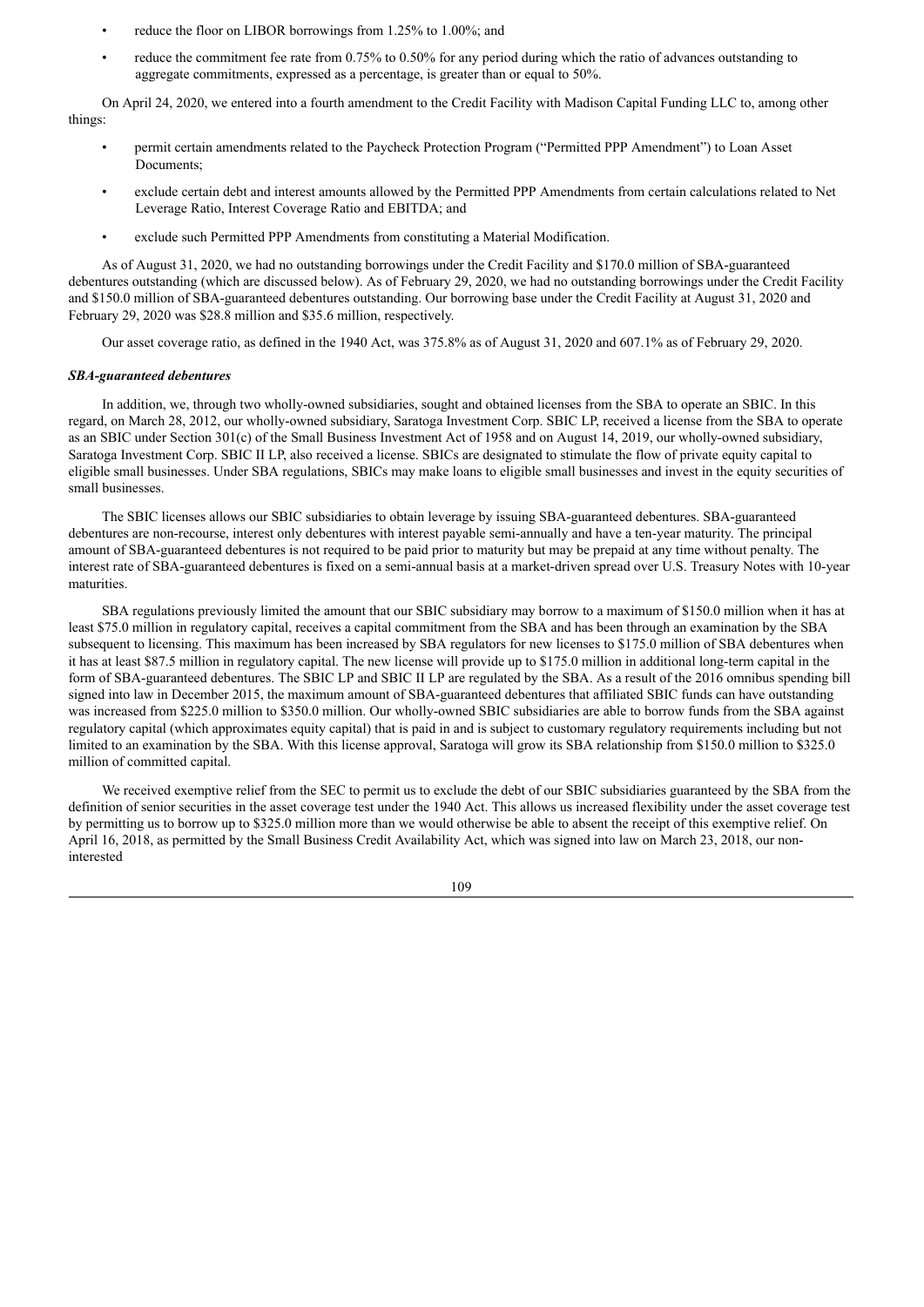board of directors approved of our becoming subject to a minimum asset coverage ratio of 150.0% from 200% under Sections 18(a)(1) and 18(a)(2) of the Investment Company Act, as amended. The 150.0% asset coverage ratio became effective on April 16, 2019.

As of August 31, 2020, our SBIC LP subsidiary had \$75.0 million in regulatory capital and \$150.0 million in SBA-guaranteed debentures outstanding and our SBIC II LP subsidiary had \$65.0 million in regulatory capital and \$20.0 million in SBA-guaranteed debentures outstanding.

#### *Unsecured notes*

In May 2013, the Company issued \$48.3 million in aggregate principal amount of 7.50% fixed-rate notes due 2020 (the "2020 Notes"). The 2020 Notes were redeemed in full on January 13, 2017 and are no longer listed on the NYSE.

On May 29, 2015, we entered into a Debt Distribution Agreement with Ladenburg Thalmann & Co. through which we may offer for sale, from time to time, up to \$20.0 million in aggregate principal amount of the 2020 Notes through an ATM offering. Prior to the 2020 Notes being redeemed in full, the Company had sold 539,725 bonds with a principal of \$13.5 million at an average price of \$25.31 for aggregate net proceeds of \$13.4 million (net of transaction costs).

On December 21, 2016, we issued \$74.5 million in aggregate principal amount of our 2023 Notes for net proceeds of \$71.7 million after deducting underwriting commissions of approximately \$2.3 million and offering costs of approximately \$0.5 million. The net proceeds from the offering were used to repay all of the outstanding indebtedness under the 2020 Notes on January 13, 2017, which amounted to \$61.8 million, and for general corporate purposes in accordance with our investment objective and strategies. On December 21, 2019 and February 7, 2020, the Company redeemed \$50.0 million and \$24.5 million, respectively, in aggregate principal amount of the \$74.5 million in aggregate principal amount of issued and outstanding 2023 Notes and are no longer listed on the NYSE.

On August 28, 2018, the Company issued \$40.0 million in aggregate principal amount of our 6.25% fixed-rate notes due 2025 (the "6.25% 2025 Notes") for net proceeds of \$38.7 million after deducting underwriting commissions of approximately \$1.3 million. Offering costs incurred were approximately \$0.3 million. The issuance included the full exercise of the underwriters' option to purchase an additional \$5.0 million aggregate principal amount of 6.25% 2025 Notes within 30 days. Interest on the 6.25% 2025 Notes is paid quarterly in arrears on February 28, May 31, August 31 and November 30, at a rate of 6.25% per year, beginning November 30, 2018. The 6.25% 2025 Notes mature on August 31, 2025 and commencing August 28, 2021, may be redeemed in whole or in part at any time or from time to time at our option. The net proceeds from the offering were used for general corporate purposes in accordance with our investment objective and strategies. Financing costs of \$1.6 million related to the 6.25% 2025 Notes have been capitalized and are being amortized over the term of the 6.25% 2025 Notes. The 6.25% 2025 Notes are listed on the NYSE under the trading symbol "SAF" with a par value of \$25.00 per share.

On February 5, 2019, the Company completed a re-opening and up-sizing of its existing 6.25% 2025 Notes by issuing an additional \$20.0 million in aggregate principal amount for net proceeds of \$19.2 million after deducting underwriting commissions of approximately \$0.6 million and discount of \$0.2 million. Offering costs incurred were approximately \$0.2 million. The issuance included the full exercise of the underwriters' option to purchase an additional \$2.5 million aggregate principal amount of 6.25% 2025 Notes within 30 days. Interest rate, interest payment dates and maturity remain unchanged from the existing 6.25% 2025 Notes issued in August 2018. The net proceeds from this offering were used for general corporate purposes in accordance with our investment objective and strategies. The financing costs and discount of \$1.0 million related to the 6.25% 2025 Notes have been capitalized and are being amortized over the term of the 6.25% 2025 Notes.

At August 31, 2020, the total 6.25% 2025 Notes outstanding was \$60.0 million.

$$
110 \\
$$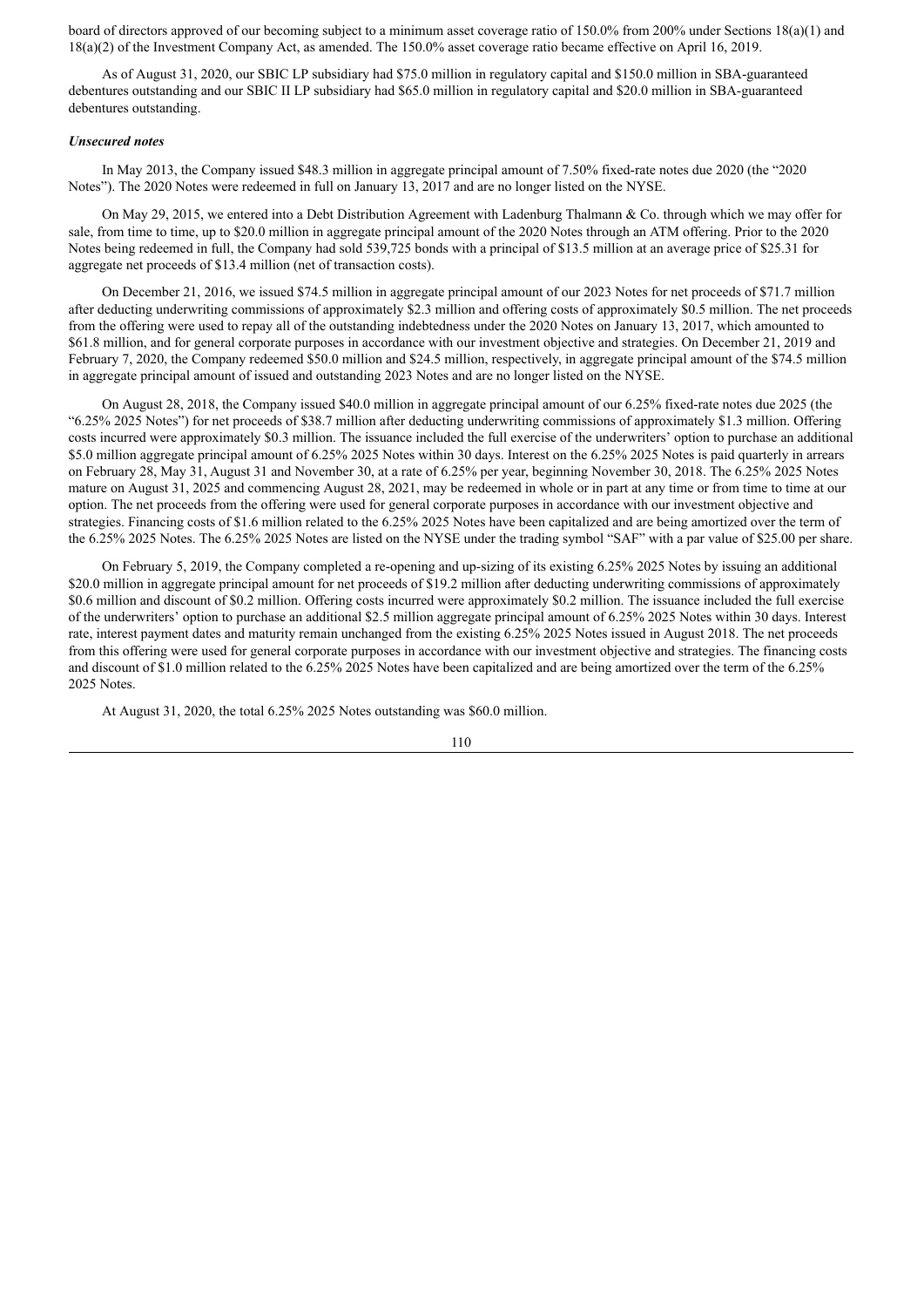In connection with the issuance of the 6.25% 2025 Notes, we agreed to the following covenants for the period of time during which the notes are outstanding:

- we will not violate (whether or not we are subject to) Section  $18(a)(1)(A)$  as modified by Section  $61(a)(1)$  of the 1940 Act or any successor provisions, but giving effect to any exemptive relief granted to us by the SEC. These provisions generally prohibit us from making additional borrowings, including through the issuance of additional debt or the sale of additional debt securities, unless our asset coverage, as defined in the 1940 Act, equals at least 200% after such borrowings, or, if we obtain the required approvals from our independent directors and/or stockholders, 150% (after deducting the amount of such dividend, distribution or purchase price, as the case may be).
- we will not declare any dividend (except a dividend payable in our stock), or declare any other distribution, upon a class of our capital stock, or purchase any such capital stock, unless, in every such case, at the time of the declaration of any such dividend or distribution, or at the time of any such purchase, we have an asset coverage (as defined in the 1940 Act) of at least 150.0%, as such obligation may be amended or superseded, after deducting the amount of such dividend, distribution or purchase price, as the case may be, and in each case giving effect to (i) any exemptive relief granted to us by the SEC, and (ii) any SEC no-action relief granted by the SEC to another BDC (or to us if we determine to seek such similar no-action or other relief) permitting the BDC to declare any cash dividend or distribution notwithstanding the prohibition contained in Section  $18(a)(1)(B)$  as modified by such provisions of Section 61(a) of the 1940 Act as may be applicable to us from time to time, as such obligation may be amended or superseded, in order to maintain such BDC's status as a regulated investment company under Subchapter M of the Code.
- if, at any time, we are not subject to the reporting requirements of Sections 13 or 15(d) of the Securities Exchange Act of 1934, or the Exchange Act, to file any periodic reports with the SEC, we agree to furnish to holders of the 6.25% 2025 Notes and the Trustee, for the period of time during which the 6.25% 2025 Notes are outstanding, our audited annual consolidated financial statements, within 90 days of our fiscal year end, and unaudited interim consolidated financial statements, within 45 days of our fiscal quarter end (other than our fourth fiscal quarter). All such financial statements will be prepared, in all material respects, in accordance with applicable United States generally accepted accounting principles.

On June 24, 2020, the Company issued \$37.5 million in aggregate principal amount of our 7.25% fixed-rate notes due 2025 (the "7.25% 2025 Notes") for net proceeds of \$36.3 million after deducting underwriting commissions of approximately \$1.2 million. Offering costs incurred were approximately \$0.3 million. On July 6, 2020, the underwriters exercised their option in full to purchase an additional \$5.625 million in aggregate principal amount of its 7.25% unsecured notes due 2025. Net proceeds to the Company were \$5.4 million after deducting underwriting commissions of approximately \$0.2 million. Interest on the 7.25% 2025 Notes is paid quarterly in arrears on February 28, May 31, August 31 and November 30, at a rate of 7.25% per year, beginning August 31, 2020. The 7.25% 2025 Notes mature on June 30, 2025 and commencing June 24, 2022, may be redeemed in whole or in part at any time or from time to time at our option. The net proceeds from the offering were used for general corporate purposes in accordance with our investment objective and strategies. Financing costs of \$1.6 million related to the 7.25% 2025 Notes have been capitalized and are being amortized over the term of the 7.25% 2025 Notes. The Company has received an investment grade private rating of "BBB" from Egan-Jones Ratings Company, an independent, unaffiliated rating agency. As of August 31, 2020, the total 7.25% 2025 Notes outstanding was \$43.1 million. The 7.25% 2025 Notes are listed on the NYSE under the trading symbol "SAK" with a par value of \$25.00 per share. At August 31, 2020, the total 7.25% 2025 Notes outstanding was \$43.1 million.

On July 9, 2020, the Company issued \$5.0 million aggregate principal amount of our 7.75% fixed-rate Notes due in 2025 (the "7.75% 2025 Notes") for net proceeds of \$4.8 million after deducting underwriting commissions of approximately \$0.2 million. Offering costs incurred were approximately \$0.1 million. Interest on the 7.75% Notes 2025 is paid quarterly in arrears on February 28, May 31, August 31 and November 30, at a rate of 7.75% per year, beginning August 31, 2020. The 7.75% Notes 2025 mature on July 9, 2025 and may be redeemed in whole or in part at any time or from time to time at our option. The net proceeds from the offering were used for general corporate purposes in accordance with our investment objective and strategies. Financing costs of \$0.3 million related to the 7.75% Notes 2025 have been capitalized and are being amortized over the term of the Notes. The 7.75% 2025 Notes are unlisted and have a par value of \$25.00 per share.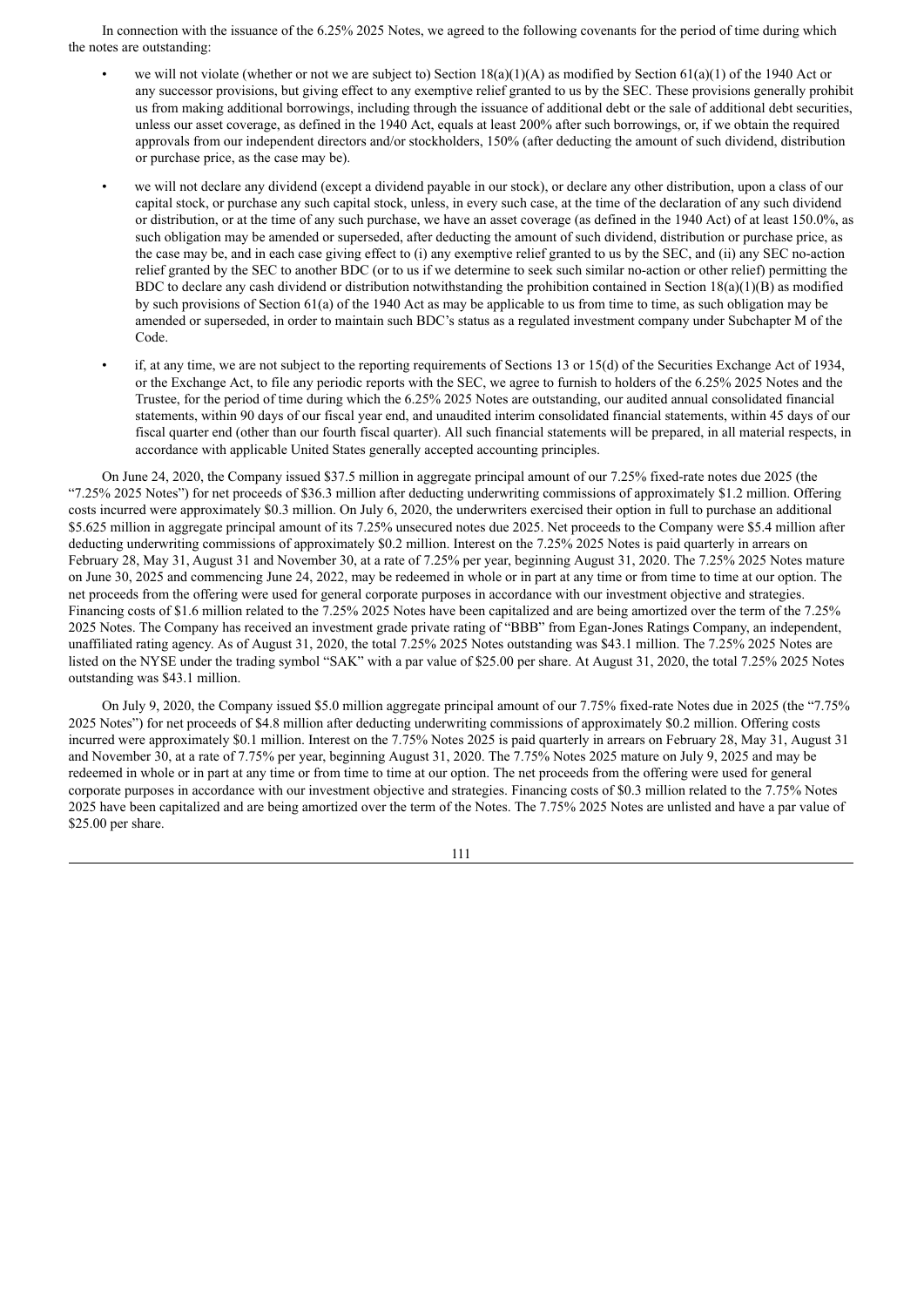# At August 31, 2020, the total 7.75% 2025 Notes outstanding was \$5.0 million.

On July 13, 2018, the Company issued 1,150,000 shares of its common stock priced at \$25.00 per share (par value \$0.001 per share) at an aggregate total of \$28.75 million. The net proceeds, after deducting underwriting commissions of \$1.15 million and offering costs of approximately \$0.2 million, amounted to approximately \$27.4 million. The Company also granted the underwriters a 30-day option to purchase up to an additional 172,500 shares of its common stock, which was not exercised.

At August 31, 2020 and February 29, 2020, the fair value of investments, cash and cash equivalents and cash and cash equivalents, reserve accounts were as follows:

|                                             | <b>August 31, 2020</b><br>Percentage of |                   |                   |                   | <b>February 29, 2020</b> |
|---------------------------------------------|-----------------------------------------|-------------------|-------------------|-------------------|--------------------------|
|                                             |                                         |                   |                   |                   | Percentage of            |
|                                             |                                         | <b>Fair Value</b> | <b>Total</b>      | <b>Fair Value</b> | Total                    |
|                                             |                                         |                   | (\$ in thousands) |                   |                          |
| Cash and cash equivalents                   | \$                                      | 39,052            | $6.8\%$ \$        | 24,599            | 4.7%                     |
| Cash and cash equivalents, reserve accounts |                                         | 26,343            | 4.7               | 14,851            | 2.8                      |
| First lien term loans                       |                                         | 389,912           | 67.9              | 346,233           | 66.0                     |
| Second lien term loans                      |                                         | 50,295            | 8.8               | 73,570            | 14.0                     |
| Unsecured term loans                        |                                         | 6,522             | 1.1               | 4,346             | 0.8                      |
| Structured finance securities               |                                         | 31,096            | 5.4               | 32,470            | 6.2                      |
| Equity interests                            |                                         | 30,292            | 5.3               | 29,013            | 5.5                      |
| Total                                       |                                         | 573,512           | $100.0\%$ \$      | 525,082           | 100.0%                   |

On March 16, 2017, we entered into an equity distribution agreement with Ladenburg Thalmann & Co. Inc., through which we may offer for sale, from time to time, up to \$30.0 million of our common stock through an ATM offering. Subsequent to this, BB&T Capital Markets and B. Riley FBR, Inc. were also added to the agreement. On July 11, 2019, the amount of the common stock to be offered through this offering was increased to \$70.0 million, and on October 8, 2019, the amount of the common stock to be offered was increased to \$130.0 million. As of August 31, 2020, the Company sold 3,922,018 shares for gross proceeds of \$97.1 million at an average price of \$24.77 for aggregate net proceeds of \$95.9 million (net of transaction costs). During the six months ended August 31, 2020, there was no activity related to the ATM offering.

On September 24, 2014, the Company announced the approval of an open market share repurchase plan that allowed it to repurchase up to 200,000 shares of its common stock at prices below its NAV as reported in its then most recently published consolidated financial statements. On October 7, 2015, the Company's board of directors extended the open market share repurchase plan for another year and increased the number of shares the Company is permitted to repurchase at prices below its NAV, as reported in its then most recently published consolidated financial statements, to 400,000 shares of its common stock. On October 5, 2016, the Company's board of directors extended the open market share repurchase plan for another year to October 15, 2017 and increased the number of shares the Company is permitted to repurchase at prices below its NAV, as reported in its then most recently published consolidated financial statements, to 600,000 shares of its common stock. On October 10, 2017, January 8, 2019 and January 7, 2020, the Company's board of directors extended the open market share repurchase plan for another year to October 15, 2018, January 15, 2020 and January 15, 2021, respectively, each time leaving the number of shares unchanged at 600,000 shares of its common stock. On May 4, 2020, the Board of Directors increased the share repurchase plan to 1.3 million shares of common stock. As of August 31, 2020, the Company purchased 308,812 shares of common stock, at the average price of \$16.96 for approximately \$5.3 million pursuant to this repurchase plan. During the six months ended August 31, 2020, the Company purchased 90,321 shares of common stock, at the average price of \$17.17 for approximately \$5.2 million pursuant to this repurchase plan.

On July 7, 2020, the Company declared a dividend of \$0.40 per share payable on August 12, 2020, to common stockholders of record on July 27, 2020. Shareholders have the option to receive payment of the dividend in cash, or receive shares of common stock, pursuant to the Company's DRIP. Based on shareholder elections, the dividend consisted of approximately \$3.7 million in cash and 47,098 newly issued shares of common stock, or 0.4% of our outstanding common stock prior to the dividend payment. The number of shares of common stock comprising the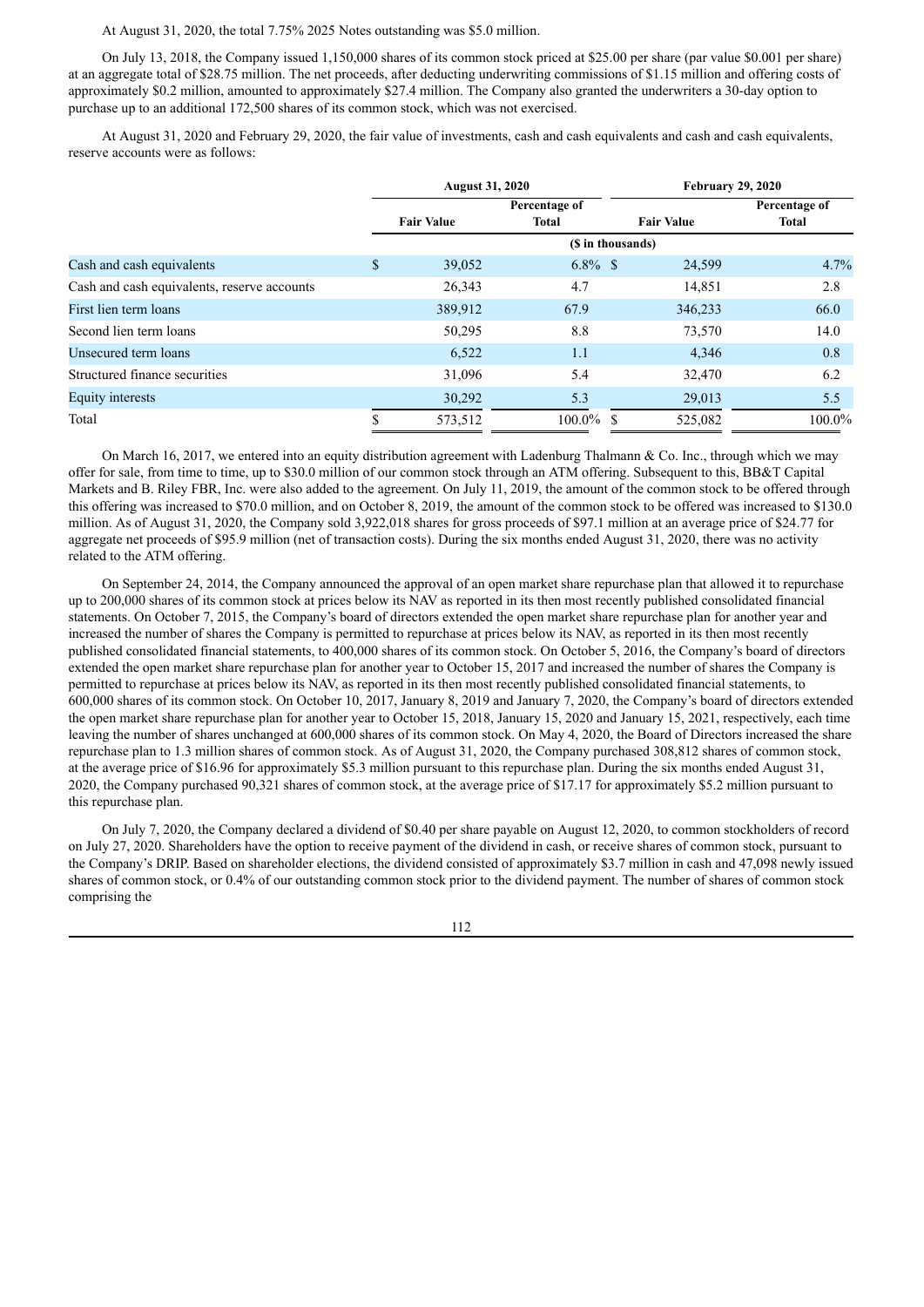stock portion was calculated based on a price of \$16.45 per share, which equaled 95.0% of the volume weighted average trading price per share of the common stock on July 30, 31 and August 3, 4, 5, 6, 7, 10, 11 and 12, 2020.

On January 7, 2020, the Company declared a dividend of \$0.56 per share, which was paid on February 6, 2020, to common stockholders of record on January 24, 2020. Shareholders had the option to receive payment of the dividend in cash, or receive shares of common stock, pursuant to the Company's DRIP. Based on shareholder elections, the dividend consisted of approximately \$5.4 million in cash and 35,682 newly issued shares of common stock, or 0.3% of our outstanding common stock prior to the dividend payment. The number of shares of common stock comprising the stock portion was calculated based on a price of \$25.44 per share, which equaled 95.0% of the volume weighted average trading price per share of the common stock on January 24, 27, 28, 29, 30, 31 and February 3, 4, 5 and 6, 2020.

On August 27, 2019, the Company declared a dividend of \$0.56 per share, which was paid on September 26, 2019, to common stockholders of record on September 13, 2019. Shareholders had the option to receive payment of the dividend in cash, or receive shares of common stock, pursuant to the Company's DRIP. Based on shareholder elections, the dividend consisted of approximately \$4.5 million in cash and 34,575 newly issued shares of common stock, or 0.4% of our outstanding common stock prior to the dividend payment. The number of shares of common stock comprising the stock portion was calculated based on a price of \$23.34 per share, which equaled 95.0% of the volume weighted average trading price per share of the common stock on September 13, 16, 17, 18, 19, 20, 23, 24, 25 and 26, 2019.

On May 28, 2019, our board of directors declared a dividend of \$0.55 per share, which was paid on June 27, 2019, to common stockholders of record as of June 13, 2019. Shareholders had the option to receive payment of the dividend in cash, or receive shares of common stock, pursuant to our DRIP. Based on shareholder elections, the dividend consisted of approximately \$3.6 million in cash and 31,545 newly issued shares of common stock, or 0.4% of our outstanding common stock prior to the dividend payment. The number of shares of common stock comprising the stock portion was calculated based on a price of \$22.65 per share, which equaled 95% of the volume weighted average trading price per share of the common stock on June 14, 17, 18, 19, 20, 21, 24, 25, 26 and 27, 2019.

On February 26, 2019, our board of directors declared a dividend of \$0.54 per share, which was paid on March 28, 2019, to common stockholders of record as of March 14, 2019. Shareholders had the option to receive payment of the dividend in cash, or receive shares of common stock, pursuant to our DRIP. Based on shareholder elections, the dividend consisted of approximately \$3.5 million in cash and 31,240 newly issued shares of common stock, or 0.4% of our outstanding common stock prior to the dividend payment. The number of shares of common stock comprising the stock portion was calculated based on a price of \$21.36 per share, which equaled 95% of the volume weighted average trading price per share of the common stock on March 15, 18, 19, 20, 21, 22, 25, 26, 27 and 28, 2019.

On November 27, 2018, our board of directors declared a dividend of \$0.53 per share, which was paid on January 2, 2019, to common stockholders of record on December 17, 2018. Shareholders had the option to receive payment of the dividend in cash, or receive shares of common stock, pursuant to the Company's DRIP. Based on shareholder elections, the dividend consisted of approximately \$3.4 million in cash and 30,796 newly issued shares of common stock, or 0.4% of our outstanding common stock prior to the dividend payment. The number of shares of common stock comprising the stock portion was calculated based on a price of \$18.88 per share, which equaled 95.0% of the volume weighted average trading price per share of the common stock on December 18, 19, 20, 21, 24, 26, 27, 28, 31, 2018 and January 2, 2019.

On August 28, 2018, our board of directors declared a dividend of \$0.52 per share, which was paid on September 27, 2018, to common stockholders of record as of September 17, 2018. Shareholders had the option to receive payment of the dividend in cash, or receive shares of common stock, pursuant to our DRIP. Based on shareholder elections, the dividend consisted of approximately \$3.3 million in cash and 25,862 newly issued shares of common stock, or 0.3% of our outstanding common stock prior to the dividend payment. The number of shares of common stock comprising the stock portion was calculated based on a price of \$22.35 per share, which equaled 95.0% of the volume weighted average trading price per share of the common stock on September 14, 17, 18, 19, 20, 21, 24, 25, 26 and 27, 2018.

On May 30, 2018, our board of directors declared a dividend of \$0.51 per share, which was paid on June 27, 2018, to common stockholders of record as of June 15, 2018. Shareholders had the option to receive payment of the dividend in cash, or receive shares of common stock, pursuant to our DRIP. Based on shareholder elections, the dividend consisted of approximately \$2.7 million in cash and 21,562 newly issued shares of common stock, or 0.3%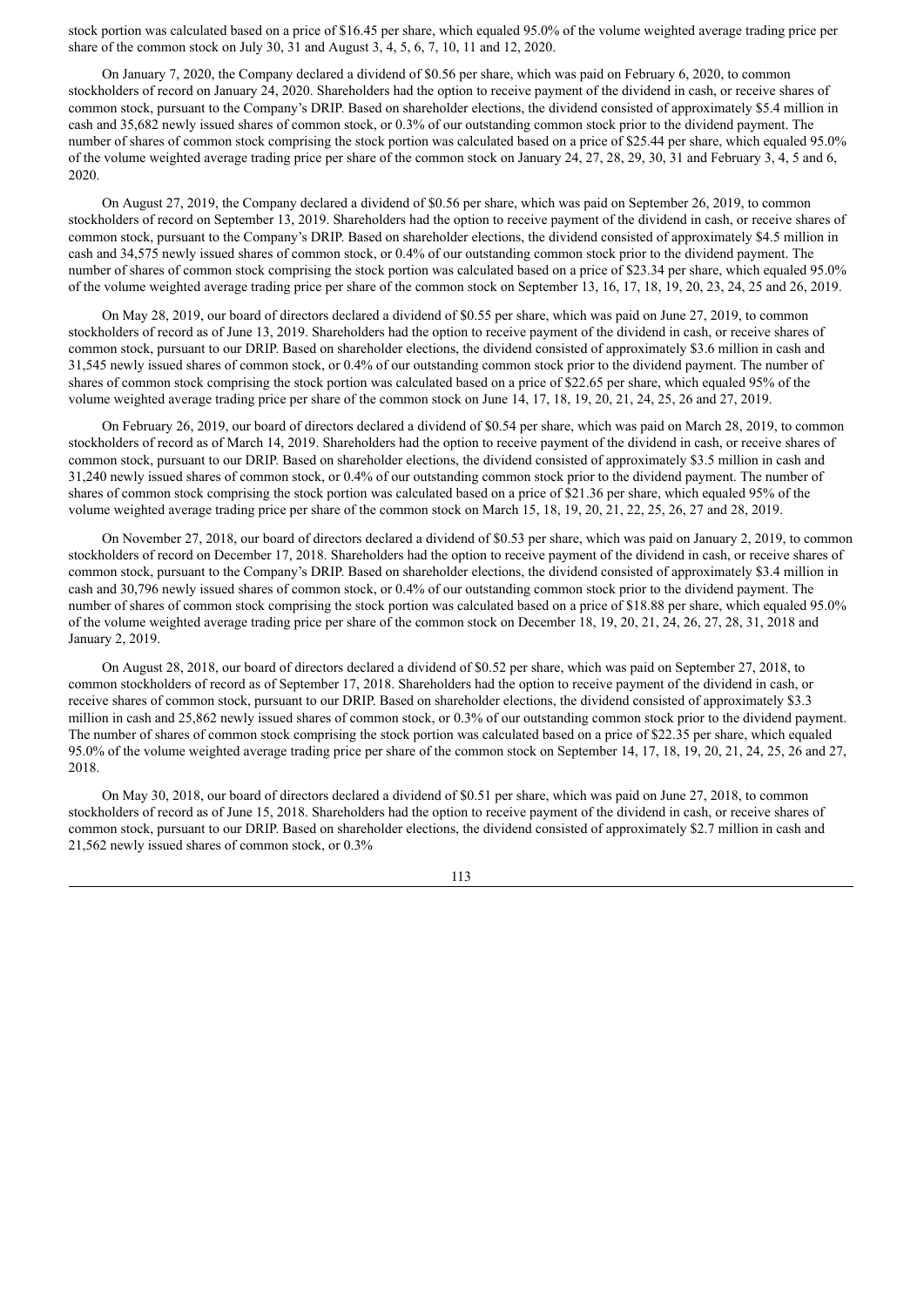of our outstanding common stock prior to the dividend payment. The number of shares of common stock comprising the stock portion was calculated based on a price of \$23.72 per share, which equaled 95.0% of the volume weighted average trading price per share of the common stock on June 14, 15, 18, 19, 20, 21, 22, 25, 26 and 27, 2018.

On February 26, 2018, our board of directors declared a dividend of \$0.50 per share, which was paid on March 26, 2018, to common stockholders of record as of March 14, 2018. Shareholders had the option to receive payment of the dividend in cash, or receive shares of common stock, pursuant to our DRIP. Based on shareholder elections, the dividend consisted of approximately \$2.6 million in cash and 25,354 newly issued shares of common stock, or 0.4% of our outstanding common stock prior to the dividend payment. The number of shares of common stock comprising the stock portion was calculated based on a price of \$19.91 per share, which equaled 95% of the volume weighted average trading price per share of the common stock on March 13, 14, 15, 16, 19, 20, 21, 22, 23 and 26, 2018.

On November 29, 2017, our board of directors declared a dividend of \$0.49 per share, which was paid on December 27, 2017, to common stockholders of record on December 15, 2017. Shareholders had the option to receive payment of the dividend in cash, or receive shares of common stock, pursuant to our DRIP. Based on shareholder elections, the dividend consisted of approximately \$2.5 million in cash and 25,435 newly issued shares of common stock, or 0.4% of our outstanding common stock prior to the dividend payment. The number of shares of common stock comprising the stock portion was calculated based on a price of \$21.14 per share, which equaled 95% of the volume weighted average trading price per share of the common stock on December 13, 14, 15, 18, 19, 20, 21, 22, 26 and 27, 2017.

On August 28, 2017, our board of directors declared a dividend of \$0.48 per share, which was paid on September 26, 2017, to common stockholders of record on September 15, 2017. Shareholders had the option to receive payment of the dividend in cash, or receive shares of common stock, pursuant to our DRIP. Based on shareholder elections, the dividend consisted of approximately \$2.2 million in cash and 33,551 newly issued shares of common stock, or 0.6% of our outstanding common stock prior to the dividend payment. The number of shares of common stock comprising the stock portion was calculated based on a price of \$20.19 per share, which equaled 95% of the volume weighted average trading price per share of the common stock on September 13, 14, 15, 18, 19, 20, 21, 22, 25 and 26, 2017.

On May 30, 2017, our board of directors declared a dividend of \$0.47 per share, which was paid on June 27, 2017, to common stockholders of record on June 15, 2017. Shareholders had the option to receive payment of the dividend in cash, or receive shares of common stock, pursuant to our DRIP. Based on shareholder elections, the dividend consisted of approximately \$2.3 million in cash and 26,222 newly issued shares of common stock, or 0.4% of our outstanding common stock prior to the dividend payment. The number of shares of common stock comprising the stock portion was calculated based on a price of \$20.04 per share, which equaled 95% of the volume weighted average trading price per share of the common stock on June 14, 15, 16, 19, 20, 21, 22, 23, 26 and 27, 2017.

On February 28, 2017, our board of directors declared a dividend of \$0.46 per share, which was paid on March 28, 2017, to common stockholders of record as of March 15, 2017. Shareholders had the option to receive payment of the dividend in cash, or receive shares of common stock, pursuant to our DRIP. Based on shareholder elections, the dividend consisted of approximately \$2.0 million in cash and 29,096 newly issued shares of common stock, or 0.5% of our outstanding common stock prior to the dividend payment. The number of shares of common stock comprising the stock portion was calculated based on a price of \$21.38 per share, which equaled 95% of the volume weighted average trading price per share of the common stock on March 15, 16, 17, 20, 21, 22, 23, 24, 27 and 28, 2017.

On January 12, 2017, our board of directors declared a dividend of \$0.45 per share, which was paid on February 9, 2017, to common stockholders of record as of January 31, 2017. Shareholders had the option to receive payment of the dividend in cash, or receive shares of common stock, pursuant to our DRIP. Based on shareholder elections, the dividend consisted of approximately \$1.6 million in cash and 50,453 newly issued shares of common stock, or 0.9% of our outstanding common stock prior to the dividend payment. The number of shares of common stock comprising the stock portion was calculated based on a price of \$20.25 per share, which equaled 95% of the volume weighted average trading price per share of the common stock on January 27, 30, 31 and February 1, 2, 3, 6, 7, 8 and 9, 2017.

On October 5, 2016, our board of directors declared a dividend of \$0.44 per share, which was paid on November 9, 2016, to common stockholders of record as of October 31, 2016. Shareholders had the option to receive payment of the dividend in cash, or receive shares of common stock, pursuant to our DRIP. Based on shareholder elections, the dividend consisted of approximately \$1.5 million in cash and 58,548 newly issued shares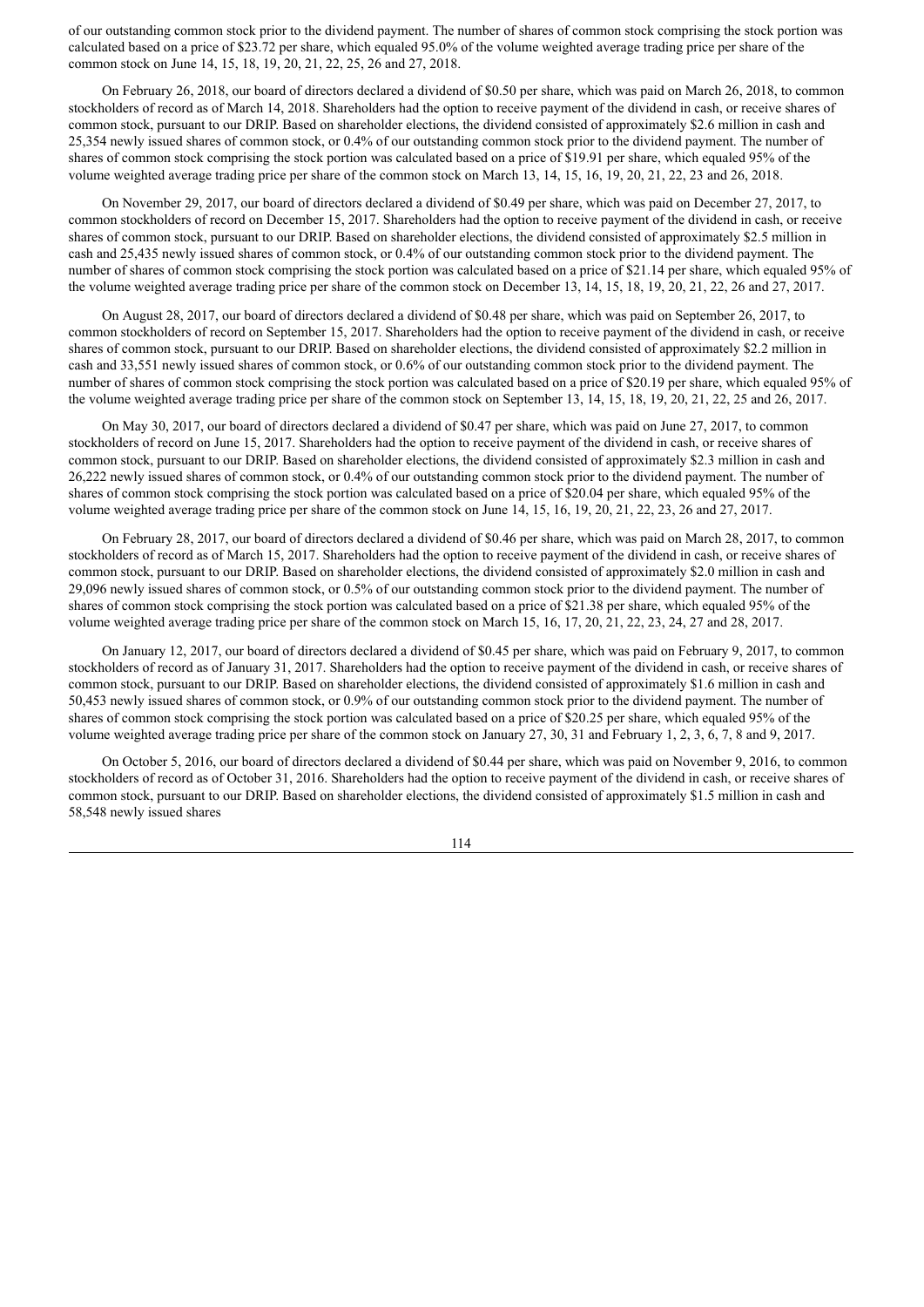of common stock, or 1.0% of our outstanding common stock prior to the dividend payment. The number of shares of common stock comprising the stock portion was calculated based on a price of \$17.12 per share, which equaled 95% of the volume weighted average trading price per share of the common stock on October 27, 28, 31 and November 1, 2, 3, 4, 7, 8 and 9, 2016.

On August 8, 2016, our board of directors declared a special dividend of \$0.20 per share, which was paid on September 5, 2016, to common stockholders of record as of August 24, 2016. Shareholders had the option to receive payment of the dividend in cash, or receive shares of common stock, pursuant to our DRIP. Based on shareholder elections, the dividend consisted of approximately \$0.7 million in cash and 24,786 newly issued shares of common stock, or 0.4% of our outstanding common stock prior to the dividend payment. The number of shares of common stock comprising the stock portion was calculated based on a price of \$17.06 per share, which equaled 95% of the volume weighted average trading price per share of the common stock on August 22, 23, 24, 25, 26, 29, 30, 31 and September 1 and 2, 2016.

On July 7, 2016, our board of directors declared a dividend of \$0.43 per share, which was paid on August 9, 2016, to common stockholders of record as of July 29, 2016. Shareholders had the option to receive payment of the dividend in cash, or receive shares of common stock, pursuant to our DRIP. Based on shareholder elections, the dividend consisted of approximately \$1.5 million in cash and 58,167 newly issued shares of common stock, or 1.0% of our outstanding common stock prior to the dividend payment. The number of shares of common stock comprising the stock portion was calculated based on a price of \$16.32 per share, which equaled 95% of the volume weighted average trading price per share of the common stock on July 27, 28, 29 and August 1, 2, 3, 4, 5, 8 and 9, 2016.

On March 31, 2016, our board of directors declared a dividend of \$0.41 per share, which was paid on April 27, 2016, to common stockholders of record as of April 15, 2016. Shareholders had the option to receive payment of the dividend in cash, or receive shares of common stock, pursuant to our DRIP. Based on shareholder elections, the dividend consisted of approximately \$1.5 million in cash and 56,728 newly issued shares of common stock, or 1.0% of our outstanding common stock prior to the dividend payment. The number of shares of common stock comprising the stock portion was calculated based on a price of \$15.43 per share, which equaled 95% of the volume weighted average trading price per share of the common stock on April 14, 15, 18, 19, 20, 21, 22, 25, 26 and 27, 2016.

On January 12, 2016, our board of directors declared a dividend of \$0.40 per share, which was paid on February 29, 2016, to common stockholders of record as of February 1, 2016. Shareholders had the option to receive payment of the dividend in cash, or receive shares of common stock, pursuant to our DRIP. Based on shareholder elections, the dividend consisted of approximately \$1.4 million in cash and 66,765 newly issued shares of common stock, or 1.2% of our outstanding common stock prior to the dividend payment. The number of shares of common stock comprising the stock portion was calculated based on a price of \$13.11 per share, which equaled 95% of the volume weighted average trading price per share of the common stock on February 16, 17, 18, 19, 22, 23, 24, 25, 26 and 29, 2016.

On October 7, 2015, our board of directors declared a dividend of \$0.36 per share, which was paid on November 30, 2015, to common stockholders of record as of November 2, 2015. Shareholders had the option to receive payment of the dividend in cash, or receive shares of common stock, pursuant to our DRIP. Based on shareholder elections, the dividend consisted of approximately \$1.1 million in cash and 61,029 newly issued shares of common stock, or 1.1% of our outstanding common stock prior to the dividend payment. The number of shares of common stock comprising the stock portion was calculated based on a price of \$14.53 per share, which equaled 95% of the volume weighted average trading price per share of the common stock on November 16, 17, 18, 19, 20, 23, 24, 25, 27 and 30, 2015.

On July 8, 2015, our board of directors declared a dividend of \$0.33 per share, which was paid on August 31, 2015, to common stockholders of record as of August 3, 2015. Shareholders had the option to receive payment of the dividend in cash, or receive shares of common stock, pursuant to our DRIP. Based on shareholder elections, the dividend consisted of approximately \$1.1 million in cash and 47,861 newly issued shares of common stock, or 0.9% of our outstanding common stock prior to the dividend payment. The number of shares of common stock comprising the stock portion was calculated based on a price of \$15.28 per share, which equaled 95% of the volume weighted average trading price per share of the common stock on August 18, 19, 20, 21, 24, 25, 26, 27, 28 and 31, 2015.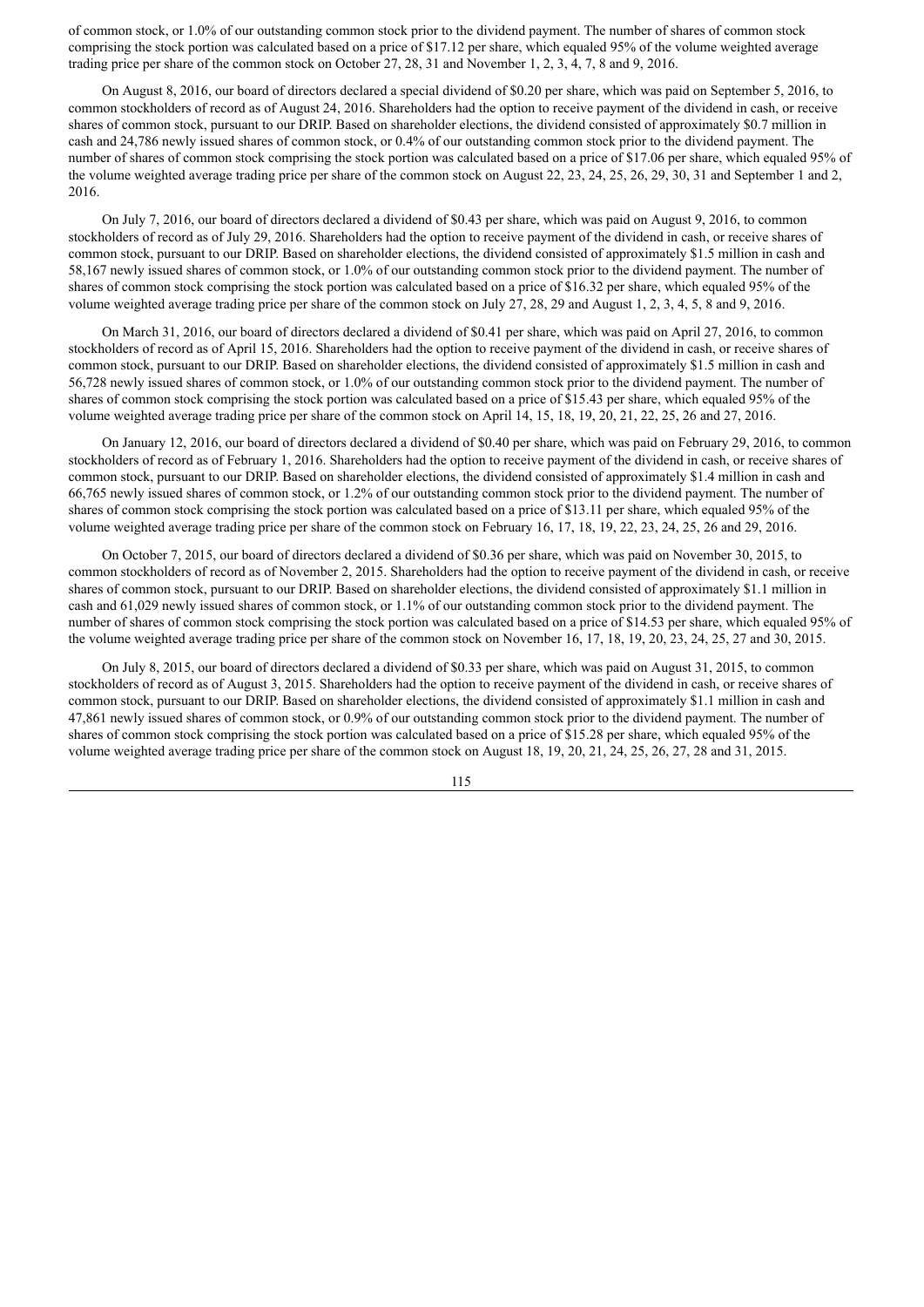On May 14, 2015, our board of directors declared a special dividend of \$1.00 per share, which was paid on June 5, 2015, to common stockholders of record on as of May 26, 2015. Shareholders had the option to receive payment of the dividend in cash, or receive shares of common stock, pursuant to our DRIP. Based on shareholder elections, the dividend consisted of approximately \$3.4 million in cash and 126,230 newly issued shares of common stock, or 2.3% of our outstanding common stock prior to the dividend payment. The number of shares of common stock comprising the stock portion was calculated based on a price of \$16.47 per share, which equaled 95% of the volume weighted average trading price per share of the common stock on May 22, 26, 27, 28, 29 and June 1, 2, 3, 4 and 5, 2015.

On April 9, 2015, our board of directors declared a dividend of \$0.27 per share, which was paid on May 29, 2015, to common stockholders of record as of May 4, 2015. Shareholders had the option to receive payment of the dividend in cash, or receive shares of common stock, pursuant to our DRIP. Based on shareholder elections, the dividend consisted of approximately \$0.9 million in cash and 33,766 newly issued shares of common stock, or 0.6% of our outstanding common stock prior to the dividend payment. The number of shares of common stock comprising the stock portion was calculated based on a price of \$16.78 per share, which equaled 95% of the volume weighted average trading price per share of the common stock on May 15, 18, 19, 20, 21, 22, 26, 27, 28 and 29, 2015.

On September 24, 2014, our board of directors declared a dividend of \$0.22 per share, which was paid on February 27, 2015, to common stockholders of record on February 2, 2015. Shareholders have the option to receive payment of the dividend in cash, or receive shares of common stock, pursuant to our DRIP. Based on shareholder elections, the dividend consisted of approximately \$0.8 million in cash and 26,858 newly issued shares of common stock, or 0.5% of our outstanding common stock prior to the dividend payment. The number of shares of common stock comprising the stock portion was calculated based on a price of \$14.97 per share, which equaled 95% of the volume weighted average trading price per share of the common stock on February 13, 17, 18, 19, 20, 23, 24, 25, 26 and 27, 2015.

Also, on September 24, 2014, our board of directors declared a dividend of \$0.18 per share, which was paid on November 28, 2014, to common stockholders of record on November 3, 2014. Shareholders had the option to receive payment of the dividend in cash or receive shares of common stock pursuant to our DRIP. Based on shareholder elections, the dividend consisted of approximately \$0.6 million in cash and 22,283 newly issued shares of common stock, or 0.4% of our outstanding common stock prior to the dividend payment. The number of shares of common stock comprising the stock portion was calculated based on a price of \$14.37 per share, which equaled 95% of the volume weighted average trading price per share of the common stock on November 14, 17, 18, 19, 20, 21, 24, 25, 26 and 28, 2014.

On October 30, 2013, our board of directors declared a dividend of \$2.65 per share, which was paid on December 27, 2013, to common stockholders of record as of November 13, 2013. Shareholders had the option to receive payment of the dividend in cash, shares of common stock, or a combination of cash and shares of common stock, provided that the aggregate cash payable to all shareholders was limited to approximately \$2.5 million or \$0.53 per share. This dividend was declared in reliance on certain private letter rulings issued by the IRS concluding that a RIC may treat a distribution of its own stock as fulfilling its RIC distribution requirements if each stockholder may elect to receive his or her entire distribution in either cash or stock of the RIC subject to a limitation on the aggregate amount of cash to be distributed to all stockholders, which limitation must be at least 20.0% of the aggregate declared distribution. Based on shareholder elections, the dividend consisted of approximately \$2.5 million in cash and 649,500 shares of common stock, or 13.7% of our outstanding common stock prior to the dividend payment. The amount of cash elected to be received was greater than the cash limit of 20.0% of the aggregate dividend amount, thus resulting in the payment of a combination of cash and stock to shareholders who elected to receive cash. The number of shares of common stock comprising the stock portion was calculated based on a price of \$15.439 per share, which 95% of equaled the volume weighted average trading price per share of the common stock on December 11, 13, and 16, 2013.

On November 9, 2012, our board of directors declared a dividend of \$4.25 per share, which was paid on December 31, 2012, to common stockholders of record as of November 20, 2012. Shareholders had the option to receive payment of the dividend in cash, shares of common stock, or a combination of cash and shares of common stock, provided that the aggregate cash payable to all shareholders was limited to approximately \$3.3 million or \$0.85 per share. Based on shareholder elections, the dividend consisted of \$3.3 million in cash and 853,455 shares of common stock, or 22.0% of our outstanding common stock prior to the dividend payment. The amount of cash elected to be received was greater than the cash limit of 20.0% of the aggregate dividend amount, thus resulting in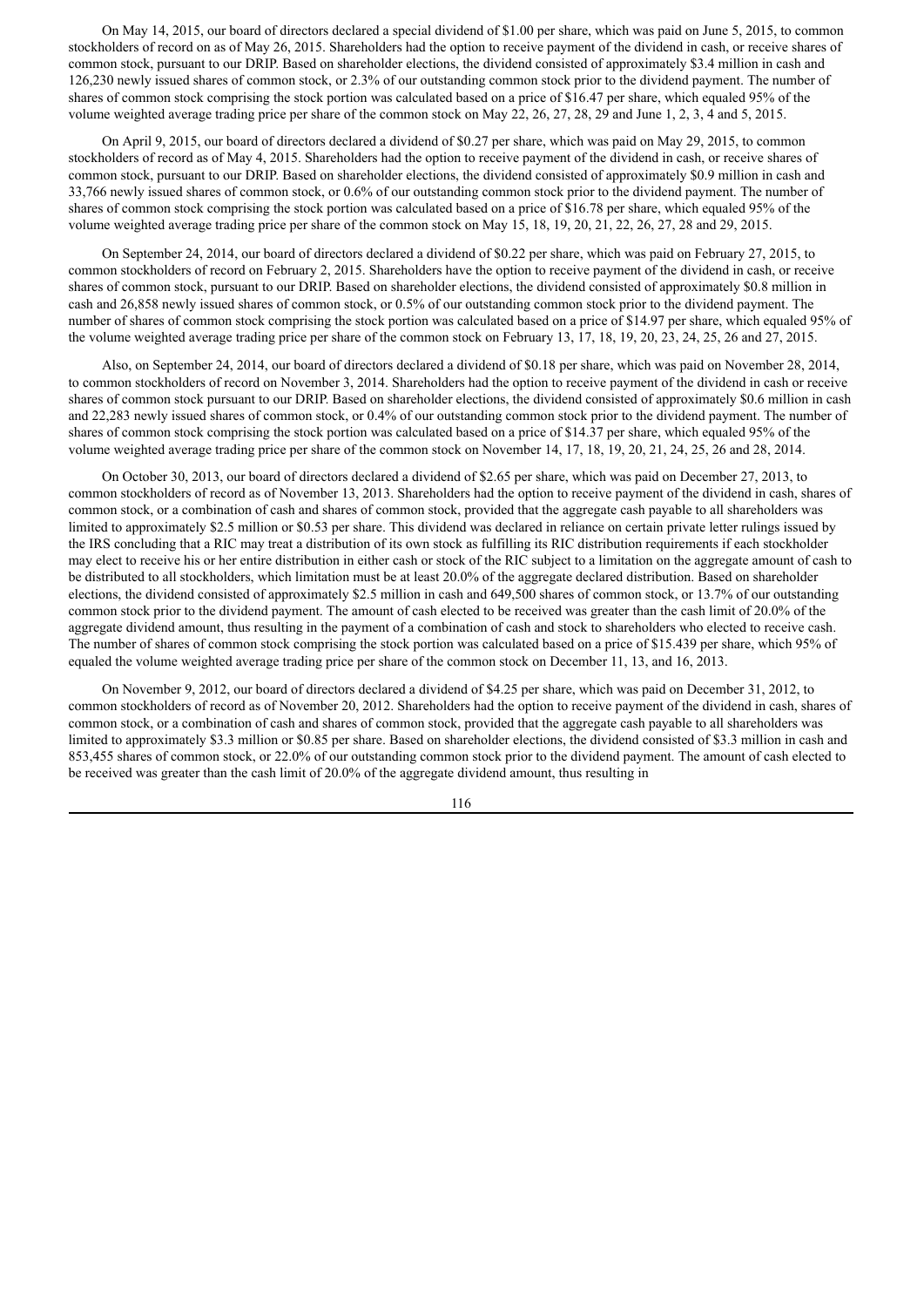the payment of a combination of cash and stock to shareholders who elected to receive cash. The number of shares of common stock comprising the stock portion was calculated based on a price of \$15.444 per share, which equaled 95% of the volume weighted average trading price per share of the common stock on December 14, 17 and 19, 2012.

On November 15, 2011, our board of directors declared a dividend of \$3.00 per share, which was paid on December 30, 2011, to common stockholders of record as of November 25, 2011. Shareholders had the option to receive payment of the dividend in cash, shares of common stock, or a combination of cash and shares of common stock, provided that the aggregate cash payable to all shareholders was limited to \$2.0 million or \$0.60 per share. Based on shareholder elections, the dividend consisted of \$2.0 million in cash and 599,584 shares of common stock, or 18.0% of our outstanding common stock prior to the dividend payment. The amount of cash elected to be received was greater than the cash limit of 20.0% of the aggregate dividend amount, thus resulting in the payment of a combination of cash and stock to shareholders who elected to receive cash. The number of shares of common stock comprising the stock portion was calculated based on a price of \$13.117067 per share, which equaled 95% of the volume weighted average trading price per share of the common stock on December 20, 21 and 22, 2011.

On November 12, 2010, our board of directors declared a dividend of \$4.40 per share to shareholders payable in cash or shares of our common stock, in accordance with the provisions of the IRS Revenue Procedure 2010-12, which allows a publicly-traded regulated investment company to satisfy its distribution requirements with a distribution paid partly in common stock provided that at least 10.0% of the distribution is payable in cash. The dividend was paid on December 29, 2010 to common shareholders of record on November 19, 2010. Based on shareholder elections, the dividend consisted of \$1.2 million in cash and 596,235 shares of common stock, or 22.0% of our outstanding common stock prior to the dividend payment. The amount of cash elected to be received was greater than the cash limit of 10.0% of the aggregate dividend amount, thus resulting in the payment of a combination of cash and stock to shareholders who elected to receive cash. The number of shares of common stock comprising the stock portion was calculated based on a price of \$17.8049 per share, which equaled 95% of the volume weighted average trading price per share of the common stock on December 20, 21 and 22, 2010.

On November 13, 2009, our board of directors declared a dividend of \$18.25 per share, which was paid on December 31, 2009, to common stockholders of record as of November 25, 2009. Shareholders had the option to receive payment of the dividend in cash, shares of common stock, or a combination of cash and shares of common stock, provided that the aggregate cash payable to all shareholders was limited to \$2.1 million or \$0.25 per share. Based on shareholder elections, the dividend consisted of \$2.1 million in cash and 864,872.5 shares of common stock, or 104.0% of our outstanding common stock prior to the dividend payment. The amount of cash elected to be received was greater than the cash limit of 13.7% of the aggregate dividend amount, thus resulting in the payment of a combination of cash and stock to shareholders who elected to receive cash. The number of shares of common stock comprising the stock portion was calculated based on a price of \$1.5099 per share, which equaled 95% of the volume weighted average trading price per share of the common stock on December 24 and 28, 2009.

We cannot provide any assurance that these measures will provide sufficient sources of liquidity to support our operations and growth.

### *Contractual obligations*

The following table shows our payment obligations for repayment of debt and other contractual obligations at August 31, 2020:

|                                   |   |              |                            |        | <b>Payment Due by Period</b> |               |                             |
|-----------------------------------|---|--------------|----------------------------|--------|------------------------------|---------------|-----------------------------|
| <b>Long-Term Debt Obligations</b> |   | <b>Total</b> | <b>Less Than</b><br>1 Year |        | $1 - 3$ Years                | $3 - 5$ Years | <b>More Than</b><br>5 Years |
|                                   |   |              |                            |        | (\$ in thousands)            |               |                             |
| Revolving credit facility         | S | $-$ \$       |                            | $-$ \$ | $-$ \$                       | $-$ \$        |                             |
| <b>SBA</b> debentures             |   | 170,000      |                            |        | 40,000                       | 39,000        | 91,000                      |
| 6.25% 2025 Notes                  |   | 60,000       |                            |        |                              | 60,000        |                             |
| 7.25% 2025 Notes                  |   | 43,125       |                            |        |                              | 43,125        |                             |
| 7.75% 2025 Notes                  |   | 5,000        |                            |        |                              | 5,000         |                             |
| Total Long-Term Debt Obligations  |   | 278,125 \$   |                            | \$.    | $40,000$ \$                  | 147,125 \$    | 91,000                      |
|                                   |   |              | 117                        |        |                              |               |                             |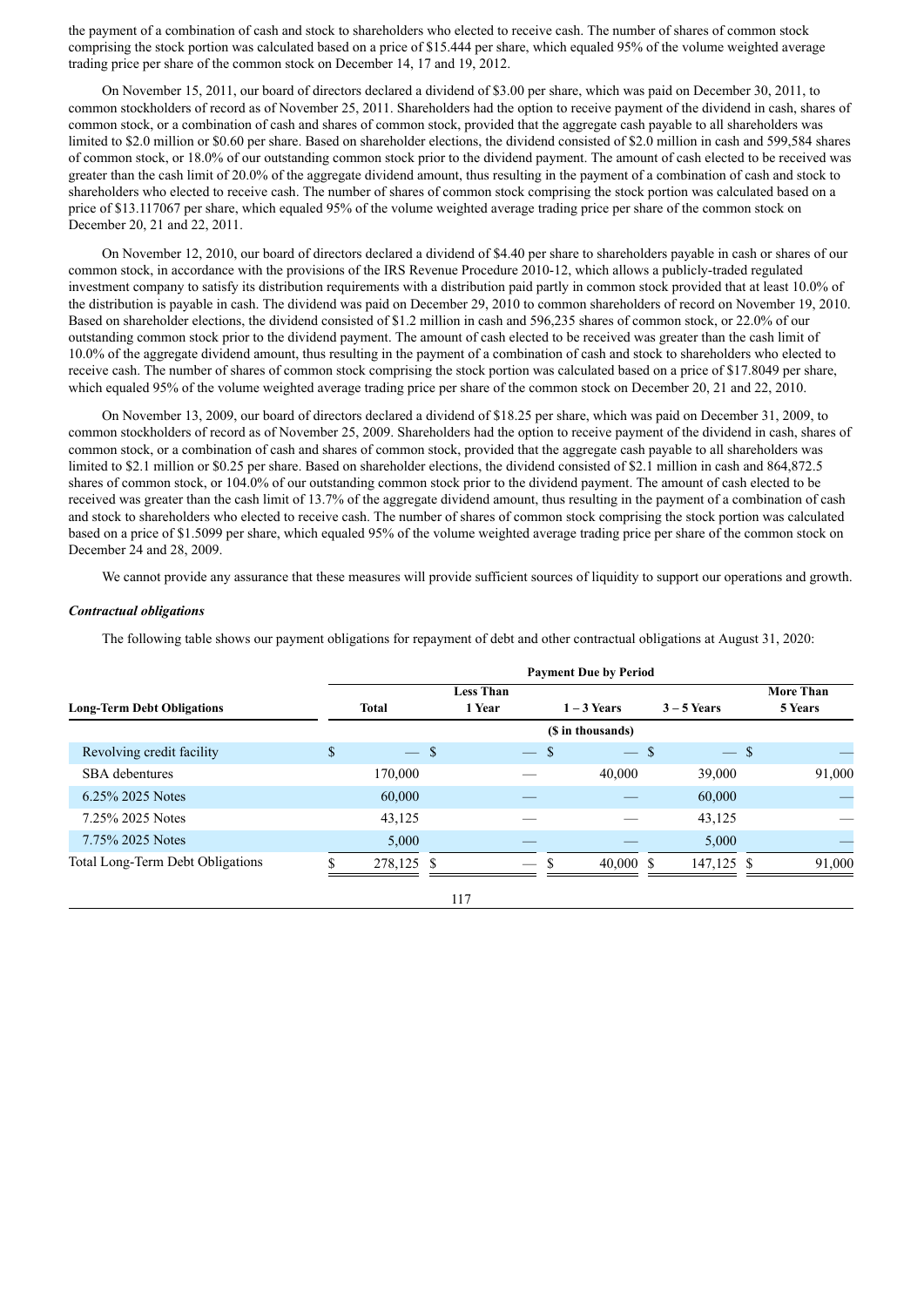#### *Of -balance sheet arrangements*

As of August 31, 2020 and February 29, 2020, the Company's off-balance sheet arrangements consisted of \$45.0 million and \$64.1 million, respectively, of unfunded commitments outstanding to provide debt financing to its portfolio companies or to fund limited partnership interests. Such commitments are generally up to the Company's discretion to approve, or the satisfaction of certain financial and nonfinancial covenants and involve, to varying degrees, elements of credit risk in excess of the amount recognized in the Company's consolidated statements of assets and liabilities and are not reflected in the Company's consolidated statements of assets and liabilities.

A summary of the unfunded commitments outstanding as of August 31, 2020 and February 29, 2020 is shown in the table below (dollars in thousands):

|                                                                                                              | August 31,<br>2020 | February 29,<br>2020 |
|--------------------------------------------------------------------------------------------------------------|--------------------|----------------------|
| <b>At Company's discretion</b>                                                                               |                    |                      |
| CLEO Communications Holding, LLC                                                                             | \$<br>630 \$       |                      |
| inMotionNow, Inc.                                                                                            |                    | 3,000                |
| Omatic Software, LLC                                                                                         |                    | 1,000                |
| Passageways, Inc.                                                                                            | 5,000              | 5,000                |
| PDDS Buyer, LLC                                                                                              |                    | 5,000                |
| Saratoga Investment Corp. CLO 2013-1 Warehouse 2, Ltd.                                                       | 15,000             | 17,500               |
| Top Gun Pressure Washing, LLC                                                                                | 3,175              | 5,000                |
| Village Realty Holdings LLC                                                                                  | 10,000             | 10,000               |
|                                                                                                              | 33,805             | 46,500               |
| At portfolio company's discretion – satisfaction of certain financial and nonfinancial<br>covenants required |                    |                      |
| ArbiterSports, LLC                                                                                           |                    | 1,000                |
| Axiom Purchaser, Inc.                                                                                        |                    | 1,000                |
| CoConstruct, LLC                                                                                             |                    | 3,500                |
| Davisware, LLC                                                                                               | 1,022              | 2,000                |
| GoReact                                                                                                      | 2,000              | 2,000                |
| HemaTerra Holding Company, LLC                                                                               | 2,000              | 4,000                |
| Passageways, Inc.                                                                                            | 3,000              | 3,000                |
| <b>Service Fusion</b>                                                                                        | 2,000              |                      |
| Village Realty Holdings LLC                                                                                  | 1,124              | 1,124                |
|                                                                                                              | 11,146             | 17,624               |
| Total                                                                                                        | \$<br>44,951 \$    | 64,124               |

### **Recent Developments**

On October 6, 2020, the Company declared a dividend of \$0.41 per share payable on November 10, 2020, to common stockholders of record on October 26, 2020. Shareholders have the option to receive payment of the dividend in cash, or receive shares of common stock, pursuant to the Company's DRIP.

Subsequent to August 31, 2020, the global outbreak of the coronavirus, or COVID-19, pandemic, and the related effect on the U.S. and global economies, has continued to have adverse consequences for the business operations of some of the Company's portfolio companies and, as a result, has had some adverse effects on the Company's operations. The ultimate economic fallout from the pandemic, and the long-term impact on economies, markets, industries and individual issuers, is uncertain. The operational and financial performance of the issuers of securities in which the Company invests depends on future developments, including the duration and spread of the outbreak, and such uncertainty may in turn adversely affect the value and liquidity of the Company's investments and negatively impact the Company's performance.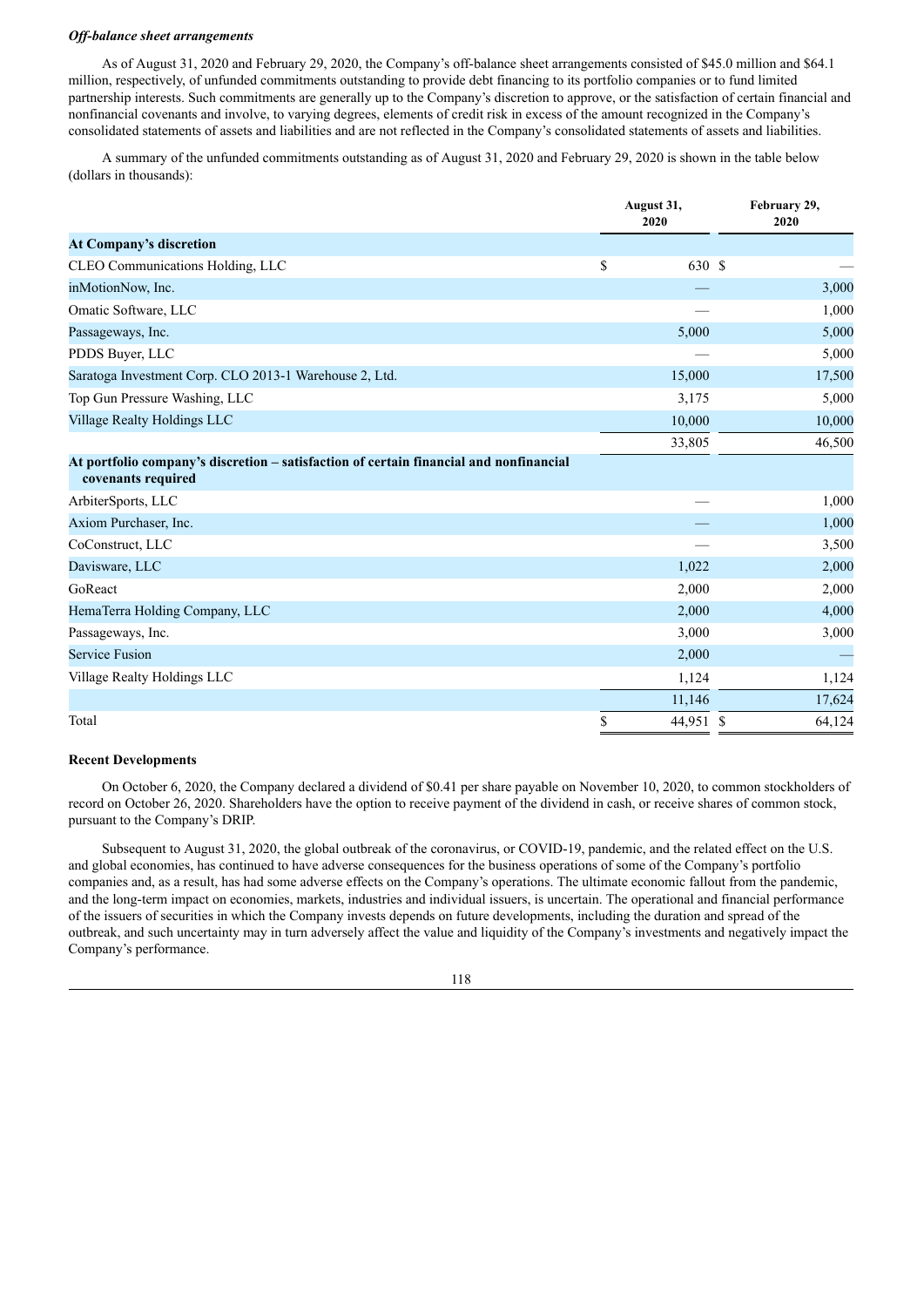On September 14, 2020, we entered into a fifth amendment to the Credit Facility with Madison Capital Funding LLC to, among other things:

- extend the commitment termination date of the Credit Facility from September 17, 2020 to September 17, 2021, with no change to the maturity date of September 17, 2025.
- provide for the transition away from the LIBOR Rate in the market, and
- expand the definition of Eligible Loan Asset to allow investments with certain recurring revenue features to qualify as Collateral and be included in the borrowing base.

# **ITEM 3. QUANTITATIVE AND QUALITATIVE DISCLOSURES ABOUT MARKET RISK**

Our business activities contain elements of market risk. We consider our principal market risk to be the fluctuation in interest rates. Managing this risk is essential to our business. Accordingly, we have systems and procedures designed to identify and analyze our risks, to establish appropriate policies and thresholds and to continually monitor this risk and thresholds by means of administrative and information technology systems and other policies and processes. In addition, U.S. and global capital markets and credit markets have experienced a higher level of stress due to the global COVID-19 pandemic, which has resulted in an increase in the level of volatility across such markets and a general decline in value of the securities held by us.

Interest rate risk is defined as the sensitivity of our current and future earnings to interest rate volatility, including relative changes in different interest rates, variability of spread relationships, the difference in re-pricing intervals between our assets and liabilities and the effect that interest rates may have on our cash flows. Changes in the general level of interest rates can affect our net interest income, which is the difference between the interest income earned on interest earning assets and our interest expense incurred in connection with our interest-bearing debt and liabilities. Changes in interest rates can also affect, among other things, our ability to acquire leveraged loans, high yield bonds and other debt investments and the value of our investment portfolio.

Our investment income is affected by fluctuations in various interest rates, including LIBOR and the prime rate. A large portion of our portfolio is, and we expect will continue to be, comprised of floating rate investments that utilize LIBOR. In connection with the COVID-19 pandemic, the U.S. Federal Reserve and other central banks have reduced certain interest rates and LIBOR has decreased. A prolonged reduction in interest rates will reduce our gross investment income and could result in a decrease in our net investment income if such decreases in LIBOR are not offset by a corresponding increase in the spread over LIBOR that we earn on any portfolio investments, a decrease in our operating expenses, including with respect to our income incentive fee, or a decrease in the interest rate of our floating interest rate liabilities tied to LIBOR. Our interest expense is affected by fluctuations in LIBOR only on our revolving credit facility. At August 31, 2020, we had \$278.0 million of borrowings outstanding. There were no borrowings outstanding on the revolving credit facility as of August 31, 2020.

We have analyzed the potential impact of changes in interest rates on interest income from investments. Assuming that our investments as of August 31, 2020 were to remain constant for a full fiscal year and no actions were taken to alter the existing interest rate terms, a hypothetical change of a 1.0% increase in interest rates would cause a corresponding increase of approximately \$0.5 million to our interest income. Conversely, a hypothetical change of a 1.0% decrease in interest rates would cause a corresponding decrease of approximately \$0.04 million to our interest income.

Changes in interest rates would have no impact to our current interest and debt financing expense, as all our borrowings except for our credit facility are fixed rate, and our credit facility is currently undrawn.

Although management believes that this measure is indicative of our sensitivity to interest rate changes, it does not adjust for potential changes in credit quality, size and composition of the assets on the statements of assets and liabilities and other business developments that could magnify or diminish our sensitivity to interest rate changes, nor does it account for divergences in LIBOR and the commercial paper rate, which have historically moved in tandem but, in times of unusual credit dislocations, have experienced periods of divergence. Accordingly, no assurances can be given that actual results would not materially differ from the potential outcome simulated by this estimate.

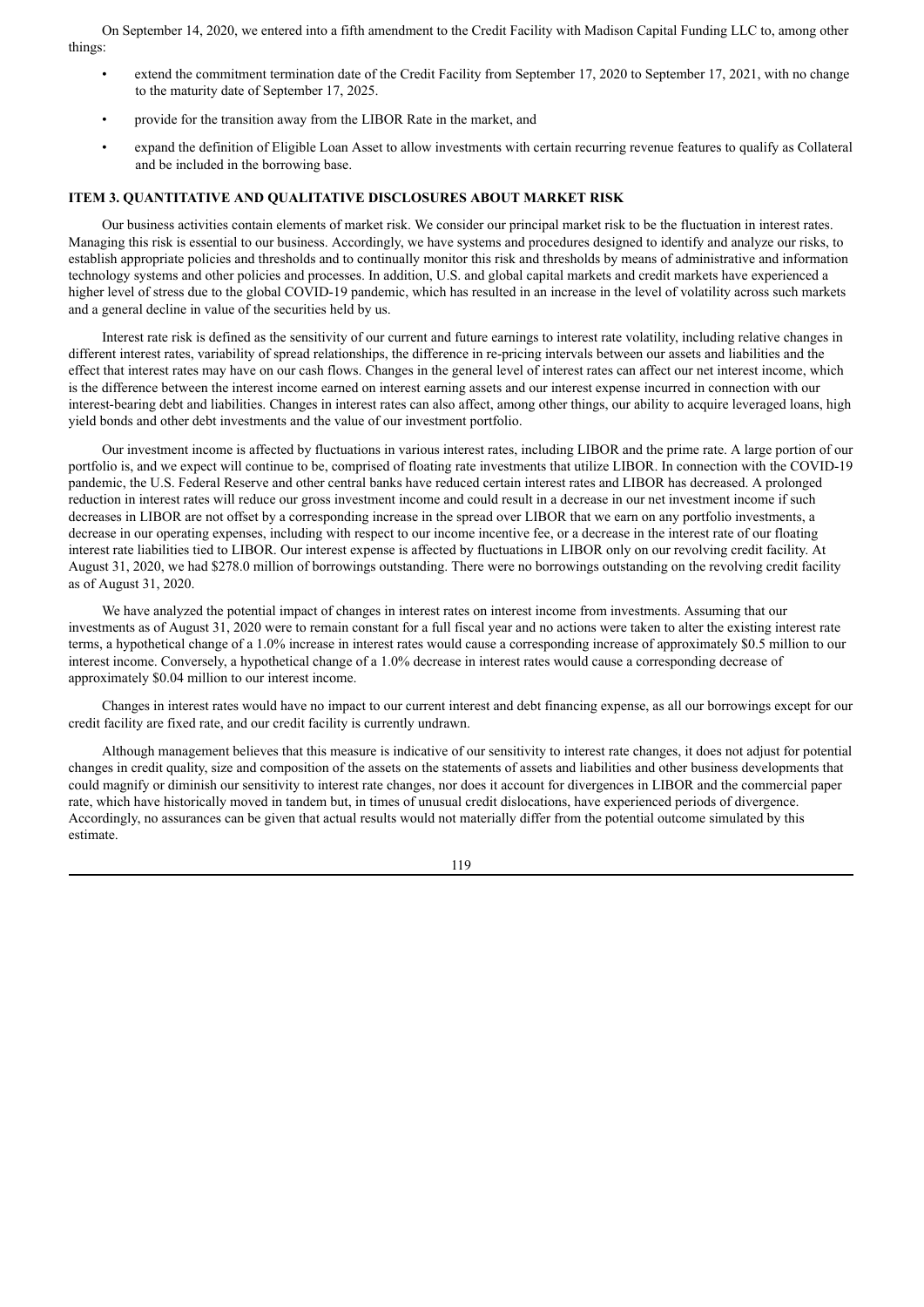For further information, the following table shows the approximate annualized increase or decrease in the components of net investment income due to hypothetical base rate changes in interest rates, assuming no changes in our investments and borrowings as of August 31, 2020.

| <b>Basis Point Change</b> |    | <b>Increase</b><br>(Decrease)<br>in Interest<br>Income |         | (Increase)<br><b>Decrease</b><br>in Interest<br><b>Expense</b> | <b>Increase</b><br>(Decrease) in Net<br><b>Investment</b><br>Income |                    | <b>Increase</b><br>(Decrease) in Net<br>Investment<br><b>Income per Share</b> |  |
|---------------------------|----|--------------------------------------------------------|---------|----------------------------------------------------------------|---------------------------------------------------------------------|--------------------|-------------------------------------------------------------------------------|--|
|                           |    |                                                        |         | (\$ in thousands)                                              |                                                                     |                    |                                                                               |  |
| $-100$                    | \$ | (36)                                                   | $\sqrt$ | <sup>\$</sup>                                                  | (36)                                                                | $\mathbf{\hat{s}}$ | (0.00)                                                                        |  |
| $-50$                     |    | (36)                                                   |         |                                                                | (36)                                                                |                    | (0.00)                                                                        |  |
| $-25$                     |    | (36)                                                   |         |                                                                | (36)                                                                |                    | (0.00)                                                                        |  |
| 25                        |    | 38                                                     |         |                                                                | 38                                                                  |                    | 0.00                                                                          |  |
| 50                        |    | 75                                                     |         |                                                                | 75                                                                  |                    | 0.01                                                                          |  |
| 100                       |    | 468                                                    |         |                                                                | 468                                                                 |                    | 0.04                                                                          |  |
| 200                       |    | 2,871                                                  |         |                                                                | 2,871                                                               |                    | 0.26                                                                          |  |
| 300                       |    | 7,013                                                  |         |                                                                | 7,013                                                               |                    | 0.63                                                                          |  |
| 400                       |    | 11,420                                                 |         |                                                                | 11,420                                                              |                    | 1.02                                                                          |  |

# **ITEM 4. CONTROLS AND PROCEDURES**

- (a) As of the end of the period covered by this report, we carried out an evaluation, under the supervision and with the participation of our management, including our chief executive officer and our chief financial officer, of the effectiveness of the design and operation of our disclosure controls and procedures (as defined in Rule 13a-15(e) and 15d-15(e) of the Securities Exchange Act of 1934). Based on that evaluation, our chief executive officer and our chief financial officer have concluded that our current disclosure controls and procedures are effective in facilitating timely decisions regarding required disclosure of any material information relating to us that is required to be disclosed by us in the reports we file or submit under the Securities Exchange Act of 1934. However, in evaluating the disclosure controls and procedures, management recognized that any controls and procedures, no matter how well designed and operated, can provide only reasonable assurance of achieving the desired control objectives, and management necessarily was required to apply its judgment in evaluating the cost-benefit relationship of possible controls and procedures.
- (b) There have been no changes in the Company's internal control over financial reporting (as defined in Rule 13a-15(f) of Exchange Act) that occurred during the quarter ended August 31, 2020 that have materially affected, or are reasonably likely to materially affect, the Company's internal control over financial reporting.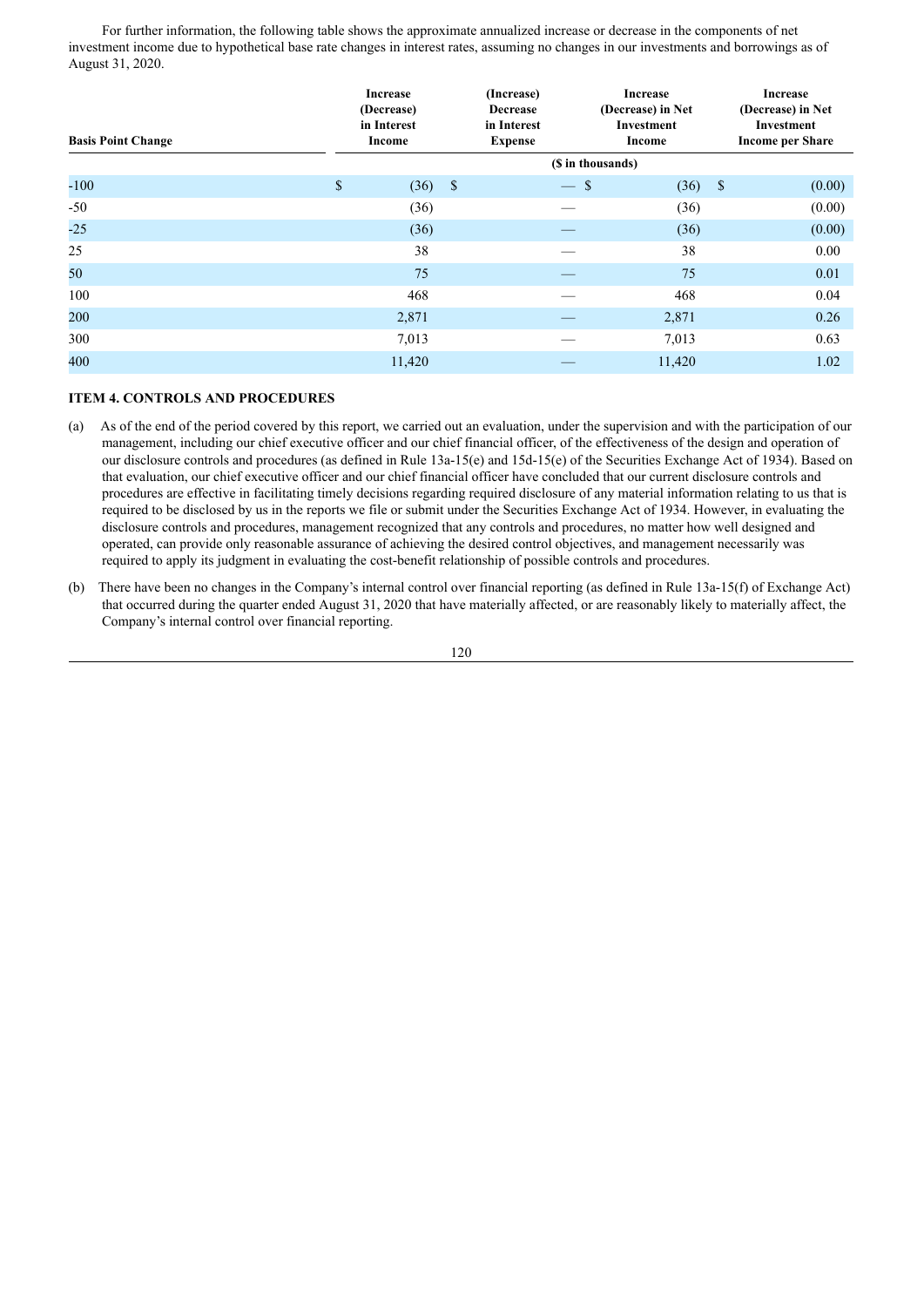### **PART II. OTHER INFORMATION**

### **Item 1. Legal Proceedings**

Neither we nor our wholly-owned subsidiaries, Saratoga Investment Funding LLC and Saratoga Investment Corp. SBIC LP and Saratoga Investment Corp. SBIC II LP, are currently subject to any material legal proceedings.

# **Item 1A. Risk Factors**

In addition to information set forth in this report, you should carefully consider the "Risk Factors" discussed in our most recent Annual Report on Form 10-K filed with the SEC, which could materially affect our business, financial condition and/or operating results. Other than as set forth below, there have been no material changes during the six months ended August 31, 2020 to the risk factors discussed in "Item 1A. Risk Factors" of our Annual Report on Form 10-K. Additional risks or uncertainties not currently known to us or that we currently deem to be immaterial also may materially affect our business, financial condition and/or operating results.

# Changes relating to the LIBOR calculation process may adversely affect the value of our portfolio of LIBOR-indexed, floating*rate debt securities.*

LIBOR, the London Interbank Offered Rate, is the basic rate of interest used in lending transactions between banks on the London interbank market and is widely used as a reference for setting the interest rate on loans globally. We typically use LIBOR as a reference rate in floating-rate loans we extend to portfolio companies such that the interest due to us pursuant to a term loan extended to a portfolio company is calculated using LIBOR. The terms of our debt investments generally include minimum interest rate floors which are calculated based on LIBOR. Further, the borrowings of the senior secured revolving credit facility entered into with Madison Capital Funding LLC (the "Credit Facility") typically use LIBOR as a reference rate.

In the recent past, concerns have been publicized that some of the member banks surveyed by the British Bankers' Association ("BBA") in connection with the calculation of LIBOR across a range of maturities and currencies may have been under-reporting or otherwise manipulating the inter-bank lending rate applicable to them in order to profit on their derivative positions or to avoid an appearance of capital insufficiency or adverse reputational or other consequences that may have resulted from reporting inter-bank lending rates higher than those they actually submitted. A number of BBA member banks entered into settlements with their regulators and law enforcement agencies with respect to alleged manipulation of LIBOR, and investigations by regulators and governmental authorities in various jurisdictions are ongoing.

Actions by the ICE Benchmark Administration, regulators or law enforcement agencies as a result of these or future events, may result in changes to the manner in which LIBOR is determined. Potential changes, or uncertainty related to such potential changes may adversely affect the market for LIBOR-based securities, including our portfolio of LIBOR-indexed, floating-rate debt securities. In addition, any further changes or reforms to the determination or supervision of LIBOR may result in a sudden or prolonged increase or decrease in reported LIBOR, which could have an adverse impact on the market for LIBOR-based securities or the value of our portfolio of LIBORindexed, floating-rate debt securities, loans, and other financial obligations or extensions of credit held by or due to us.

On July 27, 2017, the U.K. Financial Conduct Authority (the "FCA"), which regulates LIBOR, announced that it intends to stop persuading or compelling banks to submit LIBOR rates after 2021. In addition, on March 25, 2020, the FCA stated that although the central assumption that firms cannot rely on LIBOR being published after the end of 2021 has not changed, the outbreak of COVID-19 has impacted the timing of many firms' transition planning, and the FCA will continue to assess the impact of the COVID-19 pandemic on transition timelines and update the marketplace as soon as possible. It is unclear if after 2021 LIBOR will cease to exist or if new methods of calculating LIBOR will be established such that it continues to exist after 2021. We have exposure to LIBOR, including in financial instruments that mature after 2021. Our exposure arises from the value of our portfolio of LIBOR-indexed, floating-rate debt securities.

In the United States, the Federal Reserve Board and the Federal Reserve Bank of New York, in conjunction with the Alternative Reference Rates Committee, a steering committee comprised of large U.S. financial institutions, is considering replacing U.S. dollar LIBOR with a new index calculated by short-term repurchase agreements,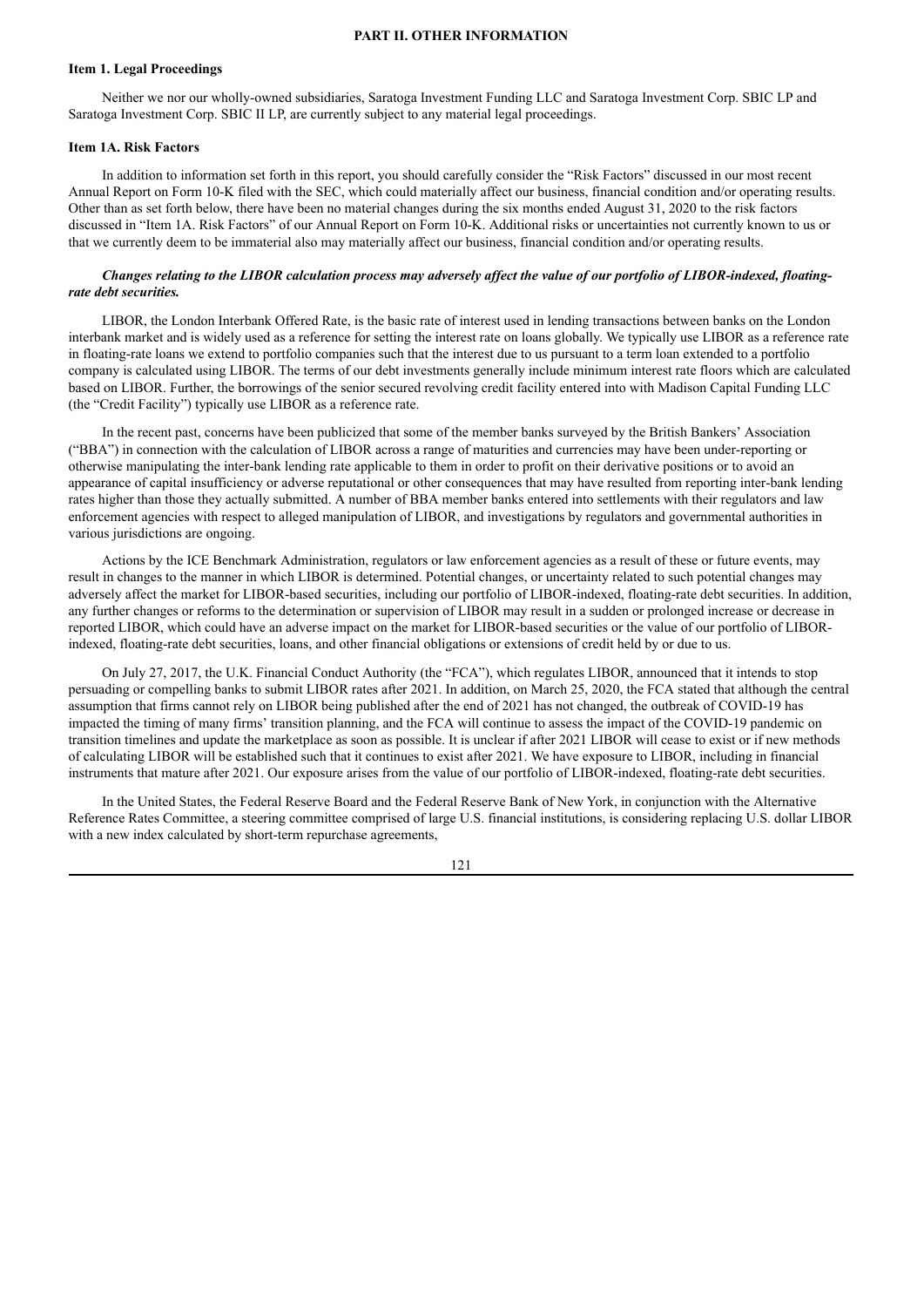backed by Treasury securities called the Secured Overnight Financing Rate ("SOFR"). The Federal Reserve Bank of New York began publishing SOFR in April 2018. Whether or not SOFR attains market traction as a LIBOR replacement remains a question and the future of LIBOR at this time is uncertain, including whether the COVID-19 pandemic will have further effect on LIBOR transition plans.

The elimination of LIBOR or any other changes or reforms to the determination or supervision of LIBOR could have an adverse impact on the market for or value of any LIBOR-indexed, floating-rate debt securities, loans, and other financial obligations or extensions of credit held by or due to us or on our overall financial condition or results of operations. If LIBOR ceases to exist, we may need to renegotiate the credit agreements extending beyond 2021 with our portfolio companies that utilize LIBOR as a factor in determining the interest rate to replace LIBOR with the new standard that is established. In the event that the LIBOR Rate is no longer available or published on a current basis or no longer made available or used for determining the interest rate of loans, our administrative agent that manages our loans will generally select a comparable successor rate; provided that (i) to the extent a comparable or successor rate is approved by the administrative agent, the approved rate shall be applied in a manner consistent with market practice; and (ii) to the extent such market practice is not administratively feasible for the administrative agent, such approved rate shall be applied as otherwise reasonably determined by the administrative agent.

## **Item 2. Unregistered Sales of Equity Securities and Use of Proceeds**

Not applicable.

### **Item 3. Defaults Upon Senior Securities**

Not applicable.

# **Item 4. Mine Safety Disclosures**

Not applicable.

#### **Item 5. Other Information**

Not applicable.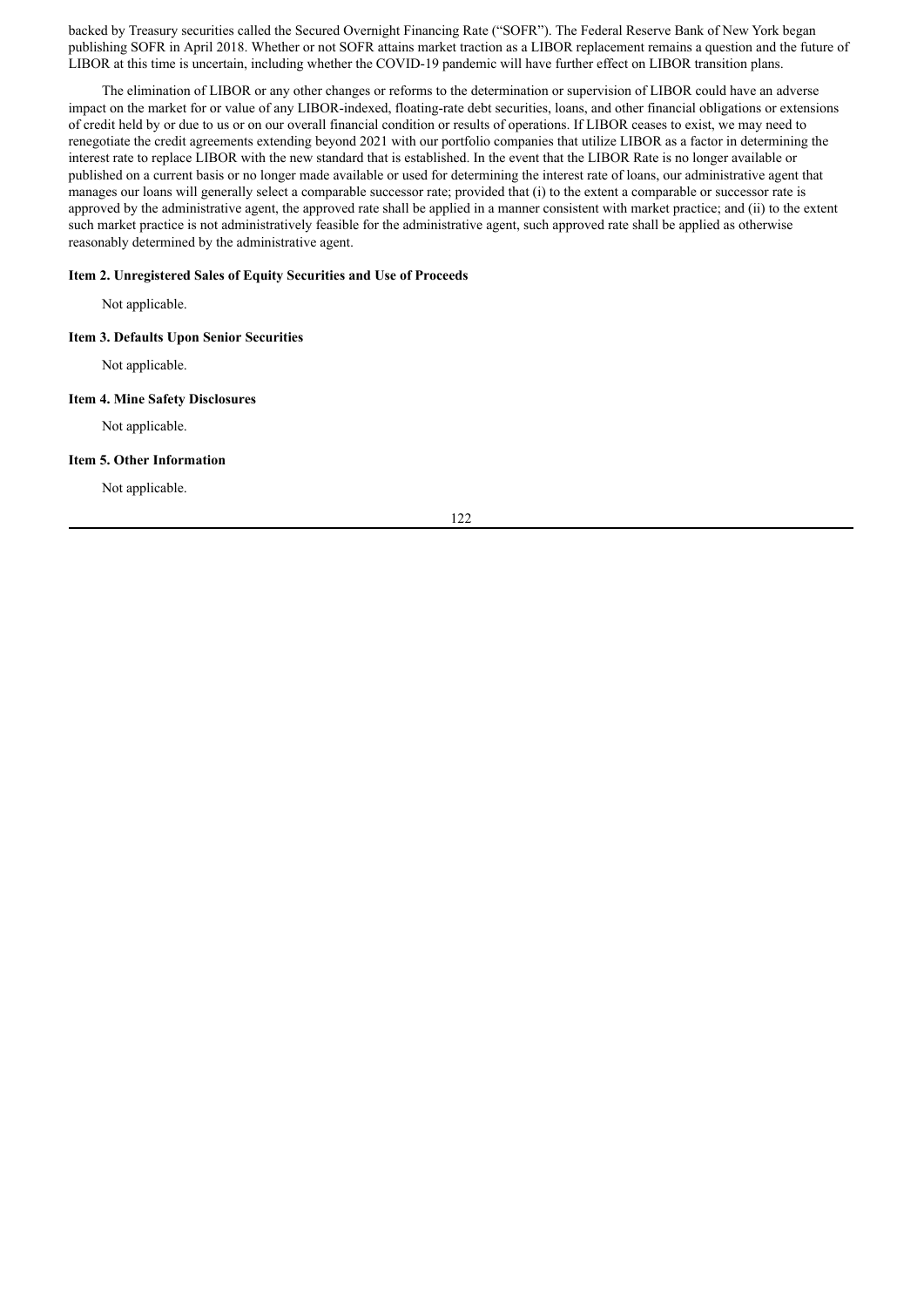# **ITEM 6. EXHIBITS**

Listed below are the exhibits which are filed as part of this report (according to the number assigned to them in Item 601 of Regulation S-K):

# **EXHIBIT INDEX**

| <b>Exhibit</b><br><b>Number</b> | Description                                                                                                                                                                                                                                                                               |
|---------------------------------|-------------------------------------------------------------------------------------------------------------------------------------------------------------------------------------------------------------------------------------------------------------------------------------------|
| 3.1(a)                          | Articles of Incorporation of Saratoga Investment Corp. (incorporated by reference to Saratoga Investment Corp.'s Form 10-Q                                                                                                                                                                |
|                                 | for the quarterly period ended May 31, 2007).                                                                                                                                                                                                                                             |
| 3.1(b)                          | Articles of Amendment of Saratoga Investment Corp. (incorporated by reference to Saratoga Investment Corp.'s Current<br>Report on Form 8-K filed August 3, 2010).                                                                                                                         |
| 3.1(c)                          | Articles of Amendment of Saratoga Investment Corp. (incorporated by reference to Saratoga Investment Corp.'s Current<br>Report on Form 8-K filed August 13, 2010).                                                                                                                        |
| 3.2                             | Second Amended and Restated Bylaws of Saratoga Investment Corp. (incorporated by reference to Saratoga Investment<br>Corp.'s Current Report on Form 8-K filed on June 14, 2011).                                                                                                          |
| 4.1                             | Specimen certificate of Saratoga Investment Corp.'s common stock, par value \$0.001 per share. (incorporated by reference to<br>Saratoga Investment Corp.'s Registration Statement on Form N-2, File No. 333-169135, filed on September 1, 2010).                                         |
| 4.2                             | Registration Rights Agreement dated July 30, 2010 between GSC Investment Corp., GSC CDO III L.L.C., and the investors<br>party thereto (incorporated by reference to Saratoga Investment Corp.'s Current Report on Form 8-K filed on August 3,<br>$2010$ ).                               |
| 4.3                             | Dividend Reinvestment Plan (incorporated by reference to Saratoga Investment Corp.'s Current Report on Form 8-K filed on<br>September 24, 2014).                                                                                                                                          |
| 4.4                             | Form of Indenture by and between the Company and U.S. Bank National Association, as trustee (incorporated by reference to<br>Saratoga Investment Corp.'s Pre-Effective Amendment No. 2 to the Registration Statement on Form N-2, File No. 333-<br>186323 filed April 30, 2013).          |
| 4.5                             | Form of Second Supplemental Indenture between the Company and U.S. Bank National Association (incorporated by<br>reference to Amendment No. 2 to Saratoga Investment Corp.'s Registration Statement on Form N-2, File No. 333-214182.<br>filed on December 12, 2016).                     |
| 4.6                             | Form of Global Note (incorporated by reference to Exhibit 4.5 hereto, and Exhibit A therein).                                                                                                                                                                                             |
| 4.7                             | Form of Third Supplemental Indenture between the Company and U.S. Bank National Association (incorporated by reference<br>to Post-Effective Amendment No. 9 to the Registrant's Registration Statement on Form N-2, File No. 333-216344, filed on<br>August 28, 2018).                    |
| 4.8                             | Form of Global Note (incorporated by reference to Exhibit 4.7 hereto, and Exhibit A therein).                                                                                                                                                                                             |
| 4.9                             | Form of Articles Supplementary Establishing and Fixing the Rights and Preferences of Preferred Stock (incorporated by<br>reference to Saratoga Investment Corp.'s registration statement on Form N-2 Pre-Effective Amendment No. 1, File No. 333-<br>196526, filed on December 5, 2014).  |
| 4.10                            | Description of Securities. (incorporated by reference to Saratoga Investment Corp.'s Annual Report on Form 10-K filed on<br>May 6, 2020).                                                                                                                                                 |
| 4.11                            | Fourth Supplemental Indenture between the Company and U.S. Bank National Association, as trustee, relating to the 7.25%<br>Note due 2025 (incorporated by reference to Exhibit 4.2 to the Registrant's Current Report on Form 8-K (File No. 814-00732)<br><u>filed on June 24, 2020).</u> |
| 4.12                            | Form of 7.25% Notes due 2025 (incorporated by reference to Exhibit 4.11 hereto).                                                                                                                                                                                                          |
| 10.1                            | Investment Advisory and Management Agreement dated July 30, 2010 between GSC Investment Corp. and Saratoga<br>Investment Advisors, LLC (incorporated by reference to Saratoga Investment Corp.'s Current Report on Form 8-K filed on<br><u>August 3, 2010).</u>                           |
| 10.2                            | Custodian Agreement dated March 21, 2007 between GSC Investment LLC and U.S. Bank National Association<br>(incorporated by reference to Saratoga Investment Corp.'s Form 10-Q for the quarterly period ended May 31, 2007).                                                               |
| 10.3                            | Administration Agreement dated July 30, 2010 between GSC Investment Corp. and Saratoga Investment Advisors, LLC<br>(incorporated by reference to Saratoga Investment Corp.'s Current Report on Form 8-K filed on August 3, 2010).                                                         |
| 10.4                            | Trademark License Agreement dated July 30, 2010 between Saratoga Investment Advisors, LLC and GSC Investment Corp.<br>(incorporated by reference to Saratoga Investment Corp.'s Current Report on Form 8-K filed on August 3, 2010).                                                      |
|                                 | 123                                                                                                                                                                                                                                                                                       |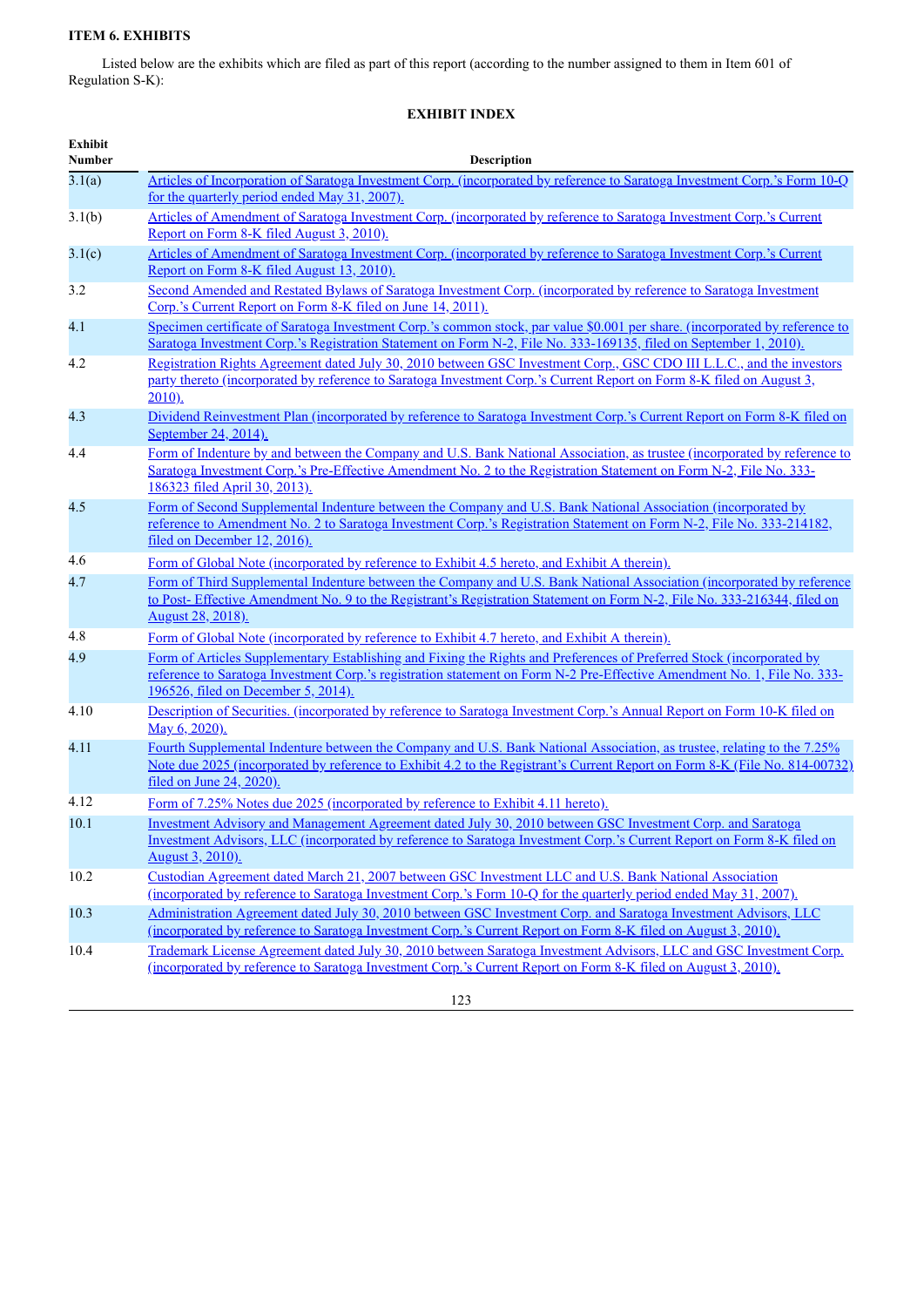| <b>Exhibit</b><br><b>Number</b> | <b>Description</b>                                                                                                                                                                                                                                                                                                                                                                                                                                                                                               |
|---------------------------------|------------------------------------------------------------------------------------------------------------------------------------------------------------------------------------------------------------------------------------------------------------------------------------------------------------------------------------------------------------------------------------------------------------------------------------------------------------------------------------------------------------------|
| 10.5                            | Credit, Security and Management Agreement dated July 30, 2010 by and among GSC Investment Funding LLC, Saratoga<br>Investment Corp., Saratoga Investment Advisors, LLC, Madison Capital Funding LLC and U.S. Bank National Association<br><u>(incorporated by reference to Saratoga Investment Corp.'s Current Report on Form 8-K filed on August 3, 2010).</u>                                                                                                                                                  |
| 10.6                            | Form of Indemnification Agreement between Saratoga Investment Corp. and each officer and director of Saratoga Investment<br>Corp. (incorporated by reference to Amendment No. 2 to Saratoga Investment Corp.'s Registration Statement on Form N-2<br>filed on January 12, 2007).                                                                                                                                                                                                                                 |
| 10.7                            | <u>Amendment No. 1 to Credit, Security and Management Agreement dated February 24, 2012 by and among Saratoga</u><br>Investment Funding LLC, Saratoga Investment Corp., Saratoga Investment Advisors, LLC, Madison Capital Funding LLC<br>and U.S. Bank National Association (incorporated by reference to Saratoga Investment Corp.'s Current Report on Form 8-K<br>filed on February 29, 2012).                                                                                                                |
| 10.8                            | Amended and Restated Indenture, dated as of November 15, 2016, among Saratoga Investment Corp. CLO 2013-1, Ltd.,<br>Saratoga Investment Corp. CLO 2013-1, Inc. and U.S. Bank National Association. (incorporated by reference to Saratoga<br>Investment Corp.'s Registration Statement on Form N-2, File No. 333-216344, filed on February 28, 2017).                                                                                                                                                            |
| 10.9                            | Amended and Restated Collateral Management Agreement, dated October 17, 2013, by and between Saratoga Investment<br>Corp. and Saratoga Investment Corp. CLO 2013-1, Ltd. (incorporated by reference to Saratoga Investment Corp.'s<br>Registration Statement on Form N-2, File No. 333-196526, filed on December 5, 2014).                                                                                                                                                                                       |
| 10.10                           | Amendment No. 2 to Credit, Security and Management Agreement dated September 17, 2014 by and among Saratoga<br>Investment Funding LLC, Saratoga Investment Corp., Saratoga Investment Advisors, LLC, Madison Capital Funding LLC<br>and U.S. Bank National Association (incorporated by reference to Saratoga Investment Corp.'s Current Report on Form 8-K<br>filed on September 18, 2014).                                                                                                                     |
| 10.11                           | Amendment No. 3 to Credit, Security and Management Agreement, dated May 18, 2017, by and among Saratoga Investment<br>Funding LLC, Saratoga Investment Corp., Saratoga Investment Advisors, LLC, Madison Capital Funding LLC and U.S. Bank<br>National Association (incorporated by reference to Saratoga Investment Corp.'s Current Report on Form 8-K filed on May 18,<br>$2017)$ .                                                                                                                            |
| 10.12                           | Equity Distribution Agreement dated March 16, 2017, by and among Saratoga Investment Corp., Saratoga Investment<br>Advisors, LLC, Ladenburg Thalmann and Co. Inc. and BB&T Capital Markets, a division of BB&T Securities, LLC<br>(incorporated by reference to Saratoga Investment Corp.'s Post-Effective Amendment No. 1 to the Registration Statement on<br>Form N-2, File No. 333-216344, filed on March 16, 2017).                                                                                          |
| 10.13                           | Amendment No. 1 to the Equity Distribution Agreement dated October 12, 2017, by and among Saratoga Investment Corp.,<br>Saratoga Investment Advisors, LLC, Ladenburg Thalmann and Co. Inc., BB&T Capital Markets, a division of BB&T<br>Securities, LLC, and FBR Capital Markets & Co. (incorporated by reference to Saratoga Investment Corp.'s Post-Effective<br>Amendment No. 2 to the Registration Statement on Form N-2, File No. 333-216344, filed on October 12, 2017).                                   |
| 10.14                           | Amendment No. 2 to the Equity Distribution Agreement dated January 11, 2018, by and among Saratoga Investment Corp.,<br>Saratoga Investment Advisors, LLC, Ladenburg Thalmann and Co. Inc., BB&T Capital Markets, a division of BB&T<br>Securities, LLC, and FBR Capital Markets & Co. (incorporated by reference to Saratoga Investment Corp.'s Post-Effective<br><u>Amendment No. 3 to Saratoga Investment Corp.'s Registration Statement on Form N-2, File No. 333-216344, filed on</u><br>January 11, 2018). |
| 10.15                           | Amendment No. 3 to the Equity Distribution Agreement dated October 16, 2018, by and among Saratoga Investment Corp.<br>Saratoga Investment Advisors, LLC, Ladenburg Thalmann and Co. Inc., BB&T Capital Markets, a division of BB&T<br>Securities, LLC, and B. Riley FBR, Inc. (incorporated by reference to Post-Effective Amendment No. 1 to the registrant's<br>Registration Statement on Form N-2, File No. 333-227116, filed on October 16, 2018).                                                          |
| 10.16                           | Amendment No. 4 to the Equity Distribution Agreement dated July 11, 2019, by and among Saratoga Investment Corp.,<br>Saratoga Investment Advisors, LLC, Ladenburg Thalmann and Co. Inc., BB&T Capital Markets, a division of BB&T<br>Securities, LLC, and B. Riley FBR, Inc. (incorporated by reference to Post-Effective Amendment No. 5 to the registrant's<br>Registration Statement on Form N-2, File No. 333-227116, filed on July 12, 2019).                                                               |
| 10.17                           | Amendment No. 5 to the Equity Distribution Agreement dated October 10, 2019, by and among Saratoga Investment Corp.,<br>Saratoga Investment Advisors, LLC, Ladenburg Thalmann and Co. Inc., BB&T Capital Markets, a division BB&T Securities,<br>LLC, and B. Riley FBR, Inc. (incorporated by reference to Saratoga Investment Corp.'s Current Report on Form 8-K filed on<br>October 10, 2019).                                                                                                                 |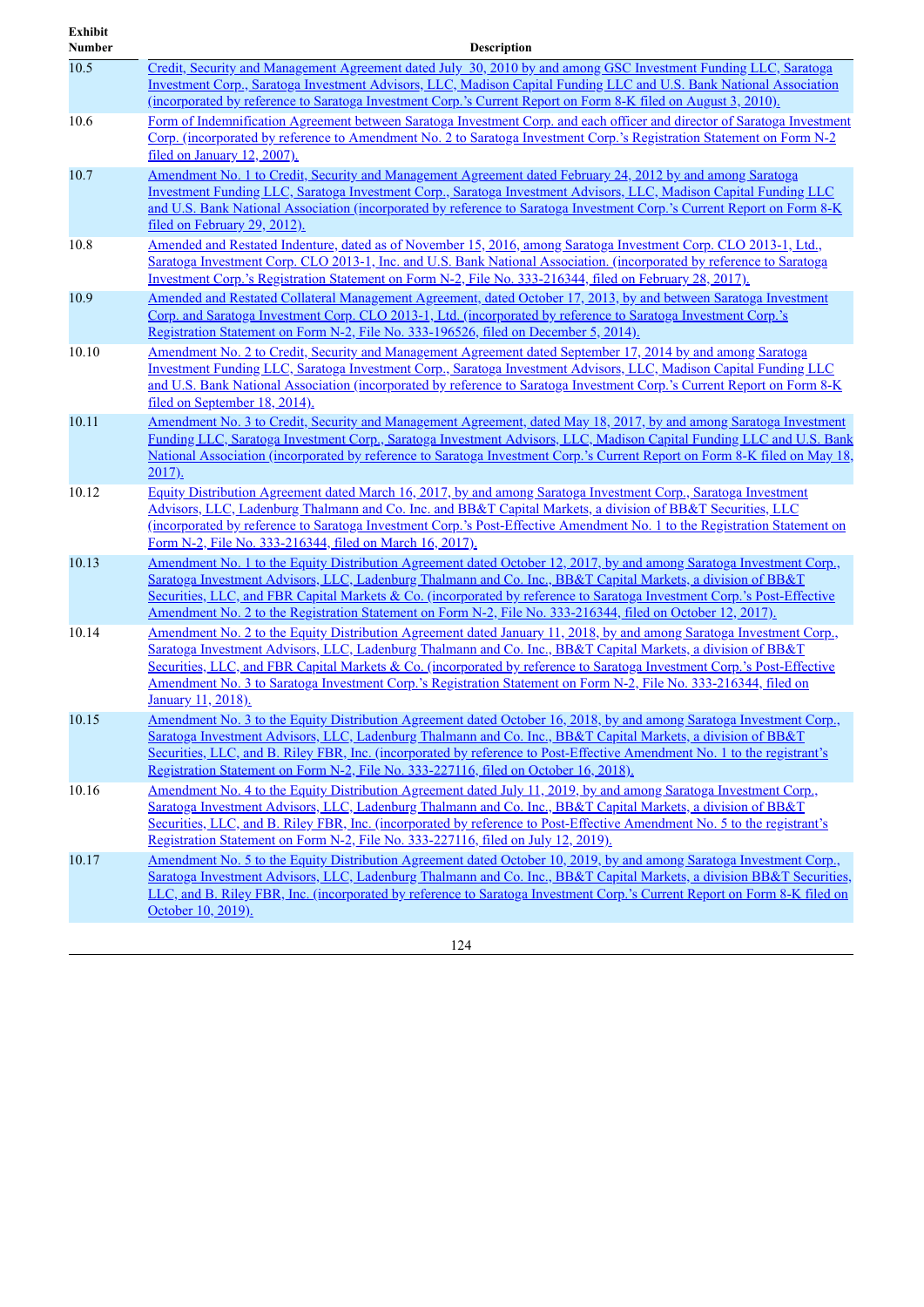| <b>Exhibit</b><br><b>Number</b> | <b>Description</b>                                                                                                                                                                                                                                                                                                                                                                             |
|---------------------------------|------------------------------------------------------------------------------------------------------------------------------------------------------------------------------------------------------------------------------------------------------------------------------------------------------------------------------------------------------------------------------------------------|
| 10.18                           | Amendment No. 4 to Credit, Security and Management Agreement, dated April 24, 2020, by and among Saratoga Investment<br>Funding LLC, Saratoga Investment Corp., Saratoga Investment Advisors, LLC, Madison Capital Funding LLC and U.S. Bank<br>National Association (incorporated by reference to Saratoga Investment Corp.'s Current Report on Form 8-K filed on April<br><u>29, 2020).</u>  |
| 10.19                           | Amendment No. 5 to Credit, Security and Management Agreement, dated September 14, 2020, by and among Saratoga<br>Investment Funding LLC, Saratoga Investment Corp., Saratoga Investment Advisors, LLC, Madison Capital Funding LLC<br>and U.S. Bank National Association (incorporated by reference to Saratoga Investment Corp.'s Current Report on Form 8-K<br>filed on September 17, 2020). |
| 11                              | Computation of Per Share Earnings (included in Note 11 to the consolidated financial statements contained in this report).                                                                                                                                                                                                                                                                     |
| 14                              | Code of Ethics of the Company adopted under Rule 17-1 (incorporated by reference to Amendment No. 7 to Saratoga<br>Investment Corp.'s Registration Statement on Form N-2, File No. 333-138051, filed on March 22, 2007).                                                                                                                                                                       |
| 21.1                            | List of Subsidiaries (incorporated by reference to Saratoga Investment Corp.'s Annual Report on Form 10-K filed on May 6,<br>$2020$ ).                                                                                                                                                                                                                                                         |
| $31.1*$                         | Certification of Chief Executive Officer Pursuant to Rule 13a-14(a) under the Securities Exchange Act of 1934                                                                                                                                                                                                                                                                                  |
| $31.2*$                         | Certification of Chief Financial Officer Pursuant to Rule 13a-14(a) under the Securities Exchange Act of 1934                                                                                                                                                                                                                                                                                  |
| $32.1*$                         | Certification of Chief Executive Officer Pursuant to Section 906 of the Sarbanes-Oxley Act of 2002 (18 U.S.C. 1350)                                                                                                                                                                                                                                                                            |
| $32.2*$                         | Certification of Chief Financial Officer Pursuant to Section 906 of the Sarbanes-Oxley Act of 2002 (18 U.S.C. 1350)                                                                                                                                                                                                                                                                            |

\* Filed herewith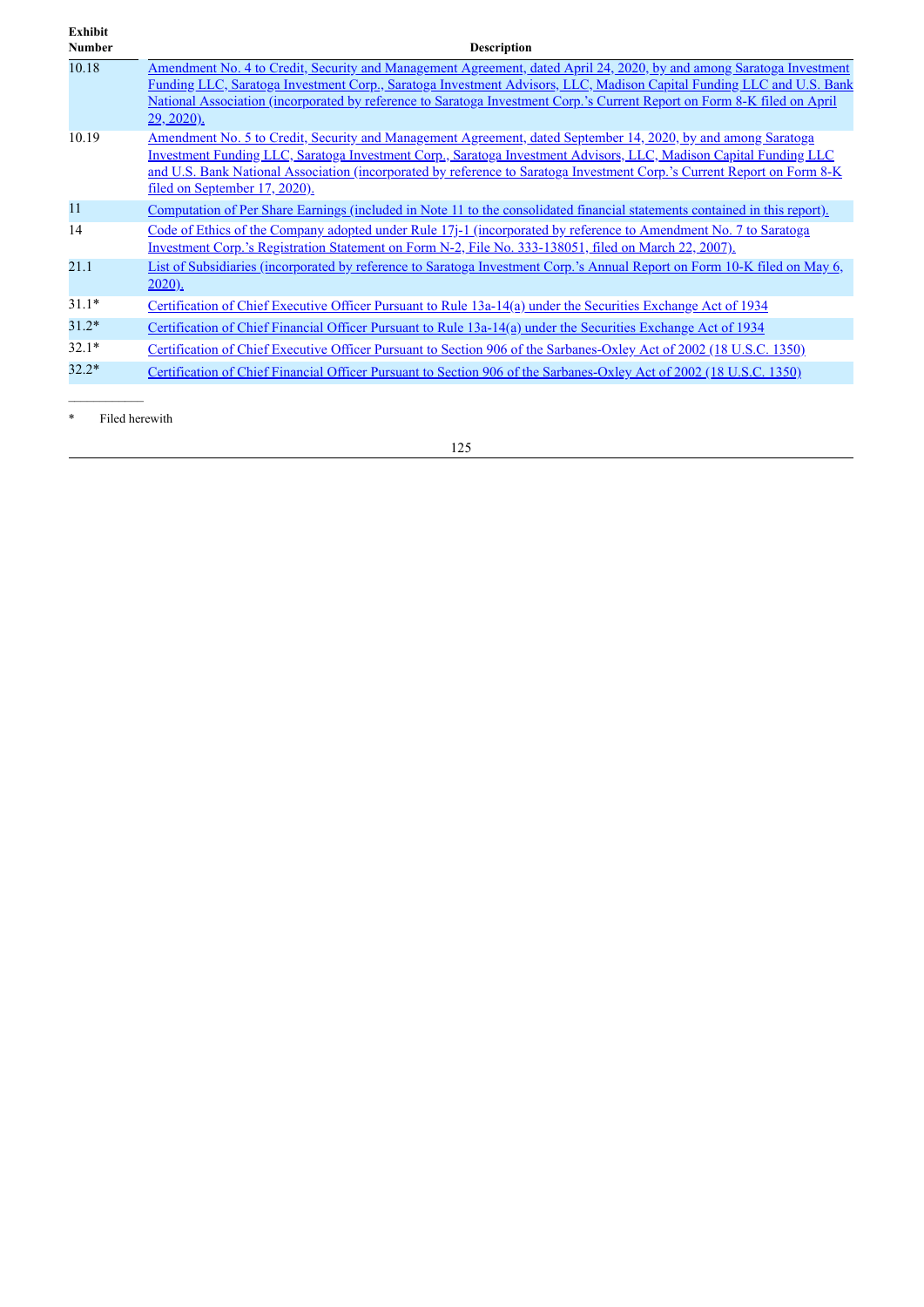# **SIGNATURES**

Pursuant to the requirements of Section 13 or 15(d) of the Securities Exchange Act of 1934, the registrant has duly caused this report to be signed on its behalf by the undersigned, thereunto duly authorized.

# **SARATOGA INVESTMENT CORP.**

| $\rm\,By:$ | /s/ CHRISTIAN L. OBERBECK                            |  |  |
|------------|------------------------------------------------------|--|--|
|            | Christian L. Oberbeck                                |  |  |
|            | Chief Executive Officer                              |  |  |
| $\rm\,By:$ | /s/ HENRI J. STEENKAMP                               |  |  |
|            | Henri J. Steenkamp                                   |  |  |
|            | Chief Financial Officer and Chief Compliance Officer |  |  |
|            | 126                                                  |  |  |
|            |                                                      |  |  |
|            |                                                      |  |  |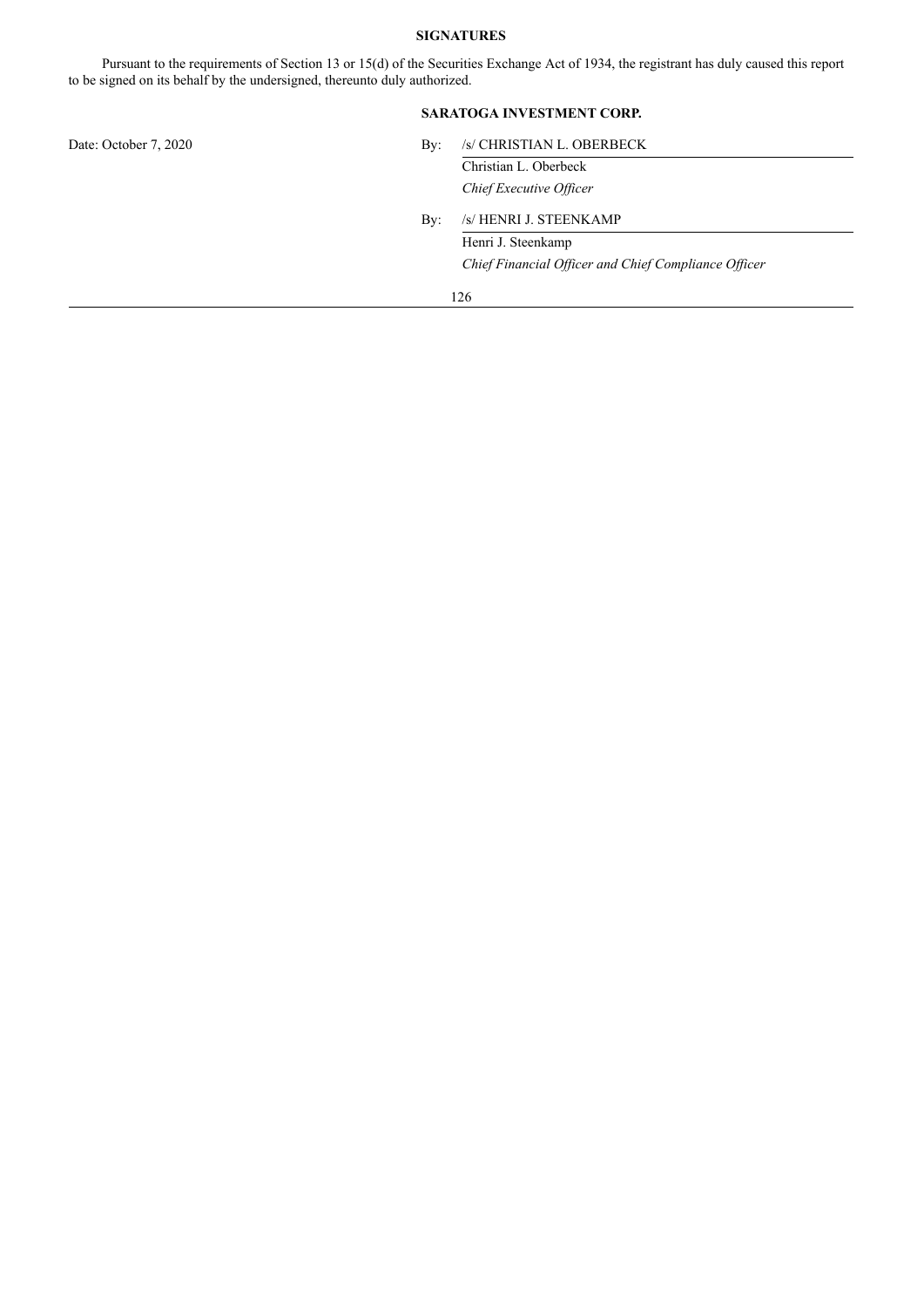# **CERTIFICATION PURSUANT TO RULE 13a-14(a) and 15d-14(a) UNDER THE SECURITIES EXCHANGE ACT OF 1934, AS AMENDED**

<span id="page-128-0"></span>I, Christian L. Oberbeck, certify that:

- 1. I have reviewed this Quarterly Report on Form 10-Q of Saratoga Investment Corp.;
- 2. Based on my knowledge, this report does not contain any untrue statement of a material fact or omit to state a material fact necessary to make the statements made, in light of the circumstances under which such statements were made, not misleading with respect to the period covered by this report;
- 3. Based on my knowledge, the financial statements, and other financial information included in this report, fairly present in all material respects the financial condition, results of operations and cash flows of the company as of, and for, the periods presented in this report;
- 4. The company's other certifying officer(s) and I are responsible for establishing and maintaining disclosure controls and procedures (as defined in Exchange Act Rules 13a-15(e) and 15d-15(e)) and internal control over financial reporting (as defined in Exchange Act Rules 13a-15(f) and 15d-15(f)) for the company and have:
	- (a) Designed such disclosure controls and procedures, or caused such disclosure controls and procedures to be designed under our supervision, to ensure that material information relating to the company, including its consolidated subsidiaries, is made known to us by others within those entities, particularly during the period in which this report is being prepared;
	- (b) Designed such internal control over financial reporting, or caused such internal control over financial reporting to be designed under our supervision, to provide reasonable assurance regarding the reliability of financial reporting and the preparation of financial statements for external purposes in accordance with generally accepted accounting principles;
	- (c) Evaluated the effectiveness of the company's disclosure controls and procedures and presented in this report our conclusions about the effectiveness of the disclosure controls and procedures, as of the end of the period covered by this report based on such evaluation; and
	- (d) Disclosed in this report any change in the company's internal control over financial reporting that occurred during the company's most recent fiscal quarter (the registrant's fourth fiscal quarter in the case of an annual report) that has materially affected, or is reasonably likely to materially affect, the company's internal control over financial reporting; and
- 5. The company's other certifying officer(s) and I have disclosed, based on our most recent evaluation of internal control over financial reporting, to the company's auditors and the audit committee of the company's board of directors (or persons performing the equivalent functions):
	- (a) All significant deficiencies and material weaknesses in the design or operation of internal control over financial reporting which are reasonably likely to adversely affect the company's ability to record, process, summarize and report financial information; and
	- (b) Any fraud, whether or not material, that involves management or other employees who have a significant role in the registrant's internal control over financial reporting.

Date: October 7, 2020

/s/ CHRISTIAN L. OBERBECK

Christian L. Oberbeck *Chief Executive Of icer*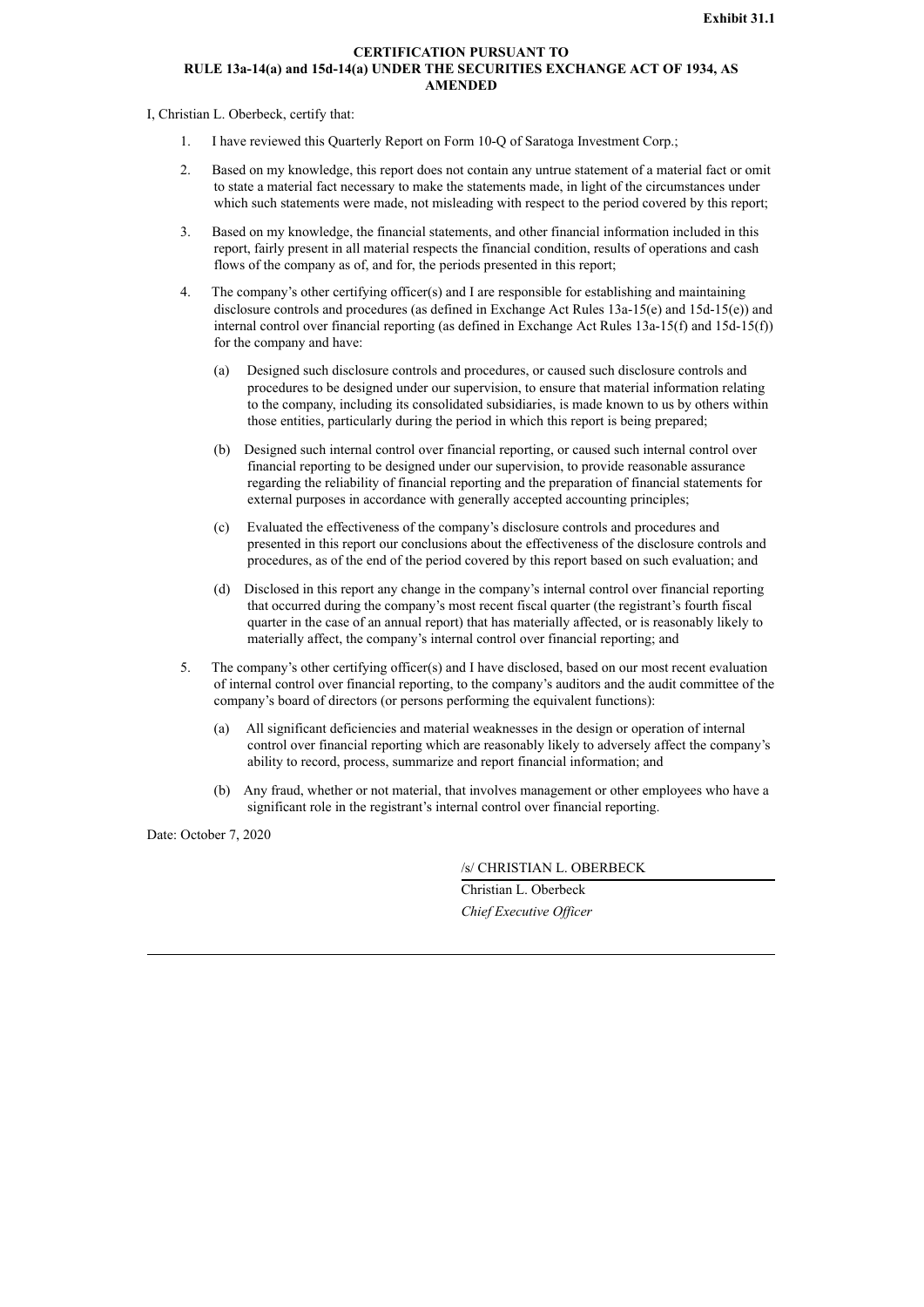# **CERTIFICATION PURSUANT TO RULE 13a-14(a) and 15d-14(a) UNDER THE SECURITIES EXCHANGE ACT OF 1934, AS AMENDED**

<span id="page-129-0"></span>I, Henri J. Steenkamp, certify that:

- 1. I have reviewed this Quarterly Report on Form 10-Q of Saratoga Investment Corp.;
- 2. Based on my knowledge, this report does not contain any untrue statement of a material fact or omit to state a material fact necessary to make the statements made, in light of the circumstances under which such statements were made, not misleading with respect to the period covered by this report;
- 3. Based on my knowledge, the financial statements, and other financial information included in this report, fairly present in all material respects the financial condition, results of operations and cash flows of the company as of, and for, the periods presented in this report;
- 4. The company's other certifying officer(s) and I are responsible for establishing and maintaining disclosure controls and procedures (as defined in Exchange Act Rules 13a-15(e) and 15d-15(e)) and internal control over financial reporting (as defined in Exchange Act Rules 13a-15(f) and 15d-15(f)) for the company and have:
	- (a) Designed such disclosure controls and procedures, or caused such disclosure controls and procedures to be designed under our supervision, to ensure that material information relating to the company, including its consolidated subsidiaries, is made known to us by others within those entities, particularly during the period in which this report is being prepared;
	- (b) Designed such internal control over financial reporting, or caused such internal control over financial reporting to be designed under our supervision, to provide reasonable assurance regarding the reliability of financial reporting and the preparation of financial statements for external purposes in accordance with generally accepted accounting principles;
	- (c) Evaluated the effectiveness of the company's disclosure controls and procedures and presented in this report our conclusions about the effectiveness of the disclosure controls and procedures, as of the end of the period covered by this report based on such evaluation; and
	- (d) Disclosed in this report any change in the company's internal control over financial reporting that occurred during the company's most recent fiscal quarter (the registrant's fourth fiscal quarter in the case of an annual report) that has materially affected, or is reasonably likely to materially affect, the company's internal control over financial reporting; and
- 5. The company's other certifying officer(s) and I have disclosed, based on our most recent evaluation of internal control over financial reporting, to the company's auditors and the audit committee of the company's board of directors (or persons performing the equivalent functions):
	- (a) All significant deficiencies and material weaknesses in the design or operation of internal control over financial reporting which are reasonably likely to adversely affect the company's ability to record, process, summarize and report financial information; and
	- (b) Any fraud, whether or not material, that involves management or other employees who have a significant role in the registrant's internal control over financial reporting.

Date: October 7, 2020

/s/ HENRI J. STEENKAMP

Name: Henri J. Steenkamp *Chief Financial Of icer and Chief Compliance Of icer*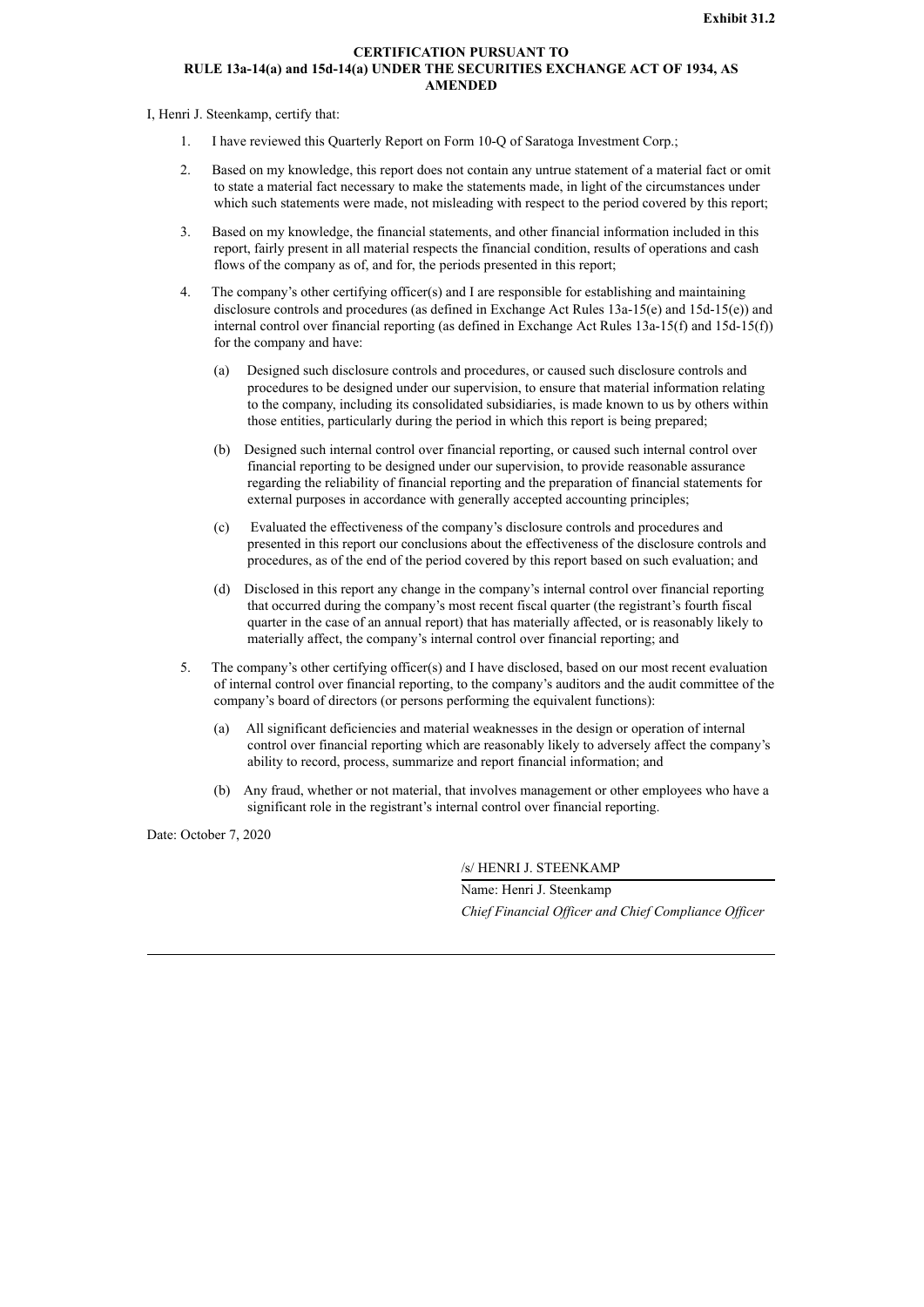# **CERTIFICATION PURSUANT TO SECTION 1350, CHAPTER 63 OF TITLE 18, UNITED STATES CODE, AS ADOPTED PURSUANT TO SECTION 906 OF THE SARBANES-OXLEY ACT OF 2002**

<span id="page-130-0"></span>The certification set forth below is being submitted in connection with the accompanying Quarterly Report of Saratoga Investment Corp. on Form 10-Q (the "Report") for the purpose of complying with Rule 13a-14(b) or Rule 15d-14(b) of the Securities Exchange Act of 1934 (the "Exchange Act") and Section 1350 of Chapter 63 of Title 18 of the United States Code.

Christian L. Oberbeck, the Chief Executive Officer, certifies that, to the best of his knowledge:

- 1. the Report fully complies with the requirements of Section 13(a) or 15(d) of the Exchange Act; and
- 2. the information contained in the Report fairly presents, in all material respects, the financial condition and results of operations of Saratoga Investment Corp.

Date: October 7, 2020

/s/ CHRISTIAN L. OBERBECK

Christian L. Oberbeck *Chief Executive Of icer*